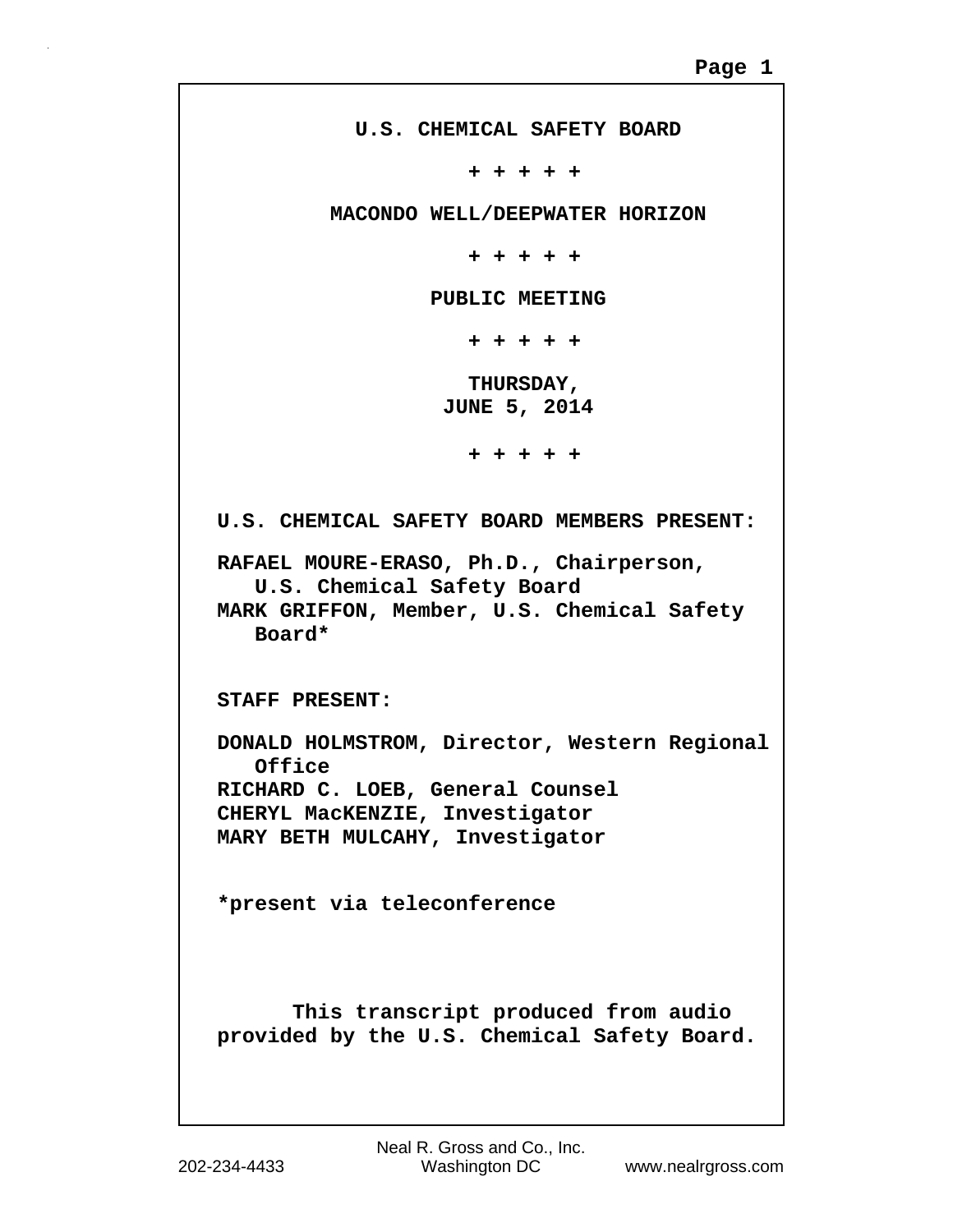## **Page 2**

| TABLE OF CONTENTS                  |
|------------------------------------|
| <b>PAGE</b>                        |
| Opening Statements                 |
| Rafael Moure-Eraso                 |
| Mark A. Griffon.<br>9              |
| Presentation of the CSB's Draft    |
| Report                             |
| Don Holmstrom.                     |
| Cheryl MacKenzie 15                |
| Mary Beth Mulcahy. 33              |
| Board Questions.<br>.82            |
| Public Comment<br>.93              |
| Board Vote $\ldots$ 143            |
| Closing Statement and Adjourn. 145 |
|                                    |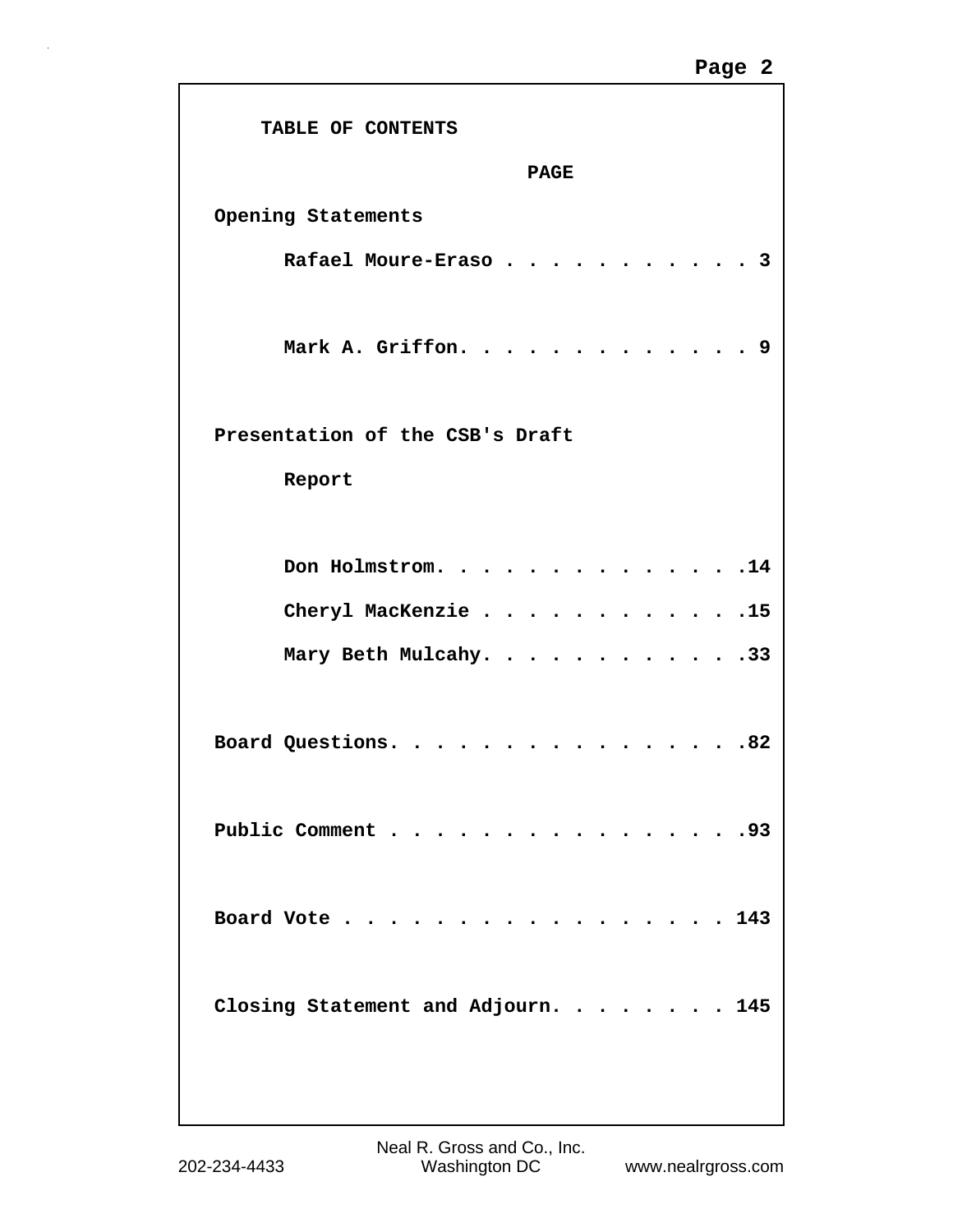| 1  | P-R-O-C-E-E-D-I-N-G-S                          |
|----|------------------------------------------------|
| 2  | (time not provided)                            |
| 3  | <b>CHAIRPERSON MOURE-ERASO:</b><br>Good        |
| 4  | afternoon, and welcome to this public meeting  |
| 5  | of the U.S. Chemical Safety Board, the CSB.    |
| 6  | I am Rafael Moure-Eraso,                       |
| 7  | Chairperson of the Board.                      |
| 8  | Joining me today via teleconference            |
| 9  | from Australia is Board Member Mr. Mark        |
| 10 | Griffon, who is over there. Also, sitting      |
| 11 | with me at my left is Richard C. Loeb, CSB     |
| 12 | General Counsel. I will be introducing later   |
| 13 | the investigative panel.                       |
| 14 | The CSB is an independent, non-                |
| 15 | regulatory, federal agency that investigates   |
| 16 | major chemical accidents at fixed facilities.  |
| 17 | The investigations examine all aspects of      |
| 18 | chemical aspects, including physical causes    |
| 19 | related to equipment design, as well as        |
| 20 | (indiscernible due to accept) and regulations, |
| 21 | industry standards, and safety management      |
| 22 | systems.                                       |
|    |                                                |

ľ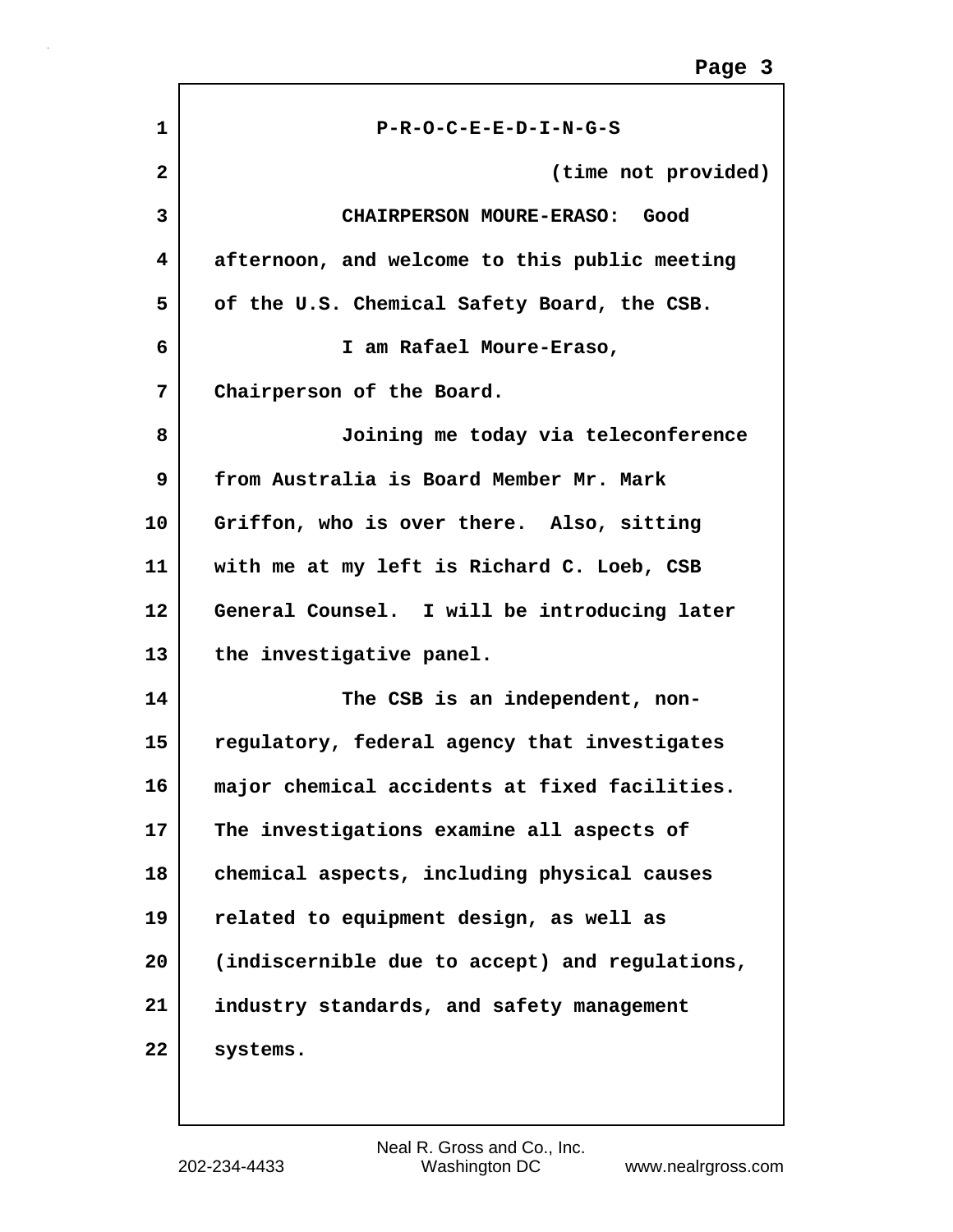| $\mathbf{1}$ | Ultimately, we issue safety                    |
|--------------|------------------------------------------------|
| $\mathbf{2}$ | recommendations which are designed to prevent  |
| 3            | similar accidents in the future. The purpose   |
| 4            | of today's meeting is for the CSB              |
| 5            | investigative team to present to the Board the |
| 6            | first two volumes of their investigation       |
| 7            | report into the Macondo oil well blowout that  |
| 8            | occurred in April 20, 2010, in the Gulf of     |
| 9            | Mexico.                                        |
| 10           | As you have seen in the copies of              |
| 11           | our report, the CSB has dedicated this report  |
| 12           | to the 11 men that lost their lives as a       |
| 13           | result of the explosion and fire. I will now   |
| 14           | remember their names by mentioning them. They  |
| 15           | are Jason Anderson, Aaron Dale Burkeen, Donald |
| 16           | Clark, Stephen Ray Curtis, Gordon Jones, Roy   |
| 17           | Wyatt Kemp, Karl Klepinger, Jr., Keith Blair   |
| 18           | Manuel, Dewey A. Revette, Shane M. Roshto, and |
| 19           | Adam Weise.                                    |
| 20           | At this time, I would like to have             |
| 21           | a moment of silence to remember these 11       |
| 22           | individuals.                                   |
|              |                                                |

 $\Gamma$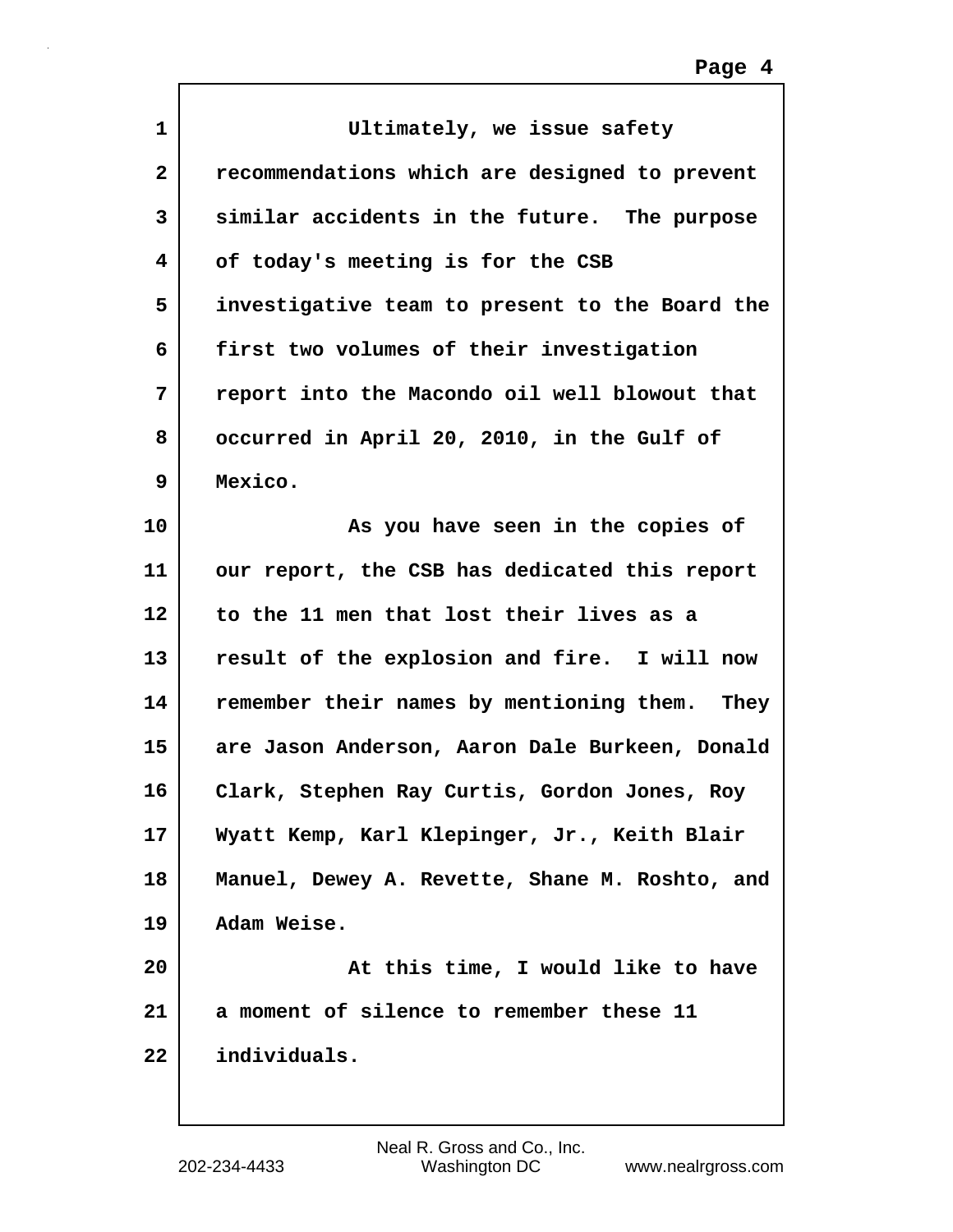| 1            | (Moment of silence)                            |
|--------------|------------------------------------------------|
|              |                                                |
| $\mathbf{2}$ | Thank you.                                     |
| 3            | At this time, please allow me to go            |
| 4            | over this afternoon agenda. Copies of the      |
| 5            | agenda are in the front table at the entrance. |
| 6            | First, we are going to hear the                |
| 7            | opening remarks of the Board. Then, we are     |
| 8            | going to hear the official presentation of the |
| 9            | investigative team. And following the team's   |
| 10           | presentation, the Board will be given an       |
| 11           | opportunity to ask questions to the            |
| $12 \,$      | investigative team. Thereafter, we will have   |
| 13           | a public comment period, and then a vote on    |
| 14           | approving or disapproving the draft report.    |
| 15           | Before we begin, I'd like to point             |
| 16           | out some safety information. Please take a     |
| $17 \,$      | moment to note the location, to note the       |
| 18           | locations of the exits and emergency exits of  |
| 19           | this meeting room. There are the exits in the  |
| 20           | back, and there are two exits on this side     |
| 21           | that could be emergency exits as well as an    |
| 22           | exit in this other side of the room.           |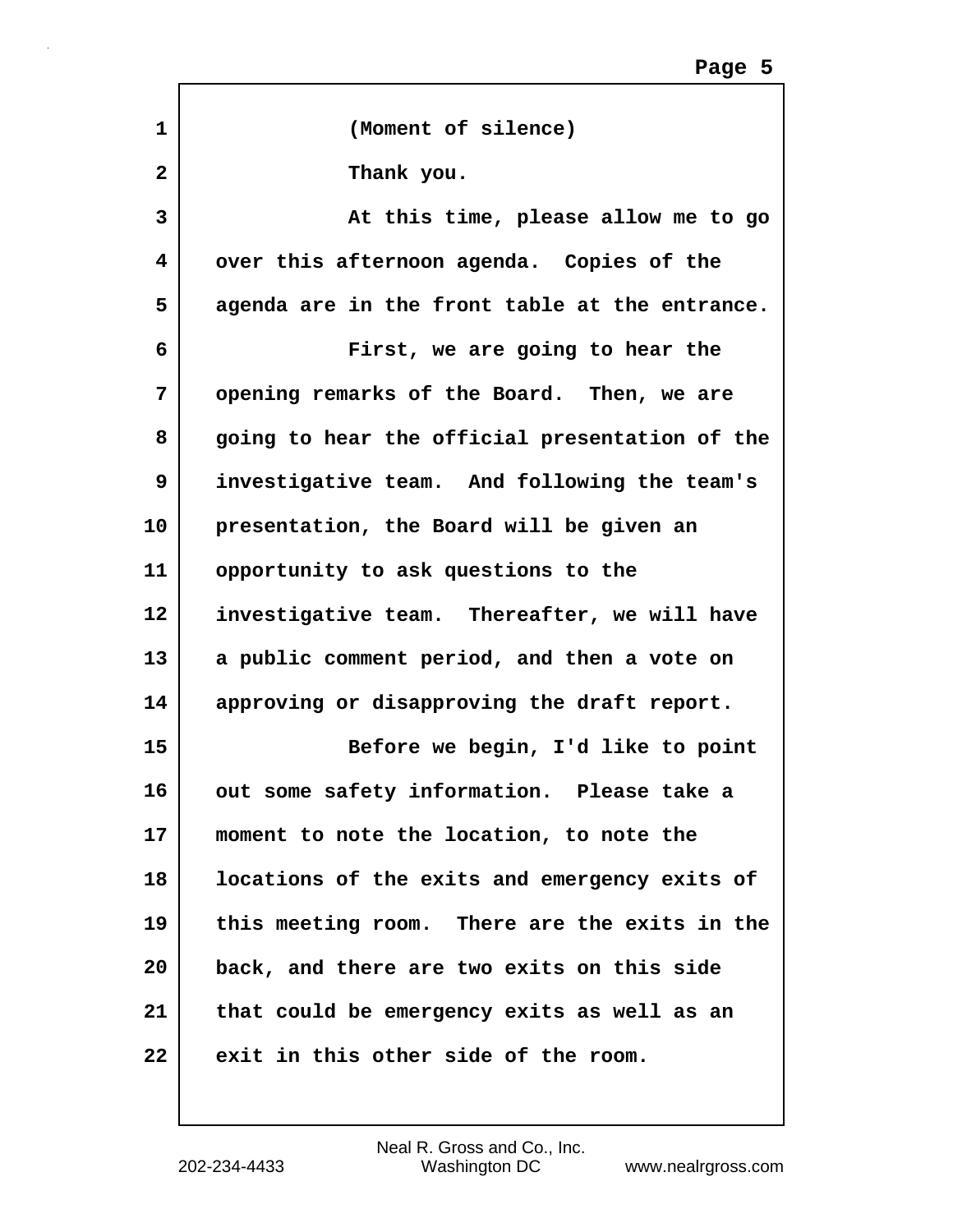| 1            | I also ask that you please mute                |
|--------------|------------------------------------------------|
| $\mathbf{2}$ | cell phones, so that these proceedings are not |
| 3            | disturbed.                                     |
| 4            | I will follow with my opening                  |
| 5            | remarks. On April 20, 2010, the blowout        |
| 6            | preventer, the BOP, on the Deepwater Horizon   |
| 7            | drilling rig that was intended to shut off the |
| 8            | flow of high-pressure oil and gas from the     |
| 9            | Macondo well in the Gulf of Mexico failed to   |
| 10           | seal the well.                                 |
| 11           | The blowout caused explosions and              |
| 12           | a fire in the Deepwater Horizon rig, leading   |
| 13           | to the deaths of 11 persons on board, and      |
| 14           | serious injuries to 17 others. Nearly 100      |
| 15           | persons escaped from the burning rig, which    |
| 16           | sank two days later, leaving the Macondo well  |
| 17           | spewing oil and gas into the Gulf waters for   |
| 18           | a total of 87 days. By that time, the          |
| 19           | resulting oil spill was the largest in         |
| 20           | offshore history.                              |
| 21           | The CSB examined this report, this             |
| 22           | event, from a process safety perspective,      |

Г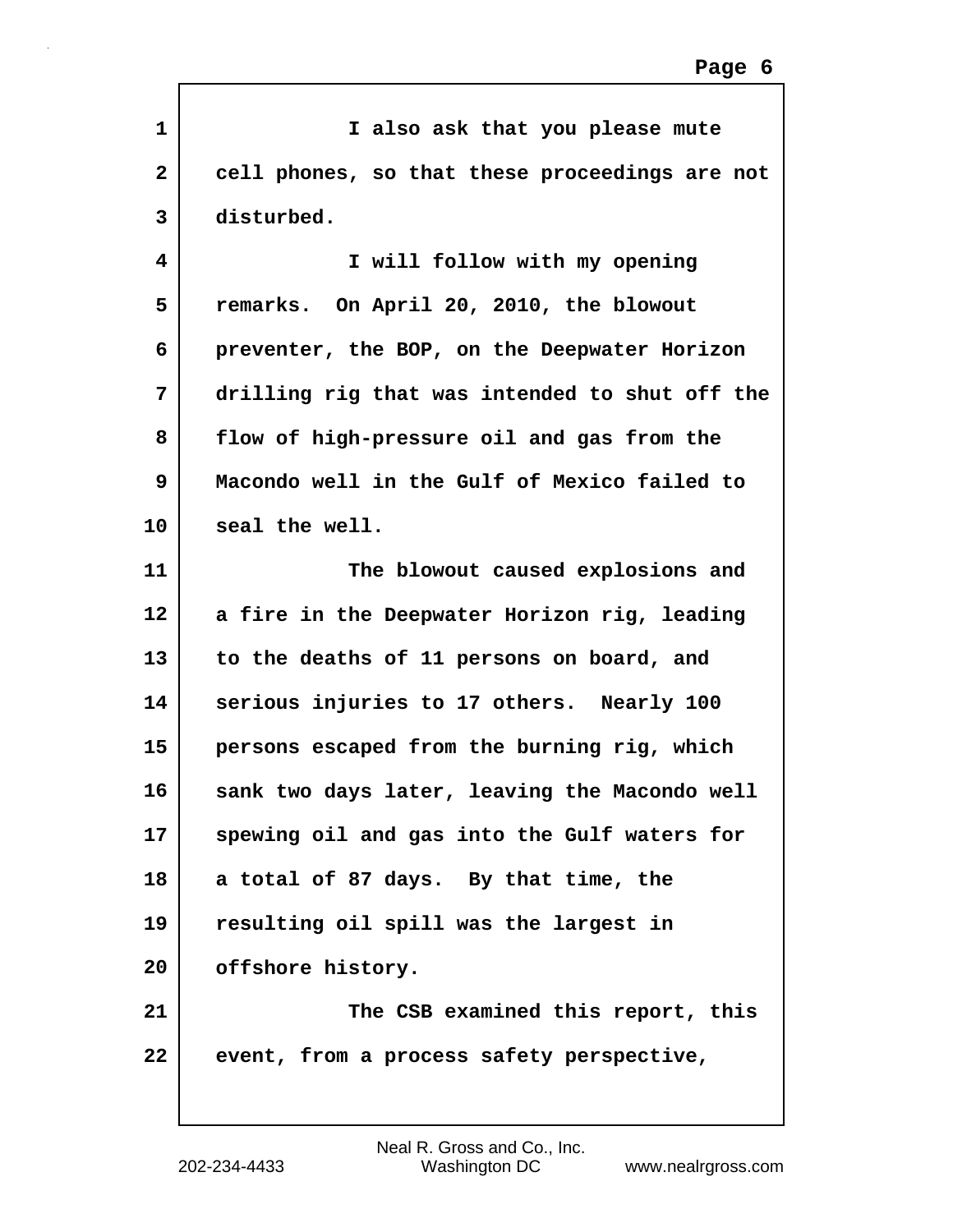| $\mathbf{1}$ | integrating fundamental safety concepts. That  |
|--------------|------------------------------------------------|
| $\mathbf{2}$ | is, the concept of the hierarchy of controls   |
| 3            | and the concept of continuously driving rigs   |
| 4            | as low as reasonably practicable.              |
| 5            | While these approaches are not new             |
| 6            | in the petrochemical world, or in other        |
| 7            | offshore riggings around the globe, they are   |
| 8            | not as commonplace in the U.S. outer           |
| 9            | continental shelf.                             |
| 10           | Drilling continues to extend to new            |
| 11           | depths and will operate in increasingly        |
| 12           | challenging environments. The CSB report and   |
| 13           | its key findings and recommendations are       |
| 14           | intended to put the United States in a leading |
| 15           | role for improving well-controlled procedures  |
| 16           | and practices. To maintain a leadership        |
| 17           | position, the U.S. should adopt rigorous       |
| 18           | management methods that go beyond current      |
| 19           | industry good practices.                       |
| 20           | Today, the CSB investigators will              |
| 21           | give an overview of the accident and describe  |
| 22           | the technical factors that led to this         |
|              |                                                |

 $\Gamma$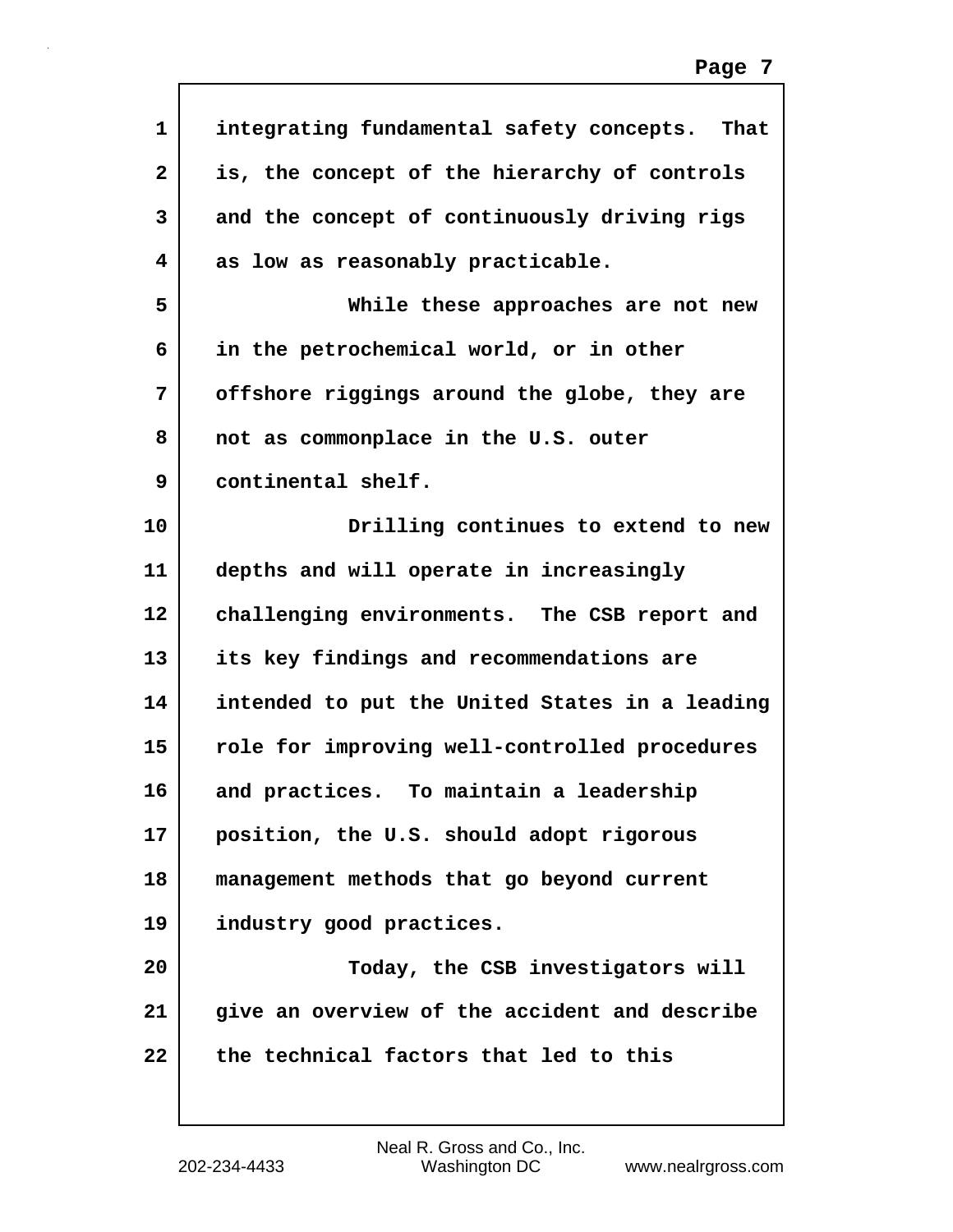| 1            | blowout. Following the technical               |
|--------------|------------------------------------------------|
| $\mathbf{2}$ | presentation, they will describe the proposed  |
| 3            | recommendations for ensuring greater safety in |
| 4            | the future. I thank them, I thank our          |
| 5            | investigative team, for their efforts. This    |
| 6            | is a small team, and this has been one of many |
| 7            | large challenging projects they have been      |
| 8            | juggling.                                      |
| 9            | If anyone in the audience wishes to            |
| 10           | comment publicly after the investigator's      |
| 11           | presentation, please sign up on the yellow     |
| 12           | sheet in the check-in area at the entrance,    |
| 13           | and I will call your name at the appropriate   |
| 14           | time.                                          |
| 15           | I will first call those who have               |
| 16           | signed up, and then open the floor up to       |
| 17           | anyone who wishes to speak. Please note that   |
| 18           | we will have to limit public comments to three |
| 19           | minutes each.                                  |
| 20           | I will now recognize Mr. Mark                  |
| 21           | Griffon, CSB Board Member, for an opening      |
| 22           | statement. Mr. Griffon.                        |
|              |                                                |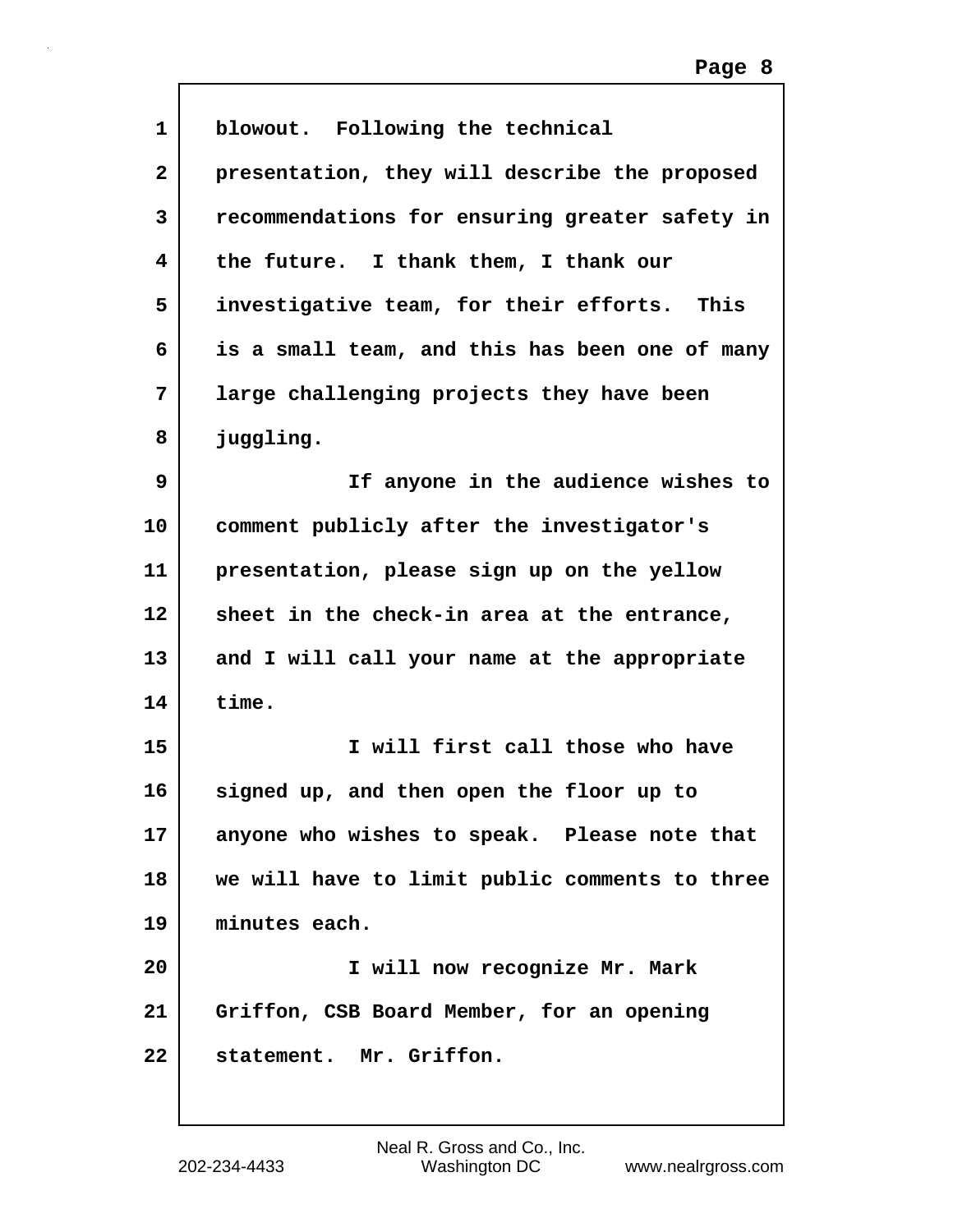| $\mathbf{1}$ | MR. GRIFFON: Thank you, Mr.                    |
|--------------|------------------------------------------------|
| $\mathbf{2}$ | Chairman.<br>I hope my connection is okay.     |
| 3            | I, first, would like to express my             |
| 4            | condolences to the family and friends of those |
| 5            | who lost their lives in this tragedy. I am     |
| 6            | glad to be participating here, or actually in  |
| 7            | Sydney, Australia, to discuss the CSB's        |
| 8            | initial report on the Macondo investigation.   |
| 9            | I have been discussing this                    |
| 10           | incident with academics, workers, engineers,   |
| 11           | and regulators around the world for several    |
| 12           | years, including meetings over the last two    |
| 13           | weeks in Australia.                            |
| 14           | Let there be no mistake, this                  |
| 15           | accident is not about workers making mistakes  |
| 16           | or simply about equipment failing. It is       |
| 17           | about organizational failures. If the lessons  |
| 18           | are to be learned, they are not just lessons   |
| 19           | for those involved in Macondo, but lessons for |
| 20           | the entire industry worldwide.                 |
| 21           | I think it is important to remember            |
| 22           | why many urged the CSB to conduct this         |
|              |                                                |

ľ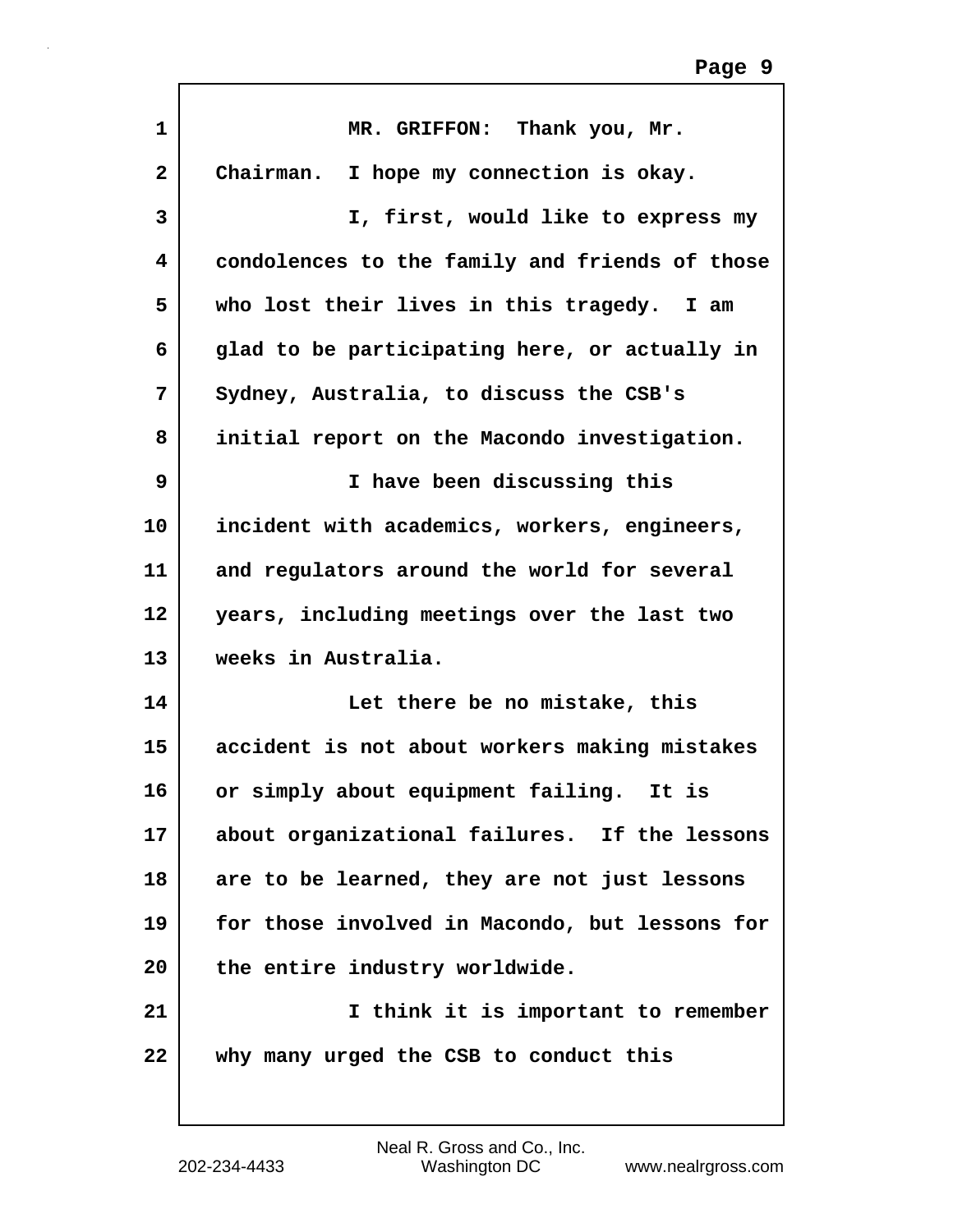| $\mathbf 1$  | investigation. In June -- in a June 8th        |
|--------------|------------------------------------------------|
| $\mathbf{2}$ | letter in 2010, Congressman Waxman asked the   |
| 3            | CSB to conduct this investigation because "We  |
| 4            | believe the CSB's past work on BP puts it in   |
| 5            | a unique position to address questions about   |
| 6            | BP's safety culture and practices."            |
| 7            | The letter goes on to say that as              |
| 8            | part of our investigation we ask that you      |
| 9            | consider the following. Due to circumstances   |
| 10           | and events leading up to the Deepwater Horizon |
| 11           | explosion reflect problems in BP's corporate   |
| 12           | safety culture, what role, if any, did cost-   |
| 13           | cutting and budgetary concerns play in BP's    |
| 14           | decisions about well design and testing?       |
| 15           | How did BP Transocean and other                |
| 16           | contractors apply management of changed        |
| 17           | programs to assess the consequences of         |
| 18           | modifications to process, technology, and      |
| 19           | equipment on the Deepwater Horizon oil rig, as |
| 20           | well as organizational changes, including      |
| 21           | changes to personnel, training, and budget?    |
| 22           | Did BP provide adequate oversight of the       |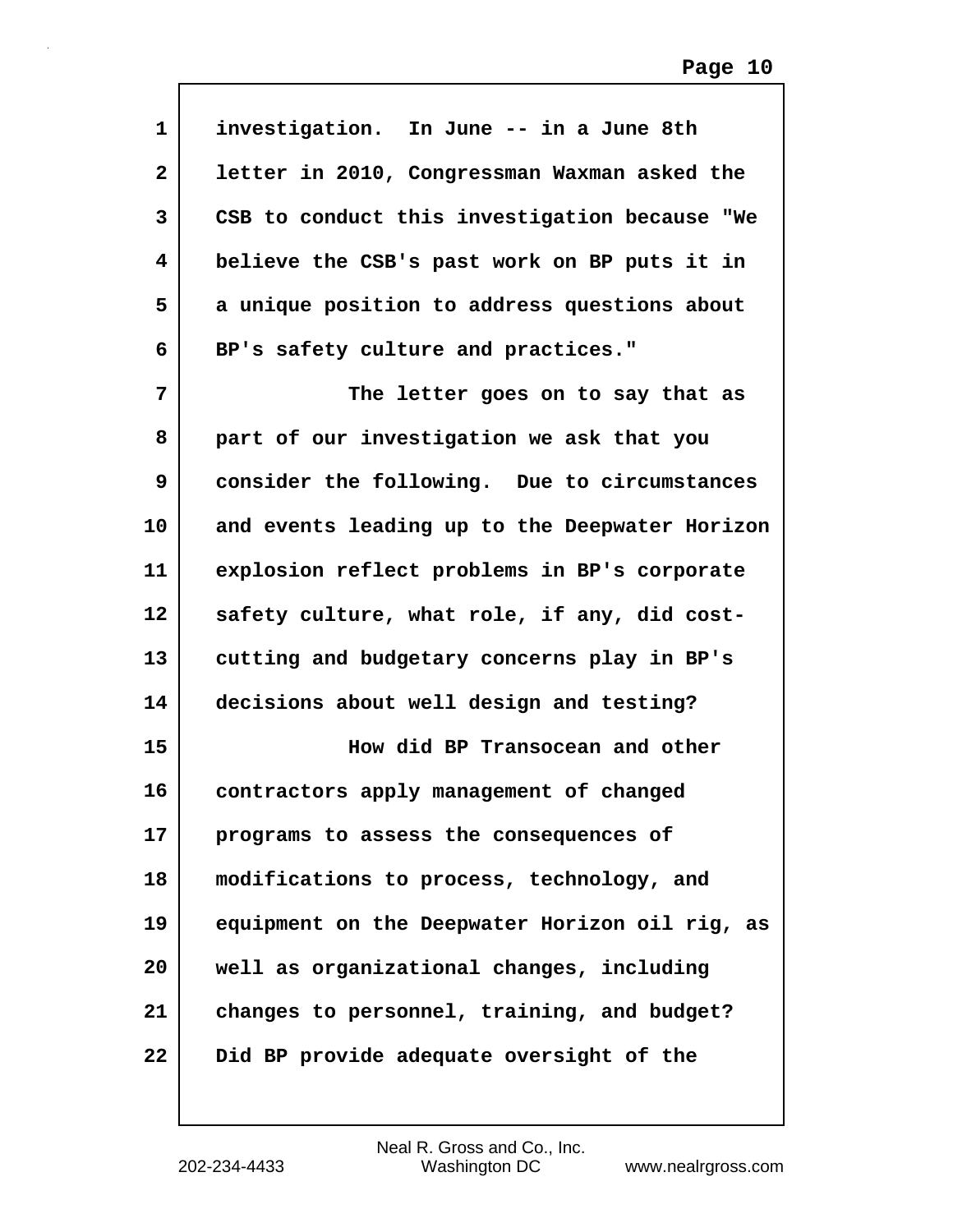| $\mathbf{1}$ | contractors working on the well?               |
|--------------|------------------------------------------------|
| $\mathbf{2}$ | I hope these types of issues beyond            |
| 3            | the blowout preventer are addressed in the     |
| 4            | final two volumes of our investigation report. |
| 5            | I agree with Congressman Waxman that this is   |
| 6            | the best place we can add value to the         |
| 7            | learnings from this tragedy. As for the        |
| 8            | reports being discussed tonight, I must first  |
| 9            | say that I am disappointed with the internal   |
| 10           | review process leading up to the release of    |
| 11           | this report.                                   |
|              |                                                |
| 12           | I received very interesting expert             |
| 13           | review comments just days before the meeting,  |
| 14           | and received a substantially revised final     |
| 15           | report less than a week ago. After four years  |
| 16           | of work to receive very thoughtful expert      |
| 17           | comments only days before voting on our report |
| 18           | is unacceptable. This broken process, set up   |
| 19           | as a norm by the Chairman and senior           |
| 20           | management, has to stop.                       |
| 21           | As for the products being discussed            |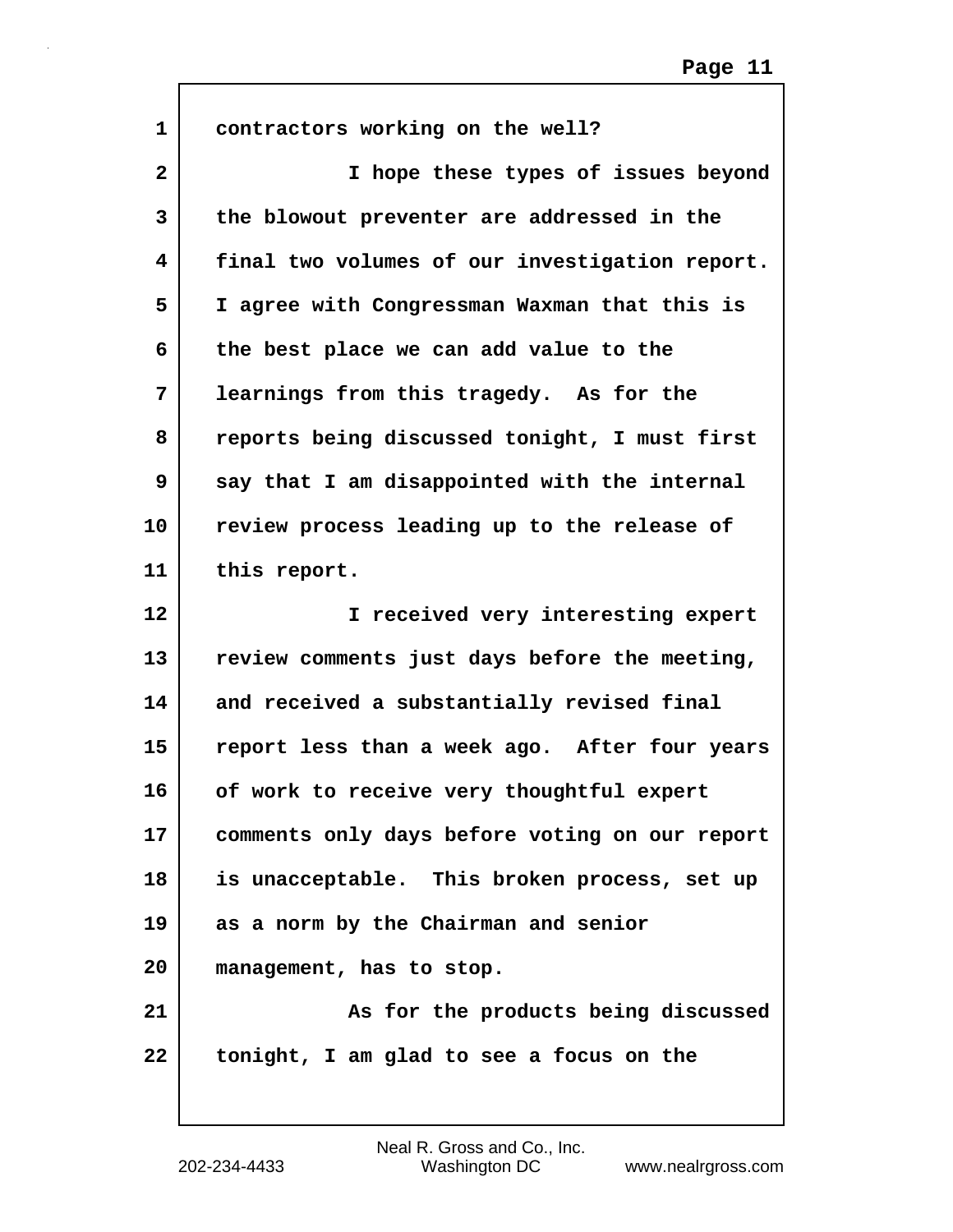| 1              | effective identification and management of     |
|----------------|------------------------------------------------|
| $\overline{2}$ | safety critical elements, technical            |
| 3              | organizational, operational, not just the      |
| 4              | blowout preventer. I do, however, agree with   |
| 5              | some of our expert reviewers that the report   |
| 6              | should have included more extensive discussion |
| 7              | of barriers other than the blowout preventer.  |
| 8              | Second, the report we are                      |
| 9              | discussing tonight is not meant to be CSB's    |
| 10             | regulatory analysis, and yet Volume 2 includes |
| 11             | many statements comparing the approach under   |
| 12             | the U.S. regulatory regime currently in place, |
| 13             | and other regimes around the world, safety     |
| 14             | case type regimes.                             |
| 15             | I note that some expert reviewers              |
| 16             | also noted a lack of evidence supporting some  |
| 17             | of these statements. I look forward to a full  |
| 18             | analysis of the regulatory issues, including   |
| 19             | how the different regulatory approaches have   |
| 20             | affected the actual operational activities on  |
| 21             | offshore facilities in Volume 3 of our report. |
| 22             | Let me close by saying I hope the              |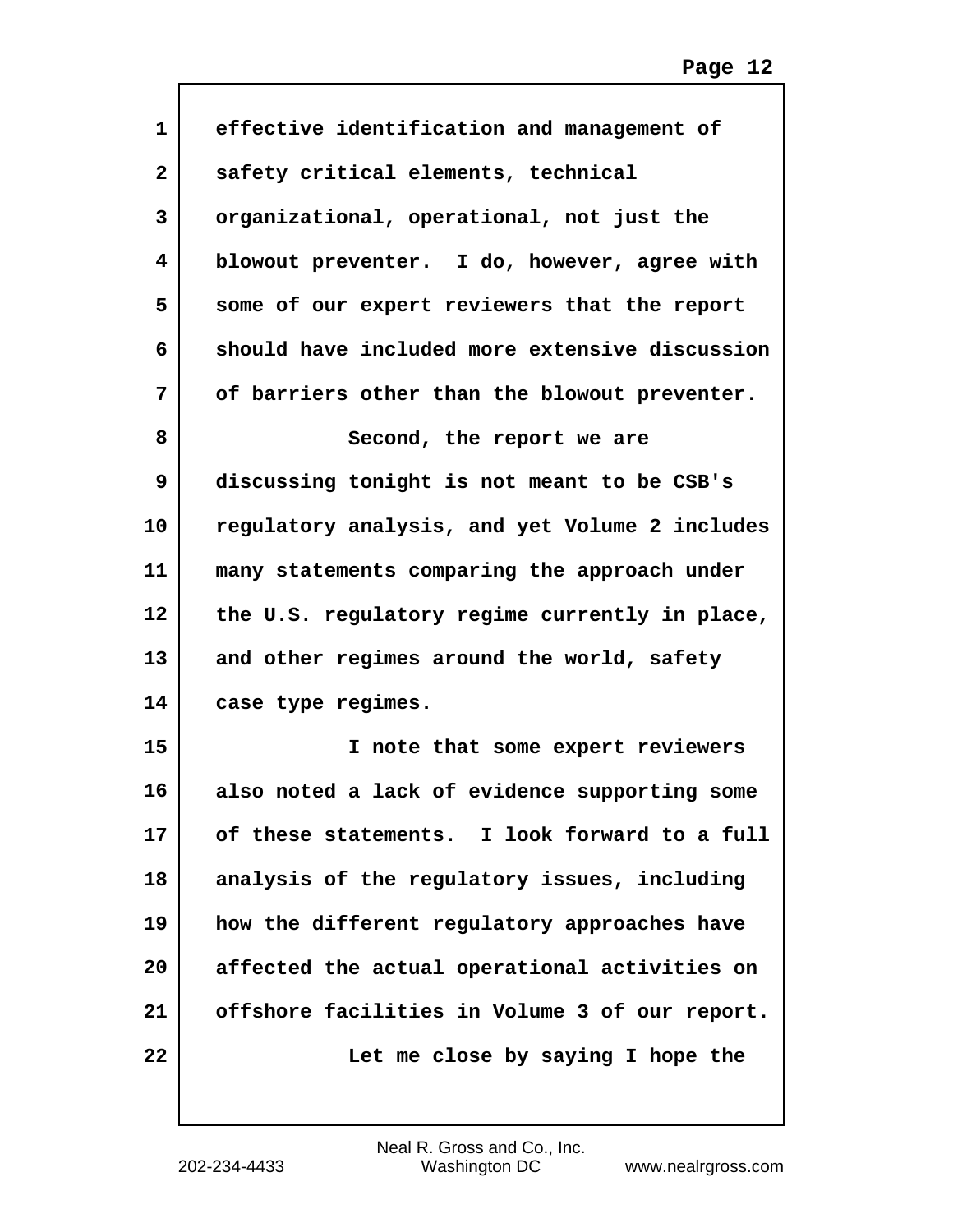| $\mathbf 1$  | lessons of the Deepwater Horizon tragedy will |
|--------------|-----------------------------------------------|
| $\mathbf{2}$ | be transformative for offshore safety         |
| 3            | worldwide. Industry must do everything they   |
| 4            | can to prevent such a tragedy in the future.  |
| 5            | Thank you.                                    |
| 6            | CHAIRPERSON MOURE-ERASO: Thank you            |
| 7            | very much for your statement, Board Member    |
| 8            | Griffon.                                      |
| 9            | At this time, we would like to                |
| 10           | introduce the investigation team. I will      |
| 11           | start by introducing the Western Office       |
| $12 \,$      | Regional Director of the CSB, Mr. Donald      |
| 13           | Holmstrom. Mr. Donald Holmstrom is the        |
| 14           | Director of the WRO office in Denver,         |
| 15           | Colorado. Mr. Holmstrom joined the CSB in     |
| 16           | 1999 and led and supervised a number of CSB   |
| 17           | investigations, including the 2005 BP Texas   |
| 18           | City refinery explosion and fire.             |
| 19           | Prior to coming to the CSB, he                |
| 20           | worked for 18 years in the oil refining       |
| 21           | industry. He has extensive experience in      |
| 22           | other refinery operations, process safety     |
|              |                                               |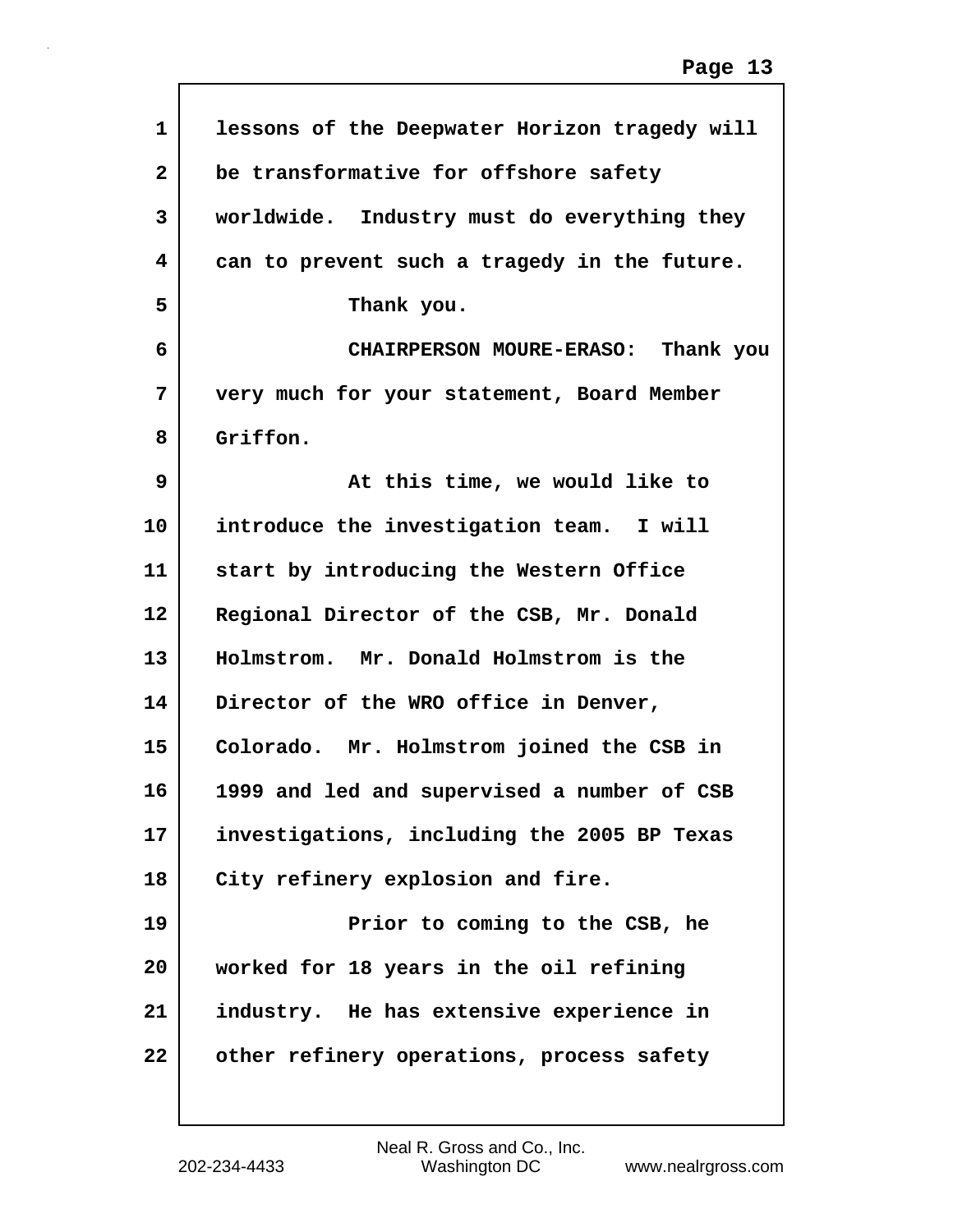| $\mathbf{1}$ | management, occupational health and safety,    |
|--------------|------------------------------------------------|
| $\mathbf{2}$ | and incident investigation. I will ask Mr.     |
| 3            | Holmstrom to introduce the members of the      |
| 4            | investigative team and to proceed from here.   |
| 5            | Mr. Holmstrom.                                 |
| 6            | MR. HOLMSTROM: Thank you, Chairman             |
| 7            | Moure-Eraso. Today I would like to introduce   |
| 8            | here at the table the investigative team.      |
| 9            | First of all, I would like to introduce Cheryl |
| 10           | MacKenzie. She is the team lead of the         |
| 11           | Macondo investigation. Cheryl joined the CSB   |
| 12           | in 2004, and she has been involved in numerous |
| 13           | CSB investigations and safety studies,         |
| 14           | including the 2005 BP Texas City refinery      |
| 15           | explosion.                                     |
| 16           | Also up here at the podium is Mary             |
| 17           | Beth Mulcahy. Mary Beth has a Ph.D. in         |
| 18           | physical chemistry from the University of      |
| 19           | Colorado in Boulder, and she has overseen many |
| 20           | of the technical aspects of our Macondo        |
| 21           | investigation.                                 |
| 22           | Also joining us is Stan Chrisman,              |

 $\mathsf{I}$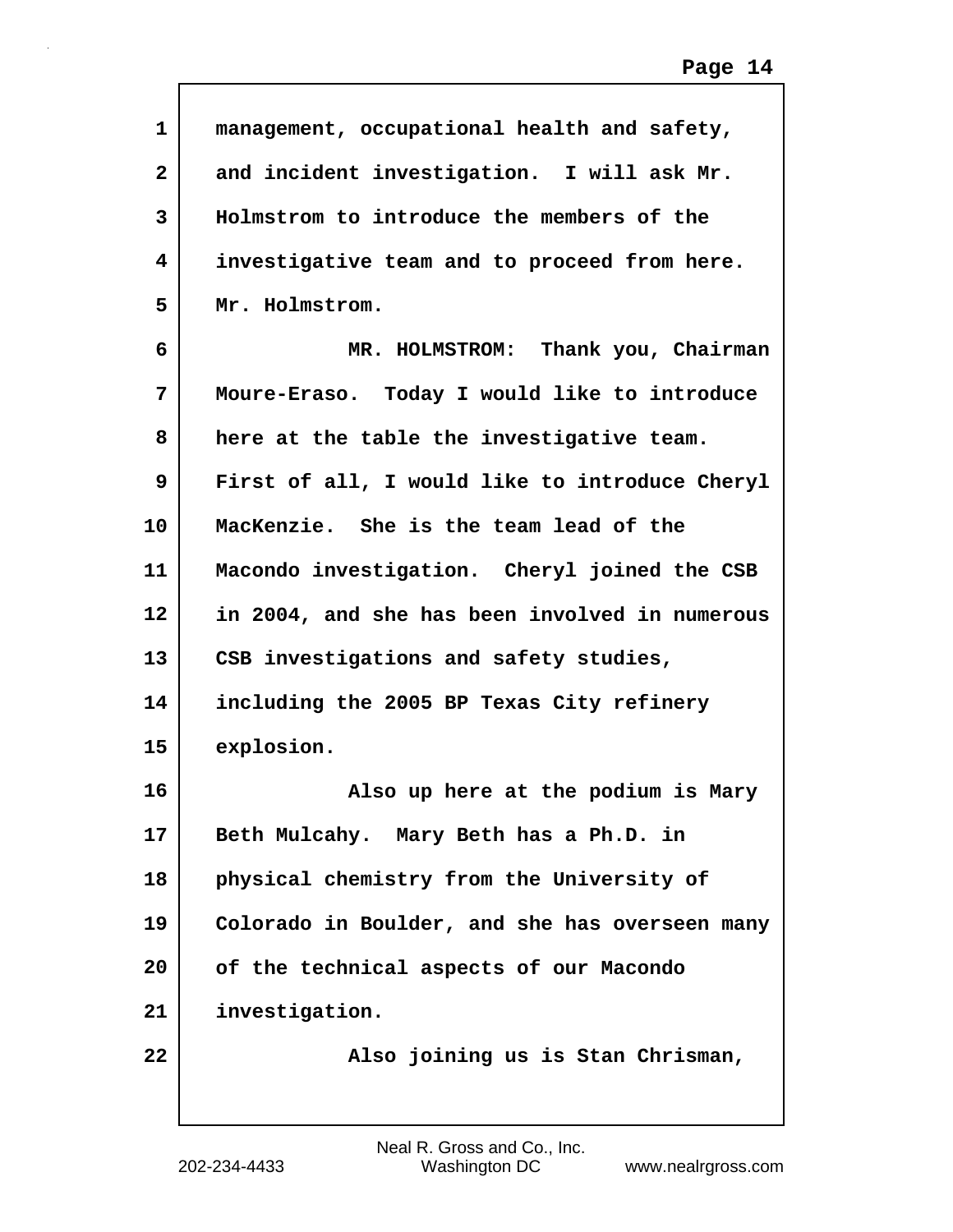| 1              | a CSB consultant. Stan has 38 years of           |
|----------------|--------------------------------------------------|
| $\overline{2}$ | experience in petroleum drilling and             |
| 3              | production.                                      |
| 4              | With that, I would ask Cheryl                    |
| 5              | MacKenzie to start the presentation.             |
| 6              | MS. MacKENZIE: Thank you, Mr.                    |
| 7              | Holmstrom. Thank you, Chairman Moure-Eraso       |
| 8              | and Board Member Griffon. Good afternoon to      |
| 9              | all of you. Thank you for coming here to hear    |
| 10             | our findings and conclusions.                    |
| 11             | It has been four years since the                 |
| 12             | Macondo incident occurred, and there have been   |
| 13             | many published reports that have described and   |
| 14             | analyzed the events of April 20, 2010. So the    |
| 15             | obvious question is: why another Macondo         |
| 16             | Haven't all the lessons been learned?<br>report? |
| 17             | The CSB has concluded no.                        |
| 18             | The CSB has carefully chosen issues              |
| 19             | to address in the volumes of its reports that    |
| 20             | have not been addressed by others or need        |
| 21             | further development. This is certainly the       |
| 22             | case here with the volumes we are presenting     |
|                |                                                  |

Г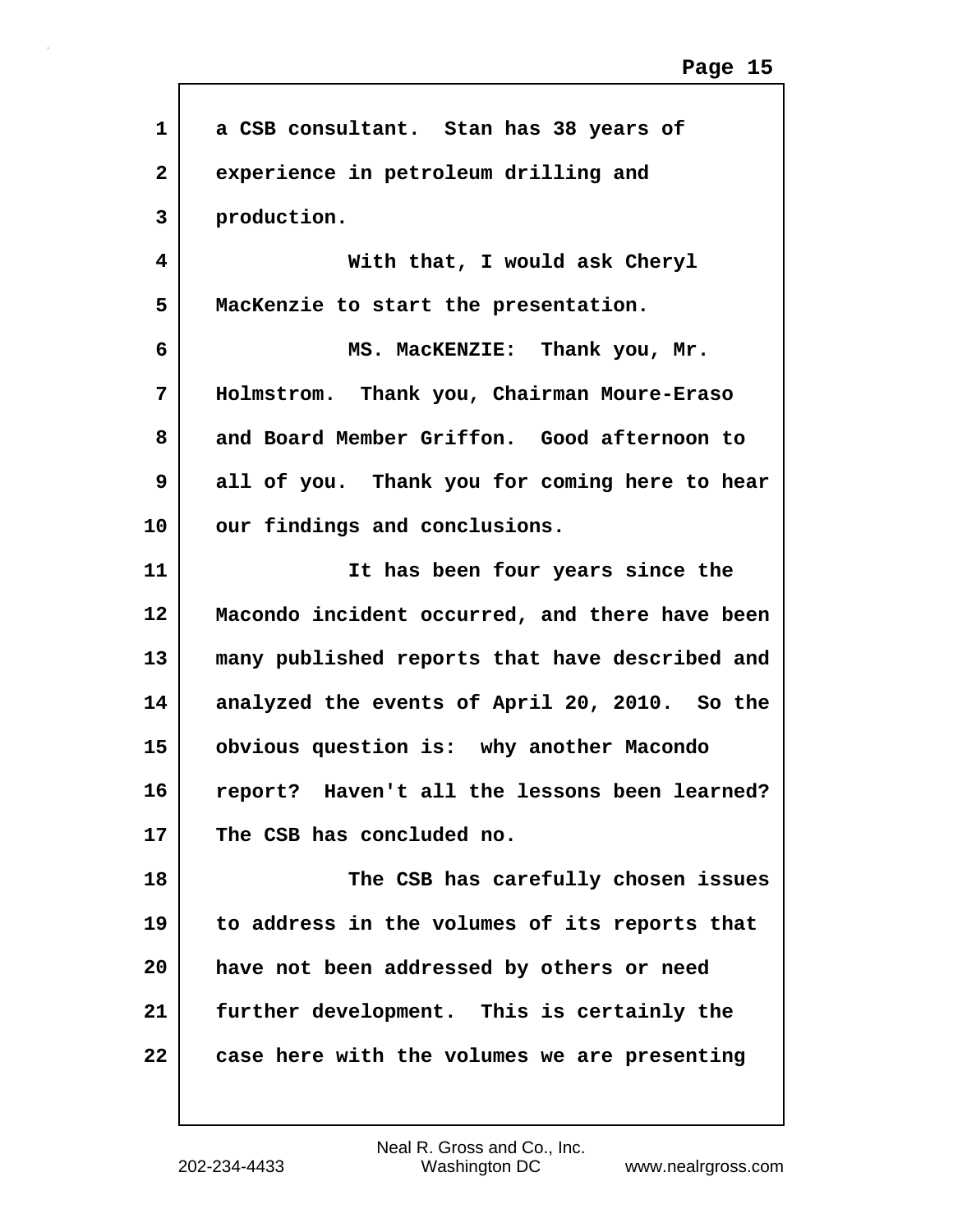| 1  | today. The blowout preventer was examined in   |
|----|------------------------------------------------|
| 2  | three phases identified here in this visual as |
| 3  | preliminary, Phase 1, and Phase 2.             |
| 4  | Most of the major reports, except              |
| 5  | Transocean, were either published before the   |
| 6  | final phase was completed or did not have      |
| 7  | access or address the full set of data.        |
| 8  | Details that emerge in the third               |
| 9  | phase of testing -- excuse me, in the second   |
| 10 | phase of testing -- are imperative, as they    |
| 11 | reveal latent failures that existed in the     |
| 12 | Deepwater Horizon BOP before it was ever       |
| 13 | deployed to the well head.                     |
| 14 | The CSB also conducted additional              |
| 15 | testing, which further bolstered our findings  |
| 16 | and analysis. All of this will be discussed    |
| 17 | in more detail momentarily.                    |
| 18 | Ultimately, what our investigative             |
| 19 | analysis shows is that the numerous technical  |
| 20 | shortcomings in the hardware of the BOP were   |
| 21 | manifestations of management system failures   |
| 22 | that resulted in inadequate treatment of the   |
|    |                                                |

 $\mathsf{l}$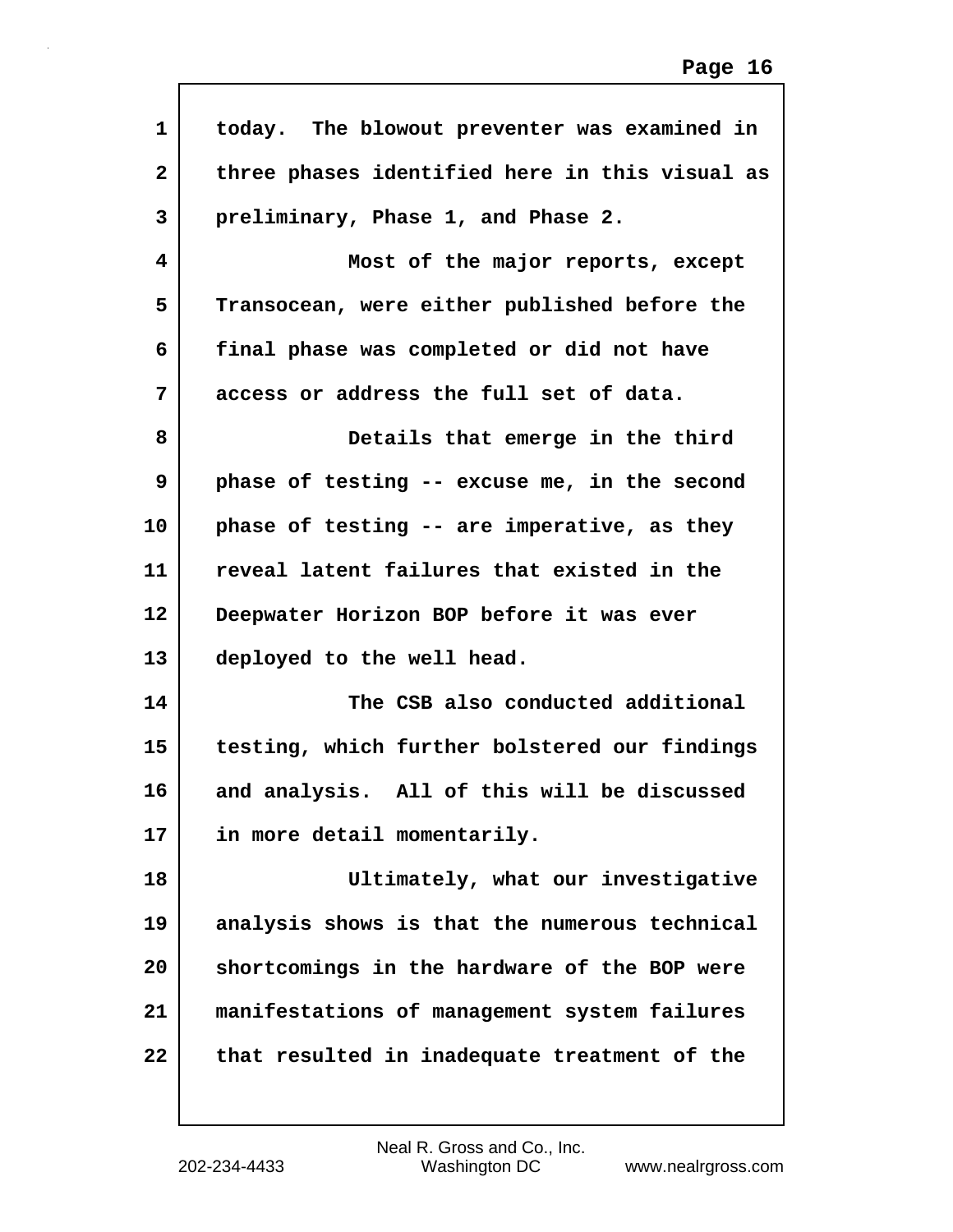| 1            | blowout preventer as a safety critical device. |
|--------------|------------------------------------------------|
| $\mathbf{2}$ | It is important to note, as this               |
| 3            | visual depicts, the success of technical       |
| 4            | elements, the equipment and engineered         |
| 5            | controls, depends highly upon organizational   |
| 6            | and operational practices. These human and     |
| 7            | organizational factors will be briefly         |
| 8            | mentioned throughout our discussion today, but |
| 9            | will be addressed more thoroughly in           |
| 10           | subsequent volumes of the CSB Macondo          |
| 11           | investigation report.                          |
|              |                                                |
| 12           | So today we are going to give you              |
| 13           | a quick incident overview and play the CSB's   |
| 14           | newly developed animation, which details the   |
| 15           | immediate events leading up to the fire and    |
| 16           | explosion on the Deepwater Horizon.            |
| 17           | This will introduce you to some of             |
| 18           | the offshore terminology and will provide you  |
| 19           | with an initial look at the key aspects of our |
| 20           | significant technical findings. We will then   |
| 21           | go over specifics regarding our BOP technical  |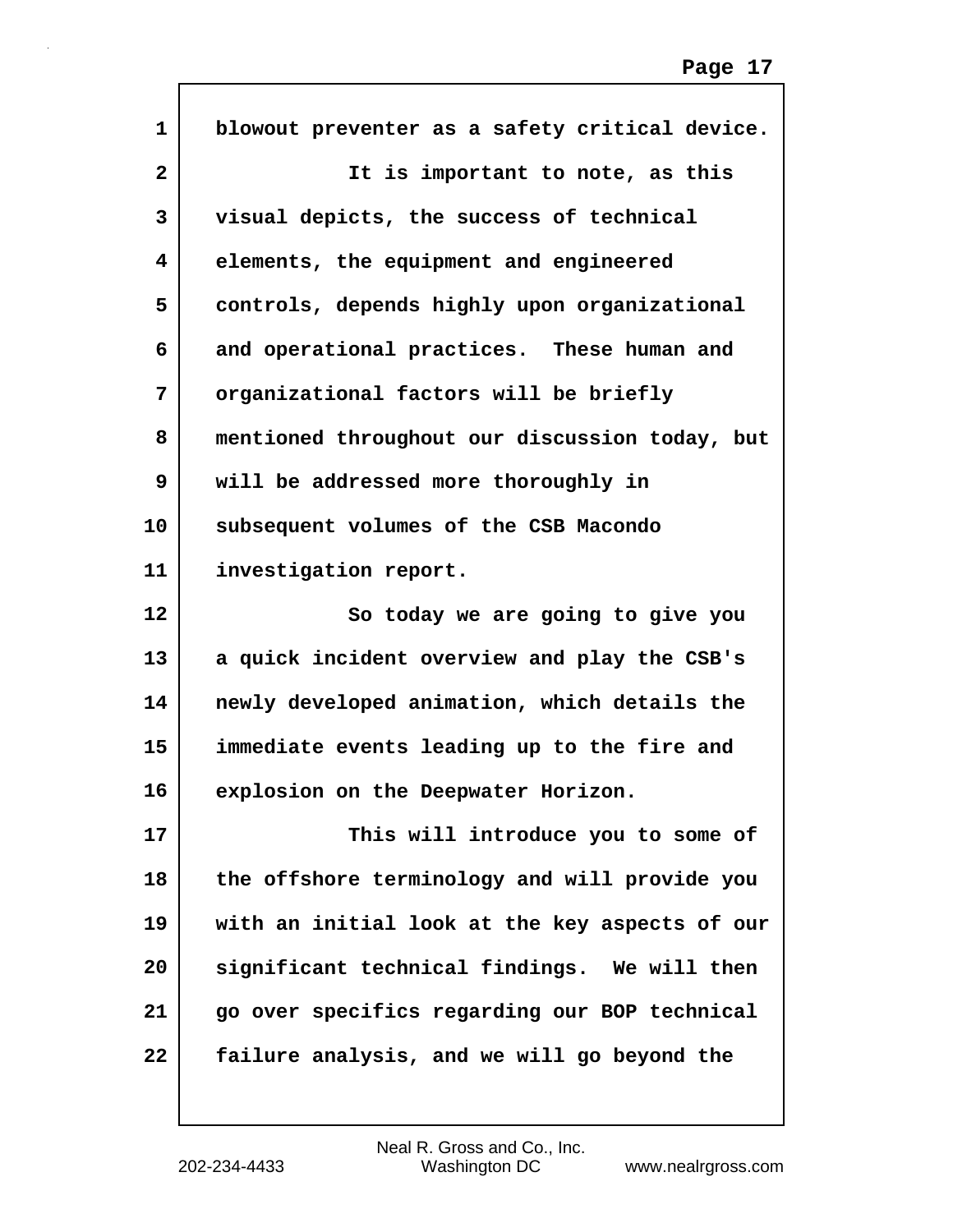| 1              | events of April 20th and discuss the latent   |
|----------------|-----------------------------------------------|
| $\overline{2}$ | safety management system deficiencies related |
| 3              | to the safety critical device.                |
| 4              | We will wrap up with a discussion             |
| 5              | of the role of regulations as they pertain to |
| 6              | the management of safety critical elements,   |
| 7              | and then at that time we will present our     |
| 8              | proposed recommendations for safety change to |
| 9              | the Board.                                    |
| 10             | On April 20, 2010, the Deepwater              |
| 11             | Horizon drilling rig, owned by TransOcean and |
| 12             | under contract by BP, experienced explosions  |
| 13             | and fire at the Macondo well in the Gulf of   |
| 14             | Mexico, resulting in 11 deaths, 17 critical   |
| 15             | injuries, and the release of approximately    |
| 16             | three to five million barrels of oil into the |
| 17             | Gulf.                                         |
| 18             | At this time, I'd like to show you            |
| 19             | our animation.                                |
| 20             | (Animation begins)                            |
| 21             | MALE VOICE: This is a model to                |
| 22             | demonstrate the effect of pressure on pipe.   |
|                |                                               |

Г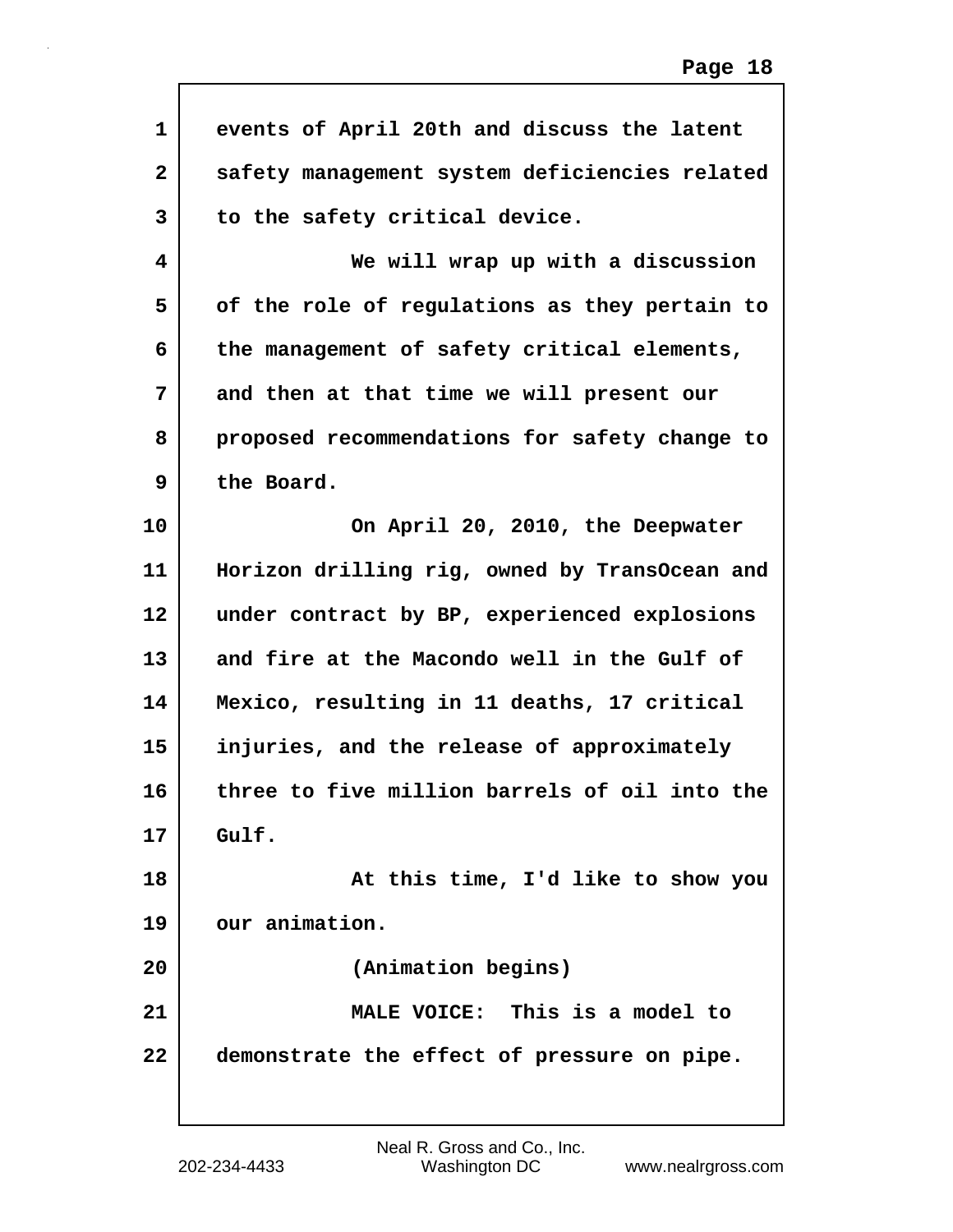| 1            | What we have is an ordinary piece of garden    |
|--------------|------------------------------------------------|
| $\mathbf{2}$ | sprinkler pipe, and we have it connected to an |
| 3            | air pump. When we put pressure on the pipe,    |
| 4            | let's see what happens.                        |
| 5            | MS. MacKENZIE: Something else we               |
| 6            | wanted to show you. That's -- it's on a CD.    |
| 7            | It's on a CD. It wasn't a file that we gave    |
| 8            | earlier.                                       |
| 9            | All right. Well, we'll skip the                |
| 10           | animation. Maybe if they find it, we can come  |
| 11           | back to it. Yes, okay. Thank you.              |
|              |                                                |
| 12           | (Pause)                                        |
| 13           | Technology.                                    |
| 14           | (Pause)                                        |
| 15           | I can continue while -- go ahead?              |
| 16           | I'll need the slides back, though.             |
| 17           | MALE VOICE: April 20th, 2010, 11               |
| 18           | workers died and 17 were seriously injured by  |
| 19           | an explosion on the Deepwater Horizon, an      |
| 20           | offshore drilling rig located approximately 50 |
| 21           | miles off the coast of Louisiana. The rig      |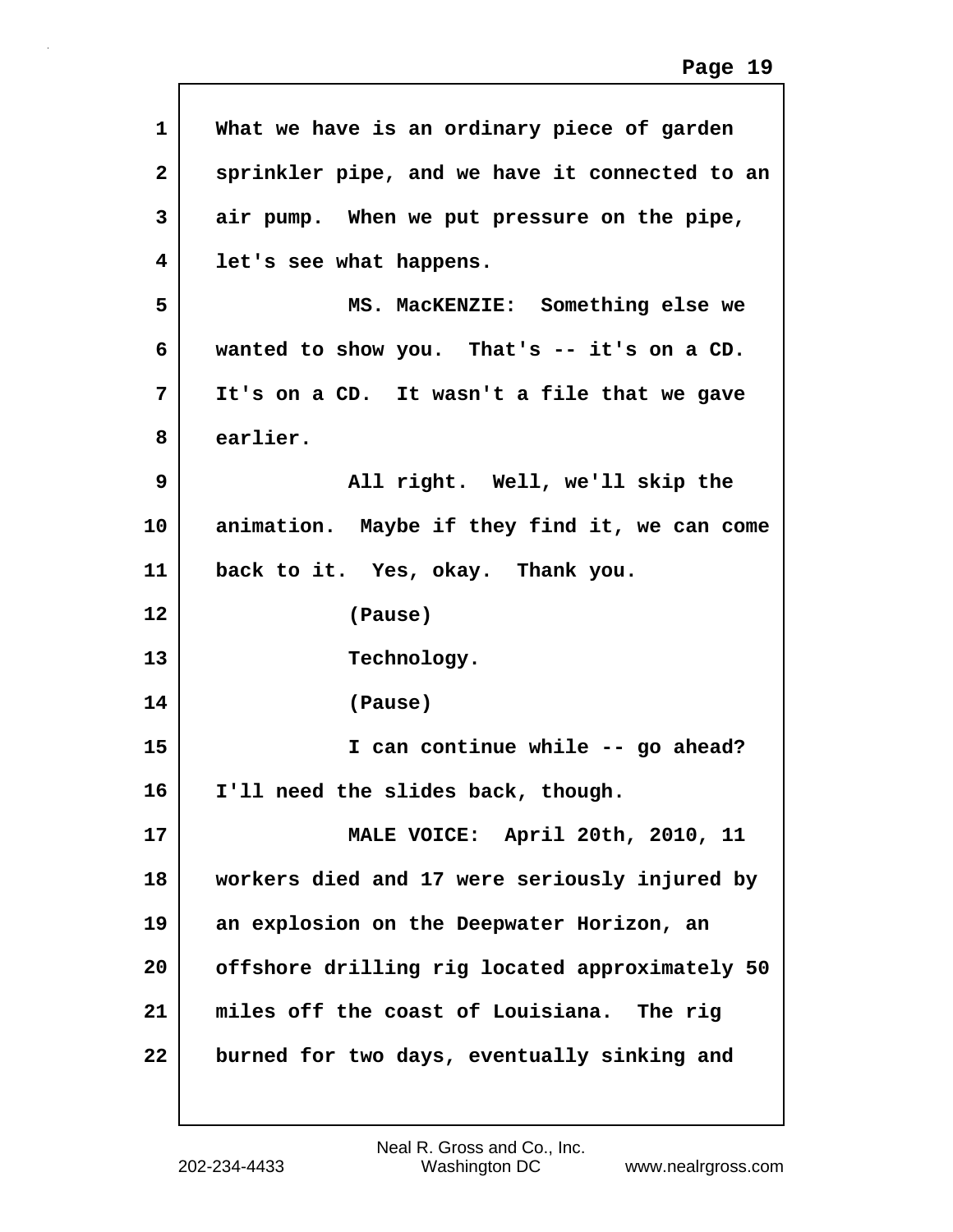| 1            | triggering the largest oil spill in U.S.       |
|--------------|------------------------------------------------|
| $\mathbf{2}$ | history, as oil and gas spewed up from the sea |
| 3            | floor.                                         |
| 4            | The Deepwater Horizon had been                 |
| 5            | drilling an oil well in 5,000 feet of water in |
| 6            | an area of the Gulf of Mexico known as the     |
| 7            | Macondo Prospect.                              |
| 8            | In 2010, the CSB launched an                   |
| 9            | investigation to examine the technical,        |
| 10           | organizational, and regulatory factors that    |
| 11           | contributed to the accident. During the        |
| 12           | investigation, the CSB made new findings about |
| 13           | why a key piece of safety equipment, the       |
| 14           | Deepwater Horizon's blowout preventer, failed  |
| 15           | to seal the well during the emergency.         |
| 16           | These new findings help explain why            |
| 17           | the accident was so devastating, and the CSB   |
| 18           | cautioned that other blowout preventers        |
| 19           | currently in use could fail in similar ways.   |
| 20           | Drilling an offshore well involves             |
| 21           | creating a pathway between the drilling rig    |
| 22           | and oil and gas reservoirs trapped beneath the |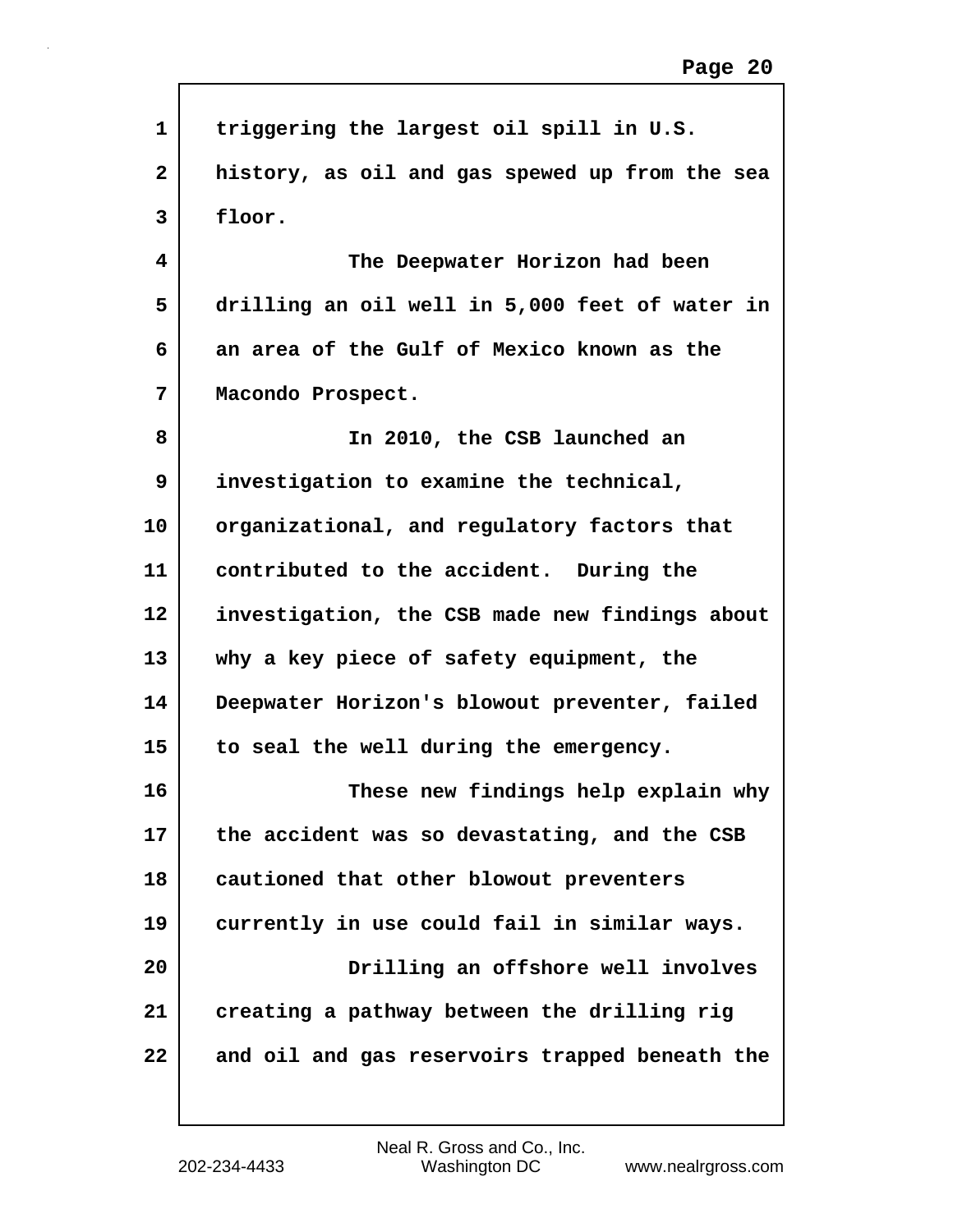| $\mathbf{1}$ | sea floor. A deep whole or a well bore is      |
|--------------|------------------------------------------------|
| 2            | drilled through layers of sub-sea rock and     |
| 3            | sediment. These rocky layers can contain       |
| 4            | trapped water, crude oil, and natural gas      |
| 5            | under pressure.                                |
| 6            | An unplanned flow of these well                |
| 7            | fluids into the well bore, known in the        |
| 8            | industry as a kick, can be dangerous. Without  |
| 9            | careful management, a kick can lead to a       |
| 10           | blowout, the uncontrolled release of flammable |
| 11           | oil and gas from the well. A blowout can be    |
| 12           | catastrophic, since oil and gas reaching the   |
| 13           | drilling rig can quickly find an ignition      |
| 14           | switch, leading to a fire or explosion,        |
| 15           | endangering the lives of the drilling crew.    |
| 16           | To prevent kicks, drillers pump a              |
| 17           | dense slurry called drilling mud into the well |
| 18           | creating a barrier between the undersea oil    |
| 19           | and gas and the piping that leads to the rig.  |
| 20           | If this mud barrier fails, or is somehow       |
| 21           | removed, the safety of the drilling crew       |
| 22           | depends on a critical piece of equipment       |

 $\mathsf{l}$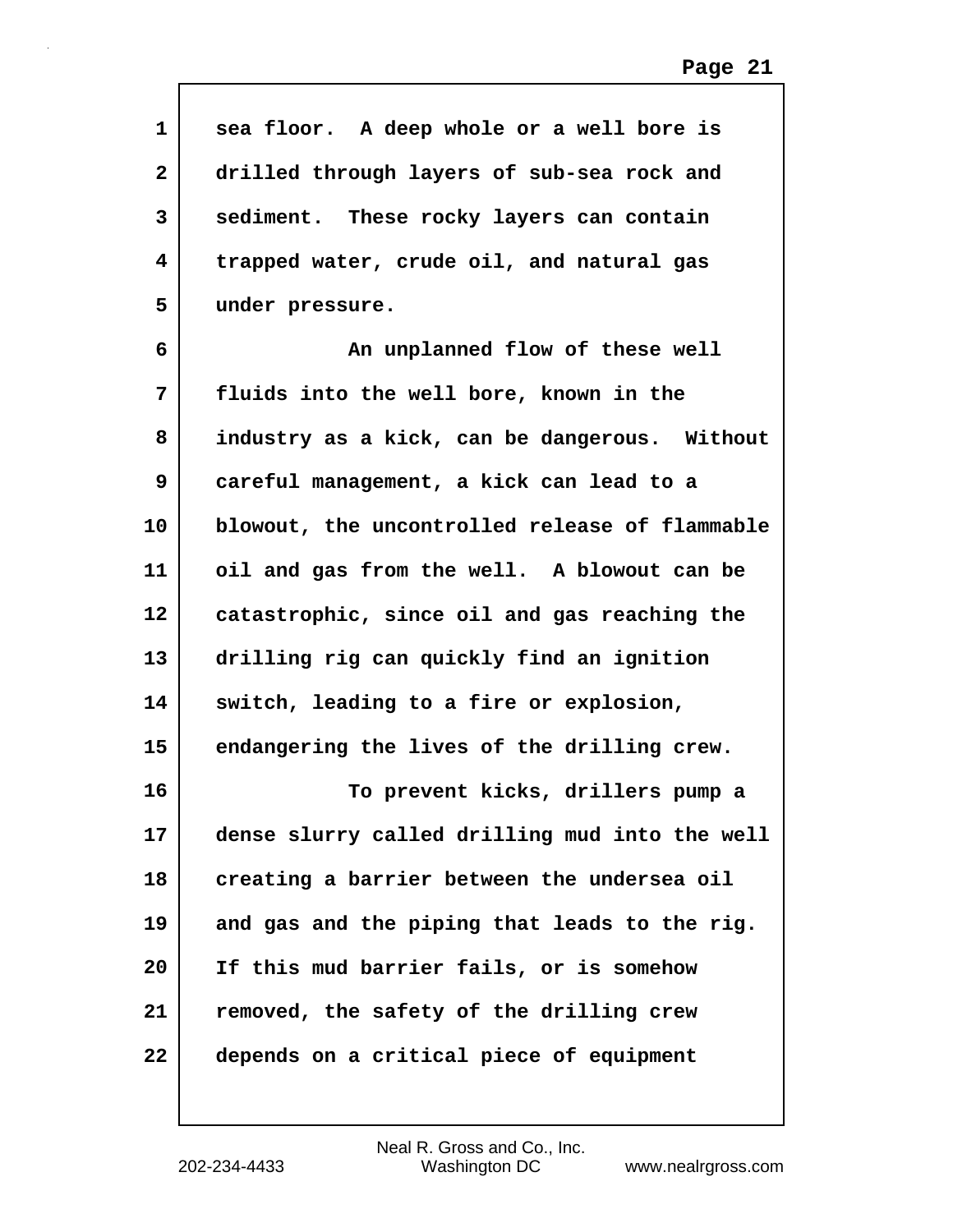| $\mathbf{1}$ | located on the sea floor called the blowout    |
|--------------|------------------------------------------------|
| $\mathbf{2}$ | prevent, or BOP.                               |
| 3            | The BOP is a complex electrically              |
| 4            | and hydraulically powered device that is       |
| 5            | essential for controlling the well, and, in an |
| 6            | emergency situation, preventing a disaster on  |
| 7            | the platform high above on the sea surface.    |
| 8            | The BOP is connected to the rig by a large     |
| 9            | diameter pipe called a riser. If a kick        |
| 10           | occurs, the blowout preventer is designed to   |
| 11           | prevent flammable oil and gas from traveling   |
| 12           | up the riser to the drilling rig. This is      |
| 13           | done by sealing the area around the drill pipe |
| 14           | known as the annular space.                    |
| 15           | To do this, the crew can manually              |
| 16           | close pipe rams and donut-shaped rubber        |
| 17           | devices known as annular preventers. If those  |
| 18           | devices should fail to work, the last resort   |
| 19           | is a pair of sharp metal blades, which form a  |
| 20           | blind shear ram designed to cut the drill pipe |
| 21           | and seal the well. The blind shear ram can be  |
| 22           | activated manually or by automated emergency   |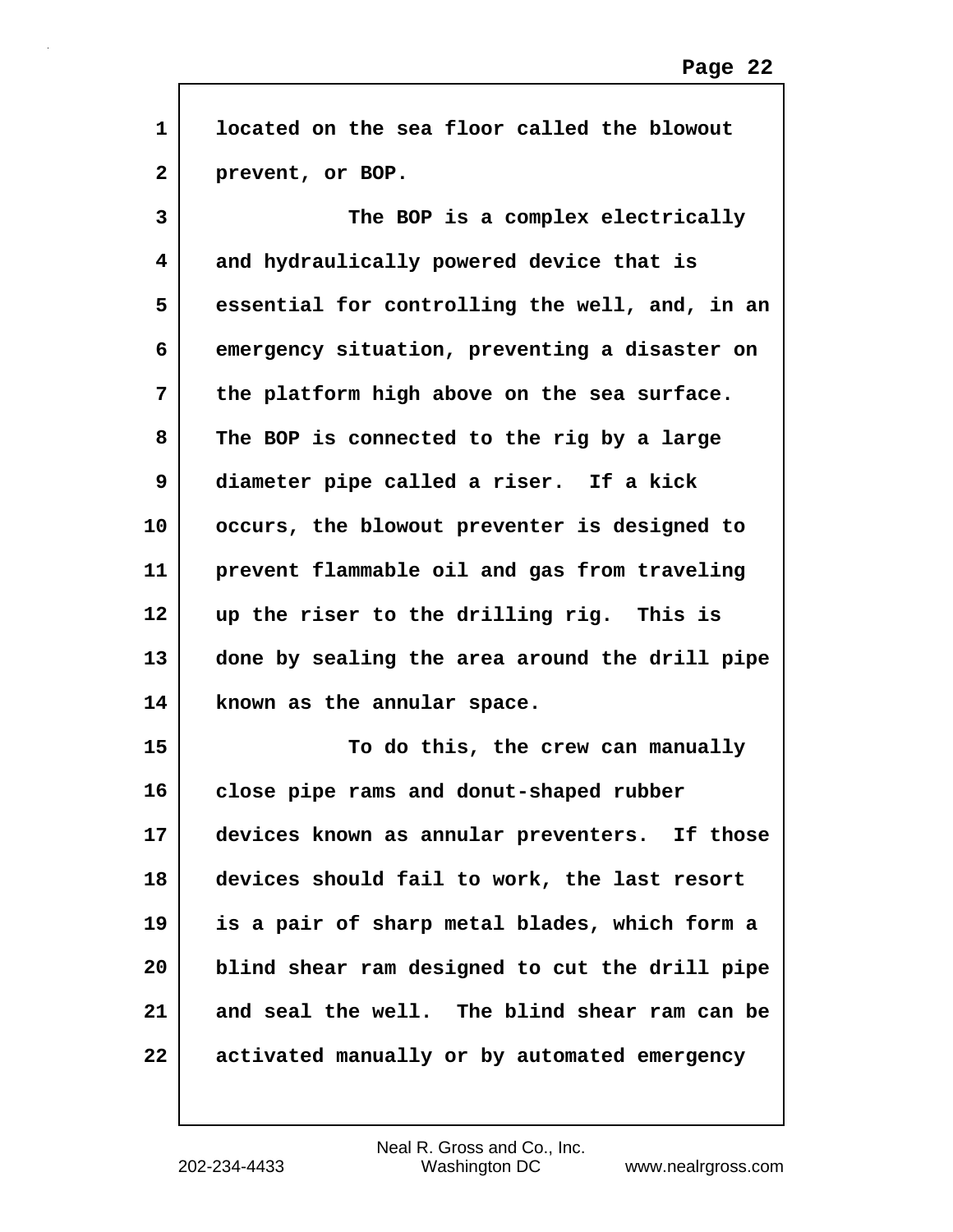| $\mathbf{1}$ | systems.                                       |
|--------------|------------------------------------------------|
| 2            | At approximately 8:45 p.m. on                  |
| 3            | April 20th, 2010, a kick occurred in the       |
| 4            | Macondo well. Oil and gas entered the well     |
| 5            | bore undetected, eventually passing above the  |
| 6            | blowout preventer and traveling quickly up the |
| 7            | riser toward the Deepwater Horizon and the 126 |
| 8            | people onboard.                                |
| 9            | Just after 9:40 p.m., drilling mud             |
| 10           | forced upwards by the rising oil and gas       |
| 11           | suddenly blew out onto the rig. Crew members   |
| 12           | responded by closing the upper annular         |
| 13           | preventer in the BOP. However, this did not    |
| 14           | seal the well as intended and flammable oil    |
| 15           | and gas continued to flow into the riser       |
| 16           | toward the rig.                                |
| 17           | Next, the crew closed a pipe ram.              |
| 18           | This successfully closed the annular space and |
| 19           | sealed the well, but tragically this proved to |
| 20           | be only a temporary fix. Oil and gas that      |
| 21           | were already above the pipe ram continued to   |
| 22           | flow inexorably toward the Deepwater Horizon.  |
|              |                                                |

 $\Gamma$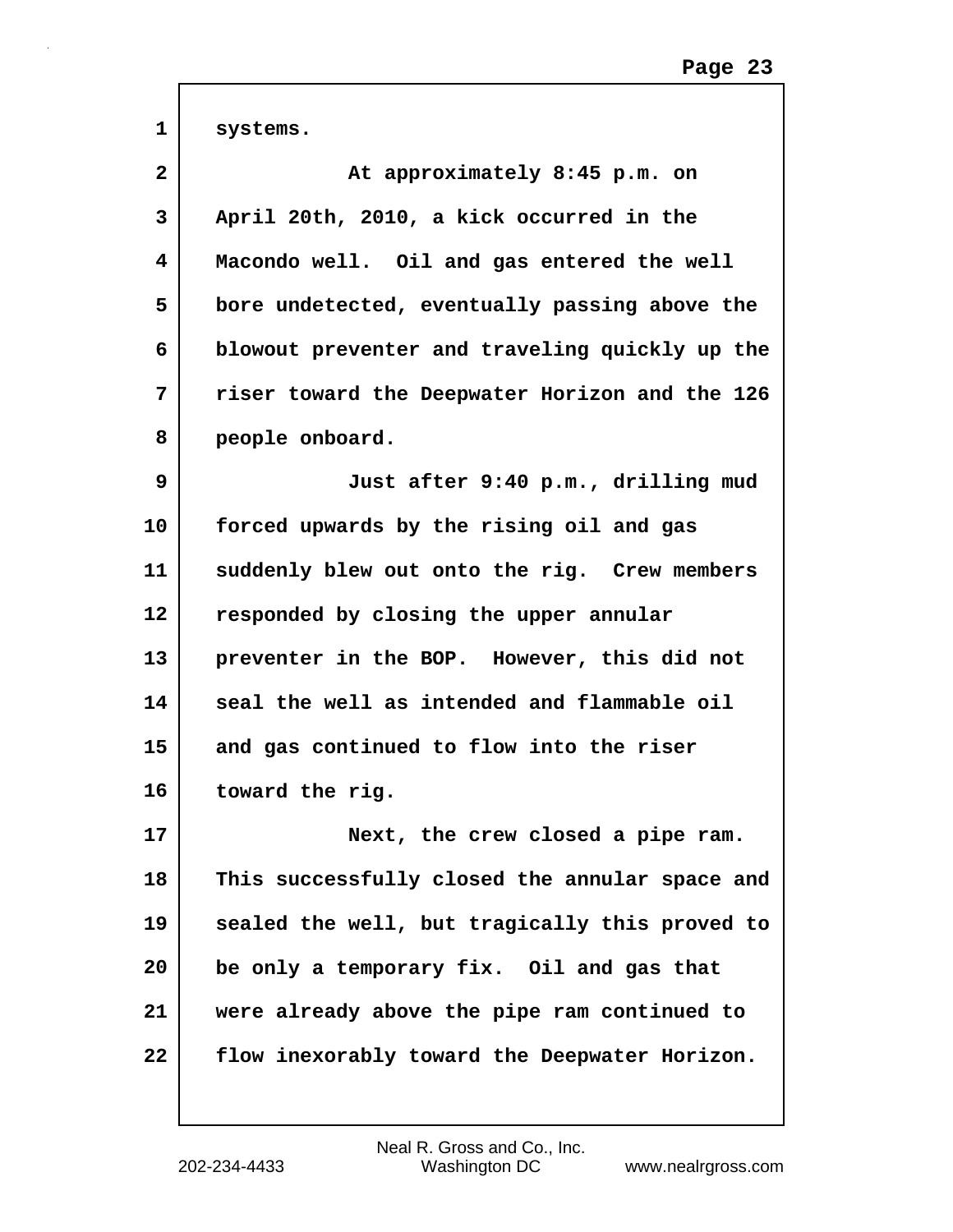| $\mathbf{1}$ | At approximately 9:49 p.m., the flammable      |
|--------------|------------------------------------------------|
| $\mathbf{2}$ | hydrocarbons found an ignition source. The     |
| 3            | first explosions shook the Deepwater Horizon.  |
| 4            | As the oil and gas escaped the                 |
| 5            | riser onto the rig, the pressure dropped in    |
| 6            | the annular space above the pipe ram, but at   |
| 7            | the same time the pressure in the drill pipe   |
| 8            | climbed substantially. The drill pipe was      |
| 9            | closed at the top, but oil and gas continued   |
| 10           | to flow in from the reservoir below. After     |
| 11           | extensive analysis, the CSB concluded that     |
| 12           | this large difference in pressure likely       |
| 13           | caused the drill pipe to buckle, essentially   |
| 14           | bending the pipe off center inside the blowout |
| 15           | preventer.                                     |
| 16           | The buckling pushed sections of the            |
| 17           | drill pipe outside of the reach of the blind   |
| 18           | shear ram blades. This would eventually prove  |
| 19           | to be catastrophic. With the drill pipe        |
| 20           | buckled, the explosion and subsequent loss of  |
| 21           | electrical and hydraulic power from the rig    |
| 22           | likely activated an automated system on the    |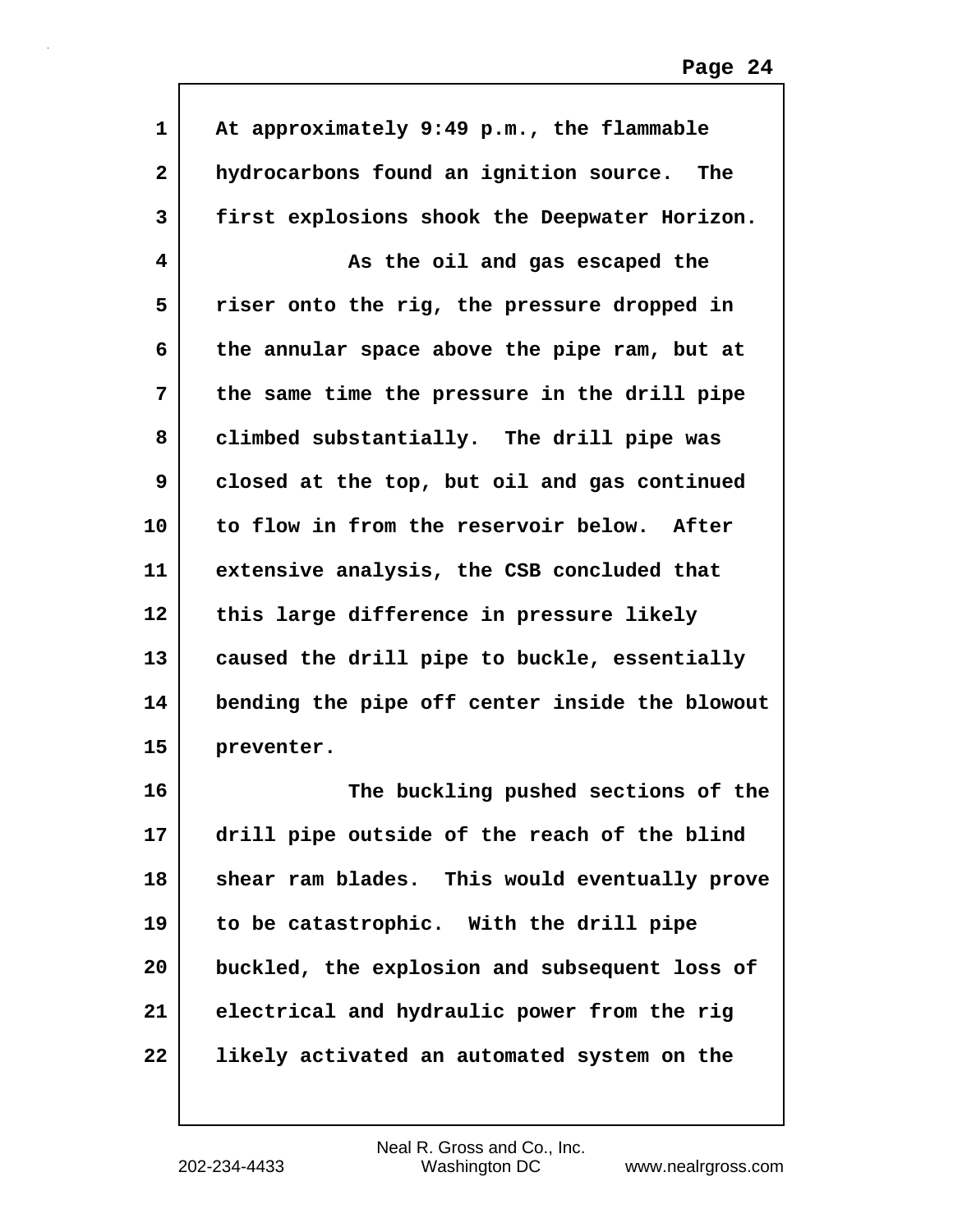| 1            | blowout preventer known as the AMF/Deadman,    |
|--------------|------------------------------------------------|
| $\mathbf{2}$ | which closes the blind shear ram and cuts the  |
| 3            | drill pipe. This emergency system is designed  |
| 4            | to activate when electric power, hydraulic     |
| 5            | pressure, and communications from the rig have |
| 6            | been lost.                                     |
| 7            | The AMF/Deadman system was operated            |
| 8            | by two redundant control systems on the BOP    |
| 9            | known as the yellow pod and the blow pod. The  |
| 10           | redundancy is supposed to increase the         |
| 11           | reliability of the system in an emergency      |
| 12           | situation. The yellow and blue pods worked     |
| 13           | independently of each other, and were          |
| 14           | comprised of identical enclosed computer       |
| 15           | systems and sets of solenoid valves.           |
| 16           | When activated, the solenoid valves            |
| 17           | controlled important BOP functions, such as    |
| 18           | closing the blind shear ram. If electrical     |
| 19           | power from the rig was lost, as happened on    |
| 20           | April 20th, 2010, both the yellow and blue     |
| 21           | control pods contained backup 27-volt and      |
| 22           | nine-volt batteries to power emergency         |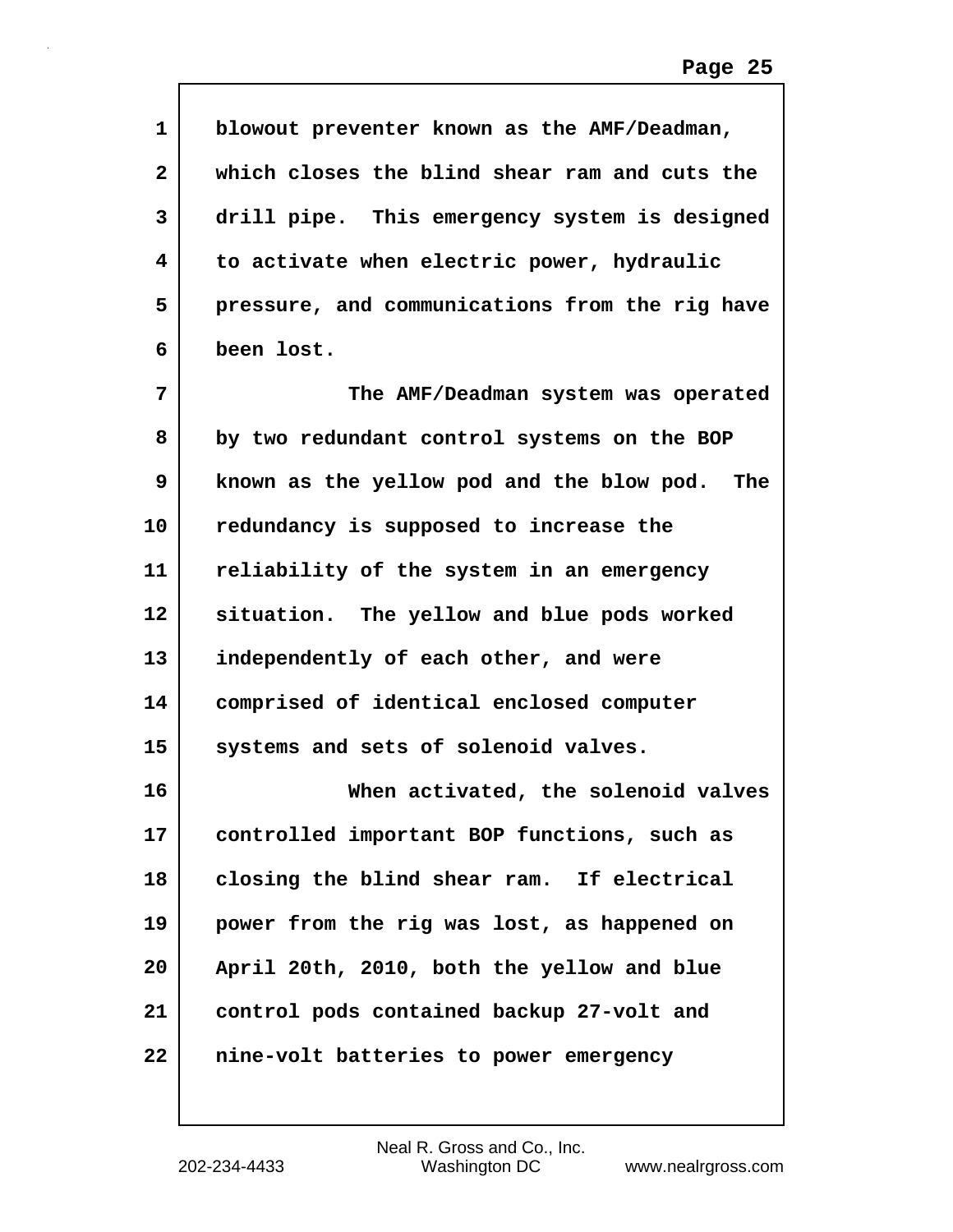| 1            | functions. The nine-volt batteries powered     |
|--------------|------------------------------------------------|
| $\mathbf{2}$ | computers that would activate the solenoid     |
| 3            | valves, which were powered by the 27-volt      |
| 4            | batteries.                                     |
| 5            | However, evidence indicates the                |
| 6            | blue pod had been miswired at some time before |
| 7            | the BOP was lowered onto the sea floor. This   |
| 8            | caused the pod's 27-volt battery to drain and  |
| 9            | made it impossible to operate the solenoid     |
| 10           | valve for the blind shear ram on the night of  |
| 11           | the accident. And within the redundant yellow  |
| 12           | pod, the solenoid for the blind shear ram had  |
| 13           | been miswired.                                 |
| 14           | The solenoid valves were controlled            |
| 15           | by two coils of electrical wire. These two     |
| 16           | coils were designed to work in concert,        |
| 17           | generating a magnetic field strong enough to   |
| 18           | operate the valve. But within the miswired     |
| 19           | solenoid valve, the two coils actually opposed |
| 20           | each other, leaving the valve paralyzed. Only  |
| 21           | a third unplanned failure allowed the yellow   |
| 22           | pod to operate.                                |

 $\mathsf{I}$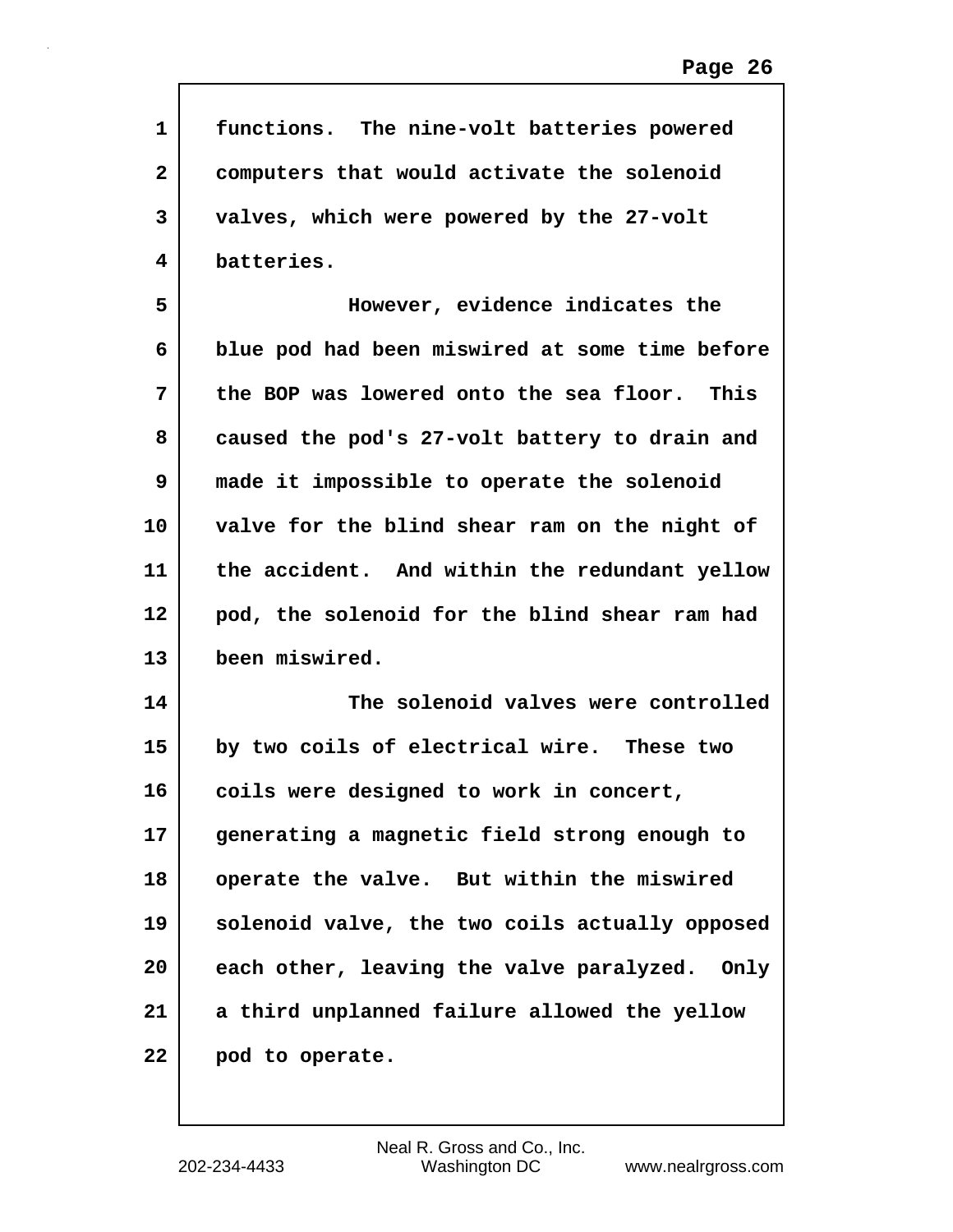| $\mathbf{1}$ | On the night of the accident, one              |
|--------------|------------------------------------------------|
| $\mathbf{2}$ | of the nine-volt batteries that powered the    |
| 3            | solenoid valve's computer had failed. As a     |
| 4            | result, the affected computer system could not |
| 5            | initiate the command to energize the miswired  |
| 6            | coil. Had both coils of the miswired solenoid  |
| 7            | valve been energized, the two coils would have |
| 8            | generated opposing forces on the valve. The    |
| 9            | solenoid valve would have remained closed, and |
| 10           | the blind shear ram would never have been      |
| 11           | closed.                                        |
|              |                                                |
| 12           | However, the failed battery                    |
| 13           | rendered one coil inoperable, and most likely  |
| 14           | allowed the other coil to open the solenoid    |
| 15           | valve by itself. This, in turn, initiated      |
| 16           | closure of the blind shear ram.<br>This should |
| 17           | have cut the drill pipe and sealed the well,   |
| 18           | greatly reducing the impact of the accident.   |
| 19           | But because the drill pipe was buckled and off |
| 20           | center inside the blowout preventer, it was    |
| 21           | trapped and only partially cut. With the       |

 $\mathsf{l}$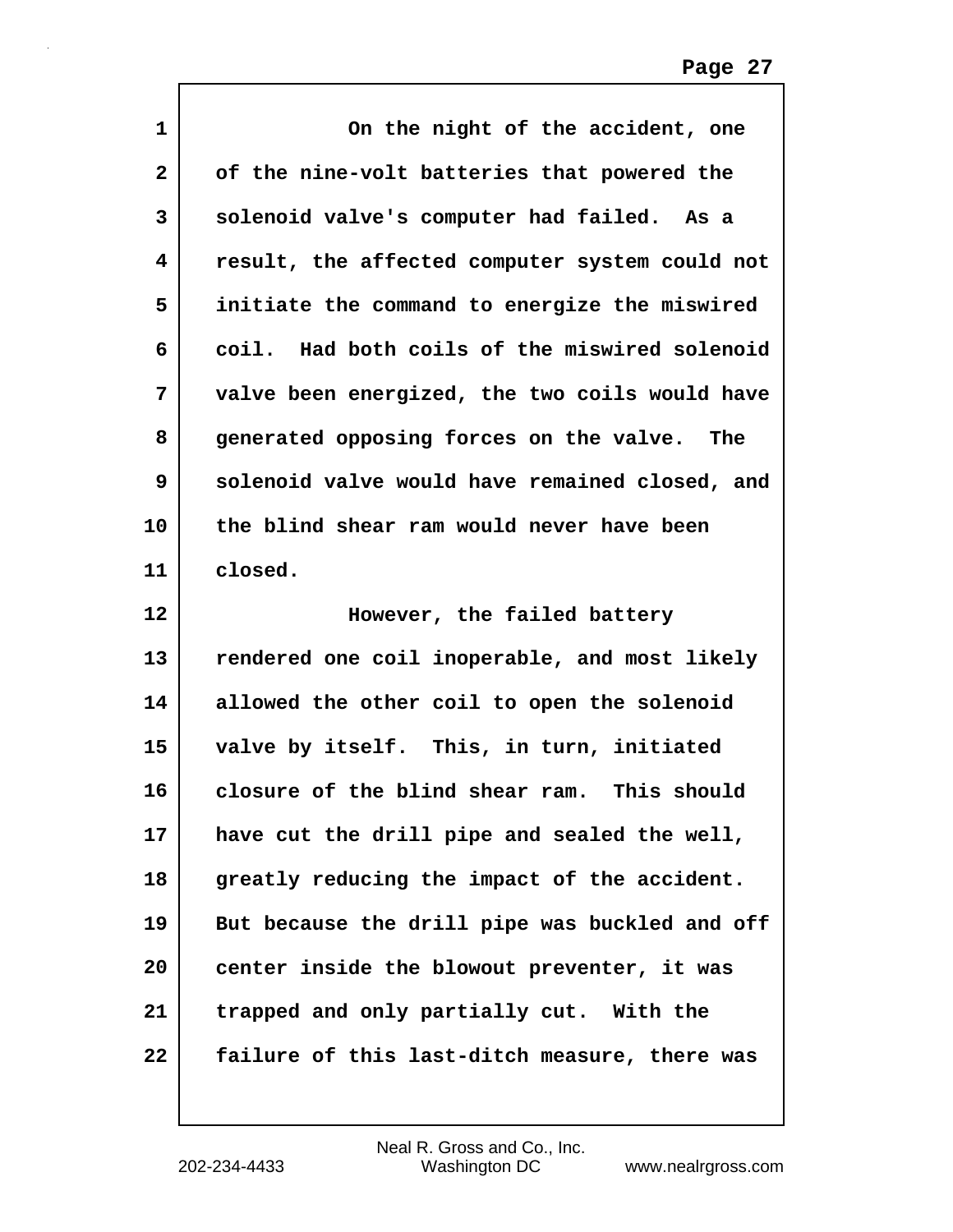| $\mathbf 1$  | nothing left to stop the massive oil spill and |
|--------------|------------------------------------------------|
| $\mathbf{2}$ | the destruction of the rig.                    |
| 3            | During its investigation, the CSB              |
| 4            | identified a mechanism that likely caused the  |
| 5            | drill pipe to be buckled around the time of    |
| 6            | the explosion. This mechanism is called        |
| 7            | effective compression. Although effective      |
| 8            | compression had previously been noted as a     |
| 9            | hazard in other drilling operations, it had    |
| 10           | never been identified as a problem affecting   |
| 11           | drill pipe during well operations.             |
|              |                                                |
| 12           | Effective compression occurs                   |
| 13           | because although pipe may appear to be         |
| 14           | perfectly straight, in fact it has minute      |
| 15           | bends and irregularities invisible to the      |
| 16           | naked eye. Along these bends, the side of the  |
| 17           | pipe that is curved outward is slightly longer |
| 18           | and has more surface area than the other side. |
| 19           | When there is a large difference in            |
| 20           | pressure between the inside and outside of the |
| 21           | pipe, as happened on April 20th, 2010, the     |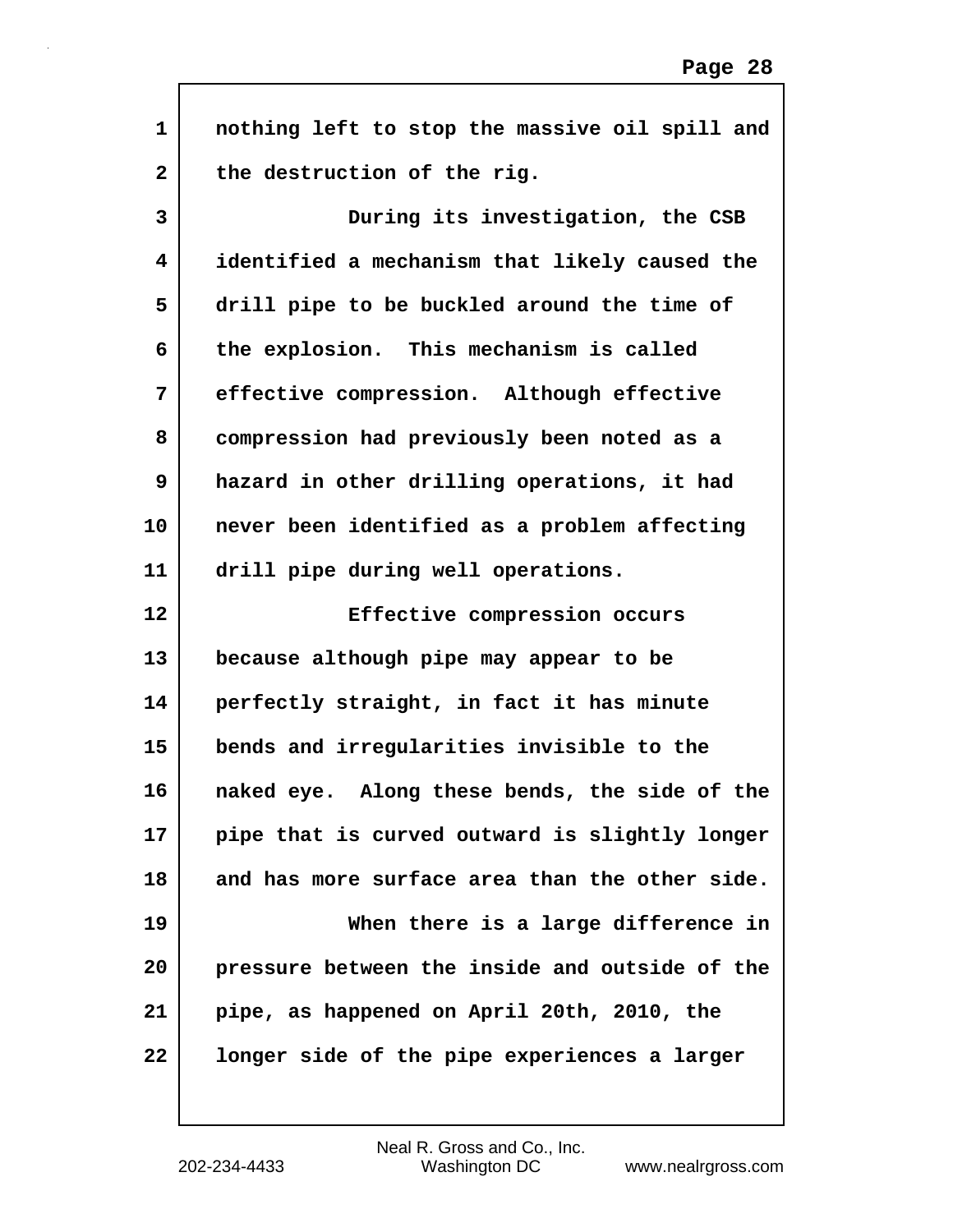| $\mathbf{1}$      | bending force. Eventually, this force can      |
|-------------------|------------------------------------------------|
| $\mathbf{2}$      | become great enough to buckle even heavy pipe. |
| 3                 | This is an important finding, CSB              |
| 4                 | investigators said, because the same           |
| 5                 | conditions of differential pressure could      |
| 6                 | occur at other drilling rigs, even if a crew   |
| 7                 | successfully shuts in a well.                  |
| 8                 | The CSB warned this could make                 |
| 9                 | existing blowout preventer designs less        |
| 10                | effective in emergency situations.             |
| 11                | In the case of the Deepwater                   |
| $12 \overline{ }$ | Horizon accident, the buckled drill pipe       |
| 13                | prevented the blind shear ram from sealing the |
| 14                | well. Oil and gas from the well flowed out of  |
| 15                | the buckled drill pipe and into the Gulf of    |
| 16                | Mexico for 87 days. A reported five million    |
| 17                | barrels of oil eventually spilled, causing one |
| 18                | of the worst environmental disasters in United |
| 19                | States history.                                |
| 20                | (Video ends)                                   |
| 21                | MS. MacKENZIE: These technical                 |
| 22                | findings reveal several new learnings critical |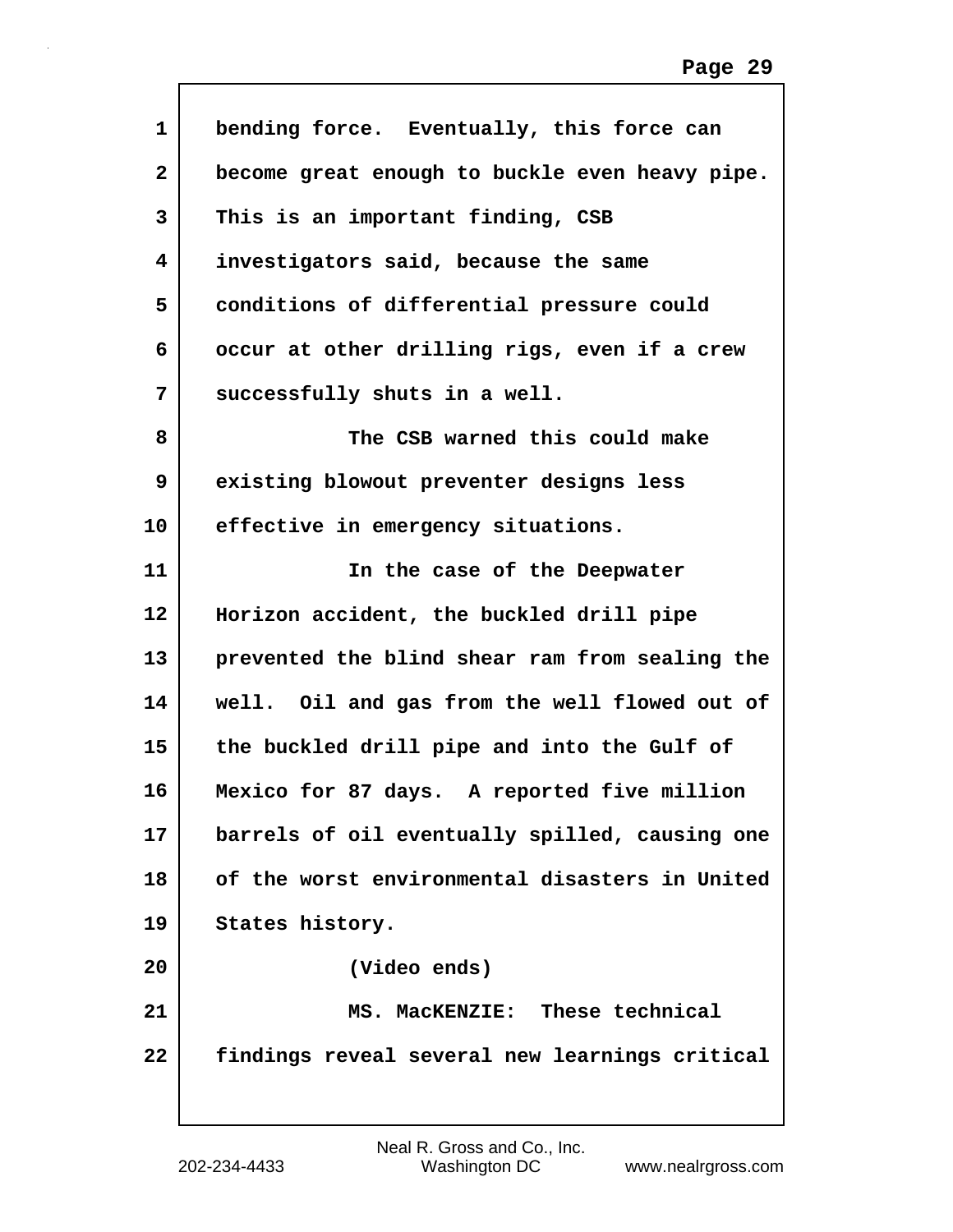| $\mathbf{1}$ | for safe drilling operations offshore and      |
|--------------|------------------------------------------------|
| $\mathbf{2}$ | applicable for everyone in the industry.       |
| 3            | First -- the slides back. First,               |
| 4            | as the animation depicts, we conclude that the |
| 5            | automatic emergency response system within the |
| 6            | blowout preventer, the AMF/Deadman, actuated   |
| 7            | on the night of April 20th, activating a sharp |
| 8            | pair of blades called the blind shear ram to   |
| 9            | seal the well.                                 |
| 10           | Other reports have concluded the               |
| 11           | AMF did not fire and that the blind shear ram  |
| 12           | was activated two days later. Our technical    |
| 13           | findings also have led us to conclude that the |
| 14           | buckling of the drill pipe was actually the    |
| 15           | result of a mechanism not revealed by other    |
| 16           | reports on the incident, a phenomenon known as |
| 17           | effective compression. This will be discussed  |
| 18           | in more detail shortly.                        |
| 19           | What these technical findings and              |
| 20           | conclusions mean for industry is that the      |
| 21           | buckling of the drill pipe can actually occur  |
| 22           | when a well is successfully shut in by the     |
|              |                                                |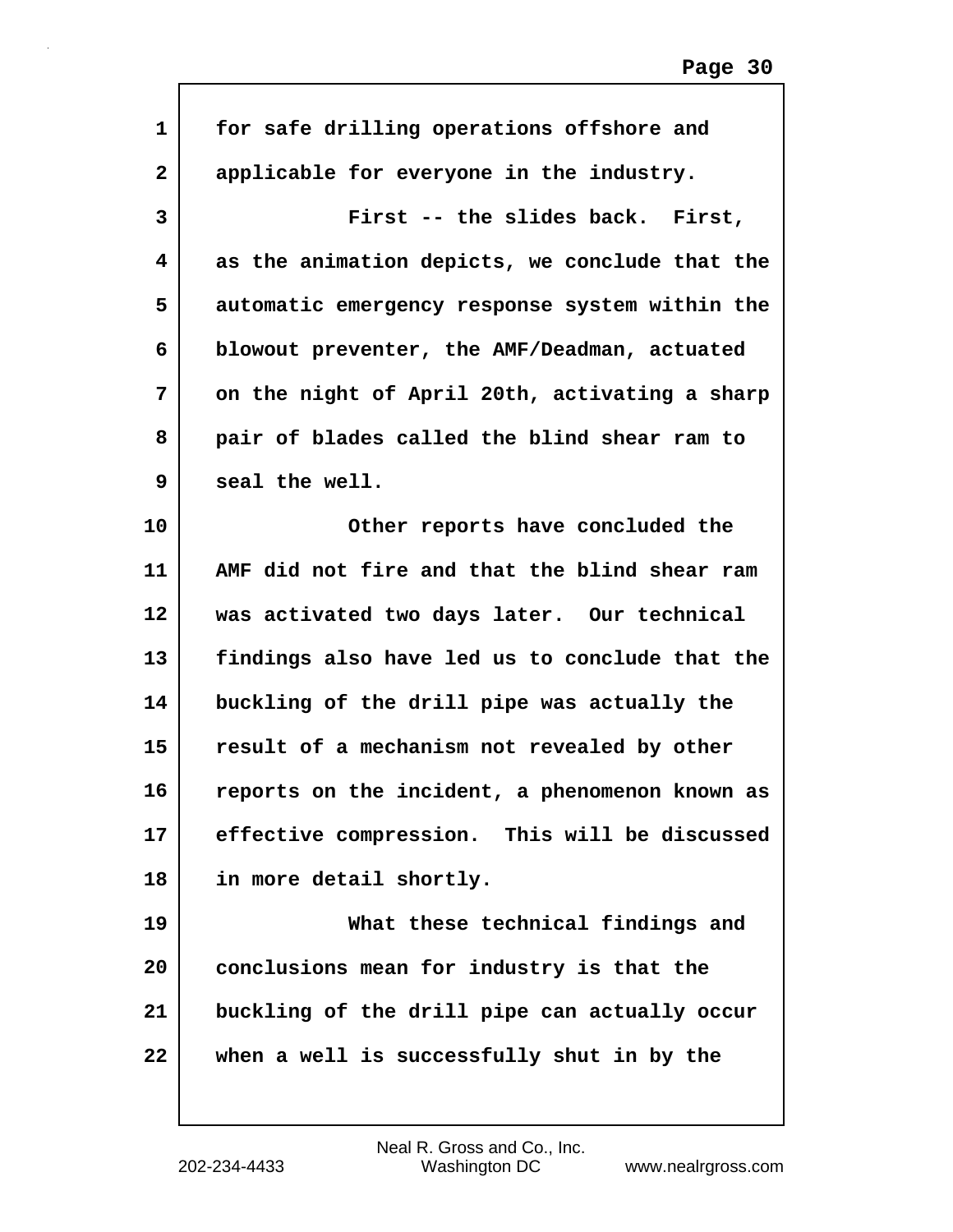| $\mathbf{1}$ | drill crew and can remain undetected. This    |
|--------------|-----------------------------------------------|
| 2            | hazard could impact even the best offshore    |
| 3            | companies who are properly maintaining their  |
| 4            | BOPs.                                         |
| 5            | Our investigative analysis of the             |
| 6            | technical failures also illustrate that       |
| 7            | industry and regulatory practice for testing  |
| 8            | of the rarely used AMF/Deadman emergency      |
| 9            | system can give companies a false positive    |
| 10           | result. The procedure for testing the AMF     |
| 11           | actually masks potential failures in the      |
| 12           | redundant components of the emergency system. |
| 13           | Thus, some of these components                |
| 14           | meant to safely -- some of these components   |
| 15           | meant to be safety redundancies to ensure     |
| 16           | reliable functioning of the AMF may actually  |
| 17           | fail during the test but remain undetected    |
| 18           | until it is too late. This means that similar |
| 19           | deficiencies identified in the Deepwater      |
| 20           | Horizon BOP could remain undetected in BOPs   |
| 21           | today.                                        |
| 22           | Overall, the numerous shortcomings            |

 $\Gamma$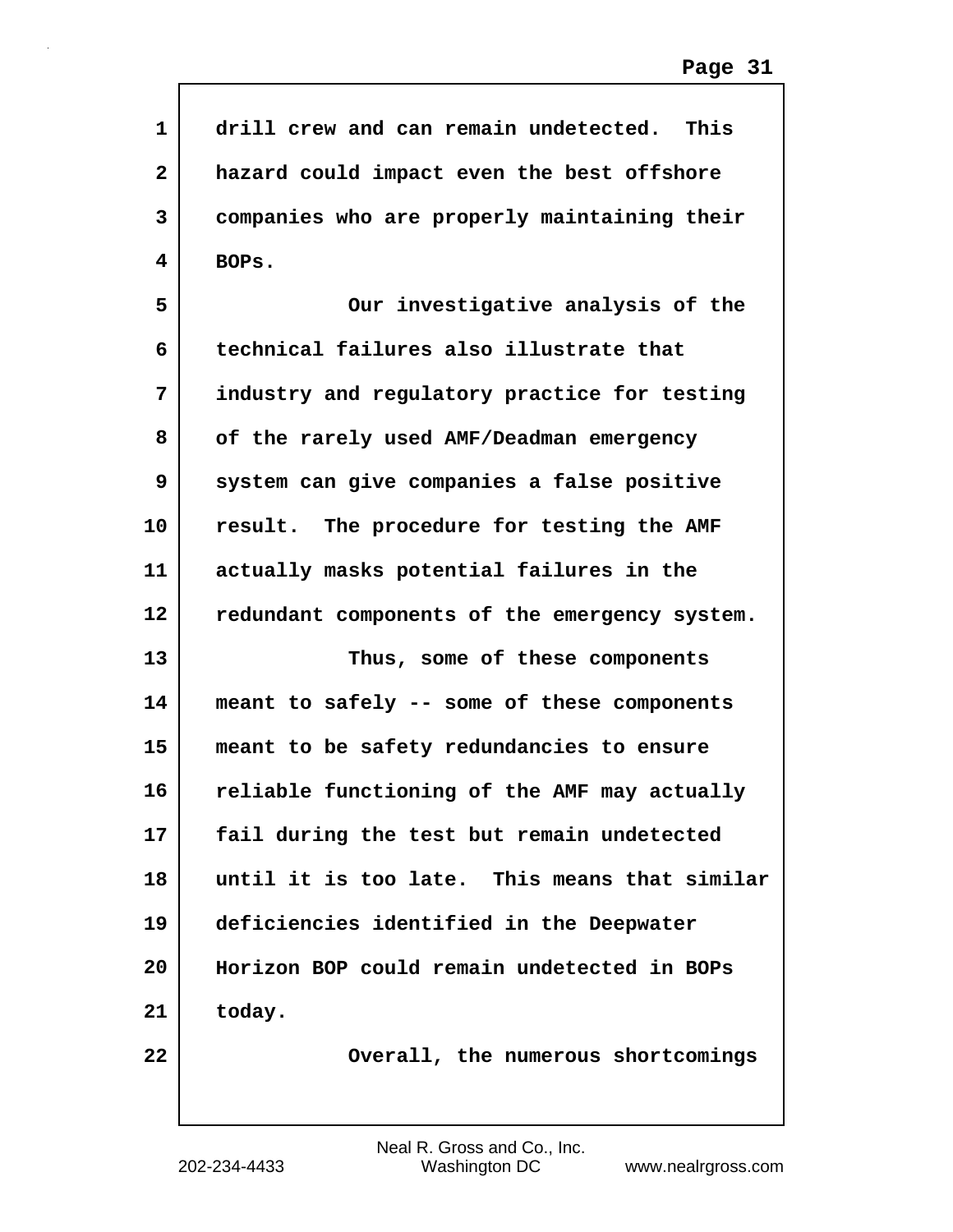| 1            | in the hardware of the BOP were manifestations |
|--------------|------------------------------------------------|
| $\mathbf{2}$ | of the lack of an effective management system  |
| 3            | to ensure the functioning of this and other    |
| 4            | safety critical barriers. The CSB found a      |
| 5            | documented inability to reliably shear the     |
| 6            | drill pipe was used for an extended period     |
| 7            | during the drilling process.                   |
| 8            | Knowing this risk, Transocean                  |
| 9            | planned a two-step workaround that actually    |
| 10           | would have high likelihood of failure in the   |
| 11           | event that the two emergency systems, the      |
| 12           | AMF/Deadman and auto shear, were activated.    |
| 13           | CSB also found inadequate safety management    |
| 14           | practices resulting in undocumented and        |
| 15           | inadequate BOP maintenance and inspection.     |
| 16           | Ultimately, although industry                  |
| 17           | guidance and offshore safety regulations have  |
| 18           | advanced safety after Macondo, more change is  |
| 19           | needed to ensure that all safety critical      |
| 20           | elements -- technical, operational, and        |
| 21           | organizational -- are effectively managed      |
| 22           | through the life cycle of their use.           |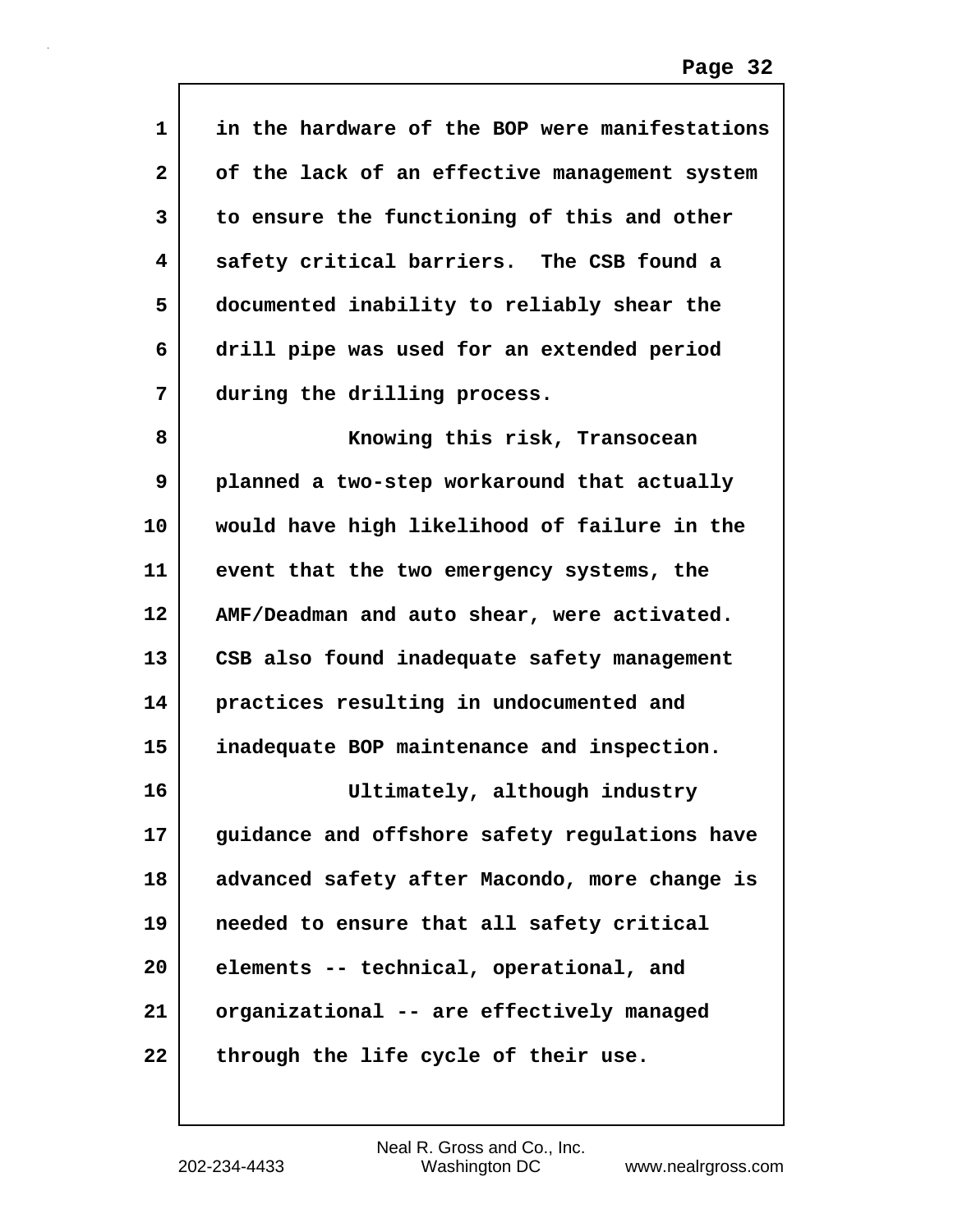| $\mathbf{1}$ | I will now turn the presentation               |
|--------------|------------------------------------------------|
| $\mathbf{2}$ | over to Dr. Mulcahy, who will discuss the      |
| 3            | technical failures in more detail.             |
| 4            | DR. MULCAHY: Thank you. So                     |
| 5            | although I assume many people in this room are |
| 6            | familiar with the Macondo incident, I'm going  |
| 7            | to step back and just give a couple of other   |
| 8            | additional details that weren't covered in the |
| 9            | video. And then I'm going to step through the  |
| 10           | technical findings, providing more detail than |
| 11           | was originally given in the video.             |
|              |                                                |
| 12           | So the video mentioned two                     |
| 13           | different physical barriers, drilling mud that |
| 14           | was placed into the well, and also a blowout   |
| 15           | preventer that was located at the well head.   |
| 16           | There are also two other -- or three other     |
| 17           | potential barriers that are in a well or used  |
| 18           | in a well. The first is casing and the cement  |
| 19           | that secures the casing to protect the walls   |
| 20           | of the well bore, that help seal hydrocarbon-  |
| 21           | bearing zones as the well bore is being        |

 $\Gamma$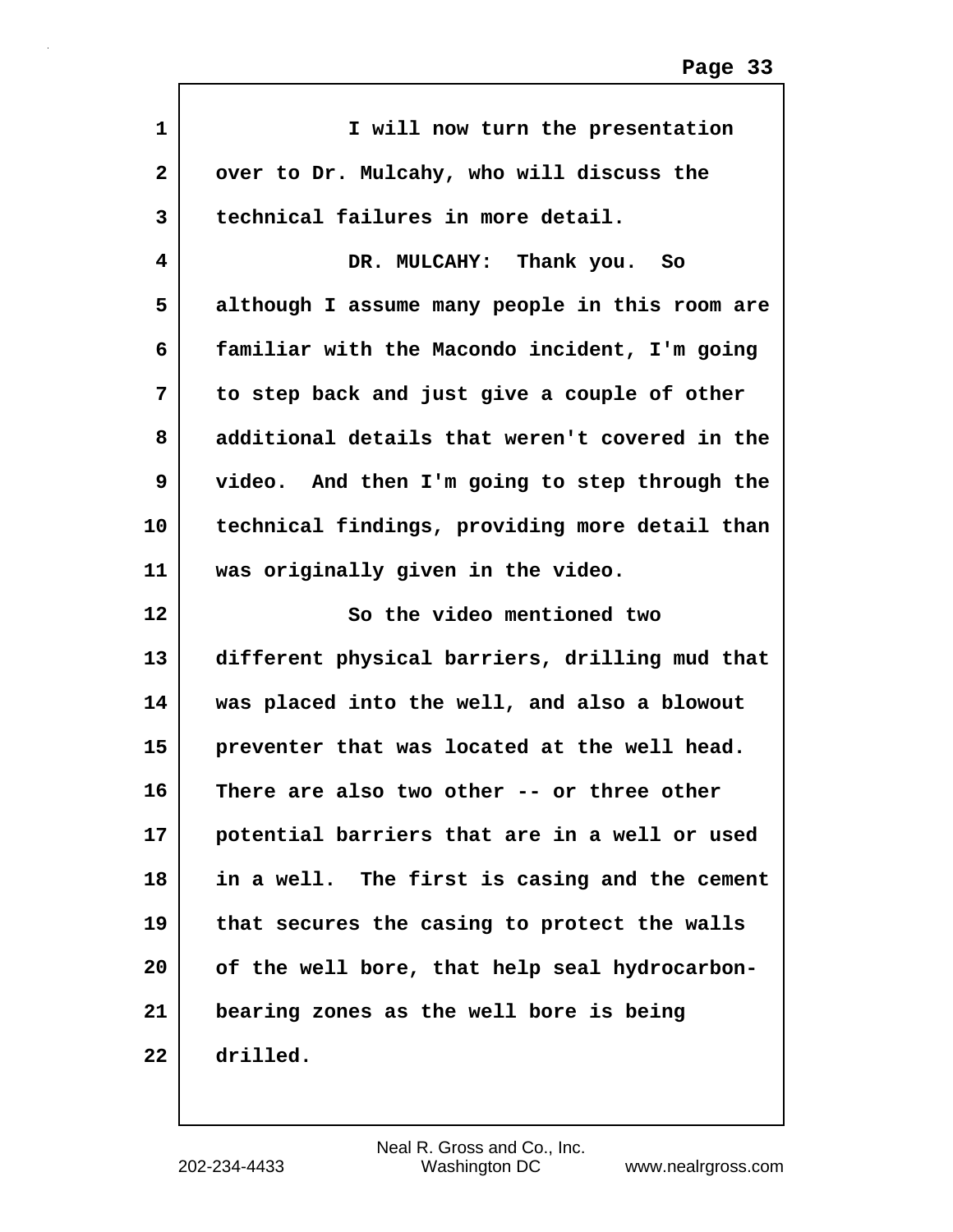| 1            | Another one is drilling crews can              |
|--------------|------------------------------------------------|
| $\mathbf{2}$ | install bottom hole cement at the bottom of a  |
| 3            | well, again, to seal hydrocarbon-bearing zones |
| 4            | so that there is not an ingress into the well. |
| 5            | And, finally, there is an option of installing |
| 6            | a surface cement plug -- again, another        |
| 7            | physical barrier that can seal a well.         |
| 8            | At Macondo, at the time of the                 |
| 9            | incident, the crews were in the process of     |
| 10           | temporarily abandoning the well, which means   |
| 11           | they were removing various equipment and       |
| 12           | drilling mud with the intent of leaving the    |
| 13           | well ready for a production facility to come   |
| 14           | back later and process the hydrocarbons that   |
| 15           | were found in the well.                        |
| 16           | As it turned out, the cement                   |
| 17           | barrier that had been placed at the bottom of  |
| 18           | the well had been tested, but the test results |
| 19           | had been misinterpreted, and this erroneously  |
| 20           | led the drilling crew to believe that they had |
| 21           | sealed the well when in fact they had not.     |
| 22           | And this is -- believing this, they began the  |

 $\mathsf{I}$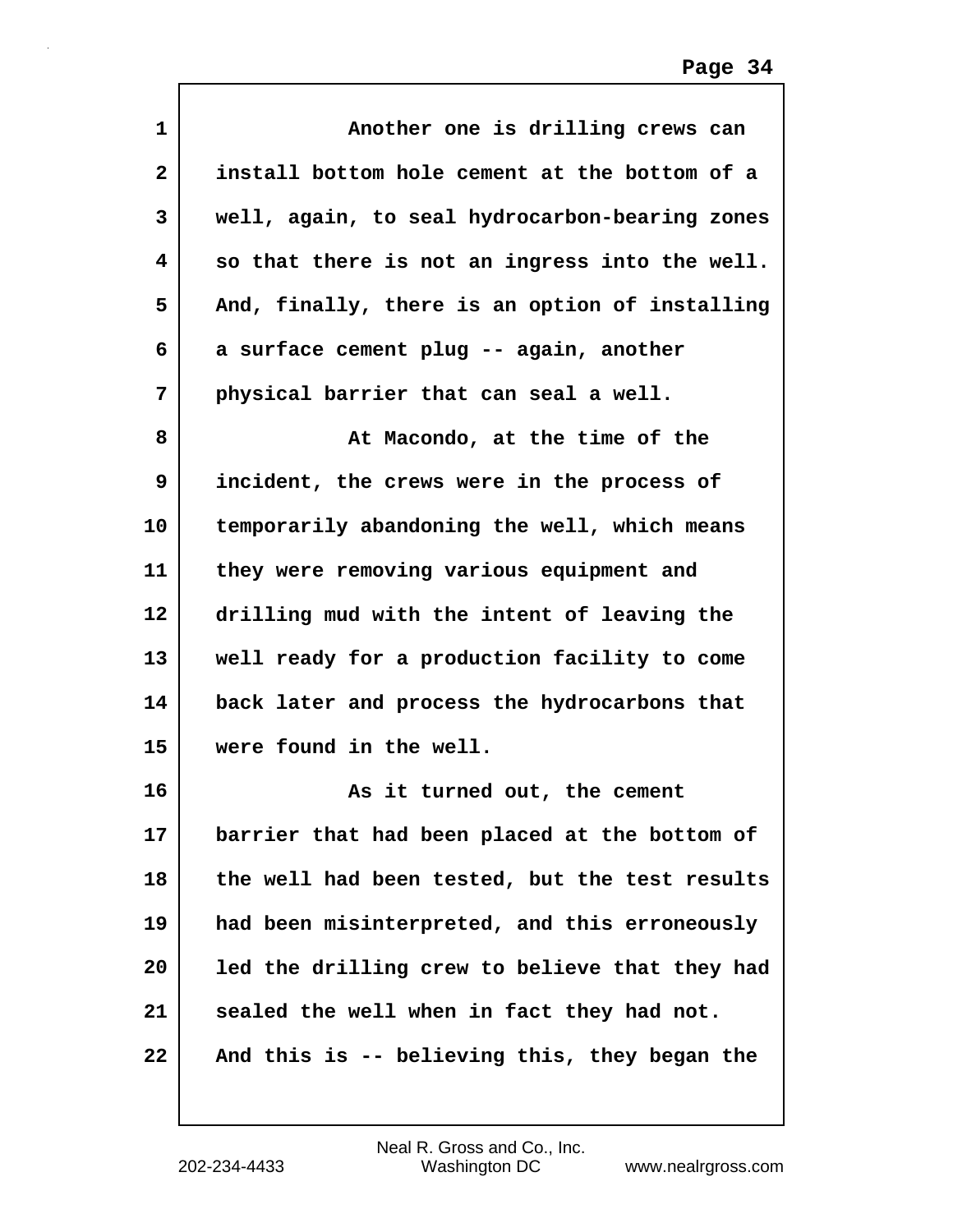| $\mathbf{1}$ | process of displacing the drilling mud from    |
|--------------|------------------------------------------------|
| $\mathbf{2}$ | the well.                                      |
| 3            | At the time of the incident, the               |
| 4            | drilling mud was being removed. By removing    |
| 5            | the drilling mud, the drilling crew was        |
| 6            | removing one of the physical barriers that     |
| 7            | could have prevented the ingress of            |
| 8            | hydrocarbons into the well. The service        |
| 9            | cement plug that had been planned as part of   |
| 10           | the temporary abandonment process had not yet  |
| 11           | been installed. As I mentioned previously,     |
| 12           | the cement at the bottom of the well had       |
| 13           | actually not been -- the integrity had not     |
| 14           | been ensured, and the BOP at the well head was |
| 15           | in its open position.                          |
| 16           | So the timeline of events that day,            |
| 17           | the CSB calculations and modeling, we predict  |
| 18           | that at about 8:51 p.m. that evening the well  |
| 19           | became underbalanced, meaning that             |
| 20           | hydrocarbons from the well began to flow into  |
| 21           | the well bore. A kick had begun. Over the      |
| 22           | next 35 minutes, more hydrocarbons entered the |
|              |                                                |

 $\mathsf{I}$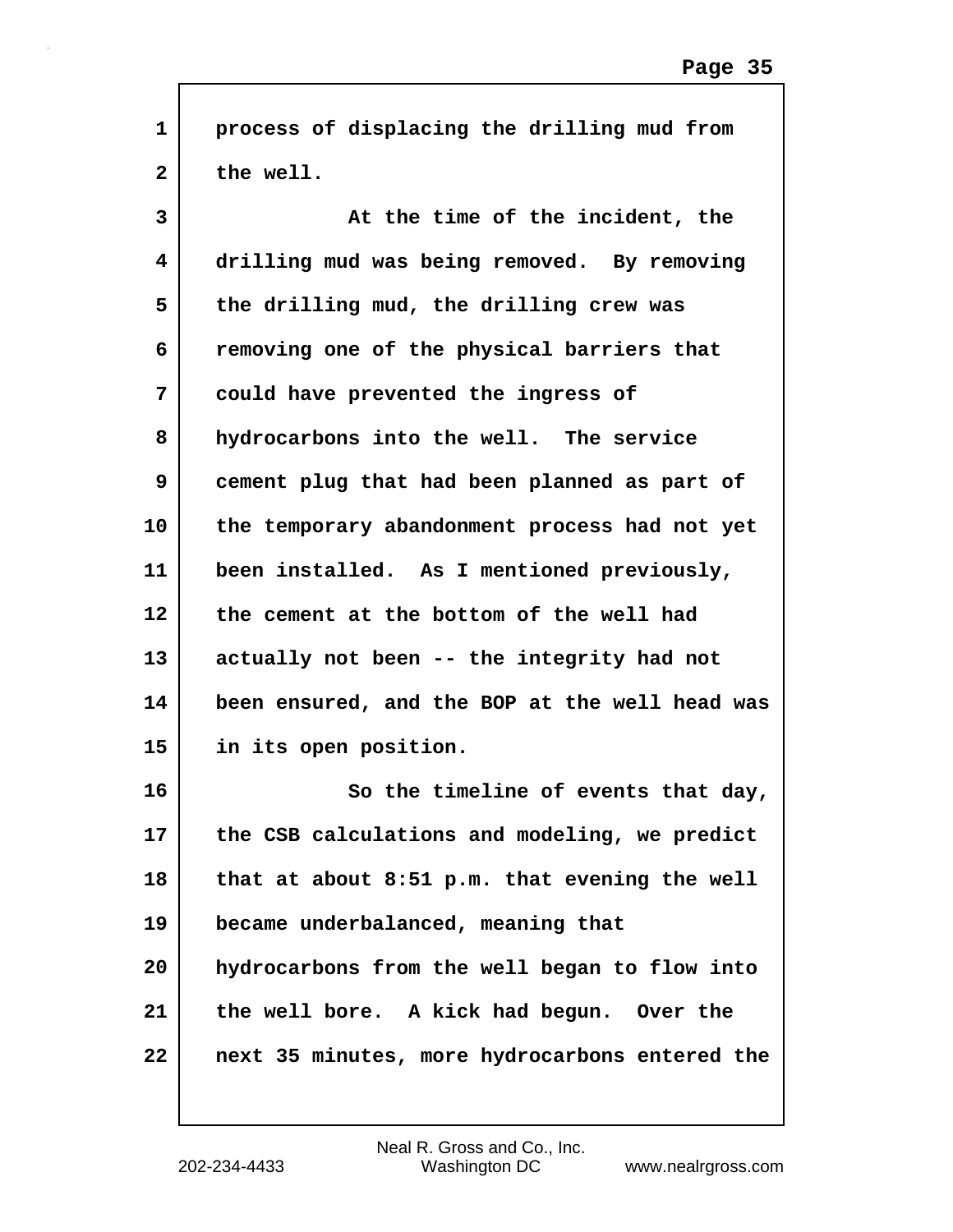| $\mathbf{1}$ | well until they finally surpassed or passed    |
|--------------|------------------------------------------------|
| $\mathbf{2}$ | above the BOP.                                 |
| 3            | Once the hydrocarbons got -- pass              |
| 4            | above the BOP, they have only one place to go  |
| 5            | and that's the rig. There is no physical       |
| 6            | means to stop them from making their way to    |
| 7            | the rig. The best hope the crew can have is    |
| 8            | to divert them to a safe location.             |
| 9            | It wasn't, though, until 9:40 when             |
| 10           | mud passed -- or exited onto the rig floor     |
| 11           | that the crew was aware of the problem of the  |
| 12           | kick that had occurred in the well. At         |
| 13           | approximately 9:43, they closed the upper      |
| 14           | annular, but that failed to seal the well.     |
| 15           | That was followed shortly after at about 9:47  |
| 16           | with the closing of the pipe ram, which we do  |
| 17           | believe sealed the well. But this turned out   |
| 18           | to only be temporary because at approximately  |
| 19           | 9:49 the explosions on the rig occurred.       |
| 20           | After the efforts had been                     |
| 21           | completed to stop flow from the well, the BOP, |
| 22           | the Deepwater Horizon BOP, was recovered and   |
|              |                                                |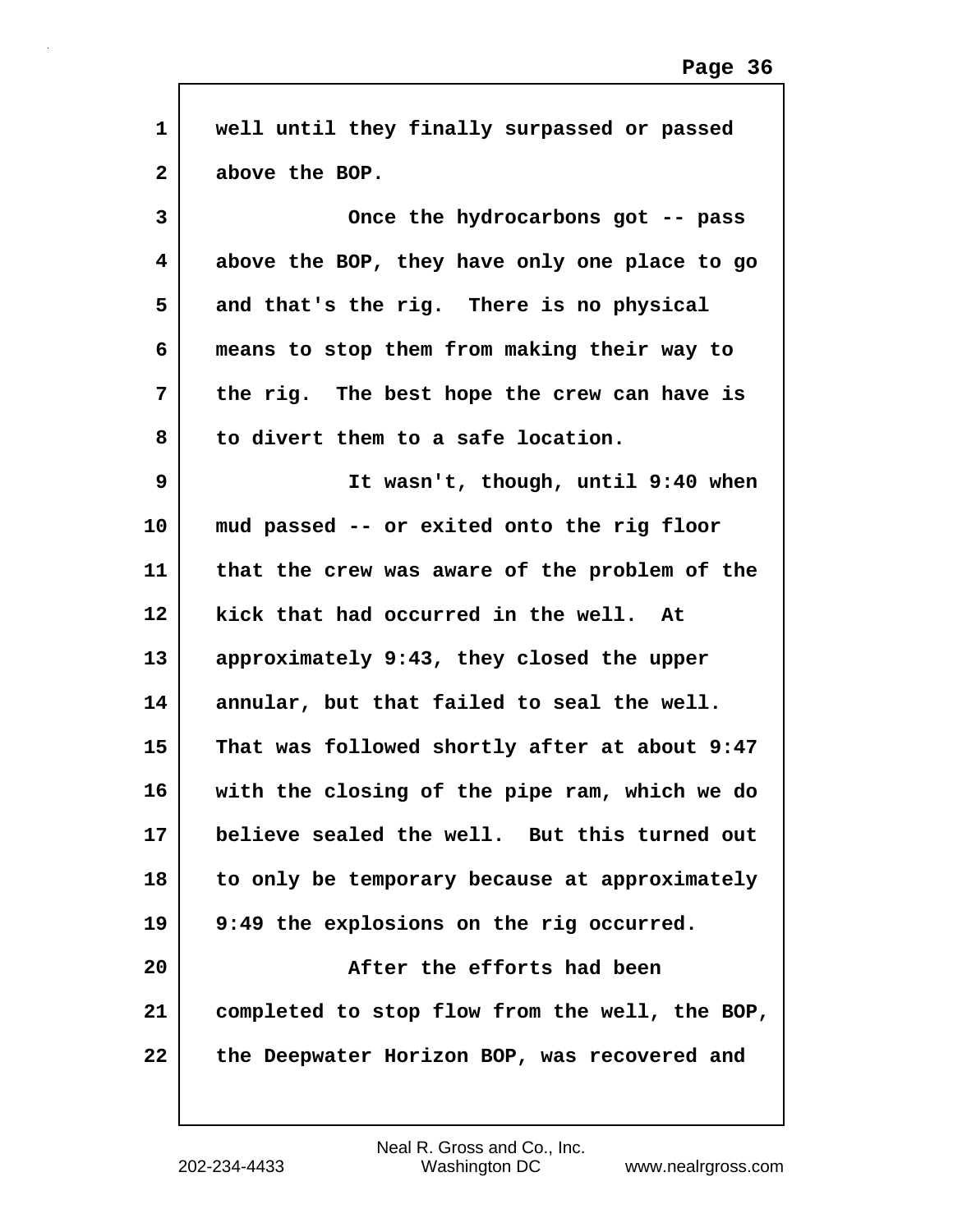| $\mathbf{1}$ | brought to a testing facility, and DNV was     |
|--------------|------------------------------------------------|
| $\mathbf{2}$ | contracted to do a forensic analysis of the    |
| 3            | BOP. There was a lot of interest in people to  |
| 4            | understanding why the BOP had not sealed the   |
| 5            | well, particularly since it did have an        |
| 6            | AMF/Deadman system.                            |
| 7            | The physical evidence showed one               |
| 8            | very important aspect that has been well       |
| 9            | documented and publicized. The BOP, if you     |
| 10           | look at the image on the left, was designed to |
| 11           | seal a drill pipe that had been centered in    |
| 12           | the well, but the physical evidence indicated  |
| 13           | that it had not in fact been centered but was  |
| 14           | off centered, and that is depicted in the      |
| 15           | image on the right.                            |
| 16           | So that when the blind shear ram is            |
| 17           | closed, a portion of the drill pipe was        |
| 18           | outside of the shearing part of the rams, and  |
| 19           | so it was actually squeezed and not completely |
| 20           | severed. And this eventually caused the blind  |
| 21           | shear ram not to be able to close fully.       |
| 22           | This physical evidence requires us             |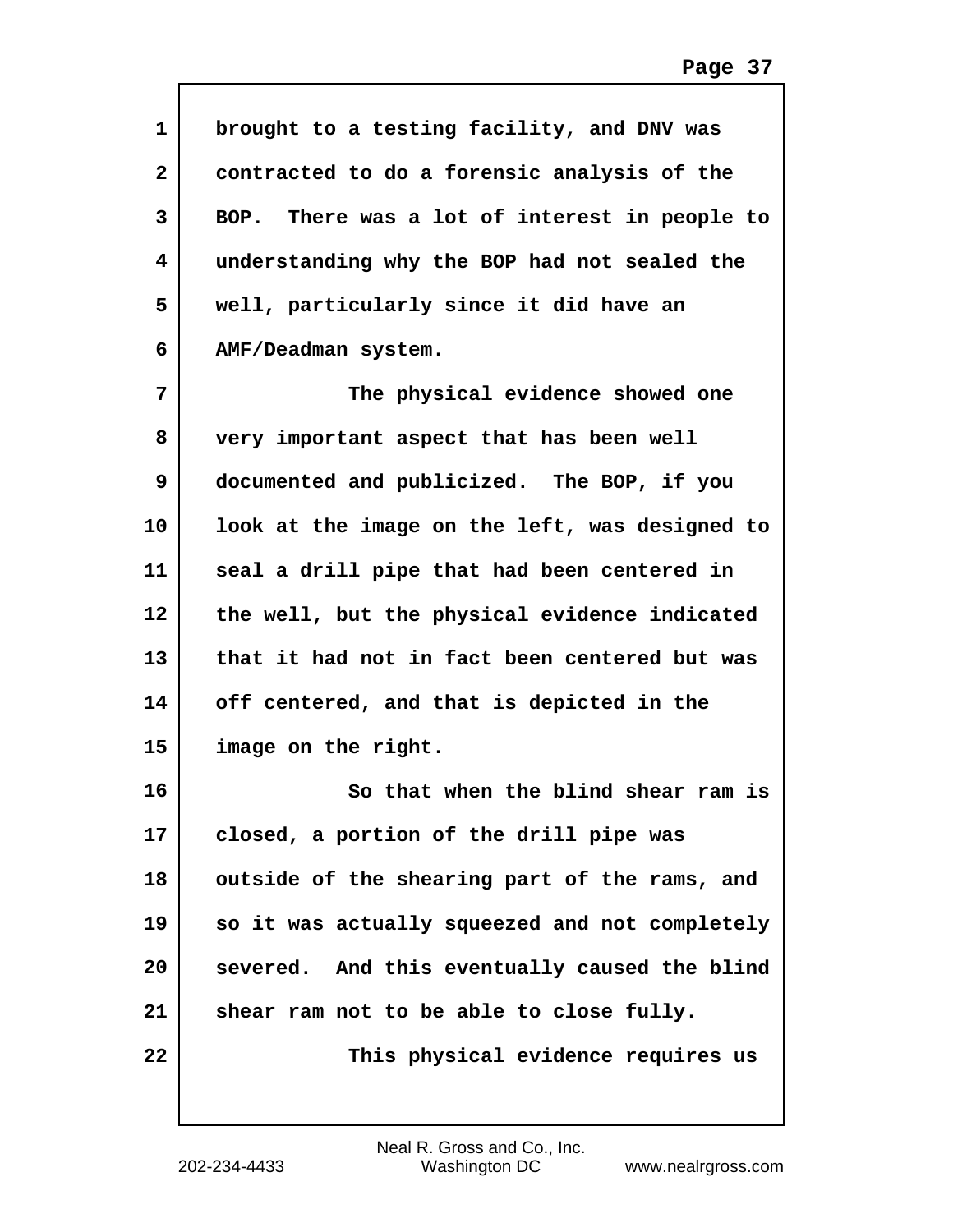| $\mathbf{1}$ | to consider two very important conditions that |
|--------------|------------------------------------------------|
| $\mathbf{2}$ | we have to match in time. The first is we      |
| 3            | have to identify what caused or what activated |
| 4            | the blind shear rams to close. And, very       |
| 5            | importantly, we have to correlate that in time |
| 6            | with the buckling mechanism that caused the    |
| 7            | drill pipe to become off center in the well.   |
| 8            | We see that there are two most                 |
| 9            | likely situations. The first one is -- that    |
| 10           | I have represented up here on the left -- is   |
| 11           | the triggering of the AMF/Deadman system,      |
| 12           | which is a fully automated system that can     |
| 13           | trigger the well -- or trigger the closure of  |
| 14           | the blind shear rams. And the second one is    |
| 15           | the auto shear system. That normally is not    |
| 16           | triggered unless a rig drifts offsite, but in  |
| 17           | this case -- this is an image taken from an    |
| 18           | ROV or remotely-operated vehicle, where they   |
| 19           | were able to use a robotic arm to trigger the  |
| 20           | auto shear mechanism.                          |
| 21           | So the Deadman system, there are               |
| 22           | three conditions that must be met in order for |
|              |                                                |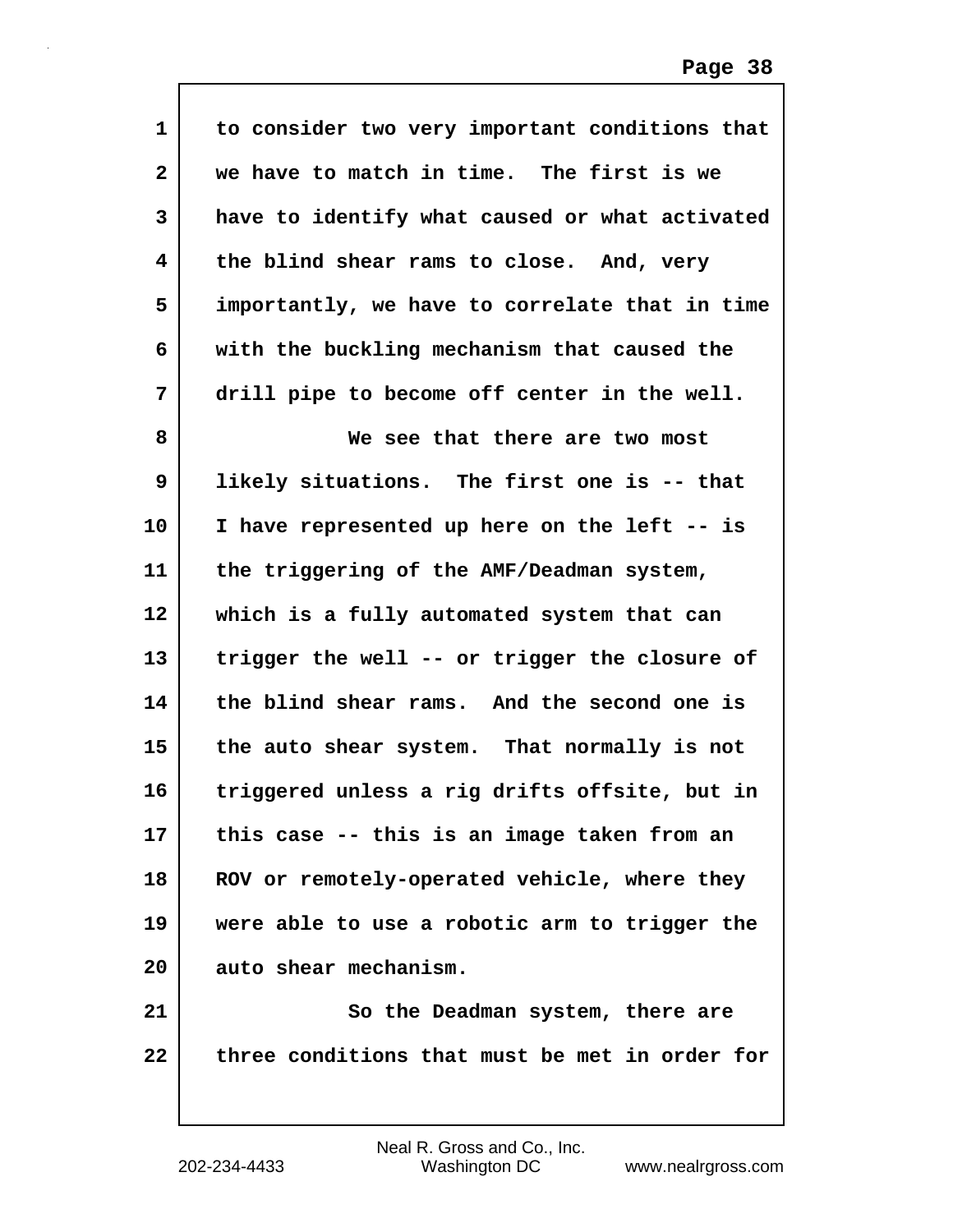| $\mathbf{1}$ | it to activate. The first is surface           |
|--------------|------------------------------------------------|
| $\mathbf{2}$ | electrical power and communications coming     |
| 3            | from the rig have to be severed. Second,       |
| 4            | there has to be a loss of communication        |
| 5            | between the yellow and blue pods. And, third,  |
| 6            | there has to be a loss of hydraulic pressure   |
| 7            | coming from the rig.                           |
| 8            | We believe that the conditions that            |
| 9            | were present by the initial explosions on the  |
| 10           | rig likely established those conditions.       |
| 11           | When we look at the auto shear, we             |
| 12           | know from video evidence on April 22nd, 2010,  |
| 13           | that the auto shear did likely trigger.        |
| 14           | That's what it appears to look like when you   |
| 15           | see the video.                                 |
| 16           | But the triggering of the auto                 |
| 17           | shear on April 22nd does not preclude the      |
| 18           | triggering of the blind shear rams originally  |
| 19           | with the AMF/Deadman system. For reasons that  |
| 20           | I will discuss shortly, we considered the most |
| 21           | likely scenario of the buckling led us to      |
| 22           | examine more carefully the possibility of the  |
|              |                                                |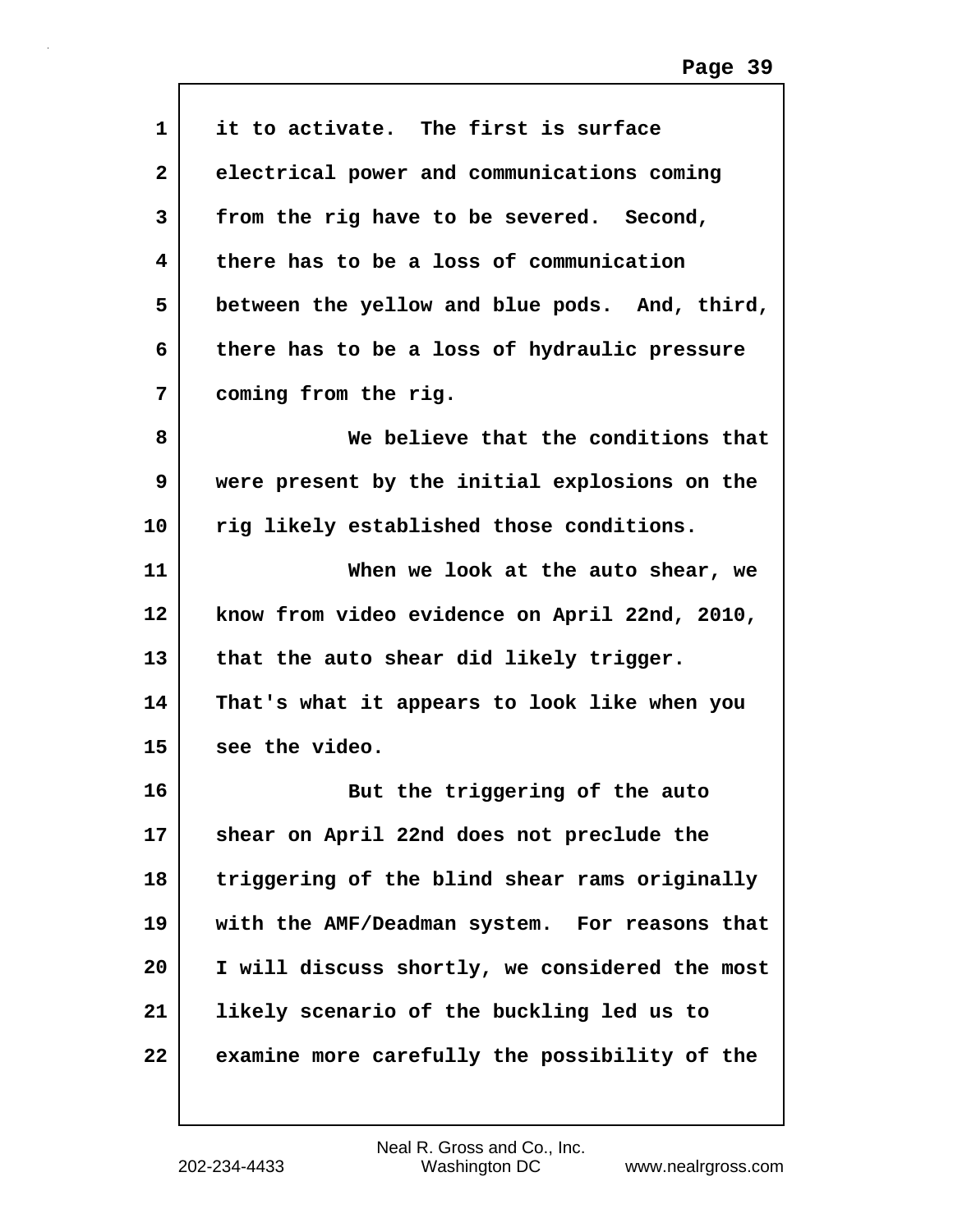| $\mathbf{1}$ | AMF/Deadman being the cause of the closing of  |
|--------------|------------------------------------------------|
| $\mathbf{2}$ | the blind shear ram.                           |
| 3            | So what I'm about to present is                |
| 4            | highly dependent on data that was collected    |
| 5            | during this Phase 2 testing of the Deepwater   |
| 6            | Horizon BOP. The other major reports, BP's     |
| 7            | report, the Chief Counsel report from the      |
| 8            | Presidential Oil Spill Commission, DNV's       |
| 9            | report, all of those reports were published    |
| 10           | before this Phase 2 testing was completed.     |
| 11           | And there was critical information, and people |
| 12           | have heard now about miswiring of a critical   |
| 13           | solenoid. It was mentioned in the video.       |
| 14           | That wasn't discovered until the Phase 2       |
| 15           | testing was complete.                          |
| 16           | When you look at the JAT reports               |
| 17           | and NAE reports, they also do not address the  |
| 18           | battery issues and miswiring that were         |
| 19           | identified during Phase 2 testing.             |
| 20           | So I hope -- for everybody sitting             |
| 21           | in the audience, we have two very detailed     |
| 22           | technical analyses/appendices that we are      |

 $\Gamma$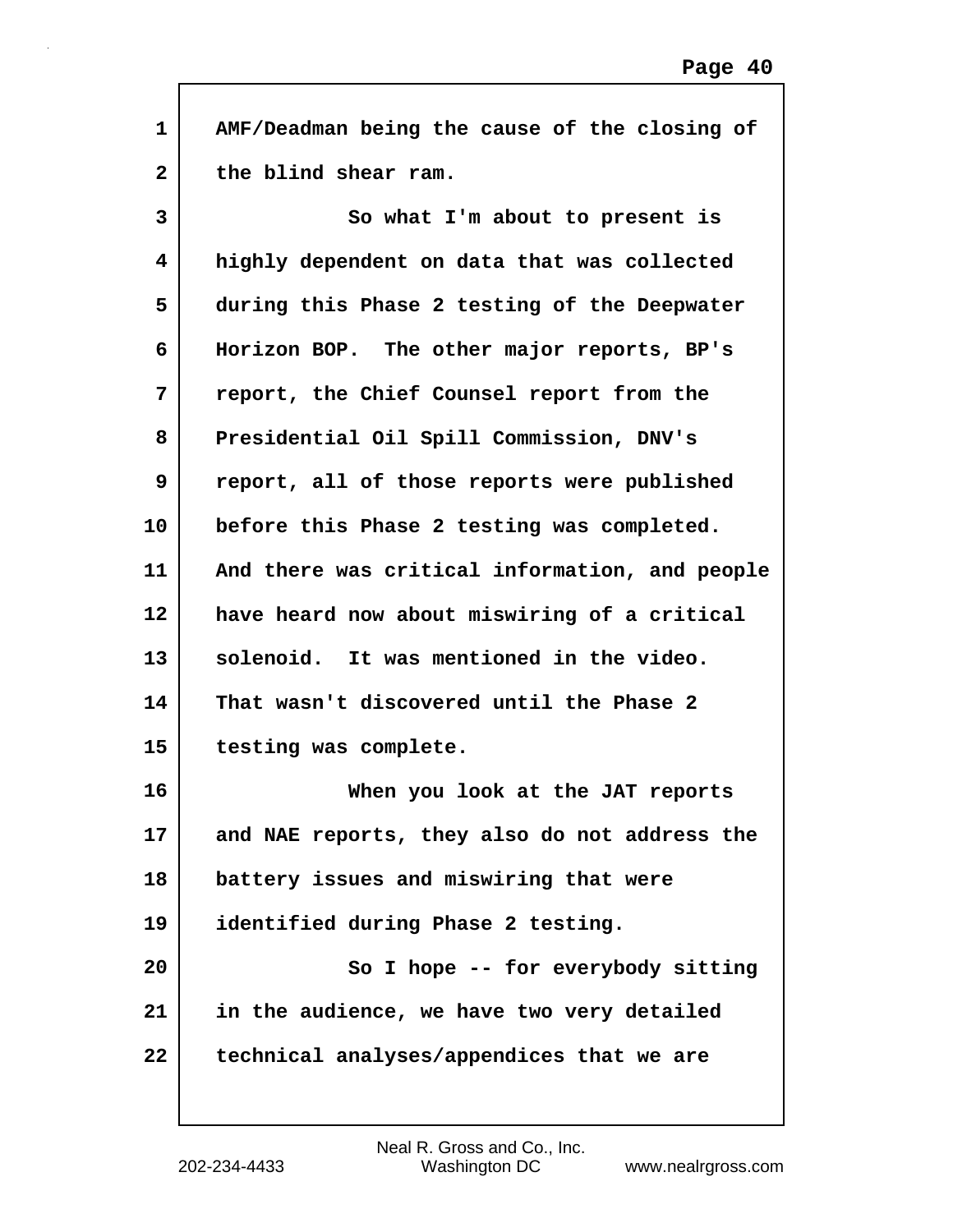| 1            | publishing with our report, and we have        |
|--------------|------------------------------------------------|
| $\mathbf{2}$ | summarized the findings more generally in our  |
| 3            | main report. But all of those details, we      |
| 4            | have tried to make that public, so that        |
| 5            | everybody has access to them to consider.      |
| 6            | So let me start with the blue pod.             |
| 7            | I am -- there was a point-to-point wiring      |
| 8            | check done of the blue pod SEMS, which are the |
| 9            | digital computers inside of the blue pod. And  |
| 10           | what we found in Phase 2 testing was the       |
| 11           | point-to-point wiring check did not match the  |
| 12           | original manufacturer's drawings. So either    |
| 13           | wires were broken, missing, or had been        |
| 14           | disconnected at some point in the course of    |
| 15           | the blue pod's life.                           |
| 16           | That miswiring would have had an               |
| 17           | effect of establishing one of the two          |
| 18           | conditions necessary for the AMF/Deadman to    |
| 19           | fire, and that is loss of electrical power and |
| 20           | communication coming from the rig.             |
| 21           | Now, if you look at the image on               |
| 22           | the right, the cartoon shows a red box around  |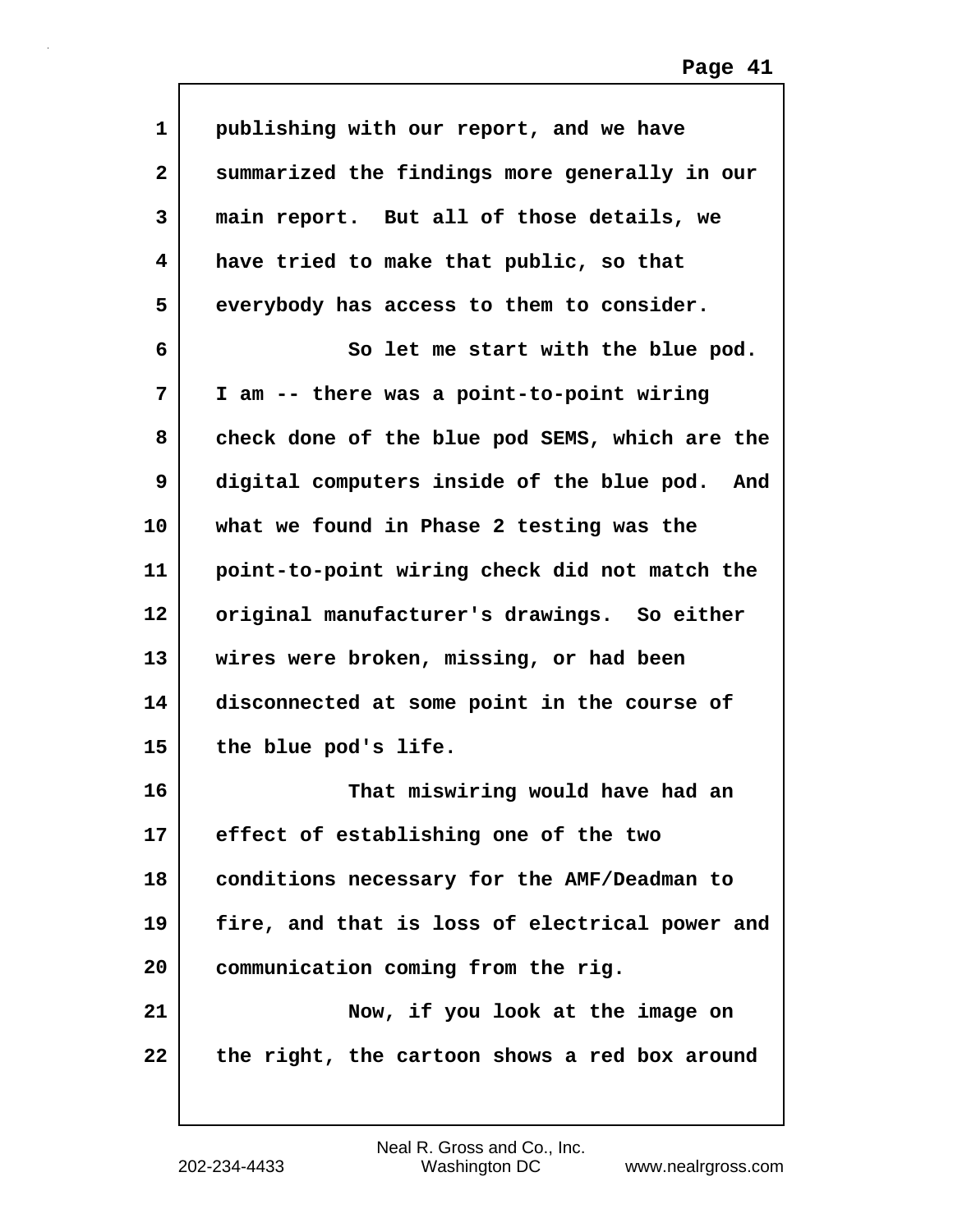| 1            | the wiring of the SEM. That miswiring would    |
|--------------|------------------------------------------------|
| $\mathbf{2}$ | not have prohibited the blind -- or any of the |
| 3            | solenoids from opening, as long as the 27-volt |
| 4            | battery was good. But once that condition was  |
| 5            | set and the AMF/Deadman was turned on at the   |
| 6            | rig, and that condition was detected by the    |
| 7            | blue pod SEM, it would have started to try and |
| 8            | monitor for the loss of hydraulic fluid        |
| 9            | pressure.                                      |
| 10           | That process of doing that                     |
| 11           | monitoring would have put a drain on the       |
| 12           | battery, and we believe by the time the        |
| 13           | incident occurred that that 27-volt battery    |
| 14           | would have been drained to a point that it     |
| 15           | would not have been able to have provided      |
| 16           | enough energy to allow the solenoid valves to  |
| 17           | open from the blue pod.                        |
| 18           | This, then, leads us to believe                |
| 19           | that the blue pod was not capable of           |
| 20           | activating the blind shear ram and carrying    |
| 21           | out the AMF/Deadman sequence on the day of the |
| 22           | incident.                                      |

 $\mathbf l$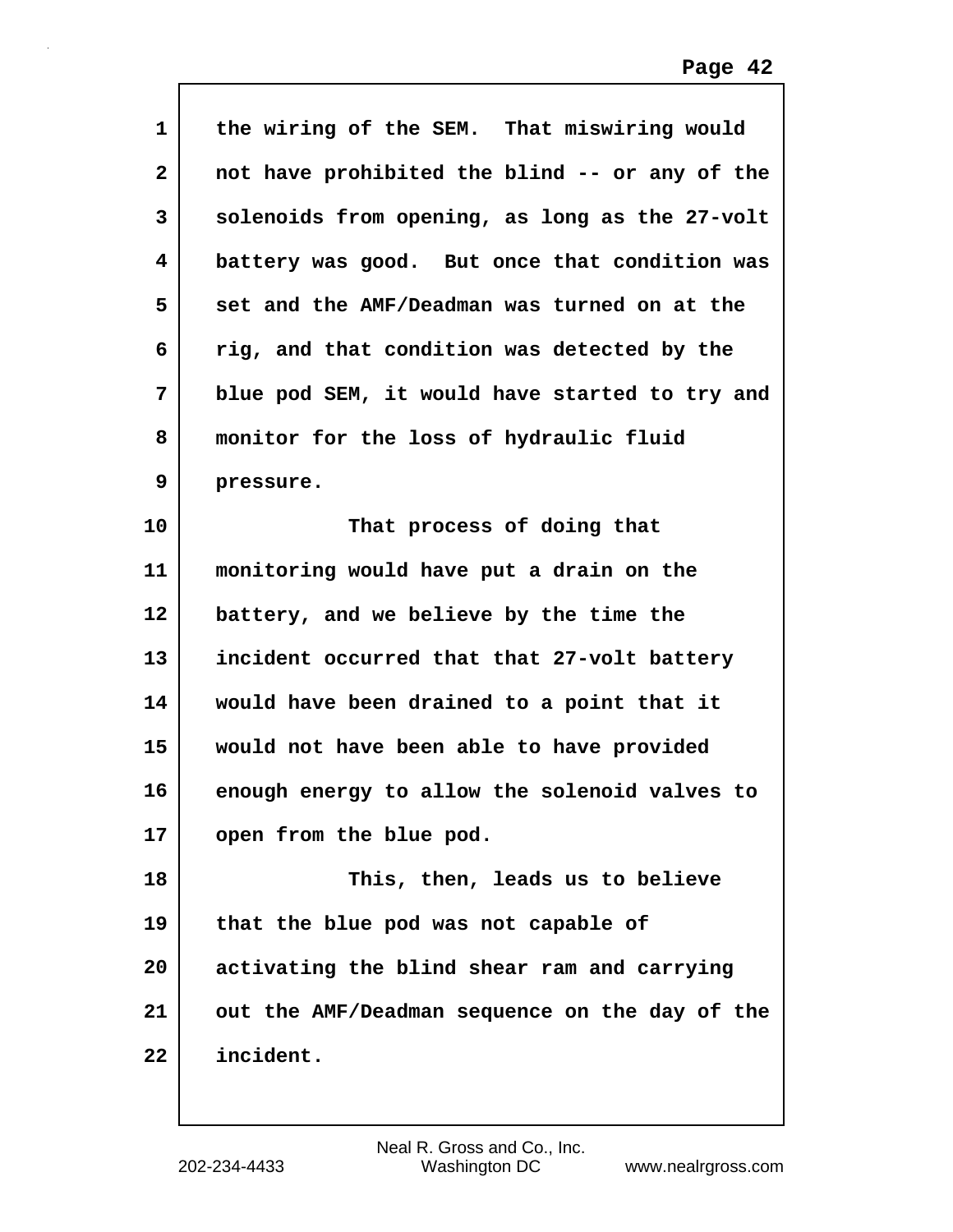| $\mathbf 1$  | So then we have to focus on the                |
|--------------|------------------------------------------------|
| $\mathbf{2}$ | yellow pod, and this is -- you saw in the      |
| 3            | video that -- it animated how a solenoid       |
| 4            | works, and I'll just repeat that briefly here. |
| 5            | The solenoids are designed with two redundant  |
| 6            | metal coils that when current is run through   |
| 7            | those coils that they produce a magnetic field |
| 8            | that then pulls up a plunger allowing          |
| 9            | hydraulic fluid to flow through. It's the      |
| 10           | flowing through this hydraulic fluid that then |
| 11           | triggers the closure of the blind shear ram as |
| 12           | one of the final steps of the AMF/Deadman      |
| 13           | sequence.                                      |
| 14           | The picture that you see on the                |
| 15           | left is a picture that was taken while the     |
| 16           | solenoid valve, Y103, responsible for closure  |
| 17           | of the blind shear ram, was being              |
| 18           | disassembled. And what you may not be able to  |
| 19           | see clearly in the photo you should be able to |
| 20           | see more clearly in the cartoon at the right.  |
| 21           | The wiring is supposed to be that              |
| 22           | -- numbers one and three are supposed to be    |

 $\mathbf l$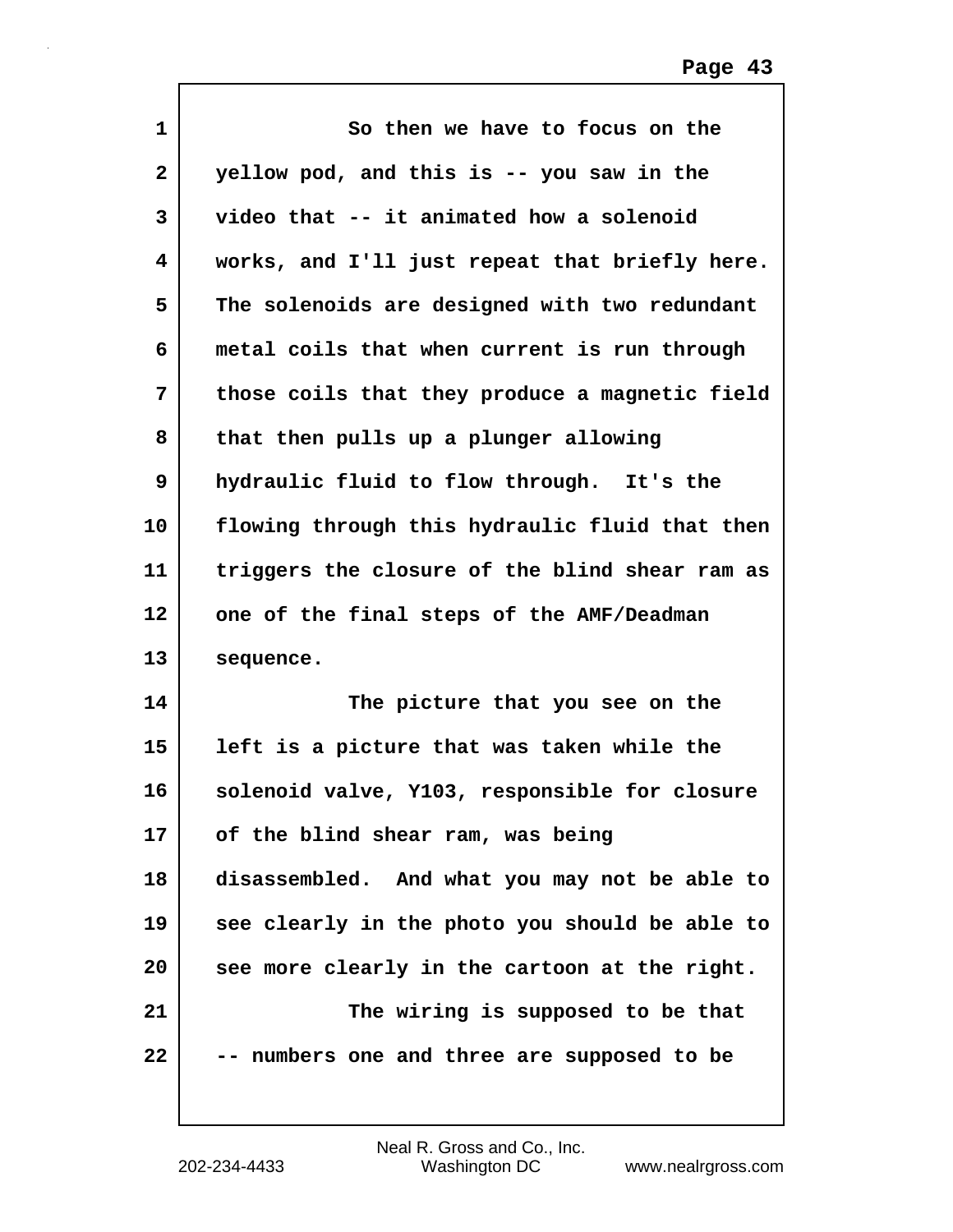| 1            | white, and two and four are supposed to be     |
|--------------|------------------------------------------------|
| $\mathbf{2}$ | black. Whereas, if you look in the photo, you  |
| 3            | can see that the opposite is true. And so      |
| 4            | this was a miswired solenoid valve.            |
| 5            | One of the key factors that I won't            |
| 6            | go into detail here, but it's important, that  |
| 7            | there was a lot -- there were published        |
| 8            | results of testing of the individual solenoid  |
| 9            | valve that came out as a result of Phase 1.    |
| 10           | We learned from information gathered in Phase  |
| 11           | 2 that we had to reinterpret those results,    |
| 12           | because the miswired solenoid valve could not  |
| 13           | open.                                          |
| 14           | And so we learned during Phase 2               |
| 15           | that equipment that was being used to test the |
| 16           | solenoid valve in Phase 1 was not opening or   |
| 17           | triggering the valve in the way that we        |
| 18           | thought. So that's a pretty big -- that is a   |
| 19           | big change from what you would have learned if |
| 20           | you had looked at Phase 2 and gone on to Phase |
| 21           | 1.                                             |
| 22           | Ultimately, what is important to               |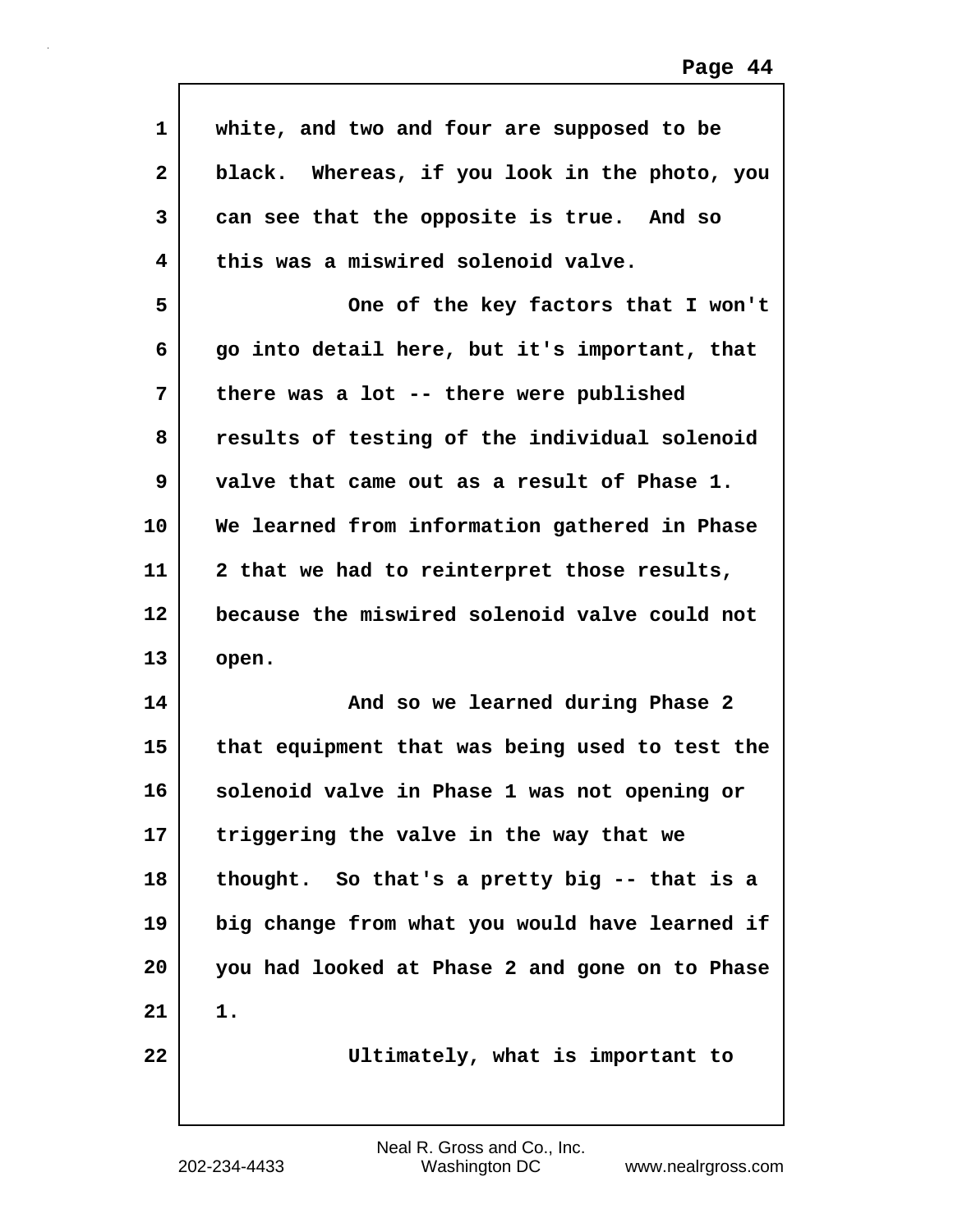| 1            | remember is that if all of the batteries in    |
|--------------|------------------------------------------------|
| $\mathbf{2}$ | the yellow pod were sound at the time of the   |
| 3            | incident, this miswiring of the solenoid valve |
| 4            | would not have allowed the solenoid valve to   |
| 5            | open. So if that had been the case, then the   |
| 6            | yellow pod also would have been inoperable on  |
| 7            | the day of the incident.                       |
| 8            | But we learned two things. When we             |
| 9            | learned about the testing equipment and the    |
| 10           | misunderstanding of how the testing equipment  |
| 11           | worked in Phase 1, we realized that we had to  |
| 12           | go back and reinterpret the results from       |
| 13           | Phase 1. There was also information that came  |
| 14           | out in Phase 2 through tests on the batteries  |
| 15           | that we realized that the nine-volt -- one of  |
| 16           | the nine-volt batteries in the yellow pod had  |
| 17           | died, was almost completely drained. And it    |
| 18           | was incapable of sending the command to open   |
| 19           | up the solenoid valve.                         |
| 20           | What we also realized when we went             |
| 21           | back and looked at Phase 1 is that there were  |
| 22           | three successful AMF/Deadman tests that were   |
|              |                                                |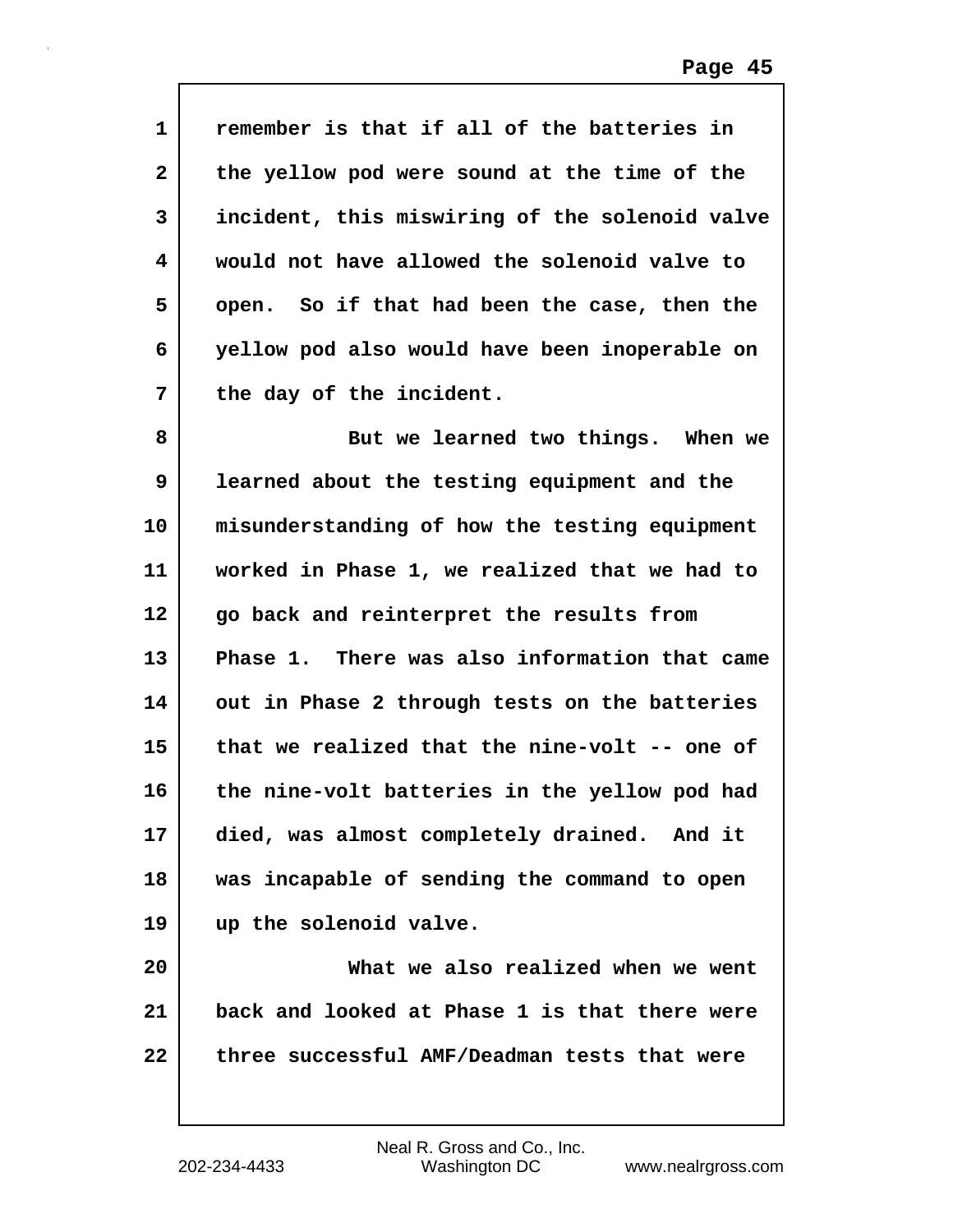| 1            | completed during Phase 1 testing. And we       |
|--------------|------------------------------------------------|
| $\mathbf{2}$ | started to wonder, how could that possibly     |
| 3            | have occurred? Why would the battery have      |
| 4            | stopped -- or why would the solenoid have      |
| 5            | started opening during the AMF/Deadman test?   |
| 6            | And we started thinking of analogy             |
| 7            | of anybody in here who might have started a    |
| 8            | car on a cold day. If you've ever had the      |
| 9            | experience where you have gone out to your car |
| 10           | on a cold day, and you've tried to start your  |
| 11           | engine and it turns over but the engine --     |
| 12           | your car doesn't actually start, but if you    |
| 13           | wait until later in the day and try it again,  |
| 14           | your car will start.                           |
| 15           | This is because batteries are                  |
| 16           | affected by the temperature of the environment |
| 17           | in which they are performing. So we started    |
| 18           | to consider the fact that the SEM pods that    |
| 19           | were being tested at the Michoud facility      |
| 20           | during Phase 1 testing were operating in       |
| 21           | temperatures that were around 70 degrees       |
| 22           | Fahrenheit.                                    |

 $\mathsf{I}$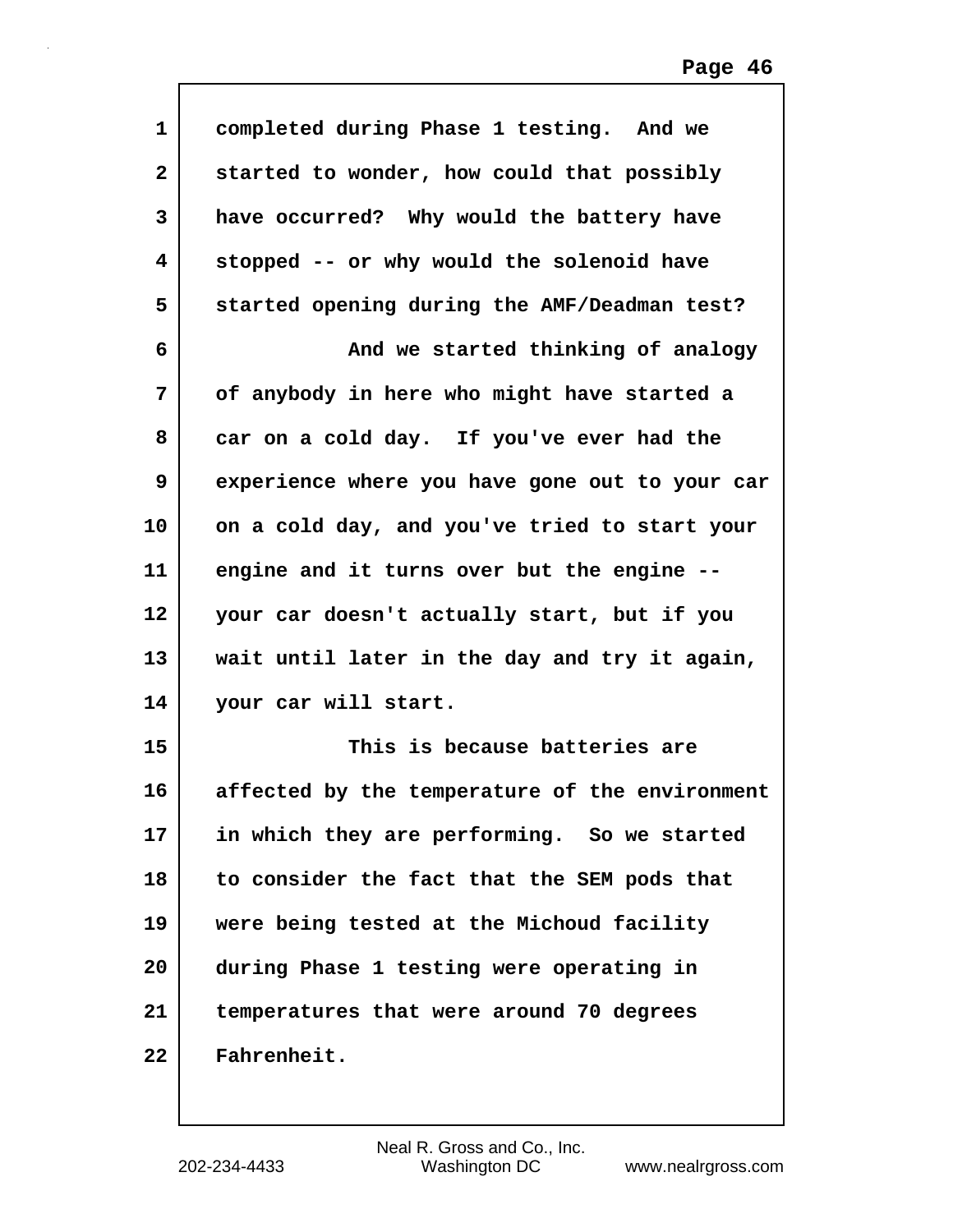| $\mathbf 1$  | The temperatures at the bottom of              |
|--------------|------------------------------------------------|
| $\mathbf{2}$ | the ocean are closer to freezing, so closer to |
| 3            | 36 degrees Fahrenheit. And so we started to    |
| 4            | consider that a battery that barely worked in  |
| 5            | ambient temperatures that were surrounding the |
| 6            | pod at 70 degrees Fahrenheit we felt would     |
| 7            | have an unlikely ability to function at 36     |
| 8            | degrees Fahrenheit.                            |
| 9            | And we did battery calculations and            |
| 10           | drain calculations to show that we believe     |
| 11           | that the nine-volt battery on the day of the   |
| 12           | incident had actually drained, one of them had |
| 13           | drained, the one that had died, but it in the  |
| 14           | cold temperatures had drained sufficiently to  |
| 15           | not be able to send the command to trigger the |
| 16           | blind shear ram to open.                       |
| 17           | With that in mind, we had to                   |
| 18           | consider -- we still -- we now believed we had |
| 19           | two likely scenarios of the AMF being          |
| 20           | triggered, but now we need to correlate this   |
| 21           | in time with the pipe actually being buckled.  |
| 22           | So there are three different theories that we  |

 $\mathsf{I}$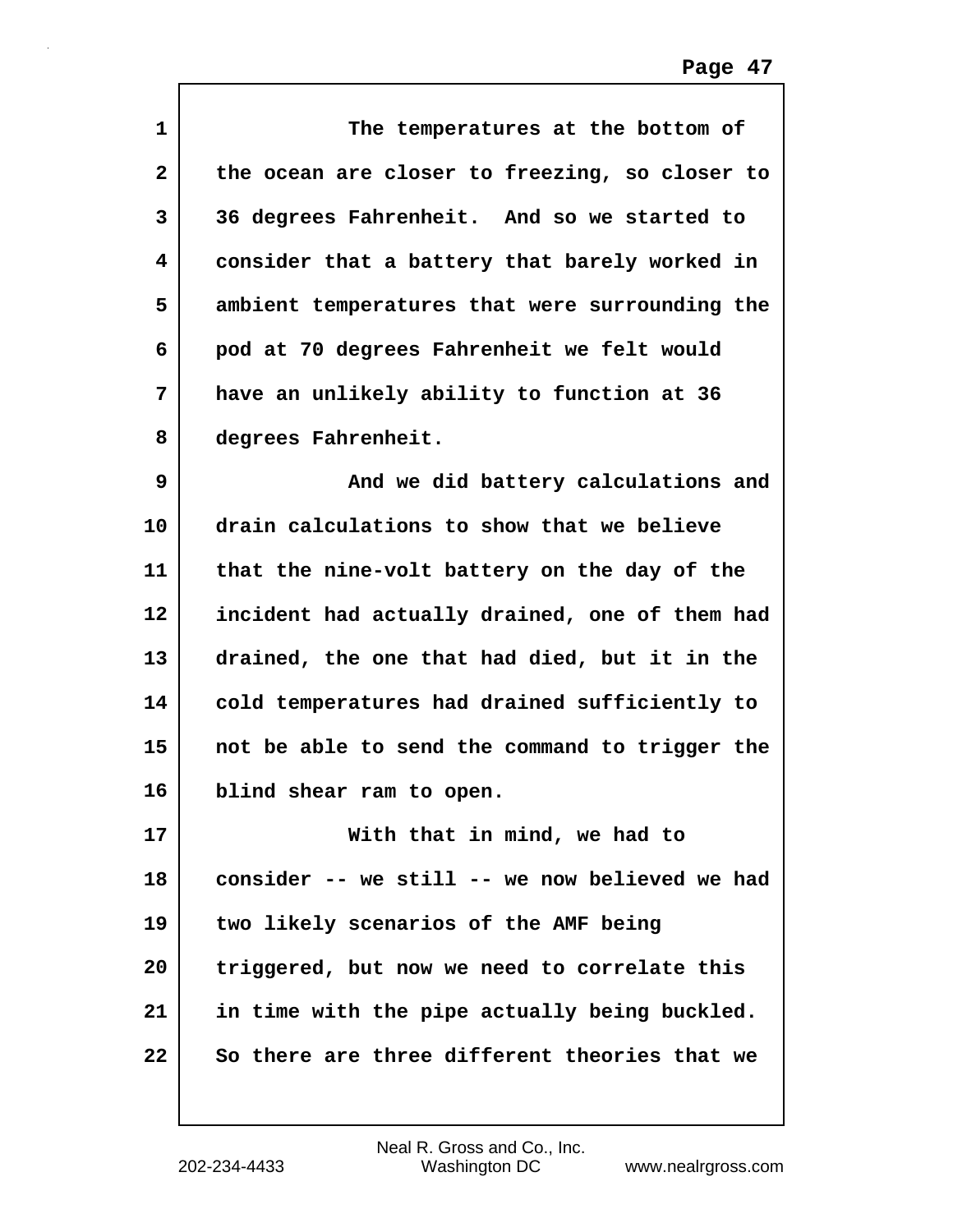| $\mathbf 1$  | considered. One of them is you could have      |
|--------------|------------------------------------------------|
| $\mathbf{2}$ | high flow rate going up through a drill pipe   |
| 3            | that has at some point broken and lost         |
| 4            | integrity at the top. Those forces, in         |
| 5            | addition with forces pushing up on the bottom  |
| 6            | of the drill pipe, could have caused it to --  |
| 7            | could that have caused it to buckle, and that  |
| 8            | is the image depicted on the left.             |
| 9            | Then, we have the image on the                 |
| 10           | right. Another possibility is that -- there    |
| 11           | was witness testimony that equipment holding   |
| 12           | the drill pipe up at the top of the rig had    |
| 13           | actually failed. If that were true, then all   |
| 14           | of the weight of the drill pipe, plus that     |
| 15           | equipment, would have been pressing down on    |
| 16           | the pipe rams that were closed around the      |
| 17           | drill pipe. That's the second possibility.     |
| 18           | And then, the third possibility is             |
| 19           | this possibility of effective compression that |
| 20           | was just introduced in the animation. After    |
| 21           | looking at all of the evidence that we had,    |
| 22           | and considering various options, we believe    |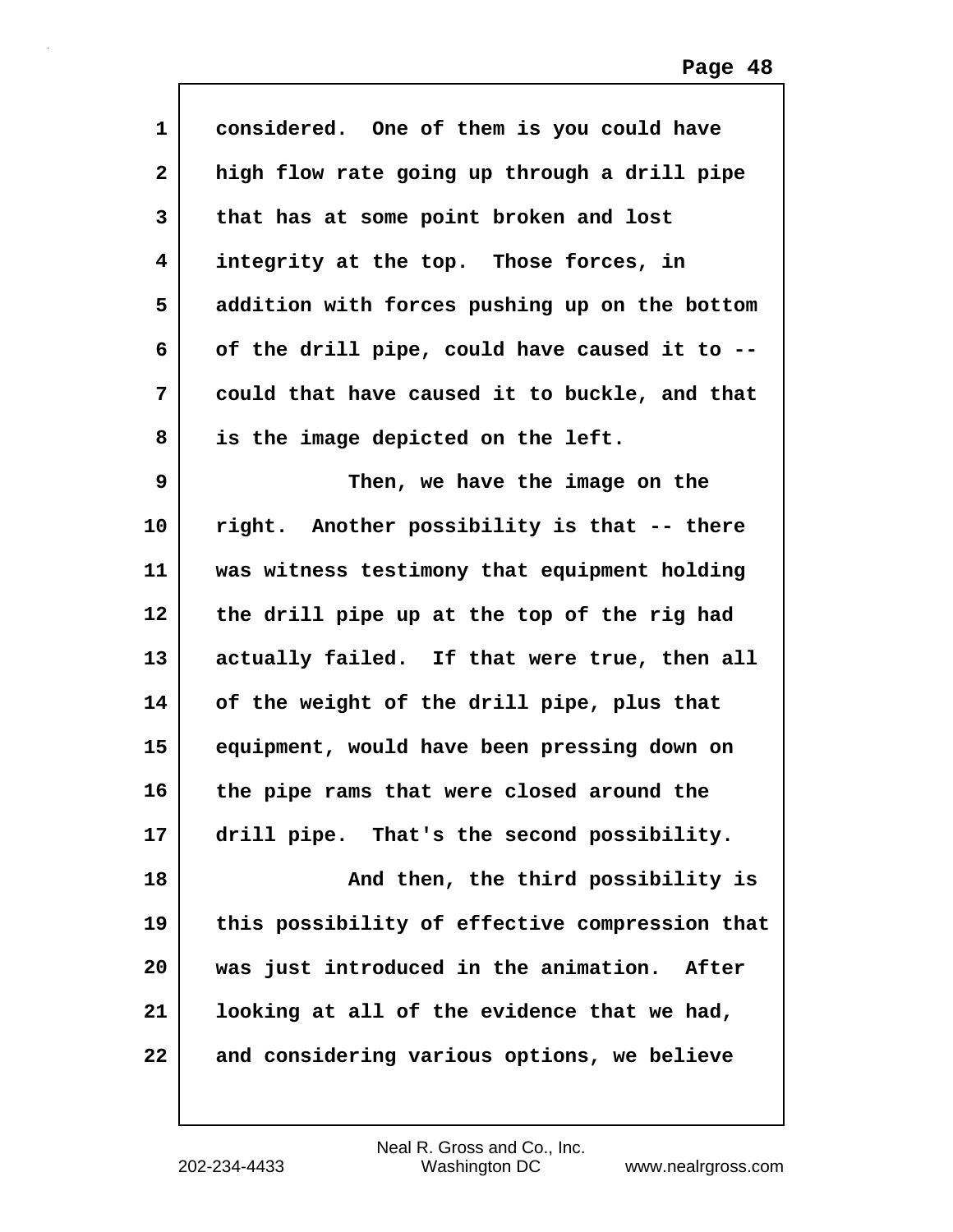| 1            | the most likely scenario for pipe buckling     |
|--------------|------------------------------------------------|
| $\mathbf{2}$ | happened to be with effective compression,     |
| 3            | which led us to choose the most likely         |
| 4            | scenario of the AMF being triggered at the     |
| 5            | time of the AMF/Deadman.                       |
| 6            | So pipe buckling is actually --                |
| 7            | it's not a new phenomenon that the CSB is      |
| 8            | putting forth. It is actually one that is      |
| 9            | well recognized in the oil and gas industry.   |
| 10           | What you're looking at here is a picture of a  |
| 11           | buckled choke and kill line that was being     |
| 12           | pressure tested back in the 90s. It was        |
| 13           | being pressured up to 15,000 psi, and you can  |
| 14           | see here that it is bowed or buckled.          |
| 15           | If there is anybody in the room who            |
| 16           | does casing design or pipeline designs, they   |
| 17           | could probably attest to having to consider    |
| 18           | this phenomena because it is a concern in both |
| 19           | of those areas. What we did notice is no one   |
| 20           | has mentioned effective compression in the     |
| 21           | terms of drill pipe during a well control      |
| 22           | incident.                                      |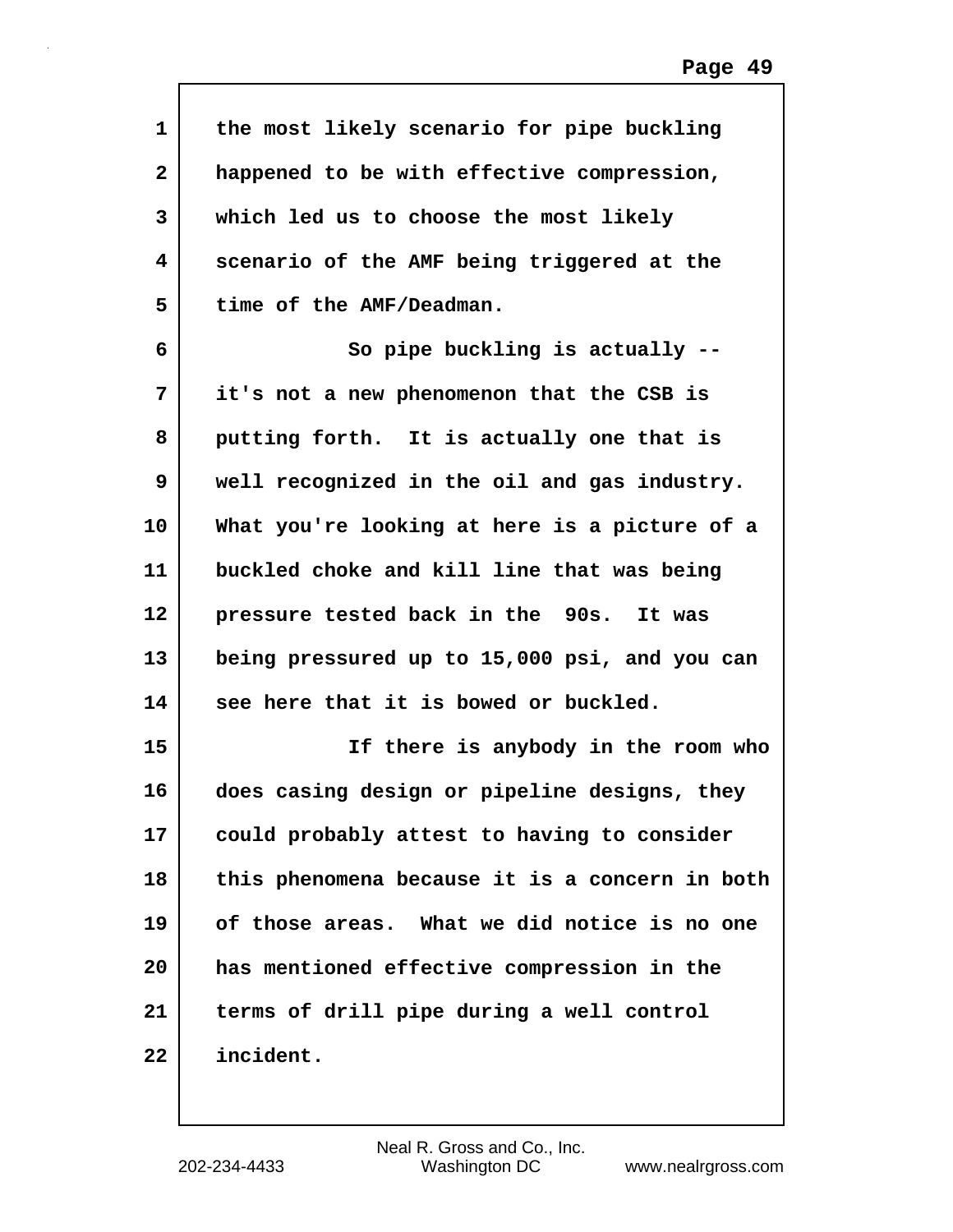| 1            | Part of this may be because this is            |
|--------------|------------------------------------------------|
| $\mathbf{2}$ | not a phenomena that is easily recognized if   |
| 3            | you're on the drilling rig. There is no        |
| 4            | instrumentation that will tell you directly    |
| 5            | that you have drill pipe buckled in your BOP.  |
| 6            | So this is a simple flowchart of               |
| 7            | all the information I just presented to you.   |
| 8            | We know that the annular preventer was         |
| 9            | manually activated by the crew at 9:43 p.m.    |
| 10           | approximately. They then followed that by      |
| 11           | operating the pipe RAM, which we believe       |
| 12           | sealed the well bore but caused a substantial  |
| 13           | increase in pressure inside the drill pipe.    |
| 14           | That also allowed pressure outside in the      |
| 15           | annular space outside the drill pipe to drop   |
| 16           | as that oil and gas in that area progressed up |
| 17           | towards the rig.                               |
| 18           | When this happened, when the pipe              |
| 19           | RAM sealed, we now have the conditions         |
| 20           | necessary, established, to have the pipe       |
| 21           | buckled by effective compression. We then had  |
| 22           | the explosion, which established the           |

 $\mathsf{I}$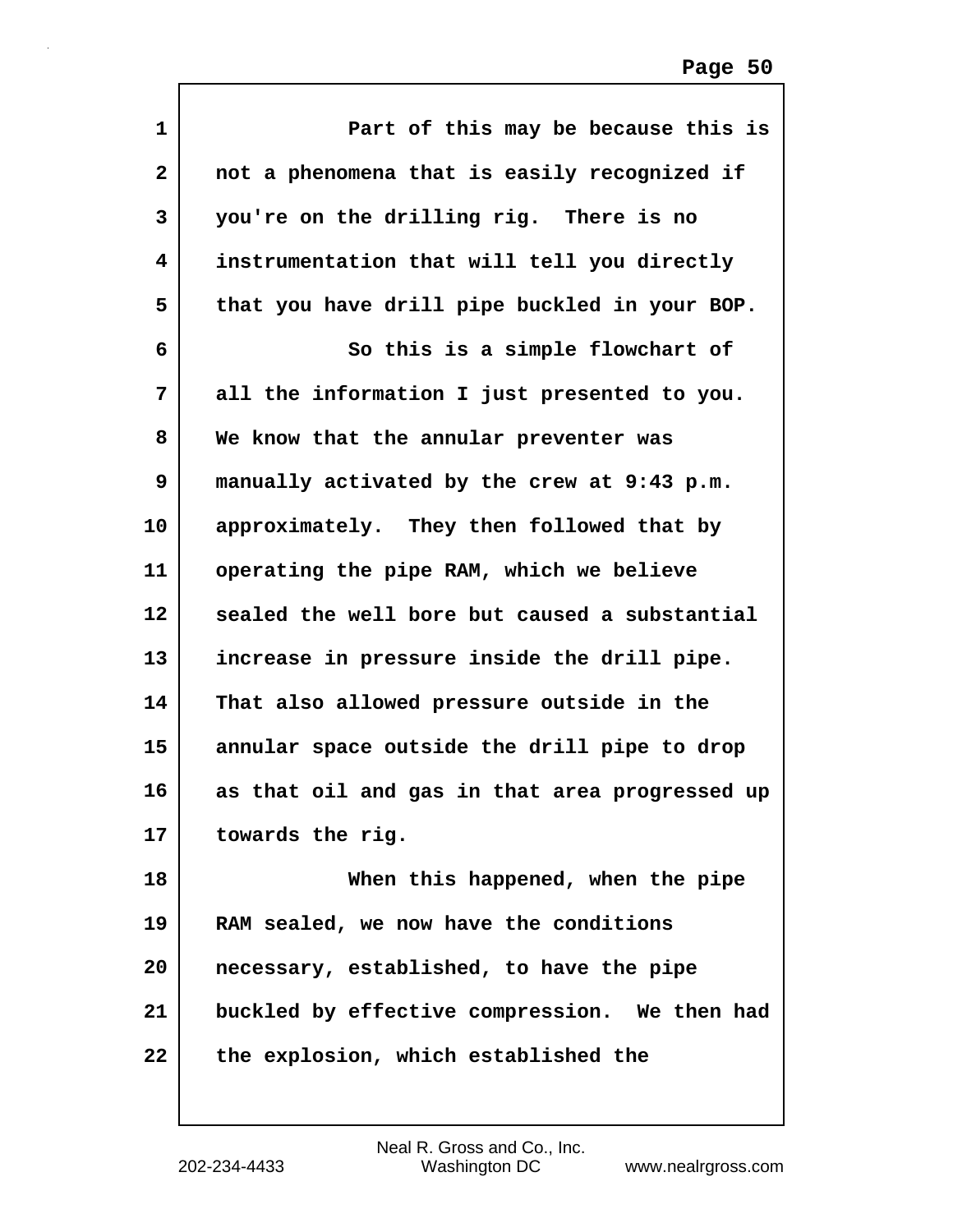| $\mathbf 1$  | conditions necessary for the AMF/Deadman       |
|--------------|------------------------------------------------|
| $\mathbf{2}$ | system to trigger. We believe that due to      |
| 3            | miswiring in the blue plod the 27-volt battery |
| 4            | was drained by the time of the incident and    |
| 5            | incapable of actuating the Deadman system.     |
| 6            | We believe the yellow pod had one              |
| 7            | SEM battery that was already compromised, and  |
| 8            | that by operating in the colder temperatures   |
| 9            | had pushed it to a point that it was no longer |
| 10           | able to send the commands to trigger one of    |
| 11           | the coils. This, then, left the other coil     |
| $12 \,$      | unopposed and able to activate and             |
| 13           | successfully attempt to close the blind shear  |
| 14           | ram.                                           |
| 15           | Because the blind shear ram was                |
| 16           | buckled in the drill pipe at the time of       |
| 17           | actuation, the blind shear ram did not fully   |
| 18           | close, and in fact punctured the drill pipe    |
| 19           | and, in reality, reestablished the flow that   |
| 20           | then continued.                                |
| 21           | So Ms. MacKenzie noticed at the                |
| 22           | beginning of the presentation that many of     |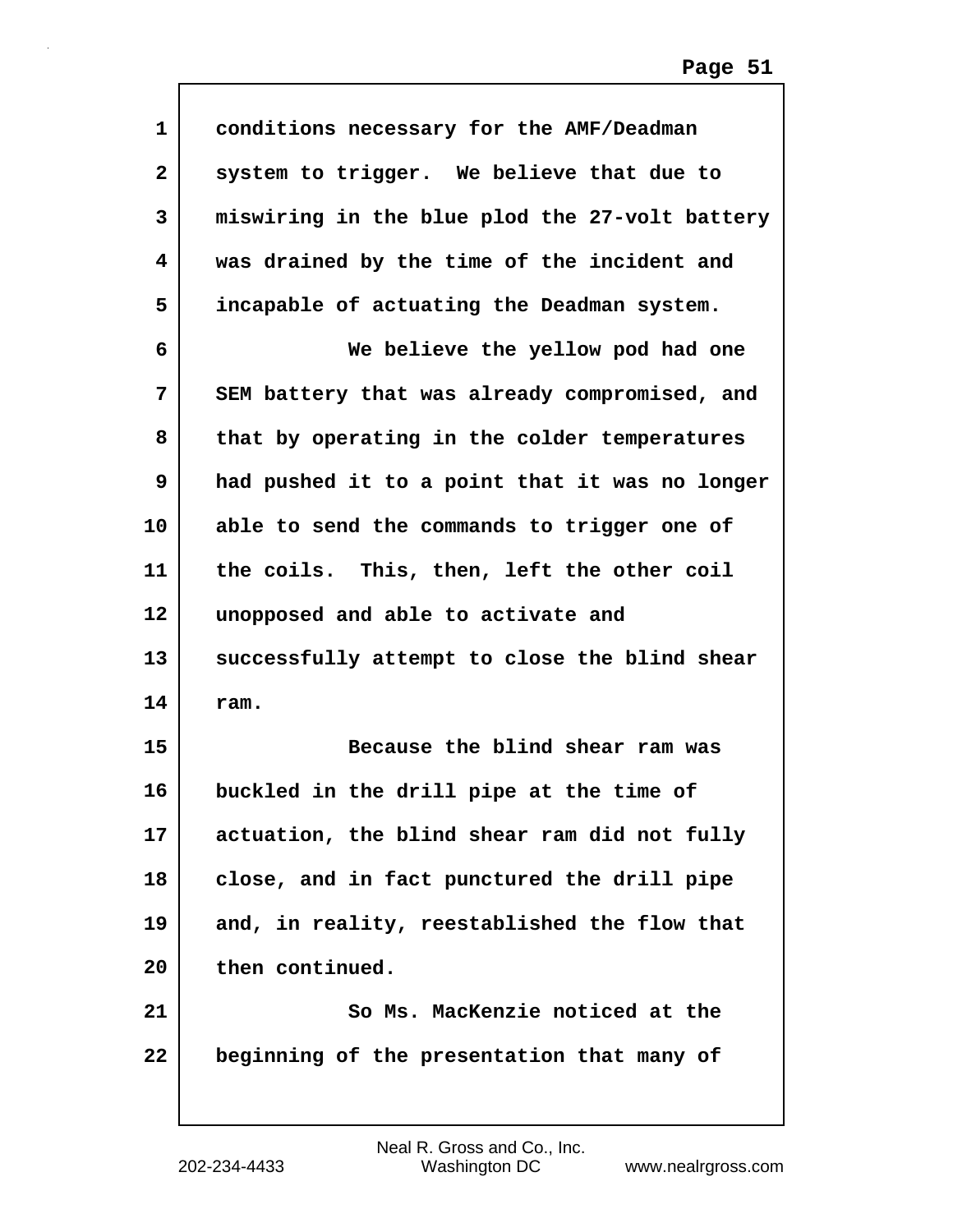| 1            | these shortcomings that we identify in the BOP |
|--------------|------------------------------------------------|
| $\mathbf{2}$ | are really manifestations of safety management |
| 3            | system issues. So safety management systems,   |
| 4            | in the words of other process safety experts,  |
| 5            | one description is safety management systems   |
| 6            | are recognized and accepted worldwide as the   |
| 7            | best practice methods for managing risk.       |
| 8            | Another expert has noted or                    |
| 9            | described safety management systems are those  |
| 10           | that provide an organizational framework to    |
| 11           | help manage critical safety barriers.          |
| 12           | PSA has expanded this point and                |
| 13           | described it a little more generally. They     |
| 14           | say these barriers -- technical, operational   |
| 15           | and/or organizational elements -- which        |
| 16           | individually or collectively reduce            |
| 17           | opportunities for specific error, hazard, or   |
| 18           | accidents to occur, or which limits the        |
| 19           | accidents drawbacks or harm.                   |
| 20           | So at the beginning when we                    |
| 21           | mentioned that the manifestations come out in  |
| 22           | the technical equipment, what the PSA quote    |
|              |                                                |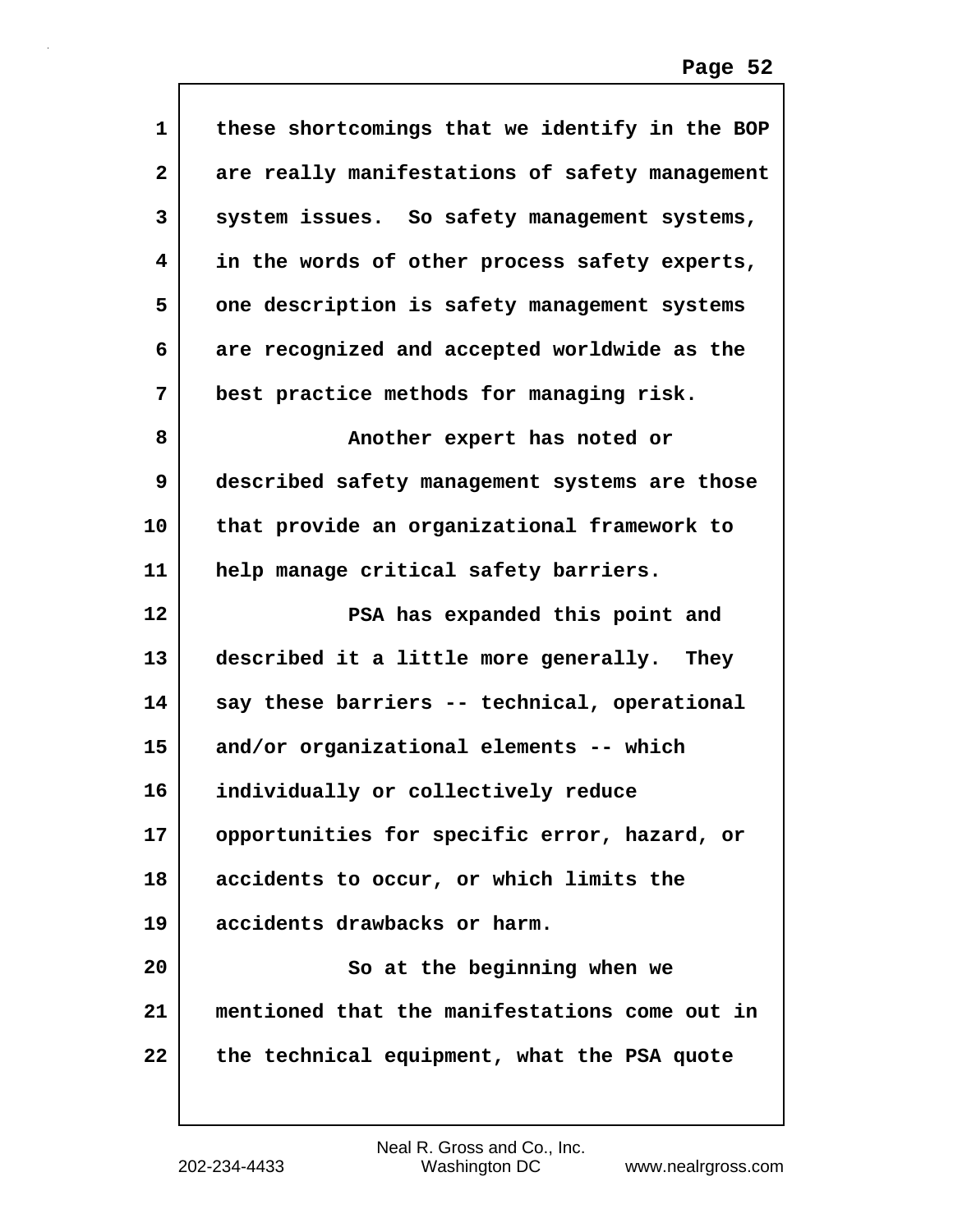| 1  | that I just read really takes into account is  |
|----|------------------------------------------------|
| 2  | that all of these types of barriers,           |
| 3  | operational barriers, organizational barriers, |
| 4  | and technical barriers, play off of one        |
| 5  | another. And that is actually quite apparent   |
| 6  | when you think about a piece of hardware       |
| 7  | equipment like the BOP.                        |
| 8  | We have an action we want the BOP              |
| 9  | to take. We may actively, manually activate    |
| 10 | it on a rig, and we want to make sure that it  |
| 11 | does not fail when needed, shown over there at |
| 12 | the right.                                     |
| 13 | So we have barriers put in place to            |
| 14 | make sure that that occurs. We try to          |
| 15 | recognize design limitations that can be       |
| 16 | identified during a hazard analysis to ensure  |
| 17 | that the BOP is not put in a situation it      |
| 18 | cannot handle. There are inspection and        |
| 19 |                                                |
|    | maintenance programs that are put in place to  |
| 20 | make sure BOP is capable of operating when     |
| 21 | called up. And, finally, we have drilling      |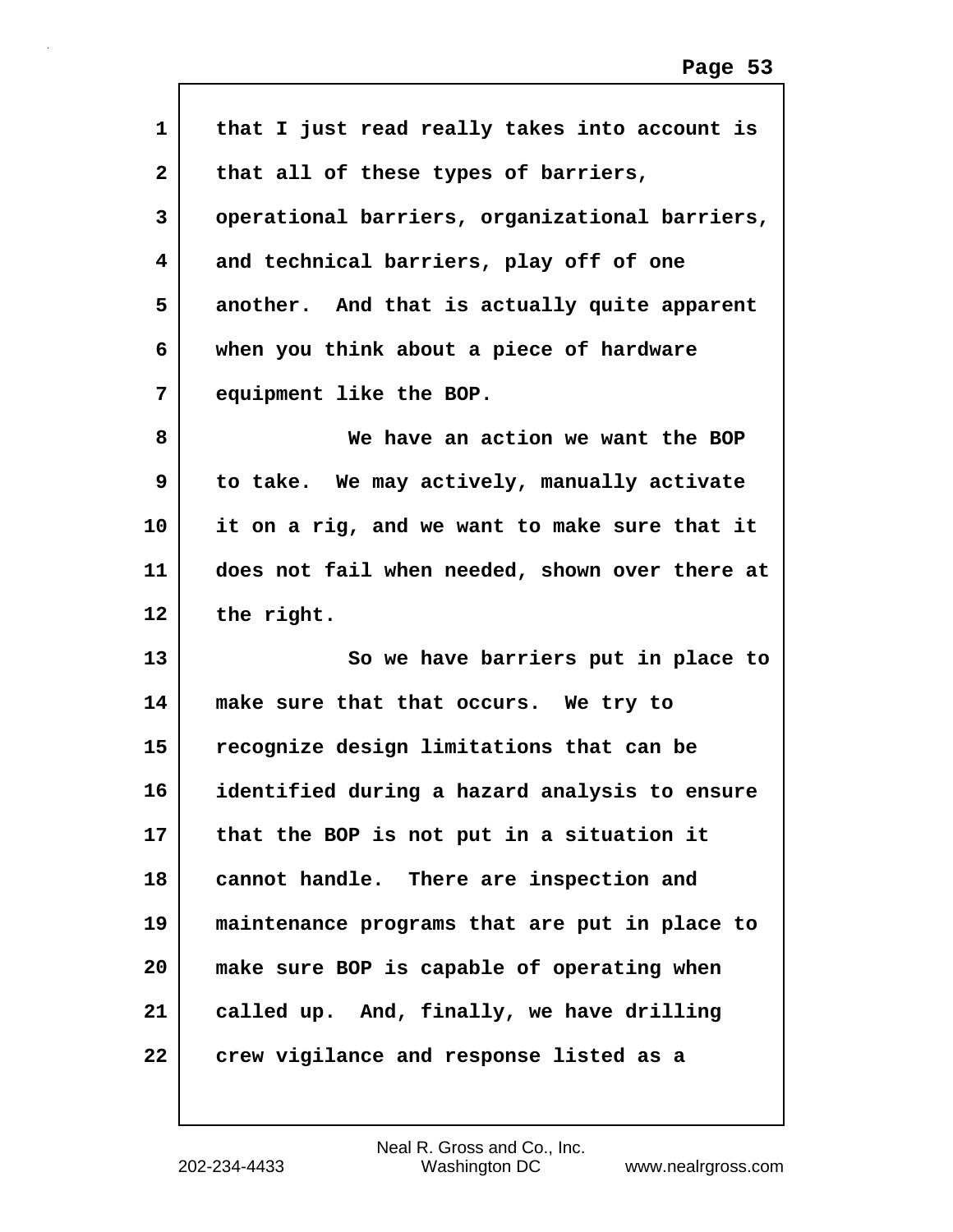| $\mathbf{1}$ | barrier, because a BOP works best if it's not |
|--------------|-----------------------------------------------|
| $\mathbf{2}$ | closing on a flowing well.                    |
| 3            | All of these, or these three that             |
| 4            | I have presented here, are examples of        |
| 5            | organizational and operational barriers that  |
| 6            | help ensure that the physical barrier, the    |
| 7            | BOP, can actually function.                   |
| 8            | There is a quote that we borrowed             |
| 9            | from BP. "Even the best barrier will not      |
| 10           | achieve perfect reliability. It will have     |
| 11           | holes. These holes can be latent or actively  |
| 12           | opened or enlarged by the action or inaction  |
| 13           | of people. The robustness of the barriers     |
| 14           | changes with time and depends on factors      |
| 15           | related to people, process, and plant." And   |
| 16           | I skipped a line. "The holes can be latent or |
| 17           | actively opened or enlarged by action or      |
| 18           | inaction of people."                          |
| 19           | We think this is a very apt quote             |
| 20           | and why -- highlights why it is so important  |
| 21           | to have a safety management system for your   |
| 22           | safety critical elements. So I have shown up  |
|              |                                               |

 $\Gamma$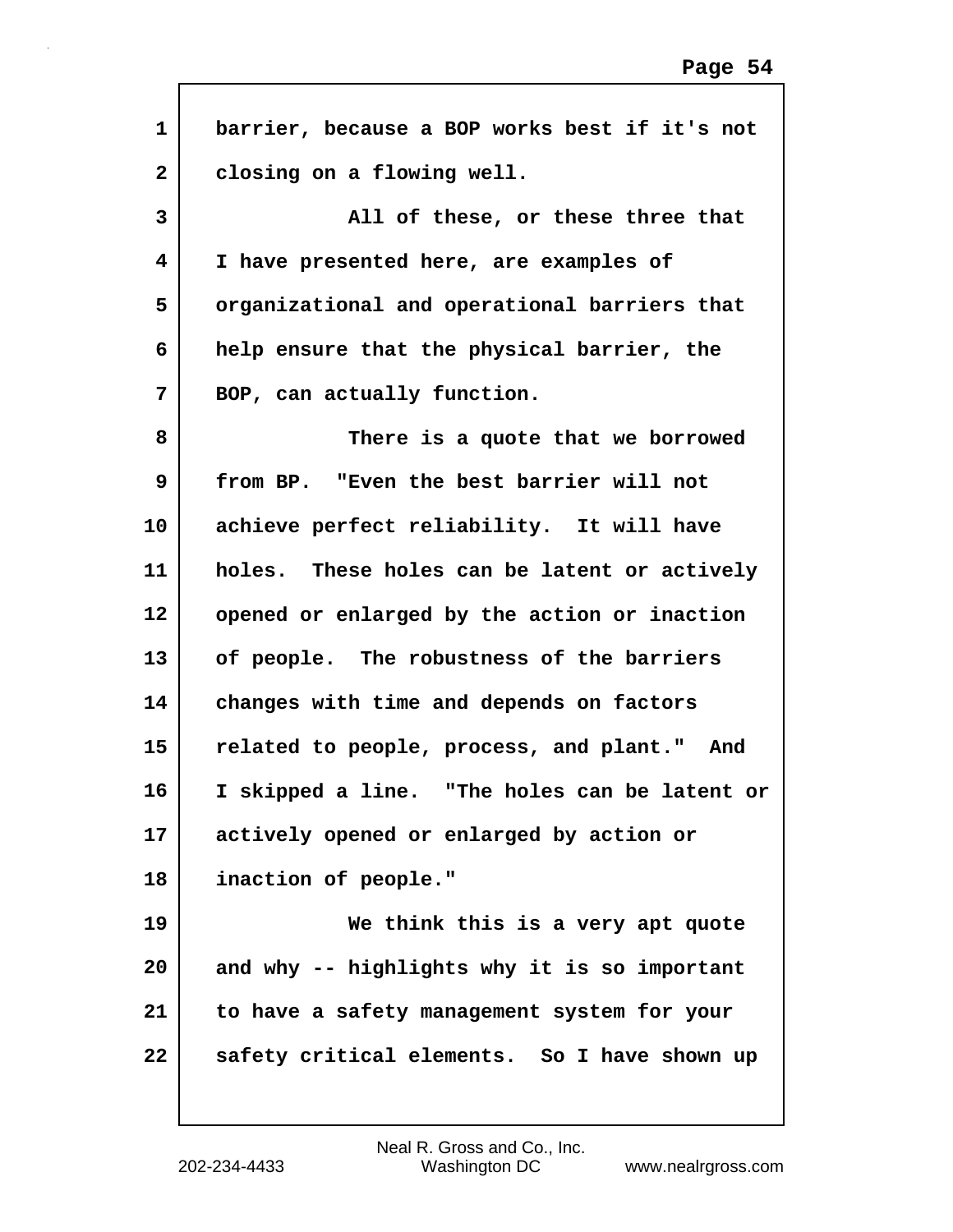| 1            | here two definitions of a safety critical     |
|--------------|-----------------------------------------------|
| $\mathbf{2}$ | element. First, it is a piece of equipment or |
| 3            | an organizational operational barrier whose   |
| 4            | failure could cause or contribute to a major  |
| 5            | accident event.                               |
| 6            | Or, secondly, it has a specific               |
| 7            | purpose to limit the effects of a major       |
| 8            | accident event. In this case, a BOP actually  |
| 9            | plays both roles. It is intended to stop a    |
| 10           | kick from progressing into a blowout, but it  |
| 11           | also has emergency systems that are intended  |
| 12           | to activate after an emergency situation has  |
| 13           | occurred.                                     |
| 14           | So we would like to present the               |
| 15           | idea of looking at how to manage a safety     |
| 16           | critical element like the BOP with this life  |
| 17           | cycle approach that you see represented up on |
| 18           | the board.                                    |
| 19           | The first step of this life cycle             |
| 20           | approach is actually a hazard analysis to     |
| 21           | identify, what are your safety critical       |
| 22           | elements? We are talking about the BOP today, |

 $\mathsf{I}$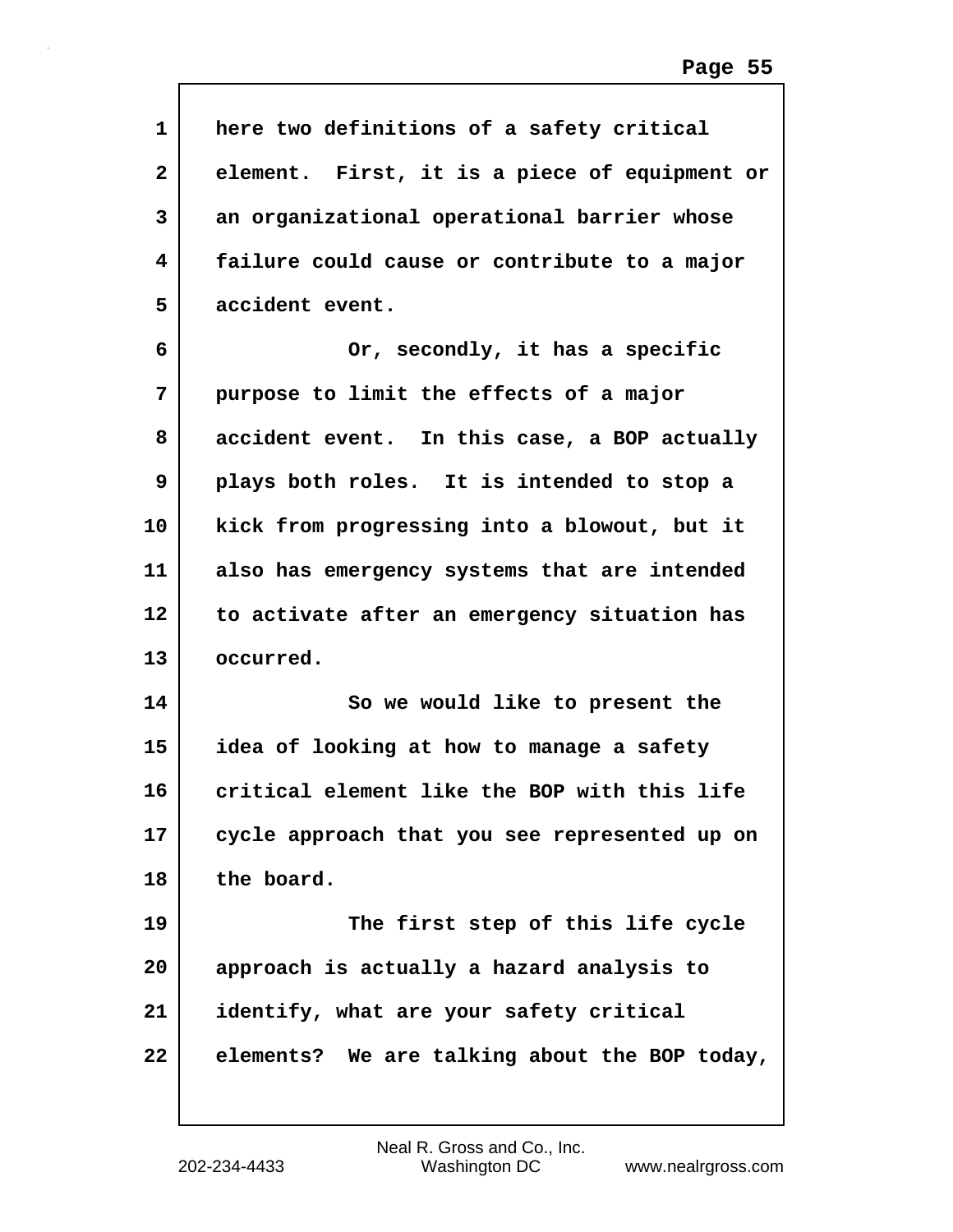| 1            | but there are many other ones. So a hazard    |
|--------------|-----------------------------------------------|
| $\mathbf{2}$ | analysis should identify all the sequence of  |
| 3            | events that could lead -- in this case we are |
| 4            | talking about a kick that could then          |
| 5            | potentially lead into a blowout.              |
| 6            | Those sequence of events should be            |
| 7            | clearly documented and include human -- any   |
| 8            | potential human errors that may occur. If we  |
| 9            | are going to designate something as a safety  |
| 10           | critical element, a company might start with  |
| 11           | a list that it has in a database somewhere.   |
| 12           | But the important thing is to directly link   |
| 13           | whatever you say is a safety critical element |
| 14           | to the major accidents that it is intended to |
| 15           | prevent.                                      |
| 16           | Second we have listed is defining             |
| 17           | a performance standard. So performance        |
| 18           | standard is the basis for which a safety      |
| 19           | critical element will prevent or mitigate a   |
| 20           | major accident event. What we have listed     |
| 21           | here is that a performance standard can       |
| 22           | describe the functionality of a safety        |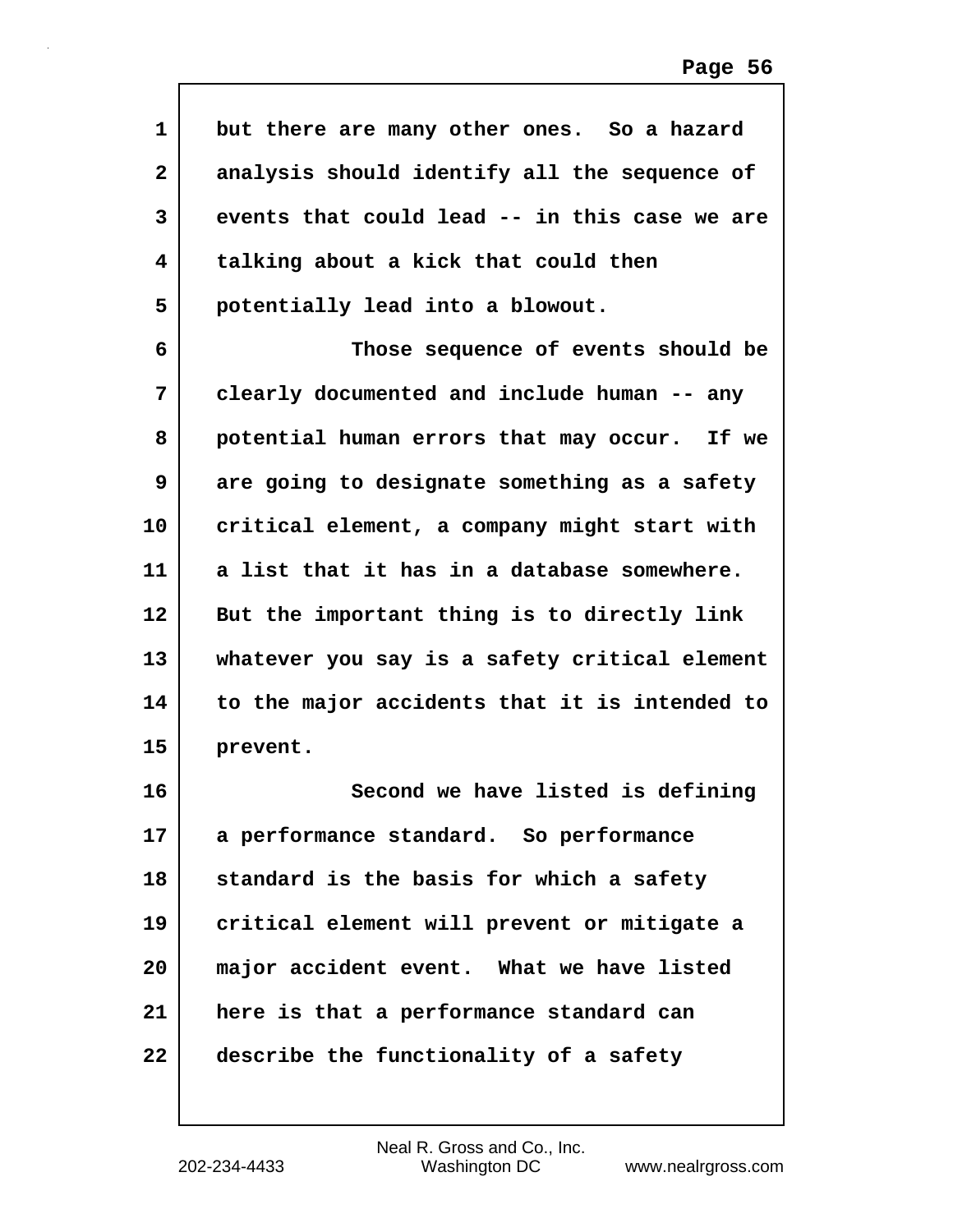| $\mathbf{1}$ | critical element, what is it required to do.     |
|--------------|--------------------------------------------------|
| $\mathbf{2}$ | It can describe its availability, what will      |
| 3            | its performance duration time be required.<br>It |
| 4            | can describe its reliability, how likely is it   |
| 5            | to perform upon demand, its survivability,       |
| 6            | what post-event role must have performed or      |
| 7            | survived in order to be able to perform, and     |
| 8            | then also its interactions with other systems,   |
| 9            | so what other systems must be functional in      |
| 10           | order for it to be able to function itself.      |
| 11           | These performance standards can be               |
| 12           | based on national or internationally             |
| 13           | recognized industry standards, or companies      |
| 14           | may also use other various methods or            |
| 15           | technological solutions to determine and         |
| 16           | define the performance requirements of their     |
| 17           | safety critical elements.                        |
| 18           | So compliance with the performance               |
| 19           | standard is the basis for assuring that a        |
| 20           | safety critical element will act as a barrier    |
| 21           | to a major accident event. These activities      |
| 22           | are conducted, or these performance assurance    |
|              |                                                  |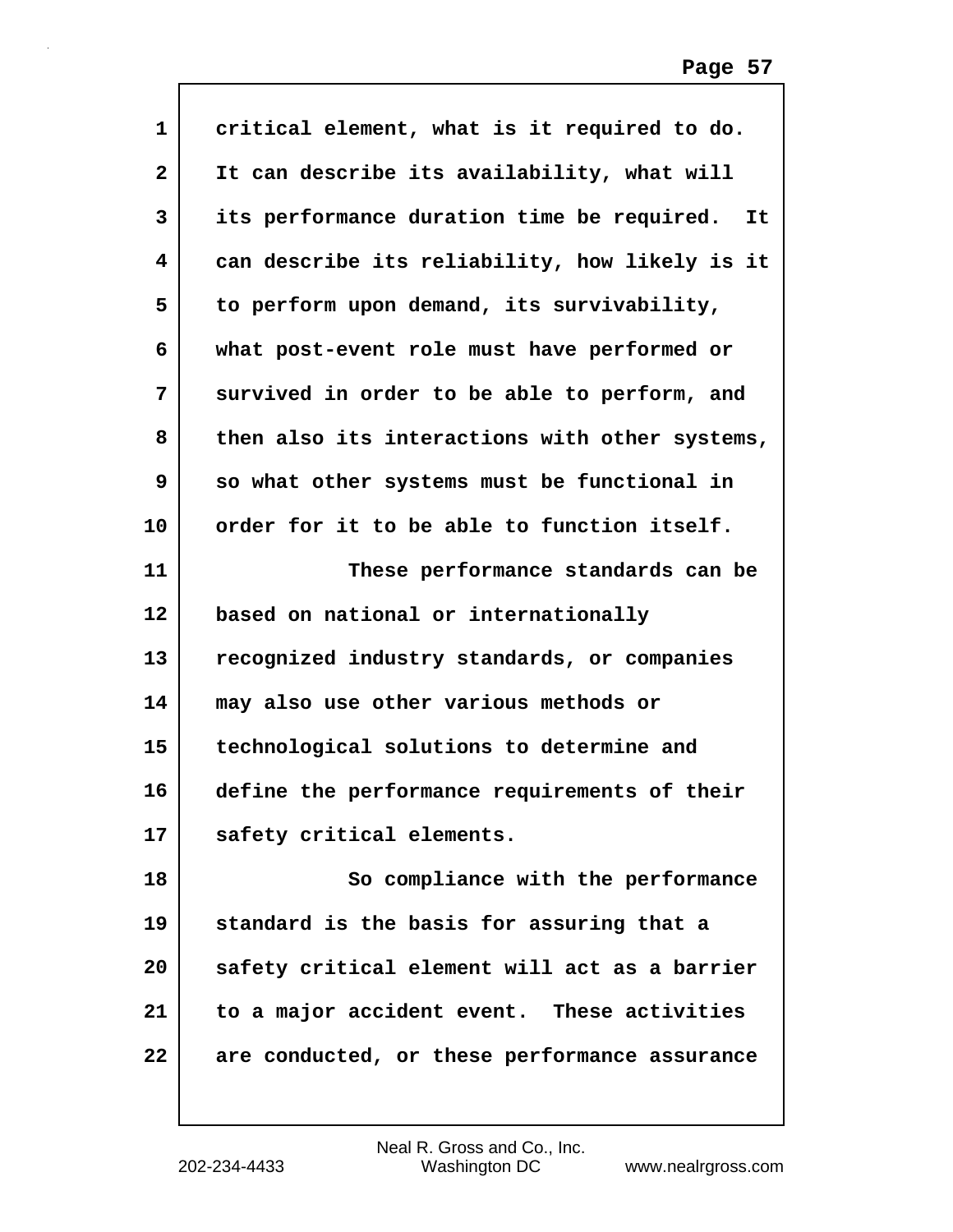| $\mathbf 1$  | activities are conducted to ensure that the    |
|--------------|------------------------------------------------|
| $\mathbf{2}$ | safety critical element is functioning         |
| 3            | appropriately and complying with the           |
| 4            | performance standards that have previously     |
| 5            | been set for that element.                     |
| 6            | And, finally, we list gap closure.             |
| 7            | Gap closure is meant to encapsulate all the    |
| 8            | methods employed by the companies to           |
| 9            | continually monitor their safety critical      |
| 10           | elements and actually improve upon them.<br>So |
| 11           | I'm going to use the BOP as a specific example |
| 12           | to walk through this life cycle. And I'm       |
| 13           | actually going to use an example that was not  |
| 14           | in play on the day of the incident.            |
| 15           | So we talk about that -- we mention            |
| 16           | that you need to identify what your safety     |
| 17           | critical elements are, and that should begin   |
| 18           | with a hazard analysis. The hazard analysis    |
| 19           | completed on the Deepwater Horizon did not     |
| 20           | address the BOP's design limitations or        |
| 21           | capabilities.                                  |
| 22           | With that being said, what you see             |
|              |                                                |

Г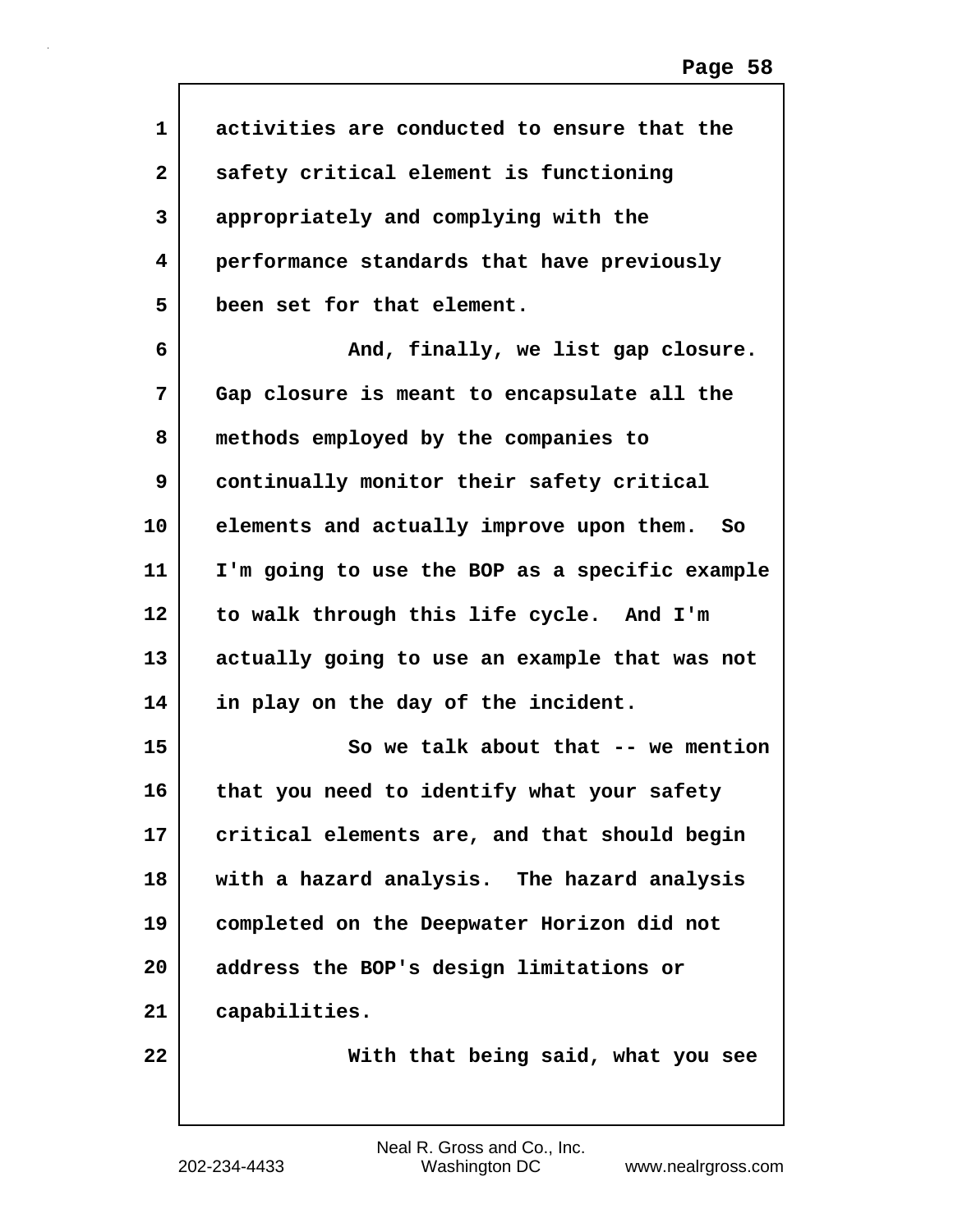| $\mathbf{1}$ | here is an image of a daily drilling report    |
|--------------|------------------------------------------------|
| $\mathbf{2}$ | from the Deepwater Horizon. Highlighted in     |
| 3            | that pink box over at the left is the drill    |
| 4            | pipe size that was used on the Deepwater       |
| 5            | Horizon. That drill pipe size of 6-5/8-inch    |
| 6            | was not listed as being reliably shearable or  |
| 7            | not specified as being reliably shearable by   |
| 8            | Cameron, the manufacturer of the BOP.          |
| 9            | Now, we know that -- that there                |
| 10           | were transition employees who are aware of     |
| 11           | this fact. This is an excerpt from an email    |
| $12 \,$      | that was sent from one Transocean employee to  |
| 13           | another, and it says, "How can I get the chart |
| 14           | attachment to change the color on the 4614 psi |
| 15           | for shearing the 6-5/8-inch drill pipe to red? |
| 16           | Would Cameron have to edit this chart? This    |
| 17           | is what Rod wants. He says if we can't shear   |
| 18           | it, then it should be in red."                 |
| 19           | So Transocean did have -- you could            |
| 20           | call -- they did have a basic statement that   |
| 21           | stated that the blind shear rams on the BOP    |
| 22           | must be capable of shearing the highest grade  |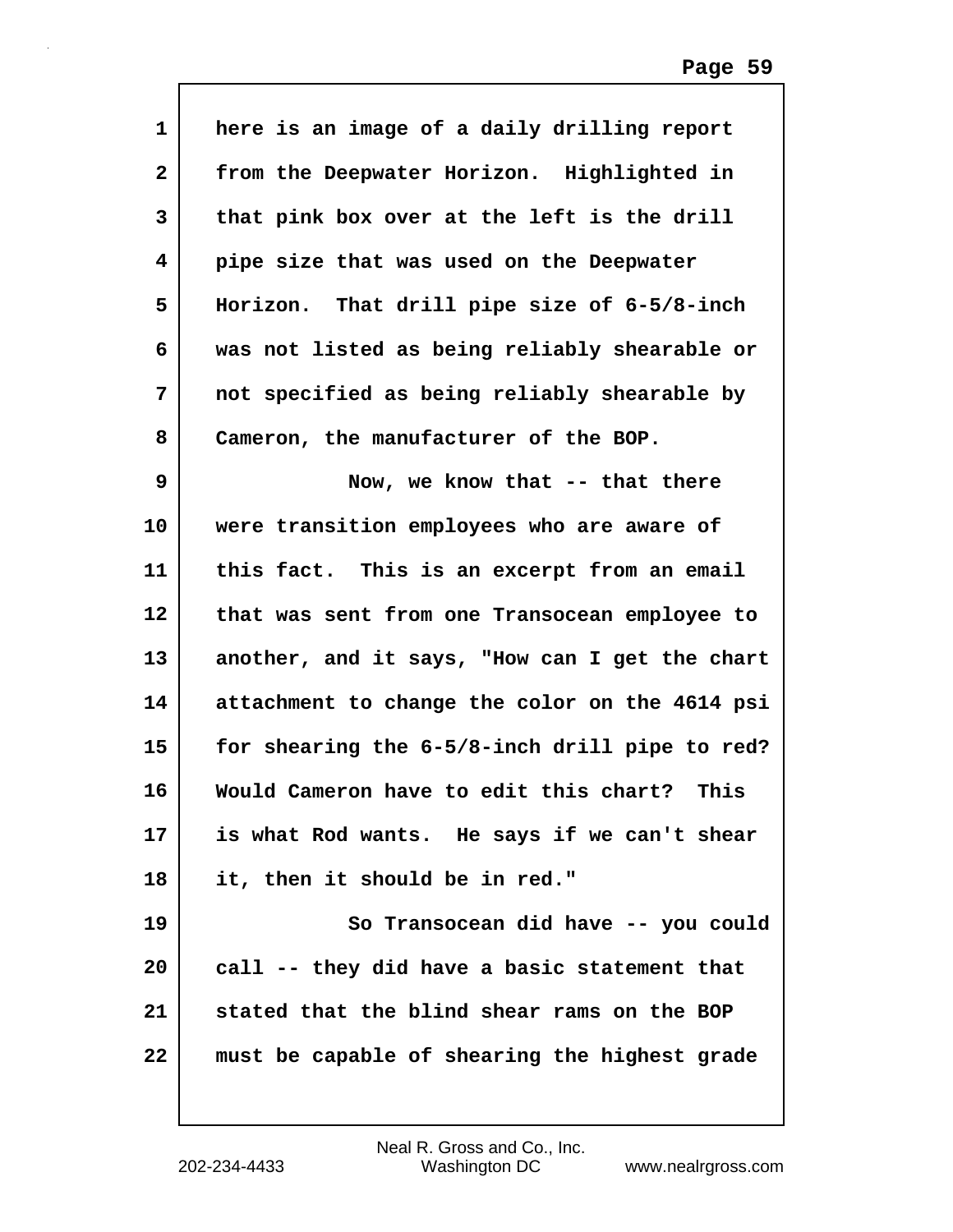| 1            | and heaviest drill pipe used on the rig and      |
|--------------|--------------------------------------------------|
| $\mathbf{2}$ | sealing the well, and it must seal the well in   |
| 3            | one operation.                                   |
| 4            | But what we know happened was that               |
| 5            | Transocean, aware of this problem of shearing    |
| 6            | this heavier drill pipe that was used            |
| 7            | throughout the drilling operation, that they     |
| 8            | actually developed a two-step workaround.<br>The |
| 9            | problem with this two-step workaround is it      |
| 10           | would have worked for a system called the EDS,   |
| 11           | where they had an option to close something      |
|              |                                                  |
| 12           | called the casing shear rams first and then      |
| 13           | the blind shear rams.                            |
| 14           | The AMF system and the Auto-Shear                |
| 15           | system, neither one of those had the             |
| 16           | capability of pre-closing something called the   |
| 17           | casing shear ram. So that means that they        |
| 18           | didn't have that two-step process available to   |
| 19           | them.                                            |
| 20           | When we go back and we think about               |
| 21           | a performance standard, one of the definitions   |
| 22           | that we talked about is that you could           |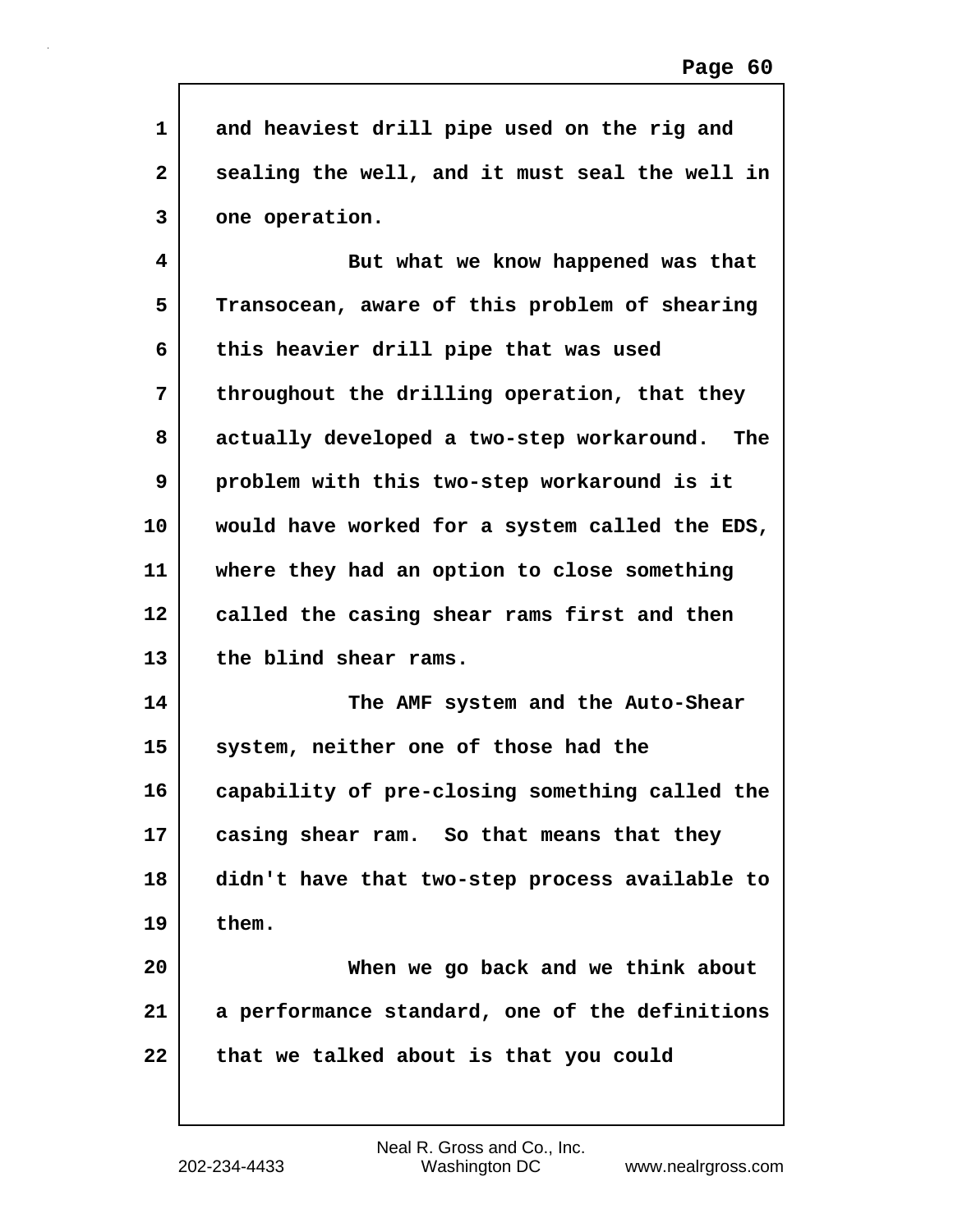| $\mathbf{1}$ | include, what were the interactions that your |
|--------------|-----------------------------------------------|
| $\mathbf{2}$ | safety critical elements had with other       |
| 3            | systems? So even though the drilling crew     |
| 4            | found a two-step process that would work for  |
| 5            | the EDS system, what they didn't consider is  |
| 6            | that it wouldn't work for the AMF system or   |
| 7            | the Auto-Shear system.                        |
| 8            | So that brings us to gap closure,             |
| 9            | and gap closure is about maintaining -- not   |
| 10           | only maintaining performance of your safety   |
| 11           | critical element over time but actually       |
| 12           | improving upon it. So we talk about active    |
| 13           | monitoring in the report, and active          |
| 14           | monitoring is really something completed by   |
| 15           | all levels of management. It is how they      |
| 16           | continuously monitor work activities,         |
| 17           | organizational and operational practices, and |
| 18           | systems that impact safety critical elements. |
| 19           | So this is formal and informal                |
| 20           | inquiries. It's not an audit. It's not        |
| 21           | checking to see that somebody has done what   |
| 22           | they were supposed to do, but it is actually  |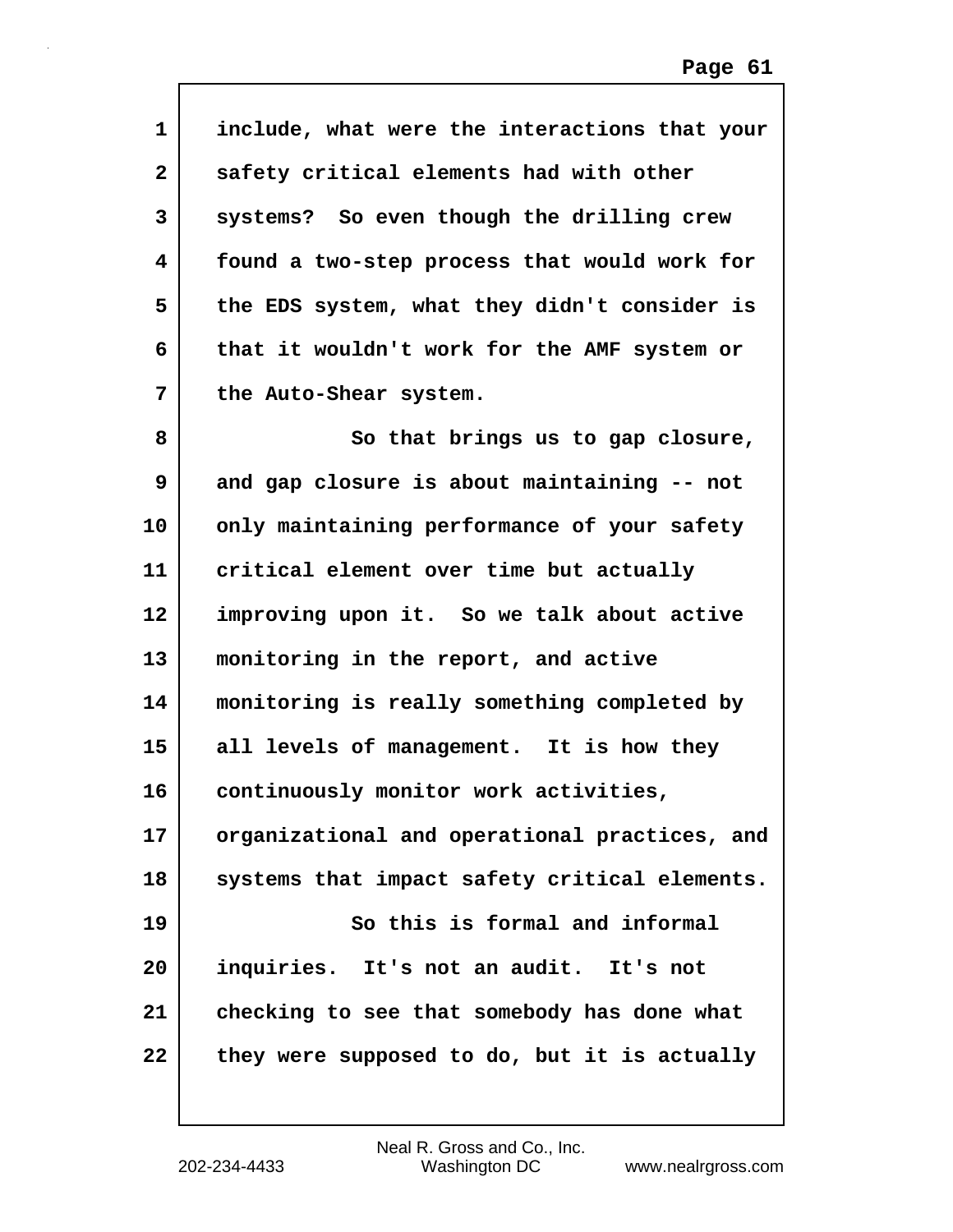| 1  | increase and trying to check on the health of  |
|----|------------------------------------------------|
| 2  | the system. Was the two-step workaround        |
| 3  | process -- was that part of Transocean's       |
| 4  | organizational or operational goals? And, if   |
| 5  | not, you would hope that management would be   |
| 6  | engaging in conversations to discover what     |
| 7  | those processes were, or what other            |
| 8  | workarounds were being developed on the rig.   |
| 9  | We also -- gap closure is about                |
| 10 | looking at specifically the performance of the |
| 11 | BOP. There are mechanical integrity programs   |
| 12 | that can be set up to ensure that adequate     |
| 13 | testing, preventative maintenance, and other   |
| 14 | activities are being conducted on the          |
| 15 | equipment or the other safety critical         |
| 16 | elements.                                      |
| 17 | One final possibility is there is              |
| 18 | a possibility of having an additional layer    |
| 19 | that actually confirms that safety critical    |
| 20 | elements are being managed effectively, and    |
| 21 | that is having an independent, competent       |
| 22 | person verify the activities that are being    |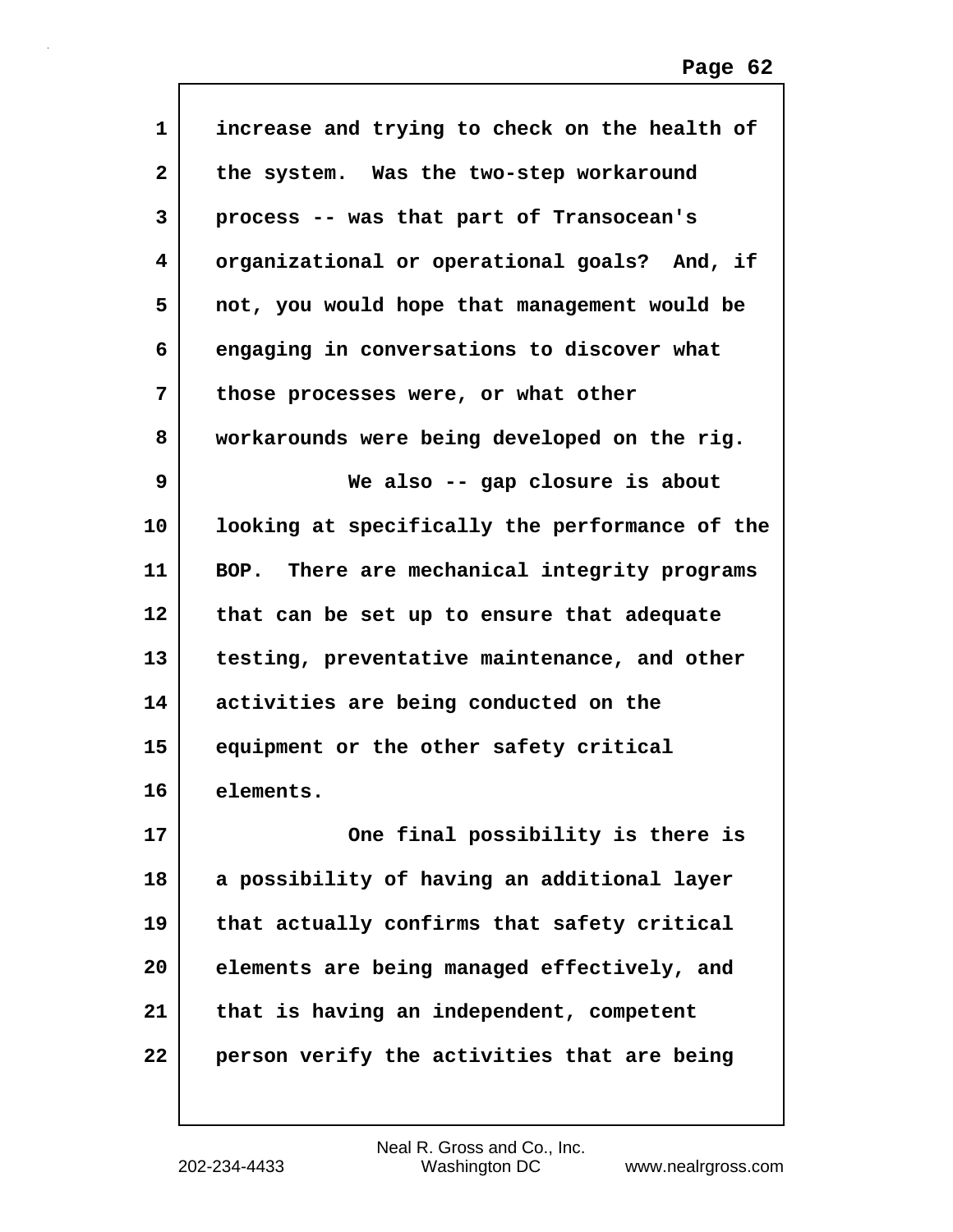| 1            | completed. This is something Cheryl will talk  |
|--------------|------------------------------------------------|
| $\mathbf{2}$ | again about shortly, and we see already        |
| 3            | happening with BOPs in current post-Macondo    |
| 4            | regulations.                                   |
| 5            | So I'm not going to walk through               |
| 6            | all those steps, but I am going to point out   |
| 7            | a few more other assurance activities that     |
| 8            | were not conducted on the Deepwater Horizon    |
| 9            | BOP.                                           |
| 10           | The first one is there was a lack              |
| 11           | of documentation of testing on the BOP's       |
| 12           | AMF/Deadman system components. So there was    |
| 13           | a miswired solenoid, and a natural question to |
| 14           | ask is, well, who miswired the solenoid? And   |
| 15           | we actually can't answer that question. We     |
| 16           | know from looking at documents from Transocean |
| 17           | that they don't know either. Was it rig crew?  |
| 18           | Was it a contractor? Was it -- where was it    |
| 19           | rebuilt? Who did the miswiring? We don't       |
| 20           | know because that was never recorded.          |
| 21           | Another testing that was not                   |
| 22           | recorded was testing of the solenoid valves,   |
|              |                                                |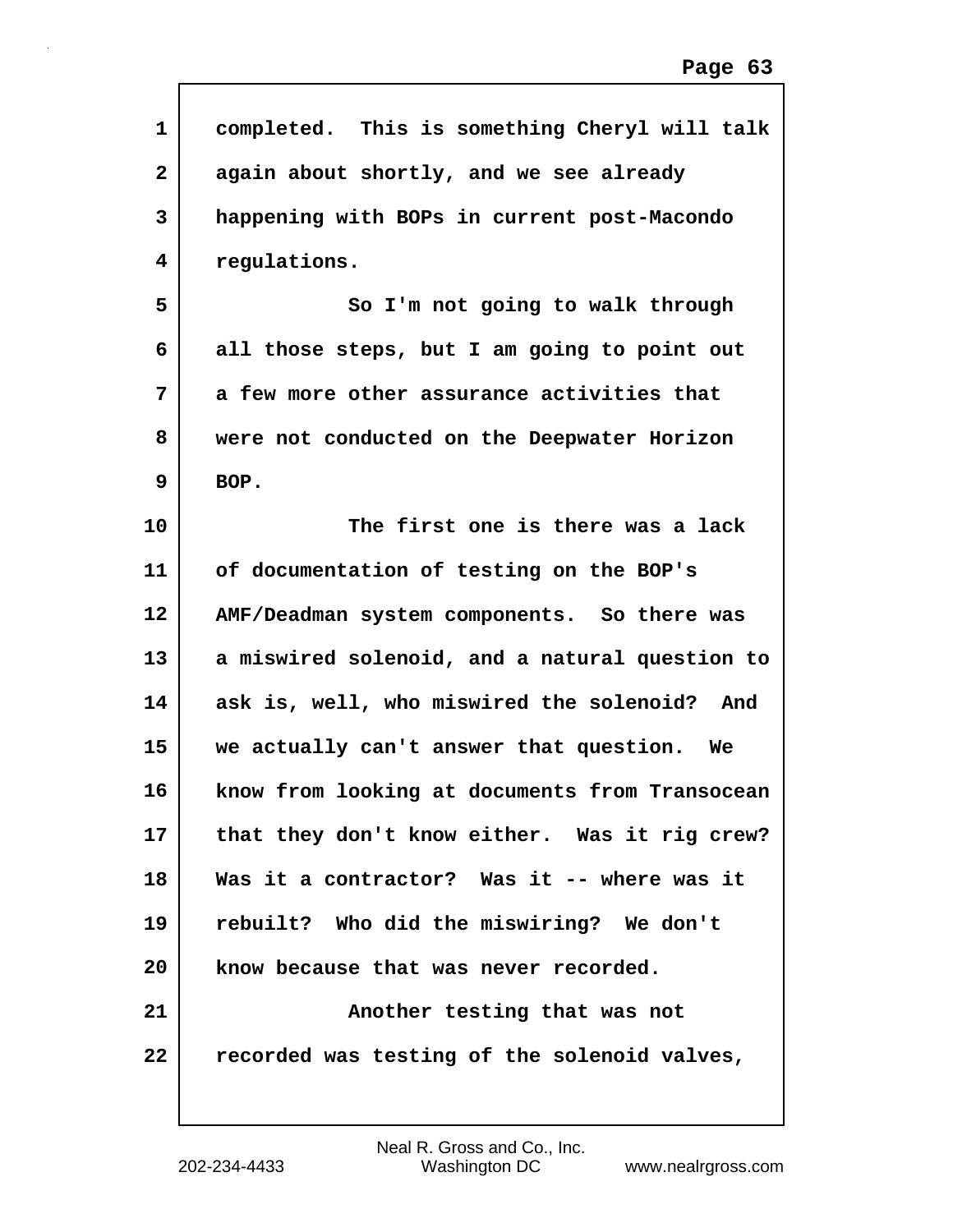| $\mathbf{1}$ | both in documentation provided by Cameron, the    |
|--------------|---------------------------------------------------|
| $\mathbf{2}$ | manufacturer, and also that Transocean had its    |
| 3            | own procedure, instructed users who had           |
| 4            | rewired or rebuild the solenoid valves to test    |
| 5            | it, to test one coil, the second coil, and the    |
| 6            | two coils together. It is impossible that         |
| 7            | Y103, the solenoid valve responsible for          |
| 8            | closing the blind shear ram in the yellow pod     |
| 9            | could have passed that test.                      |
| 10           | While we were reviewing this, we                  |
| 11           | actually came across some interesting             |
| $12 \,$      | observations about testing in general with        |
| 13           | AMF/Deadman systems. So before the Macondo        |
| 14           | incident, AMF/Deadman systems were not even       |
| 15           | required on deepwater drilling rigs. Post-        |
| 16           | Macondo, they are. So perhaps accordingly,        |
| 17           | then, best industry practice guidance didn't      |
| 18           | address testing of the AMF/Deadman systems.       |
| 19           | Since that -- since Macondo, it                   |
| 20           | has, and there is some recommended testing        |
| 21           | procedures in EPI-53, the fourth edition.<br>- So |
| 22           | that testing, what it does is it uses an          |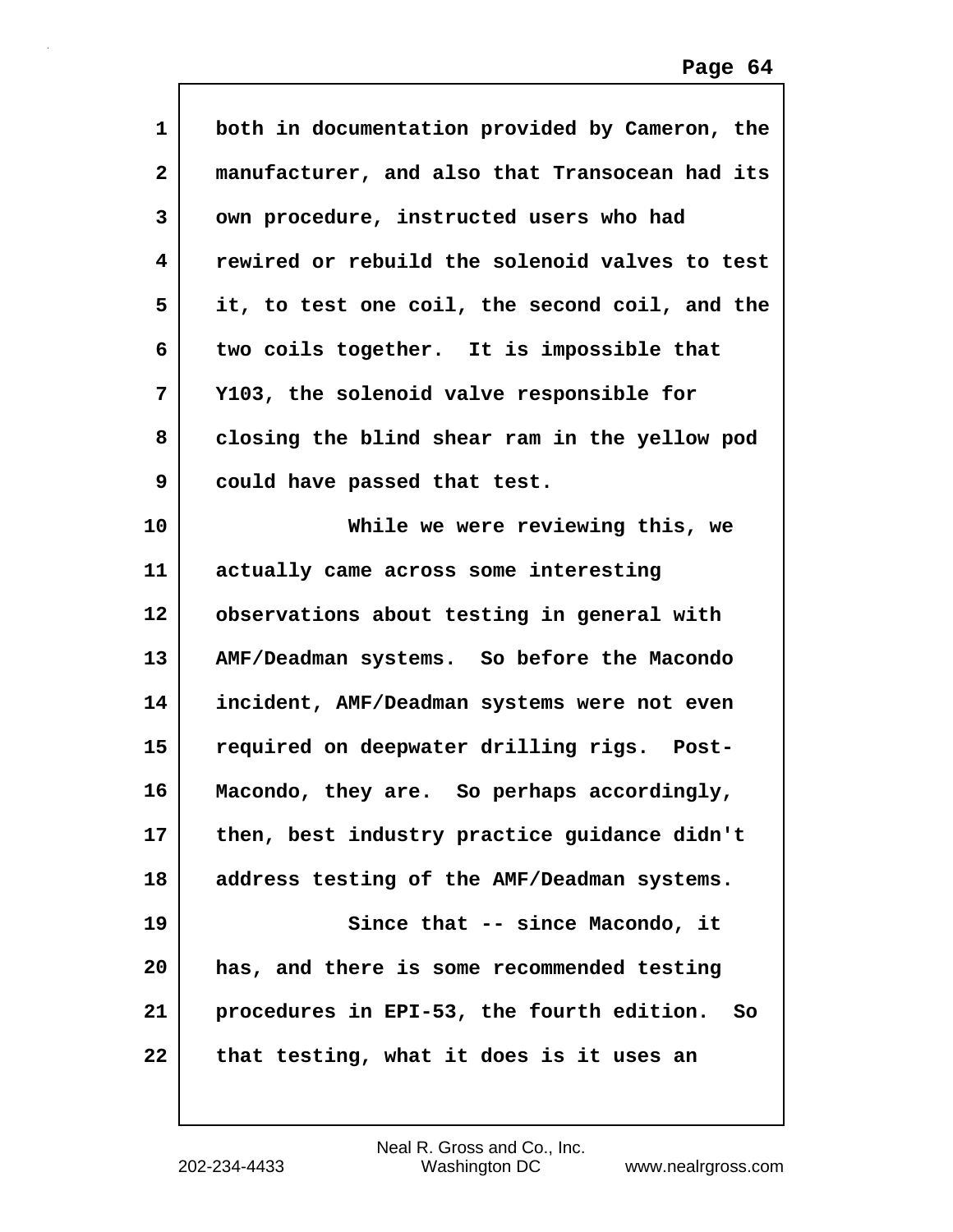| $\mathbf{1}$ | external piece of equipment that -- and they   |
|--------------|------------------------------------------------|
|              |                                                |
| $\mathbf{2}$ | -- to provide power to the SEMS or the AMF or  |
| 3            | the control pods, and then also hydraulic      |
| 4            | supply.                                        |
| 5            | And what that test says to do is               |
| 6            | two -- or, sorry, the API test says cut        |
| 7            | hydraulics and electrical at the same time,    |
| 8            | and check to make sure that your AMF/Deadman   |
| 9            | system triggers. That procedure differs from   |
| 10           | the procedure, at least for this BOP, provided |
| 11           | by Cameron. The manufacturer's procedure       |
| 12           | recommends that you do it in a two-step        |
| 13           | process.                                       |
| 14           | In the first step, indicated up                |
| 15           | here at the top of this diagram, you are to    |
| 16           | cut power and communications first, and then   |
| 17           | wait and ensure that the Deadman system does   |
| 18           | not fire. And then you cut hydraulic           |
| 19           | pressure, and you wait and you see that it     |
| 20           | does fire.                                     |
| 21           | Second set of tests, they tell you             |
| 22           | to do the reverse now. Cut power and           |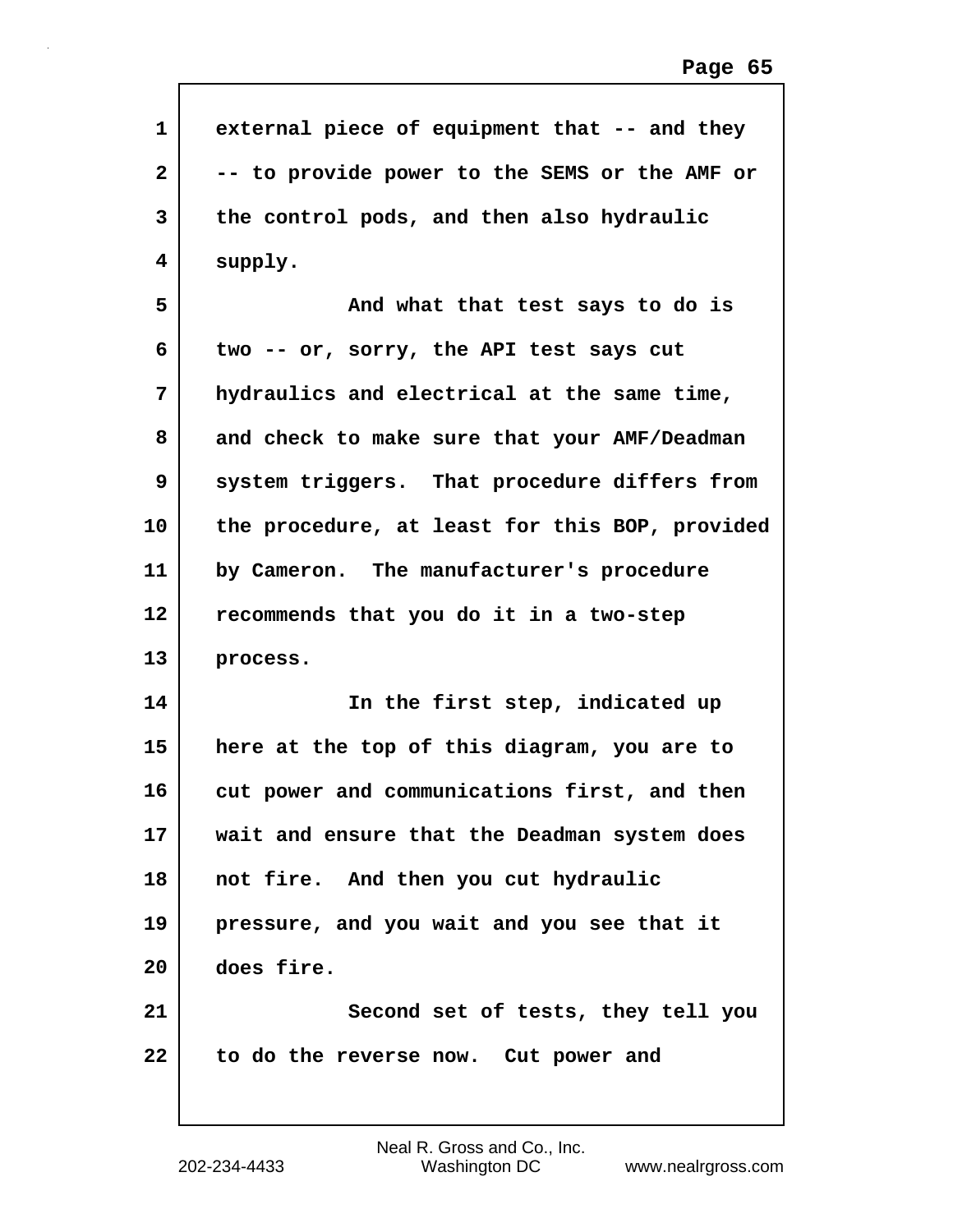| 1            | communications, and wait and make sure the    |
|--------------|-----------------------------------------------|
| $\mathbf{2}$ | Deadman system doesn't fire. Then, go back    |
| 3            | and cut hydraulic pressure and wait and see   |
| 4            | that the Deadman system fires.                |
| 5            | So the testing or the miswiring               |
| 6            | that we identified from the point-to-point    |
| 7            | wiring checks found -- or conducted during    |
| 8            | Phase 2 testing, this test would have caught  |
| 9            | that miswiring. If the Deadman system         |
| 10           | believed that it had already lost power and   |
| 11           | communications from the rig because of the    |
| 12           | wiring, or, in this case, the test equipment, |
| 13           | what would have happened when you turned off  |
| 14           | the hydraulic pressure first and waited, the  |
| 15           | Deadman system would have fired.              |
| 16           | So had this test been done in this            |
| 17           | way as opposed to turning off electrical and  |
| 18           | hydraulic power at the same time, had it been |
| 19           | done sequentially, that miswiring would have  |
| 20           | been detected by this test. And this is,      |
| 21           | again, the test that is indicated by Cameron, |
| 22           | the manufacturer of the BOP.                  |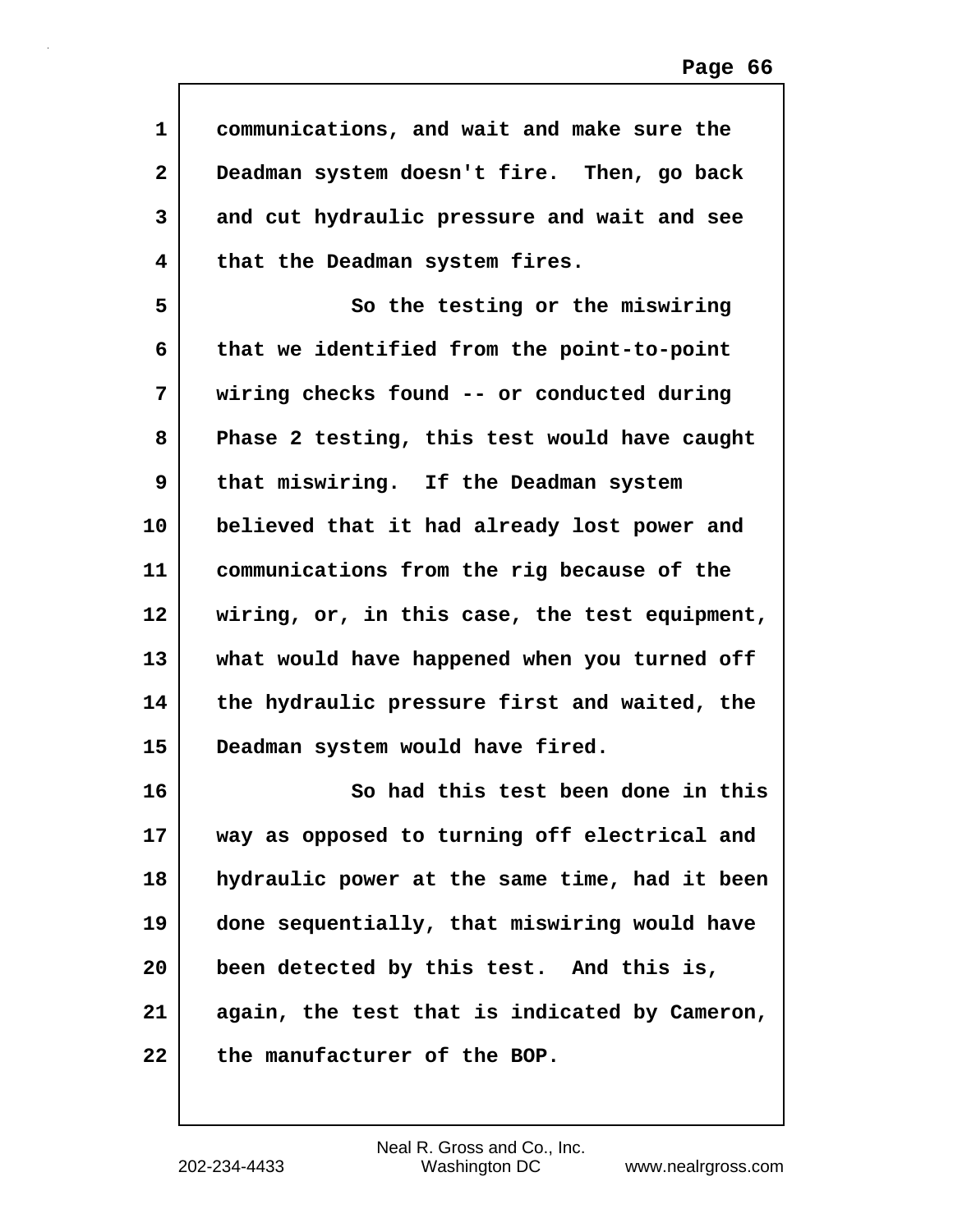| 1                       | There is another difficulty or                 |
|-------------------------|------------------------------------------------|
| $\overline{\mathbf{2}}$ | something I think we should -- that everybody  |
| 3                       | in the industry should consider when they      |
| 4                       | conduct tests by just cutting hydraulic and    |
| 5                       | electrical power at the same time. The         |
| 6                       | Deadman system is designed with redundancy.    |
| 7                       | It is designed that either the SEM-A, so the   |
| 8                       | computer A in the blue pod, or computer B in   |
| 9                       | the yellow -- or computer B in the blue pod,   |
| 10                      | or computer A in the yellow pod, or the        |
| 11                      | computer B in the yellow pod, any one of those |
| $12 \,$                 | four systems should be able to trigger the     |
| 13                      | AMF/Deadman system.                            |
| 14                      | So let's think about the Deepwater             |
| 15                      | Horizon system. We know that the yellow --     |
| 16                      | the two yellow systems could not have          |
| 17                      | triggered, miswired solenoid valve, assuming   |
| 18                      | that it had a good battery at the time.<br>Ιf  |
| 19                      | the 27-volt battery of the blue pod had been   |
| 20                      | good at the time that it was on the rig, it    |
| 21                      | actually would have passed the test and the    |
| 22                      | rig crew would have had no idea that two of    |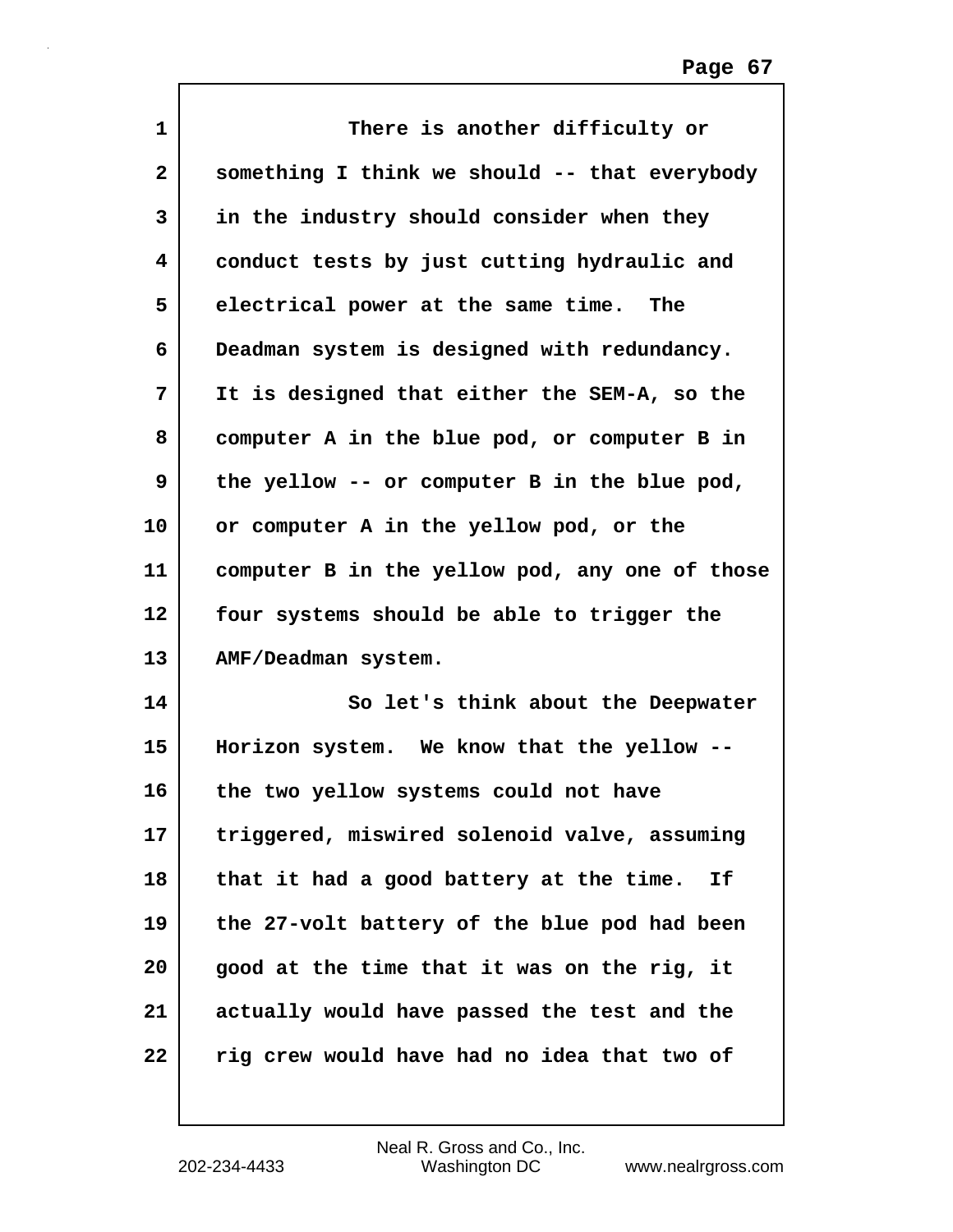| $\mathbf{1}$ | the systems were inadequate or unable to       |
|--------------|------------------------------------------------|
| $\mathbf{2}$ | perform that function.                         |
| 3            | There would have been a misplaced              |
| 4            | confidence on this -- or a redundancy because  |
| 5            | it actually wasn't verified. It is possible    |
| 6            | you could have just one SEM pass -- or trigger |
| 7            | the AMF/Deadman system successfully, and all   |
| 8            | of the other SEMS fail for whatever reason,    |
| 9            | and the rig crew would have no idea. They      |
| 10           | wouldn't know if one was functioning           |
| 11           | successfully or all four.                      |
| 12           | For a system that is one of your               |
| 13           | last-ditch attempts at preventing or           |
| 14           | mitigating a major accident event, we feel     |
| 15           | that this needs to be addressed, this          |
| 16           | shortcoming needs to be addressed, because,    |
| 17           | really, ultimately what it means is that the   |
| 18           | same latent failures found on the Deepwater    |
| 19           | Horizon BOP could conceivably pass current,    |
| 20           | new industry-recommended AMF/Deadman system    |
| 21           | testing today.                                 |
| 22           | So I'm going to now turn the                   |

 $\Gamma$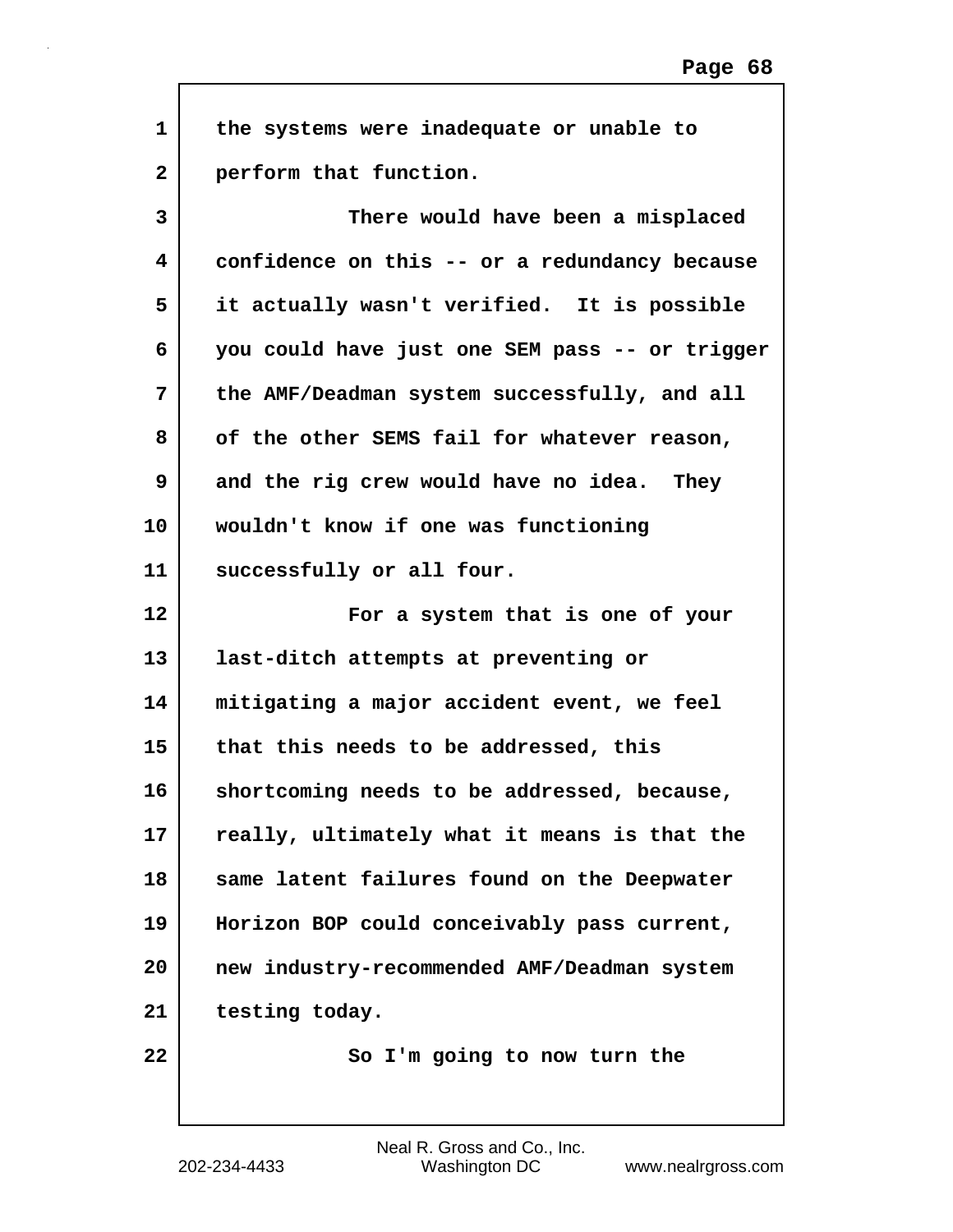| $\mathbf{1}$ | presentation back over to Ms. MacKenzie.       |
|--------------|------------------------------------------------|
| $\mathbf{2}$ | MS. MacKENZIE: In the aftermath of             |
| 3            | Macondo, a number of regulatory changes were   |
| 4            | implemented, and industry standards and good   |
| 5            | practice guidance was developed and revised.   |
| 6            | These improvements should be commended for the |
| 7            | advancements made in efforts to improve        |
| 8            | offshore safety.                               |
| 9            | One of the most significant changes            |
| 10           | was the establishment of the safety and        |
| 11           | environmental management systems, or SEMS      |
| 12           | rule. The SEMS rule requires operators to      |
| 13           | develop a safety and environmental management  |
| 14           | system that incorporates several essential     |
| 15           | elements, including hazard analysis,           |
| 16           | management of change, mechanical integrity,    |
| 17           | and many others.                               |
| 18           | The SEMS rule also generally                   |
| 19           | requires that the operator be responsible for  |
| 20           | establishing goals and performance measures to |
| 21           | carry out an effective SEMS program. Yet the   |
| 22           | SEMS rule lacks specific language focusing the |
|              |                                                |

 $\Gamma$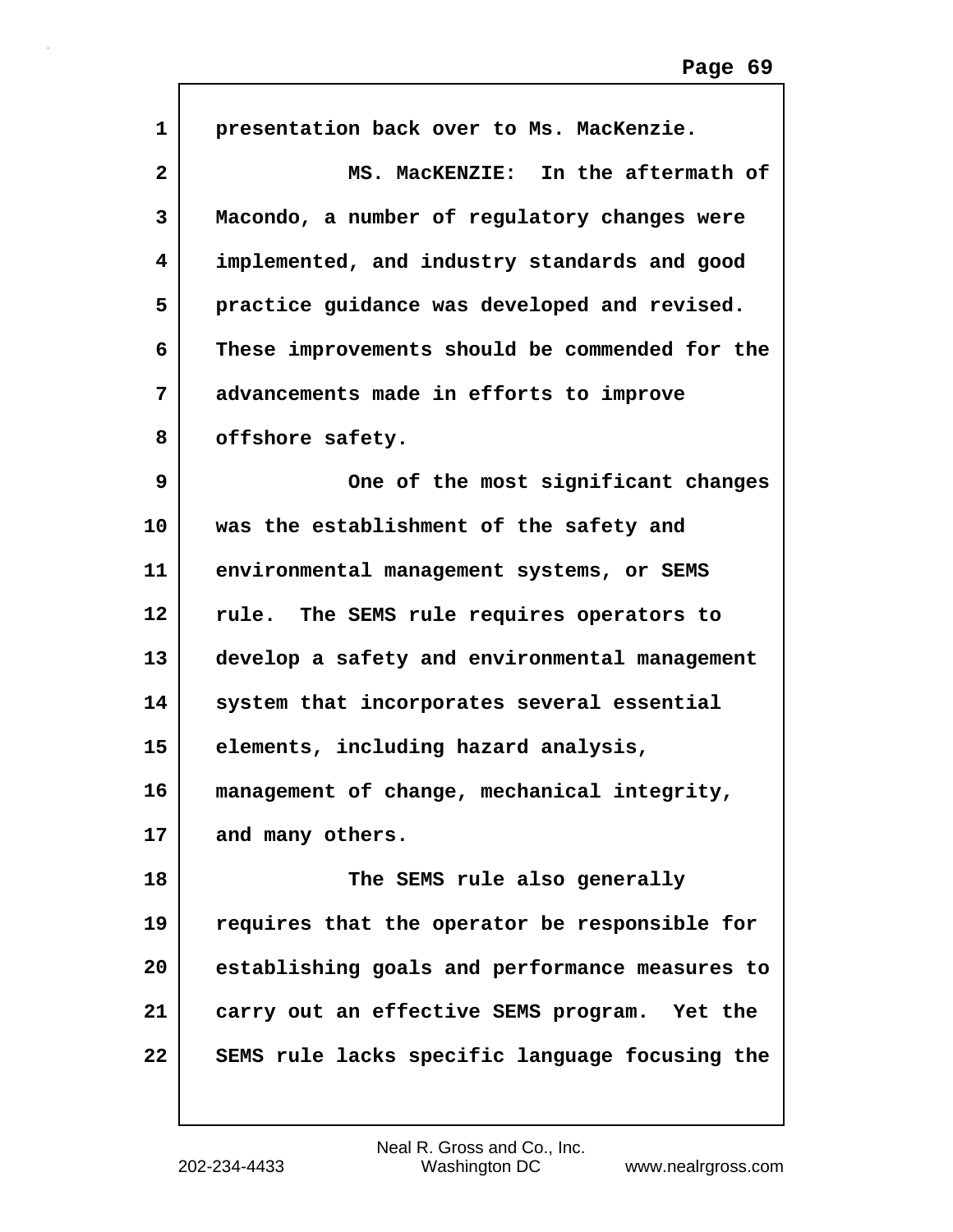| $\mathbf{1}$ | responsible party to identify and establish a  |
|--------------|------------------------------------------------|
| $\mathbf{2}$ | comprehensive safety management system for all |
| 3            | safety critical elements. These are the        |
| 4            | technical, operational, and organizational     |
| 5            | elements.                                      |
| 6            | The rule also lacks a requirement              |
| 7            | for the operator and drilling contractor to    |
| 8            | reduce risk to a targeted level such as as low |
| 9            | as reasonably practicable. These gaps allow    |
| 10           | companies to ineffectively manage their safety |
| 11           | critical elements and yet remain in compliance |
| 12           | with the regulations.                          |
| 13           | The components of the safety                   |
| 14           | management system life cycle approach for      |
| 15           | safety critical elements, as this visual       |
| 16           | depicts, are not explicitly required for all   |
| 17           | safety critical elements. For example, within  |
| 18           | the life cycle safety management system        |
| 19           | approach is the identification of safety       |
| 20           | critical elements.                             |
| 21           | As discussed earlier, this is                  |
| 22           | accomplished, first and foremost, through a    |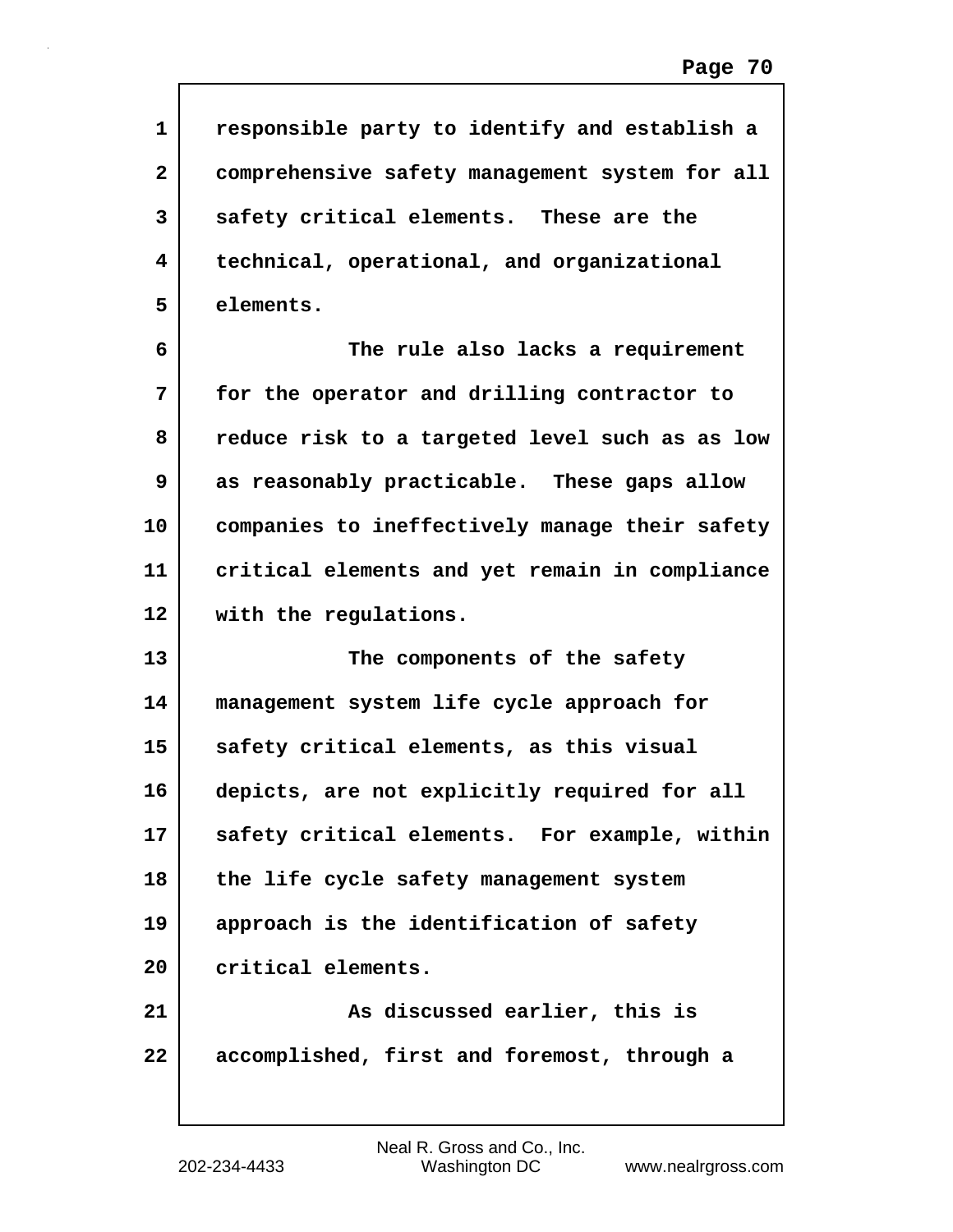| $\mathbf 1$  | process of conducting a hazard analysis, yet  |
|--------------|-----------------------------------------------|
| $\mathbf{2}$ | there is no requirement to identify and       |
| 3            | document all safety critical elements as part |
| 4            | of that hazard analysis process.              |
| 5            | Additionally, the hazard analysis             |
| 6            | element of SEMS is not focused on targeted    |
| 7            | risk reduction. Instead, the requirements are |
| 8            | activity-based where the hazards identified   |
| 9            | must be managed, and any resulting            |
| 10           | recommendations for mitigating or eliminating |
| 11           | the hazard must be resolved.                  |
|              |                                               |
| 12           | A system can be managed but managed           |
| 13           | poorly. A recommendation can be resolved,     |
| 14           | completed, or closed out, but the result may  |
| 15           | not necessarily make things safer. Companies  |
| 16           | could conduct a weak or inadequate hazard     |
| 17           | analysis and not identify the appropriate     |
| 18           | safety critical elements or operating         |
| 19           | conditions of the safety critical elements,   |
| 20           | and yet appear to be in compliance with the   |
| 21           | regulation. This is something the CSB sees    |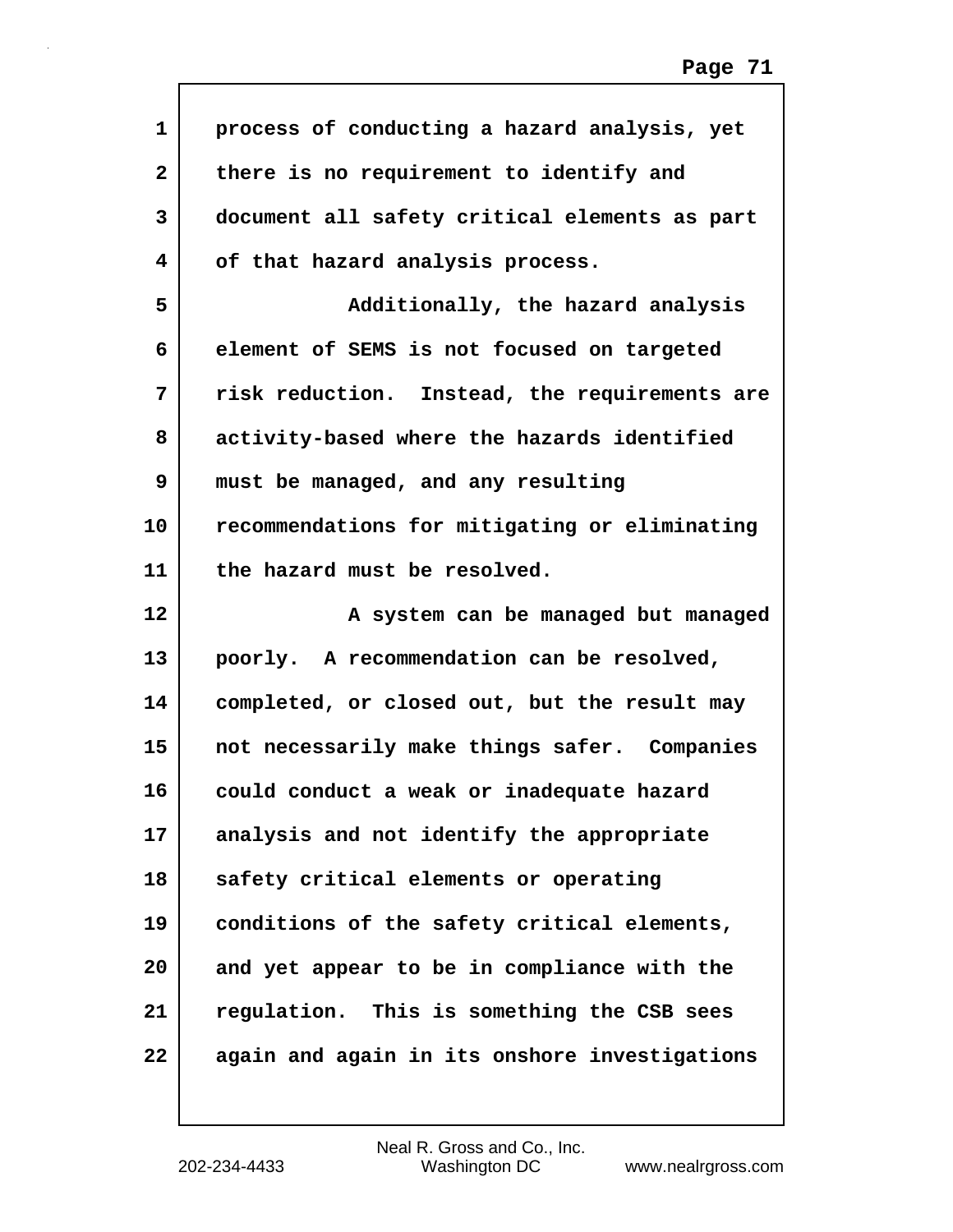| 1            | as well.                                       |
|--------------|------------------------------------------------|
| $\mathbf{2}$ | The absence of targeted risk                   |
| 3            | reduction parallels findings in two specific   |
| 4            | CSB incident investigations that have come out |
| 5            | recently on onshore facilities -- the Chevron  |
| 6            | refinery fire in Richmond, California, and the |
| 7            | Tesoro Anacortes Refinery in Anacortes,        |
| 8            | Washington.                                    |
| 9            | While these onshore sites are                  |
| 10           | regulated by agencies other than BSEE, the     |
| 11           | California Division of Occupational Safety and |
| 12           | Health, and the Washington State Department of |
| 13           | Labor and Industries, these are both state --  |
| 14           | OSHA states -- the safety regulations parallel |
| 15           | the SEMS rule, both in the safety management   |
| 16           | system framework of each, and that the onshore |
| 17           | and offshore regulations both lack targeted    |
| 18           | risk reduction.                                |
| 19           | On August 6th, 2012, at the Chevron            |
| 20           | refinery, a pipe containing flammable          |
| 21           | hydrocarbon process fluids ruptured, resulting |
| 22           | in a large vapor cloud that ignited, sending   |
|              |                                                |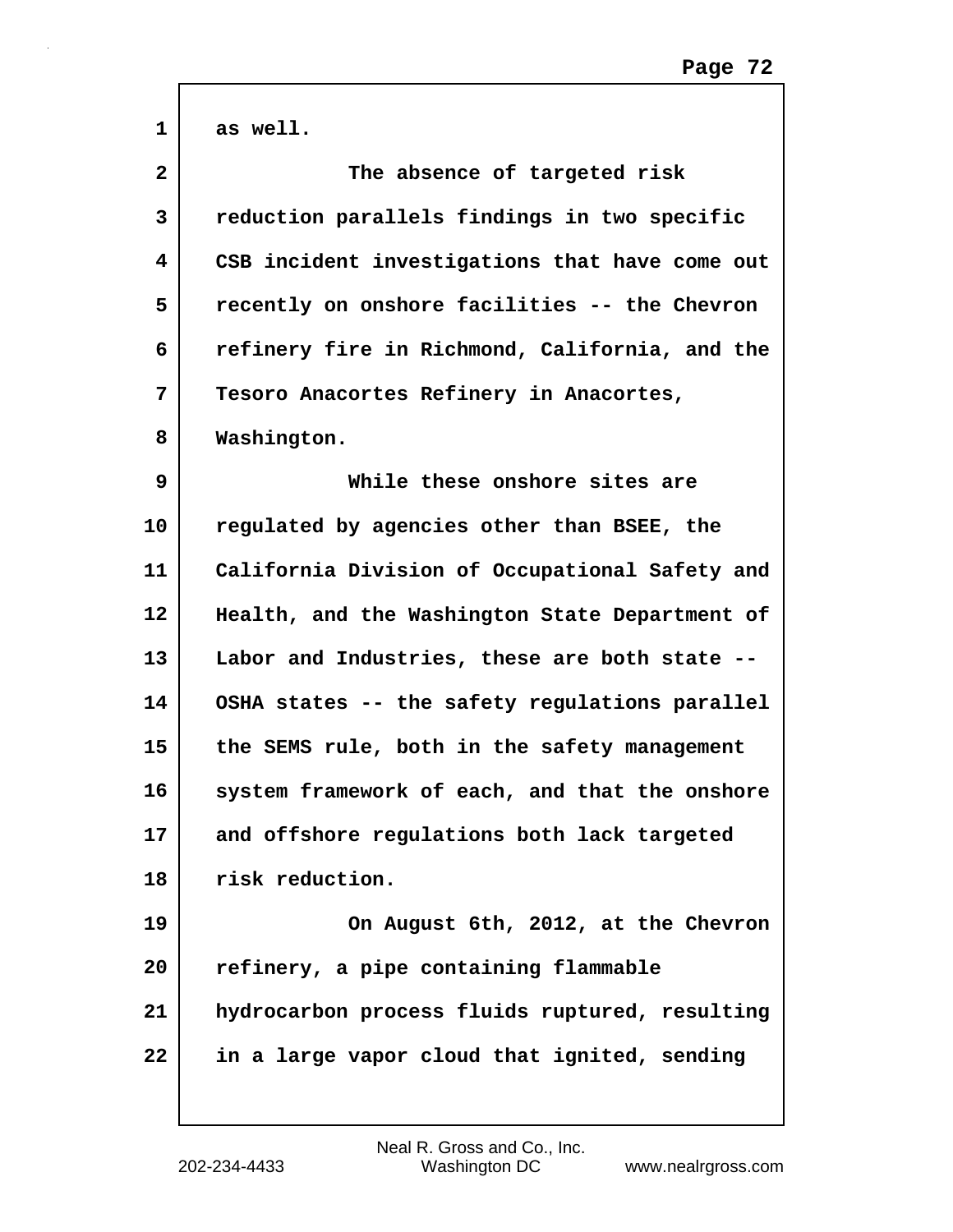| 1            | a large uncharacterized plume across Richmond. |
|--------------|------------------------------------------------|
| $\mathbf{2}$ | Fifteen thousand people sought medical         |
| 3            | attention from that incident.                  |
| 4            | On April 2nd, 2010, at the Tesoro              |
| 5            | refinery, a heat exchanger catastrophically    |
| 6            | ruptured, releasing highly flammable hydrogen  |
| 7            | naphtha at more than 500 degrees Fahrenheit    |
| 8            | into a process unit where seven workers were   |
| 9            | located and fatally injured.                   |
| 10           | In both cases, known hazards were              |
| 11           | not controlled for or mitigated sufficiently   |
| 12           | to prevent the tragic accidents from           |
| 13           | occurring. Yet both companies had conducted    |
| 14           | the requisite hazard analysis activity         |
| 15           | stipulated in the regulations. Both of these   |
| 16           | CSB investigations have incident reports for   |
| 17           | those who wish to have more details.           |
| 18           | It is also -- it is significant to             |
| 19           | note that U.S. offshore voluntary guidance     |
| 20           | developed post-Macondo support a risk          |
| 21           | reduction target. API Bulletin 97 provides     |
| 22           | guidance on the information to be shared       |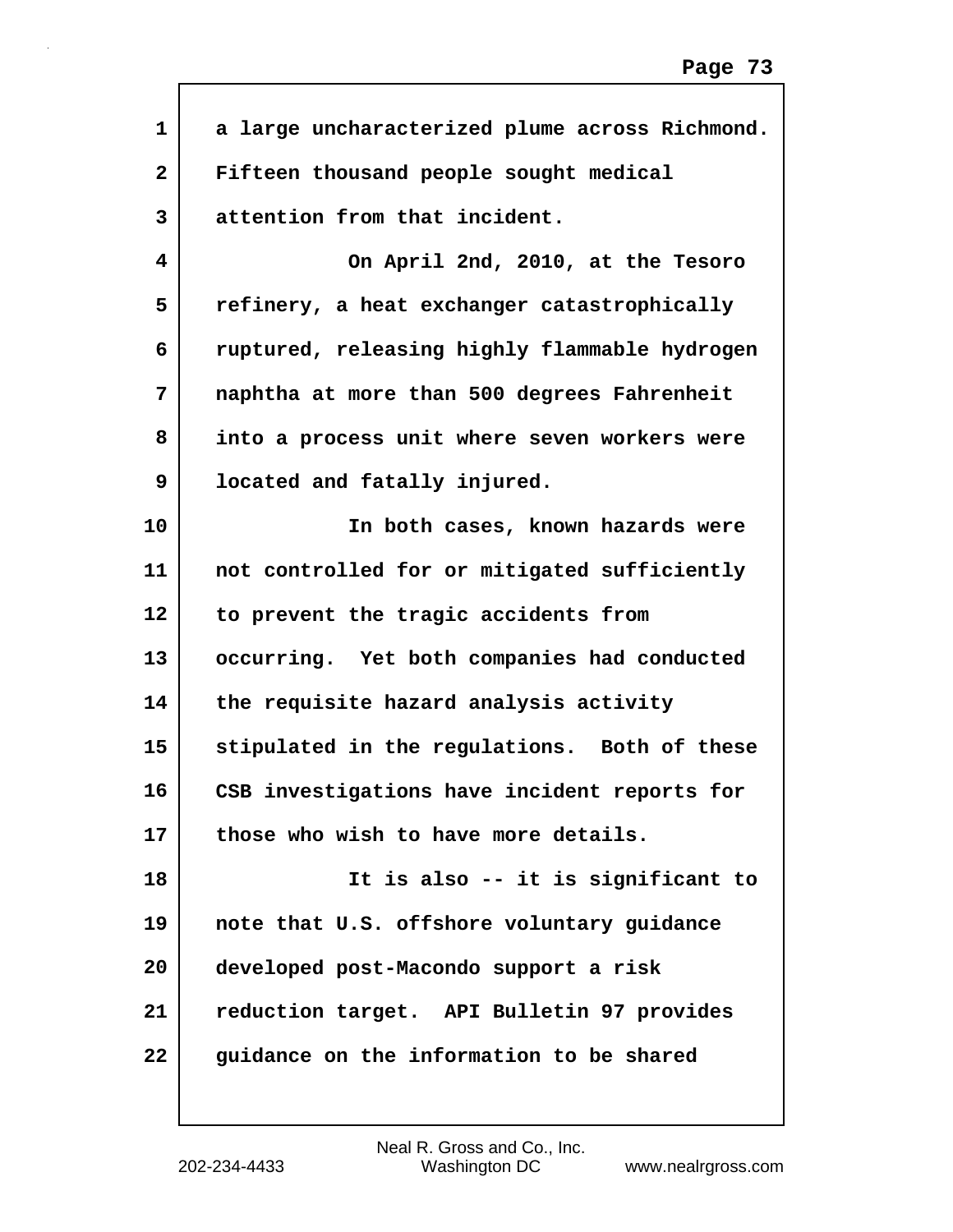| 1  | between the operator and the drilling          |
|----|------------------------------------------------|
| 2  | contractor regarding well construction and     |
| 3  | rig-specific operating guidelines.             |
| 4  | The bulletin suggests that as part             |
| 5  | of the well plan interface document, the risks |
| 6  | associated with implementation of the planned  |
| 7  | well construction activities be identified,    |
| 8  | and that the prevention and mitigation plans   |
| 9  | be established for those identified risks in   |
| 10 | order to reduce the possibility as low as      |
| 11 | reasonably practical.                          |
|    |                                                |
| 12 | It goes on to state that these                 |
| 13 | identified risks and prevention mitigation     |
| 14 | plans are to be communicated to all affected   |
| 15 | personnel.                                     |
| 16 | Furthermore, in August 2013, BSEE              |
| 17 | proposed to amend and update an existing       |
| 18 | regulation -- its oil and gas production       |
| 19 | safety systems regulation -- that speaks to    |
| 20 | the need for a life cycle approach to managing |
| 21 | safety critical equipment.                     |

 $\mathsf{I}$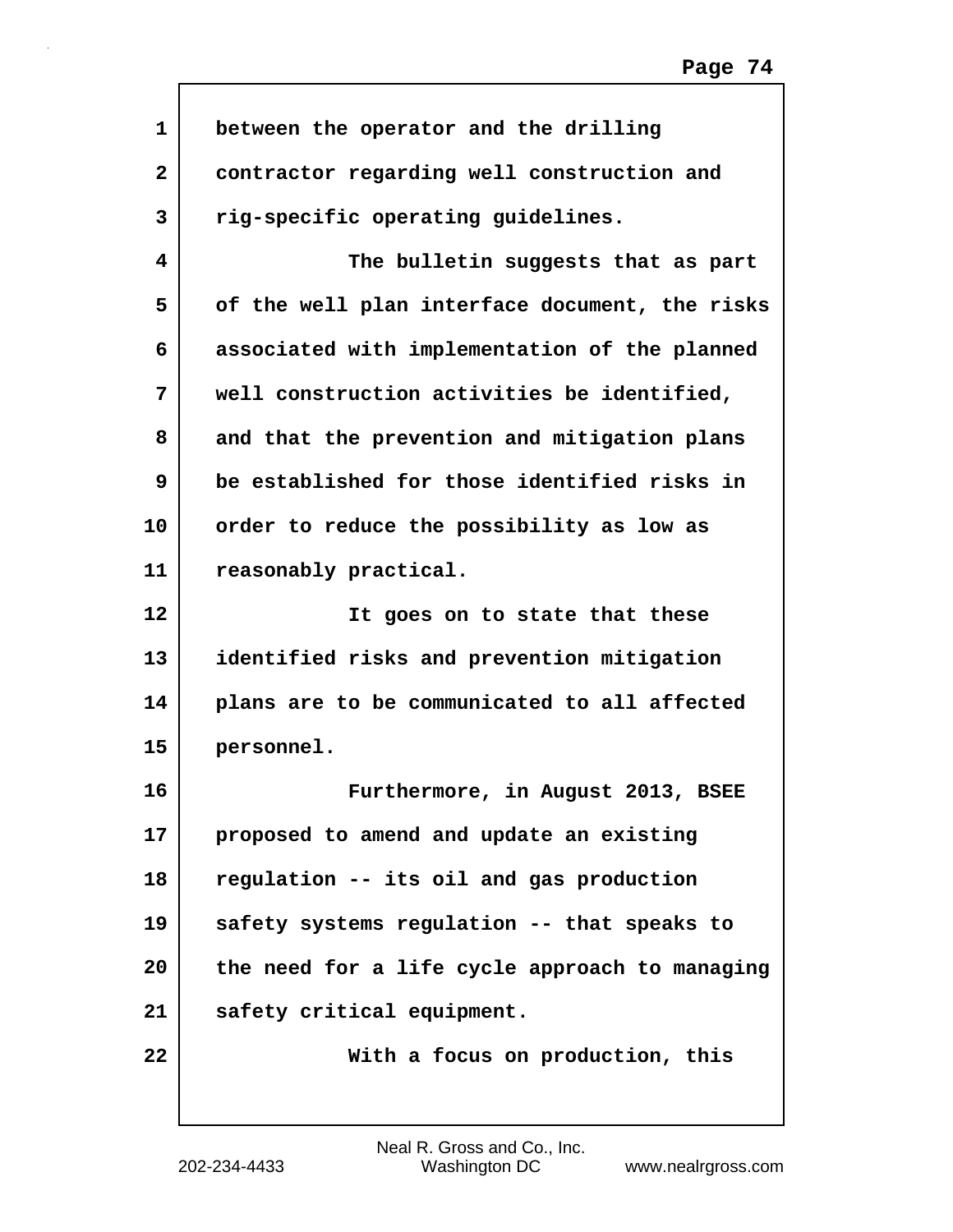| 1                       | rule is not applicable to drilling facilities  |
|-------------------------|------------------------------------------------|
| $\overline{\mathbf{2}}$ | such as the Deepwater Horizon. However, the    |
| 3                       | proposed changes are significant because they  |
| 4                       | highlight the importance of conducting and     |
| 5                       | documenting a life cycle analysis of specific  |
| 6                       | safety and pollution prevention equipment.     |
| 7                       | And while this rule excludes the               |
| 8                       | BOP, a 2013 proposal explicitly requested      |
| 9                       | public comment on the possibility of requiring |
| 10                      | a similar life cycle analysis of the BOP.      |
| 11                      | This demonstrates an                           |
| 12                      | acknowledgement by the regulator of the        |
| 13                      | benefits of a life cycle safety management     |
| 14                      | system approach, albeit for a few specific     |
| 15                      | pieces of equipment.                           |
| 16                      | The CSB concludes that all safety              |
| 17                      | critical elements require this approach for    |
| 18                      | the prevention of major accidents.             |
| 19                      | I would now like to ask Don                    |
| 20                      | Holmstrom to share the proposed                |
| 21                      | recommendations.                               |
| 22                      | MR. HOLMSTROM: Thank you, Cheryl               |
|                         |                                                |

Г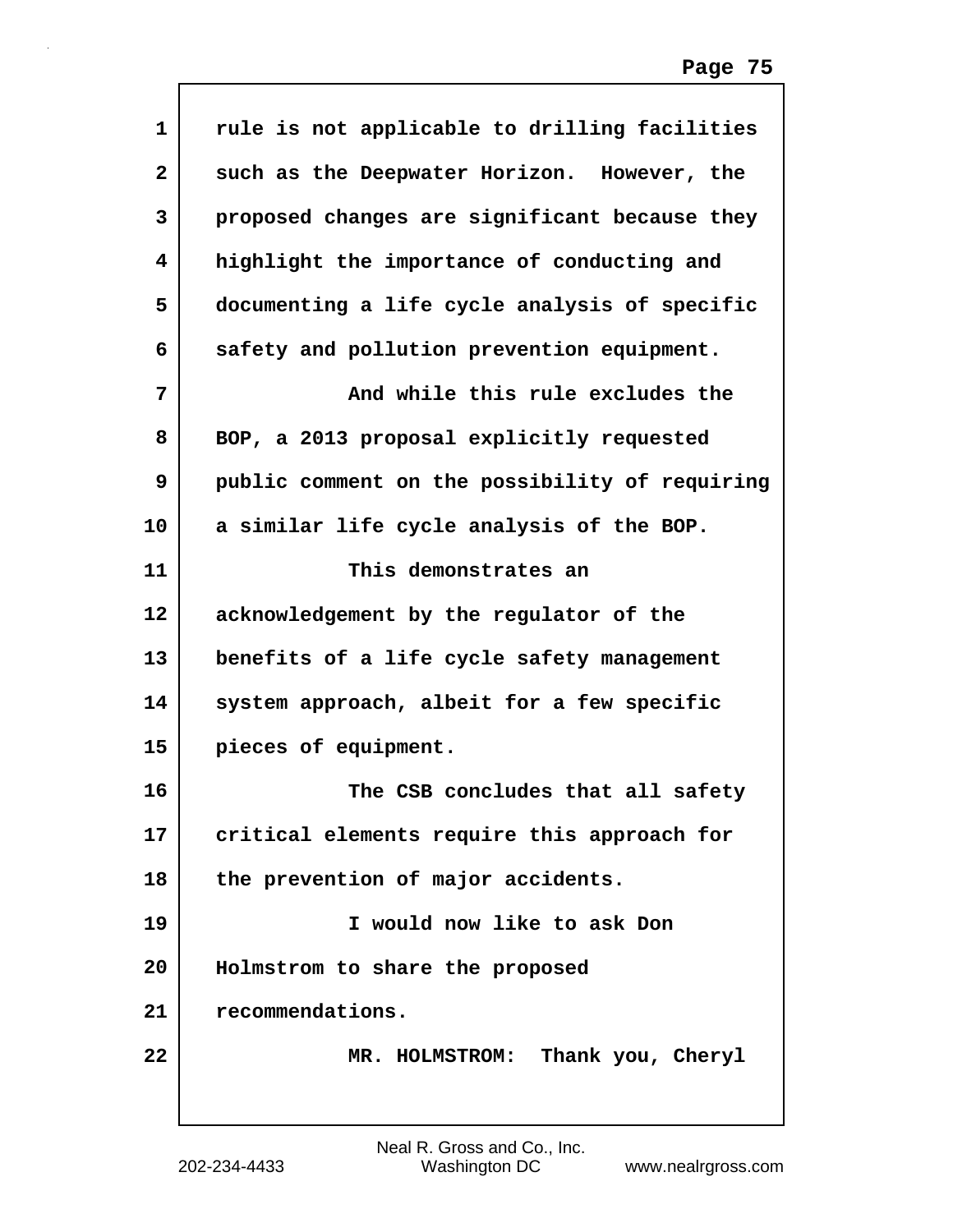| $\mathbf{1}$ | MacKenzie. The CSB makes recommendations, and  |
|--------------|------------------------------------------------|
| $\mathbf{2}$ | I'm going to read the draft recommendations,   |
| 3            | subject to approval or voted by the Board that |
| 4            | came out of this -- the first two volumes of   |
| 5            | our Macondo investigation. Once the            |
| 6            | recommendations are voted on, the CSB has a    |
| 7            | recommendations group that tracks the          |
| 8            | recommendations until completion, so the CSB   |
| 9            | doesn't just issue reports and moves on.<br>We |
| 10           | have a mechanism similar to the National       |
| 11           | Transportation Safety Board to issue           |
| 12           | recommendations and track them to completion.  |
| 13           | And the status of those recommendations is     |
| 14           | also a vote of the Board, whether their open,  |
| 15           | acceptable response; closed, acceptable        |
| 16           | action; that's an evaluation by the staff and  |
| 17           | a vote by the Board.                           |
| 18           | So we -- the recommendations are               |
| 19           | the mechanism that drives safety change and    |
| 20           | are very important to the Chemical Safety      |
| 21           | Board.                                         |
| 22           | The first draft recommendation this            |
|              |                                                |

 $\mathbf I$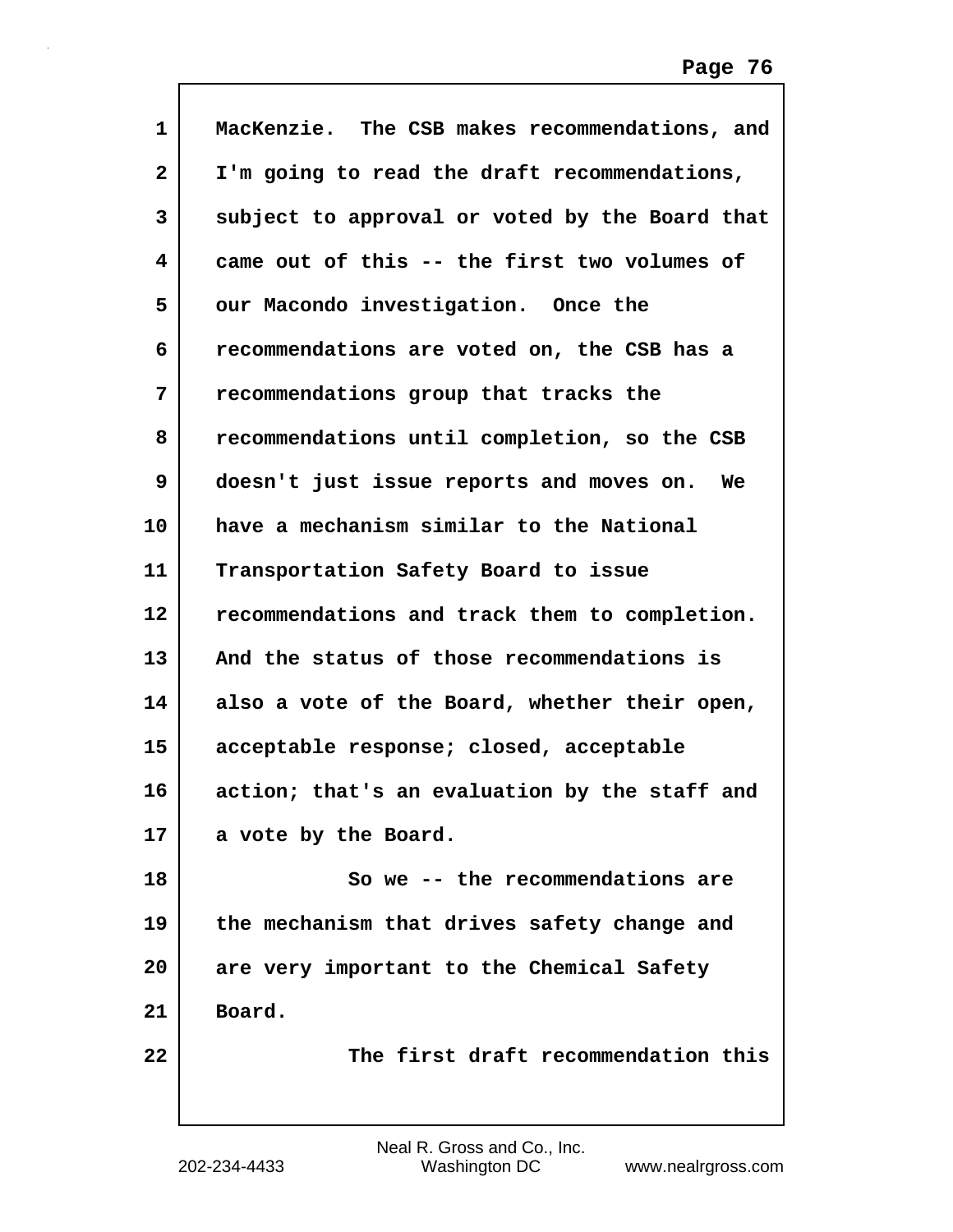| $\mathbf{1}$ | evening is to the Bureau of Safety and         |
|--------------|------------------------------------------------|
| $\mathbf{2}$ | Environmental Enforcement, United States       |
| 3            | Department of Interior. Augment 33 CFR         |
| 4            | Section 250, Subpart S, to require the         |
| 5            | responsible parties, including the leasee,     |
| 6            | operator, and drilling contractor to           |
| 7            | effectively manage all safety critical         |
| 8            | elements, technical, operational, and          |
| 9            | organizational, thereby ensuring their         |
| 10           | effective operation and reducing major         |
| 11           | accident risk to as low as reasonably          |
| 12           | practical.                                     |
| 13           | At a minimum, require the following            |
| 14           | improvements. A, written identification of     |
| 15           | all safety critical elements for offshore      |
| 16           | operation through hazard analysis. This list   |
| 17           | will be made available for audits and          |
| 18           | inspections before and by the responsible      |
| 19           | parties. External entities, e.g. independent   |
| 20           | competent parties, third party auditors, and   |
| 21           | the regulator, and it will be shared among the |
| 22           | leasee, operator, and drilling contractor.     |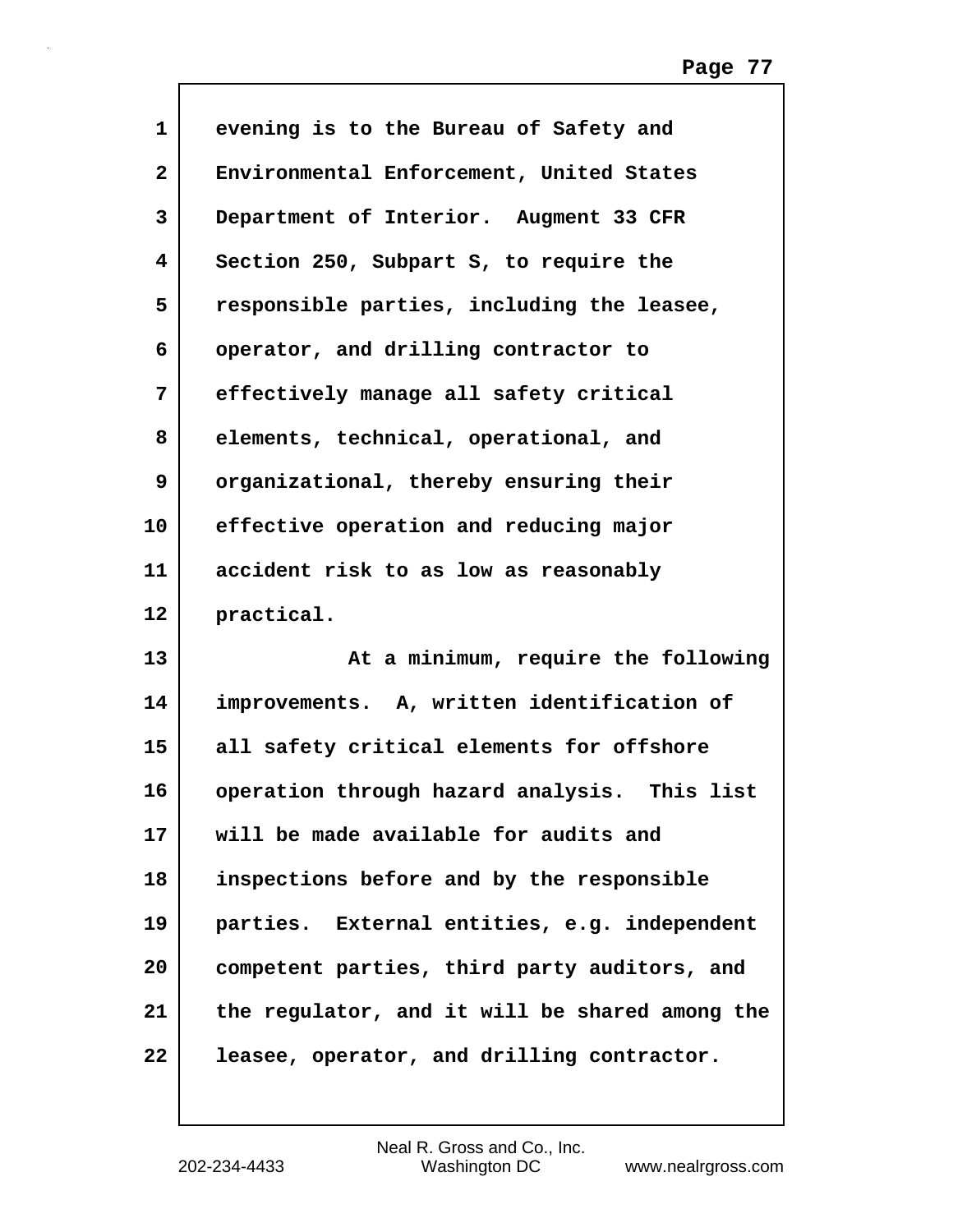| 1  | Identifying all safety critical                |
|----|------------------------------------------------|
| 2  | elements shall ensure the establishment and    |
| 3  | maintenance of effective safety barriers to    |
| 4  | prevent major accidents.                       |
| 5  | B, documented performance                      |
| 6  | standards, as defined in Section 5.2 of the    |
| 7  | Macondo investigation report, describing the   |
| 8  | required performance of each safety critical   |
| 9  | element, including its functionality,          |
| 10 | availability, reliability, survivability, and  |
| 11 | interactions with other systems.               |
| 12 | C, augmentation of 30 CFR Section              |
| 13 | 250.1916, to include requirements for all      |
| 14 | responsible parties, including contractors, to |
| 15 | conduct monitoring for continuous active       |
| 16 | assurance of all identified safety critical    |
| 17 | elements through each of the safety critical   |
| 18 | element's life cycles.                         |
| 19 | Also, part of Recommendation R1 to             |
| 20 | BSEE, documented independent verification      |
| 21 | scheme for the identified safety critical      |
| 22 | elements reported to, and it's subject to      |
|    |                                                |

 $\Gamma$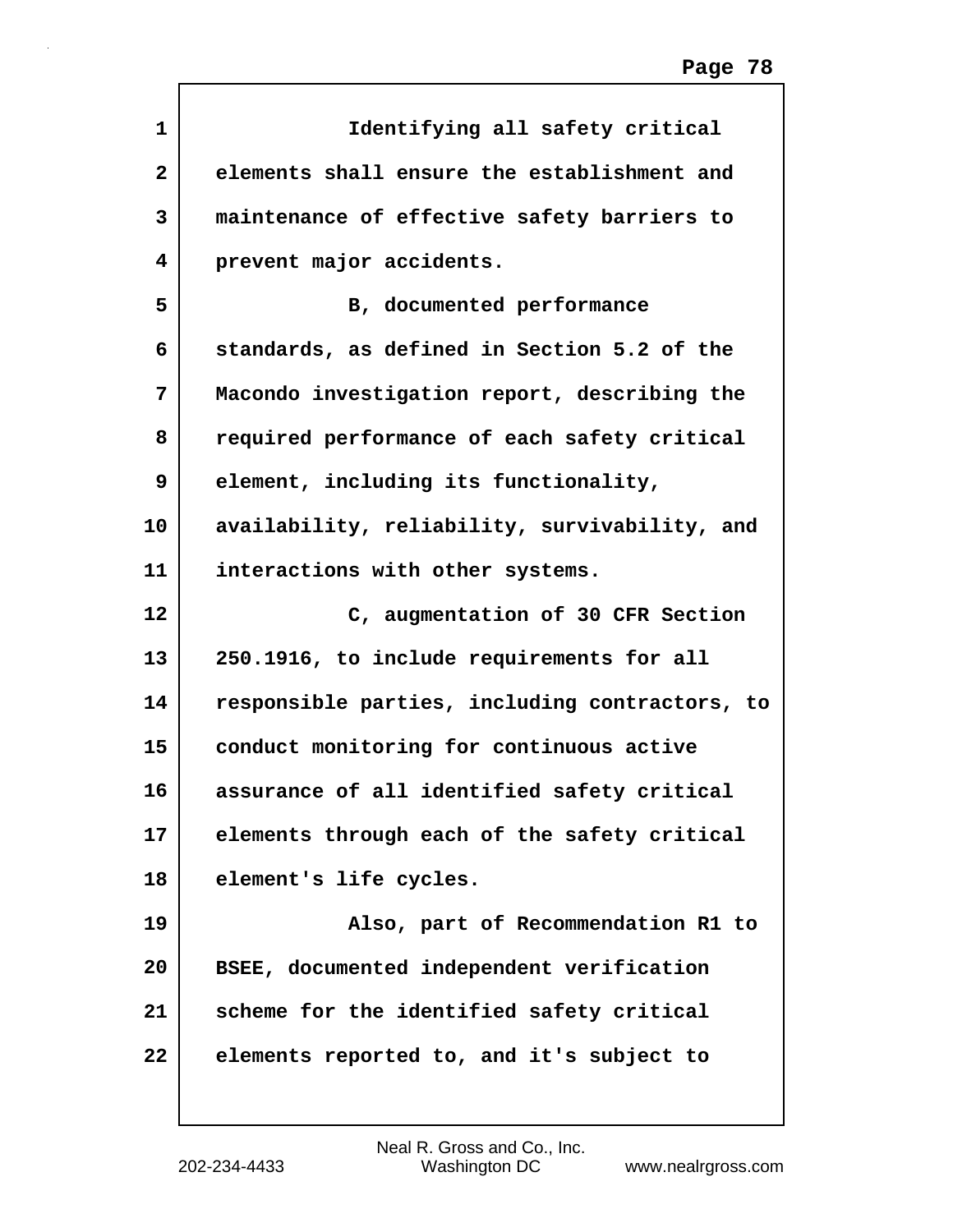| $\mathbf{1}$ | review by the regulator where, one, the        |
|--------------|------------------------------------------------|
| $\mathbf{2}$ | dependent party meets BSEE criteria that       |
| 3            | guarantees its competence and independence     |
| 4            | from the company or facility for which it is   |
| 5            | providing verification.                        |
| 6            | Two, the independent verification              |
| 7            | occurs prior to commencement of the offshore   |
| 8            | drilling or production activity and            |
| 9            | periodically as defined by BSEE.               |
| 10           | Three, all resulting assessments of            |
| 11           | the independent verification activities will   |
| 12           | be tracked in a formal records management      |
| 13           | system.                                        |
| 14           | And, four, corrective action shall             |
| 15           | be taken to address negative verification      |
| 16           | findings and non-compliance. Verified non-     |
| 17           | compliance shall be tracked by the responsible |
| 18           | party as a process safety key performance      |
| 19           | indicator and be used to drive continuous      |
| 20           | improvement.                                   |
| 21           | The next recommendation to BSEE,               |
| 22           | R2, publish safety guidance to assist the      |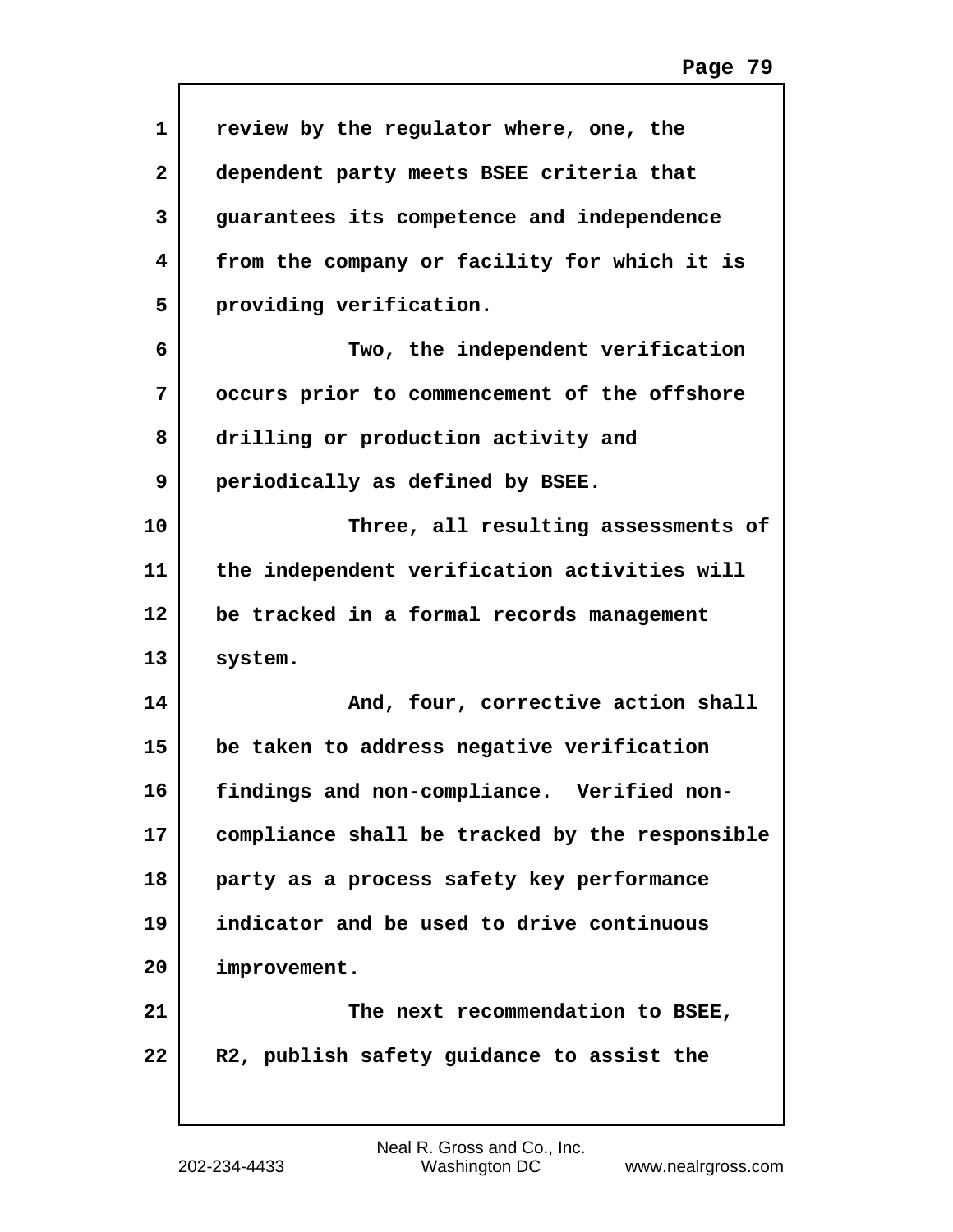| $\mathbf 1$  | responsible parties in the fulfillment of      |
|--------------|------------------------------------------------|
| $\mathbf{2}$ | regulatory obligations stipulated in R1 for    |
| 3            | the identification and effective management of |
| 4            | safety critical elements -- technical,         |
| 5            | operational, and organizational -- with the    |
| 6            | goal of reducing major accident risk to as low |
| 7            | as reasonably practical, including, but not    |
| 8            | limited to, each of the identified minimum     |
| 9            | requirements, which we identified in R1.       |
| 10           | Recommendation Number 3 to the                 |
| 11           | American Petroleum Institute. Publish an       |
| 12           | offshore exploration and production safety     |
| 13           | standard for the identification and effective  |
| 14           | management of safety critical elements,        |
| 15           | technical, operational, and organizational,    |
| 16           | with the goal of reducing major accident risk  |
| 17           | to as low as reasonably practical, including,  |
| 18           | but not limited to: A, development and         |
| 19           | implementation of a safety critical element    |
| 20           | management system that includes the minimum    |
| 21           | necessary shall requirements in the standard   |
| 22           | to establish and maintain effective safety     |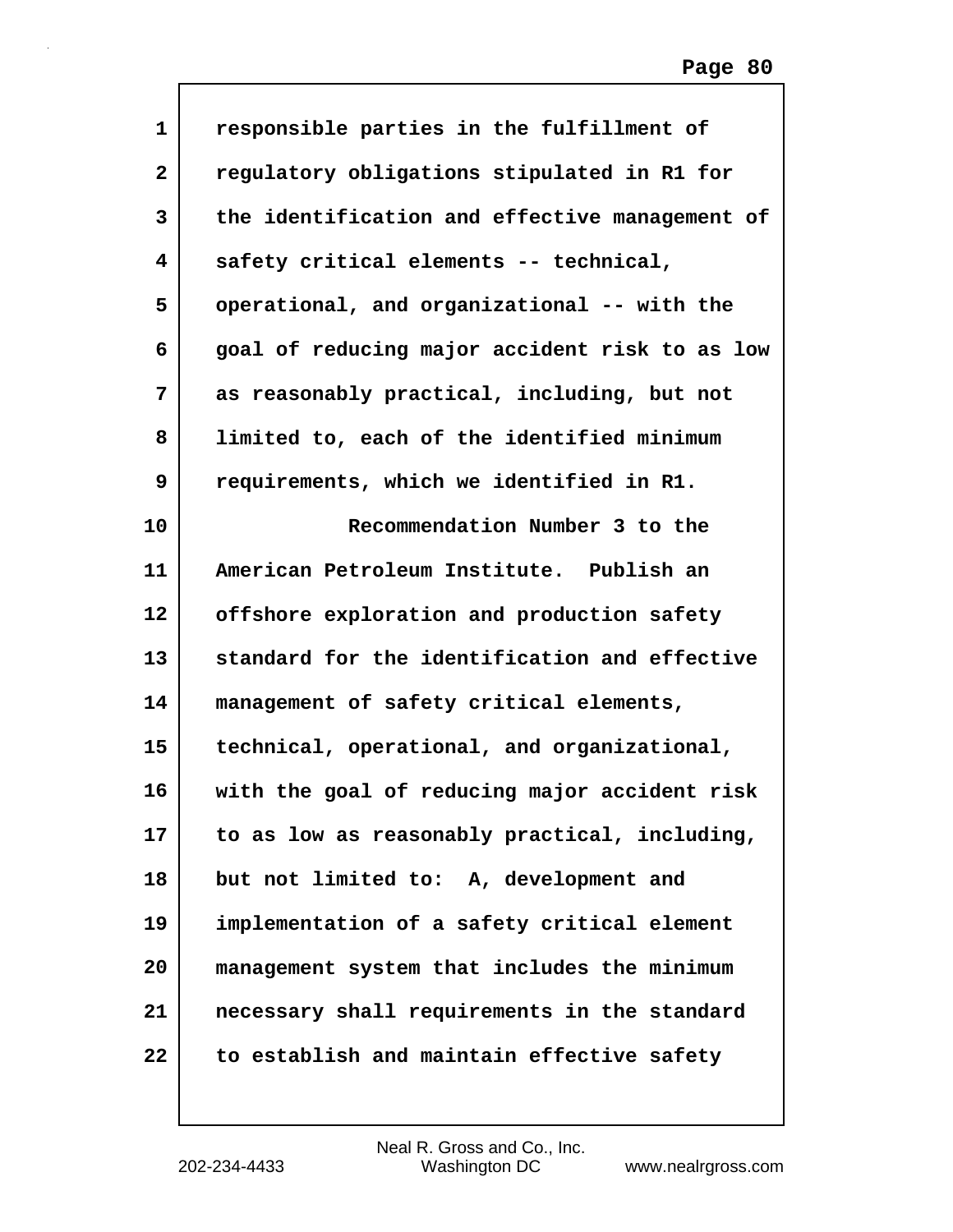| $\mathbf 1$  | barriers and prevent major accidents.          |
|--------------|------------------------------------------------|
| $\mathbf{2}$ | B, methodologies for the                       |
| 3            | identification of safety critical elements;    |
| 4            | and, two, the development of performance       |
| 5            | standards of each safety critical element,     |
| 6            | including its functionality, availability,     |
| 7            | reliability, survivability, and interactions   |
| 8            | with other systems.                            |
| 9            | C, establishment of assurance                  |
| 10           | schemes for continuous active monitoring of    |
| 11           | all identified safety critical elements        |
| 12           | throughout each safety critical element's life |
| 13           | cycle.                                         |
| 14           | And, D, fulfillment of independent             |
| 15           | verification requirements and use of those     |
| 16           | verification activities to demonstrate         |
| 17           | robustness of the safety critical element      |
| 18           | management process.                            |
| 19           | And, E, development of process                 |
| 20           | safety key performance indicators pertaining   |
| 21           | to the effective management of safety critical |
| 22           | elements to drive continuous improvement.      |
|              |                                                |

 $\Gamma$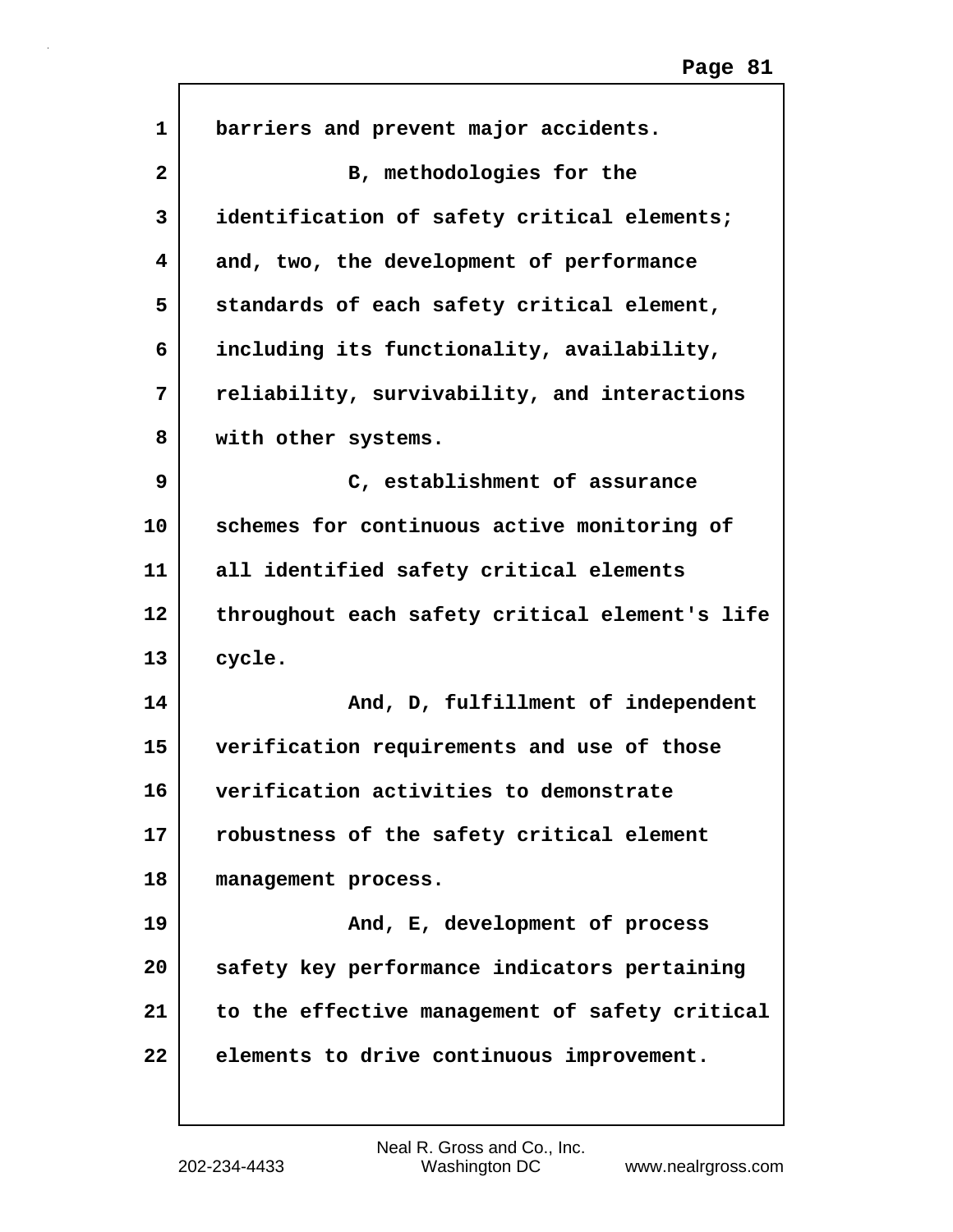| $\mathbf{1}$   | Recommendation Number R4 to the               |
|----------------|-----------------------------------------------|
| $\overline{2}$ | American Petroleum Institute, revise blowout  |
| 3              | prevention -- blowout preventer equipment     |
| 4              | system for drilling wells, API Standard 53,   |
| 5              | 4th edition, to establish additional testing  |
| 6              | or monitoring requirements that verify the    |
| 7              | reliability of those individual redundant     |
| 8              | blowout prevention systems that are separate  |
| 9              | from the integrated system test currently     |
| 10             | recommended.                                  |
| 11             | This concludes our presentation,              |
| 12             | and we will now welcome questions from the    |
| 13             | Board.                                        |
| 14             | Thank you.                                    |
| 15             | CHAIRPERSON MOURE-ERASO: Thanks.              |
| 16             | The next item on the agenda is questions from |
| 17             | the Board. I wonder if Mr. Griffon has some   |
| 18             | questions that you would like to beam here to |
| 19             | the investigative team. Mr. Griffon?          |
| 20             | MR. GRIFFON: Yes. Thank you, Mr.              |
| 21             | Chairman. And thanks to the team for the      |
| 22             | presentation. It is a bit difficult to        |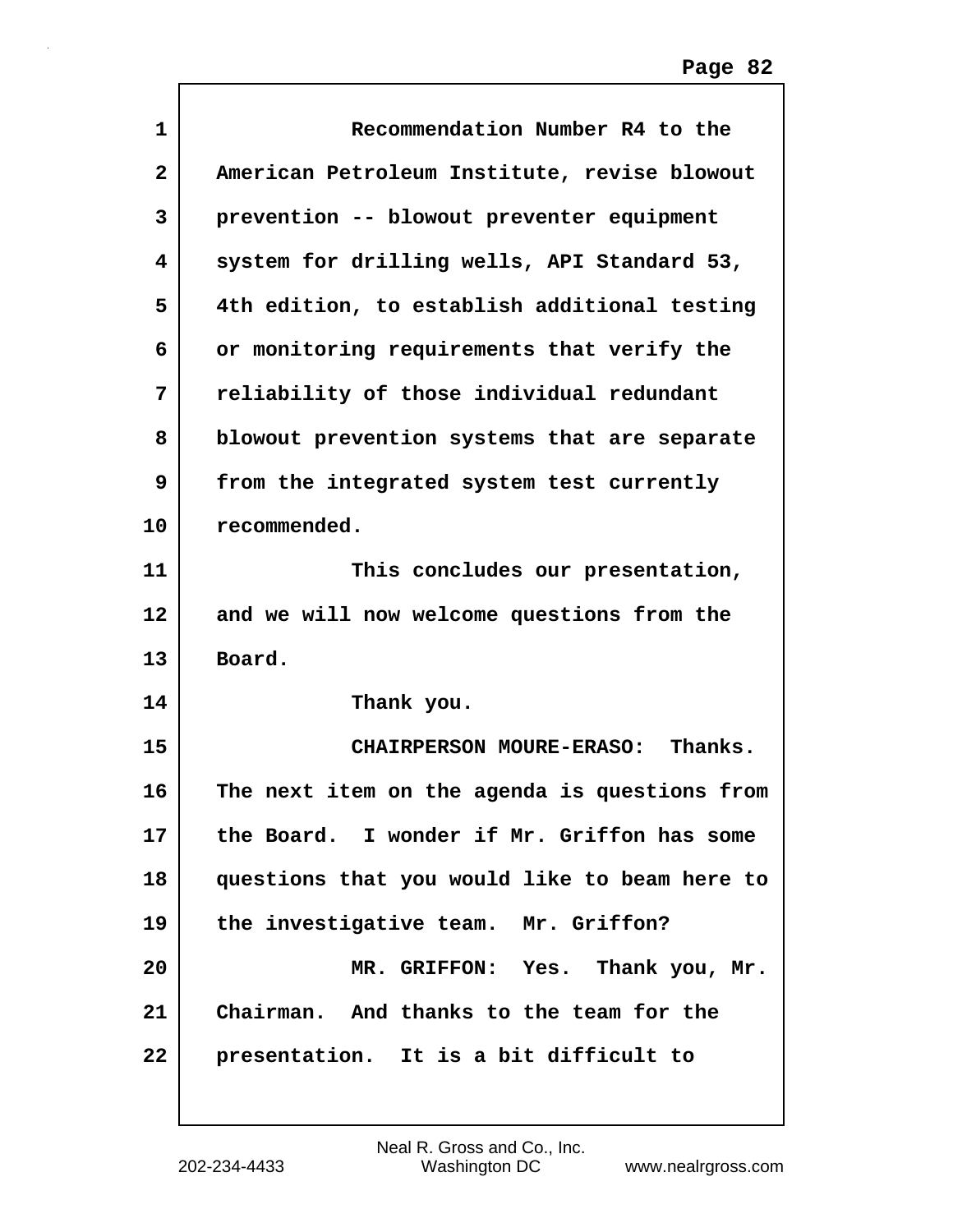| 1                       | follow. There is a little delay with the       |
|-------------------------|------------------------------------------------|
| $\overline{\mathbf{2}}$ | slides and the audio. But, anyway, so some of  |
| 3                       | my questions you may have covered in the       |
| 4                       | presentation, and I apologize, but maybe if    |
| 5                       | you can just expand or reiterate the points.   |
| 6                       | Just a couple of questions. One,               |
| 7                       | I just was wondering if we have any evidence   |
| 8                       | about what is being done at the operational    |
| 9                       | level and whether these global companies are   |
| 10                      | using completely different approaches to       |
| 11                      | managing safety critical elements in the Gulf  |
| 12                      | compared to around the world? And are there    |
| 13                      | any discrepancies of what is being done in the |
| 14                      | Gulf versus other -- around the world for, you |
| 15                      | know, these global companies?                  |
| 16                      | I'll start it out.<br><b>MR. HOLMSTROM:</b>    |
| 17                      | This is Don Holmstrom. At the Chemical Safety  |
| 18                      | Board, we adopted practice I think similar to  |
| 19                      | the National Transportation Board and --       |
| 20                      | Safety Board in terms of our evaluation of     |
| 21                      | what practices are. We recognize there is a    |
| 22                      | wide range of practices, and then there is     |

 $\mathsf{l}$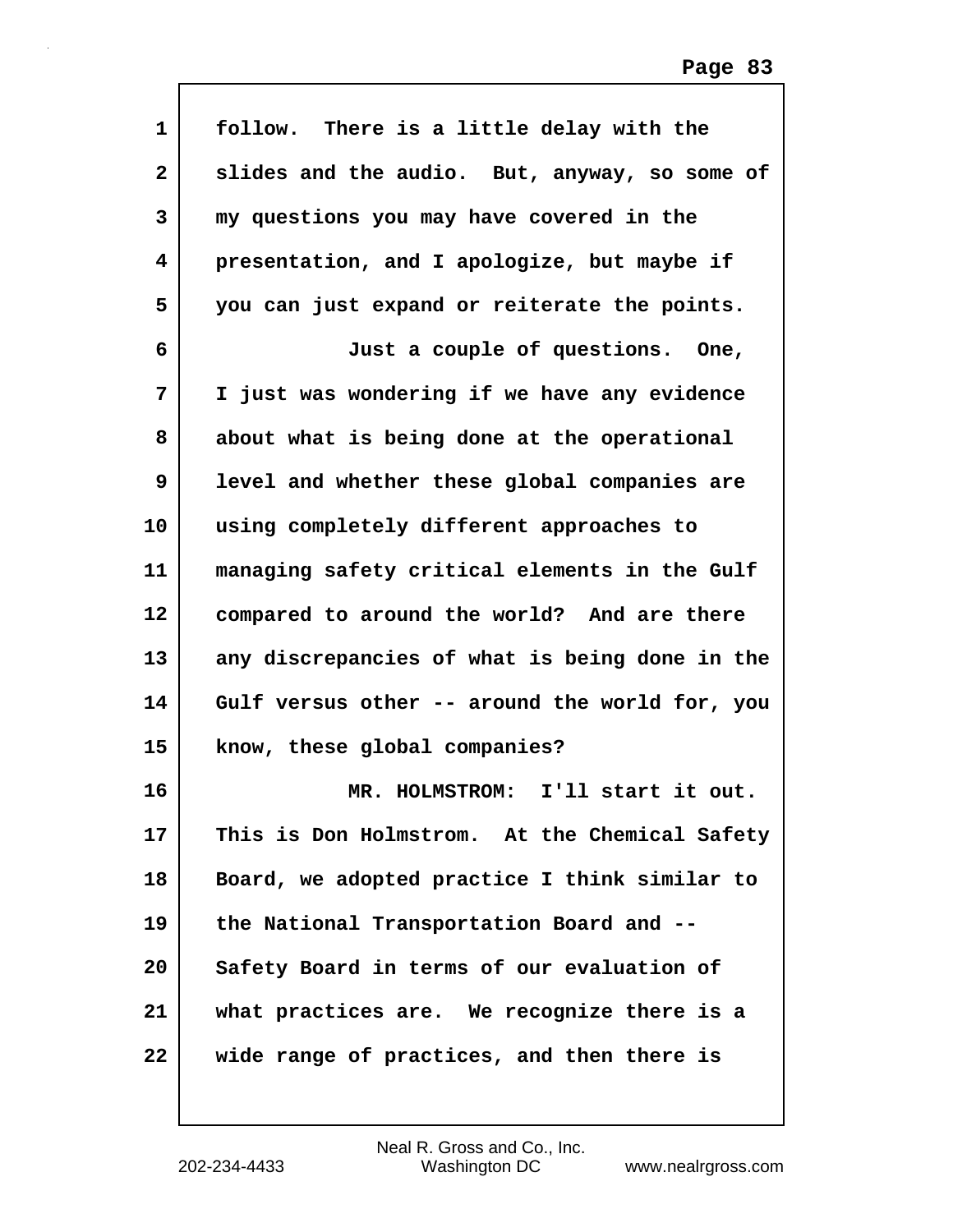| $\mathbf 1$  | standards and regulatory requirements.         |
|--------------|------------------------------------------------|
|              |                                                |
| $\mathbf{2}$ | And because of the fact that these             |
| 3            | practices vary considerably from company to    |
| 4            | company, we focus on making improvements to    |
| 5            | what we can identify, which are the generally  |
| 6            | accepted good practices, usually published by  |
| 7            | a standard-setting body such as American       |
| 8            | Petroleum Institute, National Fire Protection  |
| 9            | Association, et cetera. And, obviously, there  |
| 10           | is international standards that we have looked |
| 11           | at and regulatory systems thoroughly the       |
|              |                                                |
| 12           | world.                                         |
| 13           | So we examine those as sort of the             |
| 14           | floor of practice and examine whether those    |
| 15           | particular practices and regulations are       |
| 16           | sufficient to have prevented the incident      |
| 17           | occurring given what we have identified in our |
| 18           | investigation report.                          |
| 19           | So if one adopts the perspective of            |
| 20           | minimal compliance, which is often the case in |
| 21           | CSB investigations, often when we are          |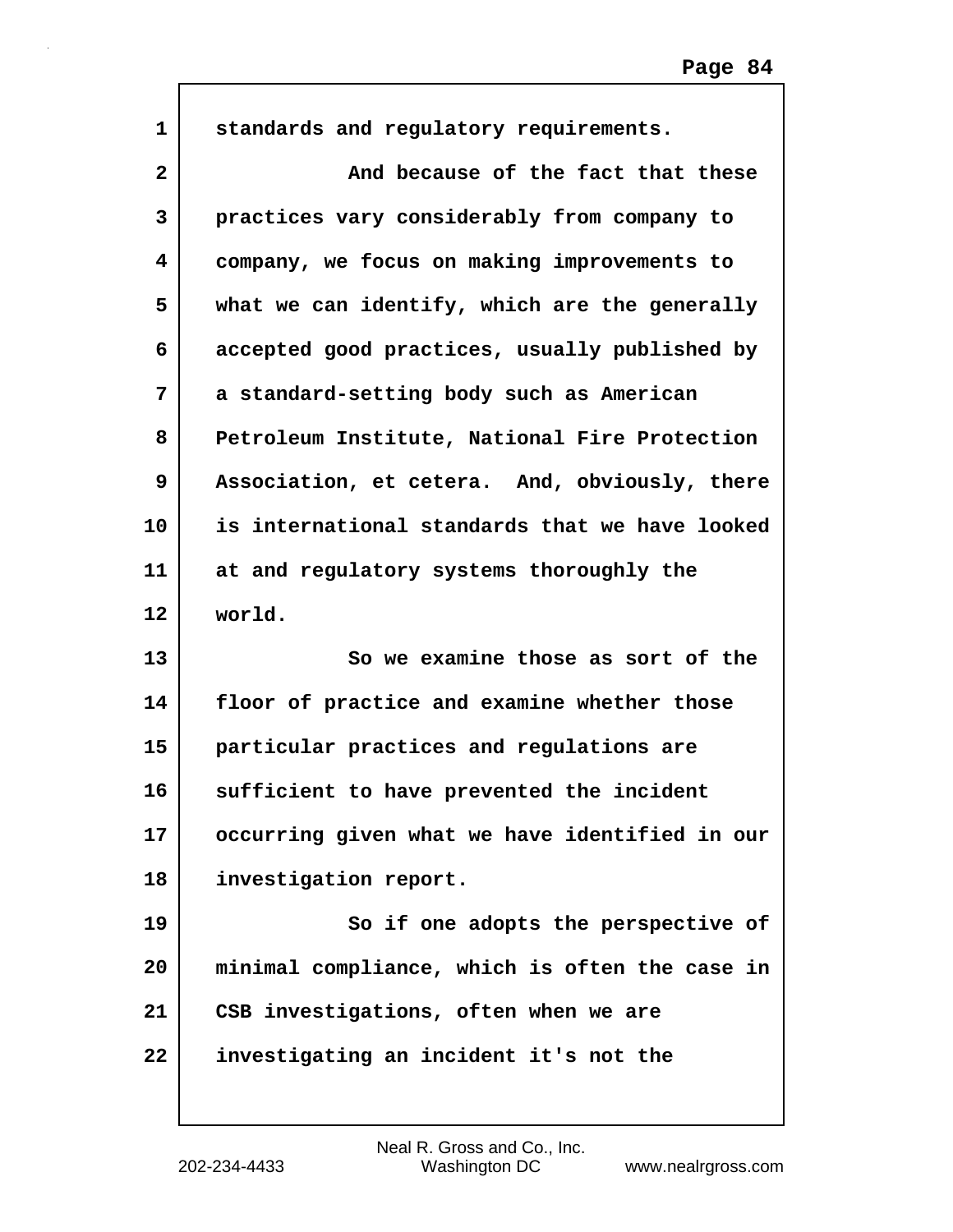| $\mathbf 1$             | companies that are going above and beyond the  |
|-------------------------|------------------------------------------------|
| $\overline{\mathbf{2}}$ | standards and regulations; it is often         |
| 3                       | somebody adopting a minimal compliance         |
| 4                       | approach.                                      |
| 5                       | And so if there's gaps in those                |
| 6                       | regulations, and people aren't following or    |
| 7                       | are not implementing -- only the regulations   |
| 8                       | and not going beyond those, and the incident   |
| 9                       | could occur given those gaps and weaknesses,   |
| 10                      | then we make recommendations for improvement.  |
| 11                      | So our typical approach is to                  |
| $12 \,$                 | identify the practices in the incident that    |
| 13                      | we're investigating, and then look at          |
| 14                      | standards and regulations and see if those     |
| 15                      | need improvement to prevent -- especially when |
| 16                      | you have a catastrophic incident with I think  |
| 17                      | what everyone would recognize as unacceptable  |
| 18                      | consequences for society, and certainly for    |
| 19                      | those people killed and injured, to prevent    |
| 20                      | that from occurring again.                     |
| 21                      | PARTICIPANT: I would add that API-             |
| 22                      | 53 is an international standard for BOP        |
|                         |                                                |

Г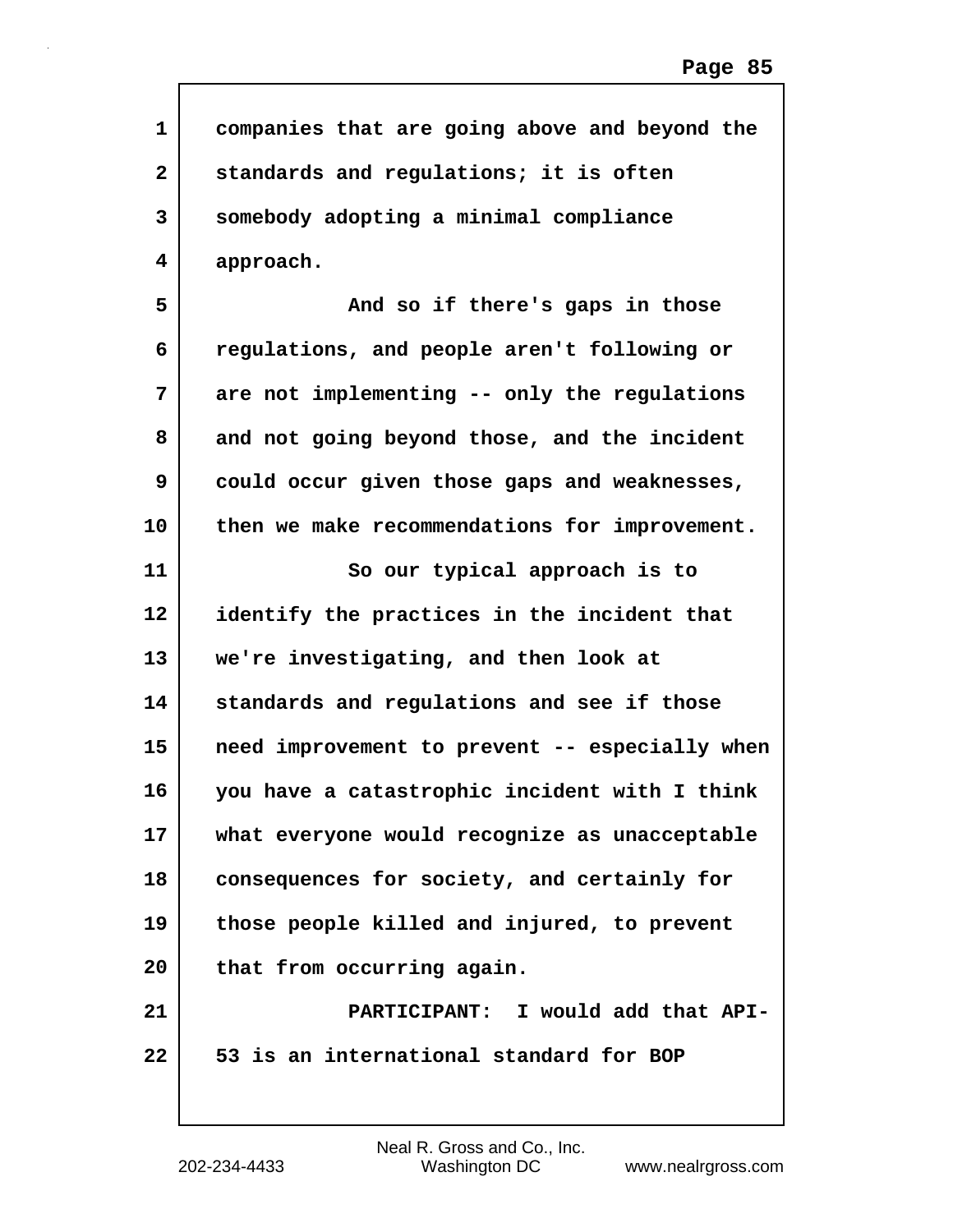| 1            | management, and I suspect when the findings of |
|--------------|------------------------------------------------|
| $\mathbf{2}$ | this report come out that people around the    |
| 3            | world would be considering some of the points  |
| 4            | that we have made in our report.               |
| 5            | <b>CHAIRPERSON MOURE-ERASO:</b><br>Mr.         |
| 6            | Griffon?                                       |
| 7            | MR. GRIFFON: Thank you. Thank                  |
| 8            | you. And I guess for me it was just as much    |
| 9            | a curiosity as a -- you know, I just was       |
| 10           | trying to imagine whether these very large     |
| 11           | companies would operate a certain way in one   |
| 12           | area and then, you know, a more limited, less  |
| 13           | rigorous approach, you know, just because      |
| 14           | they're in another -- under another regulatory |
| 15           | regime. So it was as much of a curiosity as    |
| 16           | anything.                                      |
| 17           | But let me ask the second part,                |
| 18           | which is going into the SEMS a bit, and I      |
| 19           | think, Cheryl, I -- this is probably something |
| 20           | that you may have even covered or touched on,  |
| 21           | so maybe just to clarify for me.               |
| 22           | I think it's in Section 6.1 of the             |
|              |                                                |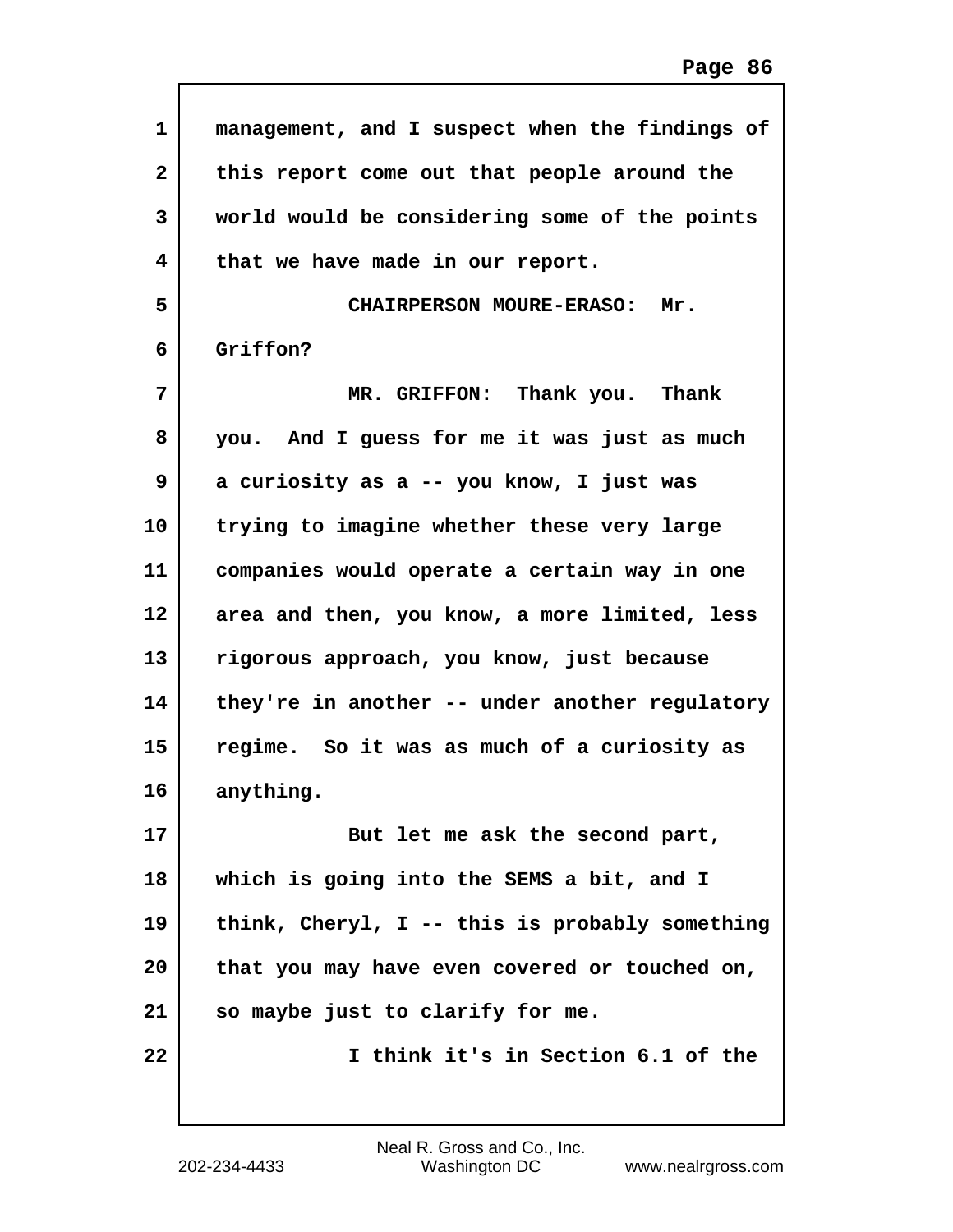| 1  | report that I wondered if you could describe   |
|----|------------------------------------------------|
| 2  | a little further maybe what BSEE is doing with |
| 3  | regard to the SEMS regs. It seems that they    |
| 4  | have some language at least that is very       |
| 5  | similar to what we are recommending with       |
| 6  | regard to safety critical element programs.    |
| 7  | My sense, and I'm certainly no                 |
| 8  | expert on this regulation, but my sense is     |
| 9  | that it's probably limited to equipment, not   |
| 10 | other -- not the broader systems that you      |
| 11 | talked about. Can you just explain for me      |
| 12 | further what SEMS -- what is sort of covered   |
| 13 | in the SEMS approach now and where the         |
| 14 | deficiencies lie in our view and the           |
| 15 | justification for our Recommendation R1?       |
| 16 | MS. MacKENZIE: Sure. Yes. So a                 |
| 17 | subsequent volume of this investigation will   |
| 18 | be looking at regulatory issues, and we look   |
| 19 | at SEMS a lot more in-depth in that one -- not |
| 20 | just for safety critical elements but beyond   |
| 21 | that.                                          |
| 22 | In this case, regarding safety                 |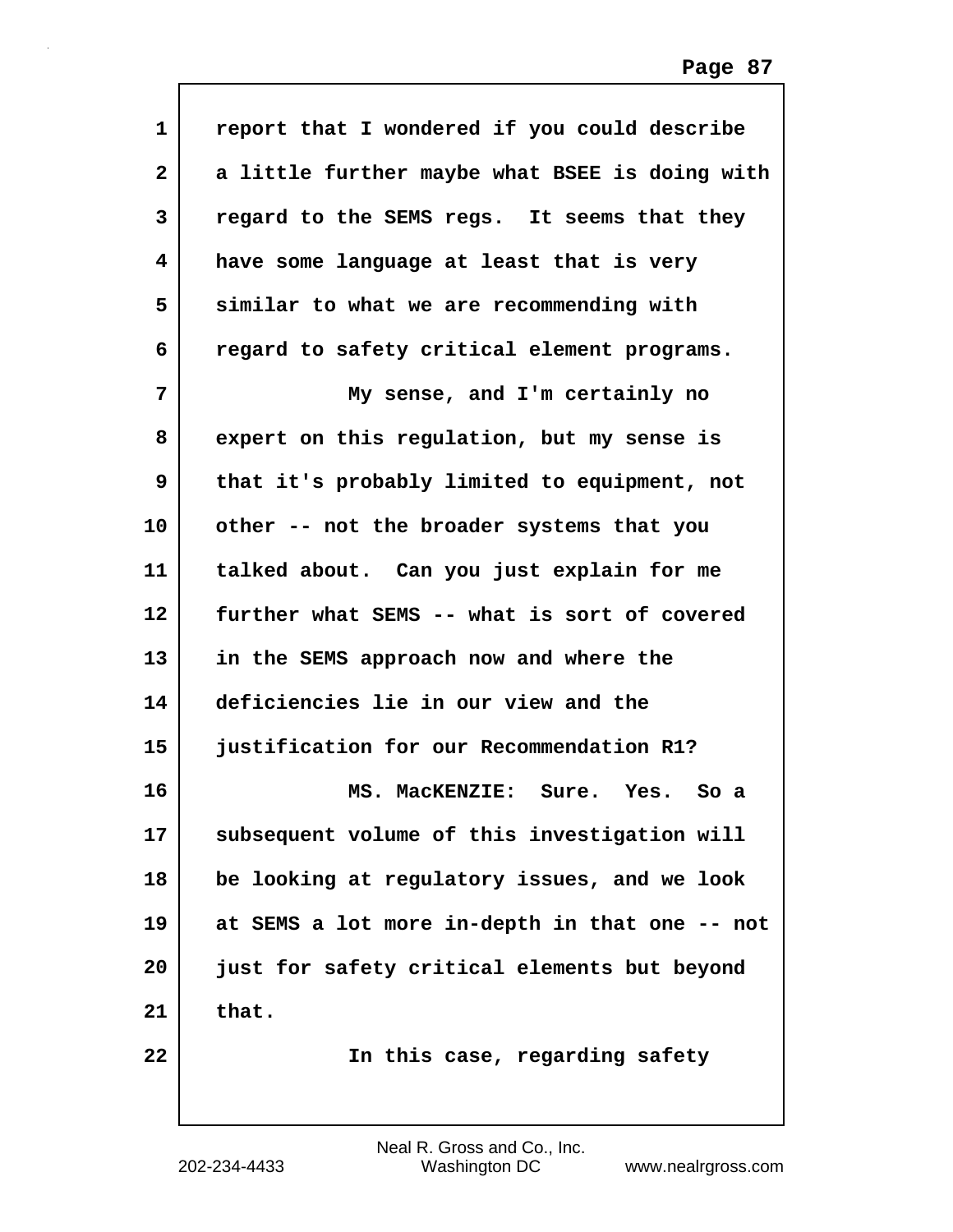| 1            | critical elements, it does speak to safety     |
|--------------|------------------------------------------------|
| $\mathbf{2}$ | critical equipment, and specifically we        |
| 3            | highlighted in our report about the need to    |
| 4            | look at safety critical tasks, the             |
| 5            | operational/organizational elements that are   |
| 6            | safety critical for safe operation and         |
| 7            | prevention of major accidents.                 |
| 8            | The language of SEMS, as we tried              |
| 9            | to quickly point out in this presentation,     |
| 10           | allows, without a risk reduction target and    |
| 11           | some of the language that is used within it,   |
| 12           | it can allow some -- allow a company, a poor   |
| 13           | performer, a bad actor, those that we          |
| 14           | typically have to investigate, to fulfill the  |
| 15           | requirements on paper and yet perform safety   |
| 16           | management systems activities in a less-than-  |
| 17           | stellar or inadequate manner.                  |
| 18           | And when comparing that language in            |
| 19           | SEMS to regulatory regulations in other        |
| 20           | offshore regions, we can see distinct          |
| 21           | differences in the requirements put forward on |
| 22           | the -- those creating the risk. And because    |
|              |                                                |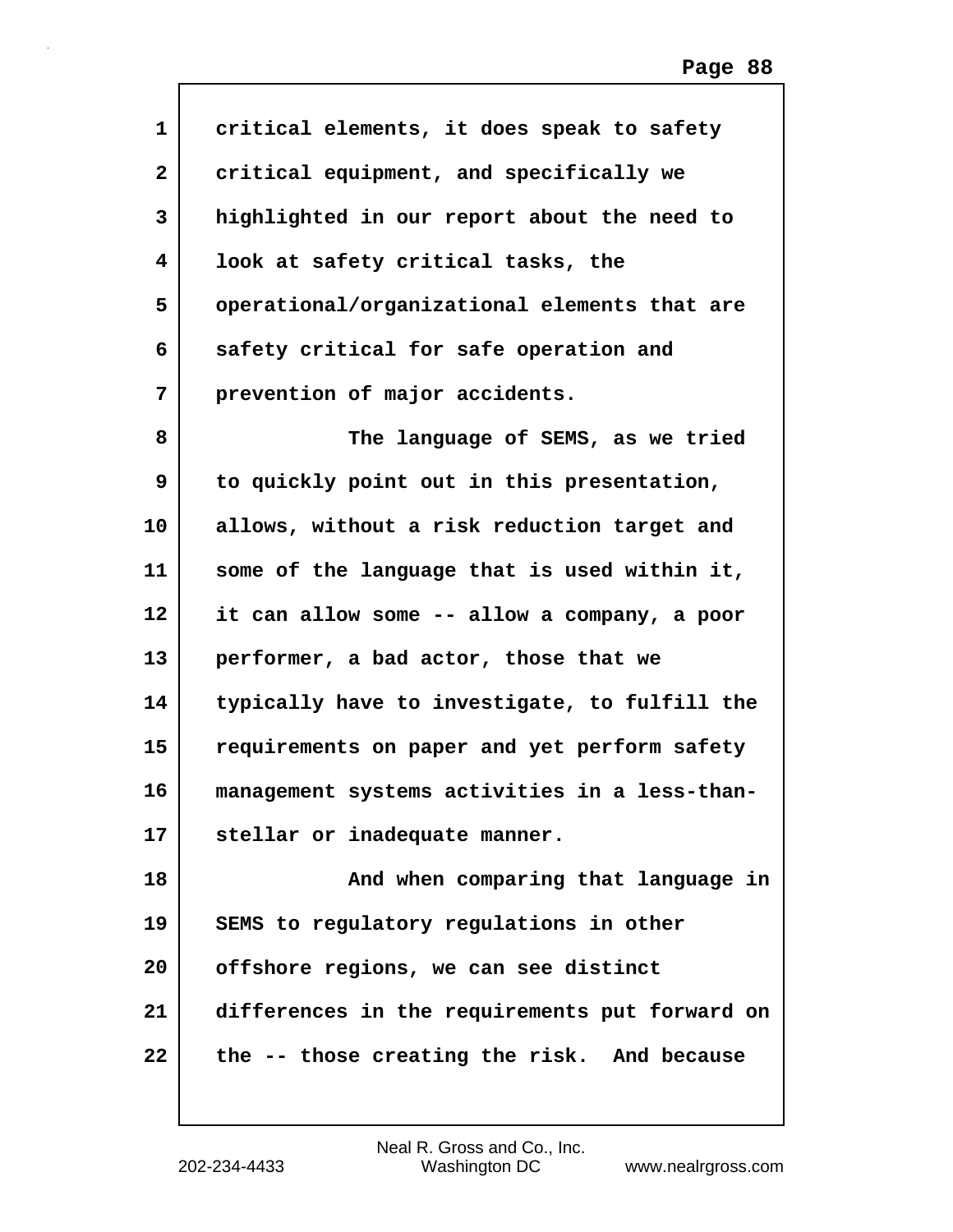| $\mathbf{1}$ | of that, we wanted to -- safety management     |
|--------------|------------------------------------------------|
| $\mathbf{2}$ | systems, it's in a safety -- excuse me, safety |
| 3            | critical elements is a safety management       |
| 4            | system in and of itself. And it requires a     |
| 5            | distinct and explicit requirement in the       |
| 6            | regulations.                                   |
| 7            | DR. MULCAHY: I think I would add               |
| 8            | to that, too -- and this is Mary Beth speaking |
| 9            | -- we know already that BSEE has implemented   |
| 10           | regulations to have third parties look at the  |
| 11           | BOPs. But the BOP may not be the cause of the  |
| 12           | next major accident event in the offshore      |
| 13           | drilling industry.                             |
| 14           | So we know that there are other                |
| 15           | systems, the fire suppression systems,         |
| 16           | diverter systems, that are not receiving the   |
| 17           | same attention or not given the same attention |
| 18           | by the regulations, whereas the approach that  |
| 19           | we recommend would require it for all safety   |
| 20           | critical elements.                             |
| 21           | MR. HOLMSTROM: One additional                  |
| 22           | point, Board Member Griffon, I would raise is  |

 $\mathbf l$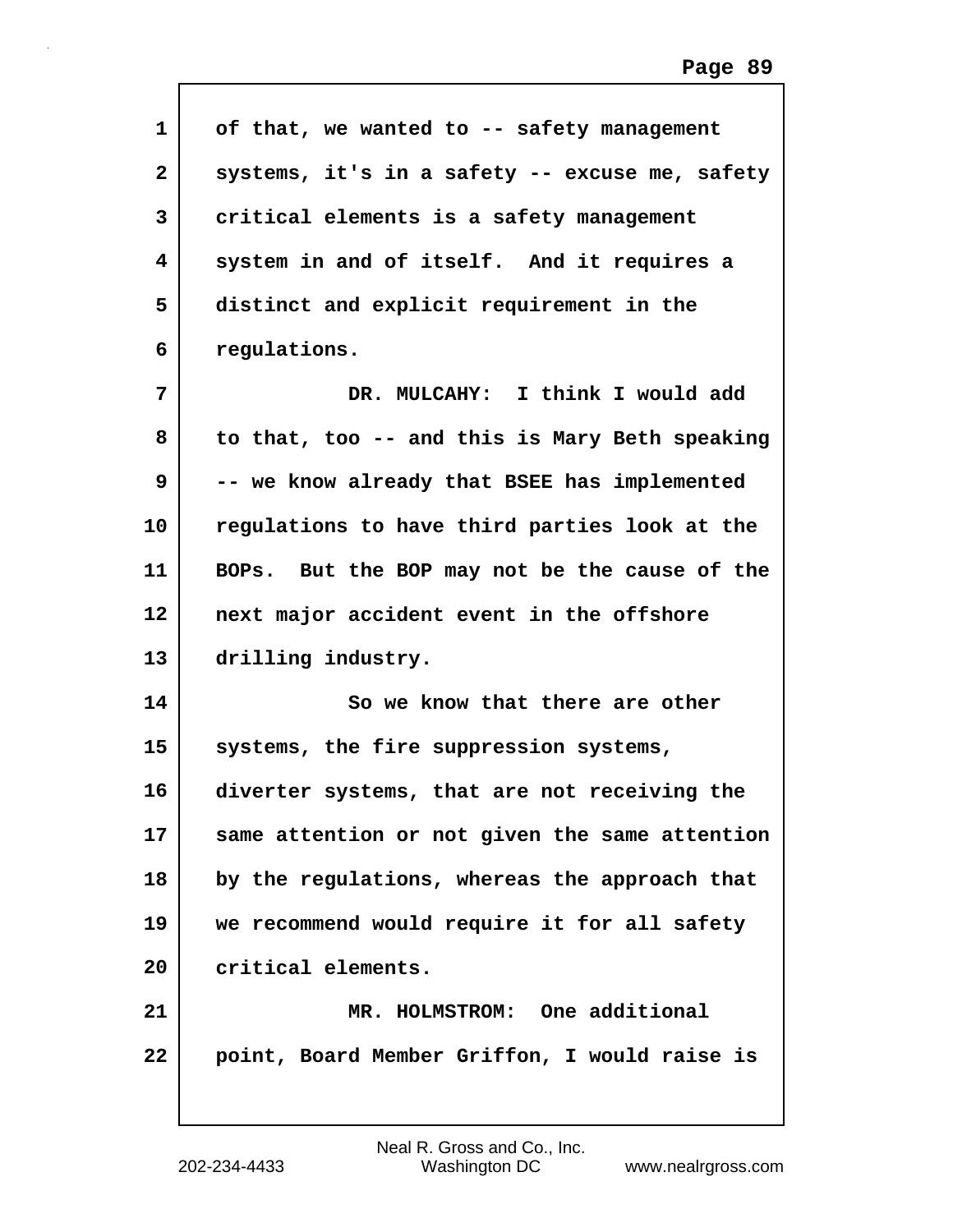| $\mathbf{1}$ | that in SEMS, I'll use the example of the      |
|--------------|------------------------------------------------|
| $\mathbf{2}$ | hazard analysis. When we say it's more         |
| 3            | activity-based than goal-setting, typically in |
| 4            | a goal-setting regime you have a goal to, you  |
| 5            | know, prevent accidents or the goal to control |
| 6            | hazards. And in the SEMS element on hazard     |
| 7            | analysis criteria, 1911, it talks about        |
| 8            | managing hazard versus an activity.            |
| 9            | This is different than the language            |
| 10           | used for example in the process safety         |
| 11           | management standard, which we also believe     |
| 12           | lacks a specific risk target. But the PSM      |
| 13           | standard, which applies to onshore process     |
| 14           | facilities, like refineries and chemical       |
| 15           | plants, requires the control of hazards.       |
| 16           | So SEMS, on the other hand, only               |
| 17           | talks about manage them, which is an activity  |
| 18           | and is not a goal-based approach.              |
| 19           | The other thing on recommendations             |
| 20           | relative to hazard analysis that talks about   |
| 21           | resolving recommendations, it doesn't          |
| 22           | establish a goal to resolve recommendations to |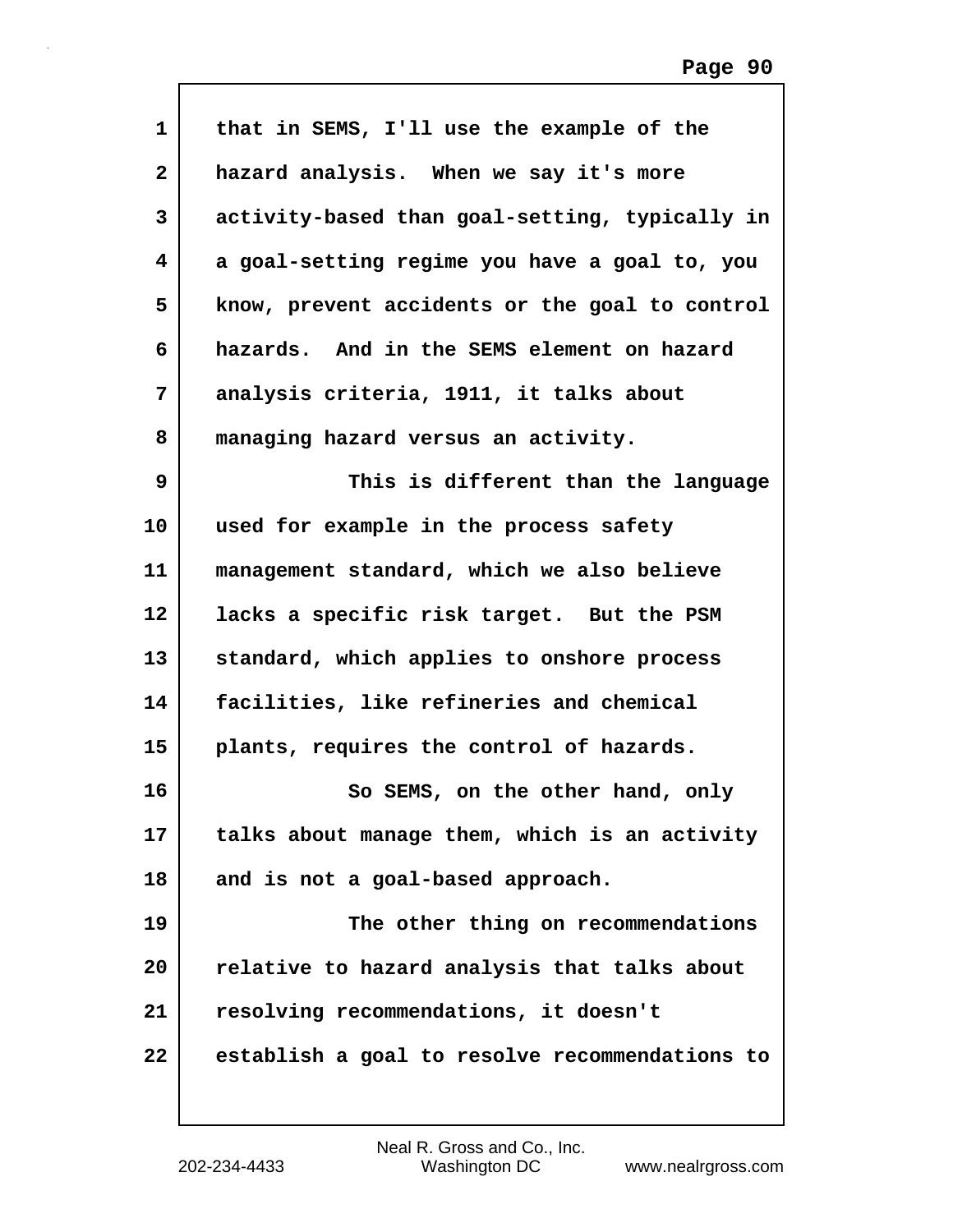| $\mathbf{1}$ | ensure the prevention of incidents, et cetera. |
|--------------|------------------------------------------------|
| $\mathbf{2}$ | It just talks about resolving recommendations. |
| 3            | As we all know, those of us that               |
| 4            | have participated in hazard analysis, like Haz |
| 5            | Ops, often you resolve a recommendation by not |
| 6            | addressing it or deciding not to take the      |
| 7            | action that is recommended by the Haz Op team. |
| 8            | That is often -- or can be, you know, an       |
| 9            | acceptable approach. So using the word         |
| 10           | "resolve" doesn't -- is not goal-based. It's   |
| 11           | activity-based. And so we have a specific      |
| 12           | problem with that, because this is intended to |
| 13           | be goal-based, goal-setting-based regulatory   |
| 14           | activity, but the language used is not goal-   |
| 15           | setting.                                       |
| 16           | Thank you.<br>MR. GRIFFON:<br>I'll turn        |
| 17           | it back to the Chair.                          |
| 18           | CHAIRPERSON MOURE-ERASO: Okay.                 |
| 19           | Thank you, Mr. Griffon.                        |
| 20           | I only have one question that I                |
| 21           | direct to anybody on the panel, the            |
| 22           | investigative panel. The recommendations that  |
|              |                                                |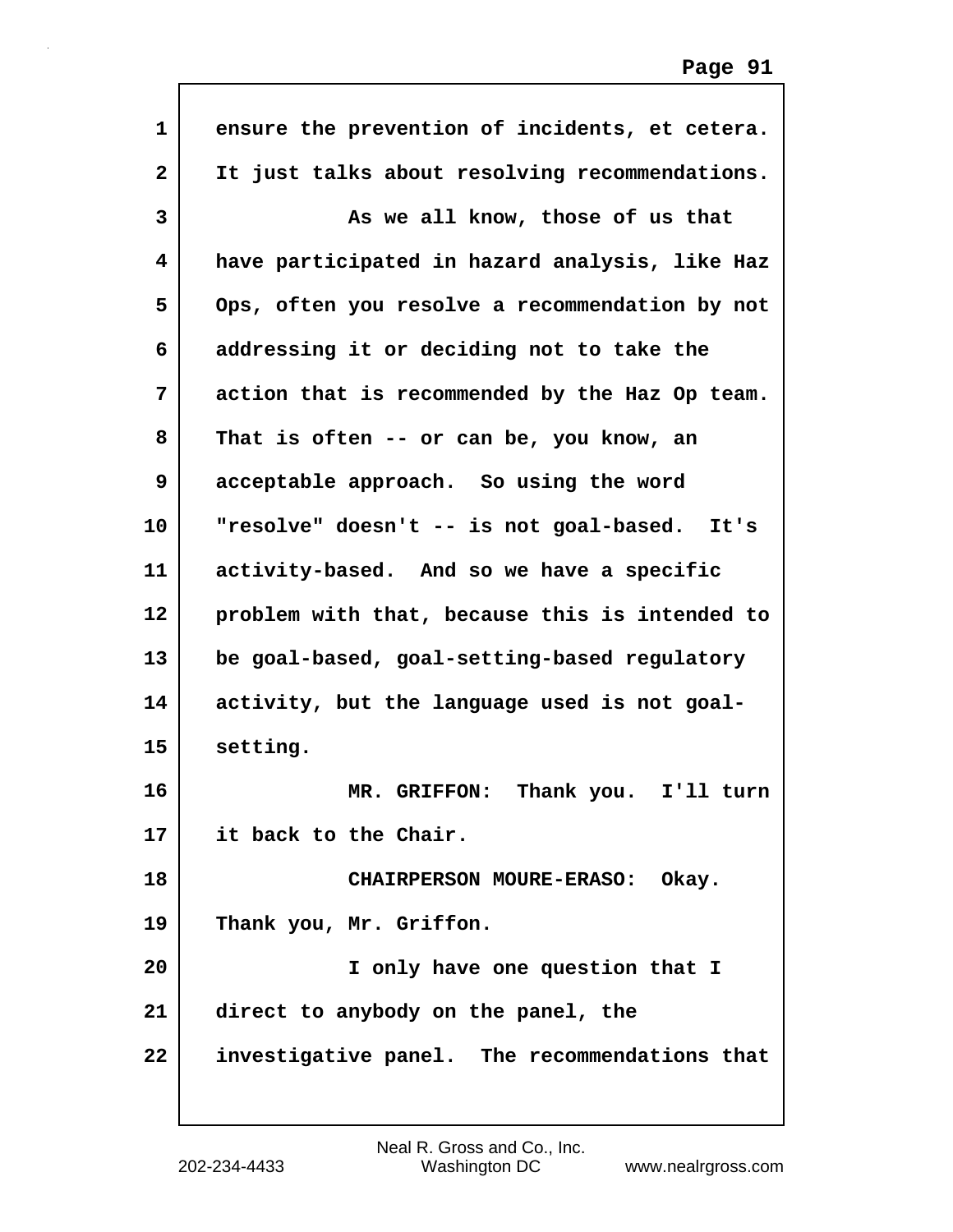| $\mathbf{1}$ | were made are basically to Department of       |
|--------------|------------------------------------------------|
| $\mathbf{2}$ | Interior, to BSEE, to ask BSEE to require      |
| 3            | offshore operators to manage all safety        |
|              |                                                |
| 4            | critical elements requiring improvements or    |
| 5            | current practices, I could presume.            |
| 6            | After you were able to conduct your            |
| 7            | investigation and evaluate other regimes in    |
| 8            | other countries, and look at what has been     |
| 9            | done in the United States, in your opinion, do |
| 10           | you think that the U.S. offshore operations    |
| 11           | have the capabilities to implement the         |
| 12           | improvements that are being recommended?       |
| 13           | MS. MacKENZIE: Yes. You know, as               |
| 14           | I had said in the presentation, I think that   |
| 15           | we can all agree that great change has         |
| 16           | happened offshore since Macondo. A number of   |
| 17           | new regulation standards, good practice        |
| 18           | guidance, have resulted, and that is           |
| 19           | definitely taking us many strides forward in   |
| 20           | advances in safety.                            |
| 21           | After SEMS came out, SEMS II came              |
| 22           | out, which were amendments that further        |
|              |                                                |

 $\mathbf I$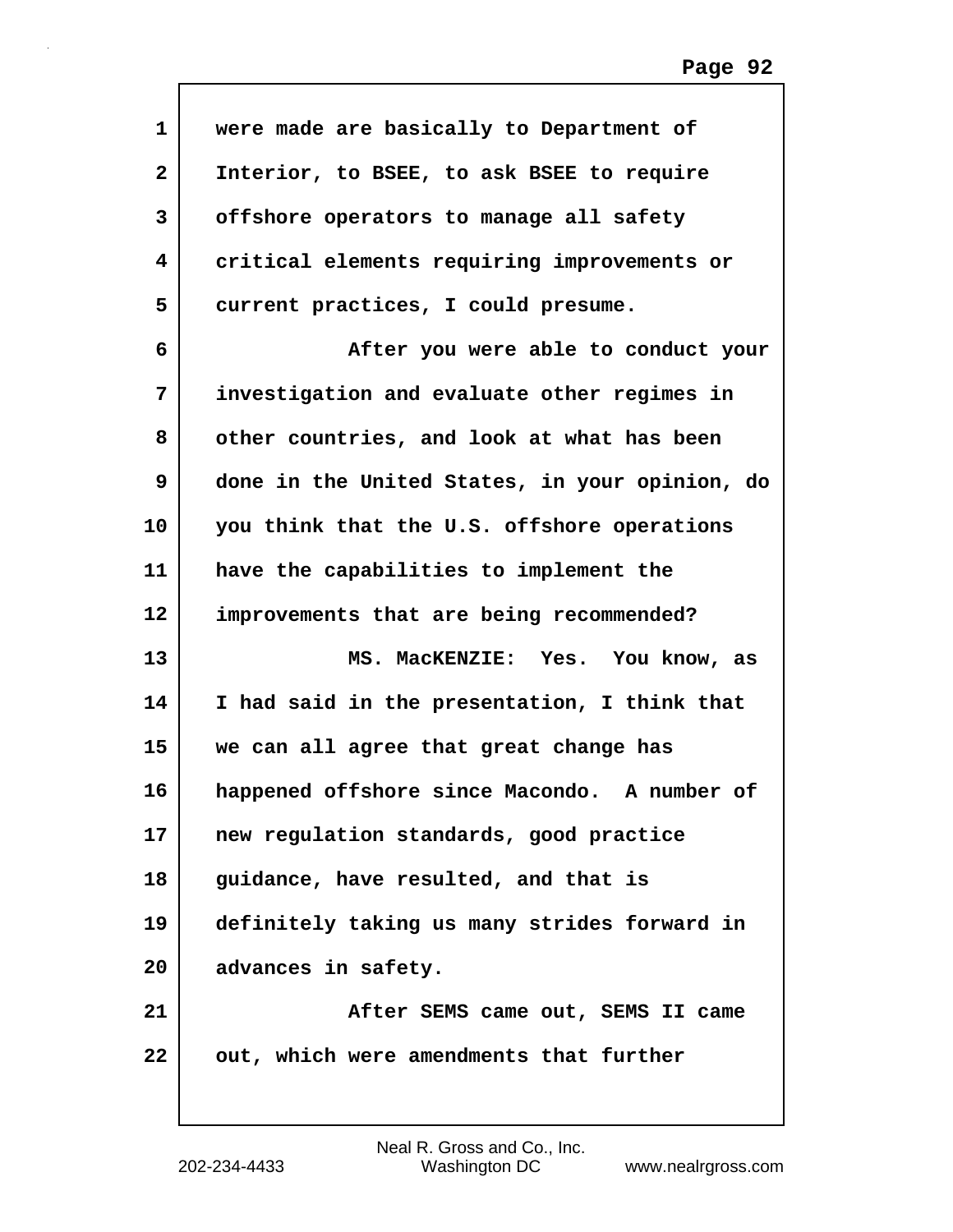| $\mathbf{1}$ | strengthened SEMS, and that is why in R1 we    |
|--------------|------------------------------------------------|
| $\mathbf{2}$ | make the recommendation to BSEE to amend SEMS, |
| 3            | because we feel that this is a way that they   |
| 4            | can add on to the great start with SEMS, and   |
| 5            | include a safety critical element management   |
| 6            | system requirement to ensure that these        |
| 7            | important elements are managed effectively     |
| 8            | offshore.                                      |
| 9            | CHAIRPERSON MOURE-ERASO: All                   |
| 10           | right. We are doing very well with time. So    |
| 11           | I think before we enter into the next item of  |
| 12           | the agenda, the public comments, I am going to |
| 13           | take $a -$                                     |
| 14           | (Brief break)                                  |
| 15           | <b>CHAIRPERSON MOURE-ERASO:</b><br>We          |
| 16           | continue with the program.                     |
| 17           | Before, I would like observe that              |
| 18           | here on the table in front of the table of the |
| 19           | panel we have some examples of solenoids and   |
| 20           | part of the equipment that we are talking      |
| 21           | about in the report, if somebody would like to |
| 22           | physically examine them.                       |

 $\mathsf{I}$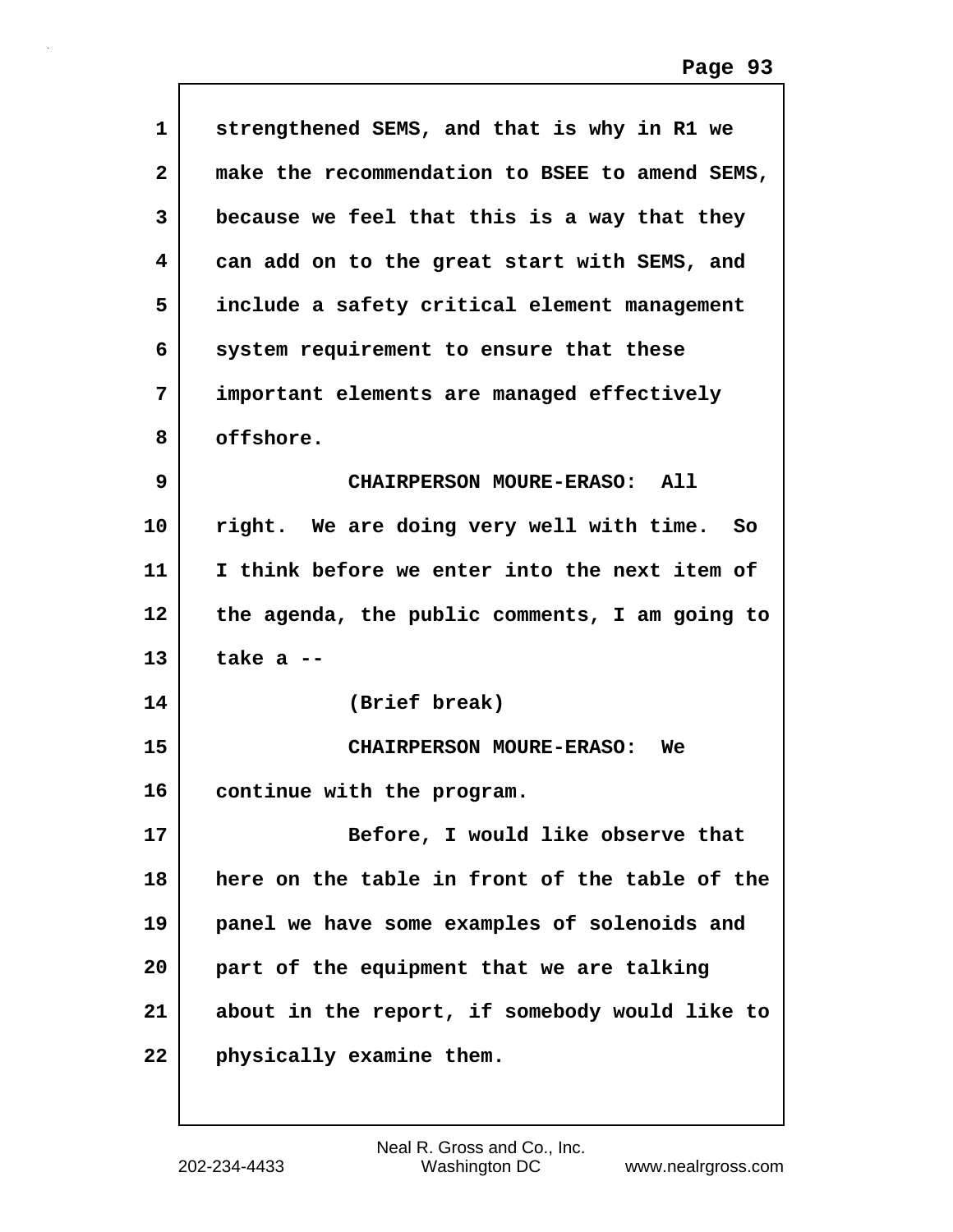| $\mathbf 1$  | On the agenda, we have this part              |
|--------------|-----------------------------------------------|
| $\mathbf{2}$ | reserved for public comments. I would like    |
| 3            | very much to keep the length of the comments  |
| 4            | to three minutes. There is a lot of people    |
| 5            | that are on the list that would like to talk, |
| 6            | and any extension over three minutes that you |
| 7            | are doing, you are taking away from the time  |
| 8            | of other people, and that we want to keep the |
| 9            | proceedings fair.                             |
| 10           | I am going to ask Mr. Richard Loeb,           |
| 11           | the CSB General Counsel, to lead this part of |
| 12           | the public comments. So, Mr. Loeb.            |
| 13           | MR. LOEB: Thank you, Mr. Chairman.            |
| 14           | Normally, Daniel Horowitz, our Managing       |
| 15           | Director, takes this role, so forgive me if I |
| 16           | have not been practiced and schooled the way  |
| 17           | that he has, but I will do my best. But I am  |
| 18           | learning that the toughest part of this, just |
| 19           | reading the list, is some of you, or I guess  |
| 20           | maybe all of you, should have become          |
| 21           | physicians, because it's like reading a       |
| 22           | prescription. I can't quite get it, but I     |

 $\mathsf{I}$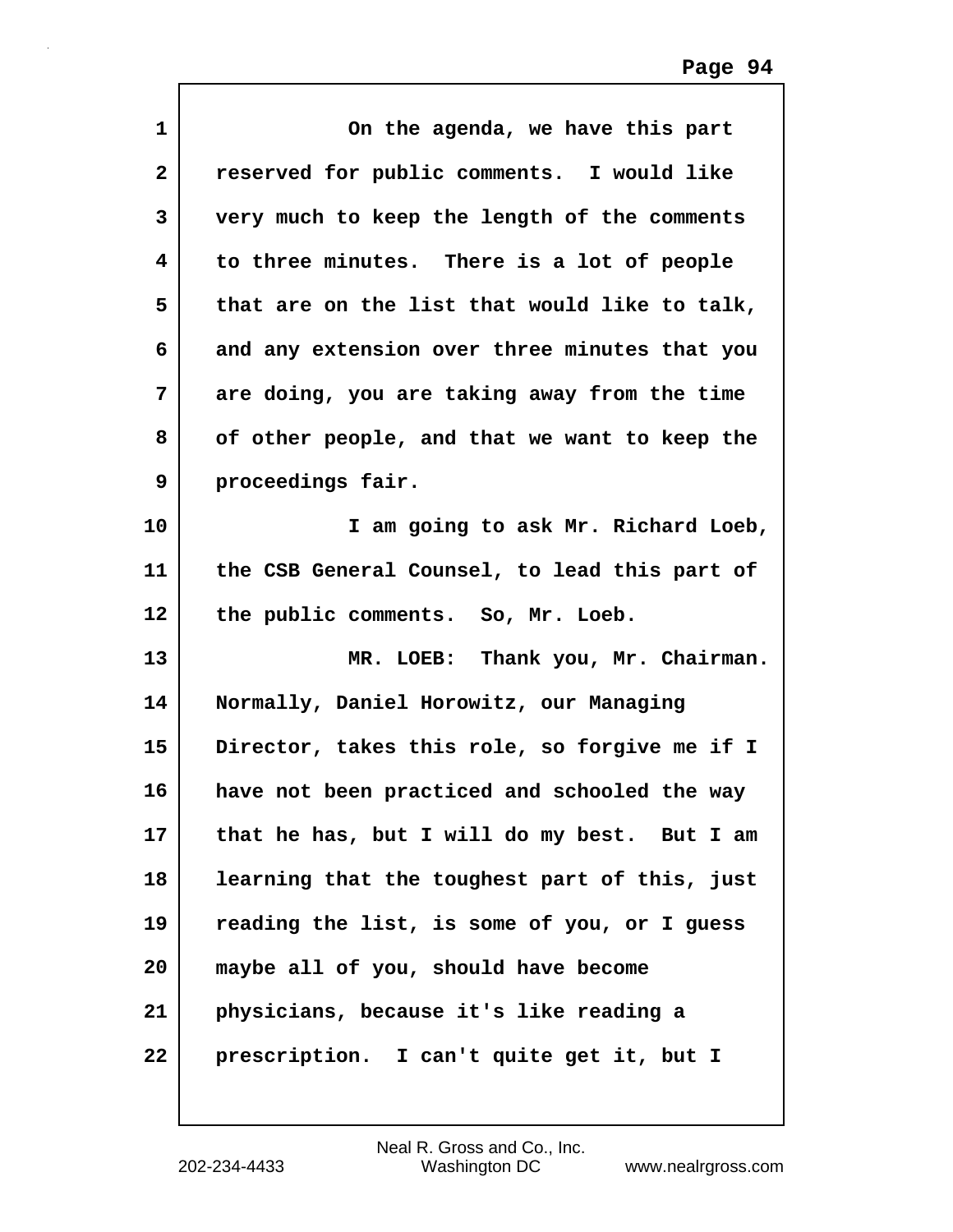| $\mathbf{1}$ | will do my best.                               |
|--------------|------------------------------------------------|
| $\mathbf{2}$ | If I mispronounce your name or your            |
| 3            | affiliation, I would ask that all of you when  |
| 4            | you come up to the microphone, which is up at  |
| 5            | the front towards the panelists, that you      |
| 6            | state your name and spell your last name, and  |
| 7            | state your affiliation, because this meeting   |
| 8            | is being transcribed.                          |
| 9            | So the first speaker is Holly                  |
| 10           | Hopkins from the American Petroleum Institute. |
| 11           | MS. HOPKINS: Hi. Good evening. In              |
| 12           | the interest of time, I'm just going to read   |
| 13           | a shortened statement. But if I can submit     |
| 14           | the whole statement for the record, that would |
| 15           | be appreciated.                                |
| 16           | Good evening. My name is Holly                 |
| 17           | Hopkins, and I'm a Senior Policy Advisor in    |
| 18           | Upstream and Industry Operations at the        |
| 19           | American Petroleum Institute. API appreciates  |
| 20           | the opportunity to provide verbal comments at  |
| 21           | the U.S. Chemical Safety and Hazard            |
| 22           | Investigation Board's public meeting on the    |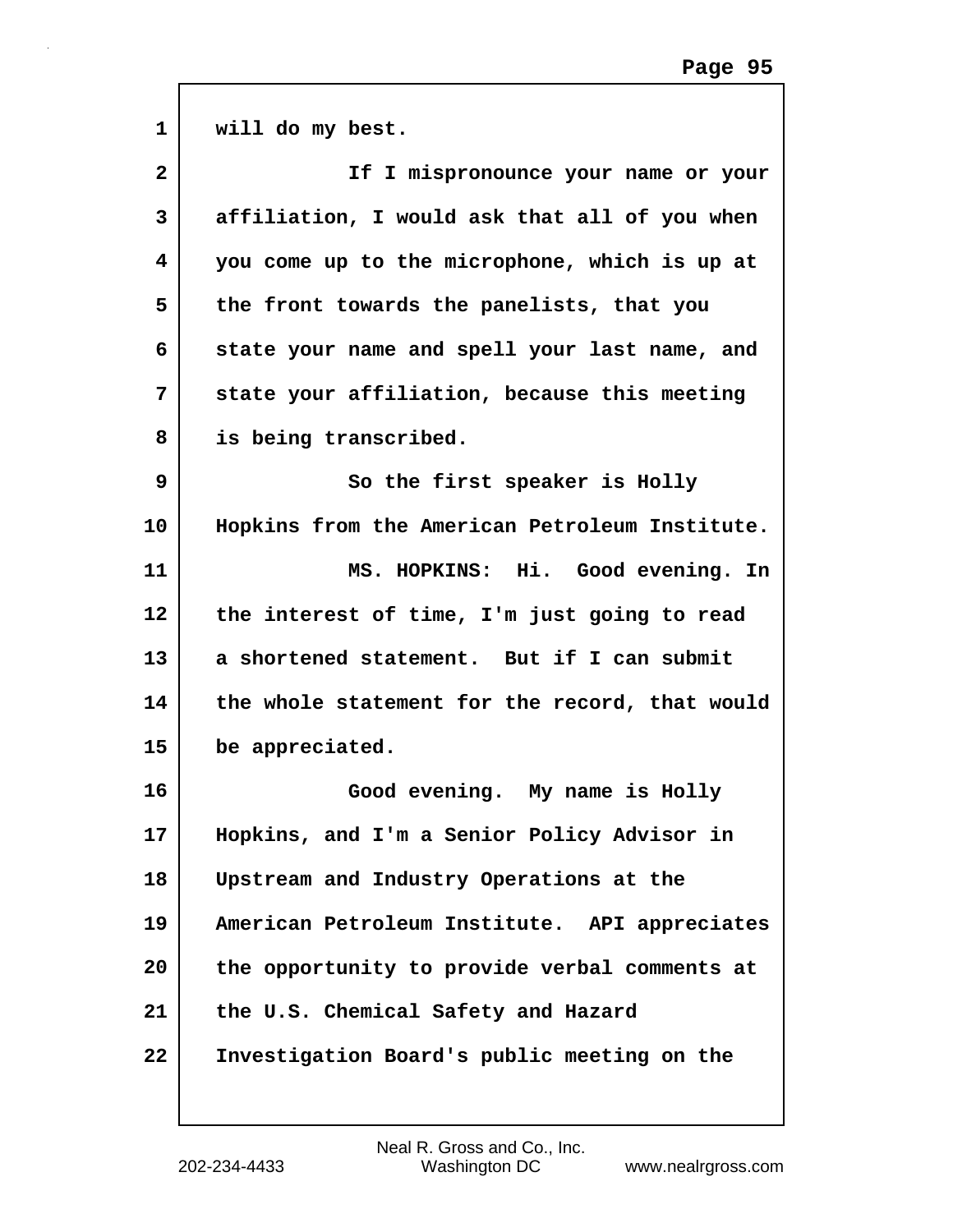| $\mathbf{1}$ | first two volumes of the CSB report on the     |
|--------------|------------------------------------------------|
| $\mathbf{2}$ | April 2010 Macondo incident.                   |
| 3            | API represents more than 600                   |
| 4            | companies involved in all aspects of the oil   |
| 5            | and natural gas industry, including            |
| 6            | exploration and production, refining,          |
| 7            | marketing, pipeline, and marine transporters,  |
| 8            | as well as service and supply companies that   |
| 9            | support all segments of the industry.          |
| 10           | API and our members are                        |
| 11           | significantly affected by the efforts of the   |
| 12           | CSB and are highly -- and are regularly called |
| 13           | upon to respond to and implement the CSB       |
| 14           | recommendations.                               |
| 15           | The oil and natural gas industry is            |
| 16           | committed to operating in a safe and           |
| 17           | responsible manner while minimizing our impact |
| 18           | on the environment. Protecting the health and  |
| 19           | safety of our workers, our contractors, and    |
| 20           | our neighbors is a more imperative and a core  |
| 21           | value for our industry.                        |
| 22           | No incident is acceptable.<br>Our              |
|              |                                                |

 $\Gamma$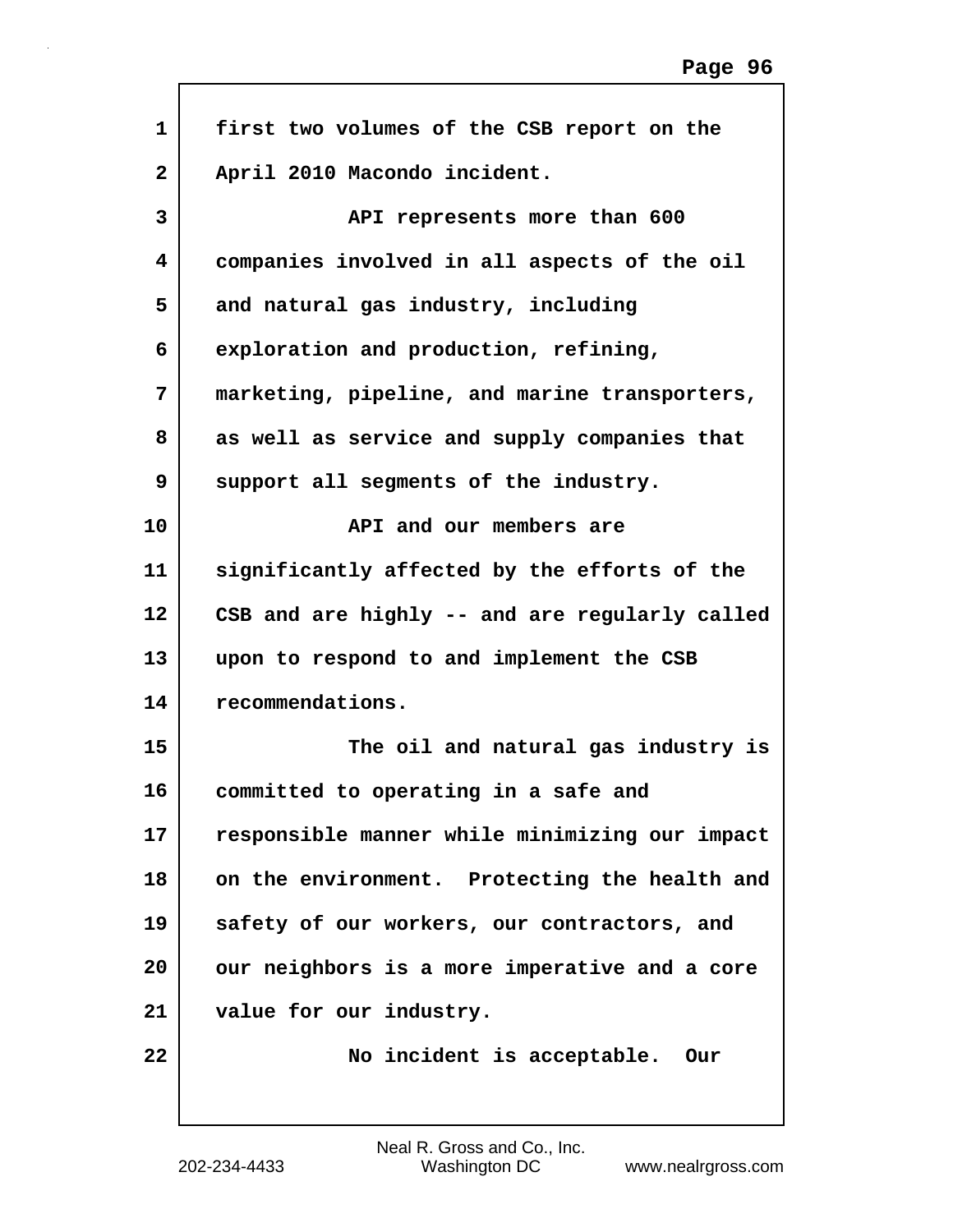| $\mathbf{1}$ | industry takes every incident seriously.       |
|--------------|------------------------------------------------|
| $\mathbf{2}$ | Continued vigilance is essential in helping to |
| 3            | prevent future incidents. We agree with Board  |
| 4            | Member Griffon's comments on the review        |
| 5            | process and the inadequate time given to       |
| 6            | review the report and provide comments. While  |
| 7            | API has not had the opportunity to fully       |
| 8            | review Volumes 1 and 2 of this report, or its  |
| 9            | proposed recommendations, we do have the       |
| 10           | following general comments.                    |
| 11           | The CSB analysis in Volume 2 is                |
| 12           | focused solely on the BOP, but fails to        |
| 13           | acknowledge the entire system and the systems- |
| 14           | based approach that is essential for sale      |
| 15           | operations. Despite the focus on the BOP and   |
| 16           | its technical detail, the report draws         |
| 17           | conclusions and recommendations related to the |
| 18           | entire offshore operating system without       |
| 19           | presenting a legitimate analysis.              |
| 20           | The significant safety strides that            |
| 21           | are directly related to implementation of a    |
| 22           | systems-based approach must be referenced in   |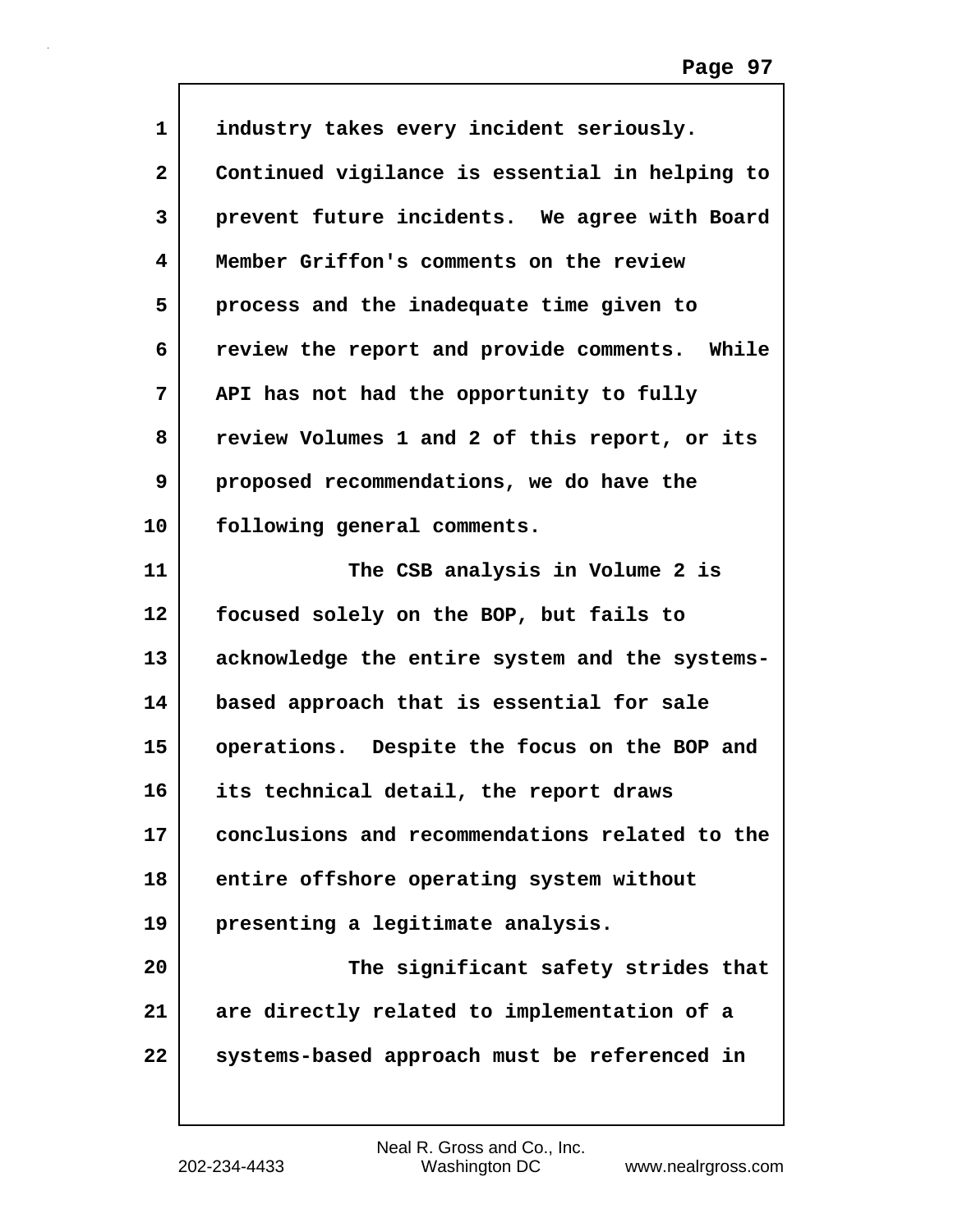| 1  | the report if the report is going to draw      |
|----|------------------------------------------------|
| 2  | conclusions and make recommendations beyond    |
| 3  | the BOP failure analysis technical findings.   |
| 4  | API requests the opportunity to                |
| 5  | submit documents that describe the tremendous  |
| 6  | progress made by the industry on offshore      |
| 7  | safety and specifically on progress made on    |
| 8  | systems-based approach to the CSB.             |
| 9  | Additionally, there are many                   |
| 10 | comments throughout Volume 2 that compare the  |
| 11 | U.S. and European regulatory approaches.<br>As |
| 12 | API has stated in prior public comments,       |
| 13 | industry is fully committed to safe            |
| 14 | operations, both onshore and offshore.<br>This |
| 15 | is particularly evident in the standards and   |
| 16 | programs developed by the industry,            |
| 17 | specifically Recommended Practice 75 on SEMS   |
| 18 | and the SEMS resources and initiatives of the  |
| 19 | Center for Offshore Safety.                    |
| 20 | The U.S. requires SEMS for offshore            |
| 21 | operations, and the program includes third-    |
| 22 | party audits. Nothing has been presented by    |
|    |                                                |

Г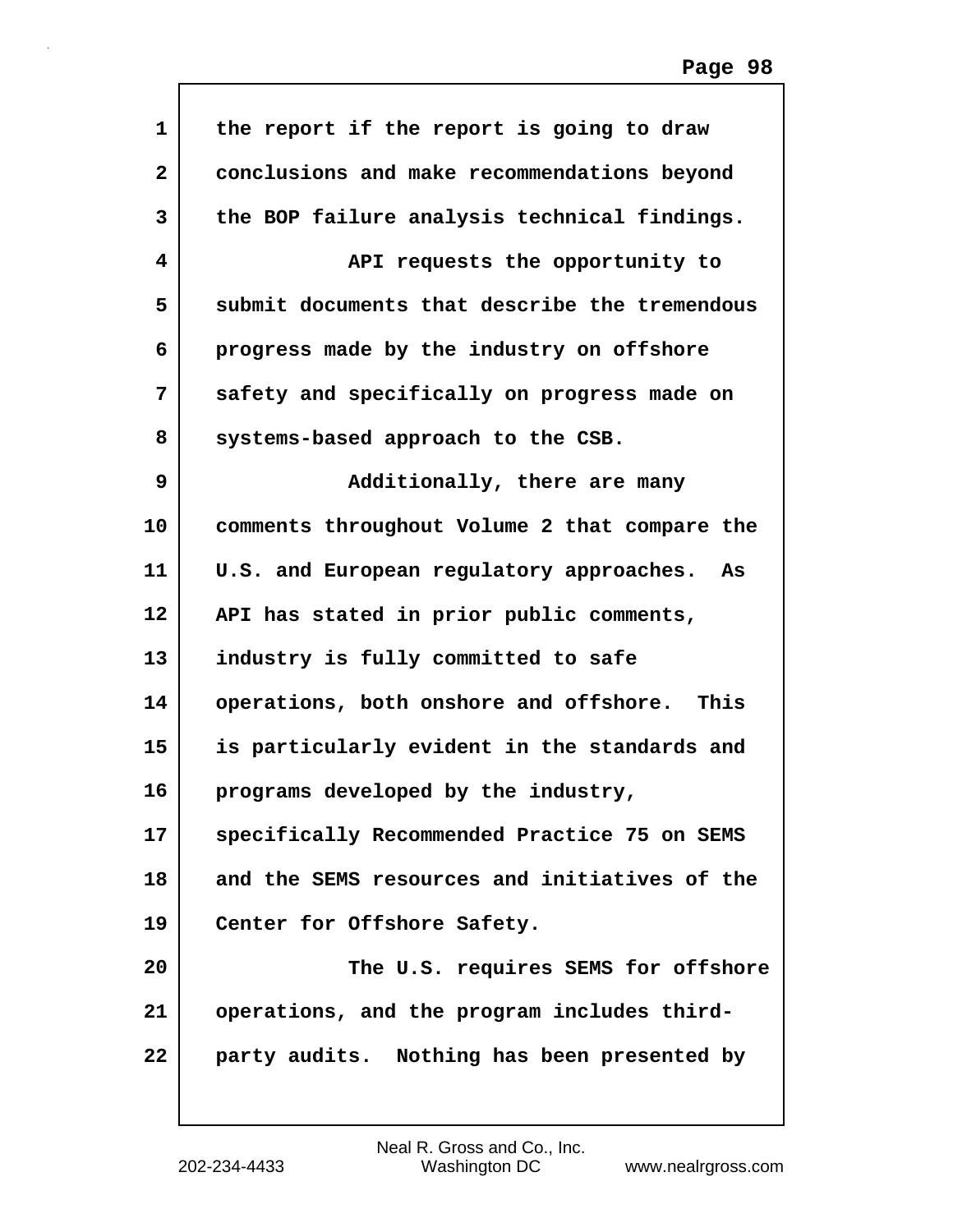| 1  | the CSB to support a sudden shift to the       |
|----|------------------------------------------------|
| 2  | safety case regime. In other words, the CSB    |
| 3  | has not demonstrated how a safety case regime  |
| 4  | will result in a higher level of safety and    |
| 5  | actual operations over a fully functional and  |
| 6  | properly managed safety environmental          |
| 7  | management system, such as described in API    |
| 8  | Recommended Practice 75.                       |
| 9  | Additionally, all the specific                 |
| 10 | terms and concepts mentioned in the CSB        |
| 11 | recommendation are included in the SEMS, and   |
| 12 | were in fact commonly in practice before the   |
| 13 | SEM regulatory requirement.                    |
| 14 | In the four years since the Macondo            |
| 15 | incident, and CSB began its investigation, the |
| 16 | oil and natural gas industry has methodically  |
| 17 | examined every aspect of offshore safety       |
| 18 | measures and operations to identify potential  |
| 19 | improvements in spill prevention,              |
| 20 | intervention, safety management, and response  |
| 21 | capabilities.                                  |
| 22 | The process started immediately                |
|    |                                                |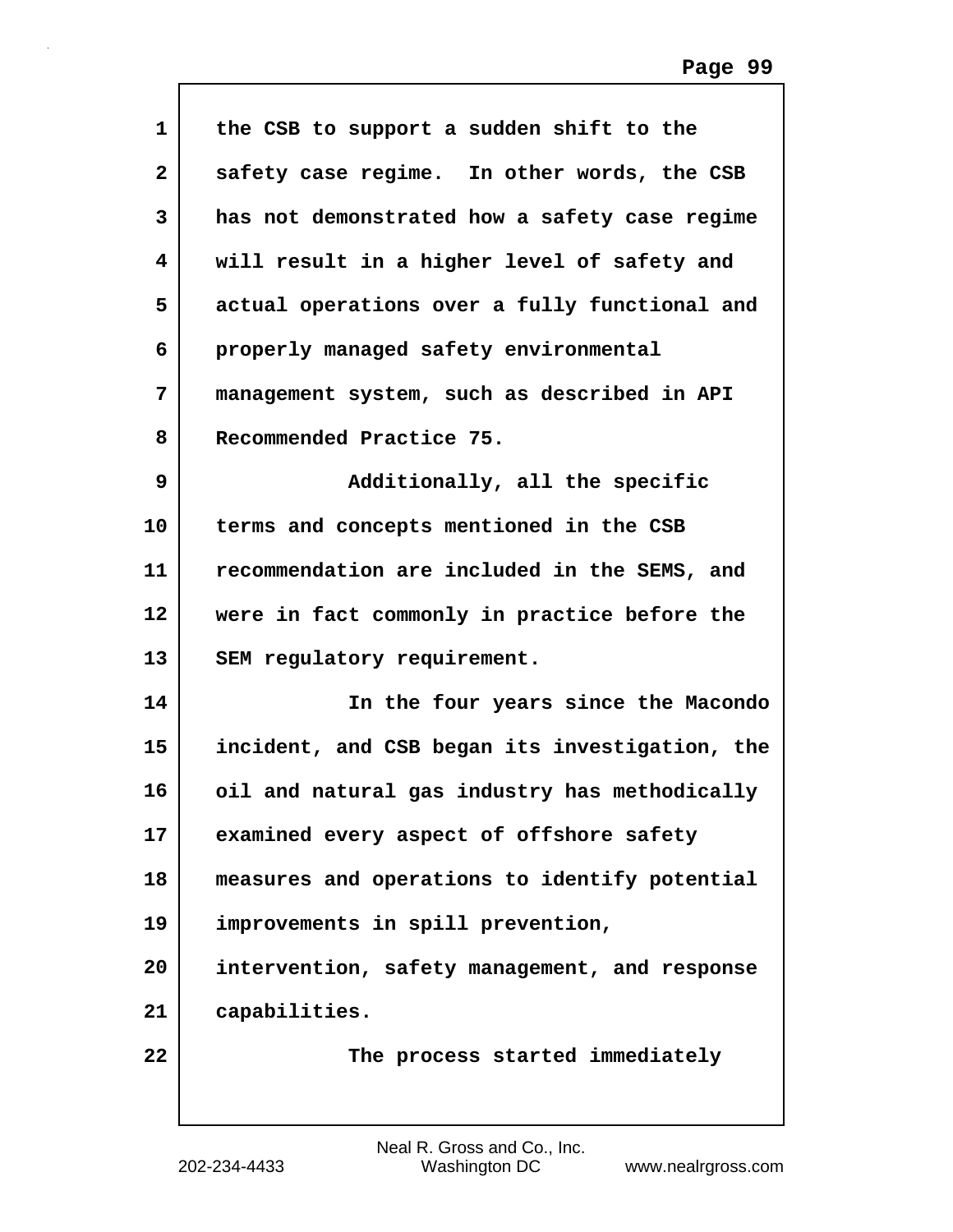| $\mathbf 1$  | after the 2010 spill when industry, in         |
|--------------|------------------------------------------------|
| $\mathbf{2}$ | cooperation with federal regulators, launched  |
| 3            | a systematic and comprehensive review. We      |
| 4            | convened four joint industry task forces to    |
| 5            | scrutinize all facets of the offshore drilling |
| 6            | process, from equipment and operating          |
| 7            | procedures to subsidy well control and oil     |
| 8            | spill response.                                |
| 9            | Working with the U.S. Department of            |
| 10           | Interior, as well as the Presidential Oil      |
| 11           | Spill Commission, industry experts developed   |
| 12           | new recommendations and standards that guide   |
| 13           | operations in both deep and shallow water      |
| 14           | exploration.                                   |
| 15           | Drawing on lessons learned from                |
| 16           | Macondo, we revised existing standards and     |
| 17           | created several new ones, including standards  |
| 18           | dealing with well design, cementing, blot      |
| 19           | prevention, subsidy equipment for capping      |
| 20           | wells, and protection for oil spill response   |
| 21           | workers.                                       |
| 22           | One of the first recommendations               |
|              |                                                |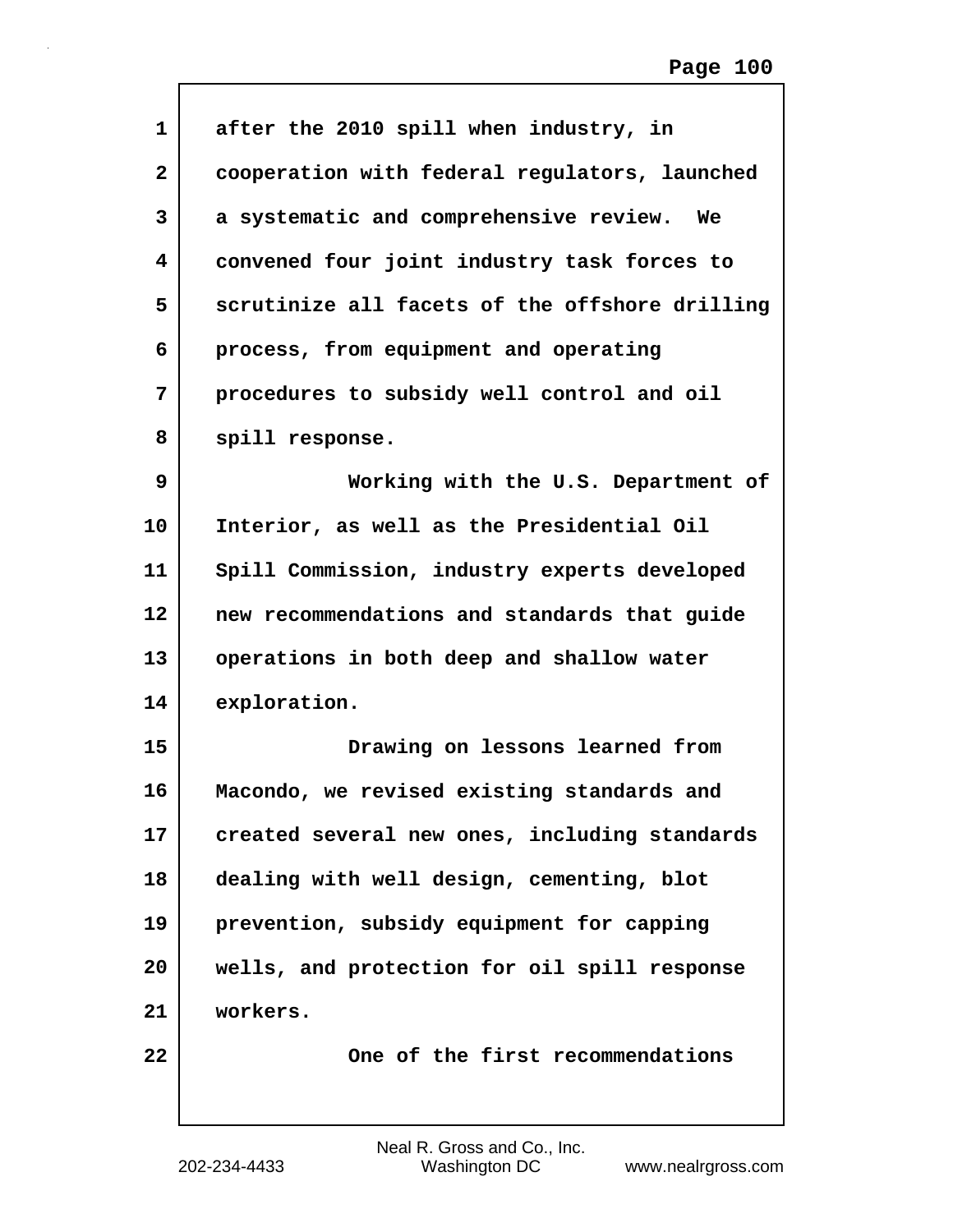| 1            | implemented was boosting rapid subsidy         |
|--------------|------------------------------------------------|
| $\mathbf{2}$ | response capability for well containment.      |
| 3            | Thanks to the establishment in 2010 of new     |
| 4            | collaborative containment companies, state-of- |
| 5            | the-art containment technology can be deployed |
| 6            | quickly in the event of a spill.               |
| 7            | The Center for Offshore Safety was             |
| 8            | created in 2011 to promote the highest level   |
| 9            | of safety for offshore drilling completions    |
| 10           | and operations, fully dedicated to safety      |
| 11           | management and safety culture, as recommended  |
| $12 \,$      | in the Presidential Commission Report.         |
| 13           | The Center works with the                      |
| 14           | independent third party auditors and           |
| 15           | government regulators to reinforce the         |
| 16           | industry safety culture, support good, safety  |
| 17           | management audit tools and audit practices,    |
| 18           | and ensure good operational safety practices   |
| 19           | are communicated throughout the industry.      |
| 20           | The Bureau of Safety and                       |
| 21           | Environmental Enforcement has already adopted  |
| 22           | three of the Center's guidelines in its own    |

 $\mathsf{l}$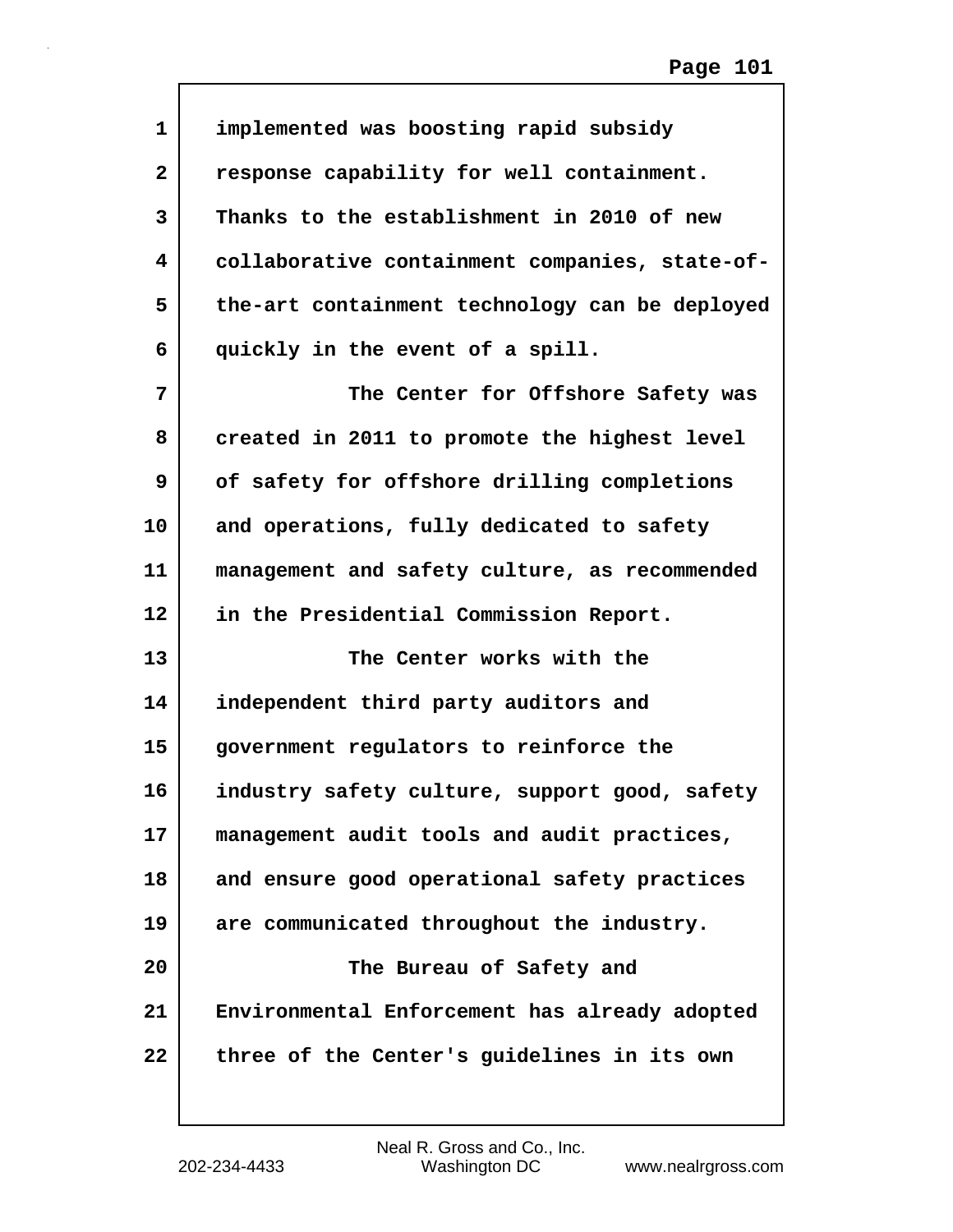| $\mathbf 1$     | regulations. The Safety Bureau is one of the   |
|-----------------|------------------------------------------------|
| 2               | three new agencies formed from the             |
| 3               | reorganization of the federal former Minerals  |
| 4               | Management Service in response to Macondo, and |
| 5               | in recent congressional testimony the Safety   |
| 6               | Bureau's Director, Brian Salerno, stated that  |
| 7               | 25 of the 33 BP Deepwater Horizon Commission   |
| 8               | recommendations have been addressed or are     |
| 9               | being addressed through ongoing initiatives    |
| 10              | including rulemakings.                         |
| 11              | Offshore development is an                     |
| 12 <sup>2</sup> | important element in realizing our full        |
| 13              | potential as an energy superpower. Even one    |
| 14              | incident is too many, and the oil and gas --   |
| 15              | natural gas industry has dedicated the past    |
| 16              | four years to using the lessons learned from   |
| 17              | Macondo to enhance safety and operational      |
| 18              | practices.                                     |
| 19              | To quote the co-chairs of the                  |
| 20              | Presidential Oil Spill Commission, offshore    |
| 21              | drilling is safer than it was four years ago,  |
| 22              | because industry and the government are        |
|                 |                                                |

 $\mathsf{l}$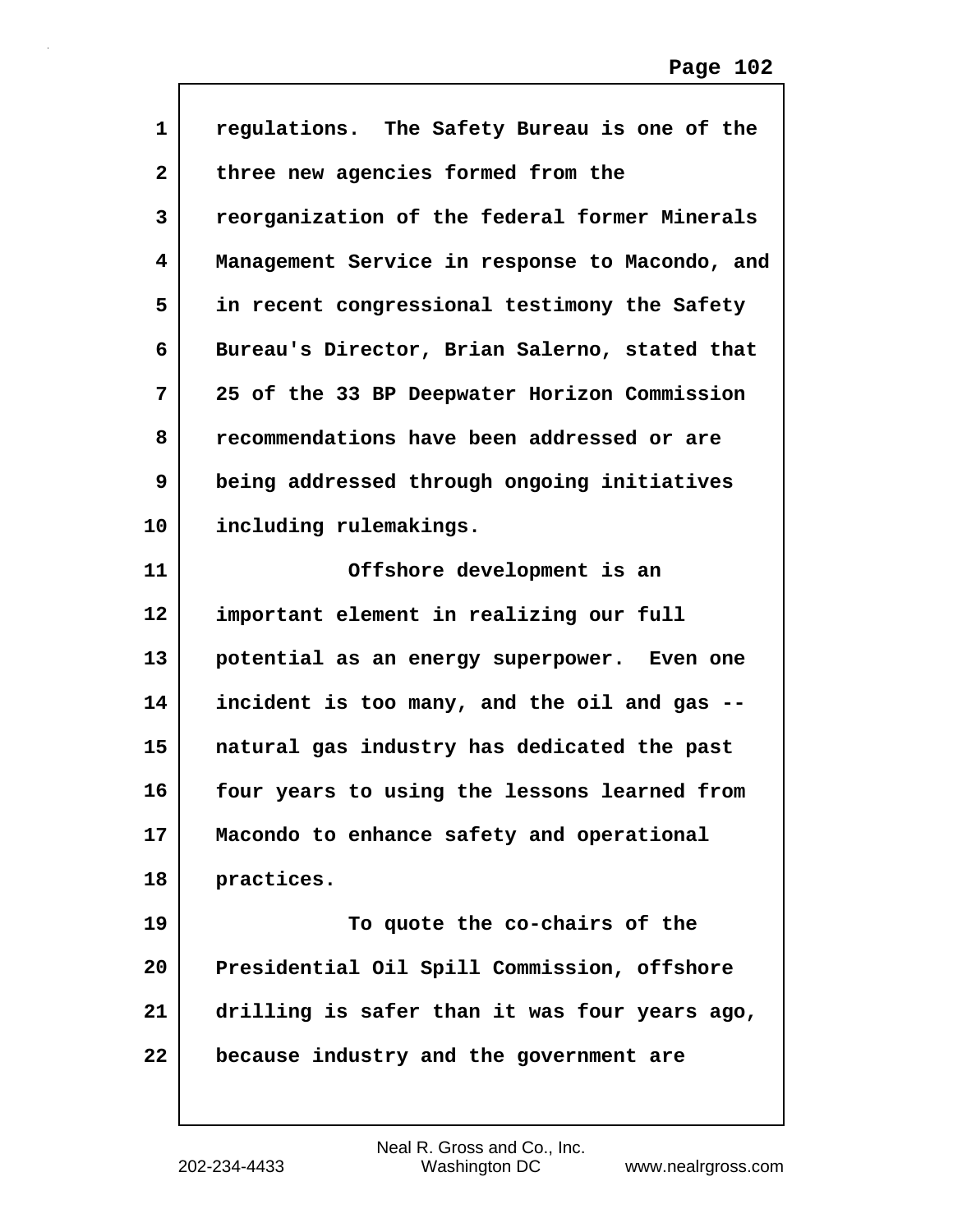| $\mathbf{1}$   | working together to improve spill prevention   |
|----------------|------------------------------------------------|
| $\overline{2}$ | and response, implementing new rules, and      |
| 3              | fostering a strong culture of safety within    |
| 4              | the industry.                                  |
| 5              | In closing, any incident is both               |
| 6              | one too many and a powerful incident for API   |
| 7              | and industry to improve training, operating    |
| 8              | procedures, technology, and industry           |
| 9              | standards. Our thoughts will always remain     |
| 10             | with the families of all those who lost their  |
| 11             | lives in this tragic incident, and we stand    |
| 12             | ready to continue to work with government      |
| 13             | regulators to improve safety.                  |
| 14             | Thank you.                                     |
| 15             | MR. LOEB: Thank you, Ms. Hopkins.              |
| 16             | Our next speaker is Charlie                    |
| 17             | Williams, and could you state your affiliation |
| 18             | when you're up at the mike.                    |
| 19             | MR. WILLIAMS: So I'm going to do               |
| 20             | an abbreviated version as well. So good        |
| 21             | evening. My name is Charlie Williams. I'm      |
| 22             | Executive Director for the Center for Offshore |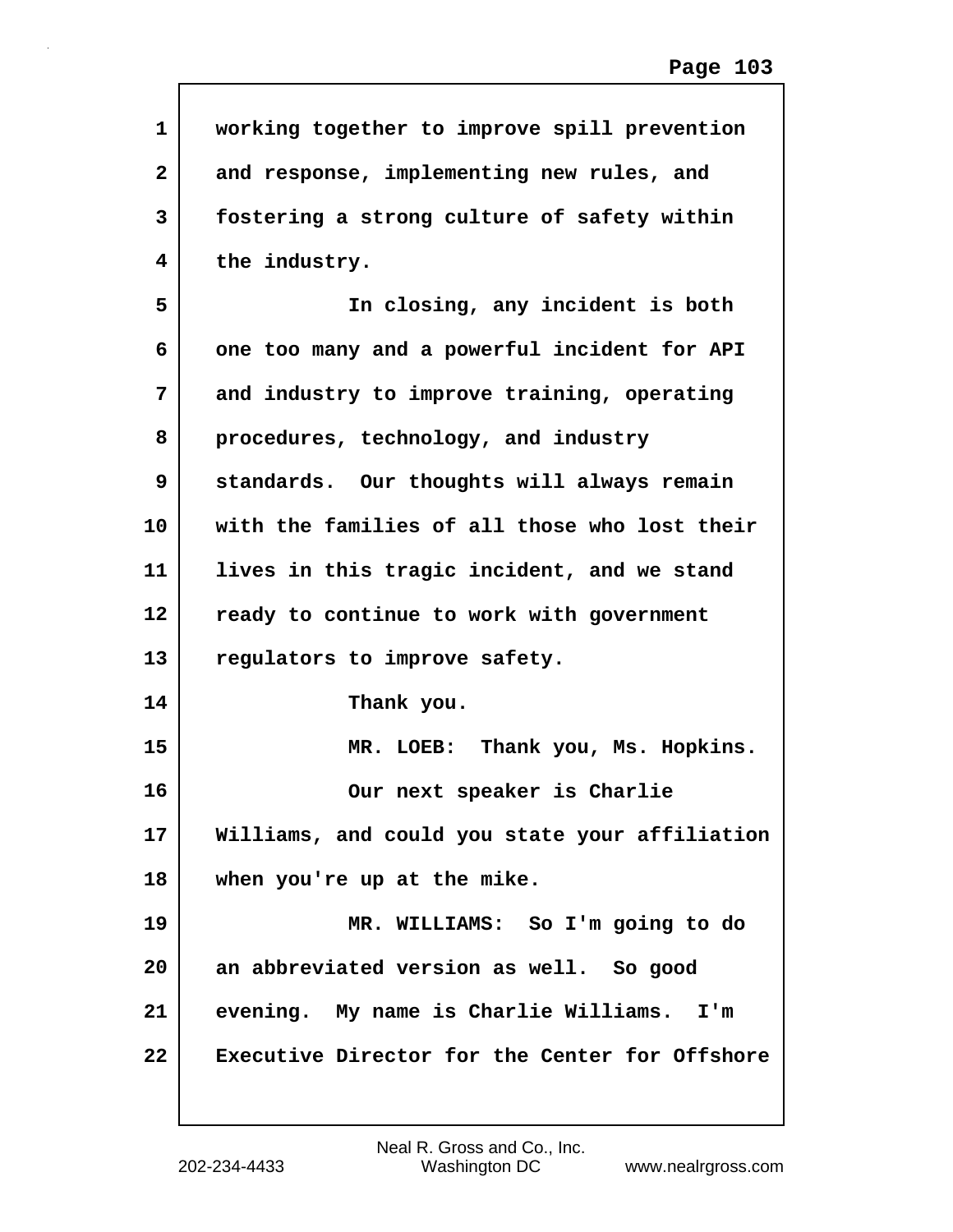| 1                       | Safety. COS appreciates the opportunity to     |
|-------------------------|------------------------------------------------|
| $\overline{\mathbf{2}}$ | provide verbal comments to the U.S. Chemical   |
| 3                       | Safety Enhancement and Investigation Board's   |
| 4                       | public meeting on the first two volumes of the |
| 5                       | CSB report on the April 20, 2010, Macondo      |
| 6                       | incident.                                      |
| 7                       | No incident is acceptable. Our                 |
| 8                       | industry takes every incident seriously.       |
| 9                       | Continued vigilance is essential to helping    |
| 10                      | prevent future incidents. The COS was          |
| 11                      | established by the industry to ensure that our |
| 12 <sub>2</sub>         | commitment to improvement continues and that   |
| 13                      | there is a single group singularly focused on  |
| 14                      | SEMS, and that there is a group that is        |
| 15                      | responsive to the Presidential Commission's    |
| 16                      | recommendations on safety and safety culture.  |
| 17                      | The industry is committed to                   |
| 18                      | ensuring that SEMS is a continuous learning    |
| 19                      | and enhancement process. Thus, a key mission   |
| 20                      | of the COS is enabling the sharing of industry |
| 21                      | knowledge of SEMS and safety. These learnings  |
| 22                      | will be based on SEMS audits, safety           |

 $\mathsf{l}$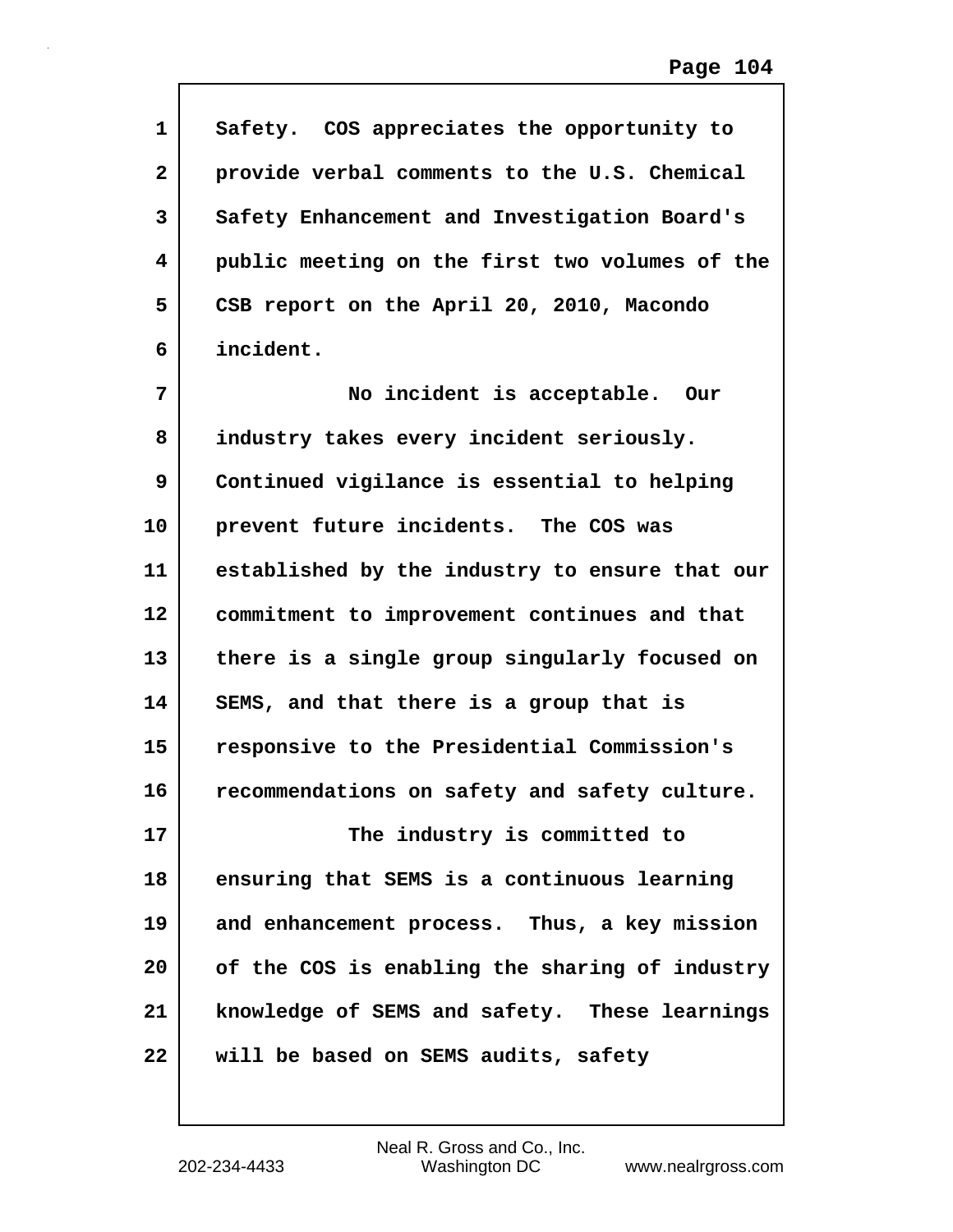| 1            | performance indicators, and learning from               |
|--------------|---------------------------------------------------------|
| $\mathbf{2}$ | incidence data that includes near misses.<br><b>The</b> |
| 3            | SEMS audits are done by independent third               |
| 4            | party auditors.                                         |
| 5            | While COS has not had an                                |
| 6            | opportunity to fully review Volumes 1 and 2 of          |
| 7            | the report, or its proposed recommendations,            |
| 8            | we do have the following general comments.              |
| 9            | The CSB analysis in Volume 2 is focused on the          |
| 10           | BOP and, in particular, the technical aspects           |
| 11           | of the BOPs. Yet well control in particular,            |
| 12           | and safe operations in general, or an entire            |
| 13           | system of technology, people, and processes,            |
| 14           | and, thus, a systems-based approach is                  |
| 15           | essential for safe operations.                          |
| 16           | The focus could not be just on the                      |
| 17           | equipment. The report itself notes that many            |
| 18           | safety systems processes were done at Macondo,          |
| 19           | like hazard analysis, barrier analysis, and             |
| 20           | management of change. Thus, the report should           |
| 21           | do more to analyze these safety management              |
| 22           | processes and make recommendations on how they          |
|              |                                                         |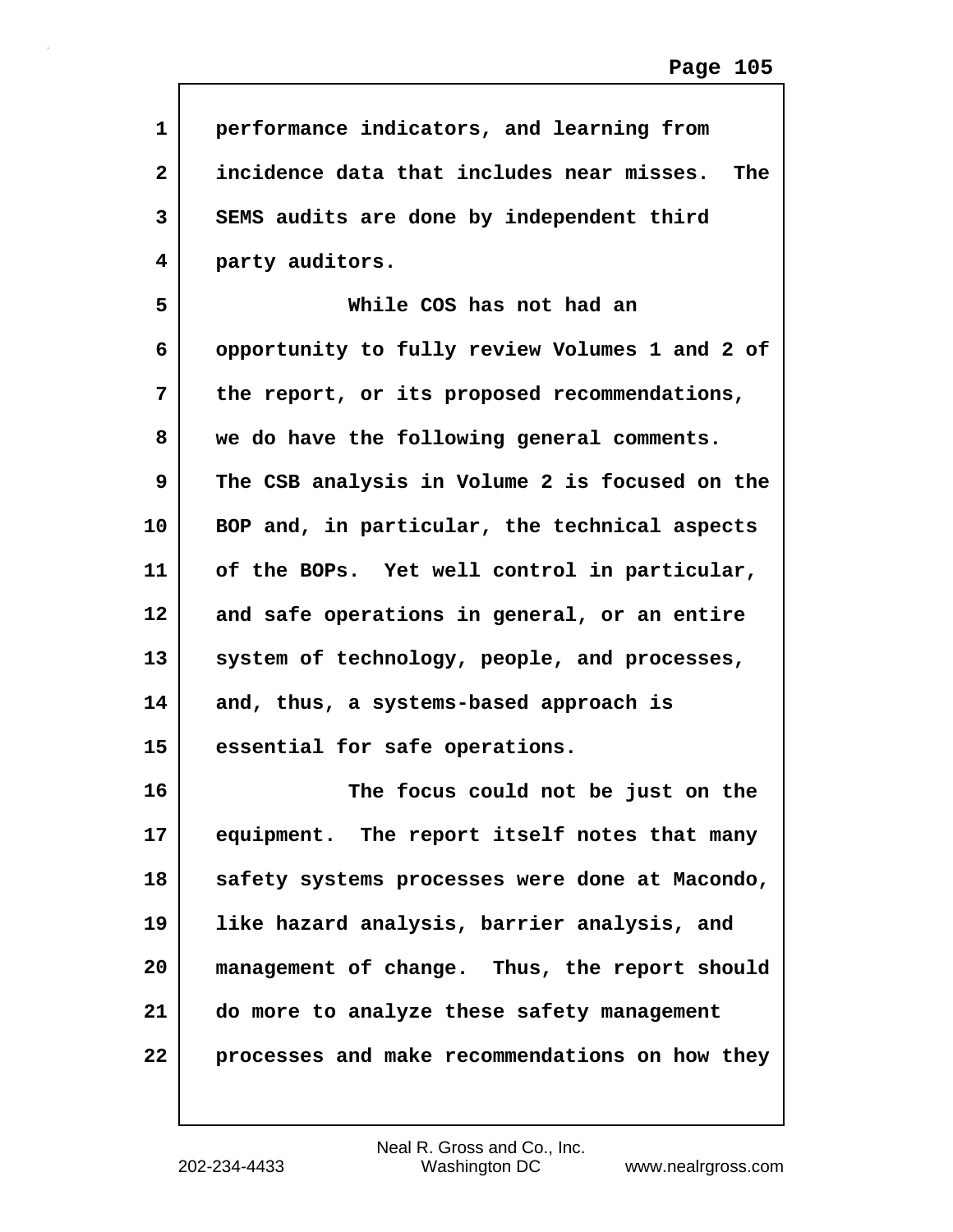| $\mathbf{1}$ | could be enhanced and made more effective.     |
|--------------|------------------------------------------------|
| 2            | Yet the majority of the report is              |
| 3            | on the technical details of a single piece of  |
| 4            | equipment. Significant strides in safety are   |
| 5            | directly related to implementation of systems- |
| 6            | based approaches, SEMS, and operationalizing   |
| 7            | these systems in the field. There is no        |
| 8            | discussion or recognition of the significant   |
| 9            | SEMS enhancements in work by the industry, the |
| 10           | regulator, and the industry organization. COS  |
| 11           | requests the opportunity to submit documents   |
| 12           | to CSB that describe the COS SEMS progress     |
| 13           | made by the industry regarding offshore        |
| 14           | safety.                                        |
| 15           | SEMS II is a regulatory                        |
| 16           | requirement. COS documents in API-RP 75 are    |
| 17           | referenced in the regulations. And audits and  |
| 18           | reporting on SEMS is required. The CSB         |
| 19           | recommends a sudden shift away from SEMS       |
| 20           | without clear explanation and analysis of why  |
| 21           | or how another system will be more effective.  |
| 22           | We believe that all the ideas, concepts,       |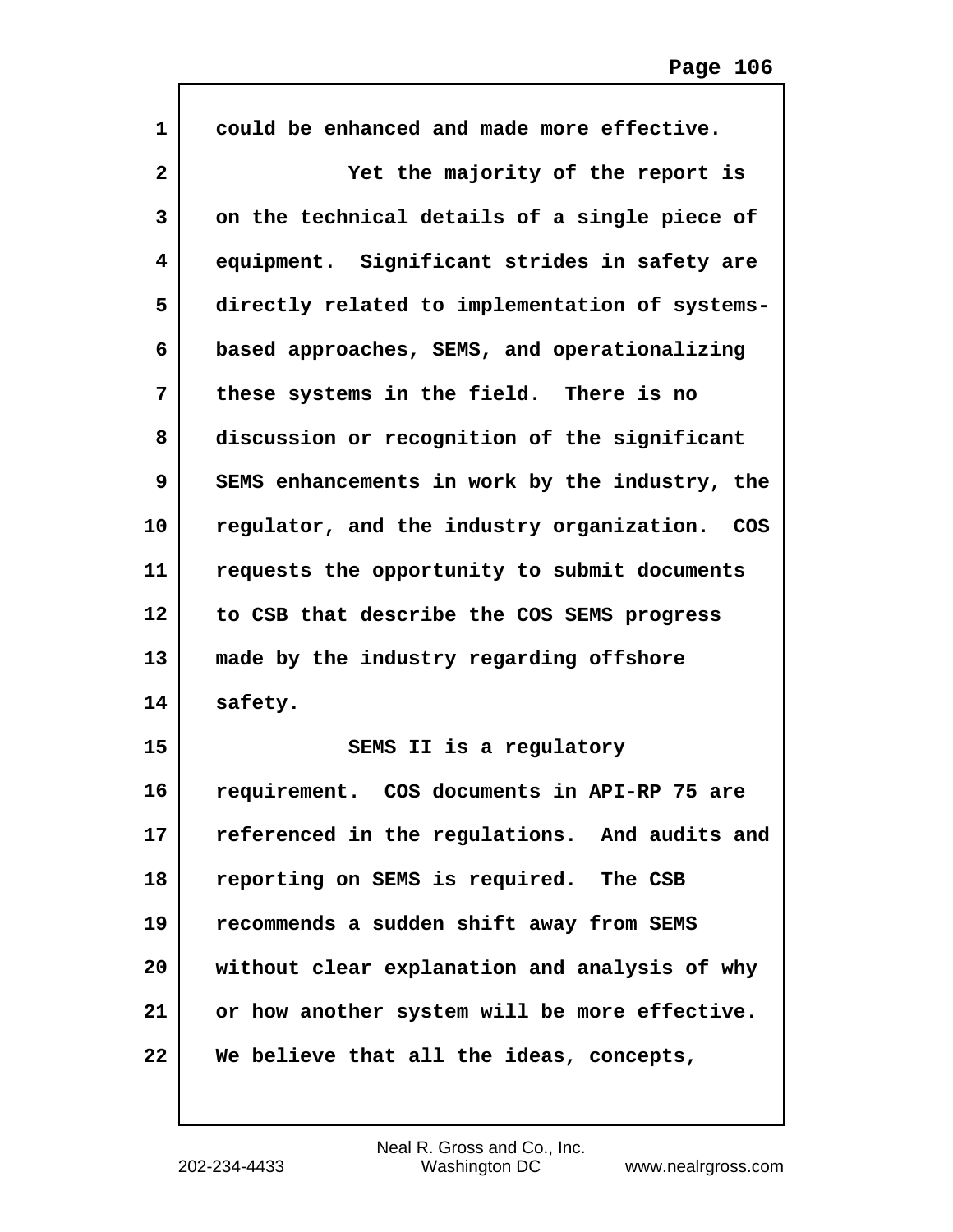| 1            | practices, and benefits of other forms of      |
|--------------|------------------------------------------------|
| $\mathbf{2}$ | safety management currently exist in SEMS and  |
| 3            | the regulation.                                |
| 4            | SEMS and SEMS-A is being                       |
| 5            | implemented and enhanced offshore, has         |
| 6            | benefits of being an active learning and       |
| 7            | feedback safety management system with a focus |
| 8            | on being fully operationalized and             |
| 9            | continuously benefiting the work and staff in  |
| 10           | the field.                                     |
| 11           | Additionally, SEMS has the benefits            |
| 12           | of focusing on managing barriers, taking a     |
| 13           | systematic approach to all parts of offshore   |
| 14           | safety, and active monitoring. SEMS also has   |
| 15           | both internal auditing and auditing and        |
| 16           | verification required by regulation and done   |
| 17           | by third parties. Significantly SEMS focuses   |
| 18           | on the importance of leadership and the        |
| 19           | interaction of leadership with staff to        |
| 20           | deliver the safety culture we want.            |
| 21           | We feel that the efforts going                 |
| 22           | forward should be put into continuous learning |

 $\mathsf{I}$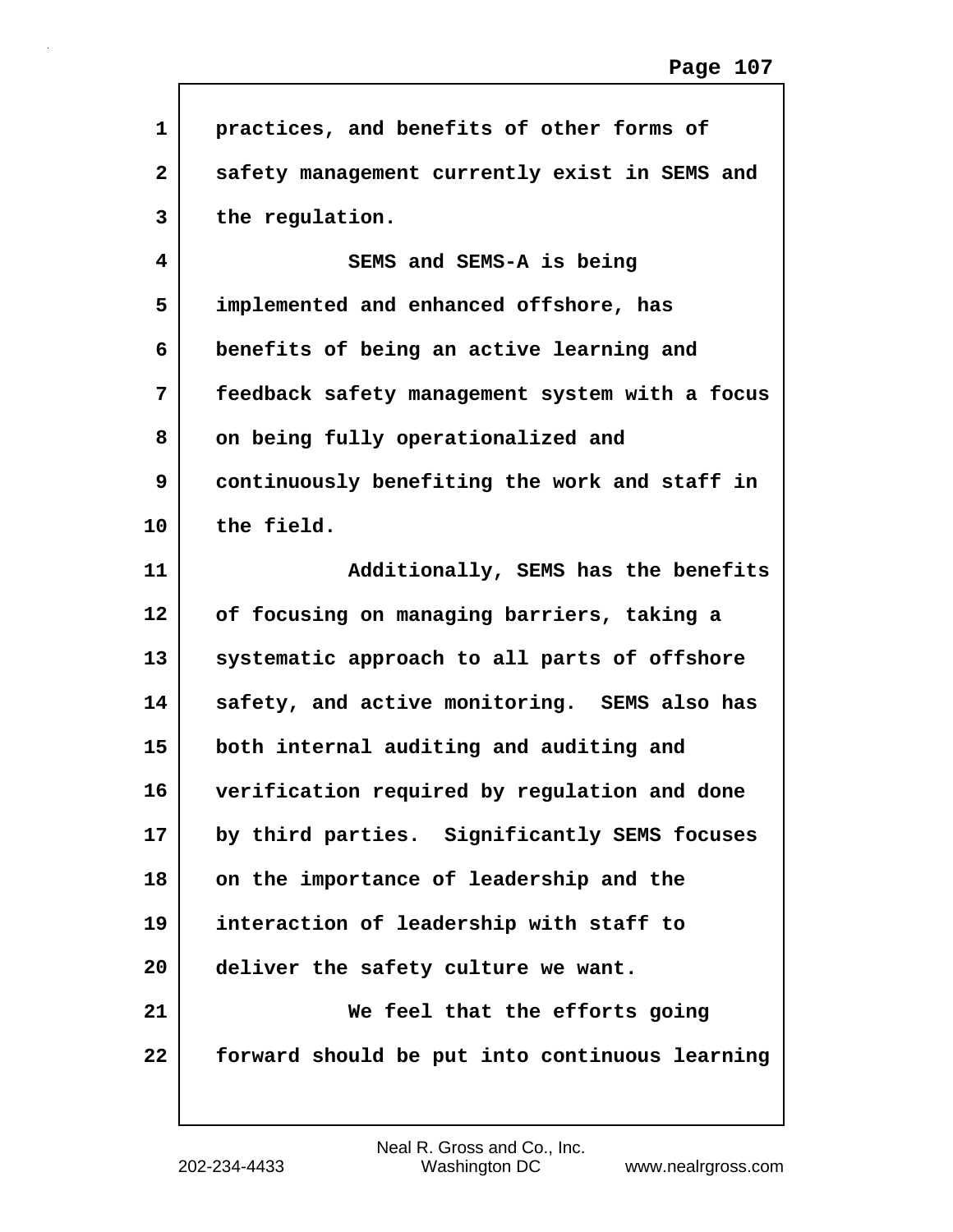| 1            | and enhancement of SEMS. We feel that an       |
|--------------|------------------------------------------------|
| $\mathbf{2}$ | important contribution of the CSB report will  |
| 3            | be the analysis and recommendations on how     |
| 4            | SEMS and SEMS processes that have been and are |
| 5            | in place can be more effective.                |
| 6            | In closing, any incident one -- any            |
| 7            | incident is both one too many and a powerful   |
| 8            | incentive for COS and the industry to improve  |
| 9            | SEMS and learning processes, skills and        |
| 10           | knowledge, operating procedures and standards, |
| 11           | and the effectiveness and measures and audits. |
| 12           | Our thoughts will always remain                |
| 13           | with the families and all of those who lost    |
| 14           | their lives in this tragic accident, and we    |
| 15           | stand ready to continue to work with the       |
| 16           | government regulators to improve safety.       |
| 17           | Thank you.                                     |
| 18           | MR. LOEB: Thank you for your                   |
| 19           | comments, Mr. Williams.                        |
| 20           | Our next speaker is Mr. Kenneth                |
| 21           | Arnold of the Society of Petroleum Engineers.  |
| 22           | MR. ARNOLD: Hello. My name is                  |
|              |                                                |

 $\mathsf{I}$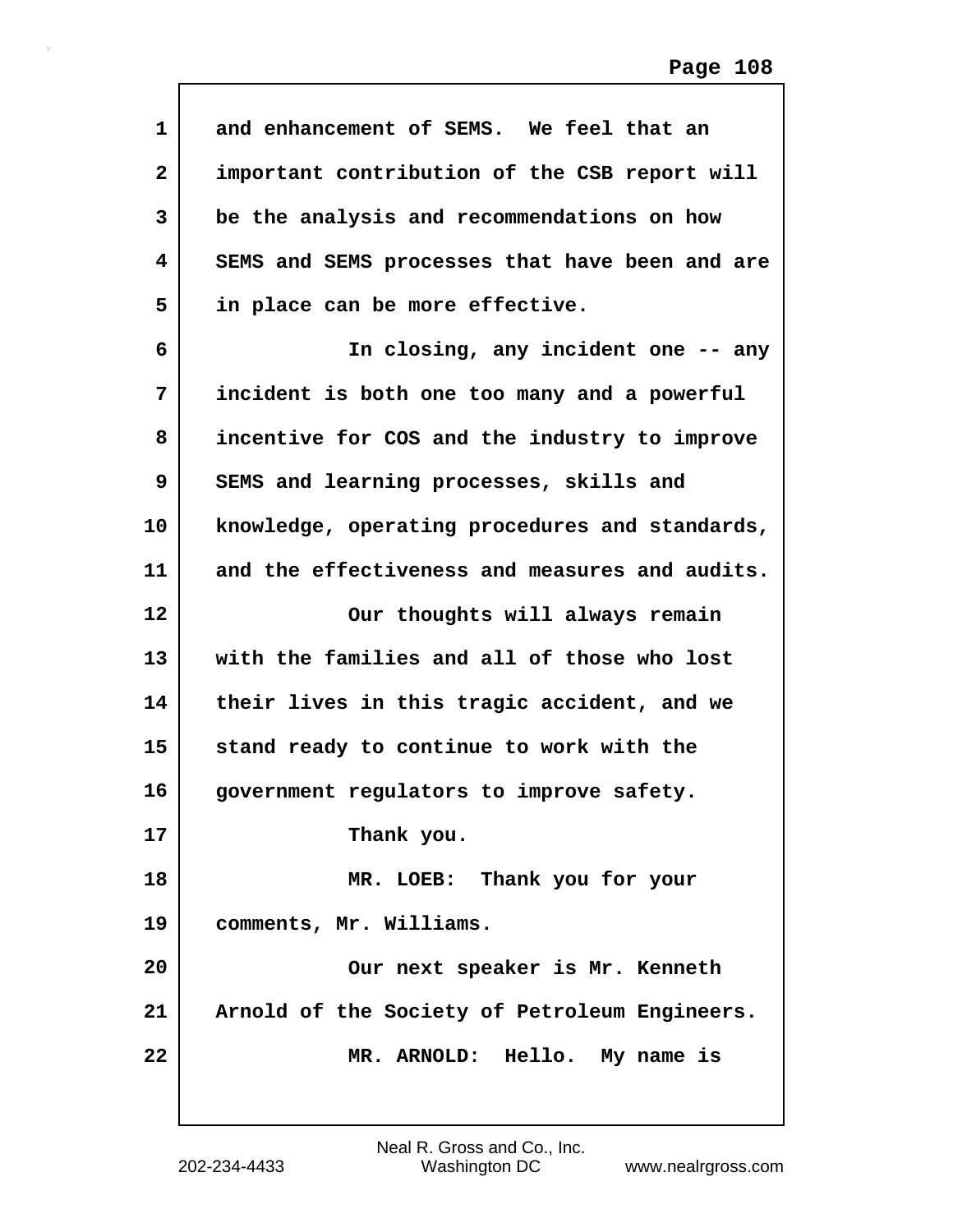| $\mathbf{1}$ | Kenneth Arnold. That's A-R-N-O-L-D. I'm        |
|--------------|------------------------------------------------|
| $\mathbf{2}$ | representing the Society of Petroleum          |
| 3            | Engineers, and I was also one of the three     |
| 4            | reviewers who submitted our peer review of the |
| 5            | report last Tuesday, which I suspect didn't    |
| 6            | make it into the final version, but I just got |
| 7            | the final version and I haven't seen how you   |
| 8            | address the comments.                          |
| 9            | The CSB asked the Society of                   |
| 10           | Petroleum Engineers to do a peer review on the |
| 11           | May 5th draft. As you may know, SPE is not an  |
| $12 \,$      | advocacy organization, but is a professional   |
| 13           | society of individual engineers and            |
| 14           | scientists. Our mission is to provide          |
| 15           | networking and knowledge-sharing opportunities |
| 16           | for our global membership, and we represent    |
| 17           | ourselves and not our individual companies.    |
| 18           | We commend the CSB for completing              |
| 19           | such a comprehensive review of this tragic     |
| 20           | incident, and share your hope that the         |
| 21           | learnings can be adopted by operators,         |
| 22           | drilling companies, and service companies in   |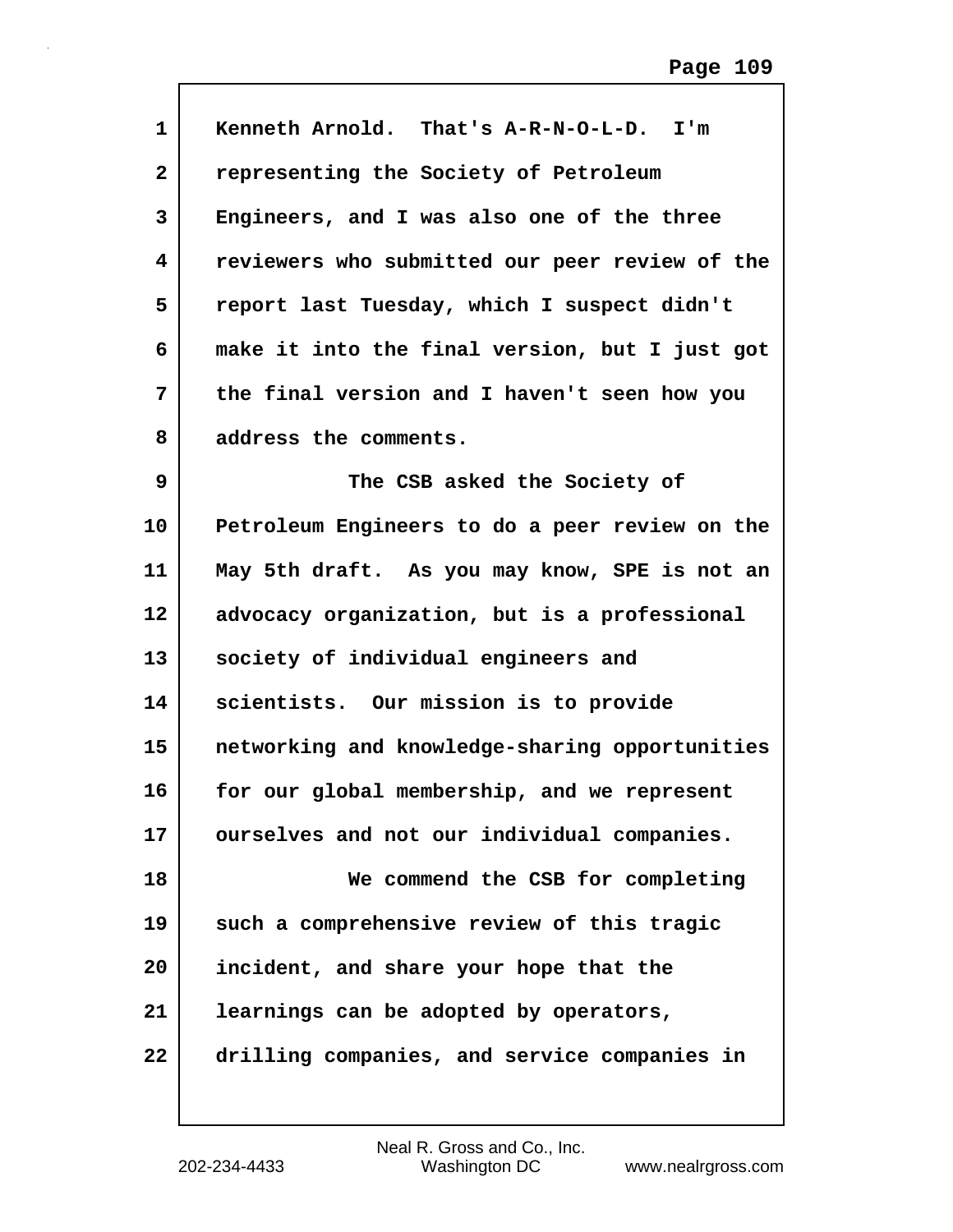| $\mathbf{1}$ | the future, to prevent recurrence. We were     |
|--------------|------------------------------------------------|
| $\mathbf{2}$ | able to send the draft to three SPE members    |
| 3            | who are recognized experts in the field for    |
| 4            | their review, but we could not perform a full  |
| 5            | SPE Board-approved peer review in the one week |
| 6            | that was allotted to us.                       |
| 7            | On May 27th, SPE submitted the                 |
| 8            | comments from the independent reviewers        |
| 9            | dealing what these three individuals thought   |
| 10           | were serious problems with these volumes.      |
| 11           | Some common themes in the feedback emerged.    |
| 12           | First, the team believed that the              |
| 13           | CSB has done a good job at explaining the      |
| 14           | technical issues of the solenoids and the      |
| 15           | buckling of the drill pipe that has not been   |
| 16           | adequately addressed in the past.              |
| 17           | Two, there are many comments in the            |
| 18           | volumes that compare the U.S. and European     |
| 19           | regulatory frameworks that the team believed   |
| 20           | warrant more evaluation and examples to prove  |
| 21           | the contention that a redirection of the U.S.  |
| 22           |                                                |
|              | regulatory framework to require identification |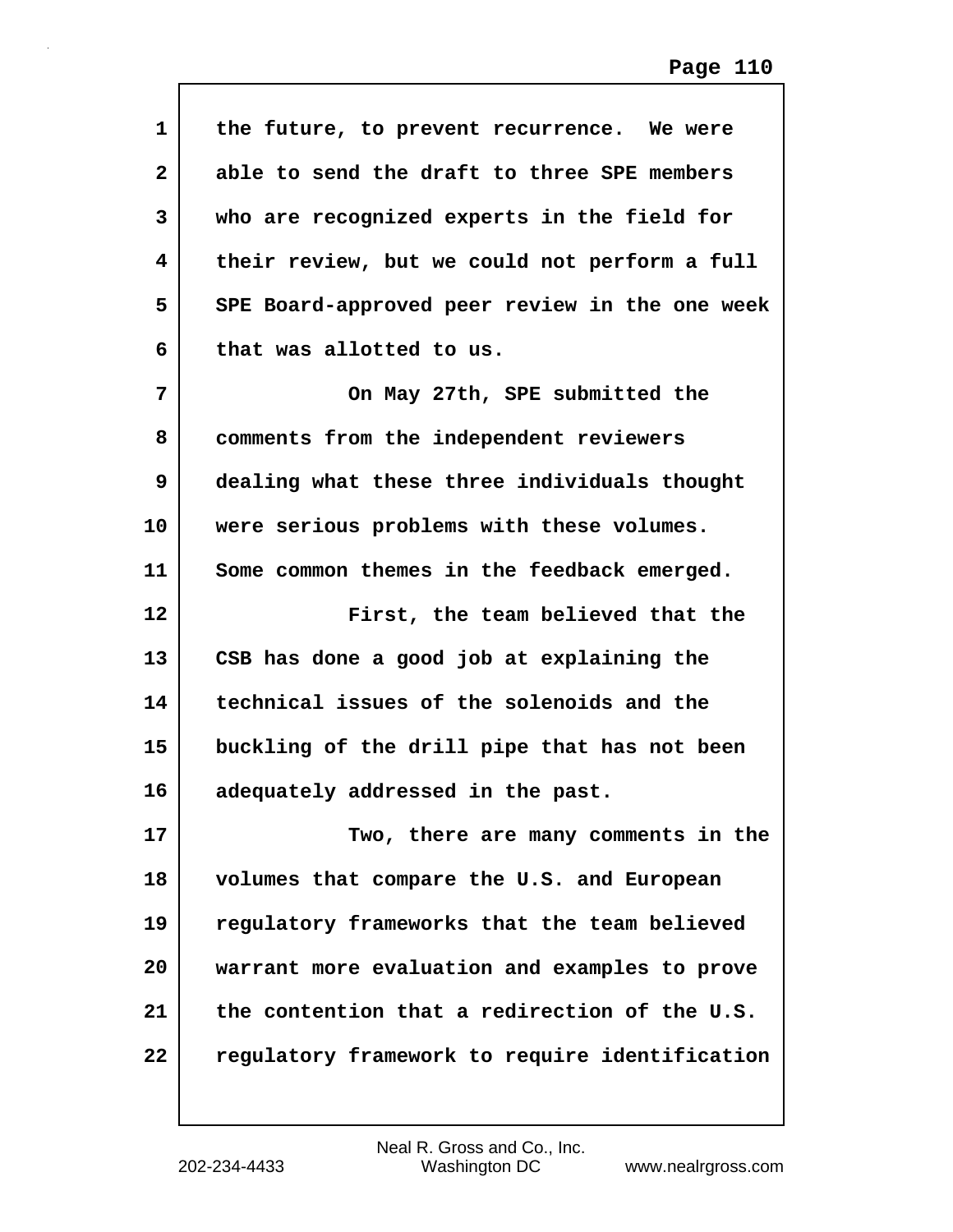| 1              | specifically of SCEs and MAEs and verbiage to |
|----------------|-----------------------------------------------|
| $\overline{2}$ | prove a LARP will result in a higher level of |
| 3              | safety in actual operations.                  |
| 4              | The individual reviewers did not              |
| 5              | think this point was valid at all. The full   |
| 6              | comments include specific examples of where   |
| 7              | the report has failed to prove this point in  |
| 8              | Volumes 1 and 2.                              |
| 9              | The team believed that there are              |
| 10             | some important items and assumptions that may |
| 11             | be technically incorrect, and that the CSB    |
| 12             | should consider these before publishing the   |
| 13             | final report. Specifics of these items are    |
| 14             | included in the full comments which we        |
| 15             | submitted to you on May 27th.                 |
| 16             | The team acknowledges that some,              |
| 17             | but certainly not all, of the comments        |
| 18             | resulting from this initial review may be     |
| 19             | addressed in Volumes 3 and 4. For this        |
| 20             | reason, we feel that the volumes are so       |
| 21             | interrelated that all four volumes are        |
| 22             | required to paint the full picture.           |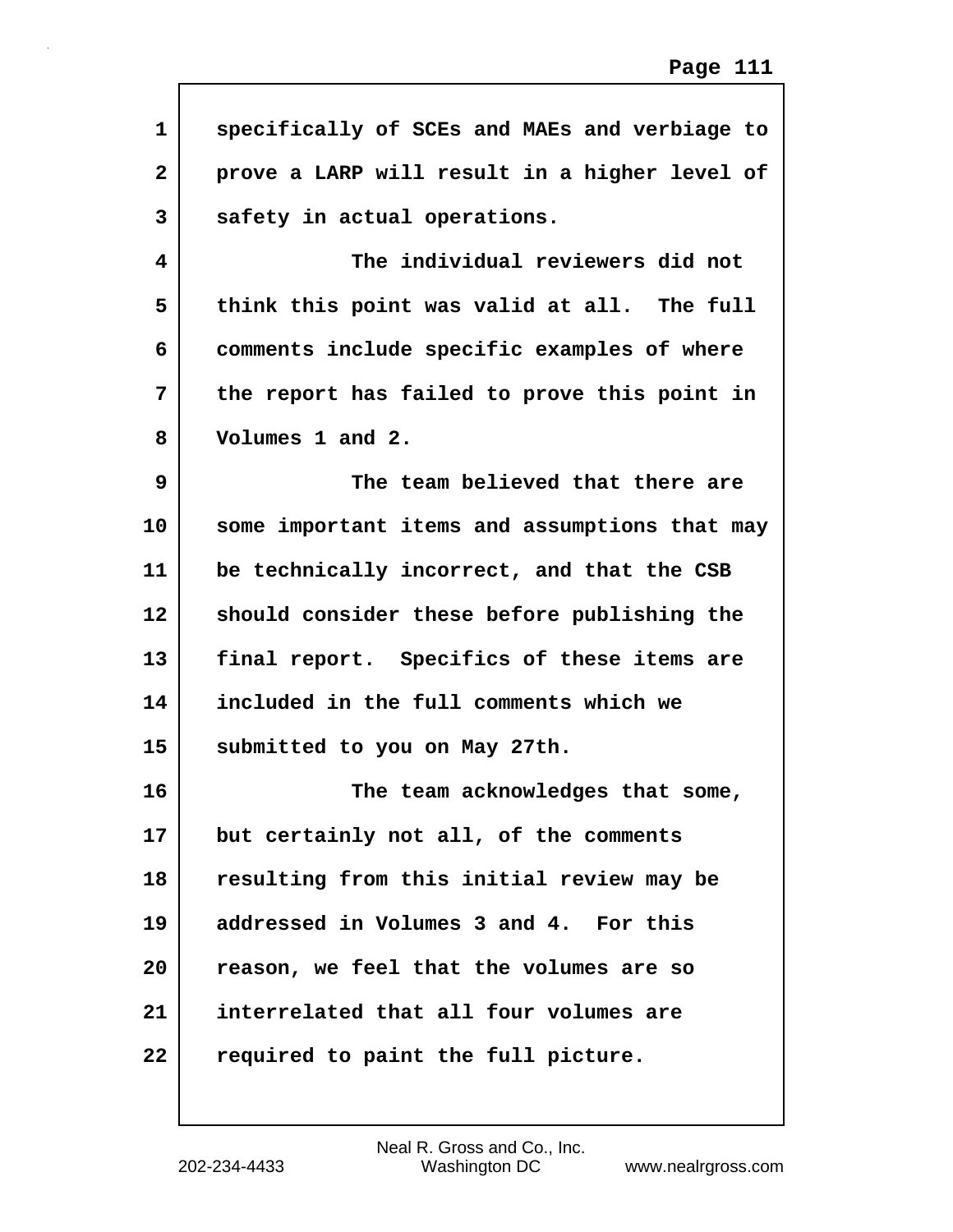| 1              | It is possible that releasing the             |
|----------------|-----------------------------------------------|
| $\overline{a}$ | Executive Summary and Volumes 1 and 2, before |
| 3              | releasing Volumes 3 and 4, would provide an   |
| 4              | incomplete analysis that could lead to        |
| 5              | inadequate and misguided actions.             |
| 6              | Also, during the completion of                |
| 7              | Volumes 3 and 4, it will probably be found    |
| 8              | necessary to make revisions to Volumes 1 and  |
| 9              | 2 because of the interrelated nature.         |
| 10             | In summary, SPE, as a technical               |
| 11             | organization, believes these volumes of the   |
| 12             | report should not be approved by the Board    |
| 13             | until the questions raised by our reviewers   |
| 14             | and others have been properly vetted and the  |
| 15             | remaining volumes of the report are written,  |
| 16             | reviewed, and vetted as well.                 |
| 17             | Thank you very much.                          |
| 18             | MR. LOEB: Thank you, Mr. Arnold.              |
| 19             | The next speaker -- and thank you             |
| 20             | so much for spelling your name and restating  |
| 21             | your organizational affiliation -- is Rudolfo |
| 22             | Maya from Dupont.                             |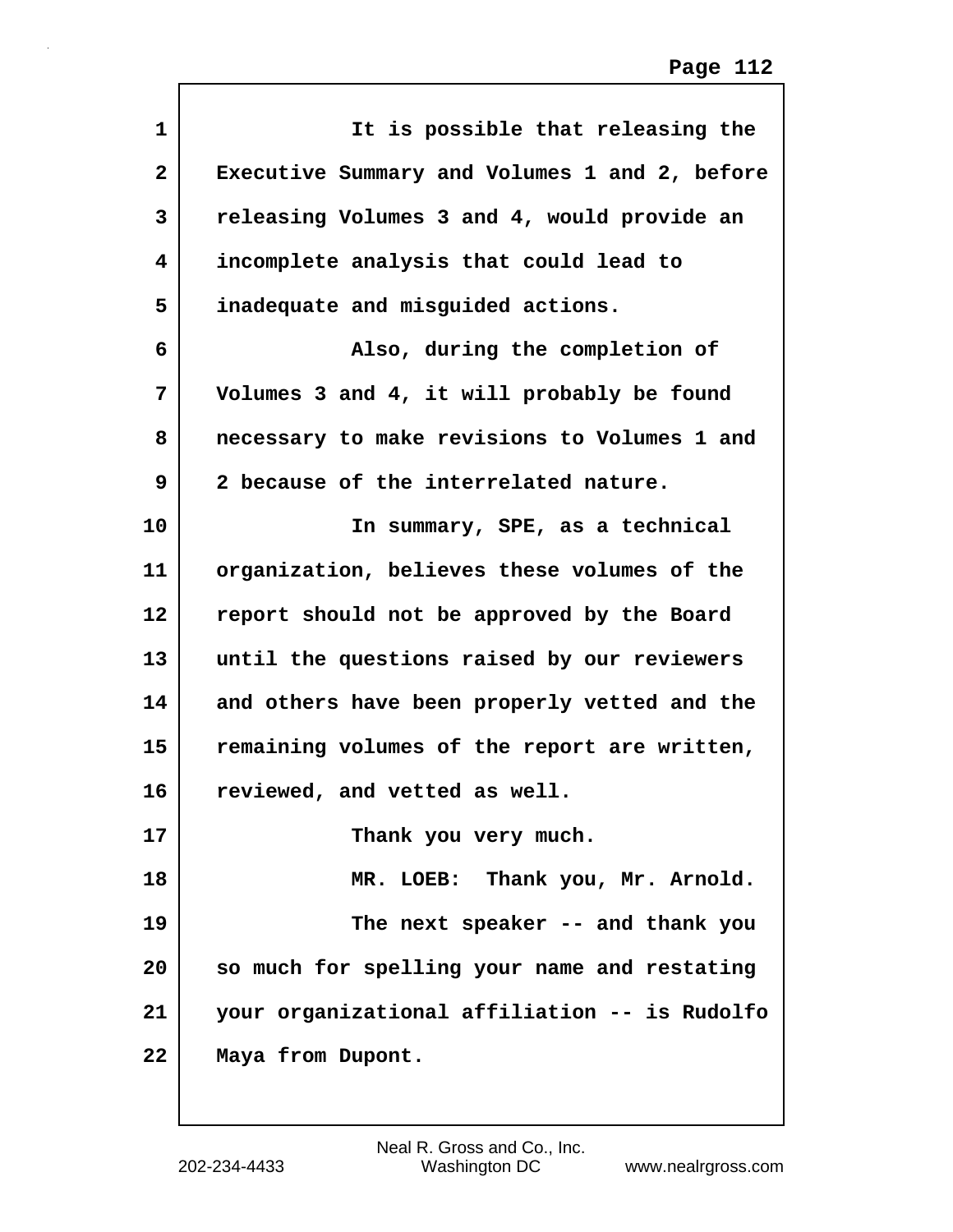| $\mathbf{1}$ | MR. MAYA: No comment.                        |
|--------------|----------------------------------------------|
| $\mathbf{2}$ | MR. LOEB: Oh. No comment? Okay?              |
| 3            | Well, going down the list, it's Lillian      |
| 4            | Espinosa, yes, of Deepwater Horizon Study    |
| 5            | Group. But I may have misstated that, so     |
| 6            | please when you reach the mike let us all    |
| 7            | know.                                        |
| 8            | MS. ESPINOSA: Yes. I had the                 |
| 9            | honor and privilege of being a member of the |
| 10           | Deepwater Horizon Study Group. And we        |
| 11           | actually had some of the survivors in the    |
| 12           | early hours long before the NBI inquiry.     |
| 13           | So today I will probably come -- I           |
| 14           | thought I was coming, you know, just to see  |
| 15           | about Volume 1 or 2, but I realize now I am  |
| 16           | here as much for the survivors, some of whom |
| 17           | thought about talking to CSB, but not sure   |
| 18           | that they can trust it.                      |
| 19           | The manslaughter trial, the hearing          |
| 20           | is July 9th, so, you know, this thing is not |
| 21           | over. One of my questions -- did you all go  |
| 22           | over any of the evidence from Phase 1 and 2  |
|              |                                              |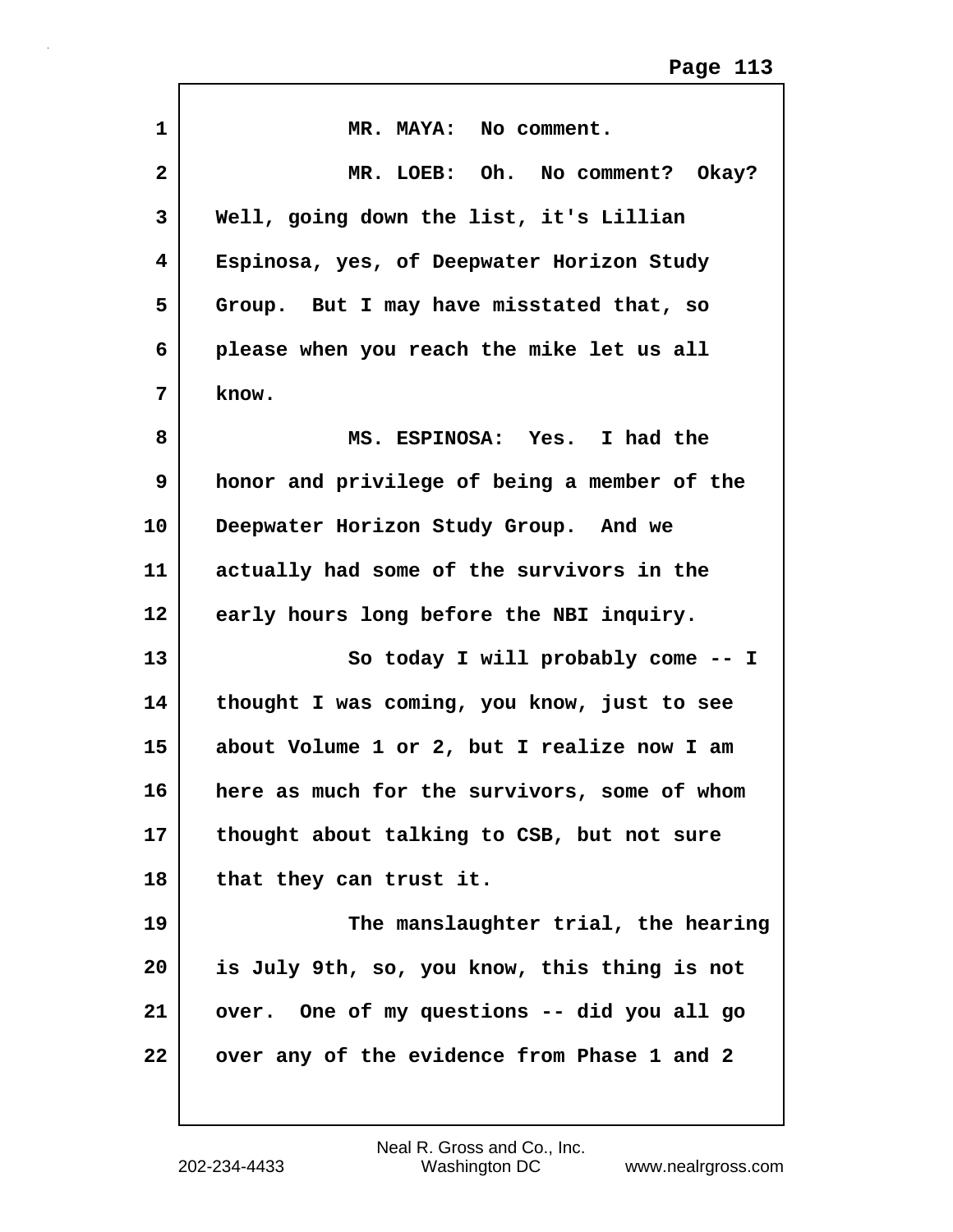| $\mathbf{1}$ | from the civil trial? Cheryl, did you use any |
|--------------|-----------------------------------------------|
| $\mathbf{2}$ | evidence from Phase 1 and 2?                  |
| 3            | MS. MacKENZIE: Yes. Yes, yes.                 |
| 4            | MS. ESPINOSA: You know, my heart              |
| 5            | says that maybe Ken Arnold is right. It would |
| 6            | be better to issue all four volumes. Like     |
| 7            | trust is a really important thing.            |
| 8            | And also, you know, I thought you             |
| 9            | all were going to really focus on the human   |
| 10           | factor. And I know this is just a technical   |
| 11           | safety critical equipment, but I think it     |
| 12           | would be such a greater impact if you issued  |
| 13           | all four volumes.                             |
| 14           | MR. LOEB: Thank you very much, Ms.            |
| 15           | Espinosa.                                     |
| 16           | Our next speaker is Jacqueline                |
| 17           | Weaver of the University of Houston Law       |
| 18           | School.                                       |
| 19           | MS. WEAVER: I thought that was                |
| 20           | just a sign-in sheet.                         |
| 21           | MR. LOEB: Oh, well, yet another               |
| 22           | one.                                          |
|              |                                               |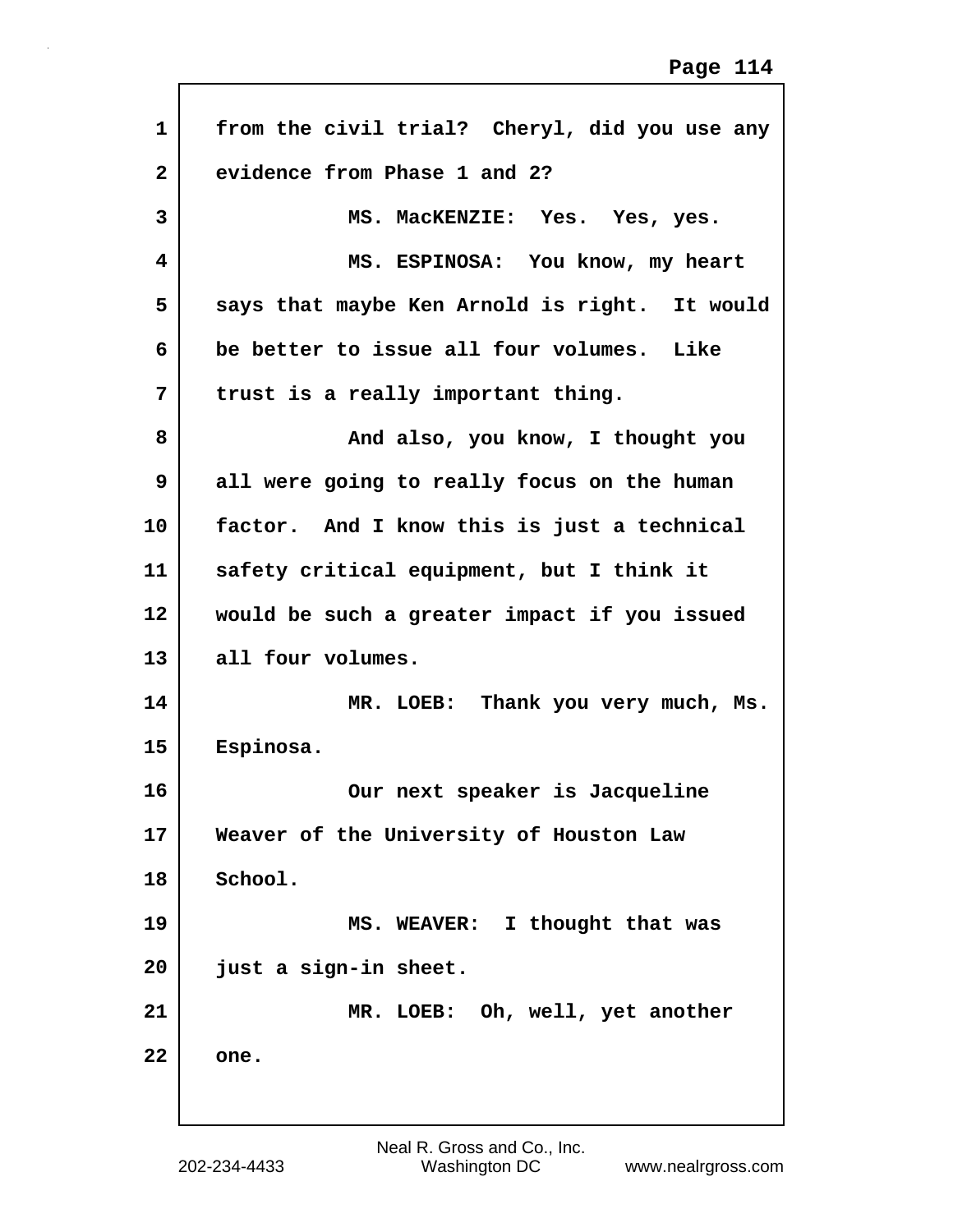| $\mathbf{1}$ | MS. WEAVER: (Inaudible)                       |
|--------------|-----------------------------------------------|
| $\mathbf{2}$ | MR. LOEB: Well, I don't know if               |
| 3            | that was picked up, but the next speaker I    |
| 4            | think is Darryl -- is it Fett of Total?       |
| 5            | MR. FETT: Yeah. I started as one              |
| 6            | that also thought it was a sign-up list, but  |
| 7            | I greatly appreciate the opportunity to talk  |
| 8            | to you guys, because -- well, first of all,   |
| 9            | let me introduce myself. I'm Darryl Fett.     |
| 10           | I'm with Total E&P USA.                       |
| 11           | About 25 years in the industry, and           |
| 12           | I work in drilling and completions as senior  |
| 13           | drilling and wells advisor. But a lot of my   |
| 14           | background is fluids and cementing.           |
| 15           | And just a disclaimer, I am                   |
| 16           | speaking on behalf of myself and my own       |
| 17           | personal thoughts and opinions and not those  |
| 18           | of my company.                                |
| 19           | I'd like to focus a bit -- there              |
| 20           | was quite a lot of discussion in the report   |
| 21           | and today about the last line of defense, but |
| 22           | I want to speak briefly on what should have   |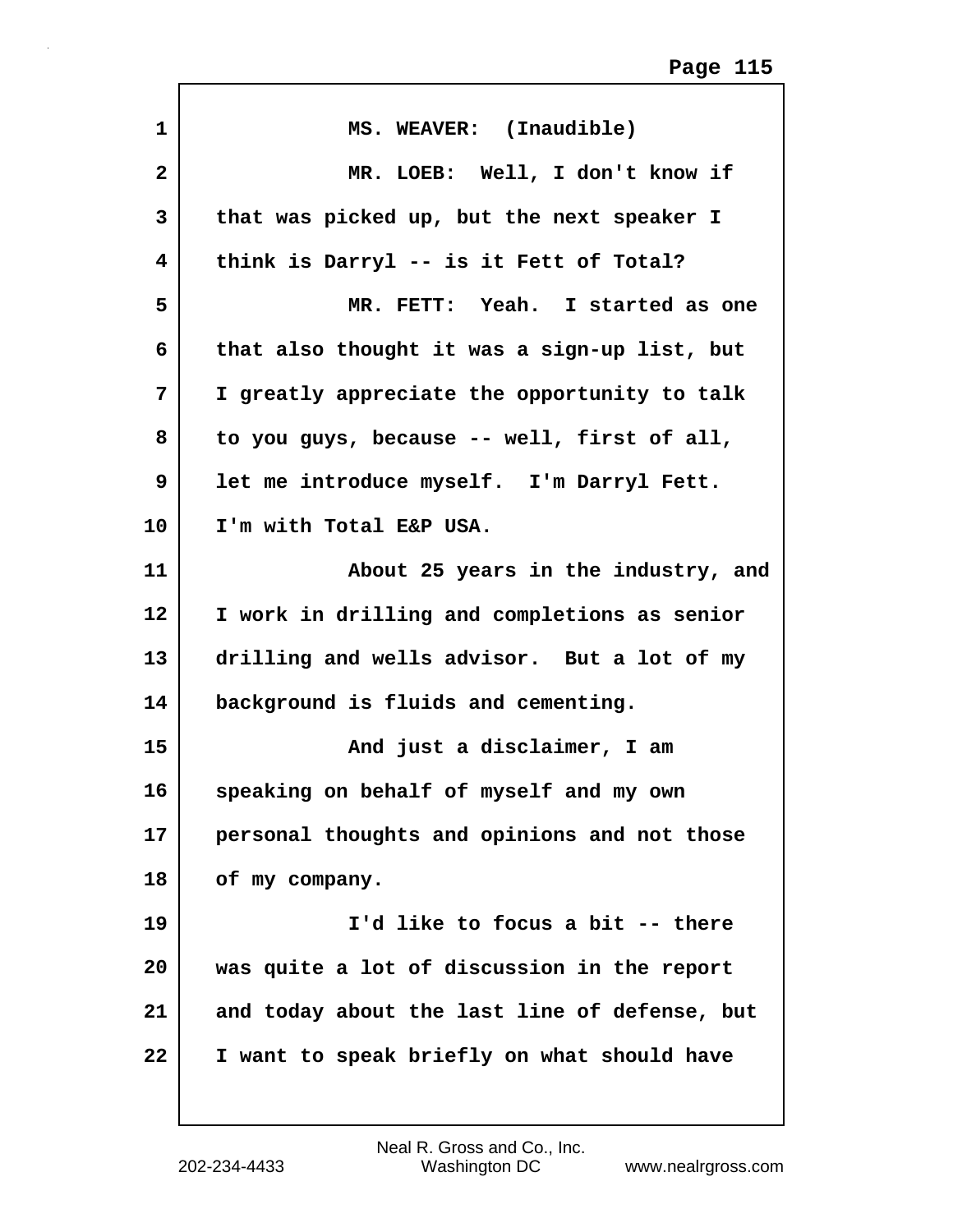| 1            | been and was designed to be the first line of  |
|--------------|------------------------------------------------|
| $\mathbf{2}$ | defense, and that's the cement job.            |
| 3            | In the report, I want to refer to              |
| 4            | page -- just for your records, to page 23,     |
| 5            | where it defines the cement at the -- in the   |
| 6            | annulus and the cement at the bottom of the    |
| 7            | casing. In the presentation, it was also       |
| 8            | referred to as sort of independent things --   |
| 9            | cemented annulus as being one barrier, cement  |
| 10           | at the bottom of the casing being another.     |
| 11           | You specifically refer to it as the            |
| 12           | shoe track. And just a bit of education        |
| 13           | because this isn't the first report that has   |
| 14           | referred to the shoe track cement as the       |
| 15           | barrier that failed. It was not. The barrier   |
| 16           | that failed was the primary cement, and they   |
| 17           | are not two distinct systems anyway. It is     |
| 18           | all pumped as one slurry, and it's referred to |
| 19           | the primary cement job.                        |
| 20           | The purpose of the shoe track                  |
| 21           | cement is not necessarily to prevent the flow  |
| 22           | of anything into the well bore. The purpose    |
|              |                                                |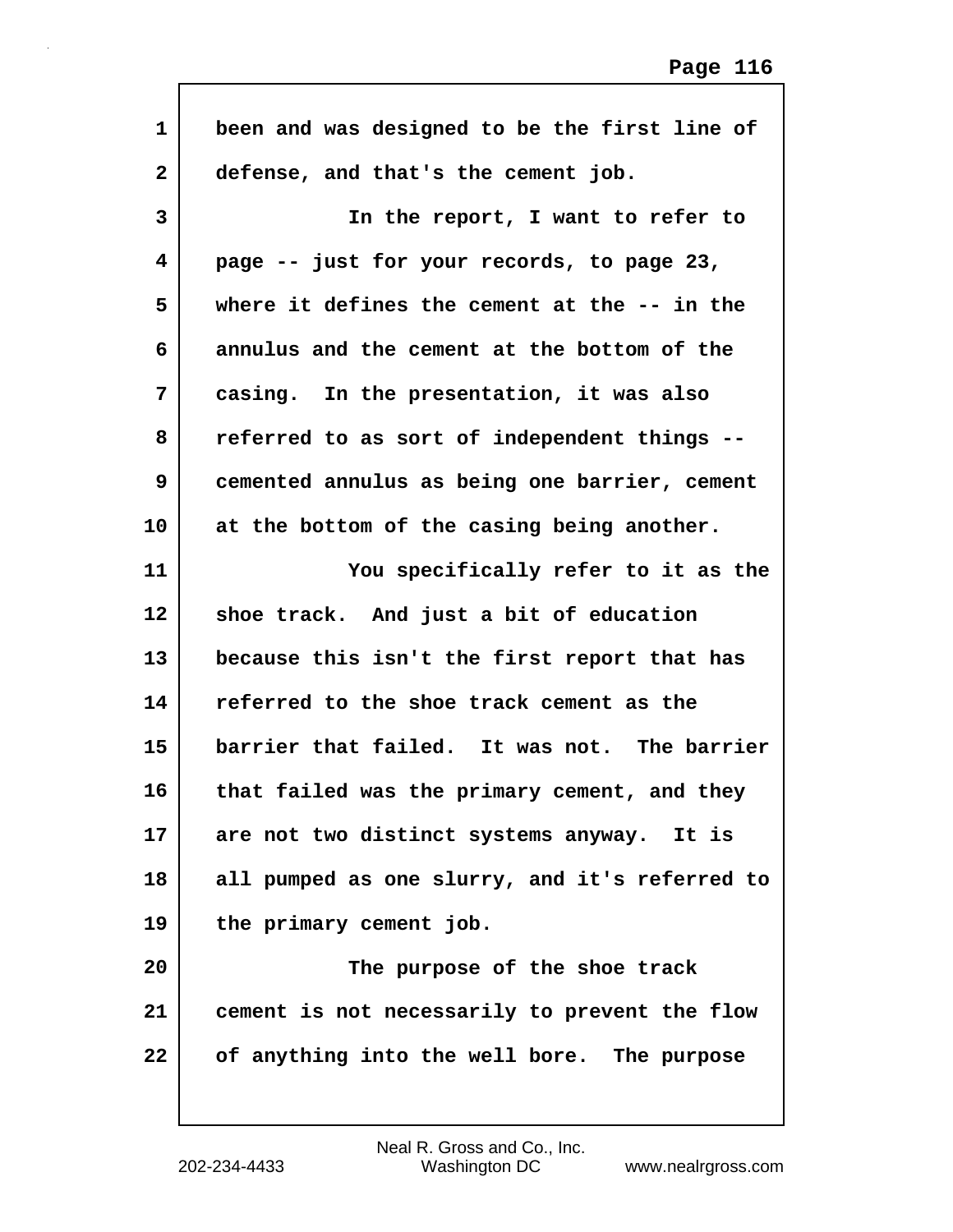| $\mathbf{1}$ | of the shoe track is it's a container that     |
|--------------|------------------------------------------------|
| $\mathbf{2}$ | captures contaminated cement from wiping the   |
| 3            | casing with mud. So by design, it is supposed  |
| 4            | to have contaminated -- be contaminated with   |
| 5            | mud.                                           |
| 6            | Therefore, it shouldn't be expected            |
| 7            | to contain flow inside the casing. What it is  |
| 8            | designed for is so that competent cement can   |
| 9            | be in the annulus and prevent the flow of      |
| 10           | hydrocarbons into the annulus in either        |
| 11           | direction, up or down, depending on where the  |
| 12           | flow path of the load may be. Hopefully, it    |
| 13           | doesn't go anywhere, but there has been a lot  |
| 14           | of reference to the failure of the shoe track  |
| 15           | cement, and I'd really like to correct that in |
| 16           | future references to the failures of the       |
| 17           | barriers.                                      |
| 18           | One more thing. In your list on                |
| 19           | page 18 of barriers, as well as the            |
| 20           | presentation slide, you refer to all of the    |
| 21           | types of barriers that we use, but there is    |
| 22           | one -- there is two distinctions that I want   |
|              |                                                |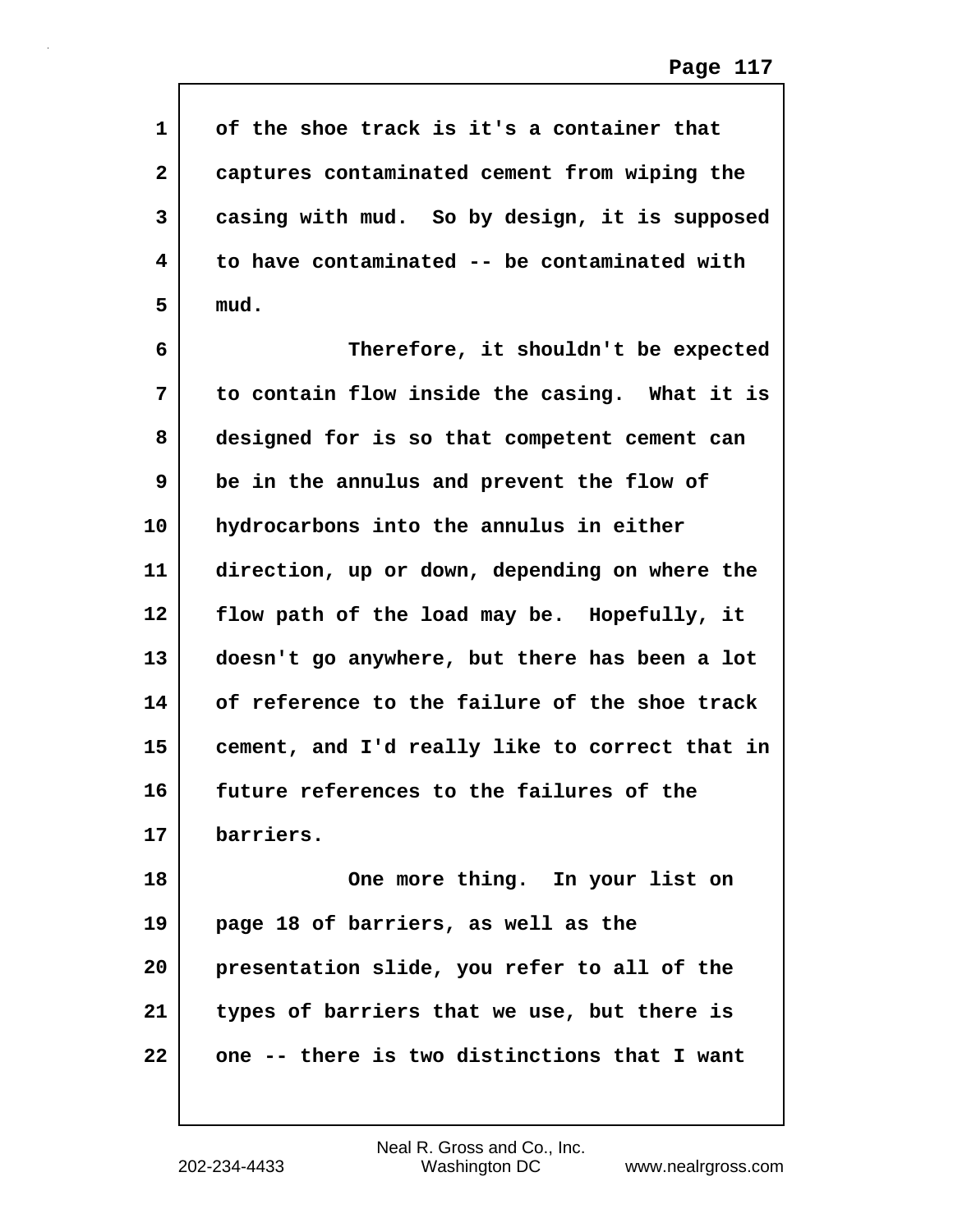| $\mathbf{1}$ | to make. You said cement placed at the bottom  |
|--------------|------------------------------------------------|
| $\mathbf{2}$ | of the well to seal a hydrocarbon-bearing      |
| 3            | zone. Again, in context, I take that to mean   |
| 4            | that you are talking about the shoe track      |
| 5            | cement.                                        |
| 6            | It is not placed there separately              |
| 7            | than the primary job. If it's not, if you're   |
| 8            | talking about a cement plug, which is a        |
| 9            | separate operation, that is the type of        |
| 10           | barrier that we place there inside the well    |
| 11           | bore separately than the primary cement job.   |
| 12           | There is also a key omission here.             |
| 13           | There is a mechanical barrier, either bridge   |
| 14           | plug, cement retainer, or there are several    |
| 15           | names for them, but essentially they are steel |
| 16           | or composite material that is placed in the    |
| 17           | well bore to act as another barrier.           |
| 18           | And I have to comment the drilling             |
| 19           | safety rule, there was one of the -- in my     |
| 20           | opinion, one of the best new regulations is    |
| 21           | that we have to place a mechanical barrier,    |
| 22           | another mechanical barrier above what is       |
|              |                                                |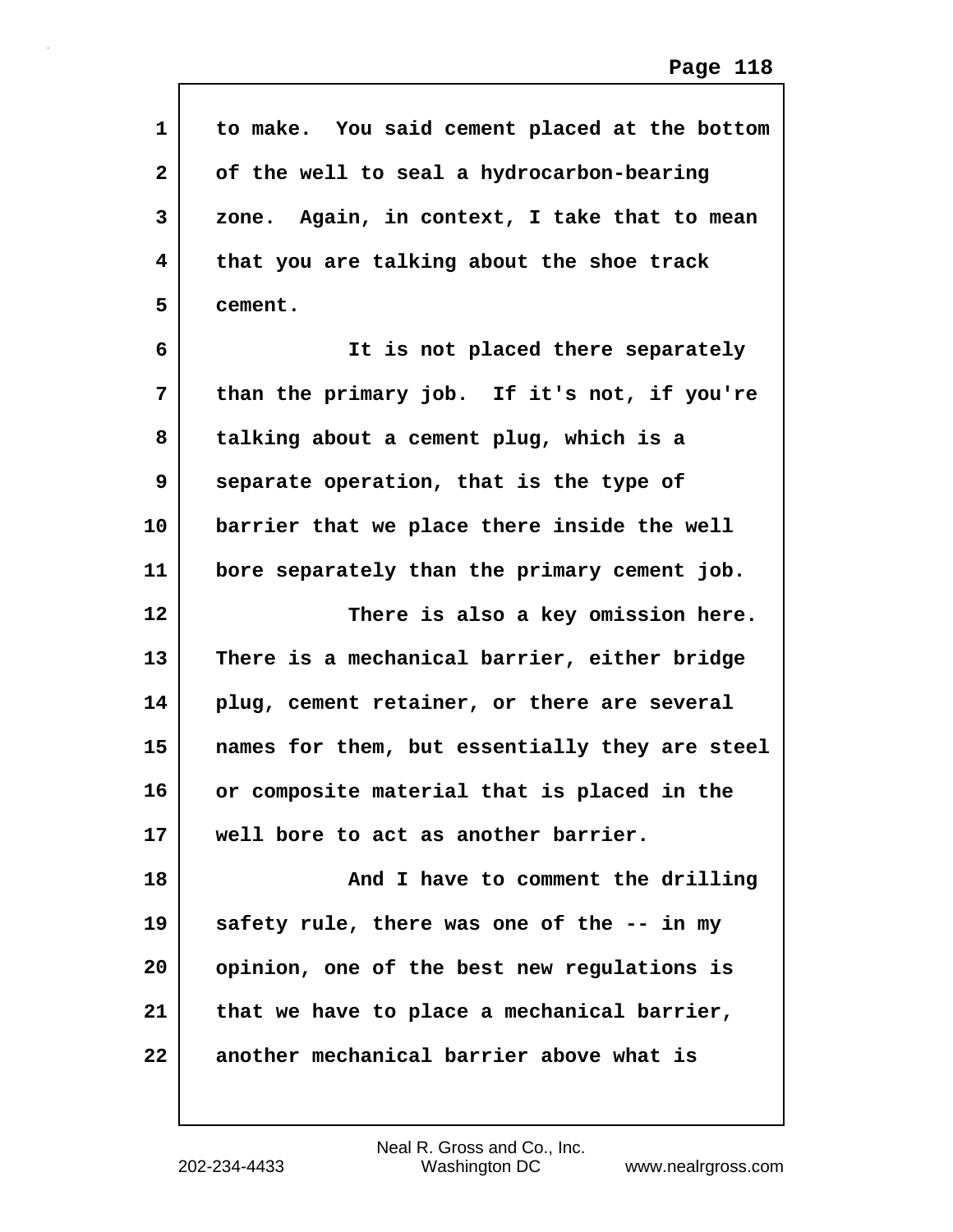| $\mathbf{1}$ | called our blow collar or our top plug in our |
|--------------|-----------------------------------------------|
| $\mathbf{2}$ | final casing string.                          |
| 3            | Just for the reason that I'm                  |
| 4            | talking about, is that that system that is    |
| 5            | inside the casing at the end of a cement job  |
| 6            | is never intended to prevent flow of          |
| 7            | hydrocarbons. We normally drill it out        |
| 8            | anyway. So in the final casing string you     |
| 9            | have to put another mechanical barrier before |
| 10           | you put any negative load on it, and that's   |
| 11           | why we do it, because it's another system.    |
| 12           | So I would suggest maybe putting              |
| 13           | cement plugs as another type of barrier that  |
| 14           | we use.                                       |
| 15           | Thank you.                                    |
| 16           | MR. LOEB: Thank you. Thank you                |
| 17           | very much, Mr. Fett.                          |
| 18           | Our next speaker is Ted Wilkerson.            |
| 19           | MR. WILKERSON: No comment.                    |
| 20           | MR. LOEB: Oh, okay. We are going              |
| 21           | through the list really quickly.              |
| 22           | Dr. Malcolm Sharples of the                   |

Г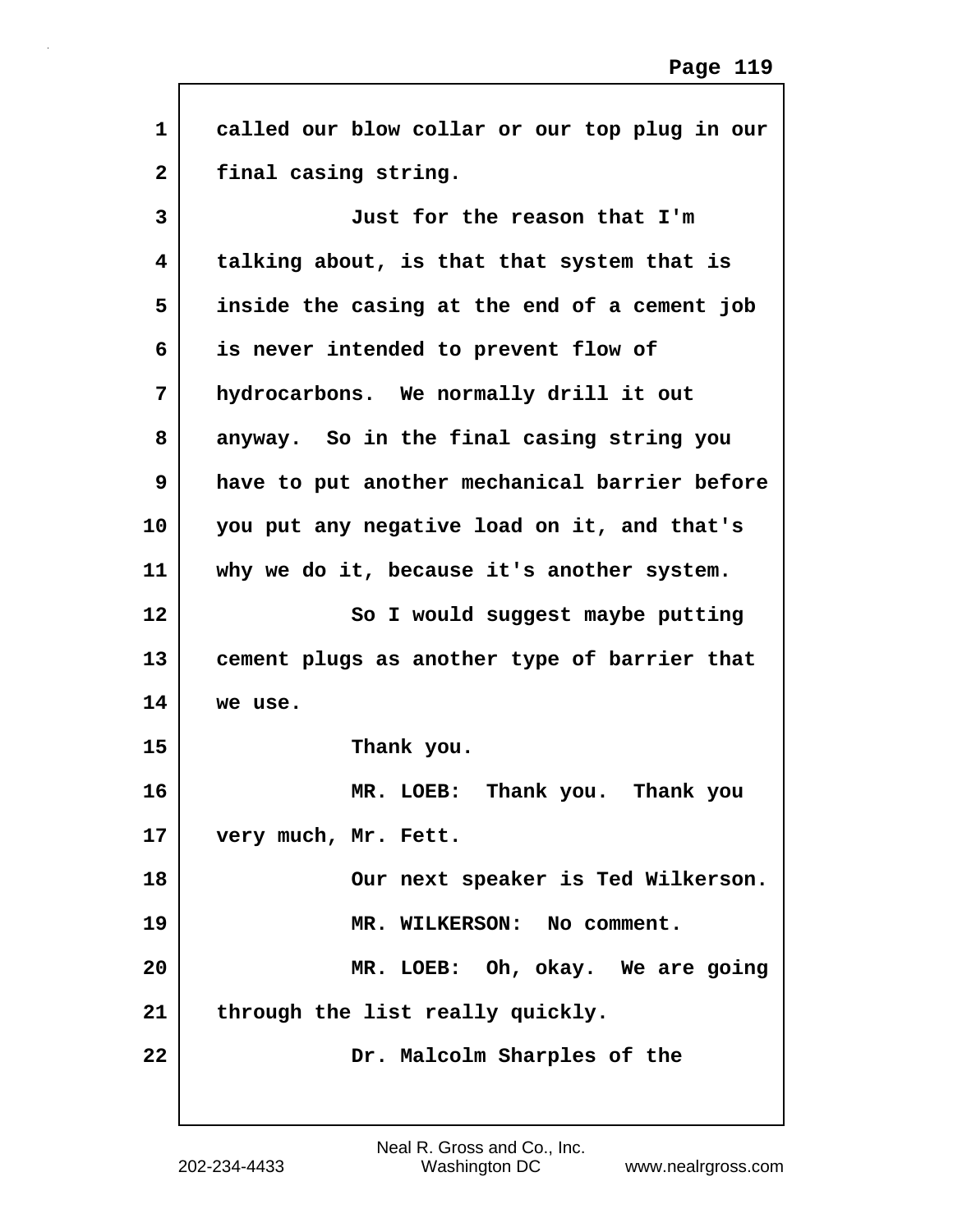| 1  | Offshore Risk and Technologies.                |
|----|------------------------------------------------|
| 2  | DR. SHARPLES: I, too, thought it               |
| 3  | was a sign-up sheet. But given the             |
| 4  | opportunity, I would like to compliment you on |
| 5  | this new piece of technical evidence that you  |
| 6  | have brought to light. Very, very helpful.     |
| 7  | I would also like to say I do agree            |
| 8  | with some of the other speakers in that I      |
| 9  | think this is a bigger issue, particularly the |
| 10 | issue of safety culture, which doesn't seem to |
| 11 | be addressed. And on the -- and in regard to   |
| 12 | that, particularly the area of sort of social  |
| 13 | psychology to group-think, and, you know, when |
| 14 | one keeps seeing recommendations to doing      |
| 15 | HAZIDs (phonetic), a lot of the -- whether a   |
| 16 | HAZID is good or not depends upon the people   |
| 17 | that are there and their experience.           |
| 18 | And quite often you end up with                |
| 19 | HAZIDs being conducted on the basis that       |
| 20 | people are in the room, but those people don't |
| 21 | necessarily have the depth of knowledge,       |
| 22 | particularly of the incidence and accidents.   |
|    |                                                |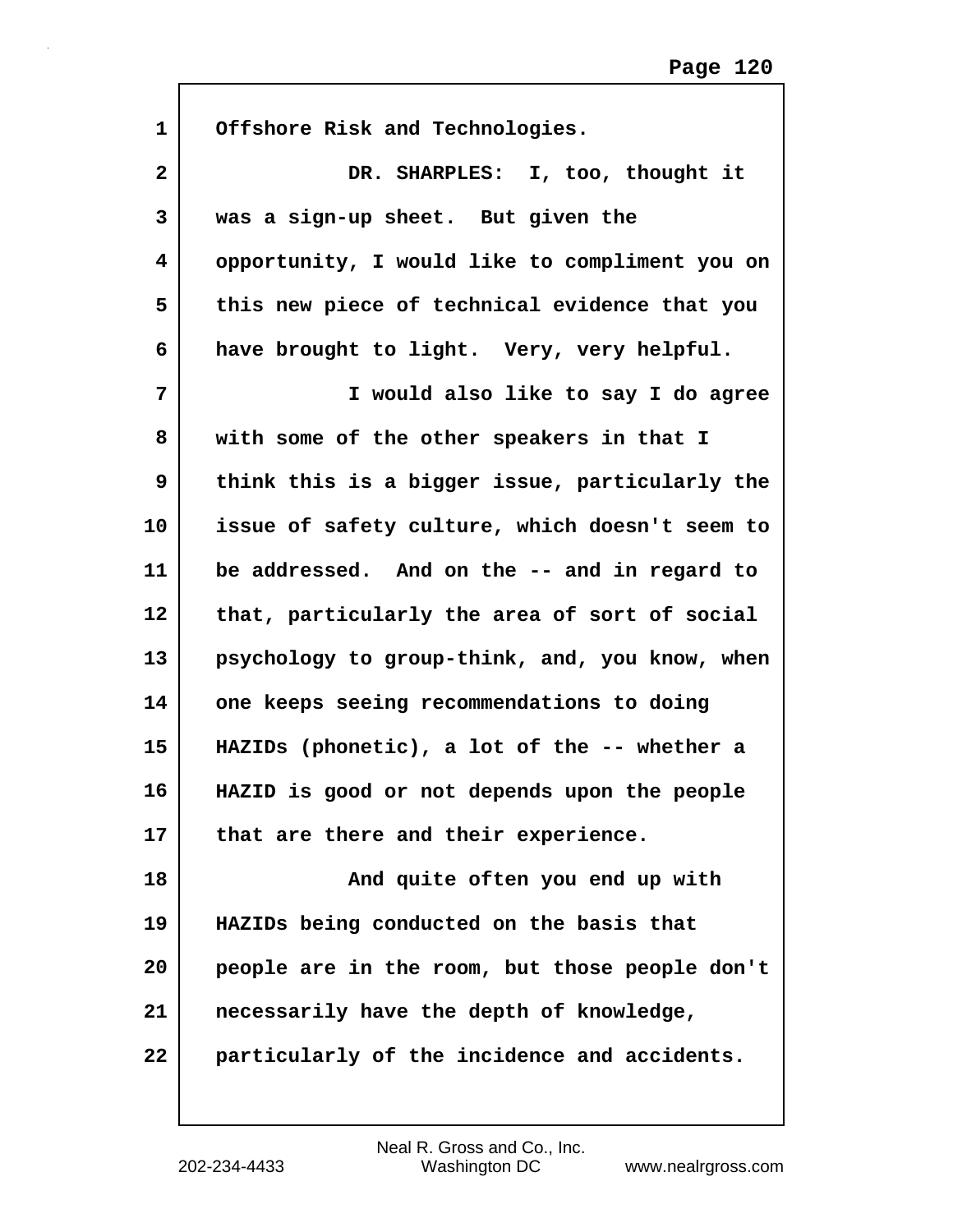| $\mathbf{1}$   | And I think that's an important area to do     |
|----------------|------------------------------------------------|
| $\overline{a}$ | something about.                               |
| 3              | I was curious why you just focused             |
| 4              | on the BOP instead of things like the float    |
| 5              | equipment, which also may have failed.         |
| 6              | Perhaps that would have been a good thing to   |
| 7              | look at, and perhaps no one seems much to have |
| 8              | focused on the regulation, which requires that |
| 9              | you -- you know, you have to pump something    |
| 10             | down the well, like the lost circulation pill, |
| 11             | before you pump it overboard, which, as I      |
| 12             | understand it, was one of the things that      |
| 13             | blocked the kill line.                         |
| 14             | Nobody has talked much about that,             |
| 15             | and whether repealing that requirement might   |
| 16             | be a benefit in the future.                    |
| 17             | Thank you.                                     |
| 18             | MR. LOEB: Thank you very much, Dr.             |
| 19             | Sharples.                                      |
| 20             | Our next speaker is John Morawetz              |
| 21             | of the International Chemical Workers Union.   |
| 22             | Welcome back, Mr. Morawetz.                    |

 $\mathsf{I}$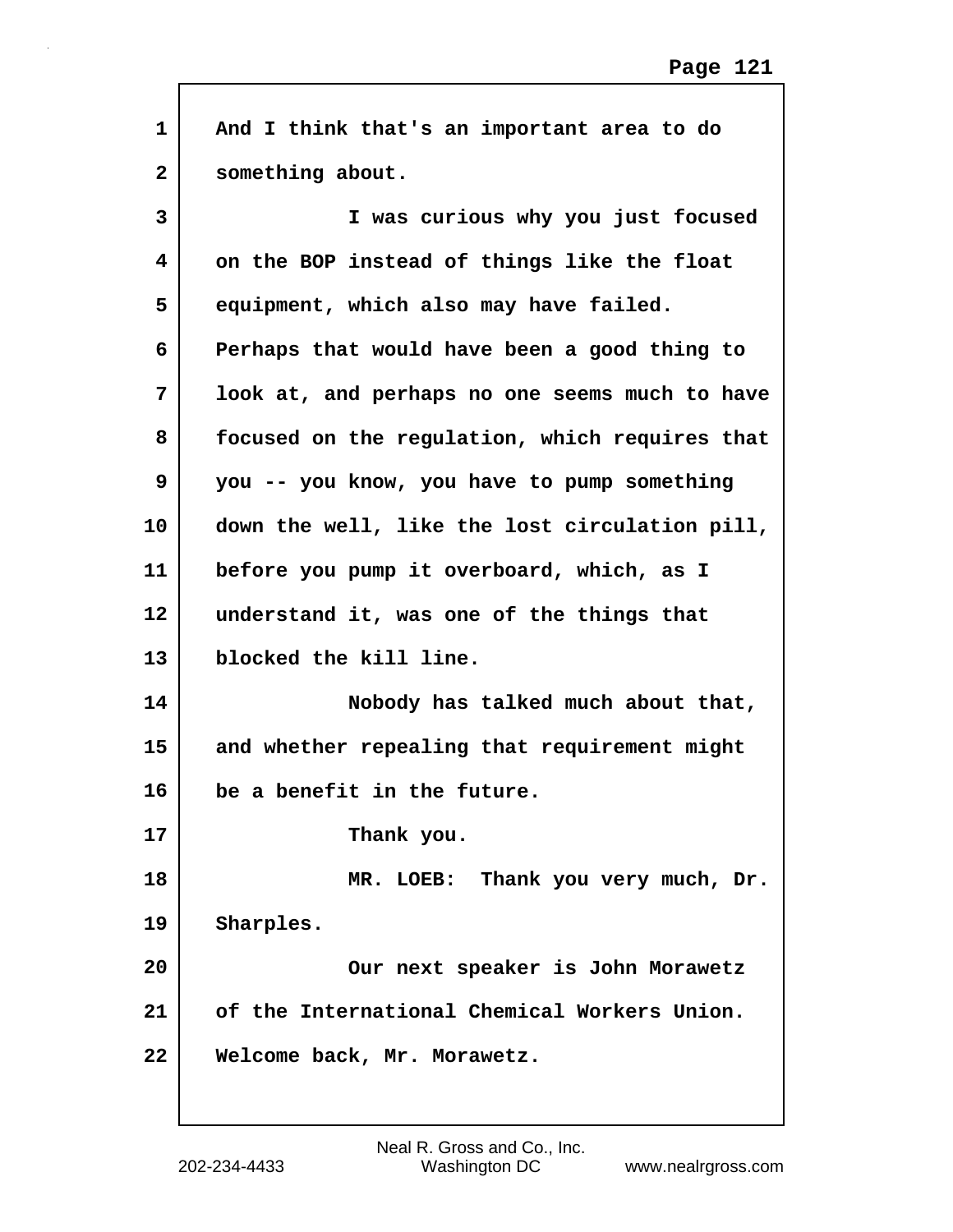| 1            | MR. MORAWETZ: Always a pleasure.                |
|--------------|-------------------------------------------------|
| $\mathbf{2}$ | Well, one, it is always a pleasure, and it's    |
| 3            | always interesting to hear the reports from     |
| 4            | various investigators or supervisors and the    |
| 5            | These are very serious incidents, and<br>Board. |
| 6            | the ones that you have tackled here has not     |
| 7            | just an occupational angle, not just an angle   |
| 8            | for a small town, but nationwide and worldwide  |
| 9            | significance given the scale of the             |
| 10           | environmental damage in the release of the oil  |
| 11           | over such a large area over such a long period  |
|              |                                                 |
| 12           | of time.                                        |
| 13           | I don't rise to speak to say that               |
| 14           | I know much about this particular report or     |
| 15           | the industry technically. I think it would be   |
| 16           | just inappropriate for me to say that.<br>But,  |
| 17           | clearly, it was very interesting, I think this  |
| 18           | is a public meeting for the laypeople to see    |
| 19           | this report, to see that it's not quite so      |
| 20           | simple. It's not just one thing that fails,     |
| 21           | and it was educational to see the questions of  |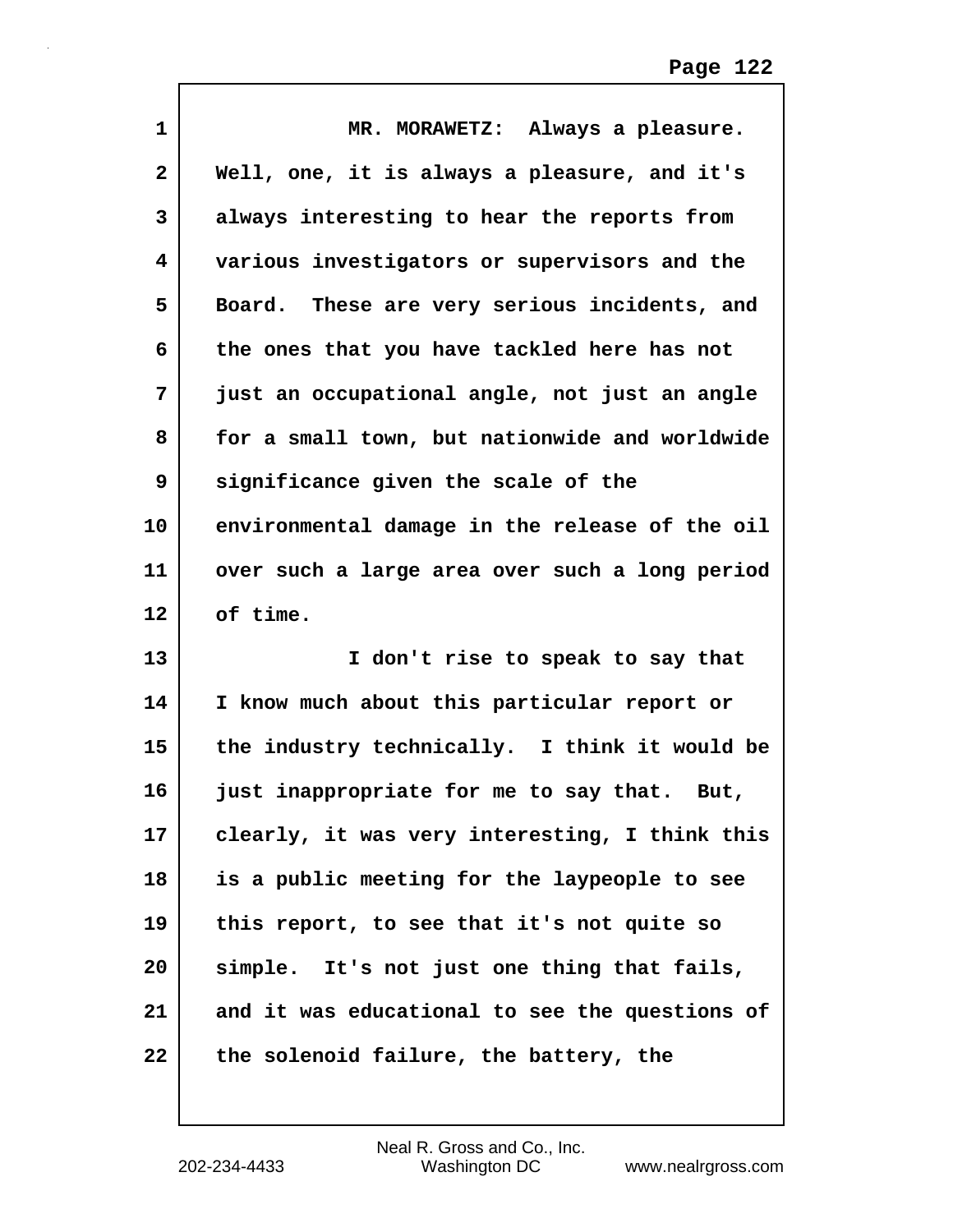| $\mathbf 1$       | interactions, and I think that regardless of   |
|-------------------|------------------------------------------------|
| $\mathbf{2}$      | the integral findings, seeing where things can |
| 3                 | be put in place thoughtfully, that would       |
| 4                 | prevent these type of events from occurring,   |
| 5                 | I think is very important.                     |
| 6                 | For instance, I am quite amazed                |
| 7                 | that -- if I got this right, that there is no  |
| 8                 | procedures for testing the batteries that are  |
| 9                 | placed 5,000 feet under the water, operate at  |
| 10                | 46 degrees Fahrenheit. I just find it          |
| 11                | dumbfounding. I mean, you can set up a system  |
| $12 \overline{ }$ | to see if it works, but that you don't say --  |
| 13                | in that kind of situation that you don't test  |
| 14                | it beforehand I find very strange.             |
| 15                | And just another comment that what             |
| 16                | we're doing here is trying to prevent a        |
| 17                | similar thing from happening. I don't think    |
| 18                | the Board is mandated to, nor should it, try   |
| 19                | to pass judgment on a whole industry. And I    |
| 20                | don't take your comments that you are doing    |
| 21                | that. You are looking at a particular event,   |
| 22                | trying to examine it, find the root causes,    |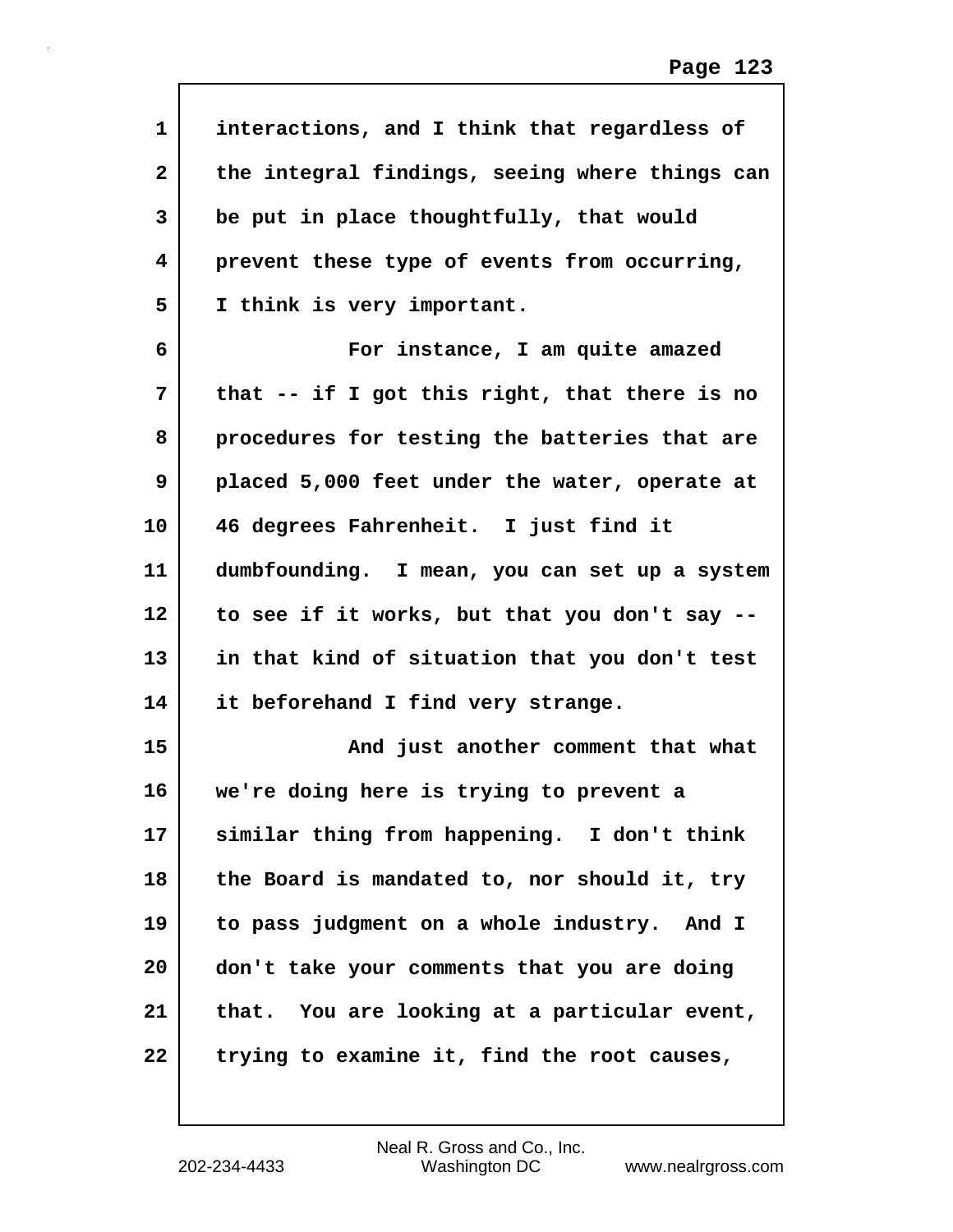| $\mathbf{1}$ | and find recommendations.                      |
|--------------|------------------------------------------------|
| $\mathbf{2}$ | I am a little bit troubled and torn            |
| 3            | as to what to do in a report that I don't      |
| 4            | think you have ever done before of two reports |
| 5            | and two more coming. I would just suggest      |
| 6            | that there are a couple of ways to deal with   |
| 7            | that. You could provisionally accept it        |
| 8            | pending thoughtfulness on the part of the      |
| 9            | Board and the staff to examine the comments    |
| 10           | here today, and the written comments you       |
| 11           | received. Or you could accept it and just      |
| $12 \,$      | make changes later. It is a difficult          |
| 13           | question given that there could be             |
| 14           | interrelations between them.                   |
| 15           | But, anyway, thank you very much               |
| 16           | for the presentations.                         |
| 17           | MR. LOEB: Thank you very much, Mr.             |
| 18           | Morawetz.                                      |
| 19           | We have one more in-person speaker.            |
| 20           | I apologize. I just can't read your -- your    |
| 21           | handwriting. From Transocean is all I can      |
| 22           | read. Someone from Transocean? Okay. Well,     |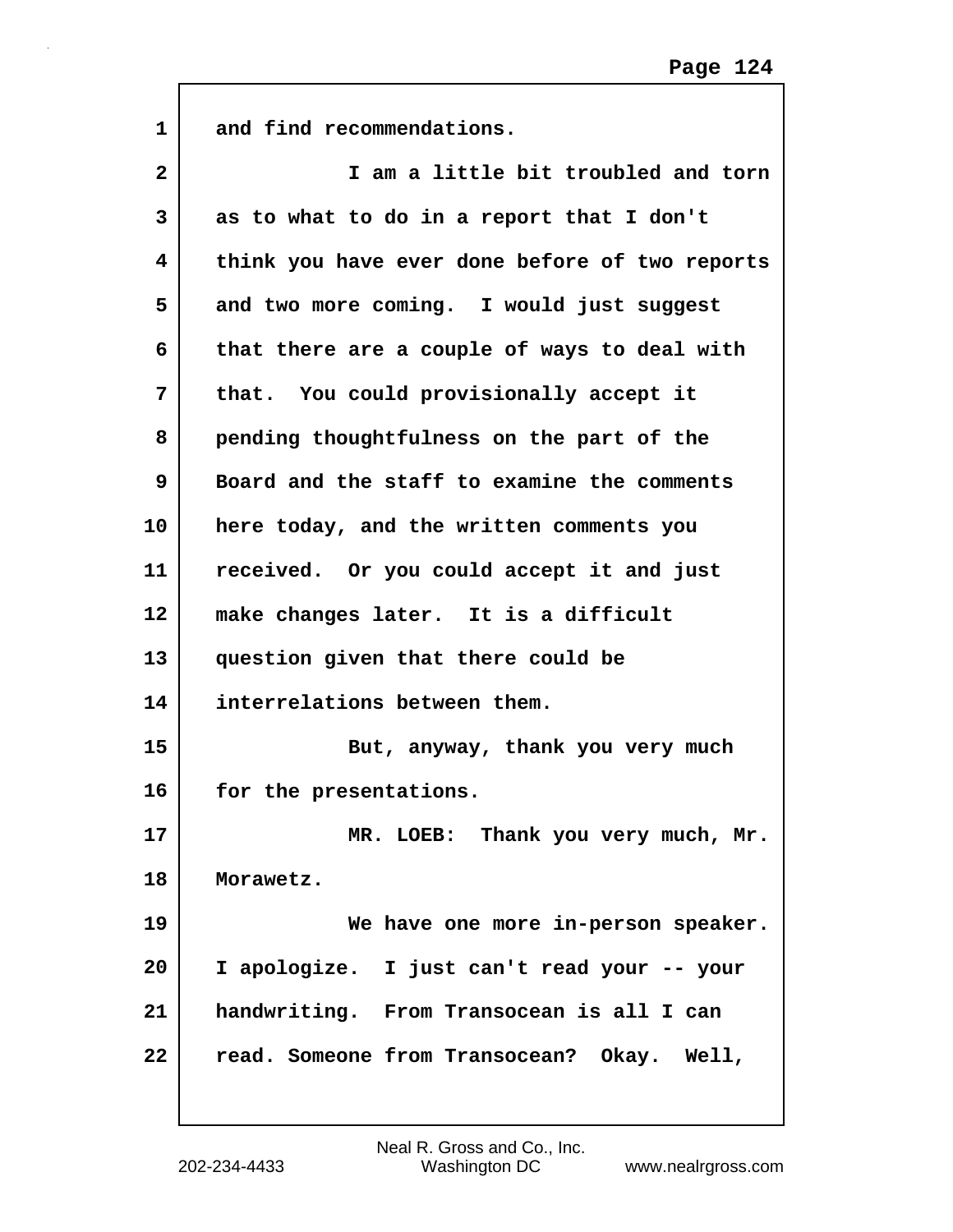| $\mathbf{1}$ | that may -- oh, I was about to go on to people  |
|--------------|-------------------------------------------------|
| $\mathbf{2}$ | who may wish to speak who are not on the        |
| 3            | speakers list. You are welcome to speak now,    |
| 4            | subject to the --                               |
| 5            | MR. DAVIDSON: (Inaudible)                       |
| 6            | MR. LOEB: Yes, if you could, so we              |
| 7            | could all hear you -- at the microphone, and    |
| 8            | if you can spell your name, your last name      |
| 9            | especially, and your affiliation, if you have   |
| 10           | one.                                            |
| 11           | MR. DAVIDSON: My name is Michael                |
| 12           | Davidson. That's got to be the easiest name     |
| 13           | in the world. And I work for Drill Science,     |
| 14           | and I'm a petroleum engineer, and I want to     |
| 15           | applaud you all for hiring Stan, he -- and      |
| 16           | your report.                                    |
| 17           | I think the determination of the                |
| 18           | buckling is a very simple root cause. And       |
| 19           | determining that -- identifying a safety        |
| 20           | critical element I think is key as well.<br>And |
| 21           | with that in mind, the BSEE put in the 30 --    |
| 22           | in their final ruling in the 30 CFR 250 a       |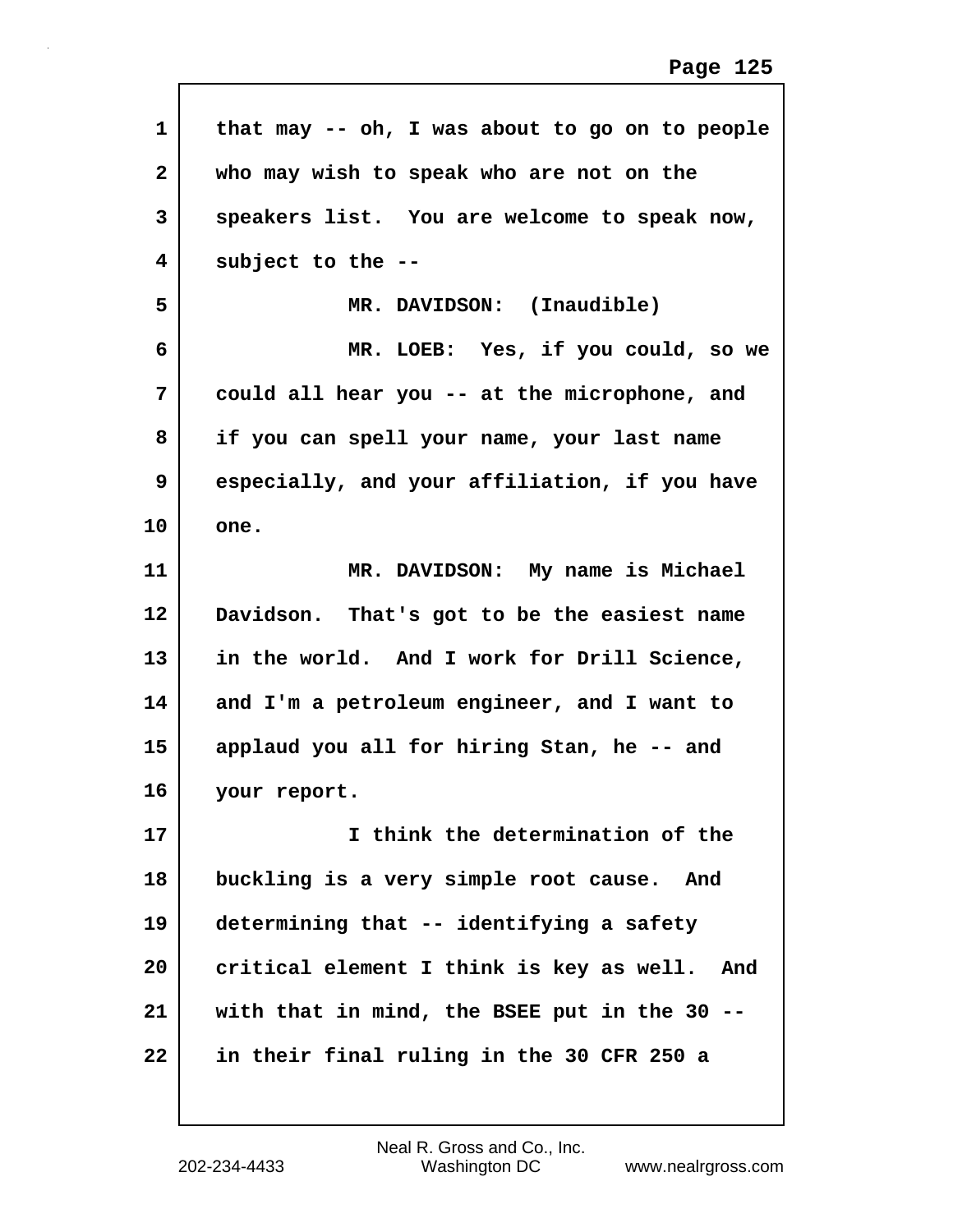| $\mathbf{1}$ | requirement for the very negative pressure     |
|--------------|------------------------------------------------|
| $\mathbf{2}$ | test that causes -- which it wasn't actually   |
| 3            | required -- you can correct me if I'm wrong -- |
| 4            | before. Now it is, but the safety critical     |
| 5            | element that caused all this is not required.  |
| 6            | So we are now required to do                   |
| 7            | something without the safety critical element, |
| 8            | so you nailed that one on the head. What I'm   |
| 9            | referring to is the safety critical element    |
| 10           | that would have prevented the buckling, and    |
| 11           | also its absence would have prevented killing  |
| 12           | the well even if the BOP had functioned. And   |
| 13           | that is that the drill string, the depth       |
| 14           | between the deepest untested barrier and the   |
| 15           | drill string that would have killed the well   |
| 16           | has to be minimized.                           |
| 17           | It was three miles above the                   |
| 18           | deepest untested barrier at the time of the    |
| 19           | test. That is your safety critical element,    |
| 20           | and I think I would encourage you to point     |
| 21           | that out to the BSEE. And I'm a proponent of   |
| 22           | the safety case. I think the safety case needs |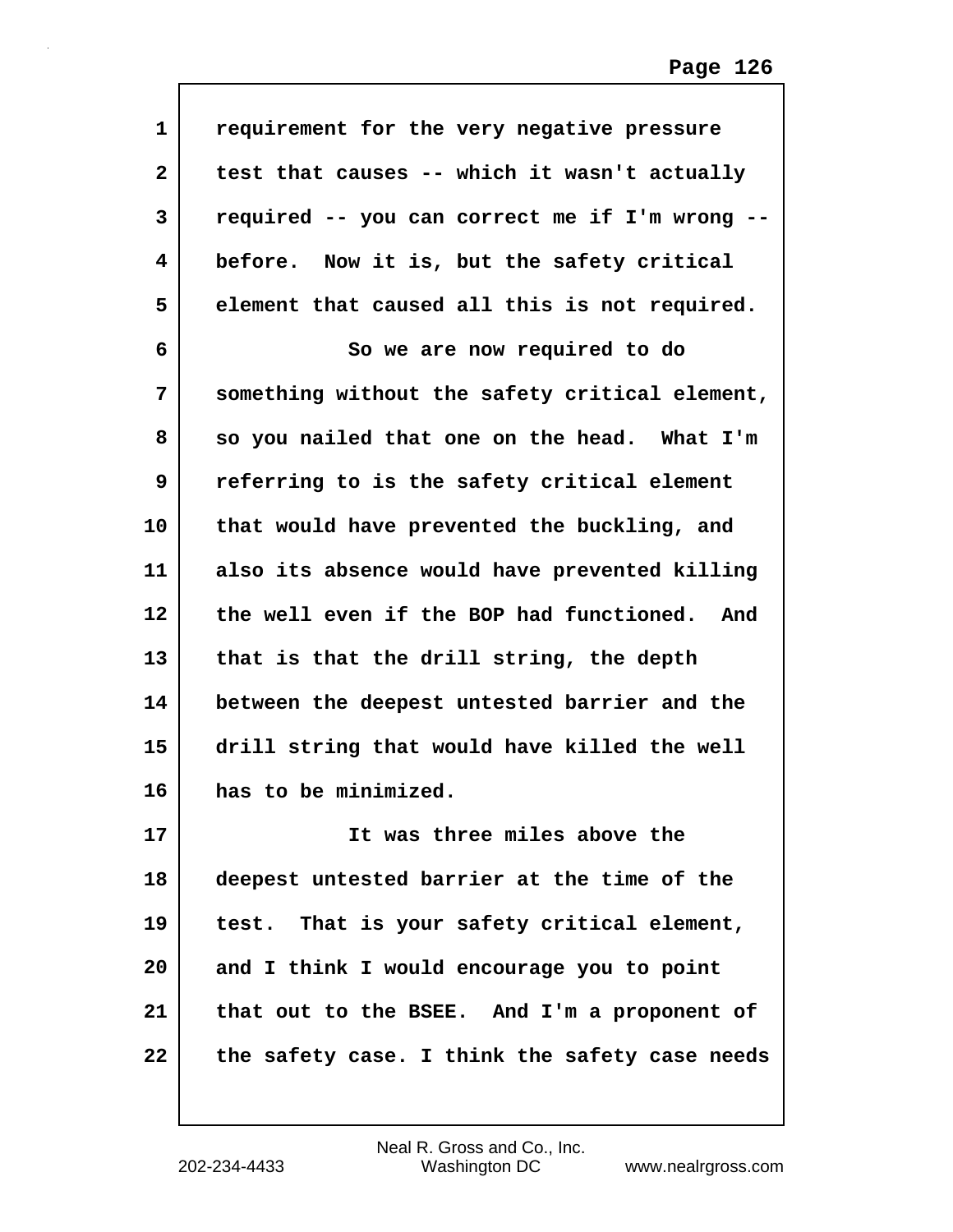| $\mathbf 1$  | to be tied to hazard levels and the safety     |
|--------------|------------------------------------------------|
| $\mathbf{2}$ | critical element that you brought. I never     |
| 3            | even thought of that, but I think that's the   |
| 4            | correct way to approach the safety case would  |
| 5            | be hazard levels at different operational --   |
| 6            | on the timeline.                               |
| 7            | And I think you briefly touched on             |
| 8            | the fact that some of the operations need to   |
| 9            | be certified or signed off on, and I think the |
| 10           | engineer that designed the negative pressure   |
| 11           | test on the very next well needs to sign off   |
| 12           | on it. And that's it.                          |
| 13           | MR. LOEB: Thank you, Mr. Davidson.             |
| 14           | Is there anyone else in the                    |
| 15           | audience who has not made a comment who would  |
| 16           | like to make a comment? In that case, I would  |
| 17           | -- oh, we've got at least one more. We've got  |
| 18           | at least one more. No, no, that's one of our   |
| 19           | staff.                                         |
| 20           | (Laughter)                                     |
| 21           | Even with these bright lights, I               |
| 22           | recognize them.                                |
|              |                                                |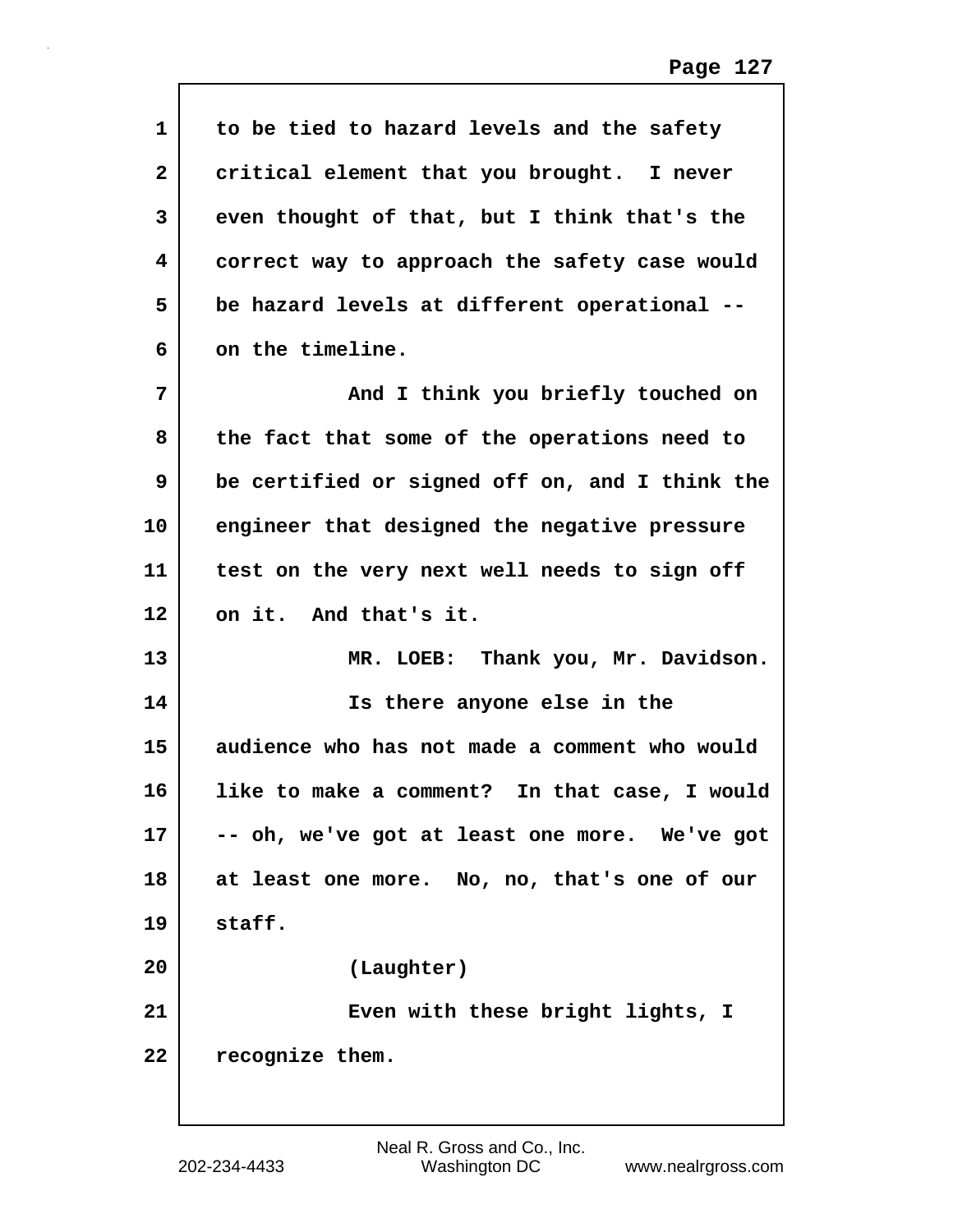| $\mathbf 1$    | MR. GALLANDER: I'm going to be                 |
|----------------|------------------------------------------------|
| $\overline{2}$ | like Van Morrison. He always starts his        |
| 3              | concert off with his back to the group. Okay?  |
| 4              | So my name is Frank Gallander. As of 4:00      |
| 5              | this afternoon, I am a private citizen. Okay?  |
| 6              | Now, I've got specific questions in            |
| 7              | regard to the report that I'm going to go down |
| 8              | the line and ask these ladies and gentlemen    |
| 9              | specifically for answers. And this has to do   |
| 10             | with your report.                              |
| 11             | So I would like to go with the                 |
| 12             | easies first, and I will start off with Ms.    |
| 13             | MacKenzie. You mentioned the pod, the          |
| 14             | temperature outside the pod, was 36 degrees.   |
| 15             | Do we know for a fact the temperature inside   |
| 16             | the pod?                                       |
| 17             | DR. MULCAHY: No, we don't, but we              |
| 18             | can surmise. We have some evidence that has    |
| 19             | come out of people discussing what they        |
| 20             | thought the temperatures were, and we --       |
| 21             | MR. GALLANDER: Based on?                       |
| 22             | DR. MULCAHY: Based on readings of              |
|                |                                                |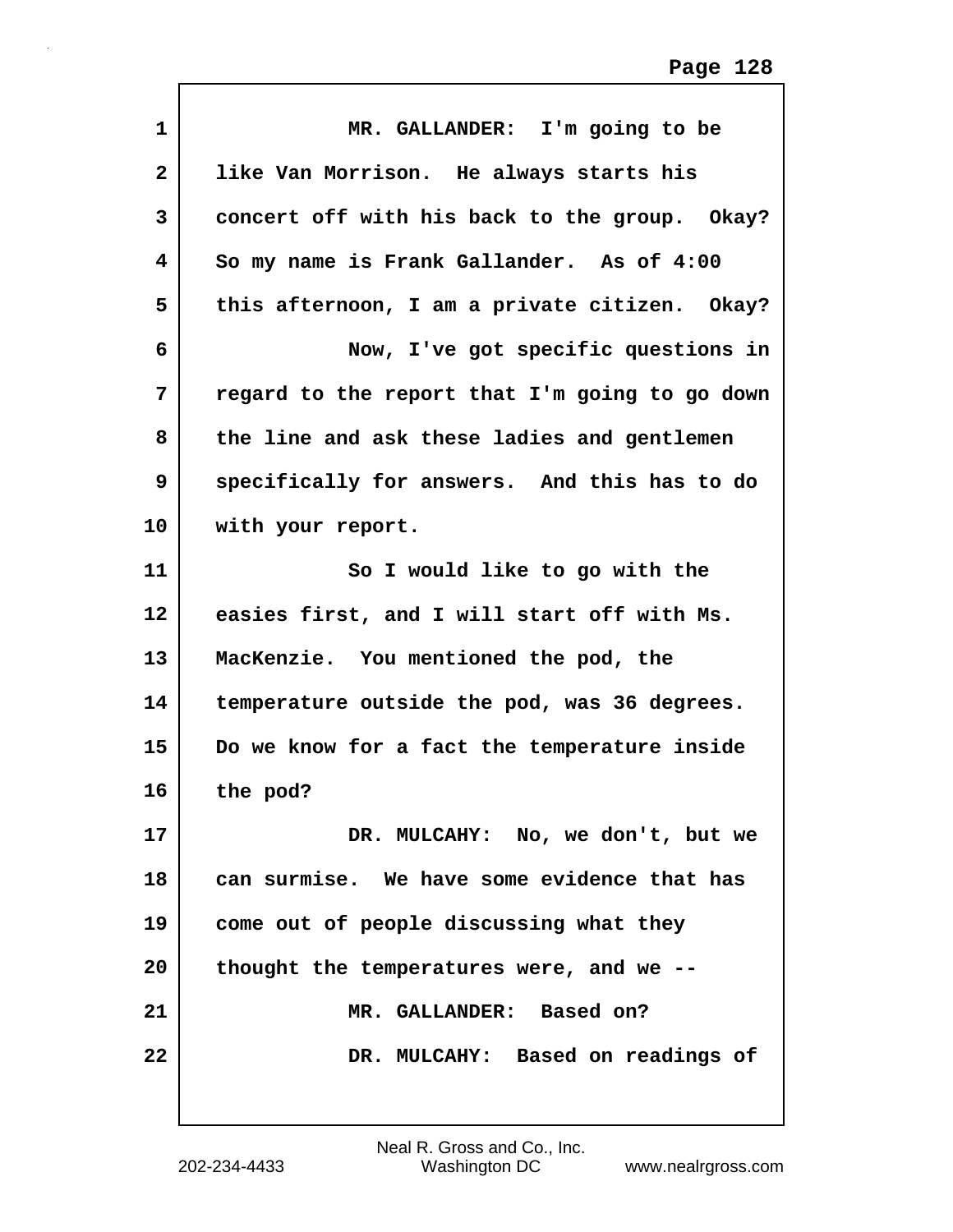| $\mathbf{1}$   | some vessel temperatures that were taken at    |
|----------------|------------------------------------------------|
| $\overline{2}$ | another time, and also based on somebody's     |
| 3              | experience.                                    |
| 4              | MR. GALLANDER: Okay. Because                   |
| 5              | sometimes the temperature inside gets warmer   |
| 6              | because of the electronics and everything that |
| 7              | is involved.                                   |
| 8              | DR. MULCAHY: Certainly.                        |
| 9              | MR. GALLANDER: So the 36 degrees,              |
| 10             | the barrier life, and all this stuff, comes    |
| 11             | into question, right?                          |
| 12             | DR. MULCAHY: Well, and point that              |
| 13             | we -- I don't actually --                      |
| 14             | MR. GALLANDER: I think that's a                |
| 15             | yes or no. Yes? No?                            |
| 16             | MR. LOEB: Excuse me.                           |
| 17             | MR. GALLANDER: The question --                 |
| 18             | MR. LOEB: Excuse me. I want to --              |
| 19             | you are -- feel free to ask the staff          |
| 20             | questions. This is not an interrogation of     |
| 21             | the staff, however.                            |
| 22             | MR. GALLANDER: Oh, I'm --                      |
|                |                                                |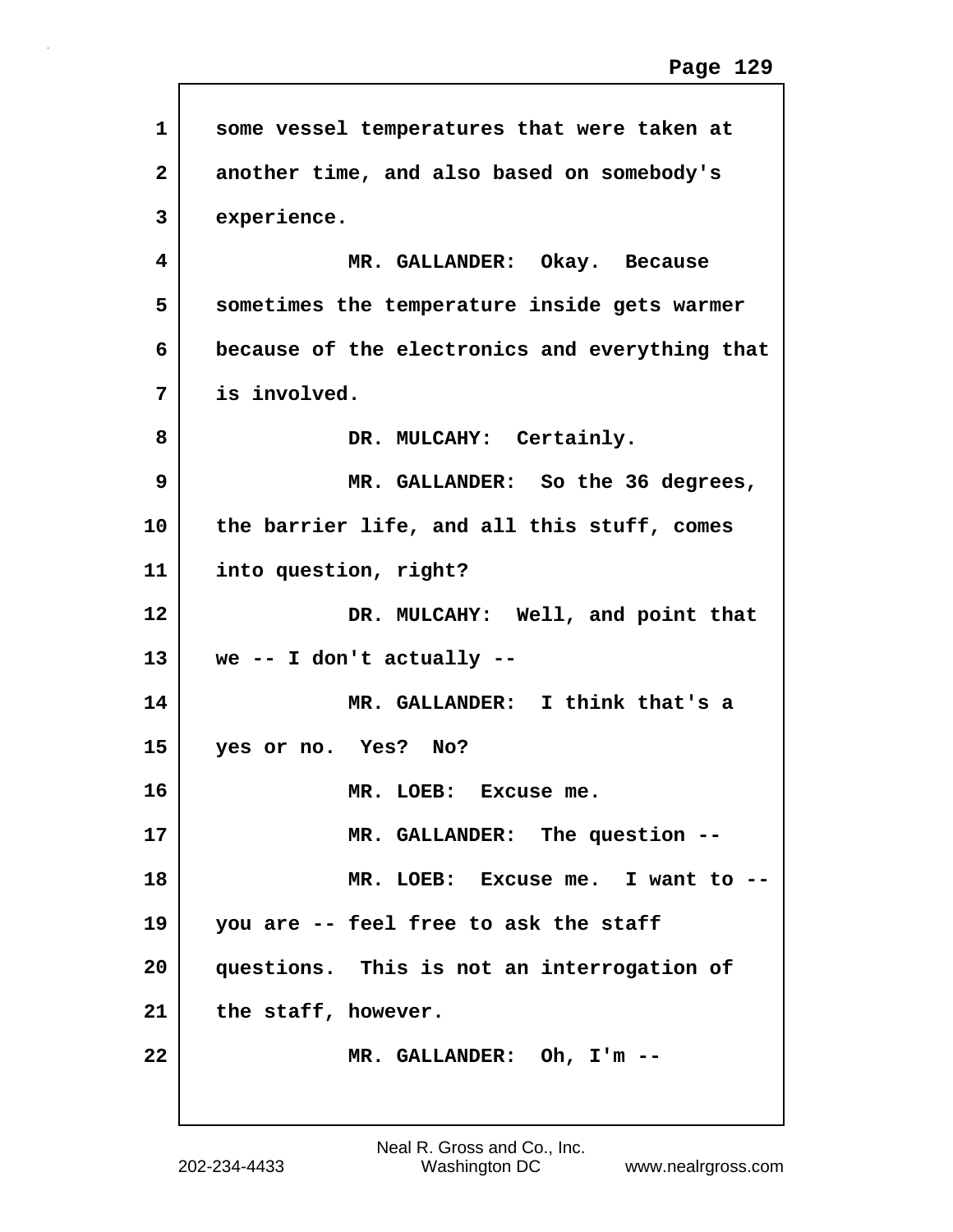| 1               | MR. LOEB: Okay.                                |
|-----------------|------------------------------------------------|
| $\mathbf{2}$    | DR. MULCAHY: Well, it's -- I want              |
| 3               | to be careful about just saying yes or no, and |
| 4               | there's a reason why.                          |
| 5               | MR. GALLANDER: Okay.                           |
| 6               | DR. MULCAHY: The pod operated at               |
| 7               | -- it is going to -- the electronics will give |
| 8               | off heat, and the temperature will rise. The   |
| 9               | environment of the actual battery is not 36    |
| 10              | degrees or close -- you know, at freezing.     |
| 11              | But there is a thermal difference, and the     |
| 12 <sub>2</sub> | ocean is a large heat sink. So it's also not   |
| 13              | going to be warm at the surface at a 70-degree |
| 14              | Fahrenheit ambient temperature. It will be     |
| 15              | warmer on the surface than it will be at the   |
| 16              | on the sea floor.                              |
| 17              | MR. GALLANDER: Right. And that's               |
| 18              | what I was going for.                          |
| 19              | DR. MULCAHY: Yeah.                             |
| 20              | MR. GALLANDER: But, you know, the              |
| 21              | assumptions in the report was basically it was |
| 22              | 36 degrees inside the pod where the batteries  |
|                 |                                                |

 $\mathbf{r}$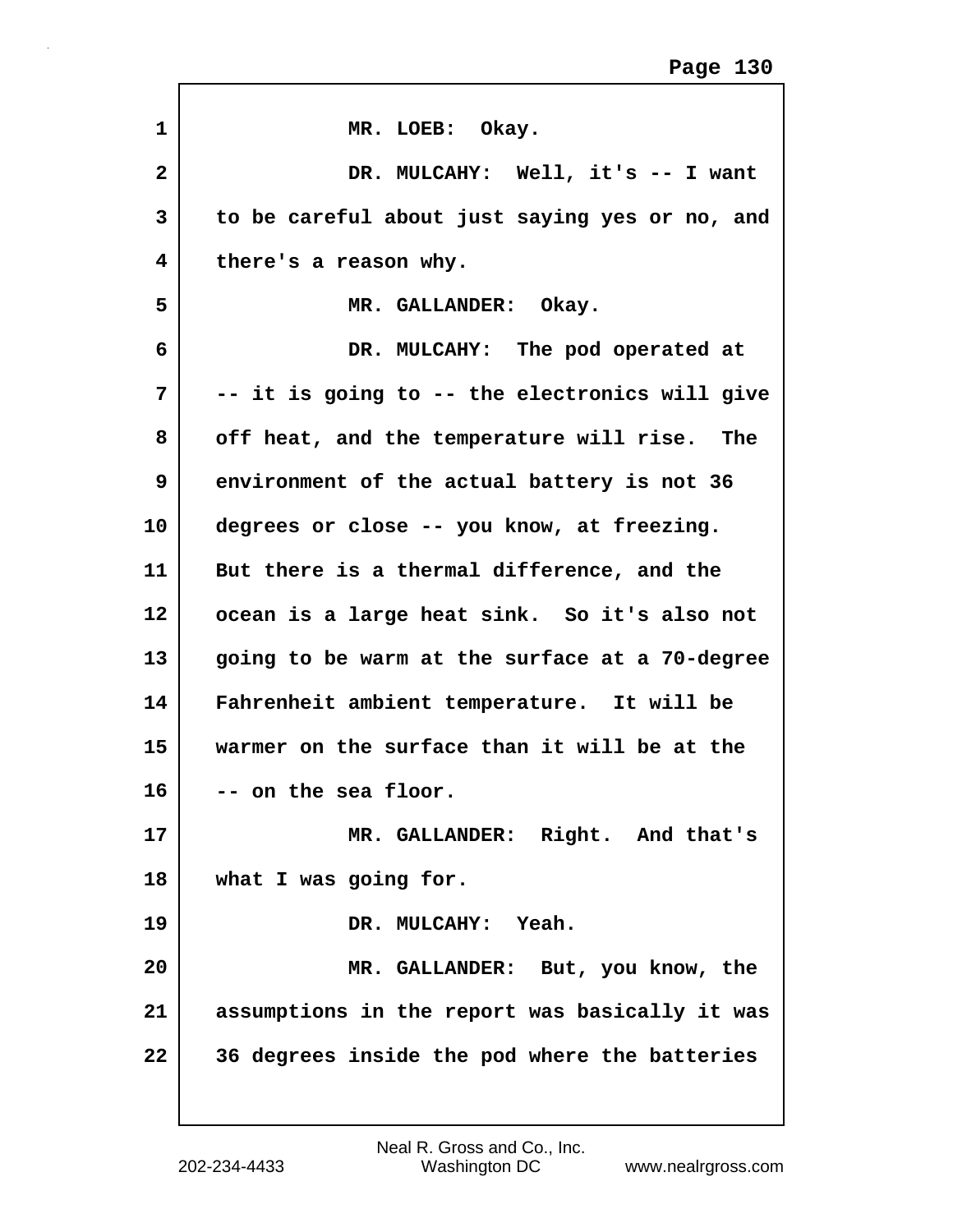٦

| $\mathbf{1}$      | were located.                                 |
|-------------------|-----------------------------------------------|
| $\mathbf{2}$      | DR. MULCAHY: That's actually not              |
| 3                 | correct. The assumption was not that it was   |
| 4                 | 36 degrees inside the pod. On the outside of  |
| 5                 | the pod, it was 36 degrees. The full          |
| 6                 | technical analysis in the appendix is very    |
| 7                 | clear about that.                             |
| 8                 | MR. GALLANDER: Okay. Well, I                  |
| 9                 | haven't seen the appendix.                    |
| 10                | DR. MULCAHY: It addresses it in a             |
| 11                | footnote. I can point it out to you before    |
| $12 \overline{ }$ | you leave if you're interested.               |
| 13                | MR. GALLANDER: Okay. Well, that               |
| 14                | would be fine. I will go to the next question |
| 15                | to Dr. Mulcahy. Is that right?                |
| 16                | This is $-$<br><b>MS. MacKENZIE:</b>          |
| 17                | DR. MULCAHY: I'm Mary Beth                    |
| 18                | Mulcahy.                                      |
| 19                | MR. GALLANDER: Oh, sorry. Okay.               |
| 20                | Okay. I'll stay with you, then. So I'm going  |
| 21                | to go through, and you mentioned Auto-        |
| 22                | Shear/Deadman's, and AMF, and all this.<br>So |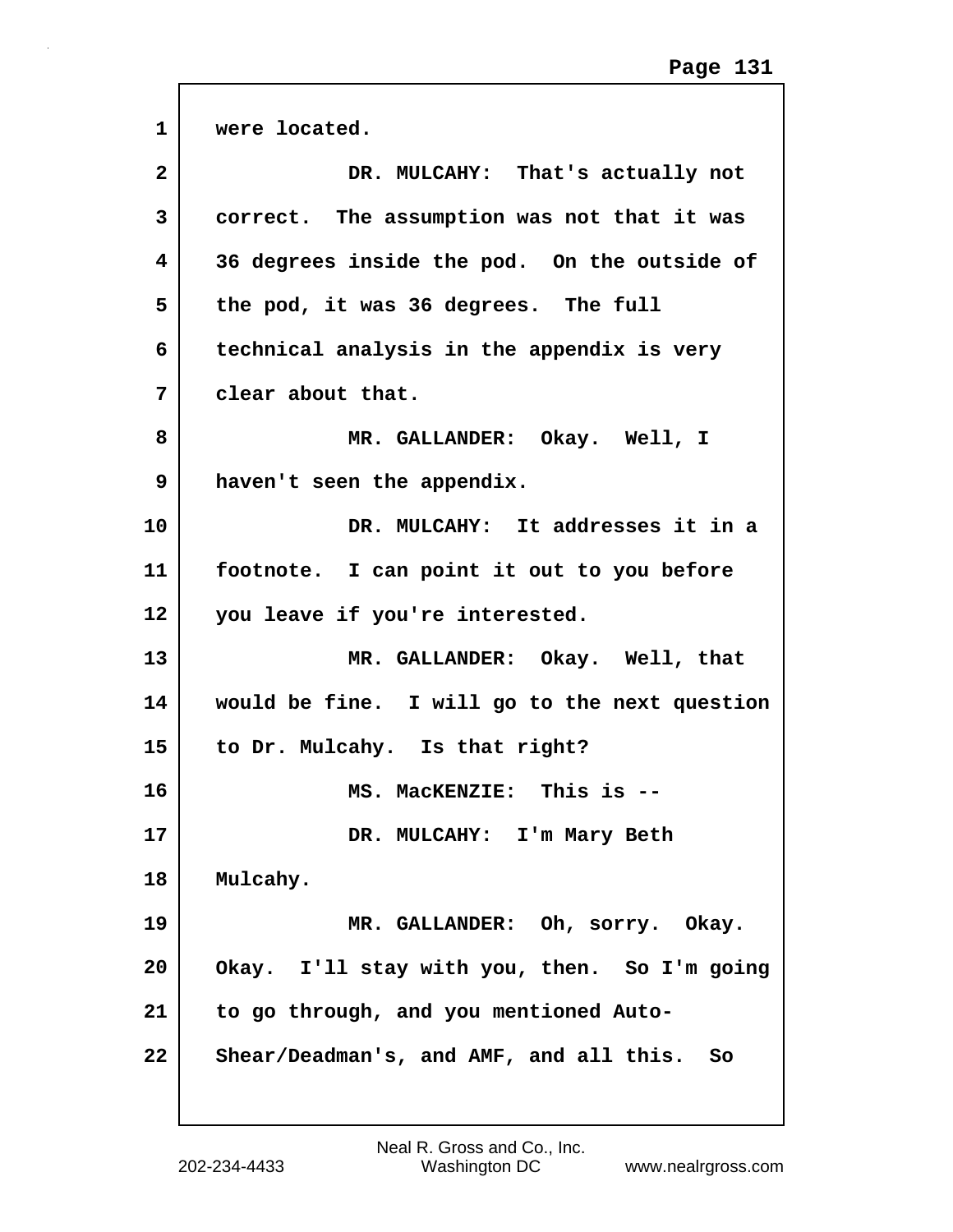| $\mathbf{1}$ | there are three different systems out there.  |
|--------------|-----------------------------------------------|
| $\mathbf{2}$ | There's the AMF, there's the Deadman/Auto-    |
| 3            | Shear, referred to as the DMAS, and there is  |
| 4            | the EHBU.                                     |
| 5            | Each one of these are supplied by             |
| 6            | each of the different major manufacturers. So |
| 7            | of these, how many of these manufacturers     |
| 8            | require battery operation similar to the      |
| 9            | system that you are evaluating? How many of   |
| 10           | these have a system that is similar in their  |
| 11           | design that require the use of batteries to   |
| 12           | operate?                                      |
| 13           | PARTICIPANT: Are we talking about             |
| 14           | Macondo or just --                            |
| 15           | DR. MULCAHY: Yeah. Are you                    |
| 16           | talking about worldwide, or are you --        |
| 17           | MR. GALLANDER: I'm talking about              |
| 18           | Macondo.                                      |
| 19           | DR. MULCAHY: -- talking about --              |
| 20           | MR. GALLANDER: This knocks on to              |
| 21           | the -- goes back to the regulations that --   |
| 22           | which I'm going to lead to next. And it's not |
|              |                                               |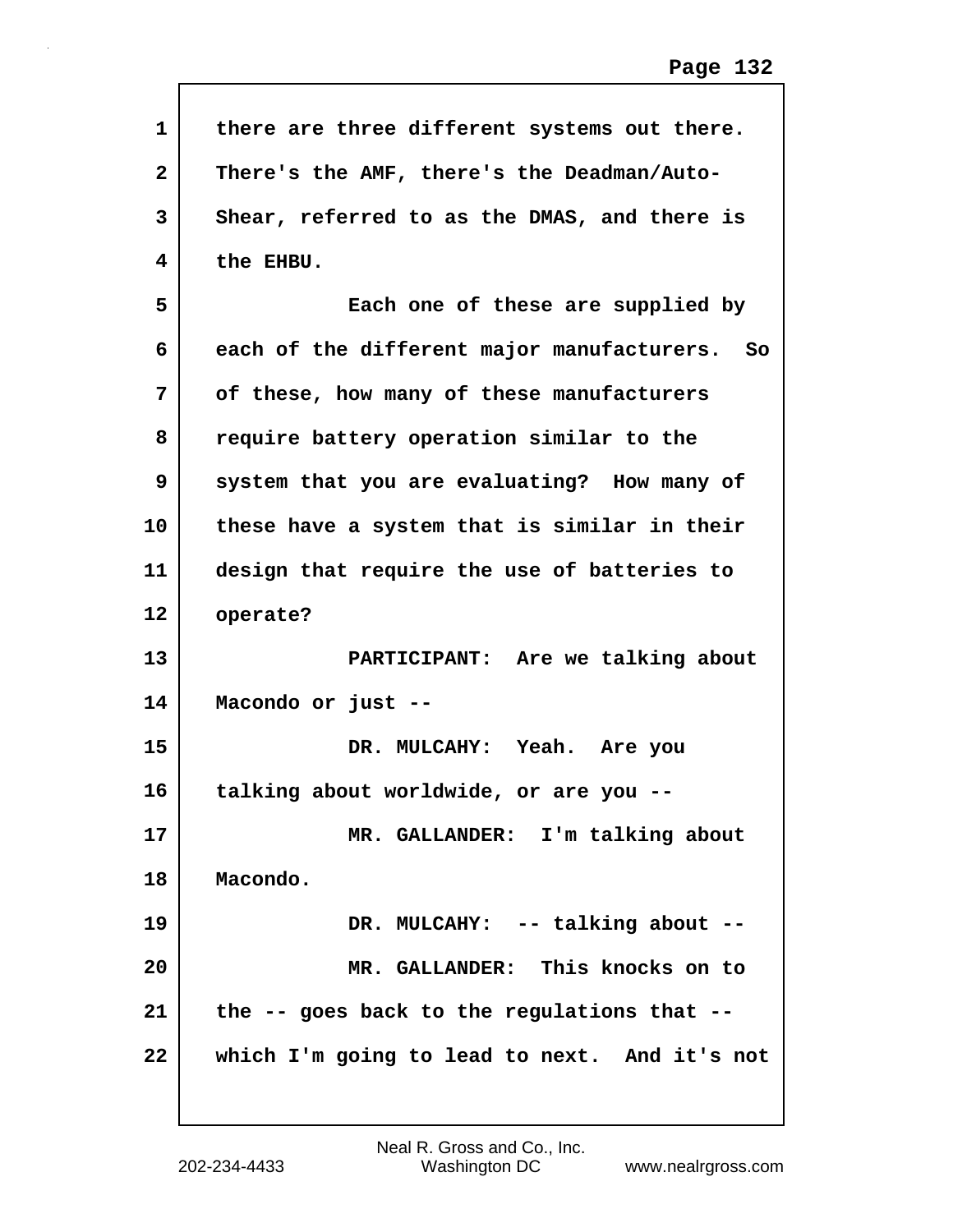| 1              | an interrogation. I'm just asking for          |
|----------------|------------------------------------------------|
| $\overline{2}$ | clarity, because --                            |
| 3              | CHAIRPERSON MOURE-ERASO: Three                 |
| 4              | minutes.                                       |
| 5              | MR. GALLANDER: -- and the reason               |
| 6              | I'm asking -- okay. The reason I'm asking the  |
| 7              | question is because the recommendations out of |
| 8              | the group was to go to the regulations about   |
| 9              | stricter testing and all of this other stuff.  |
| 10             | When I looked at that, I assumed               |
| 11             | that the drive was to get all of them to test  |
| 12             | it the same way you could test this one, but   |
| 13             | they're not all the same is what I'm trying to |
| 14             | say.                                           |
| 15             | DR. MULCAHY: No. So I think that               |
| 16             | would -- if that was the impression, I         |
| 17             | apologize that's what you took it as. So this  |
| 18             | is -- we have analyzed a Cameron BOP. Other    |
| 19             | BOP manufacturer don't even use the same       |
| 20             | solenoid --                                    |
| 21             | MR. CHRISMAN: The Mark II                      |
| 22             | specifically.                                  |
|                |                                                |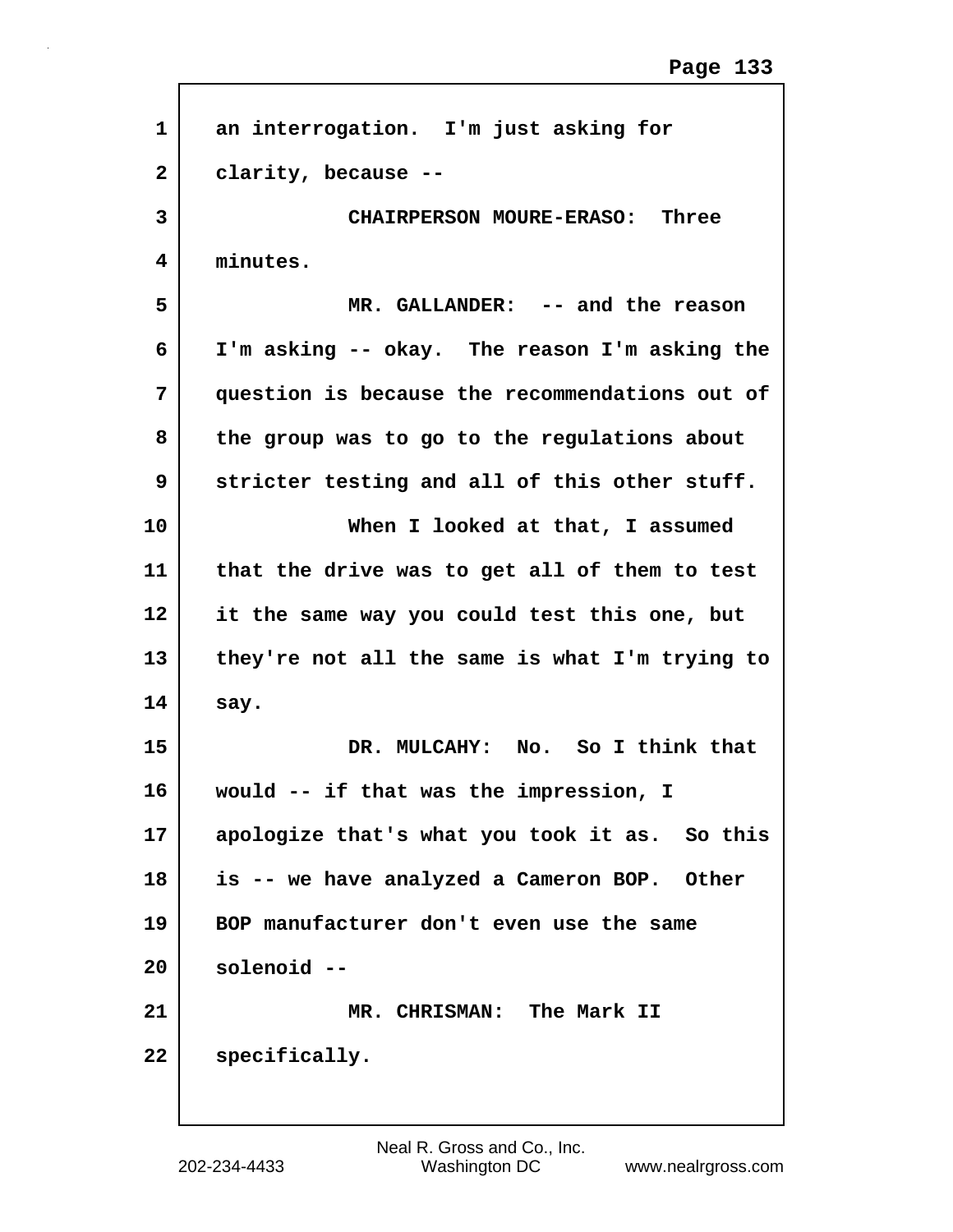| 1            | DR. MULCAHY: Yeah, the Mark II                 |
|--------------|------------------------------------------------|
| $\mathbf{2}$ | specifically. Thank you, Stan. Other BOP       |
| 3            | manufacturers don't use the same redundant     |
| 4            | solenoid design. For example, part about       |
| 5            | doing a hazard risk assessment with a targeted |
| 6            | risk reduction in the way that we recommended  |
| 7            | is that we don't believe all BOPs should be    |
| 8            | treated the same.                              |
| 9            | I find one of the more interesting             |
| 10           | conversations in the report is the question    |
| 11           | of, should you have two blind shear rams, or   |
| 12           | should you not? So we are saying that          |
| 13           | sometimes we think it is the safest choice,    |
| 14           | and sometimes the risk assessment might        |
| 15           | determine that it's not the safest. No         |
| 16           | regulation is a one size fits all.             |
| 17           | There are prescriptive regulations             |
| 18           | that everyone should follow, but the goal of   |
| 19           | a risk-based regulation or performance-based   |
| 20           | is that people choose what is the safest for   |
| 21           | their environment. Not all wells have the      |
| 22           | same characteristics. This is not a one size   |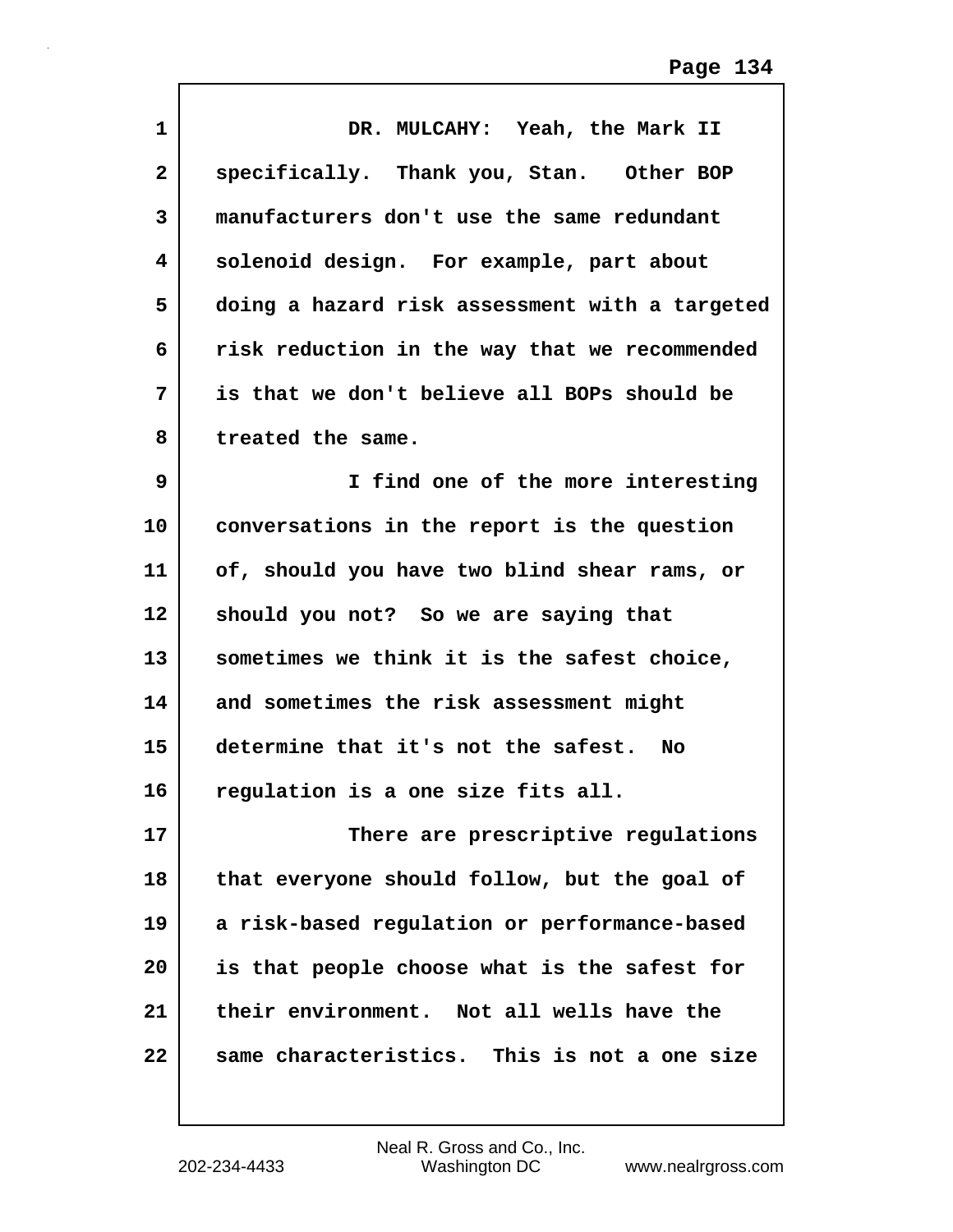| $\mathbf{1}$ | fits all solution, and that's why we don't     |
|--------------|------------------------------------------------|
| $\mathbf{2}$ | recommend a one size fits all solution in our  |
| 3            | recommendations.                               |
| 4            | We expect you and want you to do               |
| 5            | the hazard analysis for your specific well,    |
| 6            | your BOP, do you have the rechargeable         |
| 7            | batteries, do you not? Do you contract out     |
| 8            | your rebuilding of your solenoids, or do you   |
| 9            | do it in-house? This is not a one size fits    |
| 10           | all. This is every individual operation needs  |
| 11           | to be assessed.                                |
| 12           | MR. GALLANDER: Well, then -- okay.             |
| 13           | Then the recommendations for the regulators    |
| 14           | and stuff may have to be revisited because the |
| 15           | implied verbiage implies they are all equal is |
| 16           | what I read. And that was my point.            |
| 17           | DR. MULCAHY: Thank you.                        |
| 18           | MR. GALLANDER: Okay.                           |
| 19           | DR. MULCAHY: I can certainly look              |
| 20           | at that.                                       |
| 21           | MR. GALLANDER: And I noticed -- I              |
| 22           | noticed the video that you all had there,      |
|              |                                                |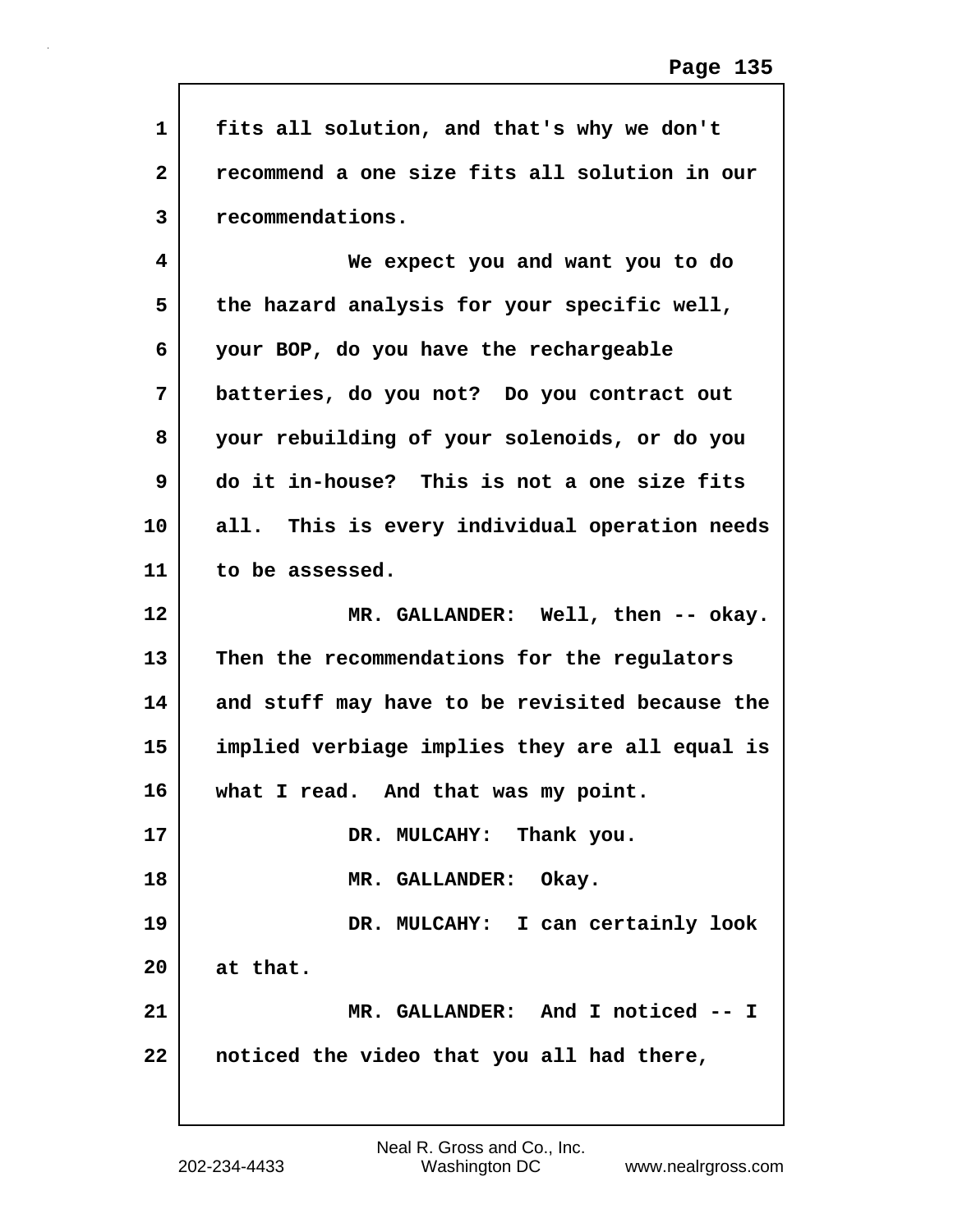| $\mathbf{1}$ | while we were trying to find the slideshow and  |
|--------------|-------------------------------------------------|
| $\mathbf{2}$ | everything, and I know we've had discussions    |
| 3            | about this, but the excessive compression       |
| 4            | discussion, did we look at the -- when you      |
| 5            | looked at the excessive compression -- and      |
| 6            | this is all through the report, and it's a      |
| 7            | very telling statement, but when you look at    |
| 8            | the excessive compression, on the $6-5/8$ , 32- |
| 9            | pound, looking at the wall thickness, how much  |
| 10           | pressure it would have taken to achieve the     |
| 11           | amount of compression, differential, and you    |
| 12           | do have pressure because the annular was        |
| 13           | closed and the ram was closed.                  |
| 14           | DR. MULCAHY: Yep.                               |
| 15           | MR. GALLANDER: How much pressure                |
| 16           | did it take to go inside the pipe to actually   |
| 17           | get that deflection to go that far?             |
| 18           | DR. MULCAHY: It was the pressure                |
| 19           | that was measured on the drill pipe. So we      |
| 20           | used real drill pipe data that was transmitted  |
| 21           | from the Deepwater Horizon and collected        |
| 22           | onshore. That was the basis of the modeling     |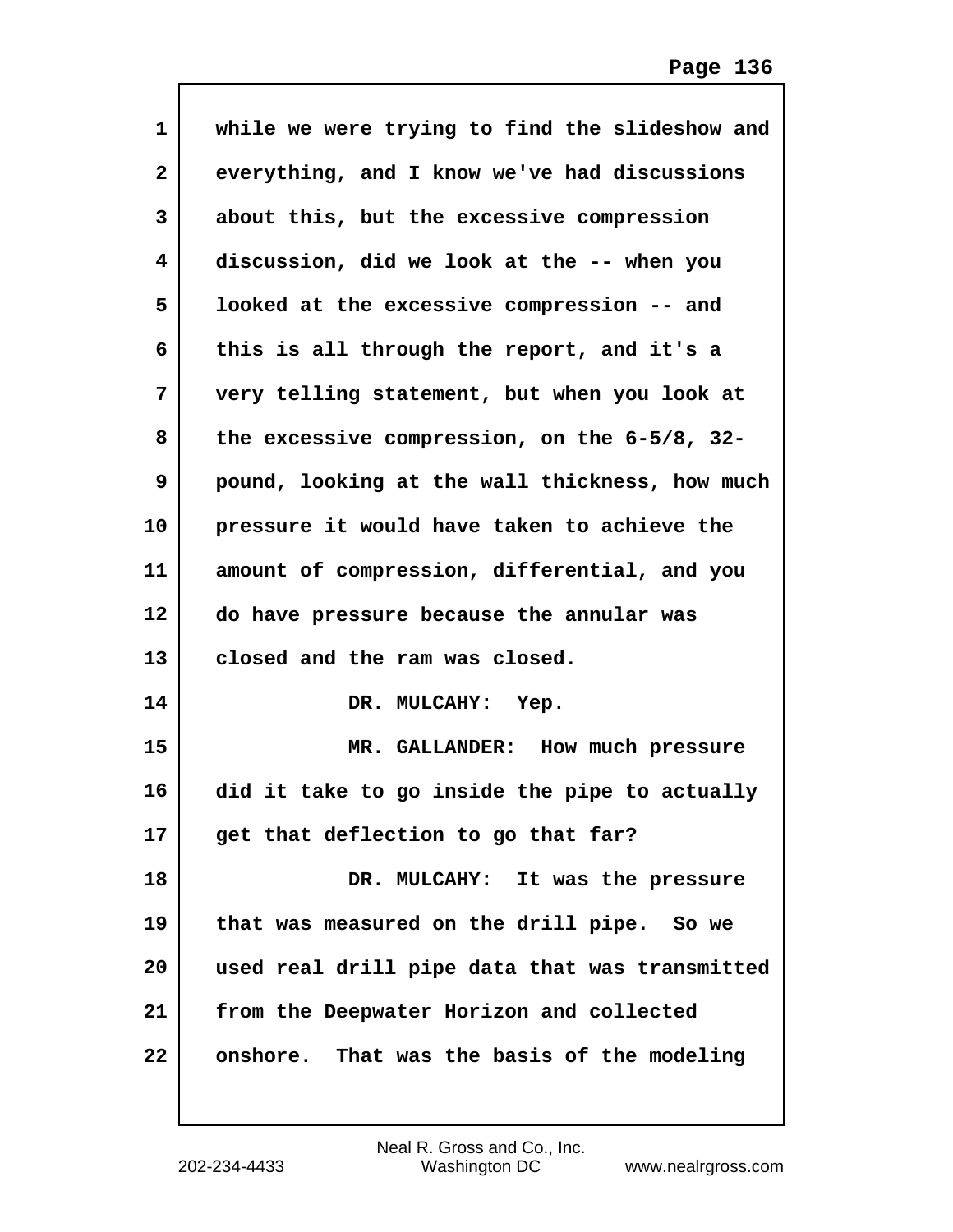| $\mathbf{1}$ | that we did.                                  |
|--------------|-----------------------------------------------|
| $\mathbf{2}$ | MR. GALLANDER: Okay. So when you              |
| 3            | did the modeling, then, you could see in that |
| 4            | 20-foot section between the annular and the   |
| 5            | ram, where it was closed, that you would get  |
| 6            | that much excursion from the center weld bore |
| 7            | all the way up against the --                 |
| 8            | DR. MULCAHY: Yeah. I'll let you               |
| 9            | answer that one, Stan.                        |
| 10           | MR. CHRISMAN: Oh. How much                    |
| 11           | excursion, do you get?                        |
| 12           | MR. GALLANDER: Yeah. From                     |
| 13           | vertical all the way against the well bore    |
| 14           | side. Was that included?                      |
| 15           | MR. CHRISMAN: I can -- I think I              |
| 16           | can answer that.                              |
| 17           | MR. GALLANDER: What kind of                   |
| 18           | pressure are we looking at seeing?            |
| 19           | MR. CHRISMAN: First, what was                 |
| 20           | actually found was that -- at Michoud there   |
| 21           | was a measurement of the dimples and          |
| 22           | impressions in the pipe, and that is          |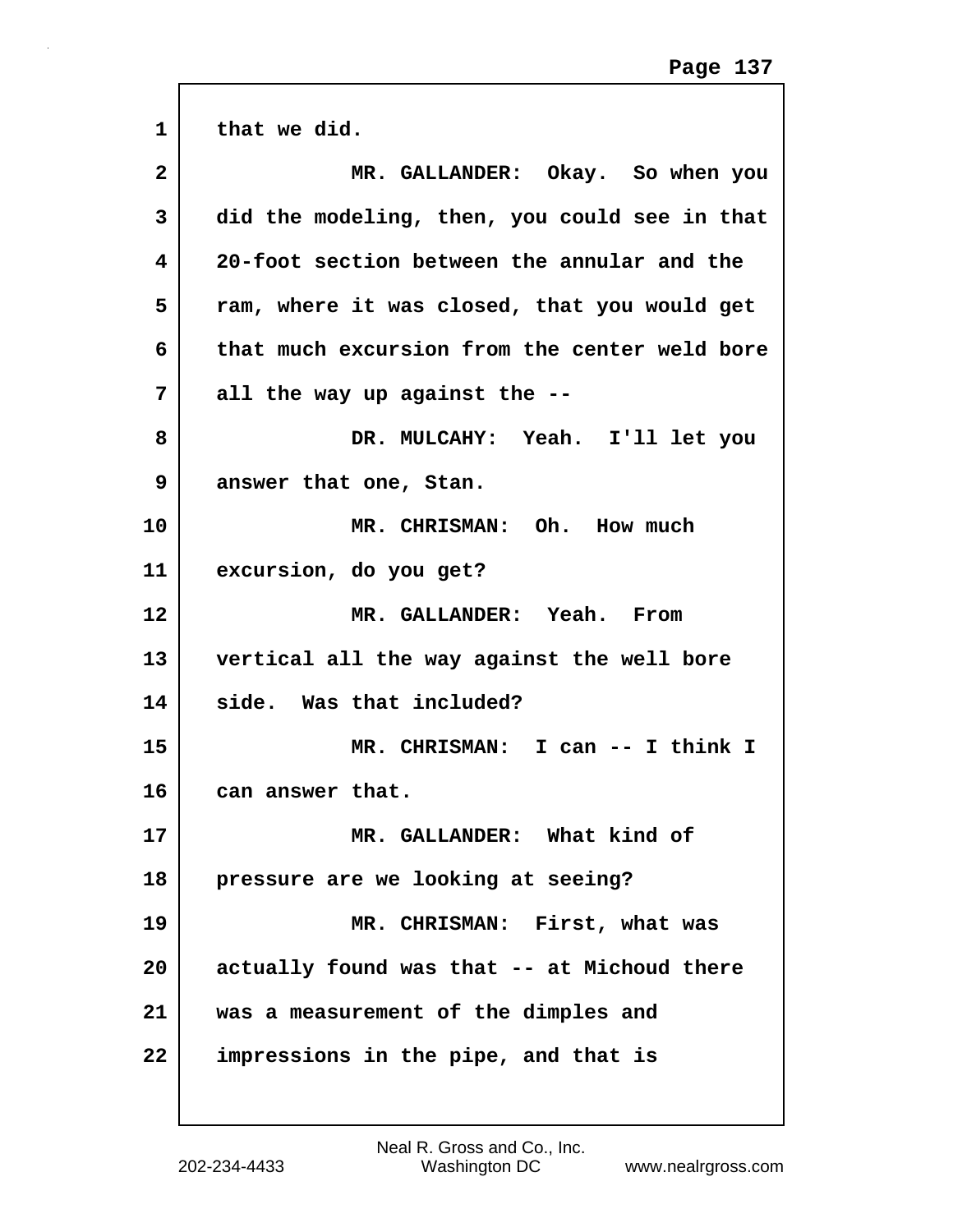| $\mathbf 1$ | documented in the DNV report. And that the     |
|-------------|------------------------------------------------|
| 2           | drill pipe was actually about a half-inch from |
| 3           | the BOP wall when it got trapped. That's what  |
| 4           | actually happened.                             |
| 5           | In the finite element modeling, we             |
| 6           | then attempted to see if we could make the     |
| 7           | calculations match what we saw in the          |
| 8           | evidence, and that is the report. I'll refer   |
| 9           | you to get the details in the report. But      |
| 10          | that's where we discovered that if the upper   |
| 11          | pipe ram had been closed, as many had          |
| 12          | originally assumed, including myself, the      |
| 13          | drill pipe would not have been where we found  |
| 14          | it.                                            |
| 15          | The finite element modeling                    |
| 16          | predicts the deflection, and it created a      |
| 17          | match if you assumed that the upper pipe ram   |
| 18          | was open and the middle one was closed. So     |
| 19          | the FEFA modeling calculates the deflection,   |
| 20          | and I refer you to the report to see all of    |
| 21          | the engineering details.                       |
| 22          | MR. GALLANDER: So all of the --                |
|             |                                                |

 $\mathsf{I}$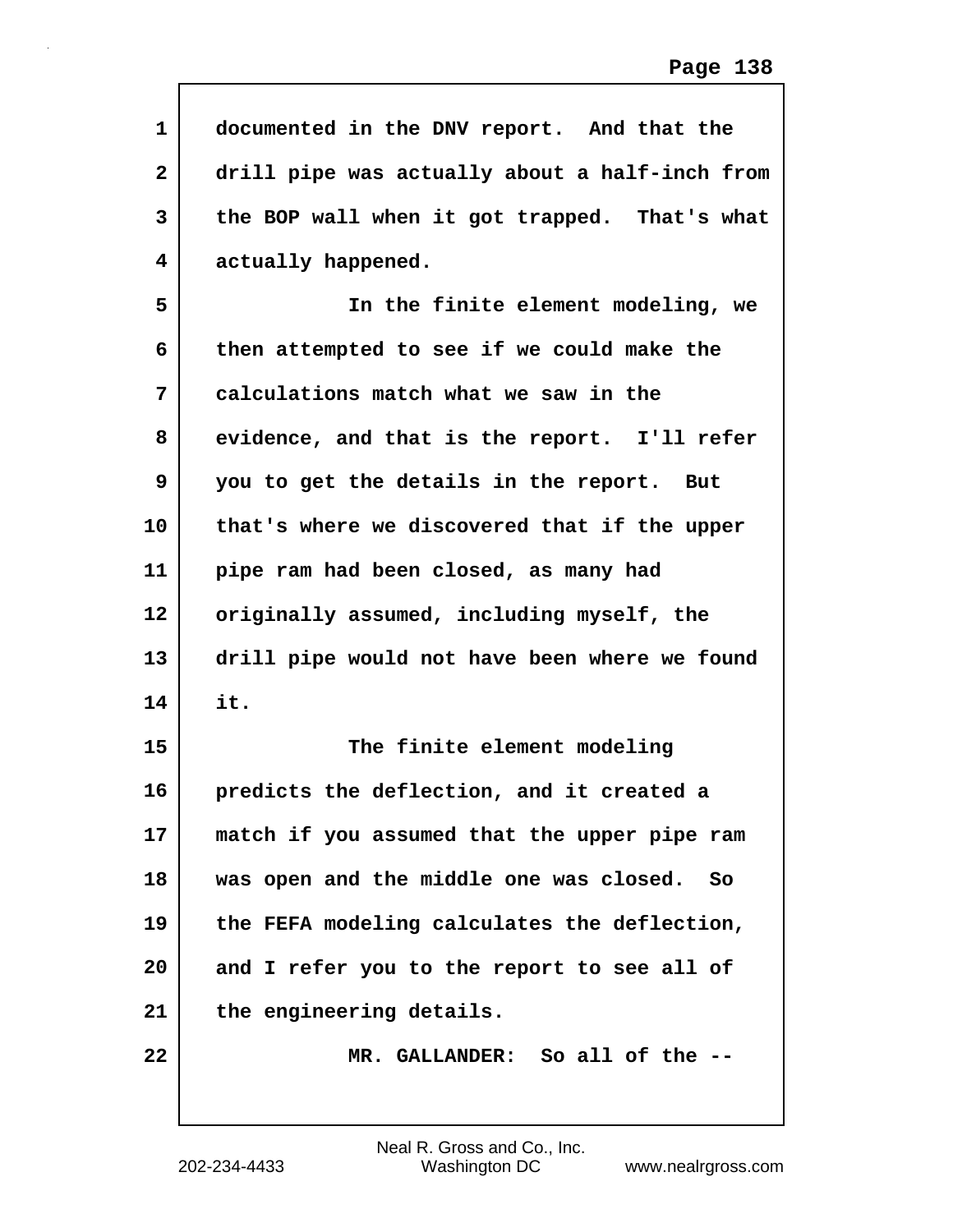| 1  | what was the pressure of the requirement to    |
|----|------------------------------------------------|
| 2  | get it to move that far? I mean, did we have   |
| 3  |                                                |
| 4  | MR. CHRISMAN: The pressure -- oh,              |
| 5  | I see your question. The pressure requirement  |
| 6  |                                                |
| 7  | MR. GALLANDER: Did it ever to get              |
| 8  | that pressure --                               |
| 9  | MR. CHRISMAN: -- to start                      |
| 10 | buckling, it's documented in the report, is -- |
| 11 | in the Macondo case it was about -- to buckle, |
| 12 | it was about 7,000 psi in the drill pipe, and  |
| 13 | 1,500 psi outside. And that's in the report    |
| 14 | in one of the tables.                          |
| 15 | MR. GALLANDER: Okay.                           |
| 16 | MR. CHRISMAN: If I misquote by 500             |
| 17 | off, the report is right.                      |
| 18 | MR. LOEB: (Inaudible) I think                  |
| 19 | that's more than twice what anyone else got,   |
| 20 | so I'm not really sure if this -- this is a    |
| 21 | public comment session.                        |
| 22 | MR. GALLANDER: Okay.                           |
|    |                                                |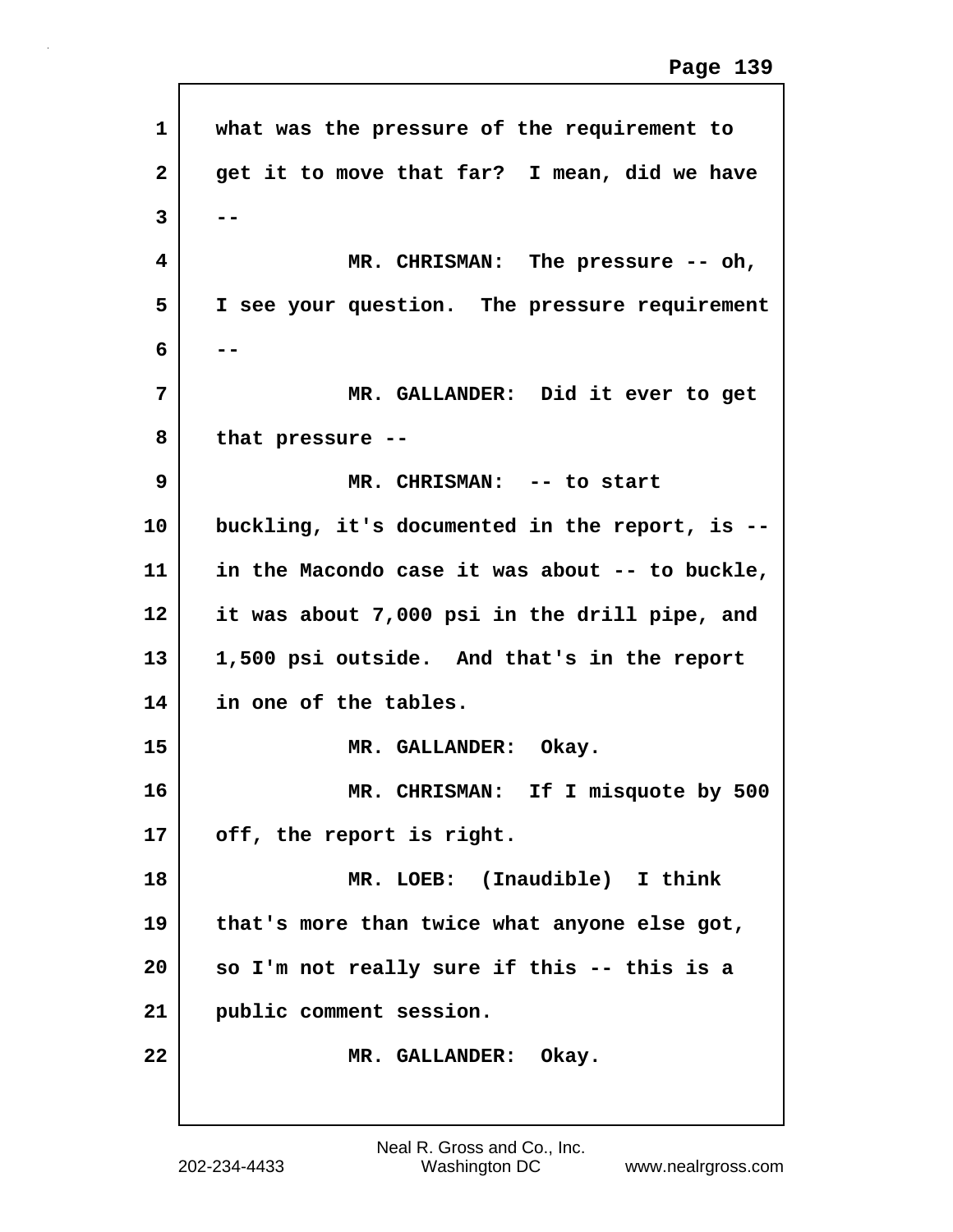| $\mathbf{1}$   | MR. LOEB: And, you know, we have              |
|----------------|-----------------------------------------------|
| $\overline{2}$ | allowed you to ask questions of the staff,    |
| 3              | which is a bit unusual.                       |
| 4              | MR. GALLANDER: That was good. No,             |
| 5              | no, no. I thought it was good. It was great   |
| 6              | to be able to have this discussion.           |
| 7              | MR. LOEB: Okay. Then, I hope that             |
| 8              | -- that at least satisfied you for now.       |
| 9              | MR. GALLANDER: Thanks.                        |
| 10             | DR. MULCAHY: But please come talk             |
| 11             | to us afterwards.                             |
| 12             | MR. LOEB: Thank you very much.                |
| 13             | Our last speaker is one of our                |
| 14             | staff members, Hillary Cohen, our Director of |
| 15             | the Public Affairs Department. And she wishes |
| 16             | to put in the record two statements, one from |
| 17             | Senator Edward Markey of Massachusetts, and   |
| 18             | Congressman Henry Waxman of California.       |
| 19             | So please go ahead, Ms. Cohen.                |
| 20             | MS. COHEN: Okay. I'll be reading              |
| 21             | Senator Markey's statement first.             |
| 22             | "Blowup preventers should be fail-            |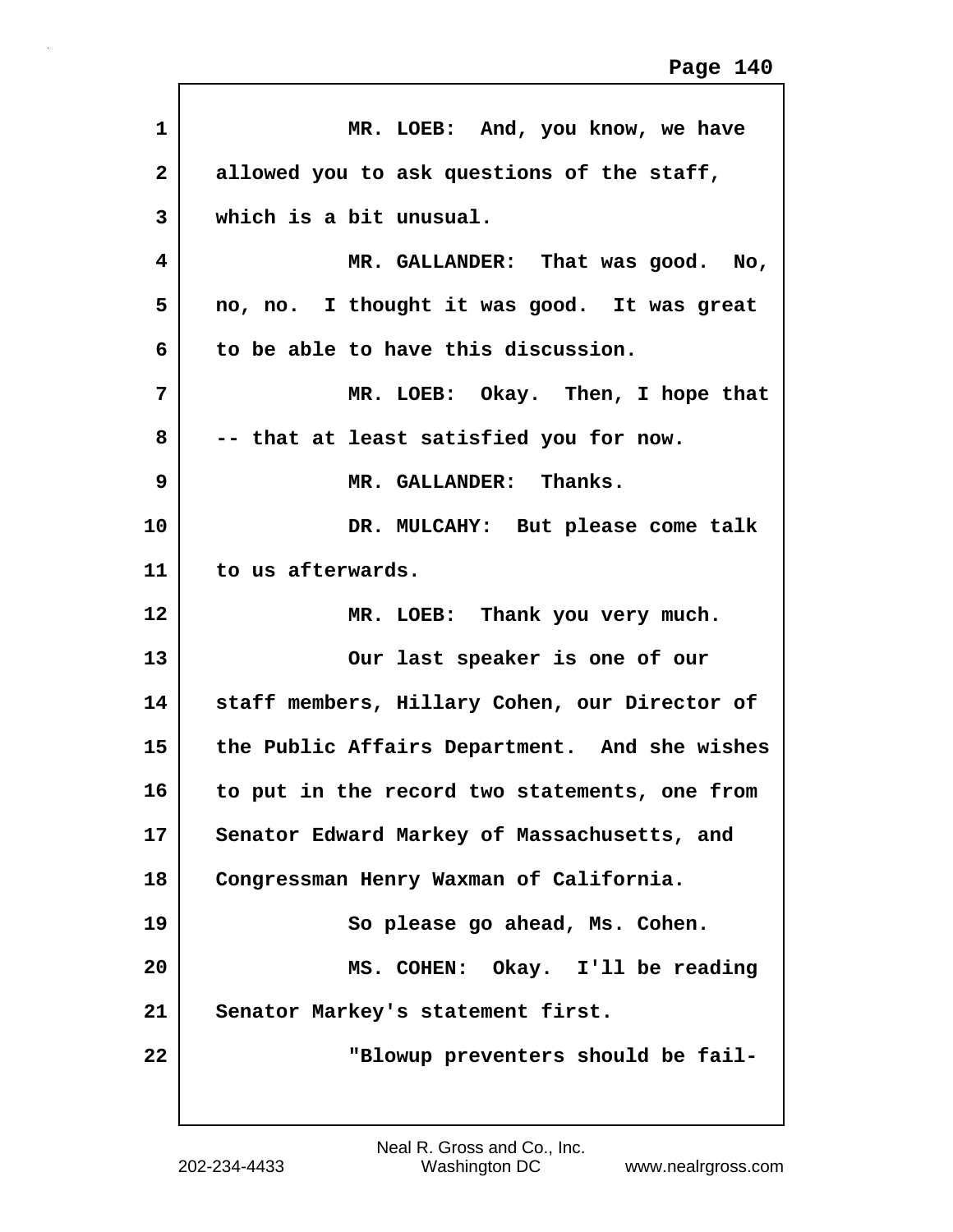| $\mathbf{1}$      | safe, not destined to fail. This report is     |
|-------------------|------------------------------------------------|
| $\mathbf{2}$      | another data point in a long history of        |
| 3                 | drilling safety failures that were discovered  |
| 4                 | following BP's oil spill. The report further   |
| 5                 | highlights that other blowout preventers       |
| 6                 | currently being used by the oil industry in    |
| 7                 | offshore drilling could have the same types of |
| 8                 | deficiencies that led to the BP spill.         |
| 9                 | "If the oil industry ignores or                |
| 10                | dismisses this report, they will be ignoring   |
| 11                | these potential ticking time bombs and the     |
| $12 \overline{ }$ | safety reforms that could prevent another      |
| 13                | tragic incident. We need stronger safety       |
| 14                | standards that build on the improvements       |
| 15                | already undertaken by the Obama                |
| 16                | administration, and we need an oil industry    |
| 17                | that is willing to reform their ways before    |
| 18                | history repeats itself."                       |
| 19                | And this is from Representative                |
| 20                | Waxman.                                        |
| 21                | "I applaud the Chemical Safety                 |
| 22                | Board's exhaustive technical review of how the |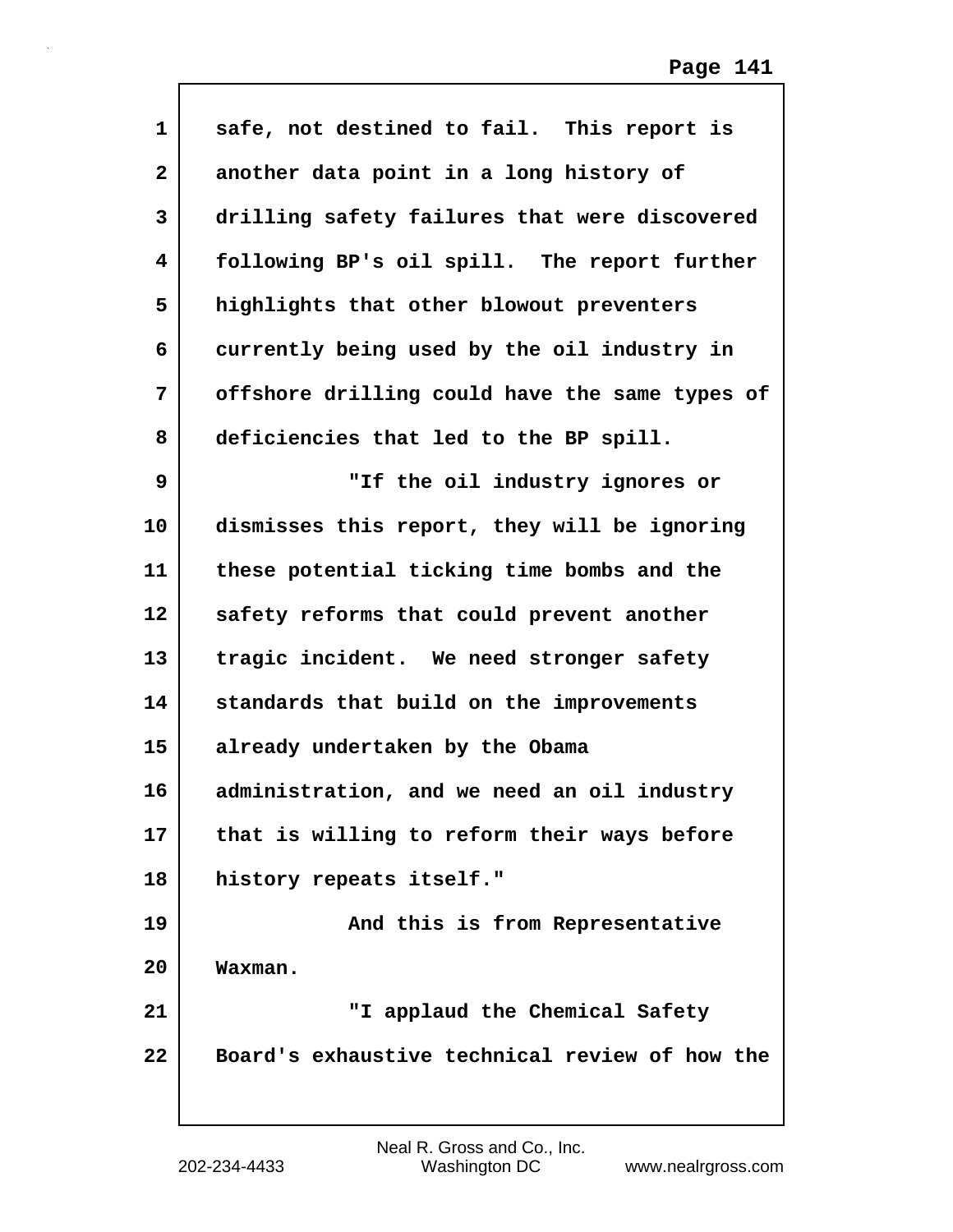| 1            | Deepwater Horizon blowout preventer failed to  |
|--------------|------------------------------------------------|
| $\mathbf{2}$ | stop the tragic chain of events that killed 11 |
| 3            | workers and caused untold environmental harm   |
| 4            | in the Gulf of Mexico.                         |
| 5            | "The CSB investigation uncovered               |
| 6            | new evidence showing that buckling of the      |
| 7            | drill pipe rendered the blowout preventer      |
| 8            | inoperable just minutes into the accident --   |
| 9            | a finding that has safety implications for the |
| 10           | proper functioning of blowout preventers still |
| 11           | in use around the world. I urge regulators     |
| 12           | and the oil industry to review the CSB's       |
| 13           | investigative findings and take appropriate    |
| 14           | action to ensure the safety of offshore oil    |
| 15           | and gas development."                          |
| 16           | Thank you, Ms. Cohen.<br>MR. LOEB:             |
| 17           | I might add both statements were in under      |
| 18           | three minutes, so that's much appreciated.     |
| 19           | With that, I turn it back to the               |
| 20           | Chairman.                                      |
| 21           | CHAIRPERSON MOURE-ERASO: Okay.                 |
| 22           | The next issue on the agenda is to take a      |
|              |                                                |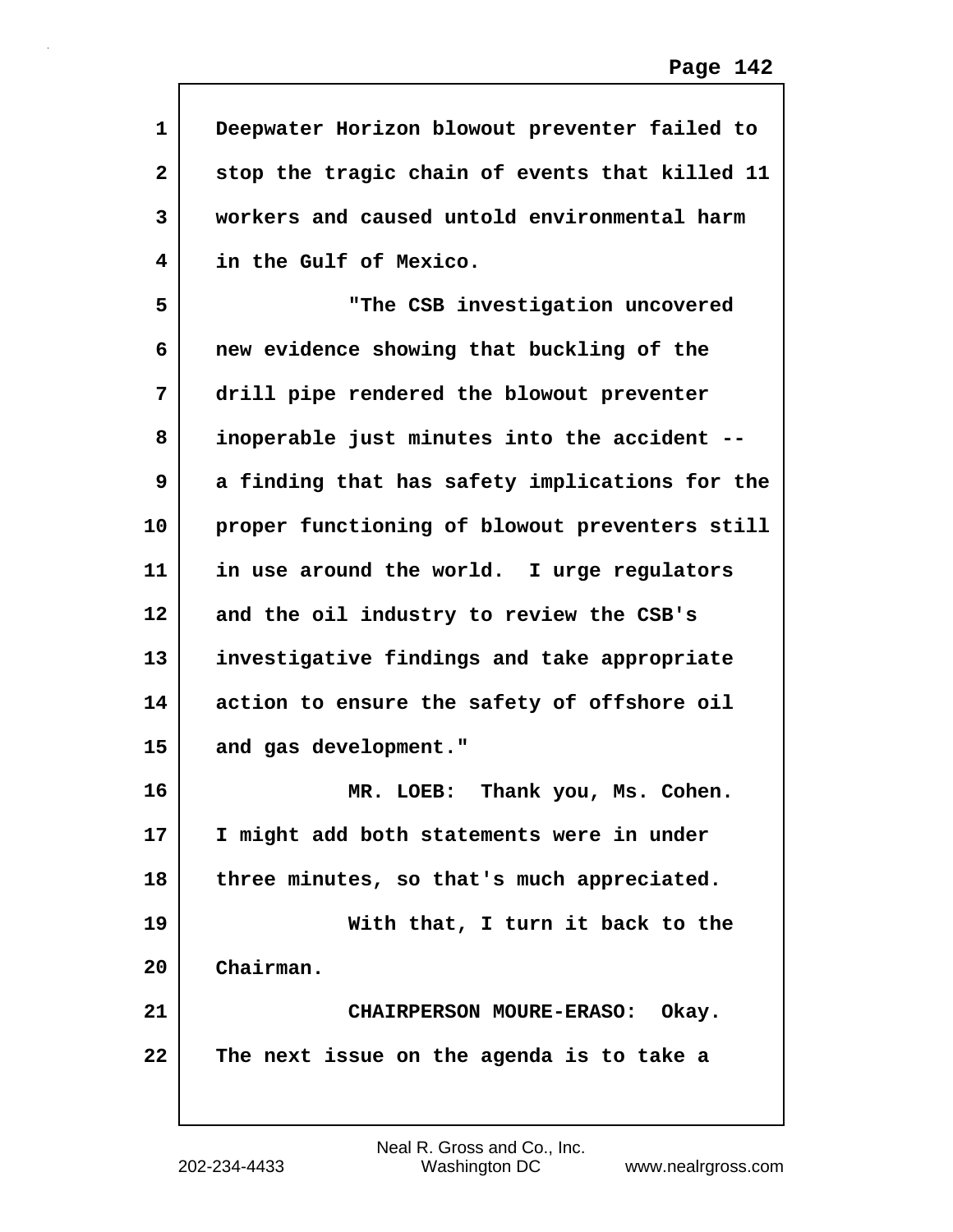| $\mathbf{1}$      | Board vote on the report. And I am going to    |
|-------------------|------------------------------------------------|
| $\mathbf{2}$      | ask -- I am going to make a motion that is as  |
| 3                 | follows. I move that the Chemical Safety       |
| 4                 | Board approve Investigation Report Number 210- |
| 5                 | 105, Volumes 1 and 2, entitled Explosion and   |
| 6                 | Fire at the Macondo Well at the Deepwater      |
| 7                 | Horizon rig in the Mississippi Canyon of the   |
| 8                 | Gulf of Mexico that occurred on April 2010,    |
| 9                 | including our findings, recommendations, and   |
| 10                | associated products, like videos contained in  |
| 11                | the June 5, 2014, report.                      |
| $12 \overline{ }$ | Is there a second for this motion?             |
| 13                | MR. GRIFFON: I second the motion,              |
| 14                | Mr. Chairman. I also would like to make a      |
| 15                | comment before we go to vote.                  |
|                   |                                                |
| 16                | CHAIRPERSON MOURE-ERASO: Okay.                 |
| 17                | Yeah. We are open for discussion. So, Mr.      |
| 18                | Griffon.                                       |
| 19                | MR. GRIFFON: Okay. And I just                  |
| 20                | want to say I plan on voting for the report,   |
| 21                | because I see the primary recommendation to    |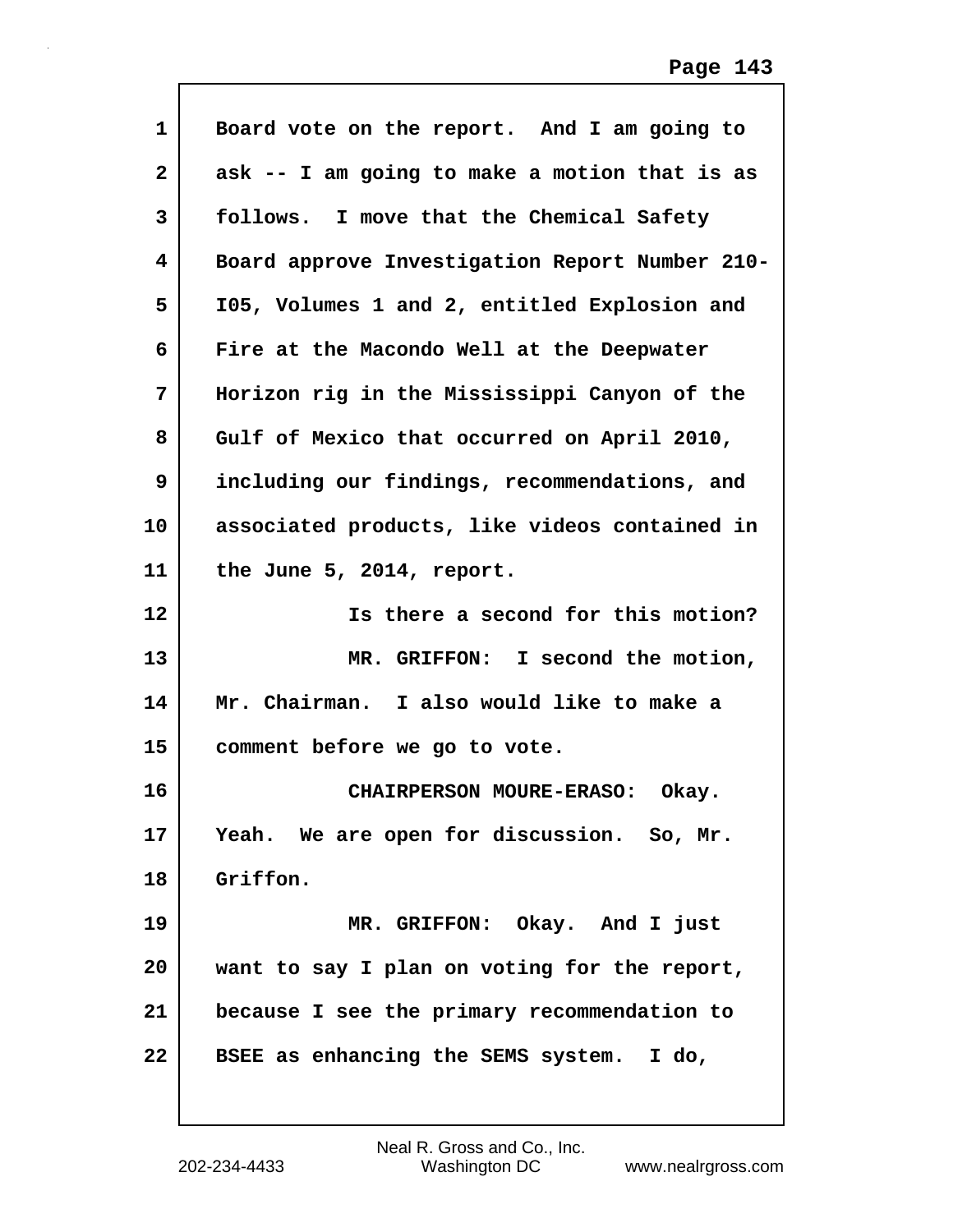| $\mathbf{1}$   | however, urge the team in finalizing the       |
|----------------|------------------------------------------------|
| $\overline{2}$ | regulatory analysis in Volume 3 of our report  |
| 3              | to examine how the differences in regulatory   |
| 4              | approaches affect performance and practices on |
| 5              | offshore facilities around the world.          |
| 6              | I urge them to look beyond the                 |
| 7              | regulatory language to actual implementation   |
| 8              | experience.                                    |
| 9              | I also share some of the concerns              |
| 10             | expressed by the public in our public comment  |
| 11             | session about the CSB addressing other non-    |
| 12             | technical causes of the incident. Obviously,   |
| 13             | we had to make a decision of how to release    |
| 14             | the report, but I certainly agree that we need |
| 15             | to finalize Volume 4, which is where I think   |
| 16             | we will address many of these factors as soon  |
| 17             | as possible.                                   |
| 18             | And that's all I have. Thank you,              |
| 19             | Mr. Chairman.                                  |
| 20             | CHAIRPERSON MOURE-ERASO: Thank                 |
| 21             | you. So I call the question.                   |
| 22             | PARTICIPANT: Okay. I will ask --               |
|                |                                                |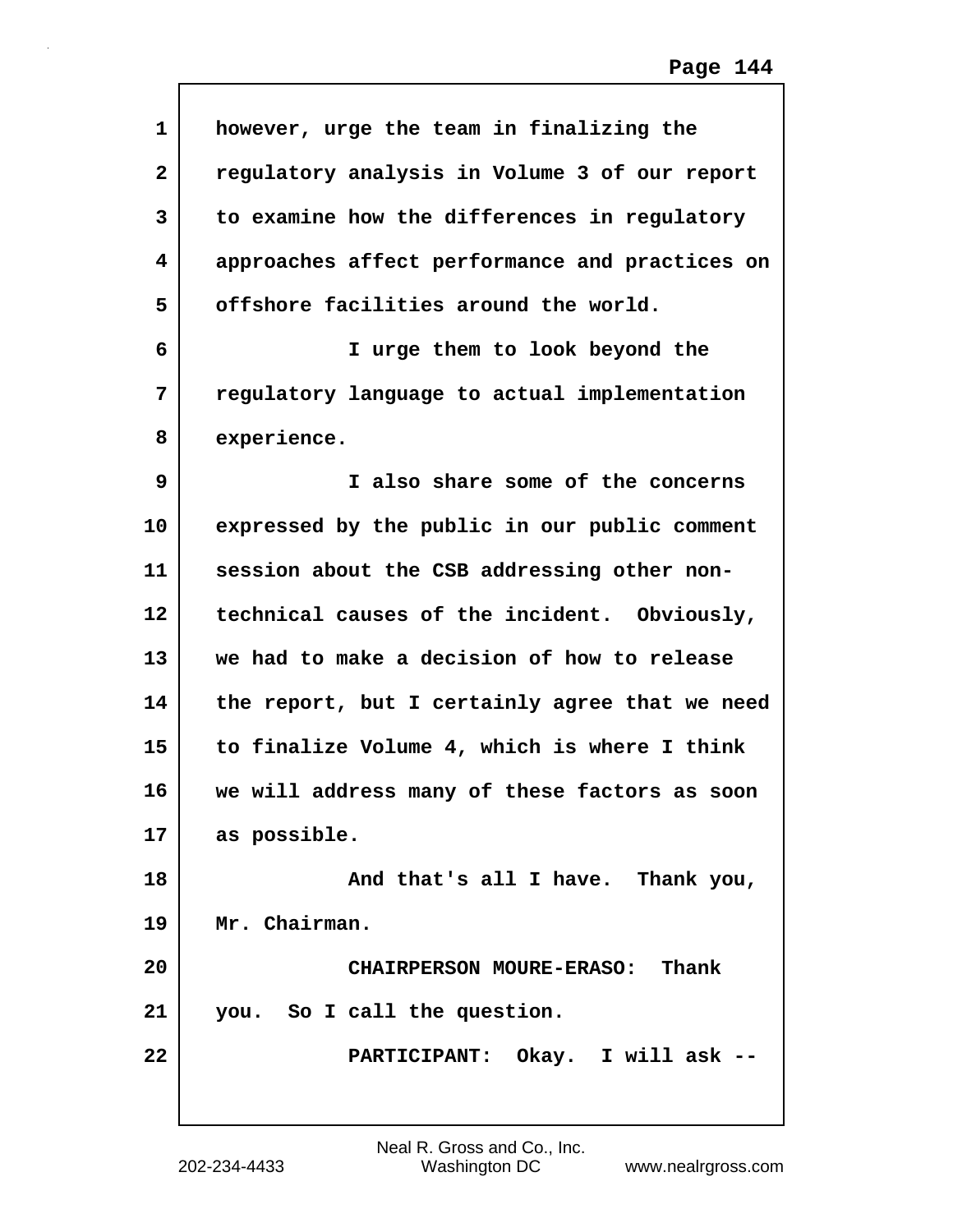| $\mathbf{1}$   | I will record the vote, then. Mr. Griffon?     |
|----------------|------------------------------------------------|
| $\overline{2}$ | MR. GRIFFON: Yes.                              |
| 3              | PARTICIPANT: Okay. Thank you.                  |
| 4              | Mr. Chairman?                                  |
| 5              | CHAIRPERSON MOURE-ERASO: Yes.                  |
| 6              | PARTICIPANT: In that case, the                 |
| 7              | report has -- and the motion has passed        |
| 8              | unanimously.                                   |
| 9              | Thank you.                                     |
| 10             | CHAIRPERSON MOURE-ERASO: Thank you             |
| 11             | very much.                                     |
| 12             | In closing, I would like to say                |
| 13             | that the report that we have just voted to     |
| 14             | approve is comprehensive and far-reaching. I   |
| 15             | believe it's a road map to vastly improve      |
| 16             | safety in the U.S. offshore drilling industry. |
| 17             | The report makes a number of                   |
| 18             | recommendations to the U.S. Department of      |
| 19             | Interior and to BSEE, and our findings raise   |
| 20             | several functionality issues related to the    |
| 21             | blowout preventer. Likewise, the CSB is        |
|                |                                                |

 $\Gamma$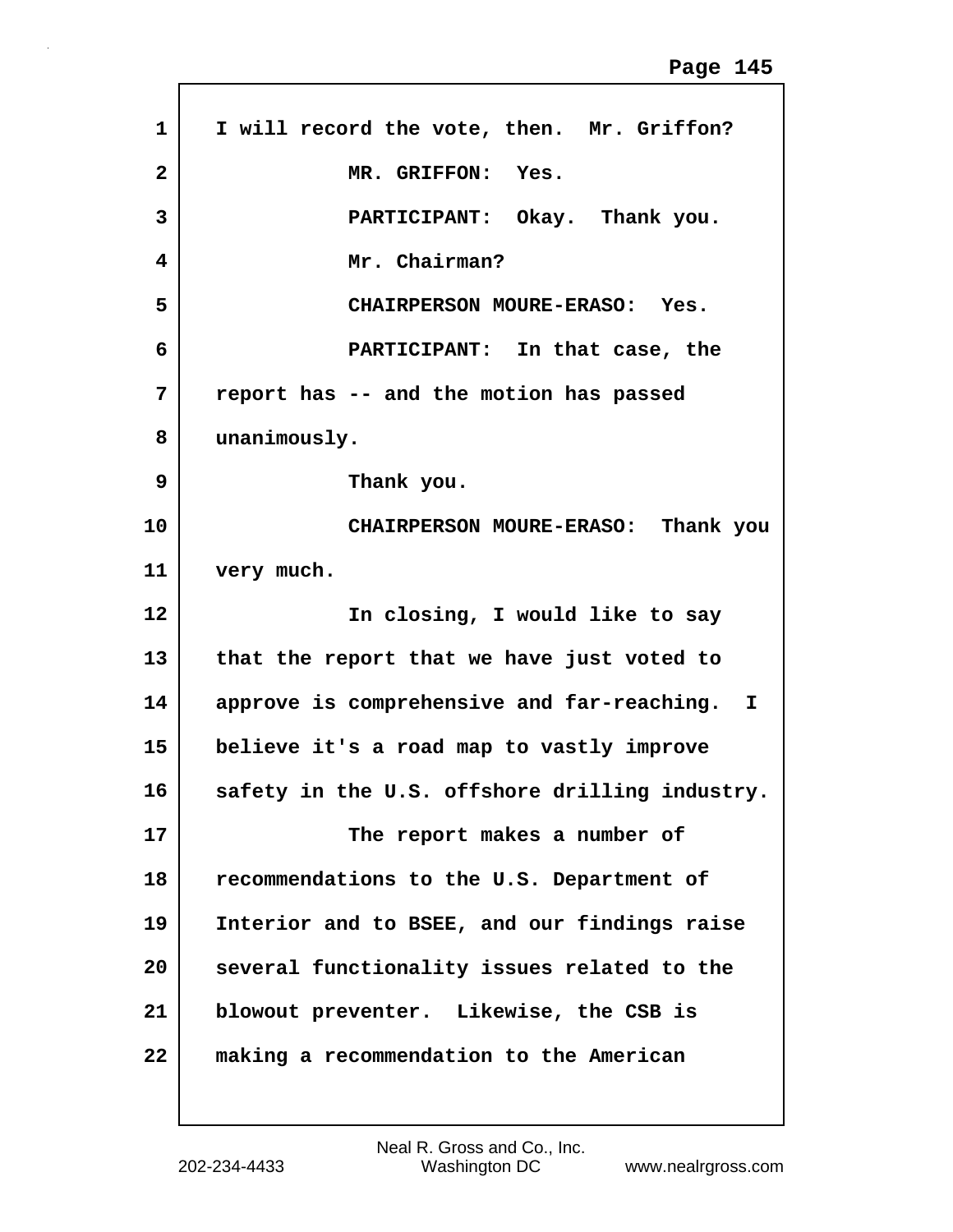| 1            | Petroleum Institute to create and publish      |
|--------------|------------------------------------------------|
| $\mathbf{2}$ | guidance for industry to establish an          |
| 3            | effective management system for safety         |
| 4            | critical elements.                             |
| 5            | Drilling continues to extend to new            |
| 6            | depths, and we will operate in increasingly    |
| 7            | challenging environments. The CSB report and   |
| 8            | its key findings and recommendations are       |
| 9            | intended to put the United States in a leading |
| 10           | role for improving well-controlled procedures  |
| 11           | and practices.                                 |
| 12           | To maintain a leadership position,             |
| 13           | the U.S. should adopt rigorous management      |
| 14           | methods that go beyond current industry good   |
| 15           | practices.                                     |
| 16           | Thank you for attending this CSB               |
| 17           | public meeting, and this meeting is adjourned. |
| 18           | (Whereupon, the above-entitled                 |
| 19           | matter went off the record.)                   |
| 20           |                                                |
| 21           |                                                |
| 22           |                                                |
|              |                                                |

 $\sqrt{ }$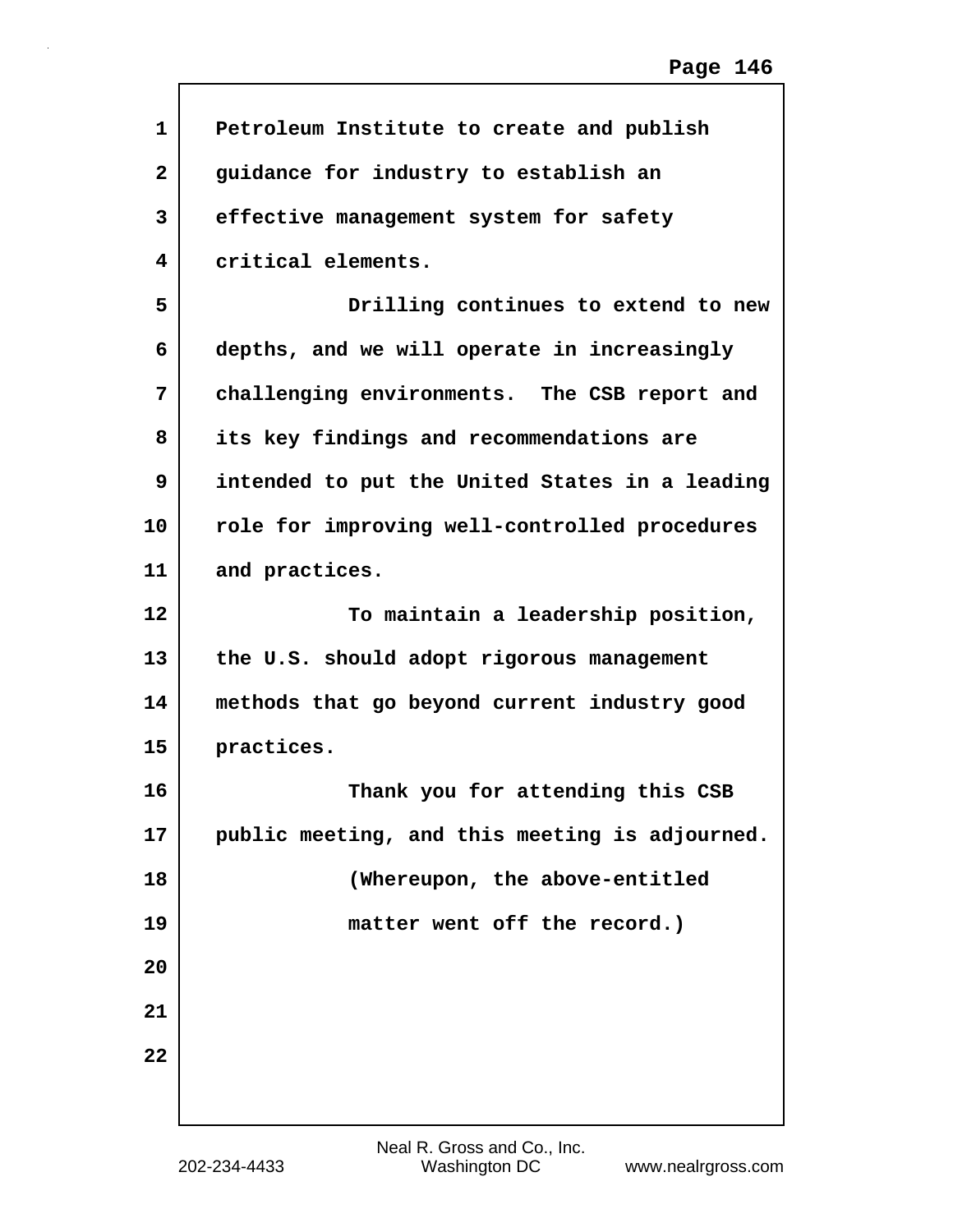| $\mathbf A$              | 111:16                   | addressed 11:3         | allow 5:3 42:16     | analyzed 15:14         |
|--------------------------|--------------------------|------------------------|---------------------|------------------------|
| $A-R-N-O-L-D$            | act 57:20 118:17         | 15:20 17:9 68:15       | 70:9 88:12,12       | 133:18                 |
| 109:1                    | action 53:8 54:12        | 68:16 102:8,9          | allowed 26:21       | and/or 52:15           |
| <b>Aaron</b> 4:15        | 54:17 76:16 79:14        | 110:16 111:19          | 27:14 45:4 50:14    | <b>Anderson 4:15</b>   |
|                          | 91:7 142:14              | 120:11                 | 140:2               | angle 122:7,7          |
| abandoning 34:10         | actions $112:5$          | addresses 131:10       | allowing 43:8       | animated 43:3          |
| abandonment              | activate 25:4 26:2       | addressing 91:6        | allows 88:10        | animation 17:14        |
| 35:10                    | 39:1 51:12 53:9          | 144:11                 | amazed 123:6        | 18:19,20 19:10         |
| abbreviated 103:20       | 55:12                    | adequate 10:22         | ambient 47:5        | 30:4 48:20             |
| ability $47:7$           | activated 22:22          | 62:12                  | 130:14              | annular 22:14,17       |
| able 37:21 38:19         | 24:22 25:16 30:12        | adequately 110:16      | amend 74:17 93:2    | 23:12,18 24:6          |
| 42:15 43:18,19           | 32:12 38:3 50:9          |                        | amendments 92:22    | 36:14 50:8,15          |
| 47:15 51:10,12           |                          | <b>Adjourn</b> 2:21    | American 80:11      | 136:12 137:4           |
| 57:7,10 67:12            | activating 30:7          | adjourned 146:17       |                     |                        |
| 92:6 110:2 140:6         | 42:20                    | administration         | 82:2 84:7 95:10     | <b>annulus</b> 116:6,9 |
| above-entitled           | active 61:12,13          | 141:16                 | 95:19 145:22        | 117:9,10               |
| 146:18                   | 78:15 81:10 107:6        | adopt 7:17 146:13      | AMF 30:11 31:10     | answer 63:15 137:9     |
| absence 72:2             | 107:14                   | adopted 83:18          | 31:16 47:19 49:4    | 137:16                 |
| 126:11                   | actively 53:9 54:11      | 101:21 109:21          | 60:14 61:6 65:2     | answers 128:9          |
| academics 9:10           | 54:17                    | adopting 85:3          | 131:22 132:2        | anybody 46:7           |
| accept 3:20 124:7        | activities 12:20         | adopts 84:19           | <b>AMF/Deadman</b>  | 49:15 91:21            |
| 124:11                   | 57:21 58:1 61:16         | advanced 32:18         | 25:1,7 30:6 31:8    | anyway 83:2            |
| acceptable 76:15         | 62:14,22 63:7            | advancements 69:7      | 32:12 37:6 38:11    | 116:17 119:8           |
| 76:15 91:9 96:22         | 74:7 79:11 81:16         | advances 92:20         | 39:19 40:1 41:18    | 124:15                 |
| 104:7                    | 88:16                    | advisor 95:17          | 42:5,21 43:12       | API 65:6 73:21         |
| accepted 52:6 84:6       | activity 73:14 79:8      | 115:13                 | 45:22 46:5 49:5     | 82:4 85:21 95:19       |
| access 16:7 41:5         | 90:8,17 91:14            | advocacy 109:12        | 51:1 63:12 64:13    | 96:3,10 97:7 98:4      |
| accident 7:21 9:15       | activity-based 71:8      | <b>Affairs</b> 140:15  | 64:14,18 65:8       | 98:12 99:7 103:6       |
| 20:11,17 26:11           | 90:3 91:11               | affect 144:4           | 67:13 68:7,20       | <b>API-RP</b> 106:16   |
| 27:1,18 29:12            | actor 88:13              | affiliation 95:3,7     | amount 136:11       | apologize 83:4         |
| 55:5,8 56:20             | actual 12:20 99:5        | 103:17 112:21          | Anacortes 72:7,7    | 124:20 133:17          |
| 57:21 68:14 77:11        | 111:3 130:9 144:7        | 125:9                  | analogy 46:6        | apparent 53:5          |
| 80:6,16 89:12            | actuated 30:6            | aftermath 69:2         | analyses/appendi    | appear 28:13 71:20     |
| 108:14 142:8             | actuating 51:5           | afternoon $3:45:4$     | 40:22               | appears 39:14          |
| accidents $3:164:3$      | actuation 51:17          | 15:8 128:5             | analysis $12:10,18$ | appendix $131:6,9$     |
| 52:18,19 56:14           | <b>Adam</b> 4:19         | agencies 72:10         | 16:16,19 17:22      | applaud 125:15         |
| 73:12 75:18 78:4         | add 11:6 85:21           | 102:2                  | 24:11 31:5 37:2     | 141:21                 |
| 81:1 88:7 90:5           | 89:7 93:4 142:17         | agency $3:15$          | 53:16 55:20 56:2    | applicable 30:2        |
| 120:22                   | addition 48:5            | agenda 5:4,5 82:16     | 58:18,18 69:15      | 75:1                   |
| accomplished             | additional 16:14         | 93:12 94:1 142:22      | 71:1,4,5,17 73:14   | applies $90:13$        |
| 70:22                    | 33:8 62:18 82:5          | ago 11:15 102:21       | 75:5,10 77:16       | apply $10:16$          |
| account 53:1             | 89:21                    | <b>agree</b> 11:5 12:4 | 90:2,7,20 91:4      | appreciate 115:7       |
| achieve 54:10            | <b>Additionally 71:5</b> | 92:15 97:3 120:7       | 97:11,19 98:3       | appreciated 95:15      |
| 136:10                   | 98:9 99:9 107:11         | 144:14                 | 105:9,19,19         | 142:18                 |
| acknowledge 97:13        | address 10:5 15:19       | ahead 19:15 140:19     | 106:20 108:3        | appreciates 95:19      |
|                          | 16:7 40:17 58:20         | air $19:3$             | 112:4 131:6 135:5   | 104:1                  |
| acknowledgement<br>75:12 | 64:18 79:15 109:8        | albeit 75:14           | 144:2               | approach $12:11$       |
|                          | 144:16                   | allotted 110:6         | analyze 105:21      | 55:17,20 70:14,19      |
| acknowledges             |                          |                        |                     |                        |
|                          |                          |                        |                     |                        |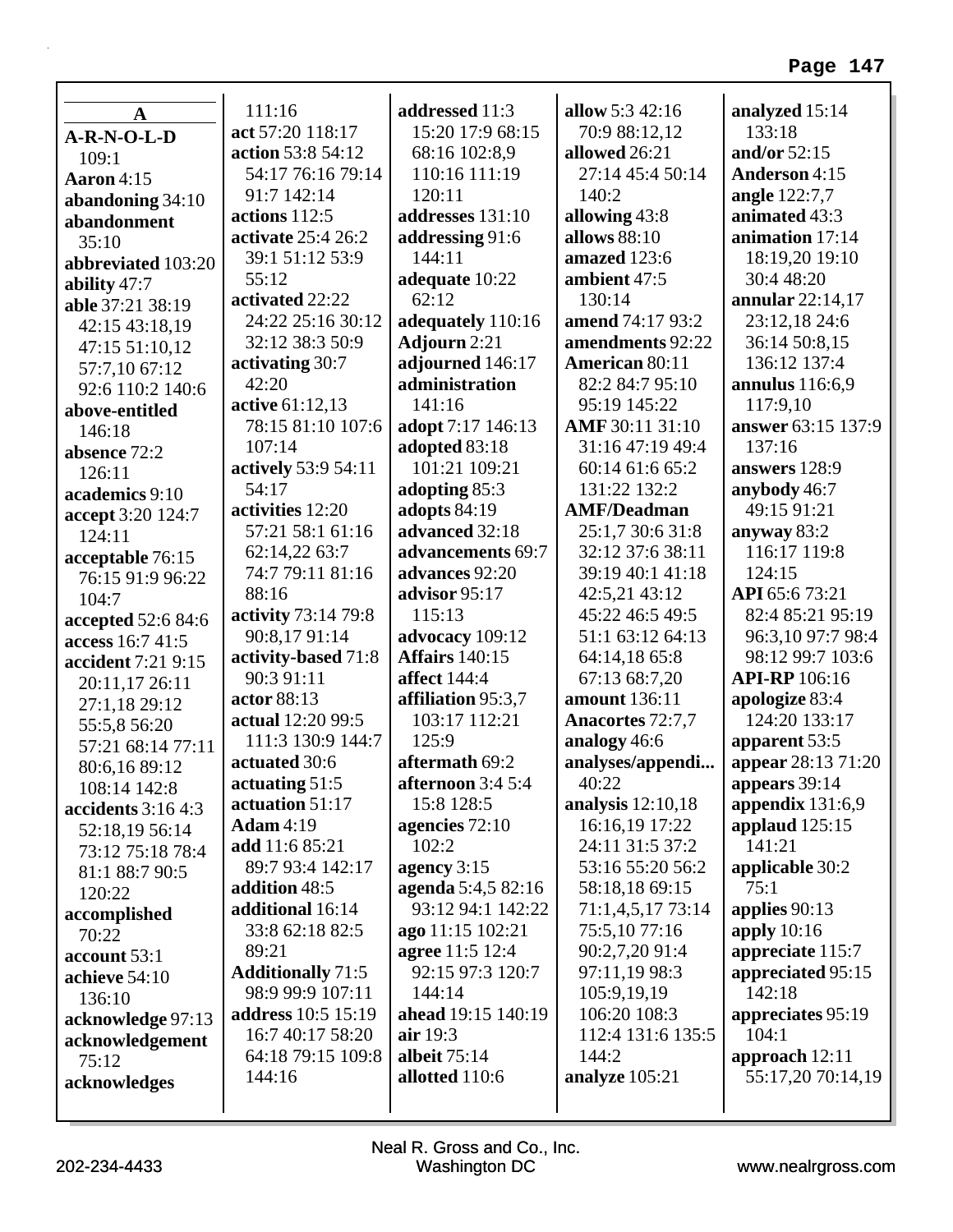|                         | assessments 79:10         |                           | 123:8 130:22              |                                   |
|-------------------------|---------------------------|---------------------------|---------------------------|-----------------------------------|
| 74:20 75:14,17          | assist 79:22              | automatic 30:5            | 132:11 135:7              | bigger $120:9$<br>bit 82:22 86:18 |
| 85:4,11 86:13           | associated 74:6           | availability 57:2         |                           |                                   |
| 87:13 89:18 90:18       | 143:10                    | 78:10 81:6                | <b>battery</b> 26:8 27:12 | 115:19 116:12                     |
| 91:9 97:14,22           |                           | available 60:18<br>77:17  | 40:18 42:4,12,13          | 124:2 140:3                       |
| 98:8 105:14             | <b>Association 84:9</b>   |                           | 46:3 47:4,9,11            | black 44:2                        |
| 107:13 127:4            | assume 33:5               | aware 36:11 59:10         | 51:3,7 67:18,19           | <b>blades</b> 22:19 24:18         |
| approaches 7:5          | assumed 133:10            | 60:5                      | 122:22 130:9              | 30:8                              |
| 12:19 83:10 98:11       | 138:12,17                 | B                         | 132:8                     | <b>Blair</b> $4:17$               |
| 106:6 144:4             | assuming $67:17$          | <b>B</b> 67:8,9,11 78:5   | beam $82:18$              | <b>blew</b> 23:11                 |
| appropriate 8:13        | assumption 131:3          | 81:2                      | bearing $33:21$           | <b>blind</b> 22:20,21             |
| 71:17 142:13            | assumptions               | back 5:20 19:11,16        | <b>began</b> 34:22 35:20  | 24:17 25:2,18                     |
| appropriately 58:3      | 111:10 130:21             | 30:3 33:7 34:14           | 99:15                     | 26:10,12 27:10,16                 |
| approval 76:3           | assurance 57:22           | 45:12,21 49:12            | beginning $51:22$         | 29:13 30:8,11                     |
| approve 143:4           | 63:7 78:16 81:9           | 60:20 66:2 69:1           | 52:20                     | 37:16,20 38:4,14                  |
| 145:14                  | assuring 57:19            | 91:17 121:22              | begins $18:20$            | 39:18 40:2 42:2                   |
| approved 112:12         | attachment 59:14          | 128:3 132:21              | begun $35:21$             | 42:20 43:11,17                    |
| approving 5:14          | attempt 51:13             | 142:19                    | <b>behalf</b> 115:16      | 47:16 51:13,15,17                 |
| approximately           | attempted 138:6           |                           | <b>believe</b> 10:4 34:20 | 59:21 60:13 64:8                  |
| 18:15 19:20 23:2        | attempts 68:13            | background<br>115:14      | 36:17 39:8 42:12          | 134:11                            |
| 24:1 36:13,18           | attending 146:16          |                           | 42:18 47:10 48:22         | <b>blocked</b> 121:13             |
| 50:10                   | attention 73:3            | backup $25:21$            | 50:11 51:2,6              | <b>blot</b> 100:18                |
| April 4:8 6:5 15:14     | 89:17,17                  | <b>bad</b> 88:13          | 90:11 106:22              | blow $25:9$ 119:1                 |
| 18:1,10 19:17           | <b>attest 49:17</b>       | barely 47:4               | 134:7 145:15              | <b>blowout</b> 4:7 6:5,11         |
| 23:3 25:20 28:21        | audience 8:9 40:21        | barrels 18:16 29:17       | believed 47:18            | 8:1 11:3 12:4,7                   |
| 30:7 39:12,17           | 127:15                    | <b>barrier</b> 21:18,20   | 66:10 110:12,19           | 16:1 17:1 20:14                   |
| 73:4 96:2 104:5         | audio 1:21 83:2           | 34:7,17 54:1,6,9          | 111:9                     | 20:18 21:10,11                    |
| 143:8                   | audit 61:20 101:17        | 55:3 57:20 105:19         | believes $112:11$         | 22:1,10 23:6                      |
| apt 54:19               | 101:17                    | 116:9,15,15               | believing 34:22           | 24:14 25:1 27:20                  |
| area 8:12 20:6          | auditing 107:15,15        | 118:10,13,17,21           | <b>bending 24:14 29:1</b> | 29:9 30:6 33:14                   |
| 22:13 28:18 50:16       | auditors 77:20            | 118:22 119:9,13           | <b>bends</b> 28:15,16     | 55:10 56:5 82:2,3                 |
| 86:12 120:12            | 101:14 105:4              | 126:14,18 129:10          | beneath 20:22             | 82:8 141:5 142:1                  |
| 121:1 122:11            | audits 77:17 98:22        | <b>barriers</b> 12:7 32:4 | <b>benefit</b> 121:16     | 142:7,10 145:21                   |
| areas 49:19             | 104:22 105:3              | 33:13,17 35:6             | benefiting 107:9          | <b>Blowup</b> 140:22              |
| arm 38:19               | 106:17 108:11             | 52:11,14 53:2,3,3         | <b>benefits</b> 75:13     | blue 25:12,20 26:6                |
| <b>Arnold</b> 108:21,22 | <b>Augment 77:3</b>       | 53:4,13 54:5,13           | 107:1,6,11                | 39:5 41:6,8,9,15                  |
| 109:1 112:18            | augmentation              | 78:3 81:1 107:12          | best 11:6 31:2 36:7       | 42:7,17,1951:3                    |
| 114:5                   | 78:12                     | 117:17,19,21              | 52:7 54:1,9 64:17         | 67:8,9,19                         |
| asked 10:2 109:9        | <b>August</b> 72:19 74:16 | <b>based 57:12 97:14</b>  | 94:17 95:1 118:20         | <b>board</b> $1:1,10,11,12$       |
| asking 133:1,6,6        | Australia 3:9 9:7         | 104:22 106:6              | <b>Beth 1:17 2:13</b>     | 1:21 2:15,19 3:5,7                |
| aspect 37:8 99:17       | 9:13                      | 128:21,22 129:2           | 14:17,17 89:8             | 3:94:55:7,10                      |
| aspects $3:17,18$       | auto 32:12 38:15          | <b>basic 59:20</b>        | 131:17                    | 6:13 8:21 13:7                    |
| 14:20 17:19 96:4        | 38:20 39:11,13,16         | <b>basically</b> 92:1     | <b>better</b> 114:6       | 15:8 18:9 55:18                   |
| 105:10                  | 131:21                    | 130:21                    | <b>beyond</b> 7:18 11:2   | 76:3,11,14,17,21                  |
| assess $10:17$          | Auto-Shear 60:14          | <b>basis</b> 56:18 57:19  | 17:22 85:1,8              | 82:13,17 83:18,19                 |
| assessed 135:11         | 61:7                      | 120:19 136:22             | 87:20 98:2 144:6          | 83:20 89:22 97:3                  |
| assessment 134:5        | automated 22:22           | <b>batteries</b> 25:22    | 146:14                    | 112:12 122:5                      |
| 134:14                  | 24:22 38:12               | 26:1,4 27:2 45:1          | $big\,44:18,19$           | 123:18 124:9                      |
|                         |                           | 45:14,16 46:15            |                           |                                   |
|                         |                           |                           |                           |                                   |

Г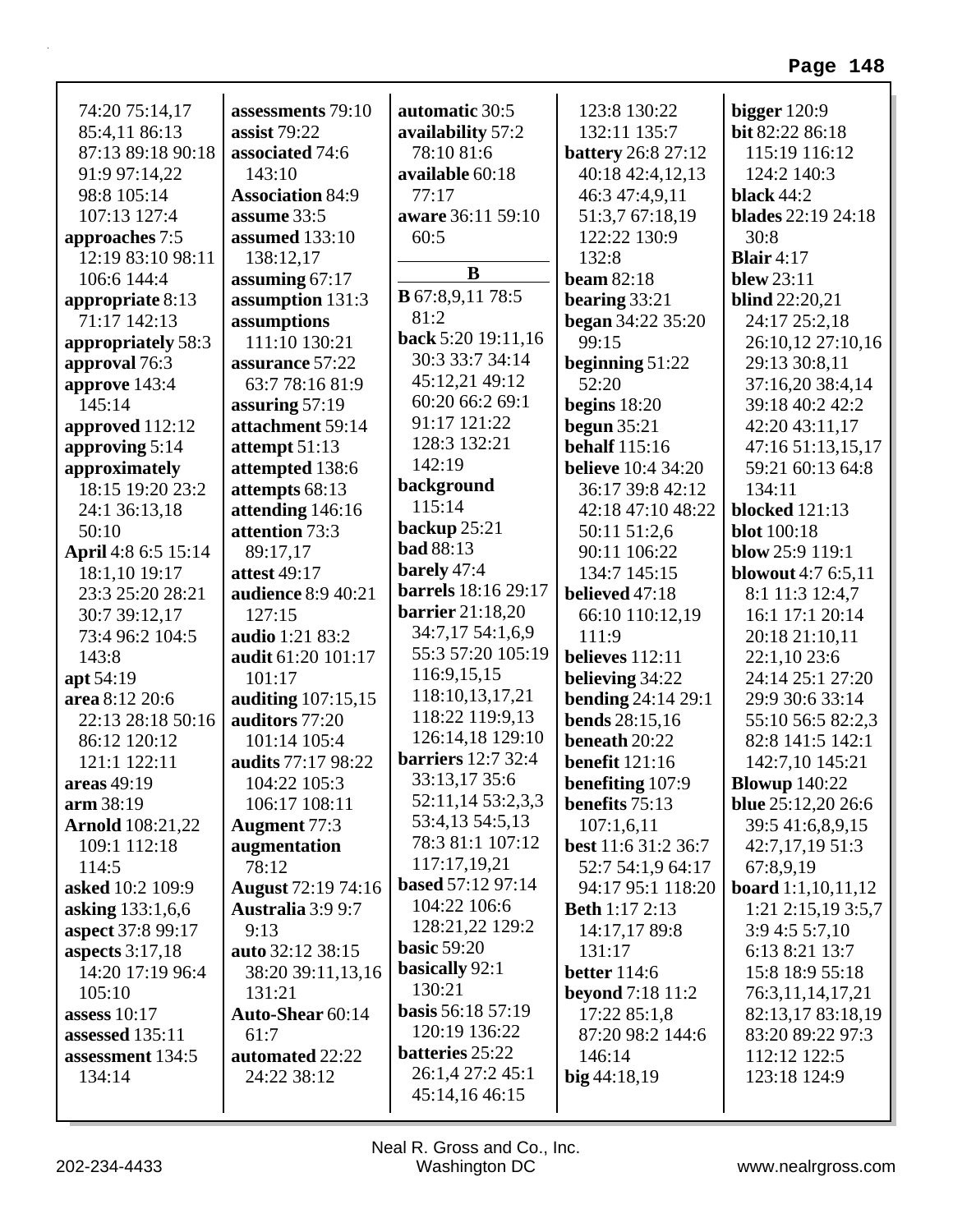|                                             | <b>break</b> 93:14                 |                                     | 89:11 125:18                       | 93:15 133:3                            |
|---------------------------------------------|------------------------------------|-------------------------------------|------------------------------------|----------------------------------------|
| 143:1,4<br><b>Board's 95:22</b>             | <b>Brian</b> 102:6                 | 47:9,10 138:7<br>California 72:6,11 | caused 6:11 24:13                  | 142:21 143:16                          |
| 104:3 141:22                                | bridge $118:13$                    | 140:18                              | 26:8 28:4 37:20                    | 144:20 145:5,10                        |
|                                             | <b>Brief</b> 93:14                 |                                     |                                    |                                        |
| <b>Board-approved</b><br>110:5              | <b>briefly</b> 17:7 43:4           | call 8:13,15 59:20<br>144:21        | 38:3,6 48:6,7<br>50:12 126:5 142:3 | challenging $7:12$<br>8:7 146:7        |
|                                             | 115:22 127:7                       | called 21:17 22:1,9                 | causes 3:18 123:22                 |                                        |
| <b>body</b> 84:7<br>bolstered 16:15         |                                    | 28:6 30:8 53:21                     | 126:2 144:12                       | change 18:8 32:18<br>44:19 59:14 69:16 |
| <b>bombs</b> 141:11                         | bright $127:21$                    |                                     | causing 29:17                      | 76:19 92:15                            |
|                                             | brings $61:8$<br>broader 87:10     | 60:10,12,16 96:12<br>119:1          |                                    | 105:20                                 |
| boosting $101:1$<br><b>BOP</b> 6:6 16:12,20 | broken 11:18 41:13                 | <b>Cameron</b> 59:8,16              | cautioned 20:18<br>CD 19:6,7       |                                        |
| 17:21 22:2,3,8                              | 48:3                               | 64:1 65:11 66:21                    | cell 6:2                           | changed 10:16<br>changes 10:20,21      |
| 23:13 25:8,17                               |                                    | 133:18                              | cement 33:18 34:2                  | 54:14 69:3,9 75:3                      |
| 26:7 31:20 32:1                             | <b>brought</b> 37:1 120:6<br>127:2 |                                     | 34:6,16 35:9,12                    | 124:12                                 |
| 32:15 35:14 36:2                            | <b>BSEE 72:10 74:16</b>            | <b>Canyon</b> 143:7                 |                                    |                                        |
|                                             |                                    | capabilities 58:21<br>92:11 99:21   | 116:2,5,6,9,14,16                  | characteristics<br>134:22              |
| 36:4,21,22 37:3,4                           | 78:20 79:2,9,21                    |                                     | 116:19,21 117:2,8                  |                                        |
| 37:9 40:6 50:5                              | 87:2 89:9 92:2,2                   | capability 60:16                    | 117:15 118:1,5,8                   | <b>Charlie</b> 103:16,21               |
| 52:1 53:7,8,17,20                           | 93:2 125:21                        | 101:2                               | 118:11,14 119:5<br>119:13          | chart 59:13,16                         |
| 54:1,7 55:8,16,22                           | 126:21 143:22                      | capable 42:19                       |                                    | check 41:8,11 62:1                     |
| 58:11 59:8,21                               | 145:19                             | 53:20 59:22                         | cemented 116:9                     | 65:8                                   |
| 62:11 63:9 65:10                            | buckle 24:13 29:2                  | capping $100:19$                    | cementing 100:18                   | check-in 8:12                          |
| 66:22 68:19 75:8                            | 48:7 139:11                        | captures 117:2                      | 115:14                             | checking 61:21                         |
| 75:10 85:22 89:11                           | buckled 24:20                      | car 46:8,9,12,14                    | center 24:14 27:20                 | checks 66:7                            |
| 97:12,15 98:3                               | 27:19 28:5 29:12                   | careful 21:9 130:3                  | 38:7 98:19 101:7                   | chemical $1:1,10,11$                   |
| 105:10 121:4                                | 29:15 47:21 49:11                  | carefully 15:18                     | 101:13 103:22                      | 1:12,21 3:5,16,18                      |
| 126:12 133:18,19                            | 49:14 50:5,21                      | 39:22                               | 137:6                              | 76:20 83:17 90:14                      |
| 134:2 135:6 138:3                           | 51:16                              | carry $69:21$                       | <b>Center's 101:22</b>             | 95:21 104:2                            |
| <b>BOP's</b> 58:20 63:11                    | buckling 24:16                     | carrying 42:20                      | centered 37:11,13                  | 121:21 141:21                          |
| <b>BOPs</b> 31:4,20 63:3                    | 30:14,21 38:6                      | cartoon $41:22$                     | 37:14                              | 143:3                                  |
| 89:11 105:11                                | 39:21 49:1,6                       | 43:20                               | certain 86:11                      | chemistry 14:18                        |
| 134:7                                       | 110:15 125:18                      | case 12:14 15:22                    | certainly 15:21                    | <b>Cheryl</b> 1:16 2:12                |
| <b>bore</b> 21:1,7 23:5                     | 126:10 139:10                      | 29:11 38:17 45:5                    | 85:18 87:7 111:17                  | 14:9,11 15:4 63:1                      |
| 33:20,21 35:21                              | 142:6                              | 55:8 56:3 66:12                     | 129:8 135:19                       | 75:22 86:19 114:1                      |
| 50:12 116:22                                | budget $10:21$                     | 84:20 87:22 99:2                    | 144:14                             | <b>Chevron</b> 72:5,19                 |
| 118:11,17 137:6                             | budgetary 10:13                    | 99:3 126:22,22                      | certified 127:9                    | <b>Chief</b> 40:7                      |
| 137:13                                      | <b>build</b> 141:14                | 127:4,16 139:11                     | cetera 84:9 91:1                   | choice 134:13                          |
| borrowed 54:8                               | <b>bulletin 73:21 74:4</b>         | 145:6                               | <b>CFR</b> 77:3 78:12              | choke 49:11                            |
| <b>bottom</b> 34:2,2,17                     | <b>Bureau</b> 77:1                 | cases $73:10$                       | 125:22                             | choose 49:3 134:20                     |
| 35:12 47:1 48:5                             | 101:20 102:1                       | casing 33:18,19                     | chain $142:2$                      | chosen $15:18$                         |
| 116:6,10 118:1                              | <b>Bureau's 102:6</b>              | 49:16 60:12,17                      | <b>Chair 91:17</b>                 | Chrisman 14:22                         |
| <b>Boulder</b> 14:19                        | <b>Burkeen</b> 4:15                | 116:7,10 117:3,7                    | <b>Chairman</b> 9:2                | 133:21 137:10,15                       |
| <b>bowed</b> 49:14                          | <b>burned</b> 19:22                | 119:2,5,8                           | 11:19 14:6 15:7                    | 137:19 139:4,9,16                      |
| box 41:22 59:3                              | burning $6:15$                     | catastrophic 21:12                  | 82:21 94:13                        | circulation 121:10                     |
| <b>BP</b> 10:4,15,22                        |                                    | 24:19 85:16                         | 142:20 143:14                      | circumstances 10:9                     |
| 13:17 14:14 18:12                           | $\mathbf C$                        | catastrophically                    | 144:19 145:4                       | citizen 128:5                          |
| 54:9 102:7 141:8                            | C 1:16 3:11 78:12                  | 73:5                                | <b>Chairperson</b> 1:11            | City 13:18 14:14                       |
| <b>BP's</b> 10:6,11,13                      | 81:9                               | caught 66:8                         | 3:3,7 13:6 82:15                   | civil 114:1                            |
| 40:6 141:4                                  | calculates 138:19                  | cause 40:1 55:4                     | 86:5 91:18 93:9                    | clarify 86:21                          |
|                                             | calculations 35:17                 |                                     |                                    |                                        |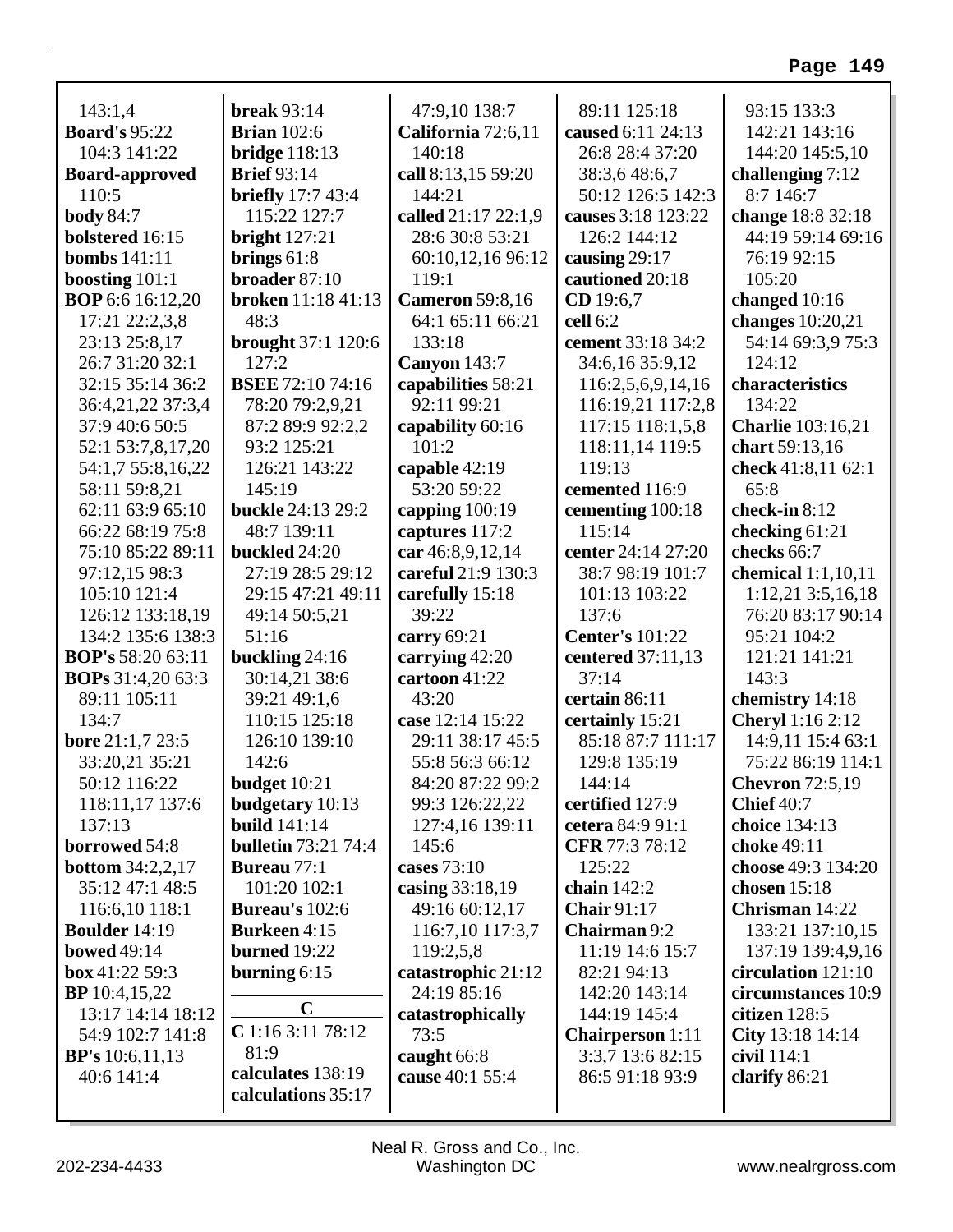| clarity 133:2              | 95:4 113:13                        | companies 31:3,9                   | compromised 51:7                      | 10:17 85:18                        |
|----------------------------|------------------------------------|------------------------------------|---------------------------------------|------------------------------------|
| Clark $4:16$               | 128:19 140:10                      | 57:13 58:8 70:10                   | computer 25:14                        | consider 10:9 38:1                 |
| clear 106:20 131:7         | comes 129:10                       | 71:15 73:13 83:9                   | 27:3,4 67:8,8,9,10                    | 41:5 46:18 47:4                    |
| clearly 43:19,20           | coming 13:19 15:9                  | 83:15 85:1 86:11                   | 67:11                                 | 47:18 49:17 61:5                   |
| 56:7 122:17                | 39:2,7 41:20                       | 96:4,8 101:4                       | computers 26:2                        | 67:3 111:12                        |
| climbed 24:8               | 113:14 124:5                       | 109:17,22,22                       | 41:9                                  | considerably 84:3                  |
| close 12:22 22:16          | command 27:5                       | company 56:10                      | conceivably 68:19                     | considered 39:20                   |
| 37:21 38:4 51:13           | 45:18 47:15                        | 79:4 84:3,4 88:12                  | concept 7:2,3                         | 48:1                               |
| 51:18 60:11                | commands 51:10                     | 115:18                             | concepts 7:1 99:10                    | considering 48:22                  |
| 130:10                     | commencement                       | compare 98:10                      | 106:22                                | 86:3                               |
| closed 23:17,18            | 79:7                               | 110:18                             | concern 49:18                         | construction 74:2,7                |
| 24:9 27:9,11               | commend 109:18                     | compared 83:12                     | concerns 10:13                        | consultant 15:1                    |
| 36:13 37:17 48:16          | commended 69:6                     | comparing 12:11                    | 144:9                                 | contain 21:3 117:7                 |
| 71:14 76:15                | comment 2:17 5:13                  | 88:18                              | concert 26:16                         | contained 25:21                    |
| 136:13,13 137:5            | 8:10 75:9 113:1,2                  | competence 79:3                    | 128:3                                 | 143:10                             |
| 138:11,18                  | 118:18 119:19                      | competent 62:21                    | conclude 30:4,13                      | container 117:1                    |
| closer 47:2,2              | 123:15 127:15,16                   | 77:20 117:8                        | concluded 15:17                       | containing 72:20                   |
| closes 25:2                | 139:21 143:15                      | complete 40:15                     | 24:11 30:10                           | containment 101:2                  |
| closing 2:21 23:12         | 144:10                             | completed 16:6<br>36:21 40:10 46:1 | concludes 75:16                       | 101:4,5                            |
| 25:18 36:16 40:1           | comments 8:18                      |                                    | 82:11                                 | contaminated                       |
| 54:2 64:8 103:5            | 11:13,17 93:12                     | 58:19 61:14 63:1<br>71:14          | conclusions 15:10<br>30:20 97:17 98:2 | 117:2,4,4                          |
| 108:6 145:12               | 94:2,3,12 95:20                    |                                    |                                       | contention 110:21                  |
| closure 27:16 38:13        | 97:4,6,10 98:10                    | completely 37:19<br>45:17 83:10    | condition 42:4,6                      | <b>CONTENTS 2:1</b>                |
| 43:11,16 58:6,7            | 98:12 104:2 105:8                  |                                    | conditions 29:5                       | context 118:3                      |
| 61:8,9 62:9<br>cloud 72:22 | 108:19 109:8                       | completing 109:18                  | 38:1,22 39:8,10                       | continental 7:9                    |
| co-chairs 102:19           | 110:8,17 111:6,14<br>111:17 123:20 | completion 76:8,12<br>112:6        | 41:18 50:19 51:1<br>71:19             | continually 58:9<br>continue 19:15 |
| coast 19:21                | 124:9,10                           |                                    | condolences 9:4                       | 93:16 103:12                       |
| <b>Cohen</b> 140:14,19     | <b>Commission 40:8</b>             | completions 101:9<br>115:12        | conduct 9:22 10:3                     | 108:15                             |
| 140:20 142:16              | 100:11 101:12                      | complex 22:3                       | 67:4 71:16 78:15                      | continued $23:15,21$               |
| coil 27:6,13,14            | 102:7,20                           | compliance 57:18                   | 92:6                                  | 24:9 51:20 97:2                    |
| 51:11 64:5,5               | <b>Commission's</b>                | 70:11 71:20 79:17                  | conducted 16:14                       | 104:9                              |
| coils 26:15,16,19          | 104:15                             | 84:20 85:3                         | 57:22 58:1 62:14                      | continues $7:10$                   |
| 27:6,7 43:6,7              | commitment                         | compliment 120:4                   | 63:8 66:7 73:13                       | 104:12 146:5                       |
| 51:11 64:6                 | 104:12                             | complying 58:3                     | 120:19                                | continuous 78:15                   |
| cold 46:8,10 47:14         | committed 96:16                    | components 31:12                   | conducting 71:1                       | 79:19 81:10,22                     |
| colder 51:8                | 98:13 104:17                       | 31:13,14 63:12                     | 75:4                                  | 104:18 107:22                      |
| collaborative 101:4        | common 110:11                      | 70:13                              | confidence 68:4                       | continuously 7:3                   |
| collar 119:1               | commonly 99:12                     | composite 118:16                   | confirms $62:19$                      | 61:16 107:9                        |
| collected 40:4             | commonplace 7:8                    | comprehensive                      | congressional                         | contract 18:12                     |
| 136:21                     | communicated                       | 70:2 100:3 109:19                  | 102:5                                 | 135:7                              |
| collectively 52:16         | 74:14 101:19                       | 145:14                             | Congressman 10:2                      | contracted 37:2                    |
| color 59:14                | communication                      | compression 28:7,8                 | 11:5 140:18                           | contractor 63:18                   |
| Colorado 13:15             | 39:4 41:20                         | 28:12 30:17 48:19                  | connected 19:2                        | 70:7 74:2 77:6,22                  |
| 14:19                      | communications                     | 49:2,20 50:21                      | 22:8                                  | contractors 10:16                  |
| come 19:10 34:13           | 25:5 39:2 65:16                    | 136:3,5,8,11                       | connection 9:2                        | 11:1 78:14 96:19                   |
| 52:21 72:4 86:2            | 66:1,11                            | comprised 25:14                    | consequences                          | contribute 55:4                    |
|                            |                                    |                                    |                                       |                                    |
|                            |                                    |                                    |                                       |                                    |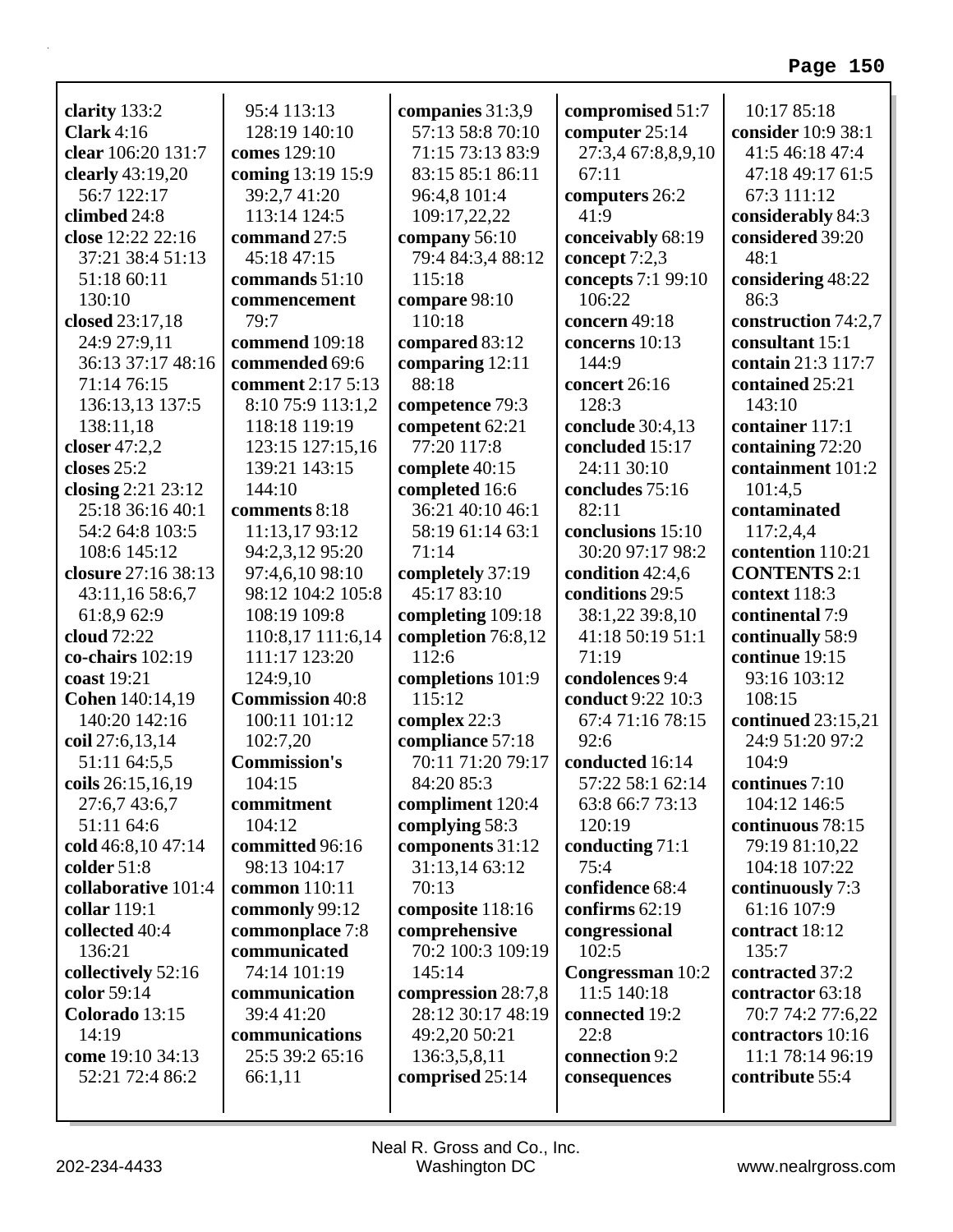| contributed 20:11        | critical 12:2 17:1  | 120:10                   | dealing $100:18$   | dense $21:17$           |
|--------------------------|---------------------|--------------------------|--------------------|-------------------------|
| contribution 108:2       | 18:3,6,14 21:22     | curiosity 86:9,15        | 110:9              | <b>Denver</b> 13:14     |
| control 25:8,21          | 29:22 32:4,19       | curious 121:3            | deaths 6:13 18:14  | <b>Department</b> 72:12 |
| 49:21 65:3 90:5          | 40:11,12 52:11      | current 7:18 43:6        | deciding 91:6      | 77:3 92:1 100:9         |
| 90:15 100:7              | 54:22 55:1,16,21    | 63:3 68:19 92:5          | decision 144:13    | 140:15 145:18           |
| 105:11                   | 56:10,13,19 57:1    | 146:14                   | decisions 10:14    | dependent 40:4          |
| controlled 25:17         | 57:17,20 58:2,9     | currently 12:12          | dedicated 4:11     | 79:2                    |
| 26:14 73:11              | 58:17 61:2,11,18    | 20:19 82:9 107:2         | 101:10 102:15      | depending 117:11        |
| controlling 22:5         | 62:15,19 70:3,11    | 141:6                    | deep 21:1 100:13   | depends 17:5 21:22      |
| controls 7:2 17:5        | 70:15,17,20 71:3    | Curtis 4:16              | deepest 126:14,18  | 54:14 120:16            |
| convened 100:4           | 71:18,19 74:21      | curved 28:17             | deepwater 6:6,12   | depicted 37:14          |
| conversations 62:6       | 75:17 77:7,15       | cut 22:20 27:17,21       | 10:10,19 13:1      | 48:8                    |
| 134:10                   | 78:1,8,16,17,21     | 65:6, 16, 18, 22         | 16:12 17:16 18:10  | depicts 17:3 30:4       |
| cooperation 100:2        | 80:4,14,19 81:3,5   | 66:3                     | 19:19 20:4,14      | 70:16                   |
| copies 4:10 5:4          | 81:11,12,17,21      | cuts $25:2$              | 23:7,22 24:3       | deployed 16:13          |
| core 96:20               | 83:11 87:6,20       | cutting 10:13 67:4       | 29:11 31:19 36:22  | 101:5                   |
| corporate 10:11          | 88:1,2,4,6 89:3,20  | cycle 32:22 55:17        | 40:5 58:19 59:2,4  | depth 120:21            |
| correct 117:15           | 92:4 93:5 114:11    | 55:19 58:12 70:14        | 63:8 64:15 67:14   | 126:13                  |
| 126:3 127:4 131:3        | 125:20 126:4,7,9    | 70:18 74:20 75:5         | 68:18 75:2 102:7   | depths 7:11 146:6       |
| corrective 79:14         | 126:19 127:2        | 75:10,13 81:13           | 113:4,10 136:21    | describe 7:21 8:2       |
| correlate 38:5           | 146:4               | cycles 78:18             | 142:1 143:6        | 56:22 57:2,4 87:1       |
| 47:20                    | crude 21:4          |                          | defense 115:21     | 98:5 106:12             |
| COS 104:1,10,20          | $CSB$ 3:5,11,14 4:4 | D                        | 116:2              | described 15:13         |
| 105:5 106:10,12          | 4:11 6:21 7:12,20   | D81:14                   | deficiencies 18:2  | 52:9,13 99:7            |
| 106:16 108:8             | 8:21 9:22 10:3      | daily 59:1               | 31:19 87:14 141:8  | describing 78:7         |
| cost 10:12               | 13:12,15,16,19      | <b>Dale 4:15</b>         | define 57:16       | description 52:5        |
| <b>Counsel</b> 1:16 3:12 | 14:11,13 15:1,17    | damage $122:10$          | defined 78:6 79:9  | design 3:19 10:14       |
| 40:7 94:11               | 15:18 16:14 17:10   | dangerous 21:8           | defines 116:5      | 49:16 53:15 58:20       |
| countries 92:8           | 20:8, 12, 17 24:11  | <b>Daniel 94:14</b>      | defining 56:16     | 100:18 117:3            |
| couple 33:7 83:6         | 28:3 29:3,8 32:4    | <b>Darryl</b> 115:4,9    | definitely 92:19   | 132:11 134:4            |
| 124:6                    | 32:13 35:17 49:7    | data 16:7 40:4           | definitions 55:1   | designate 56:9          |
| course $41:14$           | 71:21 72:4 73:16    | 105:2 136:20             | 60:21              | designed $4:2$ 22:10    |
| covered 33:8 83:3        | 75:16 76:1,6,8      | 141:2                    | deflection 136:17  | 22:20 25:3 26:16        |
| 86:20 87:12              | 84:21 94:11 96:1    | database 56:11           | 138:16,19          | 37:10 43:5 67:6,7       |
| create 146:1             | 96:12,13 97:11      | <b>Davidson</b> 125:5,11 | degrees 46:21 47:3 | 116:1 117:8             |
| created 100:17           | 98:8 99:1,2,10,15   | 125:12 127:13            | 47:6,8 73:7        | 127:10                  |
| 101:8 138:16             | 104:5 105:9         | day 35:16 42:21          | 123:10 128:14      | designs $29:949:16$     |
| creating $20:21$         | 106:12,18 108:2     | 45:7 46:8,10,13          | 129:9 130:10,22    | Despite 97:15           |
| 21:18 88:22              | 109:9,18 110:13     | 47:11 58:14              | 131:4,5            | destined 141:1          |
| crew $21:15,21$          | 111:11 113:17       | days 6:16,18 11:13       | delay $83:1$       | destruction 28:2        |
| 22:15 23:11,17           | 142:5 144:11        | 11:17 19:22 29:16        | deliver $107:20$   | detail 16:17 30:18      |
| 29:6 31:1 34:20          | 145:21 146:7,16     | 30:12                    | demand 57:5        | 33:3,1044:6             |
| 35:5 36:7,11 50:9        | CSB's 2:8 9:7 10:4  | Deadman 38:21            | demonstrate 18:22  | 97:16                   |
| 53:22 61:3 63:17         | 12:9 17:13 142:12   | 51:5 65:17 66:2,4        | 81:16              | detailed 40:21          |
| 67:22 68:9               | culture 10:6,12     | 66:9,15 67:6             | demonstrated 99:3  | details 16:8 17:14      |
| crews $34:1,9$           | 101:11,16 103:3     | Deadman/Auto             | demonstrates       | 33:8 41:3 73:17         |
| criteria 79:2 90:7       | 104:16 107:20       | 132:2                    | 75:11              | 106:3 138:9,21          |
|                          |                     | deal 124:6               |                    |                         |
|                          |                     |                          |                    |                         |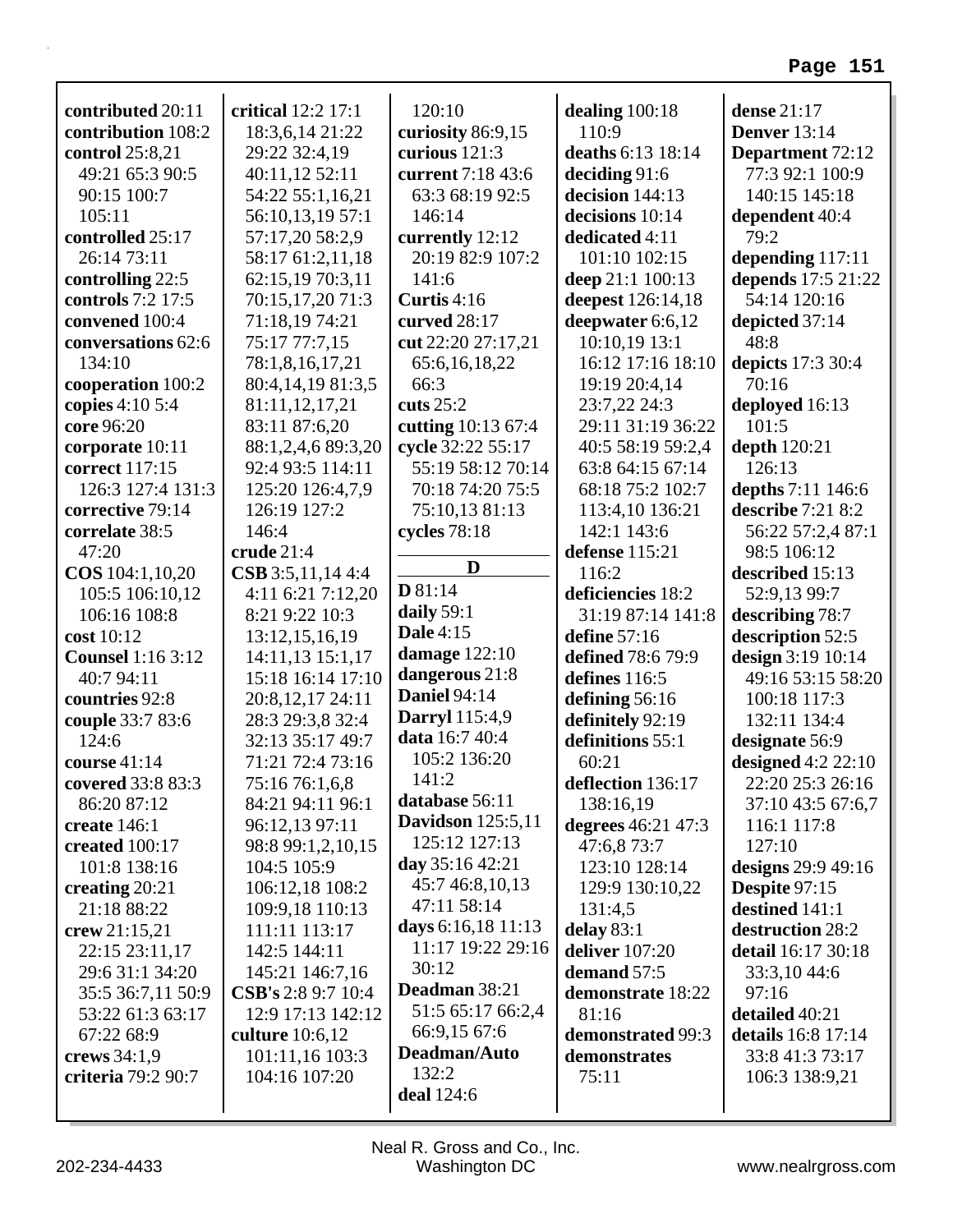| detected 42:6 66:20<br>determination<br>125:17<br>determine 57:15<br>134:15<br>determining<br>125:19<br>devastating 20:17 | 140:14<br>disappointed 11:9<br>disapproving $5:14$<br>disassembled 43:18<br>disaster 22:6<br>disasters 29:18<br>disclaimer 115:15<br>disconnected 41:14 | 93:10 94:7 120:14<br>123:16,20 134:5<br>Don 2:11 75:19<br>83:17<br><b>Donald</b> 1:15 4:15<br>13:12,13<br>donut-shaped<br>22:16 | drilled 21:2 33:22<br>drillers 21:16<br>drilling $6:77:10$<br>15:2 18:11 19:20<br>20:5,20,21 21:13<br>21:15,17,21 22:12<br>23:9 28:9 29:6<br>30:1 32:7 33:13 | 30:17 32:2 48:19<br>49:2,20 50:21<br>69:21 77:10 78:3<br>80:3,13,22 81:21<br>106:1,21 108:5<br>146:3<br>effectively 32:21<br>62:20 77:7 93:7 |
|---------------------------------------------------------------------------------------------------------------------------|---------------------------------------------------------------------------------------------------------------------------------------------------------|---------------------------------------------------------------------------------------------------------------------------------|--------------------------------------------------------------------------------------------------------------------------------------------------------------|----------------------------------------------------------------------------------------------------------------------------------------------|
| develop 69:13                                                                                                             | discover 62:6                                                                                                                                           | Dr 33:2,4 89:7                                                                                                                  | 34:1,12,20 35:1,4                                                                                                                                            | effectiveness                                                                                                                                |
| developed 17:14                                                                                                           | discovered 40:14                                                                                                                                        | 119:22 120:2                                                                                                                    | 35:5,5 50:3 53:21                                                                                                                                            | 108:11                                                                                                                                       |
| 60:8 62:8 69:5                                                                                                            | 138:10 141:3                                                                                                                                            | 121:18 128:17,22                                                                                                                | 59:1 60:7 61:3                                                                                                                                               | effects 55:7                                                                                                                                 |
| 73:20 98:16                                                                                                               | discrepancies                                                                                                                                           | 129:8,12 130:2,6                                                                                                                | 64:15 70:7 74:1                                                                                                                                              | efforts 8:5 36:20                                                                                                                            |
| 100:11                                                                                                                    | 83:13                                                                                                                                                   | 130:19 131:2,10                                                                                                                 | 75:1 77:6,22 79:8                                                                                                                                            | 69:7 96:11 107:21                                                                                                                            |
| development 15:21                                                                                                         | discuss 9:7 18:1                                                                                                                                        | 131:15,17 132:15                                                                                                                | 82:4 89:13 100:5                                                                                                                                             | <b>EHBU</b> 132:4                                                                                                                            |
| 80:18 81:4,19                                                                                                             | 33:2 39:20                                                                                                                                              | 132:19 133:15                                                                                                                   | 101:9 102:21                                                                                                                                                 | either 16:5 41:12                                                                                                                            |
| 102:11 142:15                                                                                                             | discussed 11:8,21                                                                                                                                       | 134:1 135:17,19                                                                                                                 | 109:22 115:12,13                                                                                                                                             | 63:17 67:7 117:10                                                                                                                            |
| device 17:1 18:3                                                                                                          | 16:16 30:17 70:21                                                                                                                                       | 136:14,18 137:8                                                                                                                 | 118:18 141:3,7                                                                                                                                               | 118:13                                                                                                                                       |
| 22:4                                                                                                                      | discussing $9:9$ 12:9                                                                                                                                   | 140:10                                                                                                                          | 145:16 146:5                                                                                                                                                 | electric 25:4                                                                                                                                |
| devices 22:17,18                                                                                                          | 128:19                                                                                                                                                  | draft $2:85:1476:2$                                                                                                             | drive 79:19 81:22                                                                                                                                            | electrical 24:21                                                                                                                             |
| Dewey $4:18$                                                                                                              | discussion 12:6                                                                                                                                         | 76:22 109:11                                                                                                                    | 133:11                                                                                                                                                       | 25:18 26:15 39:2                                                                                                                             |
| diagram $65:15$                                                                                                           | 17:8 18:4 106:8                                                                                                                                         | 110:2                                                                                                                           | drives 76:19                                                                                                                                                 | 41:19 65:7 66:17                                                                                                                             |
| diameter 22:9                                                                                                             | 115:20 136:4                                                                                                                                            | drain 26:8 42:11                                                                                                                | driving $7:3$                                                                                                                                                | 67:5                                                                                                                                         |
| died 19:18 45:17                                                                                                          | 140:6 143:17                                                                                                                                            | 47:10                                                                                                                           | drop 50:15                                                                                                                                                   | electrically 22:3                                                                                                                            |
| 47:13                                                                                                                     | discussions 136:2                                                                                                                                       | drained $42:14$                                                                                                                 | dropped 24:5                                                                                                                                                 | electronics 129:6                                                                                                                            |
| difference 24:12                                                                                                          | dismisses $141:10$                                                                                                                                      | 45:17 47:12,13,14                                                                                                               | due 3:20 10:9 51:2                                                                                                                                           | 130:7                                                                                                                                        |
| 28:19 130:11                                                                                                              | displacing 35:1                                                                                                                                         | 51:4                                                                                                                            | dumbfounding                                                                                                                                                 | element 55:2,16                                                                                                                              |
| differences 88:21                                                                                                         | distinct 88:20 89:5                                                                                                                                     | $draw 98:1$                                                                                                                     | 123:11                                                                                                                                                       | 56:10,13,19 57:1                                                                                                                             |
| 144:3                                                                                                                     | 116:17                                                                                                                                                  | drawbacks 52:19                                                                                                                 | <b>Dupont</b> 112:22                                                                                                                                         | 57:20 58:2,5                                                                                                                                 |
| different 12:19                                                                                                           | distinctions 117:22                                                                                                                                     | Drawing $100:15$                                                                                                                | duration 57:3                                                                                                                                                | 61:11 71:6 78:9                                                                                                                              |
| 33:13 47:22 83:10                                                                                                         | disturbed 6:3                                                                                                                                           | drawings $41:12$                                                                                                                |                                                                                                                                                              | 80:19 81:5,17                                                                                                                                |
| 90:9 127:5 132:1                                                                                                          | divert 36:8                                                                                                                                             | draws 97:16                                                                                                                     | E                                                                                                                                                            | 87:6 90:6 93:5                                                                                                                               |
| 132:6                                                                                                                     | diverter 89:16                                                                                                                                          | drifts 38:16                                                                                                                    | E 81:19                                                                                                                                                      | 102:12 125:20                                                                                                                                |
| differential 29:5                                                                                                         | Division $72:11$                                                                                                                                        | drill $22:13,20\,24:7$                                                                                                          | <b>E&amp;P</b> 115:10                                                                                                                                        | 126:5,7,9,19                                                                                                                                 |
| 136:11                                                                                                                    | <b>DMAS</b> 132:3                                                                                                                                       | 24:8, 13, 17, 19                                                                                                                | e.g $77:19$                                                                                                                                                  | 127:2 138:5,15                                                                                                                               |
| differs 65:9                                                                                                              | <b>DNV</b> 37:1 138:1                                                                                                                                   | 25:3 27:17,19                                                                                                                   | earlier 19:8 70:21                                                                                                                                           | element's 78:18                                                                                                                              |
| difficult 82:22                                                                                                           | DNV's 40:8                                                                                                                                              | 28:5,11 29:12,15                                                                                                                | early 113:12                                                                                                                                                 | 81:12                                                                                                                                        |
| 124:12                                                                                                                    | document 71:3                                                                                                                                           | 30:14,21 31:1                                                                                                                   | easies 128:12                                                                                                                                                | <b>elements</b> 12:2 17:4                                                                                                                    |
| difficulty 67:1                                                                                                           | 74:5                                                                                                                                                    | 32:6 37:11,17                                                                                                                   | easiest $125:12$                                                                                                                                             | 18:6 32:20 52:15                                                                                                                             |
| digital 41:9                                                                                                              | documentation                                                                                                                                           | 38:7 48:2,6,12,14                                                                                                               | easily 50:2                                                                                                                                                  | 54:22 55:22 57:17                                                                                                                            |
| dimples $137:21$                                                                                                          | 63:11 64:1                                                                                                                                              | 48:17 49:21 50:5                                                                                                                | edit 59:16                                                                                                                                                   | 58:10,17 61:2,18                                                                                                                             |
| direct $91:21$                                                                                                            | documented 32:5                                                                                                                                         | 50:13,15 51:16,18                                                                                                               | edition 64:21 82:5                                                                                                                                           | 62:16,20 69:15                                                                                                                               |
| direction 117:11                                                                                                          | 37:9 56:7 78:5,20                                                                                                                                       | 59:3,5,15 60:1,6                                                                                                                | <b>EDS</b> 60:10 61:5                                                                                                                                        | 70:3,5,11,15,17                                                                                                                              |
| directly 50:4 56:12                                                                                                       | 138:1 139:10                                                                                                                                            | 110:15 119:7                                                                                                                    | education 116:12                                                                                                                                             | 70:20 71:3,18,19                                                                                                                             |
| 97:21 106:5                                                                                                               | documenting 75:5                                                                                                                                        | 125:13 126:13,15                                                                                                                | educational 122:21                                                                                                                                           | 75:17 77:8,15                                                                                                                                |
| Director 1:15                                                                                                             | documents 63:16                                                                                                                                         | 136:19,20 138:2                                                                                                                 | <b>Edward</b> 140:17                                                                                                                                         | 78:2,17,22 80:4                                                                                                                              |
| 13:12,14 94:15                                                                                                            | 98:5 106:11,16                                                                                                                                          | 138:13 139:12                                                                                                                   | effect 18:22 41:17                                                                                                                                           | 80:14 81:3,11,22                                                                                                                             |
| 102:6 103:22                                                                                                              | doing $42:1087:2$                                                                                                                                       | 142:7                                                                                                                           | effective 12:1 28:7                                                                                                                                          | 83:11 87:20 88:1                                                                                                                             |
|                                                                                                                           |                                                                                                                                                         |                                                                                                                                 | 28:7,12 29:10                                                                                                                                                |                                                                                                                                              |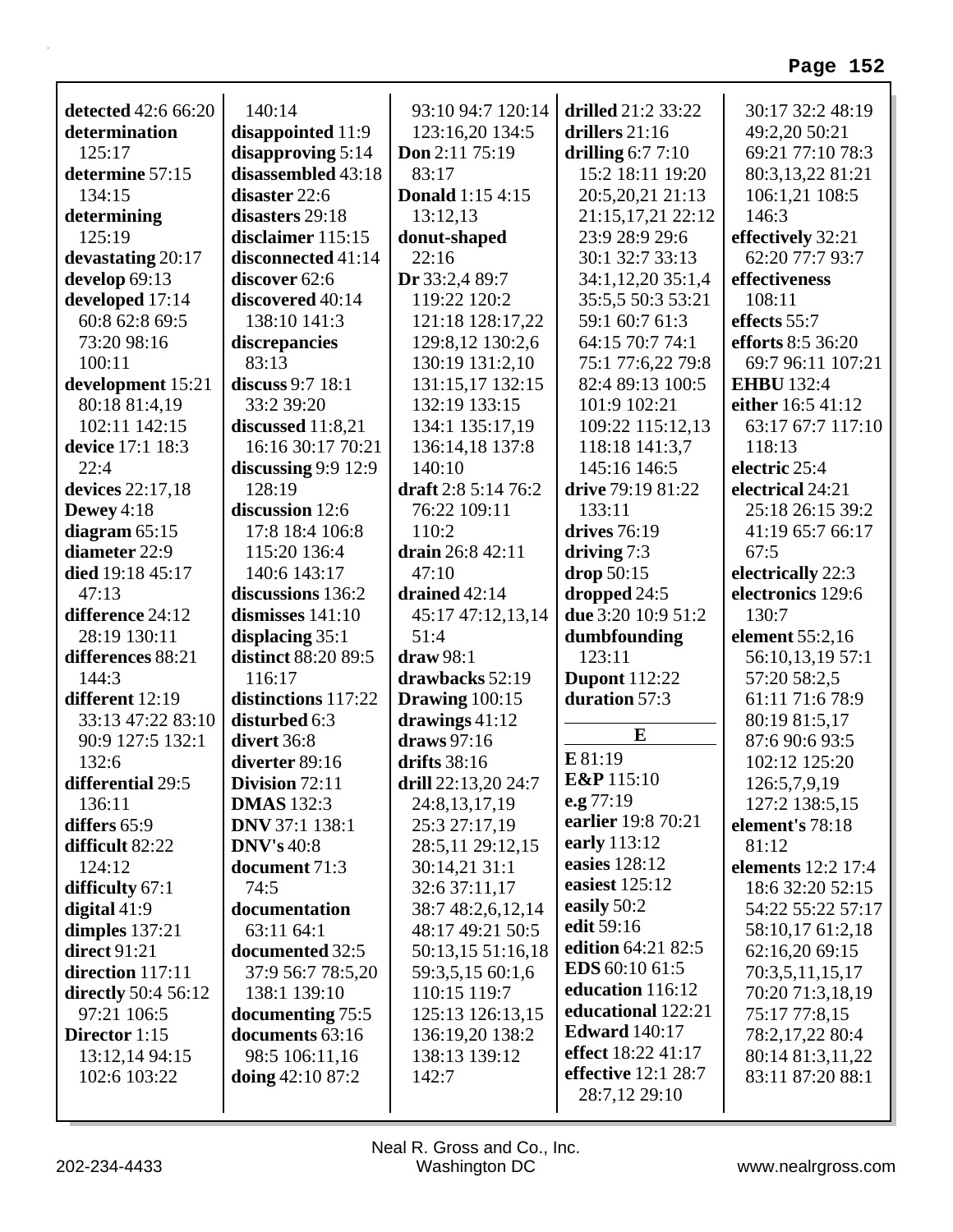| 88:5 89:3,20 92:4       | 78:2 91:1 93:6     | essentially 24:13  | 16:1 99:17              | explosion 4:13               |
|-------------------------|--------------------|--------------------|-------------------------|------------------------------|
| 93:7 146:4              | 101:18 104:11      | 118:15             | example 58:11,13        | 10:11 13:18 14:15            |
| eliminating $71:10$     | 142:14             | establish 70:1     | 70:17 90:1,10           | 17:16 19:19 21:14            |
| email 59:11             | ensured 35:14      | 80:22 82:5 90:22   | 134:4                   | 24:20 28:6 50:22             |
| emerge 16:8             | ensuring $8:377:9$ | 146:2              | examples 54:4           | 143:5                        |
| emerged 110:11          | 104:18             | established 39:10  | 93:19 110:20            | explosions 6:11              |
| emergency 5:18,21       | enter 93:11        | 50:20,22 74:9      | 111:6                   | 18:12 24:3 36:19             |
| 20:15 22:6,22           | entered 23:4 35:22 | 104:11             | excerpt 59:11           | 39:9                         |
| 25:3,11,22 29:10        | entire 9:20 97:13  | establishing 41:17 | excessive 136:3,5,8     | express 9:3                  |
| 30:5 31:8,12            | 97:18 105:12       | 69:20              | exchanger 73:5          | expressed 144:10             |
| 32:11 55:11,12          | entities 77:19     | establishment      | excludes 75:7           | extend 7:10 146:5            |
| employed 58:8           | entitled 143:5     | 69:10 78:2 81:9    | excursion 137:6,11      | extended 32:6                |
| employee 59:12          | entrance 5:5 8:12  | 101:3              | excuse 16:9 89:2        | extension 94:6               |
| employees 59:10         | environment 46:16  | et 84:9 91:1       | 129:16,18               | extensive 12:6               |
| enabling $104:20$       | 96:18 130:9        | European 98:11     | <b>Executive 103:22</b> | 13:21 24:11                  |
| encapsulate 58:7        | 134:21             | 110:18             | 112:2                   | external 65:1 77:19          |
| enclosed 25:14          | environmental      | evaluate 92:7      | exhaustive 141:22       | eye 28:16                    |
| encourage 126:20        | 29:18 69:11,13     | evaluating 132:9   | exist 107:2             |                              |
| endangering 21:15       | 77:2 99:6 101:21   | evaluation 76:16   | existed 16:11           | F                            |
| ends 29:20              | 122:10 142:3       | 83:20 110:20       | existing 29:9 74:17     | facets 100:5                 |
| energize 27:5           | environments 7:12  | evening 35:18 77:1 | 100:16                  | <b>facilities</b> 3:16 12:21 |
| energized 27:7          | 146:7              | 95:11,16 103:21    | exit 5:22               | 72:5 75:1 90:14              |
| energy $42:16$          | EPI-53 64:21       | event 6:22 32:11   | exited 36:10            | 144:5                        |
| 102:13                  | equal 135:15       | 55:5,8 56:20       | exits 5:18,18,19,20     | facility 34:13 37:1          |
| <b>Enforcement 77:2</b> | equipment 3:19     | 57:21 68:14 89:12  | 5:21                    | 46:19 79:4                   |
| 101:21                  | 9:16 10:19 17:4    | 101:6 123:21       | expand 83:5             | fact 28:14 34:21             |
| engaging $62:6$         | 20:13 21:22 34:11  | events 10:10 15:14 | expanded 52:12          | 37:13 46:18 51:18            |
| engine 46:11,11         | 44:15 45:9,10      | 17:15 18:1 35:16   | expect 135:4            | 59:11 84:2 99:12             |
| engineer 125:14         | 48:11,15 52:22     | 56:3,6 123:4       | expected 117:6          | 127:8 128:15                 |
| 127:10                  | 53:7 55:2 62:15    | 142:2              | experience 13:21        | <b>factor</b> 114:10         |
| engineered 17:4         | 65:1 66:12 74:21   | eventually 19:22   | 15:2 46:9 120:17        | factors 7:22 17:7            |
| engineering 138:21      | 75:6,15 82:3 87:9  | 23:5 24:18 29:1    | 129:3 144:8             | 20:10 44:5 54:14             |
| engineers 9:10          | 88:2 93:20 100:6   | 29:17 37:20        | experienced 18:12       | 144:16                       |
| 108:21 109:3,10         | 100:19 105:17      | everybody 40:20    | experiences 28:22       | <b>Fahrenheit 46:22</b>      |
| 109:13                  | 106:4 114:11       | 41:5 67:2          | expert 11:12,16         | 47:3,6,8 73:7                |
| enhance 102:17          | 121:5              | evidence 12:16     | 12:5,15 52:8 87:8       | 123:10 130:14                |
| enhanced 106:1          | erroneously 34:19  | 26:5 37:7,12,22    | experts 52:4            | fail 20:19 22:18             |
| 107:5                   | error 52:17        | 39:12 48:21 83:7   | 100:11 110:3            | 31:17 53:11 68:8             |
| enhancement             | errors 56:8        | 113:22 114:2       | explain $20:16$         | 140:22 141:1                 |
| 104:3,19 108:1          | escaped 6:15 24:4  | 120:5 128:18       | 87:11                   | failed 6:9 20:14             |
| enhancements            | especially 85:15   | 138:8 142:6        | explaining 110:13       | 27:3,12 36:14                |
| 106:9                   | 125:9              | evident 98:15      | explanation 106:20      | 48:13 111:7                  |
| enhancing 143:22        | Espinosa 113:4,8   | examine 3:17 20:9  | explicit 89:5           | 116:15,16 121:5              |
| enlarged $54:12,17$     | 114:4,15           | 39:22 84:13,14     | explicitly 70:16        | 142:1                        |
| ensure 31:15 32:3       | essential 22:5     | 93:22 123:22       | 75:8                    | failing $9:16$               |
| 32:19 53:16 54:6        | 69:14 97:2,14      | 124:9 144:3        | exploration 80:12       | fails 21:20 97:12            |
| 58:1 62:12 65:17        | 104:9 105:15       | examined 6:21      | 96:6 100:14             | 122:20                       |
|                         |                    |                    |                         | <b>failure</b> 17:22 26:21   |
|                         |                    |                    |                         |                              |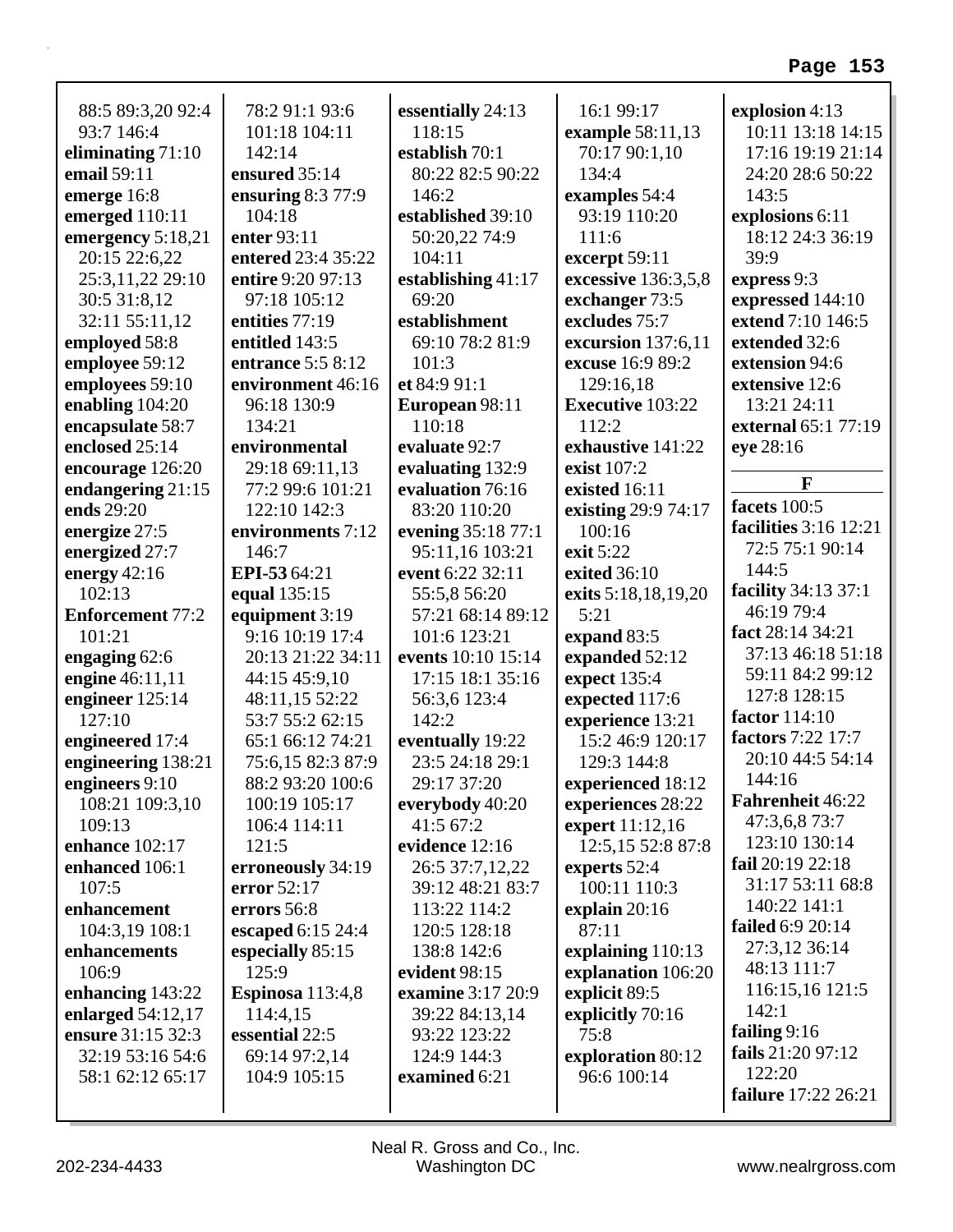| 27:22 32:10 55:4            | 16:15 17:20 20:12    | flowing 43:10 54:2     | 102:16,21 111:21           | 129:17,22 130:5    |
|-----------------------------|----------------------|------------------------|----------------------------|--------------------|
| 98:3 117:14                 | 20:16 29:22 30:13    | fluid 42:8 43:9,10     | 114:6,13                   | 130:17,20 131:8    |
| 122:22                      | 30:19 33:10 41:2     | fluids 21:7 72:21      | fourth $64:21$             | 131:13,19 132:17   |
| <b>failures</b> 9:17 16:11  | 72:3 79:16 86:1      | 115:14                 | framework 52:10            | 132:20 133:5       |
| 16:21 31:6,11               | 98:3 123:2 142:13    | focus 11:22 43:1       | 72:16 110:22               | 135:12,18,21       |
| 33:3 68:18 117:16           | 143:9 145:19         | 74:22 84:4 97:15       | frameworks                 | 136:15 137:2,12    |
| 141:3                       | 146:8                | 105:16 107:7           | 110:19                     | 137:17 138:22      |
| fair $94:9$                 | fine 131:14          | 114:9 115:19           | <b>Frank</b> 128:4         | 139:7,15,22 140:4  |
| false 31:9                  | finite 138:5,15      | focused 71:6 97:12     | free 129:19                | 140:9              |
| familiar 33:6               | fire 4:13 6:12 13:18 | 104:13 105:9           | freezing $47:2$            | gap 58:6,7 61:8,9  |
| families 103:10             | 17:15 18:13 21:14    | 121:3,8                | 130:10                     | 62:9               |
| 108:13                      | 30:11 41:19 65:18    | focuses $107:17$       | friends 9:4                | gaps 70:9 85:5,9   |
| family 9:4                  | 65:20 66:2 72:6      | focusing $69:22$       | front $5:593:18$           | garden 19:1        |
| far 136:17 139:2            | 84:8 89:15 143:6     | 107:12                 | 95:5                       | gas 6:8,17 20:2,22 |
| far-reaching                | <b>fired</b> 66:15   | follow 6:4 83:1        | <b>fulfill</b> 88:14       | 21:4,11,12,19      |
| 145:14                      | fires $66:4$         | 134:18                 | fulfillment 80:1           | 22:11 23:4,10,15   |
| fatally 73:9                | first $4:65:68:15$   | followed 36:15         | 81:14                      | 23:20 24:4,9       |
| federal 3:15 100:2          | 9:3 11:8 14:9        | 50:10                  | full 12:17 16:7            | 29:14 49:9 50:16   |
| 102:3                       | 24:3 30:3,3 33:18    | following $5:98:1$     | 102:12 110:4               | 74:18 96:5,15      |
| feedback 107:7              | 38:2.9 39:1 55:2     | 10:9 77:13 85:6        | 111:5,14,22 131:5          | 99:16 102:14,15    |
| 110:11                      | 55:19 60:12 63:10    | 97:10 105:8 141:4      | fully 37:21 38:12          | 142:15             |
| feel 68:14 93:3             | 65:14,16 66:14       | follows $143:3$        | 51:17 97:7 98:13           | gathered 44:10     |
| 107:21 108:1                | 70:22 76:4,22        | <b>footnote</b> 131:11 | 99:5 101:10 105:6          | general 1:16 3:12  |
| 111:20 129:19               | 95:9 96:1 100:22     | force 29:1,1           | 107:8                      | 64:12 94:11 97:10  |
| feet 20:5 123:9             | 104:4 110:12         | <b>forced</b> 23:10    | function 47:7 54:7         | 105:8,12           |
| FEFA 138:19                 | 115:8 116:1,13       | forces 27:8 48:4,5     | 57:10 68:2                 | generally 41:2     |
| felt 47:6                   | 128:12 137:19        | 100:4                  | functional 57:9            | 52:13 69:18 84:5   |
| <b>Fett</b> 115:4,5,9       | 140:21               | foremost 70:22         | 99:5                       | generated 27:8     |
| 119:17                      | fits 134:16 135:1,2  | forensic 37:2          | functionality 56:22        | generating 26:17   |
| field 26:17 43:7            | 135:9                | forgive 94:15          | 78:9 81:6 145:20           | gentlemen 128:8    |
| 106:7 107:10                | five 18:16 29:16     | form 22:19             | functioned 126:12          | give 7:21 17:12    |
| 110:3                       | fix 23:20            | formal 61:19 79:12     | functioning 31:16          | 31:9 33:7 130:7    |
| <b>Fifteen 73:2</b>         | fixed $3:16$         | formed $102:2$         | 32:3 58:2 68:10            | given 5:10 33:11   |
| <b>file</b> 19:7            | flammable $21:10$    | former $102:3$         | 142:10                     | 84:17 85:9 89:17   |
| final 11:4,14 16:6          | 22:11 23:14 24:1     | forms $107:1$          | functions 25:17            | 97:5 120:3 122:9   |
| 43:12 62:17 109:6           | 72:20 73:6           | forth 49:8             | 26:1                       | 124:13             |
| 109:7 111:13                | float $121:4$        | forward $12:17$        | fundamental 7:1            | glad 9:6 11:22     |
| 119:2,8 125:22              | floor $8:1620:321:1$ | 88:21 92:19            | further 15:21              | global 83:9,15     |
| finalize $144:15$           | 22:1 26:7 36:10      | 107:22                 | 16:15 87:2,12              | 109:16             |
| finalizing $144:1$          | 84:14 130:16         | fostering 103:3        | 92:22 141:4                | globe 7:7          |
| <b>finally</b> 34:5 36:1    | flow 6:8 21:6 23:15  | found 24:2 32:4,13     | <b>Furthermore 74:16</b>   | go 5:3 7:18 17:21  |
| 53:21 58:6                  | 23:22 24:10 35:20    | 34:15 41:10 61:4       | <b>future</b> 4:3 8:4 13:4 | 17:22 19:15 36:4   |
| find $19:1021:13$           | 36:21 43:9 48:2      | 66:7 68:18 112:7       | 97:3 104:10 110:1          | 44:6 45:12 60:20   |
| 123:10,14,22                | 51:19 116:21         | 137:20 138:13          | 117:16 121:16              | 66:2 113:21        |
| 124:1 134:9 136:1           | 117:7,9,12 119:6     | four $11:15$ 15:11     |                            | 117:13 125:1       |
| <b>finding</b> $29:3$ 142:9 | flowchart 50:6       | 44:1 67:12 68:11       | G                          | 128:7,11 131:14    |
| findings $7:13$ $15:10$     | <b>flowed</b> 29:14  | 79:14 99:14 100:4      | Gallander 128:1,4          | 131:21 133:8       |
|                             |                      |                        | 128:21 129:4,9,14          |                    |
|                             |                      |                        |                            |                    |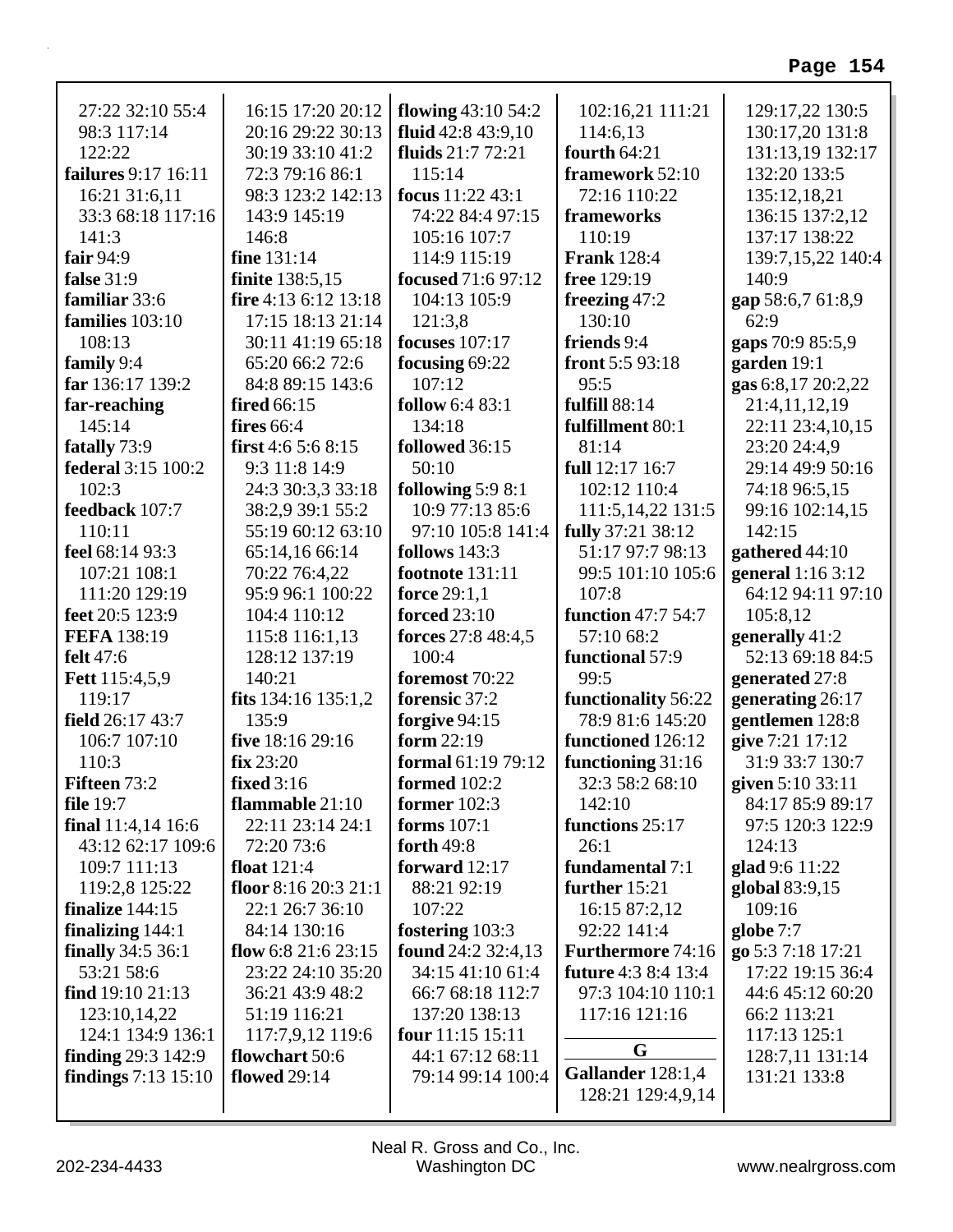| 136:16,17 140:19        | 145:1,2              | hazards 71:8 73:10       | 14:3,5,6 15:7             | <b>identification</b> 12:1 |
|-------------------------|----------------------|--------------------------|---------------------------|----------------------------|
| 143:15 146:14           | Griffon's 97:4       | 90:6,15                  | 75:20,22 83:16,17         | 70:19 77:14 80:3           |
| goal 80:6,16 90:4,5     | group 76:7 104:13    | <b>HAZID</b> 120:16      | 89:21                     | 80:13 81:3 110:22          |
| 90:22 91:14             | 104:14 113:5,10      | <b>HAZIDs</b> 120:15,19  | <b>honor</b> 113:9        | identified 16:2 28:4       |
| 134:18                  | 128:3 133:8          | head 16:13 33:15         | hope 9:2 11:2 12:22       | 28:10 31:19 40:19          |
| goal-based 90:18        | group-think          | 35:14 126:8              | 36:7 40:20 62:5           | 53:16 66:6 71:8            |
| 91:10,13                | 120:13               | <b>health</b> $14:162:1$ | 109:20 140:7              | 74:7,9,13 78:16            |
| goal-setting 90:3,4     | guarantees 79:3      | 72:12 96:18              | Hopefully 117:12          | 78:21 80:8,9               |
| goal-setting-based      | guess 86:8 94:19     | hear $5:6,8$ 15:9        | <b>Hopkins</b> 95:10,11   | 81:11 84:17                |
| 91:13                   | guidance 32:17       | 122:3 125:7              | 95:17 103:15              | <b>identify</b> 38:3 52:1  |
| goals 62:4 69:20        | 64:17 69:5 73:19     | heard $40:12$            | <b>Horizon</b> 1:3 6:6,12 | 55:21 56:2 58:16           |
| goes 10:7 74:12         | 73:22 79:22 92:18    | hearing $113:19$         | 10:10,19 13:1             | 70:1 71:2,17 84:5          |
| 132:21                  | 146:2                | <b>heart</b> 114:4       | 16:12 17:16 18:11         | 85:12 99:18                |
| going 5:6,8 17:12       | guide 100:12         | heat 73:5 130:8,12       | 19:19 20:4 23:7           | <b>identifying</b> 78:1    |
| 33:6,9 48:2 56:9        | guidelines 74:3      | heavier 60:6             | 23:22 24:3 29:12          | 125:19                     |
| 58:11,13 63:5,6         | 101:22               | heaviest 60:1            | 31:20 36:22 40:6          | ignited 72:22              |
| 68:22 76:2 85:1,8       | Gulf 4:8 6:9,17      | heavy 29:2               | 58:19 59:2,5 63:8         | ignition $21:13\,24:2$     |
| 86:18 93:12 94:10       | 18:13,17 20:6        | <b>Hello</b> 108:22      | 67:15 68:19 75:2          | ignores 141:9              |
| 95:12 98:1 103:19       | 29:15 83:11,14       | help 20:16 33:20         | 102:7 113:4,10            | ignoring $141:10$          |
| 107:21 113:3            | 142:4 143:8          | 52:11 54:6               | 136:21 142:1              | II 92:21 106:15            |
| 114:9 119:20            | guys $115:8$         | helpful 120:6            | 143:7                     | 133:21 134:1               |
| 128:1,7 130:7,13        |                      | helping 97:2 104:9       | Horizon's 20:14           | <b>illustrate</b> 31:6     |
| 130:18 131:20           | $\bf H$              | <b>Henry</b> 140:18      | Horowitz 94:14            | <b>image</b> 37:10,15      |
| 132:22 143:1,2          | half-inch 138:2      | Hi 95:11                 | <b>hours</b> 113:12       | 38:17 41:21 48:8           |
| good 3:3 7:19 15:8      | hand 90:16           | hierarchy 7:2            | <b>Houston</b> 114:17     | 48:9 59:1                  |
| 42:4 67:18,20           | handle $53:18$       | high $22:732:10$         | human 17:6 56:7,8         | imagine 86:10              |
| 69:4 84:6 92:17         | handwriting          | 48:2                     | 114:9                     | immediate 17:15            |
| 95:11,16 101:16         | 124:21               | high-pressure 6:8        | hydraulic 24:21           | immediately 99:22          |
| 101:18 103:20           | happened 25:19       | higher 99:4 111:2        | 25:4 39:6 42:8            | <b>impact</b> 27:18 31:2   |
| 110:13 120:16           | 28:21 49:2 50:18     | highest 59:22 101:8      | 43:9,10 65:3,18           | 61:18 96:17                |
| 121:6 140:4,5           | 60:4 66:13 92:16     | highlight 75:4           | 66:3,14,18 67:4           | 114:12                     |
| 146:14                  | 138:4                | highlighted 59:2         | hydraulically 22:4        | imperative 16:10           |
| Gordon $4:16$           | happening 63:3       | 88:3                     | hydraulics 65:7           | 96:20                      |
| government $101:15$     | 123:17               | highlights 54:20         | hydrocarbon 33:20         | implement 92:11            |
| 102:22 103:12           | happens 19:4         | 141:5                    | 72:21                     | 96:13                      |
| 108:16                  | hardware 16:20       | highly 17:5 40:4         | hydrocarbon-be            | implementation             |
| grade 59:22             | 32:1 53:6            | 73:6 96:12               | 34:3 118:2                | 74:6 80:19 97:21           |
| great 29:2 92:15        | harm $52:19$ $142:3$ | <b>Hillary</b> 140:14    | hydrocarbons 24:2         | 106:5 144:7                |
| 93:4 140:5              | Haz 91:4,7           | hiring $125:15$          | 34:14 35:8,20,22          | implemented 69:4           |
| greater 8:3 114:12      | hazard 28:9 31:2     | <b>history</b> 6:20 20:2 | 36:3 117:10 119:7         | 89:9 101:1 107:5           |
| greatly 27:18 115:7     | 52:17 53:16 55:20    | 29:19 141:2,18           | hydrogen 73:6             | <b>implementing 85:7</b>   |
| <b>Griffon</b> 1:12 2:6 | 56:1 58:18,18        | holding $48:11$          |                           | 103:2                      |
| 3:10 8:21,22 9:1        | 69:15 71:1,4,5,11    | <b>hole</b> 34:2         | 1                         | implications 142:9         |
| 13:8 15:8 82:17         | 71:16 73:14 77:16    | holes 54:11,11,16        | I05143:5                  | implied $135:15$           |
| 82:19,20 86:6,7         | 90:2,6,8,20 91:4     | <b>Holly</b> 95:9,16     | idea 55:15 67:22          | implies $135:15$           |
| 89:22 91:16,19          | 95:21 105:19         | Holmstrom 1:15           | 68:9                      | importance 75:4            |
| 143:13,18,19            | 127:1,5 134:5        | 2:11 13:13,13,15         | <b>ideas</b> 106:22       | 107:18                     |
|                         | 135:5                |                          | <b>identical</b> 25:14    |                            |
|                         |                      |                          |                           |                            |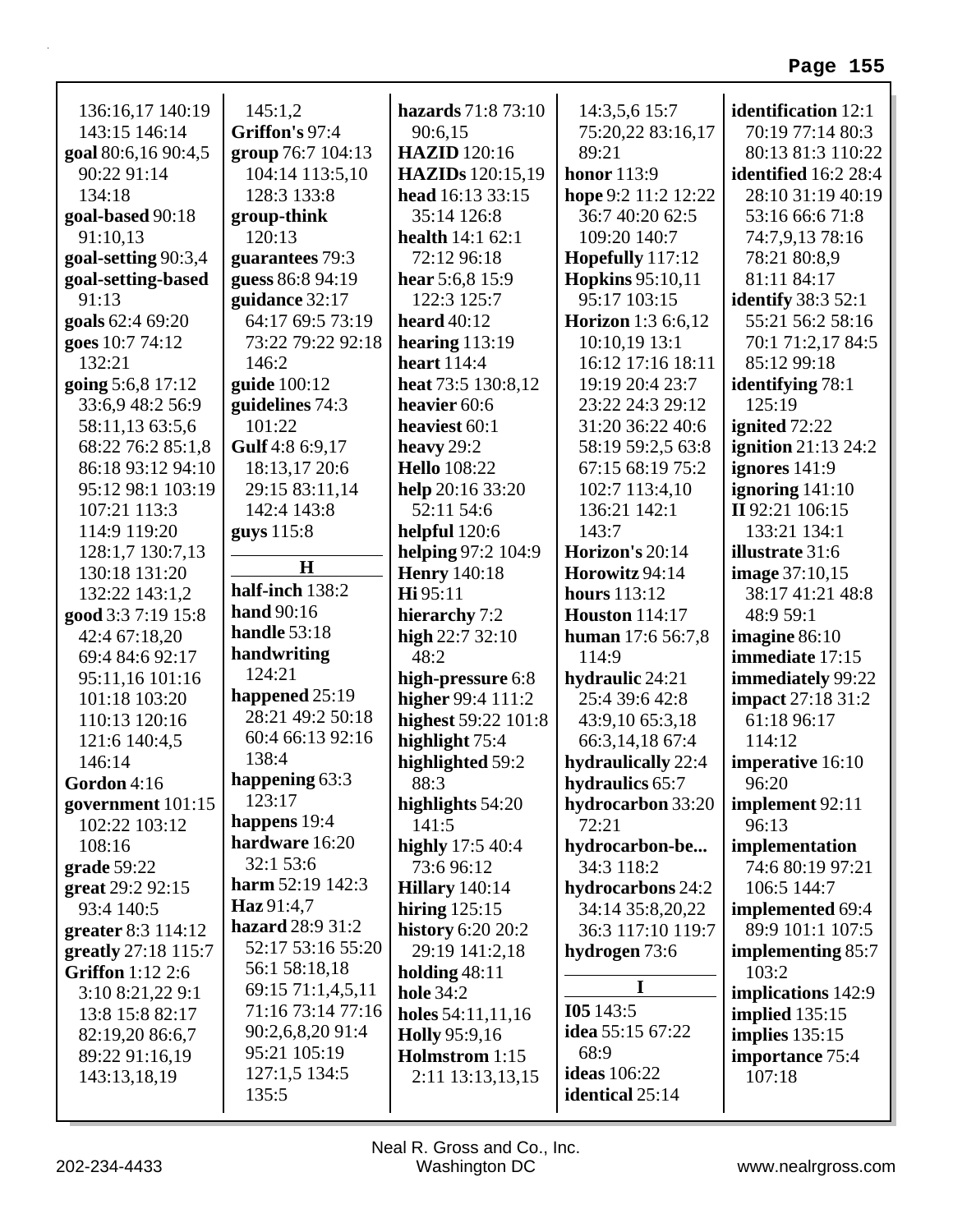| important 9:21            | 58:14 64:14 72:4       | 82:7 109:13,17            | 117:7 118:10              | interrelations           |
|---------------------------|------------------------|---------------------------|---------------------------|--------------------------|
| 17:2 25:17 29:3           | 73:3,16 84:16,22       | 111:4 135:10              | 119:5 128:15              | 124:14                   |
| 37:8 38:1 44:6,22         | 85:8,12,16 96:2        | individually 52:16        | 129:5 130:22              | interrogation            |
| 54:20 56:12 76:20         | 96:22 97:1 99:15       | individuals 4:22          | 131:4 136:16              | 129:20 133:1             |
| 93:7 102:12 108:2         | 102:14 103:5,6,11      | 110:9                     | inspection 32:15          | intervention 99:20       |
| 111:10 114:7              | 104:6,7,8 108:6,7      | Industries 72:13          | 53:18                     | introduce 13:10          |
| 121:1 123:5               | 109:20 141:13          | <b>industry</b> 3:21 7:19 | inspections 77:18         | 14:3,7,9 17:17           |
| importantly 38:5          | 144:12                 | 9:20 13:3,21 21:8         | install $34:2$            | 115:9                    |
| impossible 26:9           | incidents 91:1 97:3    | 30:2,20 31:7              | installed 35:11           | introduced 48:20         |
| 64:6                      | 104:10 122:5           | 32:16 49:9 57:13          | installing 34:5           | introducing 3:12         |
| impression 133:16         | include 56:7 61:1      | 64:17 67:3 69:4           | instance 123:6            | 13:11                    |
| impressions 137:22        | 78:13 93:5 111:6       | 89:13 95:18 96:5          | <b>Institute 80:11</b>    | investigate 88:14        |
| <b>improve</b> 58:10 69:7 | included 12:6          | 96:9,15,21 97:1           | 82:2 84:8 95:10           | investigates 3:15        |
| 103:1,7,13 108:8          | 99:11 111:14           | 98:6,13,16 99:16          | 95:19 146:1               | investigating 84:22      |
| 108:16 145:15             | 137:14                 | 100:1,4,11 101:16         | instructed 64:3           | 85:13                    |
| improvement               | includes $12:10$       | 101:19 102:15,22          | instrumentation           | investigation 4:6        |
| 79:20 81:22 85:10         | 80:20 98:21 105:2      | 103:4,7,8 104:8           | 50:4                      | 9:8 10:1,3,8 11:4        |
| 85:15 104:12              | including $3:189:12$   | 104:11,17,20              | integral 123:2            | 13:10 14:2,11,21         |
| <b>improvements</b> 69:6  | 10:20 12:18 13:17      | 106:9,10,13 108:8         | integrated 82:9           | 17:11 20:9,12            |
| 77:14 84:4 92:4           | 14:14 69:15 77:5       | 115:11 122:15             | integrating 7:1           | 28:3 76:5 78:7           |
| 92:12 99:19               | 78:9,14 80:7,17        | 123:19 141:6,9,16         | integrity 35:13           | 84:18 87:17 92:7         |
| 141:14                    | 81:6 96:5 100:17       | 142:12 145:16             | 48:4 62:11 69:16          | 95:22 99:15 104:3        |
| improving 7:15            | 102:10 138:12          | 146:2,14                  | <b>intended</b> 6:7 7:14  | 142:5 143:4              |
| 61:12 146:10              | 143:9                  | industry-recom            | 23:14 55:9,11             | investigations 3:17      |
| in-depth $87:19$          | incomplete 112:4       | 68:20                     | 56:14 91:12 119:6         | 13:17 14:13 71:22        |
| in-house 135:9            | incorporates 69:14     | ineffectively 70:10       | 146:9                     | 72:4 73:16 84:21         |
| in-person $124:19$        | incorrect 111:11       | inexorably 23:22          | <b>intent</b> 34:12       | investigative 3:13       |
| inability 32:5            | increase 25:10         | informal 61:19            | interaction 107:19        | 4:55:9,128:5             |
| <b>inaction</b> 54:12,18  | 50:13 62:1             | information 5:16          | interactions 57:8         | 14:4,8 16:18 31:5        |
| inadequate 16:22          | increasingly $7:11$    | 40:11 44:10 45:13         | 61:1 78:11 81:7           | 82:19 91:22              |
| 32:13,15 68:1             | 146:6                  | 50:7 73:22                | 123:1                     | 142:13                   |
| 71:16 88:17 97:5          | independence 79:3      | <b>ingress</b> 34:4 35:7  | interest 37:3 95:12       | <b>Investigator</b> 1:16 |
| 112:5                     | independent 3:14       | <b>initial</b> 9:8 17:19  | interested 131:12         | 1:17                     |
| inappropriate             | 62:21 77:19 78:20      | 39:9 111:18               | interesting $11:12$       | investigator's 8:10      |
| 122:16                    | 79:6,11 81:14          | initiate 27:5             | 64:11 122:3,17            | investigators 7:20       |
| Inaudible 115:1           | 101:14 105:3           | initiated 27:15           | 134:9                     | 29:4 122:4               |
| 125:5 139:18              | 110:8 116:8            | initiatives 98:18         | interface 74:5            | invisible 28:15          |
| incapable 45:18           | independently          | 102:9                     | <b>Interior 77:3 92:2</b> | involved 9:19            |
| 51:5                      | 25:13                  | injured 19:18 73:9        | 100:10 145:19             | 14:12 96:4 129:7         |
| incentive 108:8           | indicated 37:12        | 85:19                     | internal 11:9             | involves 20:20           |
| incidence 105:2           | 65:14 66:21            | injuries 6:14 18:15       | 107:15                    | irregularities 28:15     |
| 120:22                    | indicates 26:5         | inoperable 27:13          | international 84:10       | <b>issue</b> 4:1 76:9,11 |
| incident 9:10 14:2        | <b>indicator</b> 79:19 | 45:6 142:8                | 85:22 121:21              | 114:6 120:9,10           |
| 15:12 17:13 30:16         | indicators 81:20       | inquiries 61:20           | internationally           | 142:22                   |
| 33:6 34:9 35:3            | 105:1                  | inquiry $113:12$          | 57:12                     | <b>issued</b> 114:12     |
| 42:13,22 45:3,7           | indiscernible 3:20     | <b>inside</b> 24:14 27:20 | interrelated 111:21       | <b>issues</b> 11:2 12:18 |
| 47:12 49:22 51:4          | individual 44:8        | 28:20 41:9 50:13          | 112:9                     | 15:18 40:18 52:3         |
|                           |                        |                           |                           |                          |

r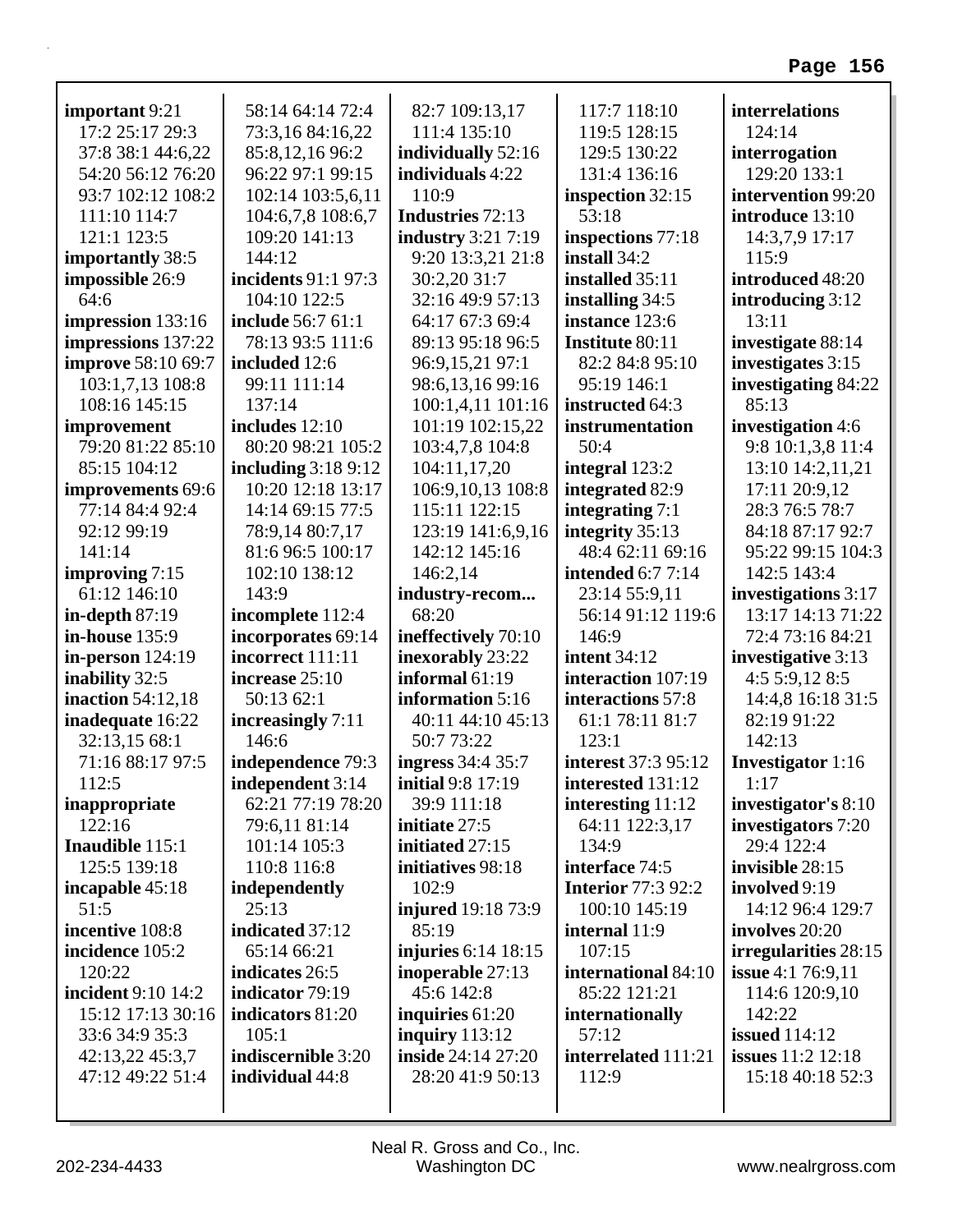| 87:18 110:14             | Klepinger 4:17           | <b>Law</b> $114:17$         | 70:14,18 74:20            | 51:9                           |
|--------------------------|--------------------------|-----------------------------|---------------------------|--------------------------------|
| 145:20                   | <b>knocks</b> 132:20     | layer $62:18$               | 75:5,10,13 78:18          | look 12:17 17:19               |
| item 82:16 93:11         | know 39:12 50:8          | layers $21:2,3$             | 81:12 129:10              | 37:10 39:11,14                 |
| <b>items</b> 111:10,13   | 59:9 60:4 63:16          | laypeople 122:18            | light $120:6$             | 40:16 41:21 44:2               |
| ${\bf J}$                | 63:17,20 67:15           | lead 14:10 21:9             | lights $127:21$           | 85:13 87:18 88:4               |
|                          | 68:10 83:15 86:9         | 56:3,5 94:11                | likelihood 32:10          | 89:10 92:8 121:7               |
| Jacqueline 114:16        | 86:12,13 89:9,14         | 112:4 132:22                | Likewise 145:21           | 135:19 136:4,7                 |
| $ Jason 4:15$            | 90:5 91:3,8 92:13        | leadership 7:16             | Lillian $113:3$           | 144:6                          |
| <b>JAT</b> 40:16         | 109:11 113:7,14          | 107:18,19 146:12            | limit 8:18 55:7           | looked 44:20 45:21             |
| job 110:13 116:2         | 113:20 114:4,8,10        | leading $6:127:14$          | limitations 53:15         | 84:10 133:10                   |
| 116:19 118:7,11          | 115:2 120:13             | 10:10 11:10 17:15           | 58:20                     | 136:5                          |
| 119:5                    | 121:9 122:14             | 21:14 146:9                 | <b>limited</b> 80:8,18    | looking 48:21                  |
| <b>John</b> 121:20       | 128:15 130:10,20         | leads 21:19 42:18           | 86:12 87:9                | 49:10 55:15 62:10              |
| joined 13:15 14:11       | 136:2 140:1              | learned 9:18 15:16          | limits $52:18$            | 63:16 87:18                    |
| joining 3:8 14:22        | Knowing 32:8             | 44:10,14,19 45:8            | line $49:11\,54:16$       | 123:21 136:9                   |
| <b>joint</b> 100:4       | knowledge 104:21         | 45:9 100:15                 | 115:21 116:1              | 137:18                         |
| Jones $4:16$             | 108:10 120:21            | 102:16                      | 121:13 128:8              | loss 24:20 39:4,6              |
| $Jr$ 4:17                | knowledge-shari          | learning $94:18$            | link 56:12                | 41:19 42:8                     |
| judgment 123:19          | 109:15                   | 104:18 105:1                | list 56:11 58:6           | $\text{lost } 4:12\,9:5\,25:6$ |
| juggling 8:8             | known 20:6 21:7          | 107:6,22 108:9              | 77:16 94:5,19             | 25:19 48:3 66:10               |
| <b>July</b> 113:20       | 22:14,17 25:1,9          | learnings 11:7              | 113:3 115:6               | 103:10 108:13                  |
| <b>June</b> 1:7 10:1,1   | 30:16 73:10              | 29:22 104:21                | 117:18 119:21             | 121:10                         |
| 143:11                   |                          | 109:21                      | 125:3                     | lot 37:3 44:7 87:19            |
| justification 87:15      | L                        | leasee 77:5,22              | listed 53:22 56:16        | 94:4 115:13,20                 |
|                          | <b>Labor 72:13</b>       | <b>leave</b> 131:12         | 56:20 59:6                | 117:13 120:15                  |
| $\mathbf K$              | lack 12:16 32:2          | leaving $6:16$ $26:20$      | little 52:13 83:1         | Louisiana 19:21                |
| <b>Karl 4:17</b>         | 63:10 72:17              | 34:12                       | 87:2 124:2                | low 7:4 70:8 74:10             |
| keep 94:3,8              | lacks 69:22 70:6         | led 7:22 13:16              | lives $4:129:521:15$      | 77:11 80:6,17                  |
| <b>keeps</b> 120:14      | 90:12                    | 30:13 34:20 39:21           | 103:11 108:14             | lowered 26:7                   |
| <b>Keith 4:17</b>        | <b>ladies</b> 128:8      | 49:3 141:8                  | load 117:12 119:10        |                                |
| <b>Kemp</b> 4:17         | language 69:22           | <b>left</b> 3:11 28:1 37:10 | <b>located</b> 19:20 22:1 | M                              |
| <b>Ken</b> 114:5         | 87:4 88:8,11,18          | 38:10 43:15 48:8            | 33:15 73:9 131:1          | M4:18                          |
| <b>Kenneth 108:20</b>    | 90:9 91:14 144:7         | 51:11 59:3                  | <b>location</b> 5:17 36:8 | MacKENZIE 1:16                 |
| 109:1                    | large 8:7 22:8           | legitimate 97:19            | locations 5:18            | 2:12 14:10 15:5,6              |
| key 7:13 17:19           | 24:12 28:19 72:22        | length $94:3$               | <b>Loeb</b> 1:16 3:11     | 19:5 29:21 51:21               |
| 20:13 44:5 79:18         | 73:1 86:10 122:11        | less-than $88:16$           | 94:10,12,13               | 69:1,2 76:1 87:16              |
| 81:20 104:19             | 130:12                   | lessons 9:17,18,19          | 103:15 108:18             | 92:13 114:3                    |
| 118:12 125:20            | larger $28:22$           | 13:1 15:16 100:15           | 112:18 113:2              | 128:13 131:16                  |
| 146:8                    | largest 6:19 20:1        | 102:16                      | 114:14,21 115:2           | <b>Macondo</b> 1:3 4:7         |
| kick 21:8,9 22:9         | <b>LARP</b> 111:2        | <b>let's</b> 19:4 67:14     | 119:16,20 121:18          | 6:9,169:8,19                   |
| 23:3 35:21 36:12         | last-ditch 27:22         | letter $10:2,7$             | 124:17 125:6              | 14:11,20 15:12,15              |
| 55:10 56:4               | 68:13                    | <b>level</b> 70:8 83:9 99:4 | 127:13 129:16,18          | 17:10 18:13 20:7               |
| kicks $21:16$            | late 31:18               | 101:8 111:2                 | 130:1 139:18              | 23:4 32:18 33:6                |
| $\bf{kill}$ 49:11 121:13 | <b>latent</b> 16:11 18:1 | levels $61:15$ $127:1,5$    | 140:1,7,12 142:16         | 34:8 64:13,16,19               |
| killed 85:19 126:15      | 54:11,16 68:18           | lie $87:14$                 | $\log 42:3$ 113:12        | 69:3 76:5 78:7                 |
| 142:2                    | Laughter $127:20$        | life $32:22\,41:15$         | 122:11 141:2              | 92:16 96:2 99:14               |
| killing $126:11$         | launched 20:8            | 55:16,19 58:12              | longer $28:17,22$         | 100:16 102:4,17                |
| kind 123:13 137:17       | 100:2                    |                             |                           | 104:5 105:18                   |
|                          |                          |                             |                           |                                |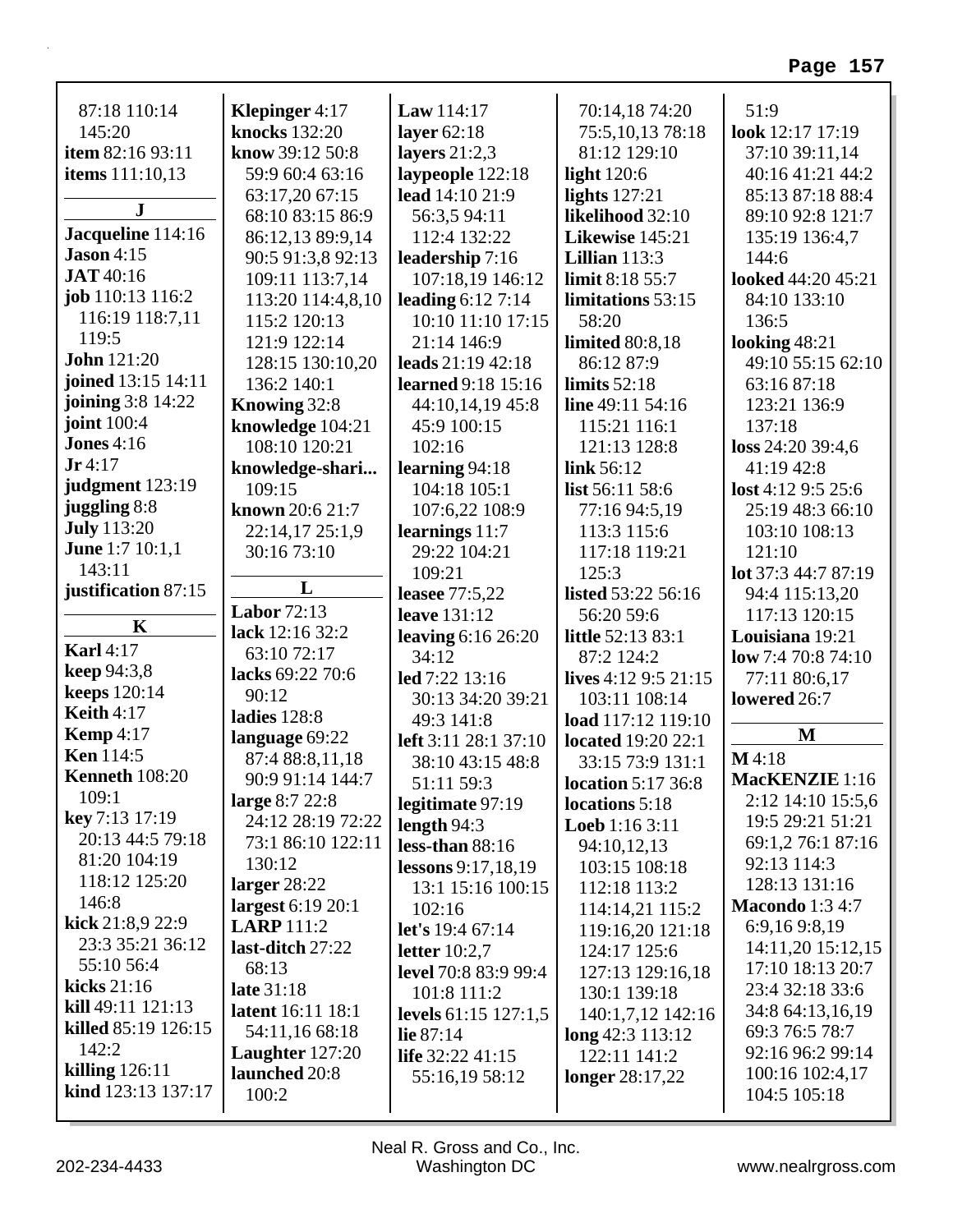| 132:14,18 139:11<br>143:6<br><b>MAEs</b> 111:1<br>magnetic 26:17<br>43:7<br>main $41:3$<br>maintain 7:16<br>80:22 146:12 | mandated 123:18<br>manifestations<br>16:21 32:1 52:2<br>52:21<br>manner 88:17<br>96:17<br>manslaughter<br>113:19 | measures 69:20<br>99:18 108:11<br>mechanical 62:11<br>69:16 118:13,21<br>118:22 119:9<br>mechanism 28:4,6<br>30:15 38:6,20<br>76:10,19 | million 18:16 29:16<br>mind 47:17 125:21<br>Minerals 102:3<br>minimal 84:20 85:3<br>minimized 126:16<br>minimizing $96:17$<br>minimum $77:13$<br>80:8,20 | <b>moment</b> 4:21 5:1<br>5:17<br>momentarily 16:17<br>monitor 42:8 58:9<br>61:16<br>monitoring 42:11<br>61:13,14 78:15<br>81:10 82:6 107:14 |
|--------------------------------------------------------------------------------------------------------------------------|------------------------------------------------------------------------------------------------------------------|----------------------------------------------------------------------------------------------------------------------------------------|----------------------------------------------------------------------------------------------------------------------------------------------------------|----------------------------------------------------------------------------------------------------------------------------------------------|
| maintaining 31:3                                                                                                         | manually 22:15,22                                                                                                | medical 73:2                                                                                                                           | minute $28:14$                                                                                                                                           | Morawetz 121:20                                                                                                                              |
| 61:9,10                                                                                                                  | 50:9 53:9                                                                                                        | meeting 1:5 3:4 4:4                                                                                                                    | minutes 8:19 35:22                                                                                                                                       | 121:22 122:1                                                                                                                                 |
| maintenance 32:15                                                                                                        | Manuel 4:18                                                                                                      | 5:19 11:13 95:7                                                                                                                        | 94:4,6 133:4                                                                                                                                             | 124:18                                                                                                                                       |
| 53:19 62:13 78:3                                                                                                         | manufacturer 59:8                                                                                                | 95:22 104:4                                                                                                                            | 142:8,18                                                                                                                                                 | Morrison 128:2                                                                                                                               |
| major 3:16 16:4                                                                                                          | 64:2 66:22 133:19                                                                                                | 122:18 146:17,17                                                                                                                       | misguided 112:5                                                                                                                                          | motion 143:2,12,13                                                                                                                           |
| 40:6 55:4,7 56:14                                                                                                        | manufacturer's                                                                                                   | meetings 9:12                                                                                                                          | misinterpreted                                                                                                                                           | 145:7                                                                                                                                        |
| 56:20 57:21 68:14                                                                                                        | 41:12 65:11                                                                                                      | meets $79:2$                                                                                                                           | 34:19                                                                                                                                                    | Moure-Eraso 1:11                                                                                                                             |
| 75:18 77:10 78:4                                                                                                         | manufacturers                                                                                                    | member 1:12 3:9                                                                                                                        | misplaced 68:3                                                                                                                                           | 2:4 3:3,6 13:6                                                                                                                               |
| 80:6,16 81:1 88:7                                                                                                        | 132:6,7 134:3                                                                                                    | 8:21 13:7 15:8                                                                                                                         | mispronounce 95:2                                                                                                                                        | 14:7 15:7 82:15                                                                                                                              |
| 89:12 132:6                                                                                                              | map 145:15                                                                                                       | 89:22 97:4 113:9                                                                                                                       | misquote 139:16                                                                                                                                          | 86:5 91:18 93:9                                                                                                                              |
| majority 106:2                                                                                                           | marine 96:7                                                                                                      | members 1:10 14:3                                                                                                                      | misses $105:2$                                                                                                                                           | 93:15 133:3                                                                                                                                  |
| making 9:15 36:6                                                                                                         | Mark 1:12 2:6 3:9                                                                                                | 23:11 96:10 110:2                                                                                                                      | missing $41:13$                                                                                                                                          | 142:21 143:16                                                                                                                                |
| 84:4 145:22                                                                                                              | 8:20 133:21 134:1                                                                                                | 140:14                                                                                                                                 | mission $104:19$                                                                                                                                         | 144:20 145:5,10                                                                                                                              |
| <b>Malcolm</b> 119:22                                                                                                    | marketing 96:7                                                                                                   | membership                                                                                                                             | 109:14                                                                                                                                                   | move 139:2 143:3                                                                                                                             |
| <b>MALE</b> 18:21 19:17                                                                                                  | <b>Markey</b> 140:17                                                                                             | 109:16                                                                                                                                 | Mississippi 143:7                                                                                                                                        | moves 76:9                                                                                                                                   |
| manage 52:11                                                                                                             | <b>Markey's 140:21</b>                                                                                           | men 4:12                                                                                                                               | misstated 113:5                                                                                                                                          | mud 21:17,20 23:9                                                                                                                            |
| 55:15 70:10 77:7                                                                                                         | Mary 1:17 2:13                                                                                                   | mention 58:15                                                                                                                          | mistake 9:14                                                                                                                                             | 33:13 34:12 35:1                                                                                                                             |
| 90:17 92:3                                                                                                               | 14:16,17 89:8                                                                                                    | mentioned 17:8                                                                                                                         | mistakes 9:15                                                                                                                                            | 35:4,5 36:10                                                                                                                                 |
| managed 32:21                                                                                                            | 131:17                                                                                                           | 33:12 35:11 40:13                                                                                                                      | misunderstanding                                                                                                                                         | 117:3,5                                                                                                                                      |
| 62:20 71:9,12,12                                                                                                         | masks 31:11                                                                                                      | 49:20 52:21 99:10                                                                                                                      | 45:10                                                                                                                                                    | <b>Mulcahy</b> 1:17 2:13                                                                                                                     |
| 93:7 99:6                                                                                                                | <b>Massachusetts</b>                                                                                             | 128:13 131:21                                                                                                                          | miswired 26:6,13                                                                                                                                         | 14:17 33:2,4 89:7                                                                                                                            |
| management 3:21                                                                                                          | 140:17                                                                                                           | mentioning $4:14$                                                                                                                      | 26:18 27:5,6 44:4                                                                                                                                        | 128:17,22 129:8                                                                                                                              |
| 7:18 10:16 11:20                                                                                                         | massive 28:1                                                                                                     | met 38:22                                                                                                                              | 44:12 63:13,14                                                                                                                                           | 129:12 130:2,6,19                                                                                                                            |
| 12:1 14:1 16:21                                                                                                          | match 38:2 41:11                                                                                                 | metal 22:19 43:6                                                                                                                       | 67:17                                                                                                                                                    | 131:2, 10, 15, 17, 18                                                                                                                        |
| 18:2,6 21:9 32:2                                                                                                         | 138:7,17                                                                                                         | methodically $99:16$                                                                                                                   | miswiring $40:12,18$                                                                                                                                     | 132:15,19 133:15                                                                                                                             |
| 32:13 52:2,3,5,9                                                                                                         | material 118:16                                                                                                  | methodologies 81:2                                                                                                                     | 41:16 42:1 45:3                                                                                                                                          | 134:1 135:17,19                                                                                                                              |
| 54:21 61:15 62:5                                                                                                         | <b>matter</b> 146:19                                                                                             | methods 7:18 52:7                                                                                                                      | 51:3 63:19 66:5,9                                                                                                                                        | 136:14,18 137:8                                                                                                                              |
| 69:11,13,16 70:2                                                                                                         | Maya 112:22 113:1                                                                                                | 57:14 58:8 146:14                                                                                                                      | 66:19                                                                                                                                                    | 140:10                                                                                                                                       |
| 70:14,18 72:15                                                                                                           | mean 30:20 118:3                                                                                                 | <b>Mexico</b> 4:9 6:9                                                                                                                  | mitigate 56:19                                                                                                                                           | mute $6:1$                                                                                                                                   |
| 75:13 79:12 80:3                                                                                                         | 123:11 139:2                                                                                                     | 18:14 20:6 29:16                                                                                                                       | mitigated $73:11$                                                                                                                                        |                                                                                                                                              |
| 80:14,20 81:18,21                                                                                                        | meaning $35:19$                                                                                                  | 142:4 143:8                                                                                                                            | mitigating $68:14$                                                                                                                                       | $\mathbf N$                                                                                                                                  |
| 86:1 88:16 89:1,3                                                                                                        | means 31:18 34:10                                                                                                | <b>Michael 125:11</b>                                                                                                                  | 71:10                                                                                                                                                    | <b>NAE</b> 40:17                                                                                                                             |
| 90:11 93:5 99:7                                                                                                          | 36:6 60:17 68:17                                                                                                 | Michoud 46:19                                                                                                                          | mitigation $74:8,13$                                                                                                                                     | <b>nailed</b> 126:8                                                                                                                          |
| 99:20 101:11,17                                                                                                          | meant $12:931:14$                                                                                                | 137:20                                                                                                                                 | <b>model</b> 18:21                                                                                                                                       | naked 28:16                                                                                                                                  |
| 102:4 105:20,21                                                                                                          | 31:15 58:7                                                                                                       | microphone 95:4                                                                                                                        | modeling $35:17$                                                                                                                                         | name 8:13 95:2,6,6                                                                                                                           |
| 107:2,7 146:3,13                                                                                                         | measure 27:22                                                                                                    | 125:7                                                                                                                                  | 136:22 137:3                                                                                                                                             | 95:16 103:21                                                                                                                                 |
| managing $52:7$                                                                                                          | measured 136:19                                                                                                  | middle 138:18                                                                                                                          | 138:5,15,19                                                                                                                                              | 108:22 112:20                                                                                                                                |
| 74:20 83:11 90:8                                                                                                         | measurement                                                                                                      | mike 103:18 113:6                                                                                                                      | modifications                                                                                                                                            | 125:8,8,11,12                                                                                                                                |
| 94:14 107:12                                                                                                             | 137:21                                                                                                           | miles 19:21 126:17                                                                                                                     | 10:18                                                                                                                                                    | 128:4                                                                                                                                        |
|                                                                                                                          |                                                                                                                  |                                                                                                                                        |                                                                                                                                                          | names 4:14 118:15                                                                                                                            |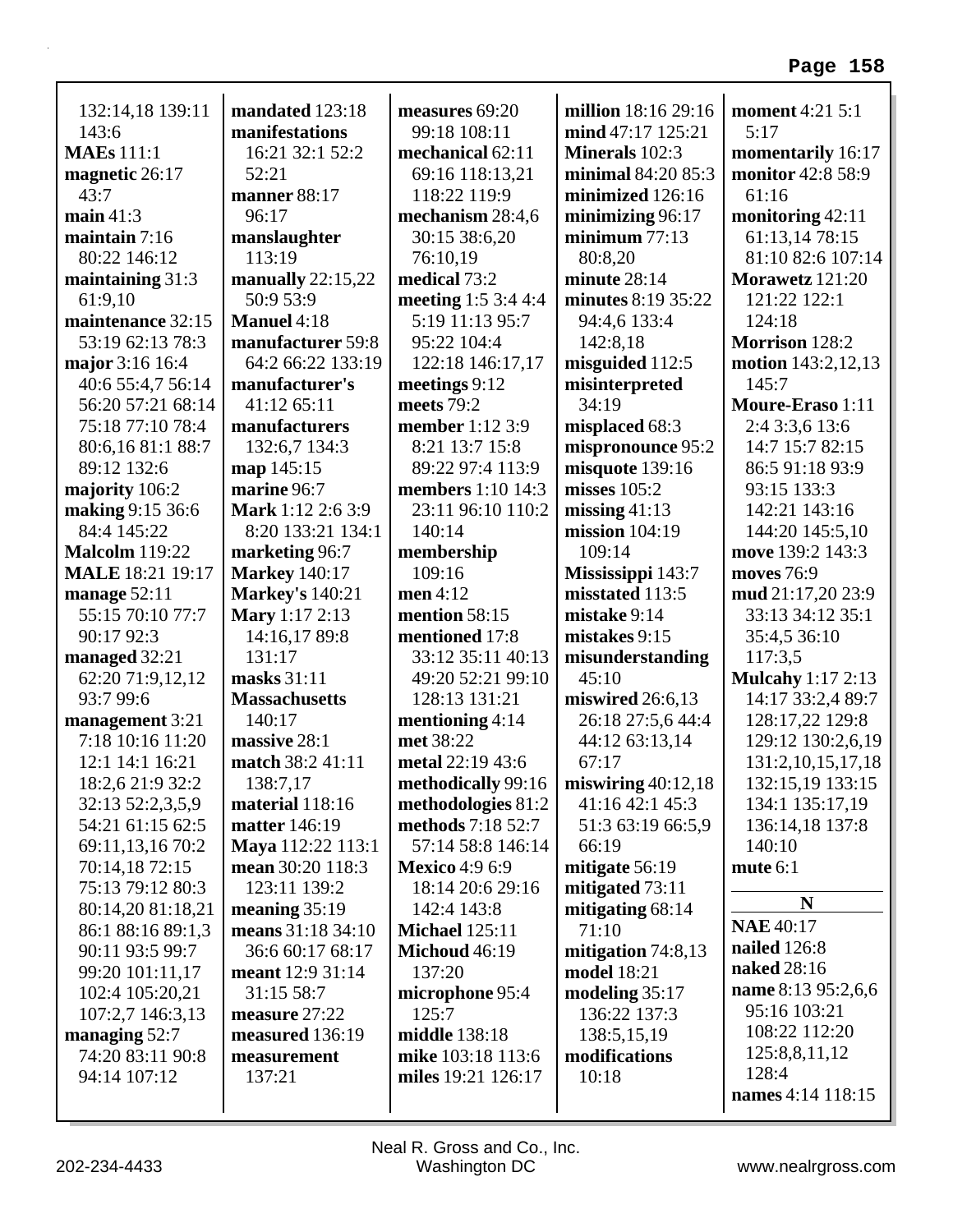|                                |                                        | 79:7 80:12 88:20    |                                        |                                     |
|--------------------------------|----------------------------------------|---------------------|----------------------------------------|-------------------------------------|
| naphtha 73:7<br>national 57:12 | non-compliance<br>79:16                | 89:12 92:3,10,16    | 72:9,16 90:13<br>98:14 136:22          | operator 69:19<br>70:7 74:1 77:6,22 |
| 76:10 83:19 84:8               | norm 11:19                             | 93:8 97:18 98:6     | Op 91:7                                | operators 69:12                     |
| nationwide 122:8               | normally 38:15                         | 98:14,19,20 99:17   |                                        | 92:3 109:21                         |
| natural 21:4 63:13             | 94:14 119:7                            | 100:5 101:7,9       | open 8:16 27:14<br>35:15 42:17 44:13   |                                     |
|                                |                                        |                     |                                        | opinion 92:9<br>118:20              |
| 96:5,15 99:16<br>102:15        | note 5:17,17 8:17<br>12:15 17:2 73:19  | 102:11,20 103:22    | 45:5,1847:16                           |                                     |
|                                |                                        | 106:13 107:5,13     | 76:14 138:18                           | opinions 115:17                     |
| nature 112:9                   | noted 12:16 28:8<br>52:8               | 120:1 141:7         | 143:17                                 | opportunities<br>52:17 109:15       |
| <b>NBI</b> 113:12              |                                        | 142:14 144:5        | opened 54:12,17                        |                                     |
| near $105:2$                   | notes 105:17                           | 145:16              | opening 2:3 5:7 6:4<br>8:21 42:3 44:16 | opportunity 5:11                    |
| Nearly 6:14                    | notice 49:19                           | offsite 38:16       |                                        | 95:20 97:7 98:4                     |
| necessarily 71:15              | noticed 51:21                          | oh 113:2 114:21     | 46:5                                   | 104:1 105:6                         |
| 116:21 120:21                  | 135:21,22                              | 119:20 125:1        | operate 7:11 26:9                      | 106:11 115:7                        |
| necessary $41:18$              | number 13:16 69:3                      | 127:17 129:22       | 26:18,22 86:11                         | 120:4                               |
| 50:20 51:1 80:21               | 80:10 82:1 92:16                       | 131:19 137:10       | 123:9 132:12                           | opposed 26:19                       |
| 112:8                          | 143:4 145:17                           | 139:4               | 146:6                                  | 66:17                               |
| need 15:20 19:16               | numbers 43:22                          | oil 4:7 6:8,17,19   | operated 25:7                          | opposing 27:8                       |
| 47:20 58:16 74:20              | numerous $14:12$                       | 10:19 13:20 18:16   | 130:6                                  | opposite 44:3                       |
| 85:15 88:3 127:8               | 16:19 31:22                            | 20:1,2,5,22 21:4    | operating 46:20                        | <b>Ops</b> 91:5                     |
| 141:13,16 144:14               | $\bf{0}$                               | 21:11,12,18 22:11   | 50:11 51:8 53:20                       | option 34:5 60:11                   |
| needed 32:19 53:11             | <b>Obama</b> 141:15                    | 23:4, 10, 14, 20    | 71:18 74:3 96:16                       | options 48:22                       |
| needs 68:15,16                 |                                        | 24:4,9 28:1 29:14   | 97:18 100:6 103:7                      | order 38:22 57:7                    |
| 126:22 127:11                  | obligations 80:2<br>observations 64:12 | 29:17 40:8 49:9     | 108:10                                 | 57:10 74:10                         |
| 135:10                         |                                        | 50:16 74:18 96:4    | operation 60:3,7                       | ordinary 19:1                       |
| negative 79:15                 | observe 93:17                          | 96:15 99:16 100:7   | 77:10,16 88:6                          | organization                        |
| 119:10 126:1                   | obvious $15:15$                        | 100:10,20 102:14    | 118:9 132:8                            | 106:10 109:12                       |
| 127:10                         | obviously 84:9                         | 102:20 122:10       | 135:10                                 | 112:11                              |
| neighbors 96:20                | 144:12                                 | 141:4,6,9,16        | operational 12:3                       | organizational                      |
| neither 60:15                  | occupational 14:1                      | 142:12,14           | 12:20 17:6 32:20                       | 9:17 10:20 12:3                     |
| networking 109:15              | 72:11 122:7                            | okay 9:2 19:11      | 52:14 53:3 54:5                        | 17:5,7 20:10                        |
| never 27:10 28:10              | occur 29:6 30:21                       | 91:18 113:2         | 55:3 61:17 62:4                        | 32:21 52:10,15                      |
| 63:20 119:6 127:2              | 52:18 56:8 85:9                        | 119:20 124:22       | 70:4 77:8 80:5,15                      | 53:3 54:5 55:3                      |
| new 7:5,10 20:12               | <b>occurred</b> 4:8 15:12              | 128:3,5 129:4       | 83:8 101:18                            | 61:17 62:4 70:4                     |
| 20:16 29:22 49:7               | 23:3 36:12,19                          | 130:1,5 131:8,13    | 102:17 127:5                           | 77:9 80:5,15                        |
| 68:20 92:17                    | 42:13 46:3 55:13                       | 131:19,20 133:6     | operational/orga                       | 112:21                              |
| 100:12,17 101:3                | 143:8                                  | 135:12,18 137:2     | 88:5                                   | original $41:12$                    |
| 102:2 103:2                    | occurring 73:13                        | 139:15,22 140:7     | operationalized                        | originally 33:11                    |
| 118:20 120:5                   | 84:17 85:20 123:4                      | 140:20 142:21       | 107:8                                  | 39:18 138:12                        |
| 142:6 146:5                    | occurs 22:10 28:12                     | 143:16,19 144:22    | operationalizing                       | <b>OSHA</b> 72:14                   |
| newly $17:14$                  | 53:14 79:7                             | 145:3               | 106:6                                  | outer 7:8                           |
| night 26:10 27:1               | ocean 47:2 130:12                      | omission 118:12     | operations 13:22                       | outside 24:17 28:20                 |
| 30:7                           | <b>office</b> 1:15 13:11,14            | onboard 23:8        | 28:9,11 30:1                           | 37:18 50:14,15                      |
| nine-volt 25:22                | official 5:8                           | once 36:3 42:4 76:5 | 92:10 95:18 97:15                      | 128:14 131:4                        |
| 26:1 27:2 45:15                | <b>offshore</b> 6:20 7:7               | ones 56:1 100:17    | 98:14,21 99:5,18                       | 139:13                              |
| 45:16 47:11                    | 12:21 13:2 17:18                       | 122:6               | 100:13 101:10                          | outward 28:17                       |
| non $3:1479:16$                | 19:20 20:20 30:1                       | ongoing 102:9       | 105:12,15 111:3                        | Overall 31:22                       |
| 144:11                         | 31:2 32:17 69:8                        | onshore 71:22 72:5  | 127:8                                  | overboard 121:11                    |
|                                | 72:17 73:19 77:15                      |                     |                                        |                                     |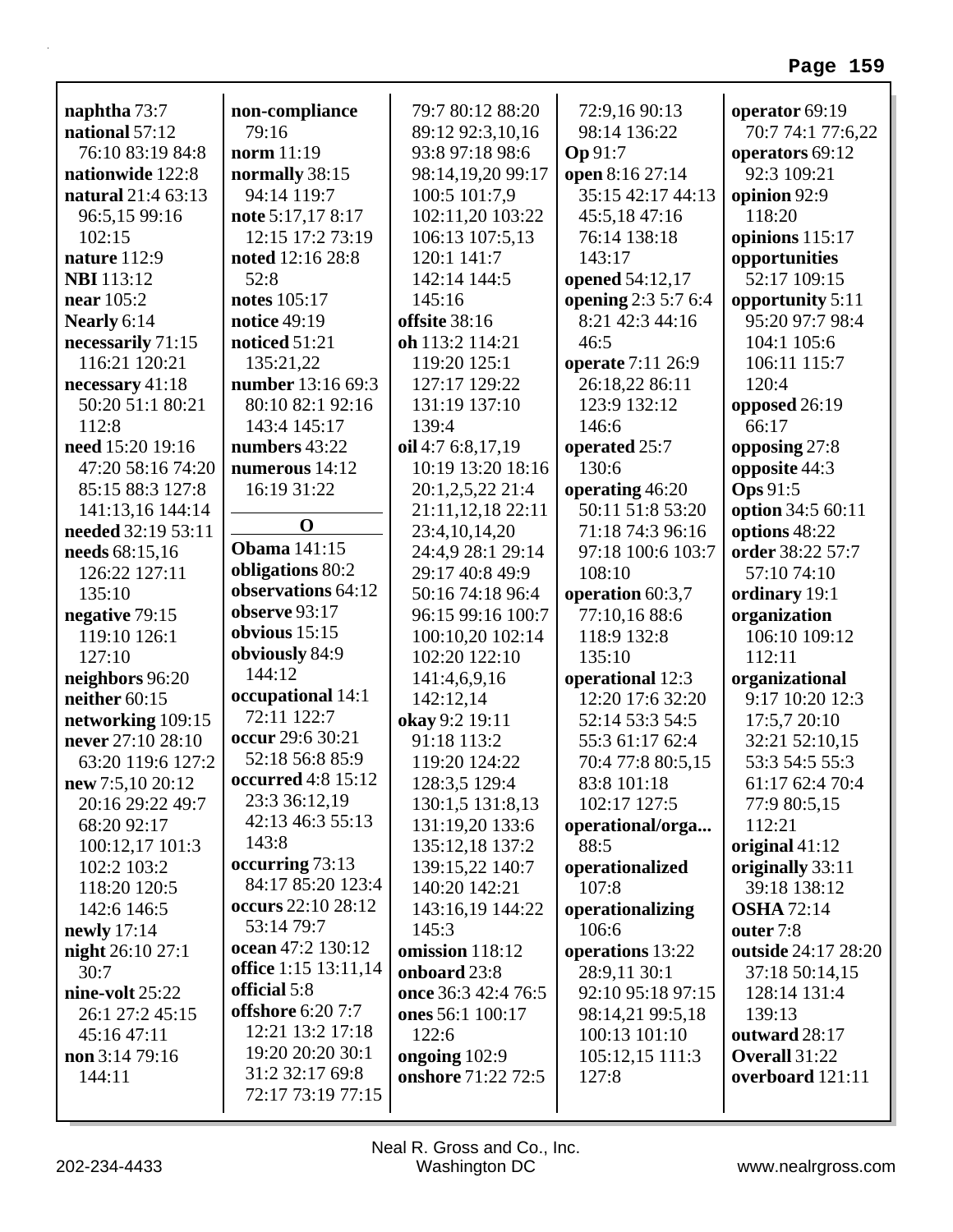| overseen 14:19<br>oversight 10:22 | passed 36:1,10 64:9<br>67:21 145:7            | 80:11 82:2 84:8<br>95:10,19 108:21 | 50:13,15,18,20<br>51:16,18 59:4,5   | pods 25:12,21 39:5<br>46:18 65:3 |
|-----------------------------------|-----------------------------------------------|------------------------------------|-------------------------------------|----------------------------------|
| overview 7:21                     |                                               | 109:2,10 125:14                    | 59:15 60:1,6                        | point 5:15 41:14                 |
| 17:13                             | passing 23:5<br>path 117:12                   | 146:1                              | 72:20 110:15                        | 42:14 48:3 51:9                  |
| <b>owned</b> 18:11                | pathway 20:21                                 | Ph.D 1:11 14:17                    | 136:16,19,20                        | 52:12 63:6 88:9                  |
|                                   |                                               |                                    |                                     |                                  |
| ${\bf P}$                         | <b>Pause</b> 19:12,14<br><b>peer</b> 109:4,10 | phase 16:3,3,6,9,10                | 137:22 138:2,11<br>138:13,17 139:12 | 89:22 111:5,7<br>126:20 129:12   |
| <b>P-R-O-C-E-E-D-</b>             | 110:5                                         | 40:5,10,14,19<br>41:10 44:9,10,14  | 142:7                               | 131:11 135:16                    |
| 3:1                               | pending 124:8                                 | 44:16,20,20 45:11                  | pipeline 49:16 96:7                 | 141:2                            |
| p.m 23:2,9 24:1                   | people 23:8 33:5                              | 45:13,14,21 46:1                   | piping $21:19$                      | point-to-point 41:7              |
| 35:18 50:9                        | 37:3 40:11 54:13                              | 46:20 66:8 113:22                  | place 11:6 12:12                    | 41:11 66:6                       |
| page 2:2 116:4,4                  | 54:15,18 73:2                                 | 114:2                              | 36:4 53:13,19                       | points 83:5 86:3                 |
| 117:19                            | 85:6,19 86:2 94:4                             | phases 16:2                        | 108:5 118:10,21                     | <b>Policy 95:17</b>              |
| paint 111:22                      | 94:8 105:13                                   | phenomena 49:18                    | 123:3                               | pollution 75:6                   |
| pair 22:19 30:8                   | 120:16,20,20                                  | 50:2                               | placed 33:14 34:17                  | poor 88:12                       |
| panel 3:13 91:21,22               | 125:1 128:19                                  | phenomenon 30:16                   | 118:1,6,16 123:9                    | poorly $71:13$                   |
| 93:19                             | 134:20                                        | 49:7                               | plan 74:5 143:20                    | portion 37:17                    |
| panelists 95:5                    | perfect 54:10                                 | phones 6:2                         | planned 32:9 35:9                   | position 7:17 10:5               |
| paper 88:15                       | perfectly 28:14                               | phonetic 120:15                    | 74:6                                | 35:15 146:12                     |
| parallel 72:14                    | perform $57:5,7$                              | photo 43:19 44:2                   | plans 74:8,14                       | positive 31:9                    |
| parallels 72:3                    | 68:2 88:15 110:4                              | physical 3:18 14:18                | <b>plant</b> 54:15                  | possibility 39:22                |
| paralyzed 26:20                   | performance 56:17                             | 33:13 34:7 35:6                    | plants $90:15$                      | 48:10,17,18,19                   |
| part 10:8 35:9                    | 56:17,21 57:3,11                              | 36:5 37:7,12,22                    | platform 22:7                       | 62:17,18 74:10                   |
| 37:18 50:1 62:3                   | 57:16,18,22 58:4                              | 54:6                               | play 10:13 17:13                    | 75:9                             |
| 71:3 74:4 78:19                   | 60:21 61:10 62:10                             | physically 93:22                   | 53:4 58:14                          | possible 68:5 112:1              |
| 86:17 93:20 94:1                  | 69:20 78:5,8                                  | physicians 94:21                   | plays 55:9                          | 144:17                           |
| 94:11,18 124:8                    | 79:18 81:4,20                                 | picked 115:3                       | please 5:3,16 6:1                   | possibly 46:2                    |
| 134:4                             | 105:1 144:4                                   | picture 43:14,15                   | 8:11,17 113:6                       | Post 64:15                       |
| partially 27:21                   | performance-bas                               | 49:10 111:22                       | 140:10,19                           | post-event 57:6                  |
| <b>PARTICIPANT</b>                | 134:19                                        | piece 19:1 20:13                   | pleasure $122:1,2$                  | post-Macondo 63:3                |
| 85:21 132:13                      | performed 57:6                                | 21:22 53:6 55:2                    | plod 51:3                           | 73:20                            |
| 144:22 145:3,6                    | performer 88:13                               | 65:1 106:3 120:5                   | plug 34:6 35:9                      | potential 31:11                  |
| participated 91:4                 | performing 46:17                              | pieces 75:15                       | 118:8,14 119:1                      | 33:17 56:8 99:18                 |
| participating 9:6                 | period 5:13 32:6                              | pill 121:10                        | plugs 119:13                        | 102:13 141:11                    |
| particular 84:15                  | 122:11                                        | pink 59:3                          | plume 73:1                          | potentially 56:5                 |
| 105:10,11 122:14                  | periodically 79:9                             | pipe 18:22 19:2,3                  | plunger 43:8                        | pound 136:9                      |
| 123:21                            | person $62:22$                                | 22:9,13,16,20                      | plus 48:14                          | power 24:21 25:4                 |
| particularly 37:5                 | personal 115:17                               | 23:17,21 24:6,7,8                  | pod 25:9,9 26:6,12                  | 25:19,22 39:2                    |
| 98:15 120:9,12,22                 | personnel 10:21                               | 24:13,14,17,19                     | 26:22 41:6,8,9                      | 41:19 65:2,16,22                 |
| parties 77:5,19,20                | 74:15                                         | 25:3 27:17,19                      | 42:7,17,19 43:2                     | 66:10,18 67:5                    |
| 78:14 80:1 89:10                  | persons 6:13,15                               | 28:5, 11, 13, 17, 21               | 45:2,6,16 47:6                      | powered 22:4 26:1                |
| 107:17                            | perspective 6:22                              | 28:22 29:2,12,15                   | 51:6 64:8 67:8,9                    | 26:3 27:2                        |
| <b>parts</b> 107:13               | 84:19                                         | 30:14,21 32:6                      | 67:10,11,19                         | powerful 103:6                   |
| <b>party</b> 70:1 77:20           | pertain 18:5                                  | 36:16 37:11,17                     | 128:13,14,16                        | 108:7                            |
| 79:2,18 98:22                     | pertaining 81:20                              | 38:7 47:21 48:2,6                  | 130:6,22 131:4,5                    | practicable 7:4                  |
| 101:14 105:4                      | petrochemical 7:6                             | 48:12,14,16,17                     | pod's 26:8 41:15                    | 70:9                             |
| pass 36:3 68:6,19                 | petroleum 15:2                                | 49:1,6,21 50:5,11                  | podium $14:16$                      | practical 74:11                  |
| 123:19                            |                                               |                                    |                                     |                                  |
|                                   |                                               |                                    |                                     |                                  |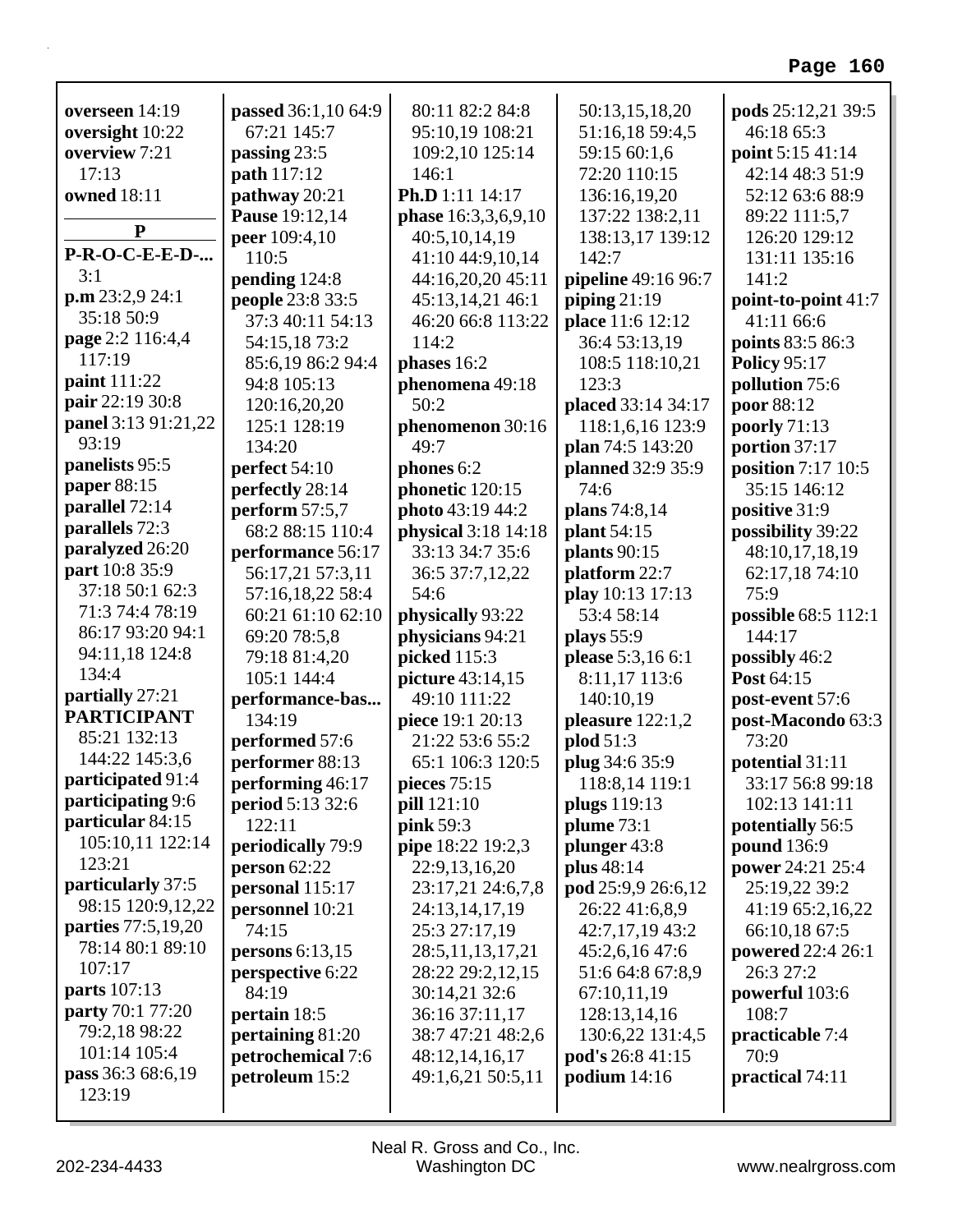| 77:12 80:7,17                          | 137:18 139:1,4,5                      | 91:12                                | <b>properly</b> 31:3 99:6          | pump 19:3 21:16                     |
|----------------------------------------|---------------------------------------|--------------------------------------|------------------------------------|-------------------------------------|
| <b>practice</b> 31:7 52:7              | 139:8                                 | problems $10:11$<br>110:10           | 112:14                             | 121:9,11                            |
| 64:17 69:5 83:18                       | pressured 49:13<br>presume 92:5       |                                      | proponent 126:21                   | pumped 116:18                       |
| 84:14 92:17 98:17                      | pretty 44:18                          | procedure 31:10<br>64:3 65:9,10,11   | proposal 75:8<br>proposed 8:2 18:8 | punctured 51:18<br>purpose 4:3 55:7 |
| 99:8,12                                | prevent 4:2 13:4                      |                                      |                                    |                                     |
| practiced 94:16<br>practices $7:16,19$ | 21:16 22:2,11                         | procedures 7:15<br>64:21 100:7 103:8 | 74:17 75:3,20<br>97:9 105:7        | 116:20,22<br>pushed 24:16 51:9      |
| 10:6 17:6 32:14                        | 56:15,19 73:12                        | 108:10 123:8                         | Prospect 20:7                      | pushing 48:5                        |
| 61:17 83:21,22                         | 78:4 81:1 85:15                       | 146:10                               |                                    | put 7:14 19:3 42:11                 |
|                                        | 85:19 90:5 97:3                       |                                      | protect 33:19<br>Protecting 96:18  | 53:13,17,19 88:21                   |
| 84:3,6,15 85:12<br>92:5 101:17,18      | 104:10 110:1                          | proceed 14:4                         |                                    | 107:22 119:9,10                     |
| 102:18 107:1                           | 116:21 117:9                          | proceedings 6:2<br>94:9              | protection 84:8<br>100:20          | 123:3 125:21                        |
| 144:4 146:11,15                        | 119:6 123:4,16                        | process 6:22 10:18                   | prove 24:18 110:20                 | 140:16 146:9                        |
| pre-closing 60:16                      | 141:12                                | 11:10,18 13:22                       | 111:2,7                            | <b>puts</b> 10:4                    |
| preclude 39:17                         |                                       | 32:7 34:9,14 35:1                    | <b>proved</b> 23:19                | putting 49:8                        |
| predict 35:17                          | preventative 62:13<br>prevented 29:13 | 35:10 42:10 52:4                     | provide 10:22                      | 119:12                              |
| predicts 138:16                        | 35:7 84:16 126:10                     | 54:15 60:18 61:4                     | 17:18 52:10 65:2                   |                                     |
| preliminary 16:3                       | 126:11                                | 62:3 65:13 71:1,4                    | 95:20 97:6 104:2                   | $\mathbf 0$                         |
| prescription 94:22                     | preventer $6:6$ 11:3                  | 72:21 73:8 79:18                     | 109:14 112:3                       | question 15:15                      |
| prescriptive 134:17                    | 12:4,7 16:1 17:1                      | 81:18,19 90:10,13                    | provided 1:21 3:2                  | 63:13,15 91:20                      |
| <b>present</b> 1:10,14,18              | 20:14 22:10 23:6                      | 97:5 99:22 100:6                     | 42:15 64:1 65:10                   | 124:13 129:11,17                    |
| 4:5 18:7 39:9                          | 23:13 24:15 25:1                      | 104:19                               | provides 73:21                     | 131:14 133:7                        |
| 40:3 55:14                             |                                       |                                      |                                    | 134:10 139:5                        |
|                                        | 27:20 29:9 30:6                       | processes 62:7                       | providing 33:10<br>79:5            | 144:21                              |
| presentation 2:8                       | 33:15 50:8 82:3                       | 105:13,18,22                         |                                    | questions $2:15\ 5:11$              |
| 5:8,10 8:2,11 15:5                     | 142:1,7 145:21                        | 108:4,9                              | provisionally 124:7                | 10:5 82:12,16,18                    |
| 33:1 51:22 69:1                        | preventers 20:18                      | produce 43:7                         | PSA 52:12,22                       | 83:3,6 112:13                       |
| 82:11,22 83:4                          | 22:17 140:22                          | produced 1:21                        | psi 49:13 59:14                    | 113:21 122:21                       |
| 88:9 92:14 116:7<br>117:20             | 141:5 142:10                          | production 15:3                      | 139:12,13                          | 128:6 129:20                        |
|                                        | preventing 22:6<br>68:13              | 34:13 74:18,22                       | <b>PSM</b> 90:12                   | 140:2                               |
| presentations                          |                                       | 79:8 80:12 96:6                      | psychology 120:13                  | quick 17:13                         |
| 124:16                                 | prevention 74:8,13                    | products 11:21                       | <b>public</b> 1:5 2:17 3:4         | quickly 21:13 23:6                  |
| presented 50:7                         | 75:6,1882:3,8                         | 143:10                               | 5:13 8:18 41:4                     | 88:9 101:6 119:21                   |
| 54:4 98:22                             | 88:7 91:1 99:19                       | professional                         | 75:9 93:12 94:2                    | quite 53:5 94:22                    |
| presenting 15:22                       | 100:19 103:1                          | 109:12                               | 94:12 95:22 98:12                  | 115:20 120:18                       |
| 97:19                                  | previously 28:8                       | program $69:21$                      | 104:4 122:18                       | 122:19 123:6                        |
| <b>Presidential 40:8</b>               | 35:11 58:4                            | 93:16 98:21                          | 139:21 140:15                      | quote 52:22 54:8                    |
| 100:10 101:12                          | primary 116:16,19                     | programs 10:17                       | 144:10,10 146:17                   | 54:19 102:19                        |
| 102:20 104:15                          | 118:7,11 143:21                       | 53:19 62:11 87:6                     | publicized 37:9                    |                                     |
| pressing 48:15                         | prior 13:19 79:7                      | 98:16                                | publicly 8:10                      | $\bf R$                             |
| pressure 18:22                         | 98:12                                 | progress 98:6,7                      | publish 79:22                      | R178:19 80:2,9                      |
| 19:3 21:5 24:5,7                       | private 128:5                         | 106:12                               | 80:11 146:1                        | 87:15 93:1                          |
| 24:12 25:5 28:20                       | privilege 113:9                       | progressed 50:16                     | published 15:13                    | <b>R2</b> 79:22                     |
| 29:5 39:6 42:9                         | probably 49:17                        | progressing 55:10                    | 16:5 40:9 44:7                     | R482:1                              |
| 49:12 50:13,14                         | 86:19 87:9 112:7                      | prohibited 42:2                      | 84:6                               | <b>Rafael</b> 1:11 2:4 3:6          |
| 65:19 66:3,14                          | 113:13                                | projects 8:7                         | publishing $41:1$                  | raise 89:22 145:19                  |
| 126:1 127:10                           | problem 28:10                         | promote 101:8                        | 111:12                             | raised 112:13                       |
| 136:10,12,15,18                        | 36:11 60:5,9                          | proper $142:10$                      | pulls $43:8$                       | ram $22:20,21$ $23:17$              |
|                                        |                                       |                                      |                                    |                                     |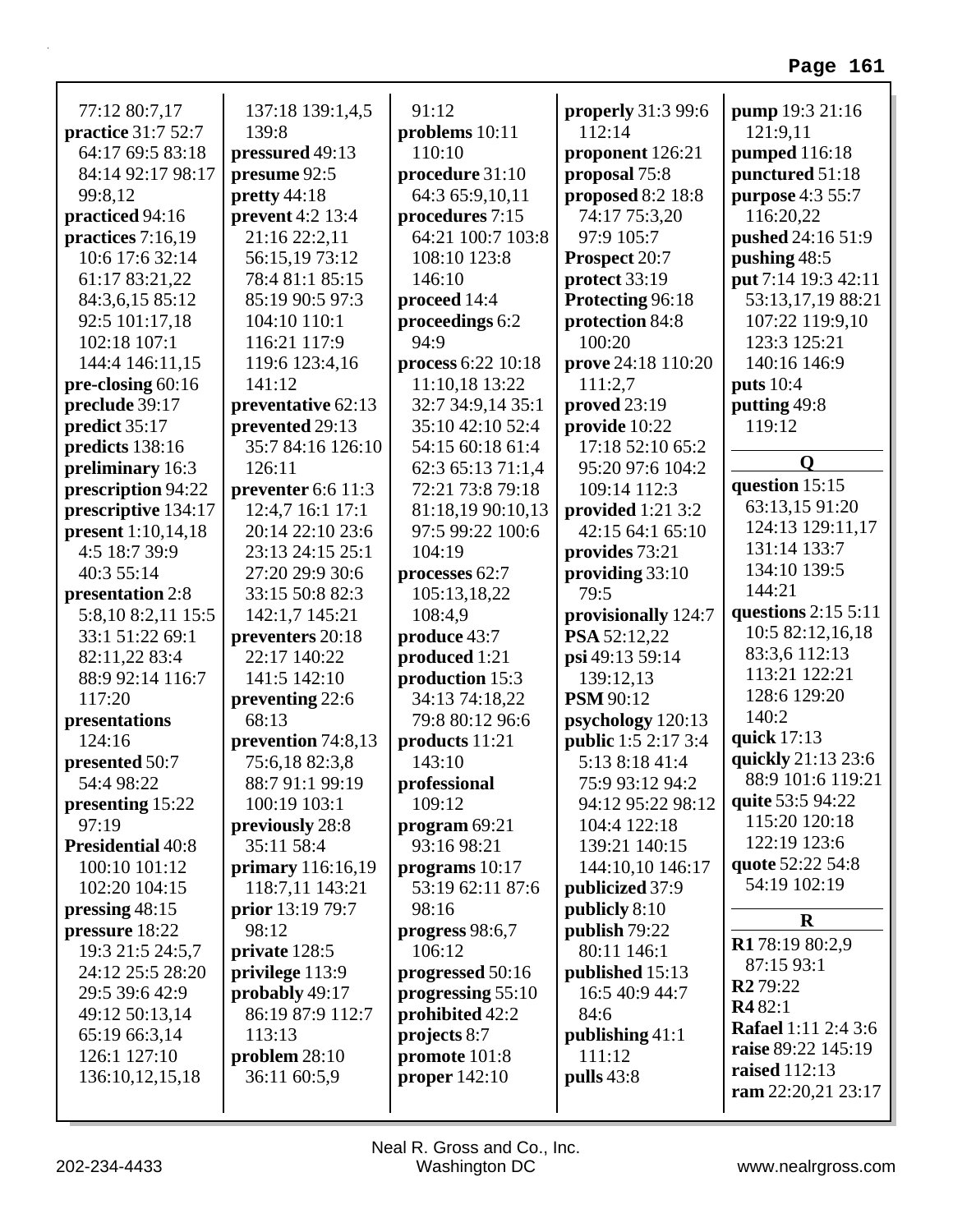| 23:21 24:6,18             | rebuilding 135:8    | recorded 63:20,22    | 92:7                       | reliability 25:11           |
|---------------------------|---------------------|----------------------|----------------------------|-----------------------------|
| 25:2,18 26:10,12          | rebuilt 63:19       | records 79:12        | <b>Regional 1:15</b>       | 54:10 57:4 78:10            |
| 27:10,16 29:13            | receive 11:16       | 116:4                | 13:12                      | 81:7 82:7                   |
| 30:8,11 36:16             | received $11:12,14$ | recovered 36:22      | regions 88:20              | reliable 31:16              |
| 37:16,21 40:2             | 124:11              | recurrence 110:1     | regs 87:3                  | <b>reliably</b> 32:5 59:6,7 |
| 42:20 43:11,17            | receiving 89:16     | red 41:22 59:15,18   | regularly 96:12            | remain $31:1,17,20$         |
| 47:16 50:11,19            | rechargeable 135:6  | redirection 110:21   | regulated 72:10            | 70:11 103:9                 |
| 51:14,15,17 60:17         | recognition 106:8   | reduce 52:16 70:8    | regulation 71:21           | 108:12                      |
| 64:8 136:13 137:5         | recognize 8:20      | 74:10                | 74:18,19 87:8              | remained 27:9               |
| 138:11,17                 | 53:15 83:21 85:17   | reducing 27:18       | 92:17 107:3,16             | remaining $112:15$          |
| rams 22:16 37:18          | 127:22              | 77:10 80:6,16        | 121:8 134:16,19            | remarks 5:7 6:5             |
| 38:4,14 39:18             | recognized 49:9     | reduction 71:7       | regulations 3:20           | remember $4:14,21$          |
| 48:16 59:21 60:12         | 50:2 52:6 57:13     | 72:3,18 73:21        | 18:5 32:17 63:4            | 9:2145:1                    |
| 60:13 134:11              | 110:3               | 88:10 134:6          | 70:12 72:14,17             | remotely-operated           |
| <b>range 83:22</b>        | recommend 89:19     | redundancies         | 73:15 84:15 85:2           | 38:18                       |
| rapid $101:1$             | 135:2               | 31:15                | 85:6,7,14 88:19            | removed 21:21               |
| rarely 31:8               | recommendation      | redundancy 25:10     | 89:6,10,18 102:1           | 35:4                        |
| <b>rate</b> 48:2          | 71:13 76:22 78:19   | 67:6 68:4            | 106:17 118:20              | removing 34:11              |
| <b>Ray</b> 4:16           | 79:21 80:10 82:1    | redundant 25:8       | 132:21 133:8               | 35:4,6                      |
| reach 24:17 113:6         | 87:15 91:5 93:2     | 26:11 31:12 43:5     | 134:17                     | rendered 27:13              |
| reaching 21:12            | 99:11 143:21        | 82:7 134:3           | regulator 75:12            | 142:7                       |
| read 53:1 76:2            | 145:22              | reestablished 51:19  | 77:21 79:1 106:10          | reorganization              |
| 95:12 124:20,22           | recommendations     | refer 116:3,11       | regulators 9:11            | 102:3                       |
| 135:16                    | 4:2 7:13 8:3 18:8   | 117:20 138:8,20      | 100:2 101:15               | repealing $121:15$          |
| reading 94:19,21          | 71:10 75:21 76:1    | reference 117:14     | 103:13 108:16              | repeat $43:4$               |
| 140:20                    | 76:2,6,7,8,12,13    | referenced 97:22     | 135:13 142:11              | repeats $141:18$            |
| readings 128:22           | 76:18 85:10 90:19   | 106:17               | regulatory 3:15            | <b>report</b> 2:9 4:7,11    |
| ready 34:13 103:12        | 90:21,22 91:2,22    | references 117:16    | 12:10,12,18,19             | 4:11 5:14 6:21              |
| 108:15                    | 96:14 97:9,17       | referred 116:8,14    | 20:10 31:7 69:3            | 7:12 9:8 11:4,11            |
| real 136:20               | 98:2 100:12,22      | 116:18 132:3         | 80:2 84:1,11               | 11:15,17 12:5,8             |
| reality 51:19             | 102:8 104:16        | referring 126:9      | 86:14 87:18 88:19          | 12:21 15:16 17:11           |
| realize 113:15            | 105:7,22 108:3      | refineries 90:14     | 91:13 98:11 99:13          | 40:7,7,9 41:1,3             |
| realized 45:11,15         | 120:14 124:1        | refinery 13:18,22    | 106:15 110:19,22           | 59:1 61:13 78:7             |
| 45:20                     | 133:7 135:3,13      | 14:14 72:6,7,20      | 144:2,3,7                  | 84:18 86:2,4 87:1           |
| realizing $102:12$        | 143:9 145:18        | 73:5                 | reinforce 101:15           | 88:3 93:21 96:1             |
| really 52:2 53:1          | 146:8               | refining 13:20 96:6  | reinterpret 44:11          | 97:6,8,16 98:1,1            |
| 61:14 68:17 114:7         | recommended         | <b>reflect</b> 10:11 | 45:12                      | 101:12 104:5                |
| 114:9 117:15              | 64:20 82:10 91:7    | reform $141:17$      | reiterate 83:5             | 105:7,17,20 106:2           |
| 119:21 139:20             | 92:12 98:17 99:8    | reforms $141:12$     | related 3:19 18:2          | 108:2 109:5 111:7           |
| <b>reason</b> 68:8 111:20 | 101:11 134:6        | regard $87:3,6$      | 54:15 97:17,21             | 111:13 112:12,15            |
| 119:3 130:4 133:5         | recommending        | 120:11 128:7         | 106:5 145:20               | 115:20 116:3,13             |
| 133:6                     | 87:5                | regarding $17:21$    | relative 90:20             | 122:14,19 124:3             |
| reasonably 7:4            | recommends 65:12    | 74:2 87:22 106:13    | <b>release</b> 11:10 18:15 | 125:16 128:7,10             |
| 70:9 74:11 77:11          | 106:19              | regardless 123:1     | 21:10 122:10               | 130:21 134:10               |
| 80:7,17                   | record 95:14        | regime 12:12 86:15   | 144:13                     | 136:6 138:1,8,9             |
| reasons 39:19             | 140:16 145:1        | 90:4 99:2,3          | releasing 73:6             | 138:20 139:10,13            |
| rebuild 64:4              | 146:19              | regimes $12:13,14$   | 112:1,3                    | 139:17 141:1,4,10           |
|                           |                     |                      |                            |                             |
|                           |                     |                      |                            |                             |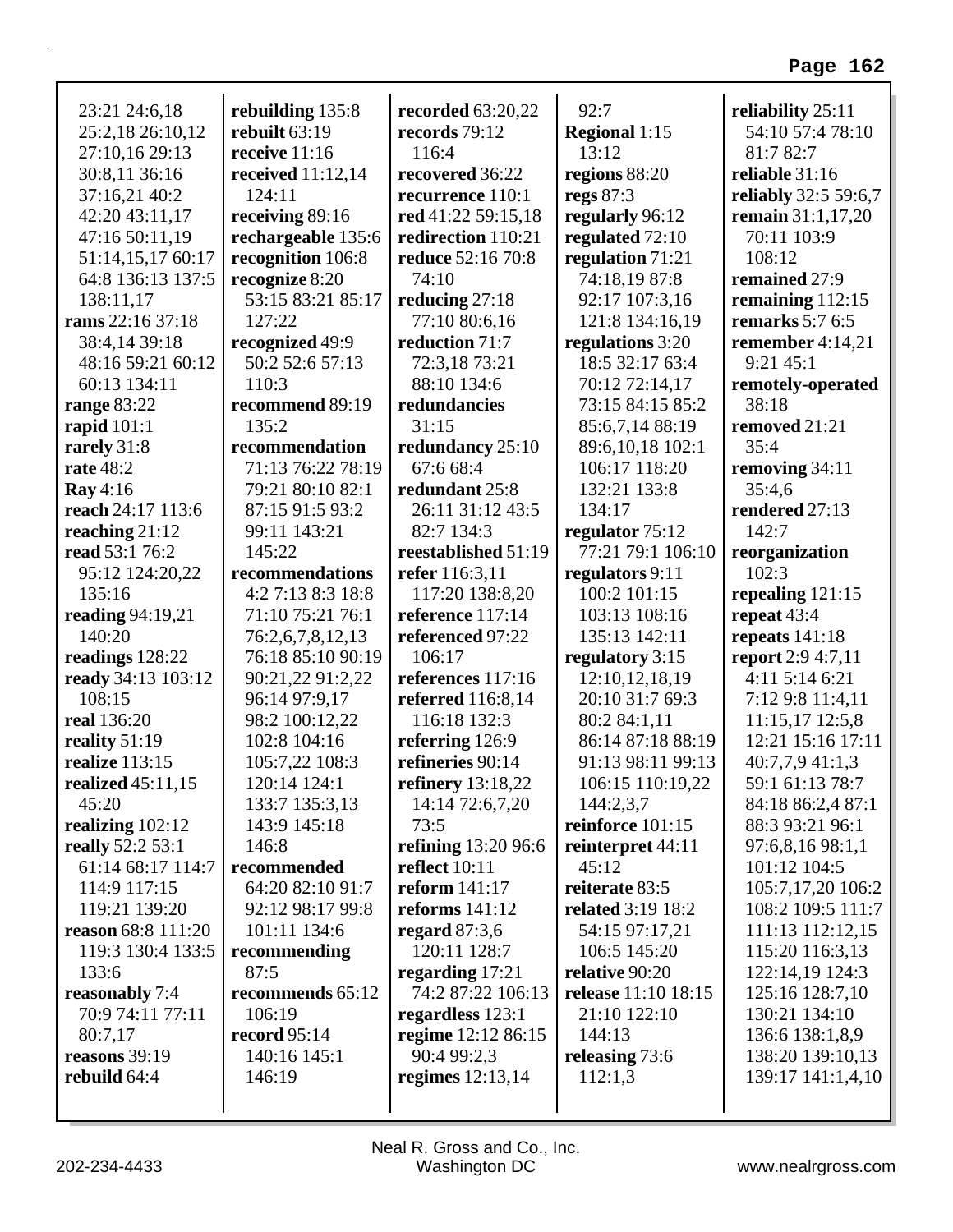| 143:1,4,11,20             | 91:10                     | 100:16                   | <b>rock</b> 21:2      | 69:8, 10, 13 70:2, 3 |
|---------------------------|---------------------------|--------------------------|-----------------------|----------------------|
| 144:2,14 145:7,13         | resolved 71:11,13         | revisions 112:8          | rocky $21:3$          | 70:10,13,15,17,18    |
| 145:17 146:7              | resolving 90:21           | revisited 135:14         | Rod 59:17             | 70:19 71:3,18,19     |
| reported 29:16            | 91:2                      | rewired 64:4             | role 7:15 10:12       | 72:11,14,15 74:19    |
| 78:22                     | <b>resort</b> 22:18       | <b>Richard</b> 1:16 3:11 | 18:5 57:6 94:15       | 74:21 75:6,13,16     |
| reporting 106:18          | resources 98:18           | 94:10                    | 146:10                | 76:11,19,20 77:1     |
| reports 11:8 15:13        | respond 96:13             | Richmond 72:6            | <b>roles</b> 55:9     | 77:7,15 78:1,3,8     |
| 15:19 16:4 30:10          | responded 23:12           | 73:1                     | room 5:19,22 33:5     | 78:16,17,21 79:18    |
| 30:16 40:6,9,16           | response 30:5             | rig $6:7,12,15$ $10:19$  | 49:15 120:20          | 79:22 80:4,12,14     |
| 40:17 73:16 76:9          | 53:22 76:15 99:20         | 18:11 19:20,21           | root 123:22 125:18    | 80:19,22 81:3,5      |
| 122:3 124:4               | 100:8,20 101:2            | 20:21 21:13,19           | Roshto 4:18           | 81:11,12,17,20,21    |
| represent 109:16          | 102:4 103:2               | 22:8,12 23:11,16         | <b>ROV</b> 38:18      | 83:11,17,20 87:6     |
| Representative            | responsible 43:16         | 24:5,21 25:5,19          | Roy $4:16$            | 87:20,22 88:1,4,6    |
| 141:19                    | 64:7 69:19 70:1           | 28:2 36:5,7,10,19        | rubber 22:16          | 88:15 89:1,2,2,3     |
| represented 38:10         | 77:5,18 78:14             | 38:16 39:3,7,10          | <b>Rudolfo</b> 112:21 | 89:19 90:10 92:3     |
| 55:17                     | 79:17 80:1 96:17          | 41:20 42:6 48:12         | rule 69:12,12,18,22   | 92:20 93:5 95:21     |
| representing 109:2        | responsive 104:15         | 50:3,17 53:10            | 70:6 72:15 75:1,7     | 96:19 97:20 98:7     |
| represents 96:3           | restating 112:20          | 60:1 62:8 63:17          | 118:19                | 98:19 99:2,3,4,6     |
| requested 75:8            | result 4:13 27:4          | 66:11 67:20,22           | rulemakings           | 99:17,20 101:7,9     |
| requests 98:4             | 30:15 31:10 44:9          | 68:9 143:7               | 102:10                | 101:10,11,16,16      |
| 106:11                    | 71:14 99:4 111:2          | rig-specific 74:3        | <b>rules</b> 103:2    | 101:18,20 102:1,5    |
| require 75:17 77:4        | resulted 16:22            | riggings $7:7$           | ruling 125:22         | 102:17 103:3,13      |
| 77:13 89:19 92:2          | 92:18                     | right 19:9 37:15         | run 43:6              | 104:1,3,16,16,21     |
| 110:22 132:8,11           | resulting 6:19            | 41:22 43:20 48:10        | ruptured $72:21$      | 104:22 105:18,21     |
| required $57:1,3$         | 18:14 32:14 71:9          | 53:12 93:10 114:5        | 73:6                  | 106:4,14 107:2,7     |
| 64:15 70:16 78:8          | 72:21 79:10               | 123:7 129:11             |                       | 107:14,20 108:16     |
| 106:18 107:16             | 111:18                    | 130:17 131:15            | S                     | 111:3 114:11         |
| 111:22 126:3,5,6          | results 34:18 44:8        | 139:17                   | S 77:4                | 118:19 120:10        |
| requirement 70:6          | 44:11 45:12               | rigorous 7:17            | safe 30:1 36:8 88:6   | 125:19 126:4,7,9     |
| 71:2 89:5 93:6            | retainer 118:14           | 86:13 146:13             | 96:16 98:13           | 126:19,22,22         |
| 99:13 106:16              | reveal 16:11 29:22        | rigs $7:329:664:15$      | 105:12,15 141:1       | 127:1,4 141:3,12     |
| 121:15 126:1              | revealed 30:15            | rise 122:13 130:8        | safely $31:14$        | 141:13,21 142:9      |
| 139:1,5                   | reverse 65:22             | riser 22:9,12 23:7       | safer 71:15 102:21    | 142:14 143:3         |
| requirements              | <b>Revette 4:18</b>       | 23:15 24:5               | safest 134:13,15,20   | 145:16 146:3         |
| 57:16 71:7 78:13          | review 11:10,13           | rising $23:10$           | safety 1:1,10,11,12   | sale 97:14           |
| 80:9,21 81:15             | 79:1 97:4,6,8             | risk 32:8 52:7 70:8      | $1:21$ 3:5,21 4:1     | Salerno 102:6        |
| 82:6 84:1 88:15           | 100:3 105:6 109:4         | 71:7 72:2,18             | 5:16 6:22 7:1 8:3     | sank $6:16$          |
| 88:21                     | 109:10,19 110:4,5         | 73:20 77:11 80:6         | 10:6,12 12:2,13       | satisfied 140:8      |
| requires 37:22            | 111:18 141:22             | 80:16 88:10,22           | 13:2,22 14:1,13       | saw 43:2 138:7       |
| 69:12,19 89:4             | 142:12                    | 90:12 120:1 134:5        | 17:1 18:2,3,6,8       | saying 12:22 130:3   |
| 90:15 98:20 121:8         | reviewed 112:16           | 134:6,14                 | 20:13 21:21 31:15     | 134:12               |
| requiring $75:992:4$      | reviewers $12:5,15$       | risk-based 134:19        | 32:4, 13, 17, 18, 19  | says 59:13,17 65:5   |
| requisite 73:14           | 109:4 110:8 111:4         | risks $74:5,9,13$        | 52:2,3,4,5,9,11       | 65:6 114:5           |
| reserved 94:2             | 112:13                    | road 145:15              | 54:21,22 55:1,15      | scale 122:9          |
| reservoir 24:10           | reviewing $64:10$         | robotic 38:19            | 55:21 56:9,13,18      | scenario 39:21 49:1  |
| reservoirs 20:22          | revise 82:2               | robustness 54:13         | 56:22 57:17,20        | 49:4                 |
| <b>resolve</b> 90:22 91:5 | <b>revised</b> 11:14 69:5 | 81:17                    | 58:2,9,16 61:2,10     | scenarios 47:19      |
|                           |                           |                          | 61:18 62:15,19        |                      |
|                           |                           |                          |                       |                      |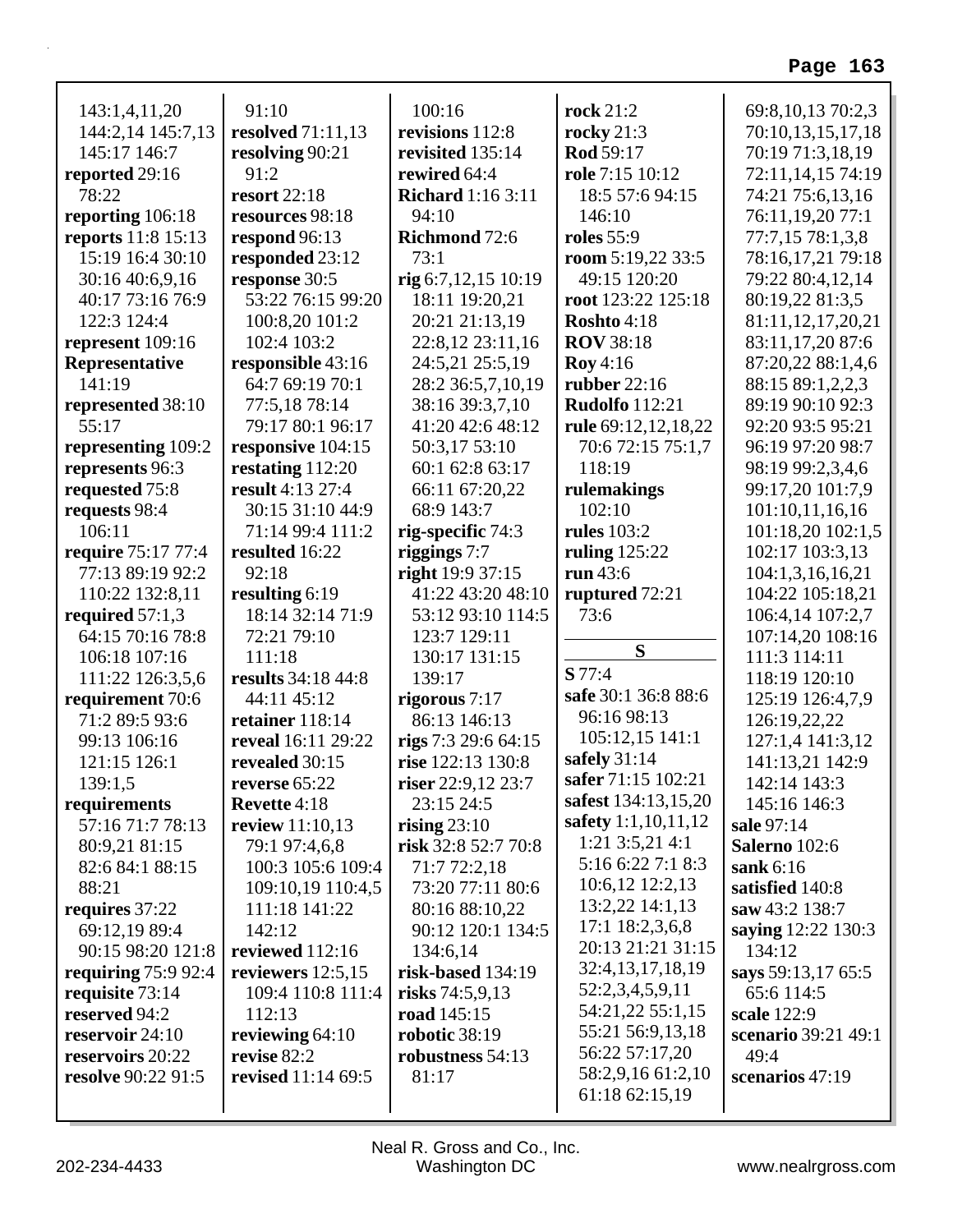| <b>SCEs</b> 111:1           | 51:7 68:6 99:13                              | severed 37:20 39:3                 | shuts 29:7                    | society $85:18$              |
|-----------------------------|----------------------------------------------|------------------------------------|-------------------------------|------------------------------|
| scheme 78:21                | <b>SEM-A 67:7</b>                            | shallow $100:13$                   | side 5:20,22 28:16            | 108:21 109:2,9,13            |
| schemes $81:10$             | <b>SEMS</b> 41:8 65:2                        | Shane 4:18                         | 28:18,22 137:14               | solely 97:12                 |
| <b>School</b> 114:18        | 68:8 69:11,12,18                             | share 75:20 109:20                 | sign 8:11 127:11              | solenoid 25:15,16            |
| schooled 94:16              | 69:21,22 71:6                                | 144:9                              | sign-in $114:20$              | 26:2,9,12,14,19              |
| <b>Science</b> 125:13       | 72:15 86:18 87:3                             | shared 73:22 77:21                 | sign-up $115:6$               | 27:3,6,9,14 40:13            |
| scientists 109:14           | 87:12,13,19 88:8                             | sharing $104:20$                   | 120:3                         | 42:16 43:3,16                |
| scrutinize 100:5            | 88:19 90:1,6,16                              | sharp 22:19 30:7                   | signed 8:16 127:9             | 44:4,8,12,16 45:3            |
| sea 20:2 21:1 22:1          | 92:21,21 93:1,2,4                            | Sharples 119:22                    | significance 122:9            | 45:4,19 46:4                 |
| 22:7 26:7 130:16            | 98:17,18,20 99:11                            | 120:2 121:19                       | significant $17:20$           | 63:13,14,22 64:4             |
| seal 6:10 20:15             | 104:14,18,21,22                              | shear 22:20,21                     | 69:9 73:18 75:3               | 64:7 67:17 122:22            |
| 22:21 23:14 30:9            | 105:3 106:6,9,12                             | 24:18 25:2,18                      | 97:20 106:4,8                 | 133:20 134:4                 |
| 33:20 34:3,7                | 106:15,18,19                                 | 26:10,12 27:10,16                  | significantly 96:11<br>107:17 | solenoids 42:3 43:5          |
| 36:14 37:11 60:2<br>118:2   | 107:2,4,11,14,17                             | 29:13 30:8,11<br>32:5,12 37:16,21  | silence 4:21 5:1              | 93:19 110:14<br>135:8        |
| sealed 23:19 27:17          | 108:1,4,4,9<br>143:22                        |                                    | similar $4:3$ $20:19$         |                              |
|                             | <b>SEMS-A 107:4</b>                          | 38:4,14,15,20                      | 31:18 75:10 76:10             | solution $135:1,2$           |
| 34:21 36:17 37:4            |                                              | 39:11,13,17,18<br>40:2 42:20 43:11 |                               | solutions 57:15              |
| 50:12,19                    | <b>Senator</b> 140:17,21<br>send 47:15 51:10 | 43:17 47:16 51:13                  | 83:18 87:5 123:17<br>132:8,10 | somebody 61:21<br>85:3 93:21 |
| sealing 22:13 29:13<br>60:2 | 110:2                                        | 51:15,17 59:17,21                  | simple 50:6 122:20            | somebody's 129:2             |
| second 12:8 16:9            | sending $45:18$                              | 60:12,13,17 64:8                   | 125:18                        | soon 144:16                  |
| 38:14 39:3 48:17            | 72:22                                        | 132:3 134:11                       | simply $9:16$                 | sorry 65:6 131:19            |
| 56:16 64:5 65:21            | senior 11:19 95:17                           | <b>Shear/Deadman's</b>             | single 104:13 106:3           | sort 84:13 87:12             |
| 86:17 143:12,13             | 115:12                                       | 131:22                             | singularly 104:13             | 116:8 120:12                 |
| secondly 55:6               | sense 87:7,8                                 | shearable 59:6,7                   | sink 130:12                   | sought $73:2$                |
| section 77:4 78:6           | sent 59:12                                   | shearing $37:18$                   | sinking $19:22$               | sound $45:2$                 |
| 78:12 86:22 137:4           | separate 82:8                                | 59:15,22 60:5                      | sites 72:9                    | source 24:2                  |
| sections 24:16              | 118:9                                        | sheet 8:12 114:20                  | sitting 3:10 40:20            | space 22:14 23:18            |
| secures $33:19$             | separately 118:6                             | 120:3                              | situation 22:6                | 24:6 50:15                   |
| sediment 21:3               | 118:11                                       | shelf $7:9$                        | 25:12 53:17 55:12             | SPE 109:11 110:2,5           |
| see 11:22 19:4 38:8         | sequence 42:21                               | shift 99:1 106:19                  | 123:13                        | 110:7 112:10                 |
| 39:15 43:14,19,20           | 43:13 56:2,6                                 | shoe 116:12,14,20                  | situations 29:10              | speak 8:17 88:1              |
| 44:3 49:14 55:17            | sequentially 66:19                           | 117:1,14 118:4                     | 38:9                          | 115:22 122:13                |
| 58:22 61:21 63:2            | serious 6:14 110:10                          | shook $24:3$                       | size 59:4,5 134:16            | 125:2,3                      |
| 65:19 66:3 85:14            | 122:5                                        | shortcoming 68:16                  | 134:22 135:2,9                | speaker 95:9                 |
| 88:20 113:14                | seriously 19:18                              | shortcomings                       | skills 108:9                  | 103:16 108:20                |
| 122:18,19,21                | 97:1 104:8                                   | 16:20 31:22 52:1                   | skip 19:9                     | 112:19 114:16                |
| 123:12 137:3                | service 35:8 96:8                            | shortened 95:13                    | skipped $54:16$               | 115:3 119:18                 |
| 138:6,20 139:5              | 102:4 109:22                                 | shortly 30:18 36:15                | slide 117:20                  | 121:20 124:19                |
| 143:21                      | session $139:21$                             | 39:20 63:2                         | slides 19:16 30:3             | 140:13                       |
| seeing 120:14               | 144:11                                       | show 18:18 19:6                    | 83:2                          | speakers 120:8               |
| 123:2 137:18                | set 11:18 16:7 42:5                          | 47:10                              | slideshow 136:1               | 125:3                        |
| seen 4:10 109:7             | 58:5 62:12 65:21                             | showed 37:7                        | slightly 28:17                | speaking 89:8                |
| 131:9                       | 123:11                                       | showing $142:6$                    | slurry $21:17$                | 115:16                       |
| sees 71:21                  | sets $25:15$                                 | shown 53:11 54:22                  | 116:18                        | speaks $74:19$               |
| segments 96:9               | setting $91:15$                              | shows 16:19 41:22                  | small 8:6 122:8               | specific 52:17 55:6          |
| <b>SEM</b> 42:1,7 46:18     | seven $73:8$                                 | shut 6:7 30:22                     | social 120:12                 | 58:11 69:22 72:3             |
|                             |                                              |                                    |                               |                              |
|                             |                                              |                                    |                               |                              |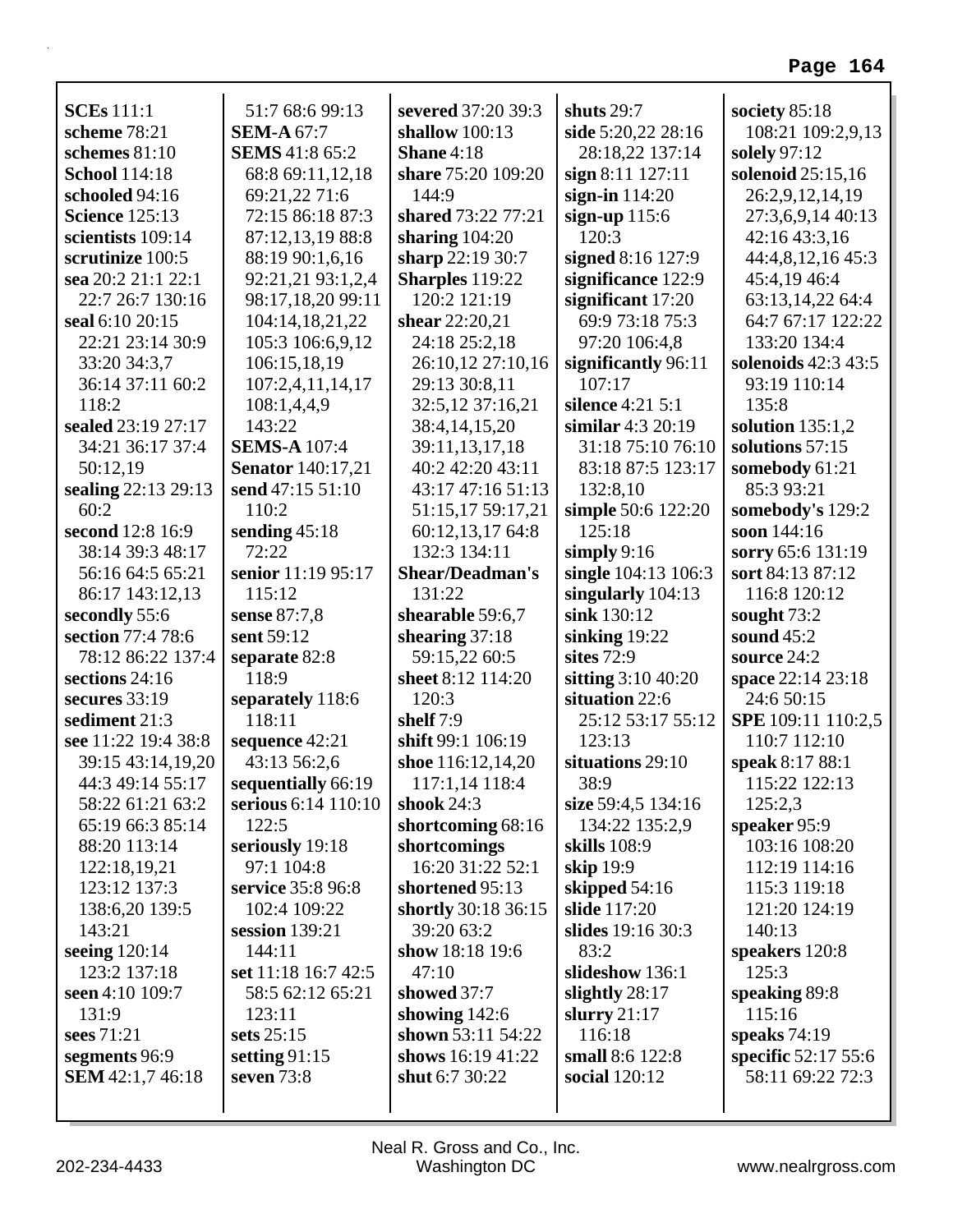| 75:5,14 90:12          | 41:6 46:10,12,14    | studies $14:13$       | 65:8 66:1 87:16    | 89:16 97:13          |
|------------------------|---------------------|-----------------------|--------------------|----------------------|
| 91:11 99:9 111:6       | 56:10 83:16 93:4    | <b>Study</b> 113:4,10 | 113:17 139:20      | 105:18 106:5,7       |
| 128:6 135:5            | 128:12 139:9        | stuff 129:10 133:9    | surface 22:7 28:18 | 116:17 132:1         |
| specifically 62:10     | started 42:7 46:2,5 | 135:14                | 34:6 39:1 130:13   | systems-based        |
| 88:2 98:7,17           | 46:6,7,17 47:3      | sub-sea $21:2$        | 130:15             | 97:22 98:8 105:14    |
| 111:1 116:11           | 99:22 115:5         | subject 76:3 78:22    | surmise 128:18     |                      |
| 128:9 133:22           | starts $128:2$      | 125:4                 | surpassed 36:1     | T                    |
| 134:2                  | state 72:12,13      | submit 95:13 98:5     | surrounding 47:5   | table 2:1 5:5 14:8   |
| specifics 17:21        | 74:12 95:6,7        | 106:11                | survivability 57:5 | 93:18,18             |
| 111:13                 | 103:17              | submitted 109:4       | 78:10 81:7         | <b>tables</b> 139:14 |
| specified 59:7         | state-of 101:4      | 110:7 111:15          | survived 57:7      | tackled 122:6        |
| spell 95:6 125:8       | stated 59:21 98:12  | Subpart 77:4          | survivors 113:11   | take 5:16 53:9 91:6  |
| spelling 112:20        | 102:6               | subsequent 17:10      | 113:16             | 93:13 118:3          |
| spewed 20:2            | statement 2:21      | 24:20 87:17           | suspect 86:1 109:5 | 123:20 136:16        |
| spewing 6:17           | 8:22 13:7 59:20     | subsidy $100:7,19$    | switch 21:14       | 142:13,22            |
| spill 6:19 20:1 28:1   | 95:13,14 136:7      | 101:1                 | Sydney 9:7         | taken 38:17 43:15    |
| 40:8 99:19 100:1       | 140:21              | substantial 50:12     | system 16:21 18:2  | 79:15 129:1          |
| 100:8,11,20 101:6      | statements 2:3      | substantially 11:14   | 24:22 25:3,7,11    | 136:10               |
| 102:20 103:1           | 12:11,17 140:16     | 24:8                  | 27:4 30:5 31:9,12  | takes 53:1 94:15     |
| 141:4,8                | 142:17              | success 17:3          | 32:2 37:6 38:11    | 97:1 104:8           |
| spilled 29:17          | states 7:14 29:19   | successful 45:22      | 38:12,15,21 39:19  | talk 58:15 61:12     |
| sprinkler 19:2         | 72:14 77:2 92:9     | successfully 23:18    | 51:2,5 52:3 54:21  | 63:1 94:5 115:7      |
| squeezed 37:19         | 146:9               | 29:7 30:22 51:13      | 60:10,14,1561:5    | 140:10               |
| staff 1:14 76:16       | status $76:13$      | 68:7,11               | 61:6,7 62:2 63:12  | talked 60:22 87:11   |
| 107:9,19 124:9         | stay 131:20         | sudden 99:1 106:19    | 65:9,17 66:2,4,9   | 121:14               |
| 127:19 129:19,21       | steel 118:15        | suddenly 23:11        | 66:15 67:6,13,15   | talking 55:22 56:4   |
| 140:2,14               | stellar 88:17       | sufficient 84:16      | 68:7,12,20 69:14   | 93:20 113:17         |
| <b>Stan 14:22 15:1</b> | step 33:7,9 55:19   | sufficiently 47:14    | 70:2,14,18 71:12   | 118:4,8 119:4        |
| 125:15 134:2           | 65:14               | 73:11                 | 72:16 75:14 79:13  | 132:13,16,17,19      |
| 137:9                  | Stephen 4:16        | suggest 119:12        | 80:20 82:4,9 89:4  | talks 90:7,17,20     |
| stand 103:11           | steps 43:12 63:6    | 124:5                 | 93:6 97:13,18      | 91:2                 |
| 108:15                 | stipulated 73:15    | suggests 74:4         | 99:7 105:13        | target 73:21 88:10   |
| standard 56:17,18      | 80:2                | summarized 41:2       | 106:21 107:7       | 90:12                |
| 56:21 57:19 60:21      | stop 11:20 28:1     | summary $112:2,10$    | 119:4,11 123:11    | targeted $70:871:6$  |
|                        | 36:6,21 55:9        | superpower 102:13     | 132:9,10 143:22    | 72:2,17 134:5        |
| 80:13,21 82:4          | 142:2               |                       | 146:3              | task 100:4           |
| 85:22 90:11,13         |                     | supervised 13:16      |                    | tasks $88:4$         |
| standard-setting       | stopped 46:4        | supervisors 122:4     | systematic 100:3   | team 4:5 5:9,12 8:5  |
| 84:7                   | straight $28:14$    | supplied 132:5        | 107:13             | 8:6 13:10 14:4,8     |
| standards 3:21         | strange $123:14$    | supply 65:4 96:8      | systems 3:22 23:1  | 14:10 82:19,21       |
| 57:11,13 58:4          | strengthened 93:1   | support 73:20 96:9    | 25:8,15 32:11      | 91:7 110:12,19       |
| 69:4 78:6 81:5         | stricter 133:9      | 99:1 101:16           | 52:3,5,9 55:11     | 111:9,16 144:1       |
| 84:1,10 85:2,14        | strides 92:19 97:20 | supporting 12:16      | 57:8,9 61:3,18     | team's 5:9           |
| 92:17 98:15            | 106:4               | supposed 25:10        | 64:13,14,18 67:12  | technical 7:22 8:1   |
| 100:12,16,17           | string $119:2,8$    | 43:21,22 44:1         | 67:16 68:1 69:11   | 12:2 14:20 16:19     |
| 103:9 108:10           | 126:13,15           | 61:22 117:3           | 74:19 78:11 81:8   |                      |
| 141:14                 | strong 26:17 103:3  | suppression 89:15     | 82:8 84:11 87:10   | 17:3,20,21 20:9      |
| start 13:11 15:5       | stronger $141:13$   | sure 53:10,14,20      | 88:16 89:2,15,15   | 29:21 30:12,19       |
|                        |                     |                       |                    | 31:6 32:20 33:3      |

r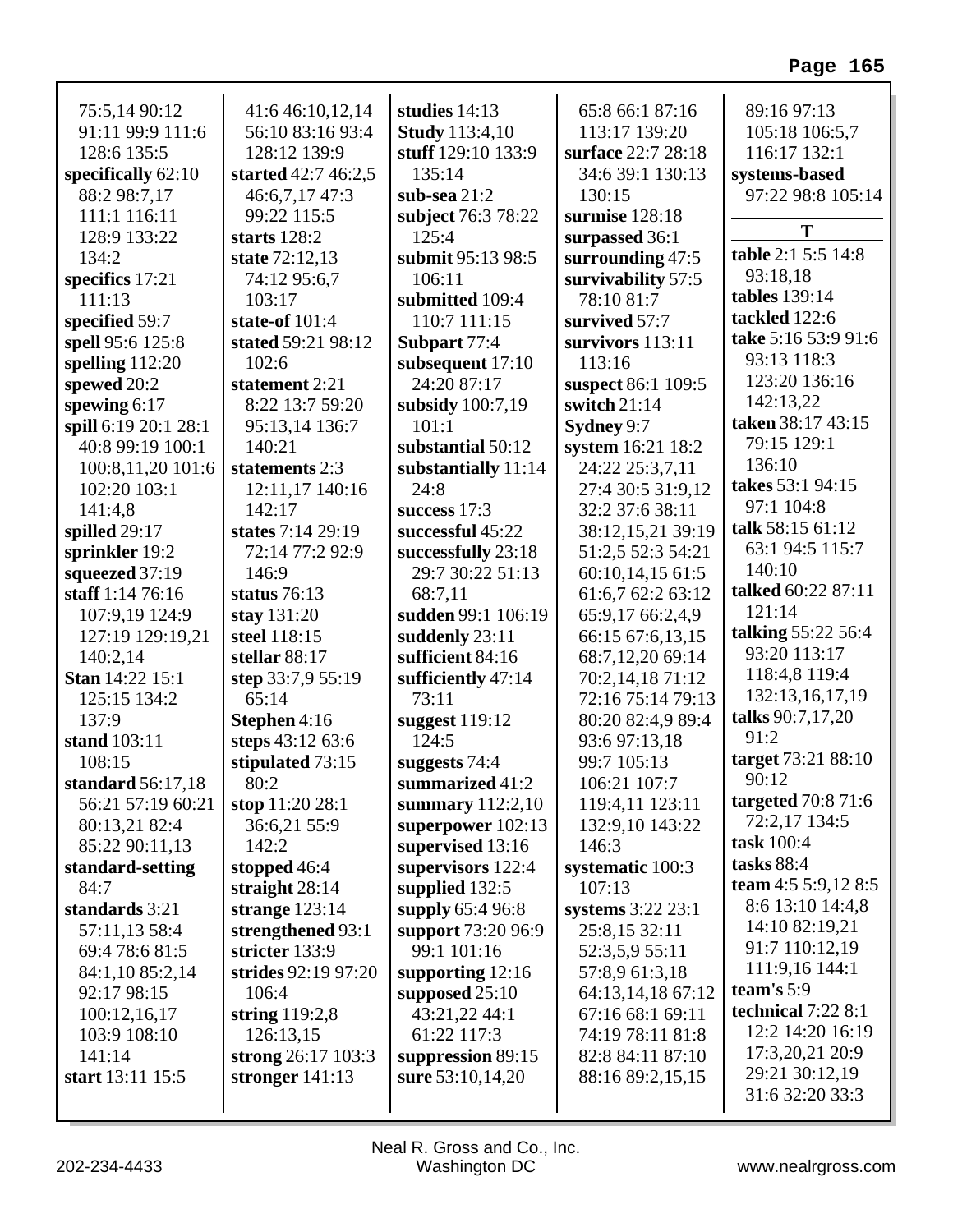| 33:10 40:22 52:14         | 40:19 41:10 44:8    | 125:17,20 126:20       | 129:2 141:11            | transporters 96:7            |
|---------------------------|---------------------|------------------------|-------------------------|------------------------------|
| 52:22 53:4 70:4           | 45:9,10 46:1,20     | 126:22 127:3,7,9       | timeline 35:16          | trapped 20:22 21:4           |
| 77:8 80:4,15              | 62:13 63:11,21,22   | 129:14 133:15          | 127:6                   | 27:21 138:3                  |
| 97:16 98:3 105:10         | 64:12,18,20,22      | 134:13 137:15          | today 3:8 7:20 14:7     | traveling $22:11$            |
| 106:3 110:14              | 66:5,8 68:21 82:5   | 139:18 144:15          | 16:1 17:8,12            | 23:6                         |
| 112:10 114:10             | 123:8 133:9         | thinking 46:6          | 31:21 55:22 68:21       | treated 134:8                |
| 120:5 131:6               | tests $45:14,22$    | third 16:8 26:21       | 113:13 115:21           | treatment 16:22              |
| 141:22 144:12             | 65:21 67:4          | 39:5 48:18 77:20       | 124:10                  | tremendous 98:5              |
| technically 111:11        | Texas 13:17 14:14   | 89:10 98:21            | today's $4:4$           | trial 113:19 114:1           |
| 122:15                    | thank $5:28:4,49:1$ | 101:14 105:3           | tonight $11:8,22$       | tried $41:446:10$            |
| technological 57:15       | 13:5,6 14:6 15:6,7  | 107:17                 | 12:9                    | 88:8                         |
| <b>Technologies 120:1</b> | 15:9 19:11 33:4     | thoroughly 17:9        | tools 101:17            | trigger 38:13,13,19          |
| technology 10:18          | 75:22 82:14,20      | 84:11                  | top 24:9 48:4,12        | 39:13 47:15 51:2             |
| 19:13 101:5 103:8         | 86:7,7 91:16,19     | thought $44:18$        | 65:15 119:1             | 51:10 67:12 68:6             |
| 105:13                    | 94:13 103:14,15     | 110:9 113:14,17        | torn 124:2              | triggered 38:16              |
| Ted 119:18                | 108:17,18 112:17    | 114:8,19 115:6         | total 6:18 115:4,10     | 47:20 49:4 67:17             |
| teleconference 1:18       | 112:18,19 114:14    | 120:2 127:3            | touched 86:20           | triggering $20:1$            |
| 3:8                       | 119:15,16,16        | 128:20 140:5           | 127:7                   | 38:11 39:16,18               |
| tell 50:4 65:21           | 121:17,18 124:15    | thoughtful $11:16$     | toughest 94:18          | 44:17                        |
| telling $136:7$           | 124:17 127:13       | thoughtfully 123:3     | town 122:8              | triggers $43:11\,65:9$       |
| temperature 46:16         | 134:2 135:17        | thoughtfulness         | track 76:12 116:12      | troubled 124:2               |
| 128:14,15 129:5           | 140:12 142:16       | 124:8                  | 116:14,20 117:1         | true 44:3 48:13              |
| 130:8,14                  | 144:18,20 145:3,9   | thoughts 103:9         | 117:14 118:4            | trust 113:18 114:7           |
| temperatures              | 145:10 146:16       | 108:12 115:17          | tracked 79:12,17        | try $42:746:13$              |
| 46:21 47:1,5,14           | thanks $82:15,21$   | thousand 73:2          | tracks 76:7             | 53:14 123:18                 |
| 51:8 128:20 129:1         | 101:3 140:9         | <b>three</b> 8:18 16:2 | tragedy $9:5$ 11:7      | trying $62:186:10$           |
| temporarily 34:10         | the-art $101:5$     | 18:16 33:16 38:22      | 13:1,4                  | 123:16,22 133:13             |
| temporary 23:20           | themes $110:11$     | 43:22 45:22 47:22      | tragic 73:12 103:11     | 136:1                        |
| 35:10 36:18               | theories 47:22      | 54:3 79:10 94:4,6      | 108:14 109:19           | Tuesday 109:5                |
| terminology 17:18         | thermal $130:11$    | 101:22 102:2           | 141:13 142:2            | turn 27:15 33:1              |
| terms 49:21 83:20         | thickness 136:9     | 109:3 110:2,9          | tragically 23:19        | 68:22 91:16                  |
| 99:10                     | thing 56:12 90:19   | 126:17 132:1           | training $10:21$        | 142:19                       |
| <b>Tesoro</b> 72:7 73:4   | 113:20 114:7        | 133:3 142:18           | 103:7                   | <b>turned</b> $34:16\,36:17$ |
| test 31:17 34:18          | 117:18 121:6        | <b>THURSDAY 1:7</b>    | transcribed 95:8        | 42:5 66:13                   |
| 44:15 46:5 64:4,5         | 122:20 123:17       | ticking $141:11$       | transcript 1:21         | turning 66:17                |
| 64:9 65:5,6 66:8          | things $45:871:15$  | <b>tied</b> 127:1      | transformative          | turns $46:11$                |
| 66:12,16,20,21            | 116:8 121:4,12      | time 3:2 4:20 5:3      | 13:2                    | twice 139:19                 |
| 67:21 82:9 123:13         | 123:2               | 6:18 8:14 13:9         | transition 59:10        | two 4:6 5:20 6:16            |
| 126:2,19 127:11           | think $9:21\,53:6$  | 18:7,18 24:7 26:6      | transmitted 136:20      | 9:12 11:4 19:22              |
| 133:11,12                 | 54:19 60:20 67:2    | 28:5 34:8 35:3         | <b>Transocean 10:15</b> | 25:8 26:15,15,19             |
| tested 34:18 46:19        | 67:14 83:18 85:16   | 38:2,5 42:12 45:2      | 16:5 18:11 32:8         | 27:7 30:12 32:11             |
| 49:12                     | 86:19,22 89:7       | 47:21 49:5 51:4        | 59:12,19 60:5           | 33:12,16 38:1,8              |
| testimony 48:11           | 92:10,14 93:11      | 51:16 54:14 57:3       | 63:16 64:2 124:21       | 40:21 41:17 43:5             |
| 102:5                     | 111:5 114:11        | 61:11 65:7 66:18       | 124:22                  | 44:1 45:8 47:19              |
| testing 10:14 16:9        | 115:4 120:9 121:1   | 67:5,18,20 93:10       | Transocean's 62:3       | 55:1 64:6 65:6               |
| 16:10,15 31:7,10          | 122:15,17 123:1,5   | 94:7 95:12 97:5        | <b>Transportation</b>   | 67:16,22 72:3                |
| 37:1 40:5,10,15           | 123:17 124:4        | 122:12 126:18          | 76:11 83:19             | 76:4 79:6 81:4               |
|                           |                     |                        |                         |                              |
|                           |                     |                        |                         |                              |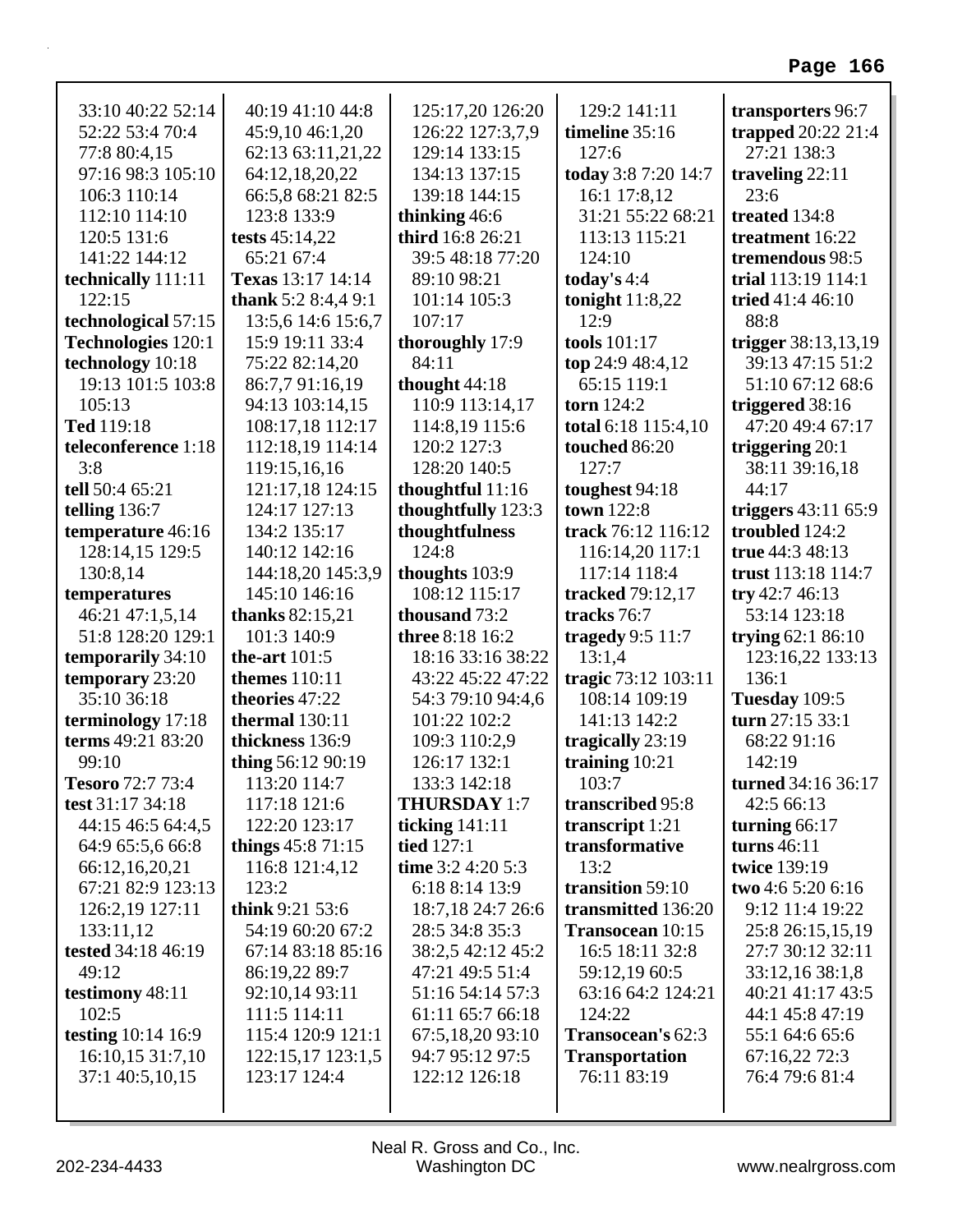| 96:1 104:4 110:17          | <b>United 7:14 29:18</b> | vehicle 38:18           | 66:1,3                  | 121:22 125:3              |
|----------------------------|--------------------------|-------------------------|-------------------------|---------------------------|
| 116:17 117:22              | 77:2 92:9 146:9          | verbal 95:20 104:2      | waited 66:14            | weld 137:6                |
| 124:4,5 134:11             | <b>University 14:18</b>  | verbiage 111:1          | walk 58:12 63:5         | well-controlled           |
| 140:16                     | 114:17                   | 135:15                  | wall 136:9 138:3        | 7:15 146:10               |
| two-step 32:9 60:8         | unopposed 51:12          | verification 78:20      | walls 33:19             | <b>WELL/DEEPW</b>         |
| 60:9,18 61:4 62:2          | unplanned 21:6           | 79:5,6,11,15            | want 53:8,10 94:8       | 1:3                       |
| 65:12                      | 26:21                    | 81:15,16 107:16         | 107:20 115:22           | wells 82:4 100:20         |
| type 12:14 118:9           | untested 126:14,18       | verified 68:5 79:16     | 116:3 117:22            | 115:13 134:21             |
| 119:13 123:4               | untold $142:3$           | verify 62:22 82:6       | 125:14 129:18           | went 45:20 146:19         |
| types 11:2 53:2            | unusual 140:3            | version 103:20          | 130:2 135:4             | weren't 33:8              |
| 117:21 141:7               | update $74:17$           | 109:6,7                 | 143:20                  | Western 1:15              |
| typical $85:11$            | upper 23:12 36:13        | versus 83:14 90:8       | wanted 19:6 89:1        | 13:11                     |
| typically 88:14            | 138:10,17                | vertical 137:13         | wants 59:17             | white $44:1$              |
| 90:3                       | <b>Upstream 95:18</b>    | <b>vessel</b> 129:1     | warm 130:13             | wide 83:22                |
|                            | upwards $23:10$          | vetted 112:14,16        | warmer $129:5$          | Wilkerson 119:18          |
| $\mathbf{U}$               | urge 142:11 144:1        | video 29:20 33:9,11     | 130:15                  | 119:19                    |
| <b>U.S</b> 1:1,10,11,12,21 | 144:6                    | 33:12 39:12,15          | warned 29:8             | <b>Williams</b> 103:17,19 |
| 3:5 7:8,17 12:12           | urged $9:22$             | 40:13 43:3 135:22       | warrant 110:20          | 103:21 108:19             |
| 20:1 73:19 92:10           | <b>USA</b> 115:10        | <b>videos</b> 143:10    | <b>Washington 72:8</b>  | willing $141:17$          |
| 95:21 98:11,20             | use 20:19 32:22          | view 87:14              | 72:12                   | wiping $117:2$            |
| 100:9 104:2                | 38:19 57:14 58:11        | vigilance 53:22         | wasn't 19:7 36:9        | wire 26:15                |
| 110:18,21 145:16           | 58:13 81:15 90:1         | 97:2 104:9              | 40:14 68:5 126:2        | wires $41:13$             |
| 145:18 146:13              | 114:1 117:21             | visual 16:2 17:3        | water 20:5 21:4         | wiring 41:7,11 42:1       |
| ultimately 4:1             | 119:14 132:11            | 70:15                   | 100:13 123:9            | 43:21 66:7,12             |
| 16:18 32:16 44:22          | 133:19 134:3             | <b>VOICE 18:21</b>      | waters $6:17$           | wish 73:17 125:2          |
| 68:17                      | 142:11                   | 19:17                   | <b>Waxman</b> 10:2 11:5 | wishes $8:9,17$           |
| unable 68:1                | users $64:3$             | volume 12:10,21         | 140:18 141:20           | 140:15                    |
| unacceptable 11:18         | <b>uses</b> 64:22        | 87:17 97:11 98:10       | way 36:6 44:17          | witness $48:11$           |
| 85:17                      | usually 84:6             | 105:9 113:15            | 66:17 86:11 93:3        | wonder 46:2 82:17         |
| unanimously 145:8          |                          | 144:2,15                | 94:16 127:4             | wondered 87:1             |
| uncharacterized            | $\mathbf{V}$             | <b>volumes</b> 4:6 11:4 | 133:12 134:6            | wondering 83:7            |
| 73:1                       | valid 111:5              | 15:19,22 17:10          | 137:7,13                | word 91:9                 |
| uncontrolled 21:10         | value 11:6 96:21         | 76:4 96:1 97:8          | ways 20:19 124:6        | words 52:4 99:2           |
| uncovered 142:5            | valve 26:10,18,19        | 104:4 105:6             | 141:17                  | work 10:4 11:16           |
| underbalanced              | 26:20 27:7,8,9,15        | 110:10,18 111:8         | we'll 19:9              | 22:18 26:16 61:4          |
| 35:19                      | 43:16 44:4,9,12          | 111:19,20,21            | we're 85:13 123:16      | 61:6,16 103:12            |
| undersea 21:18             | 44:16,17 45:3,4          | 112:2,3,7,8,11,15       | we've 127:17,17         | 106:9 107:9               |
| understand 121:12          | 45:19 64:7 67:17         | 114:6,13 143:5          | 136:2                   | 108:15 115:12             |
| understanding              | valve's $27:3$           | voluntary 73:19         | weak 71:16              | 125:13                    |
| 37:4                       | valves $25:15,16$        | vote 2:19 5:13          | weaknesses 85:9         | workaround 32:9           |
| undertaken 141:15          | 26:3,14 42:16            | 76:14,17 143:1,15       | <b>Weaver</b> 114:17,19 | 60:8,9 62:2               |
| undetected 23:5            | 63:22 64:4               | 145:1                   | 115:1                   | workarounds 62:8          |
| 31:1,17,20                 | <b>Van</b> 128:2         | voted 76:3,6 145:13     | week 11:15 110:5        | <b>worked</b> 13:20       |
| undocumented               | vapor $72:22$            | voting 11:17            | weeks $9:13$            | 25:12 45:11 47:4          |
| 32:14                      | various 34:11            | 143:20                  | weight $48:14$          | 60:10                     |
| <b>Union 121:21</b>        | 48:22 57:14 122:4        |                         | <b>Weise 4:19</b>       | workers 9:10,15           |
| unique 10:5                | vary $84:3$              | W                       | welcome 3:4 82:12       | 19:18 73:8 96:19          |
| unit 73:8                  | vastly 145:15            | wait 46:13 65:17,19     |                         |                           |
|                            |                          |                         |                         |                           |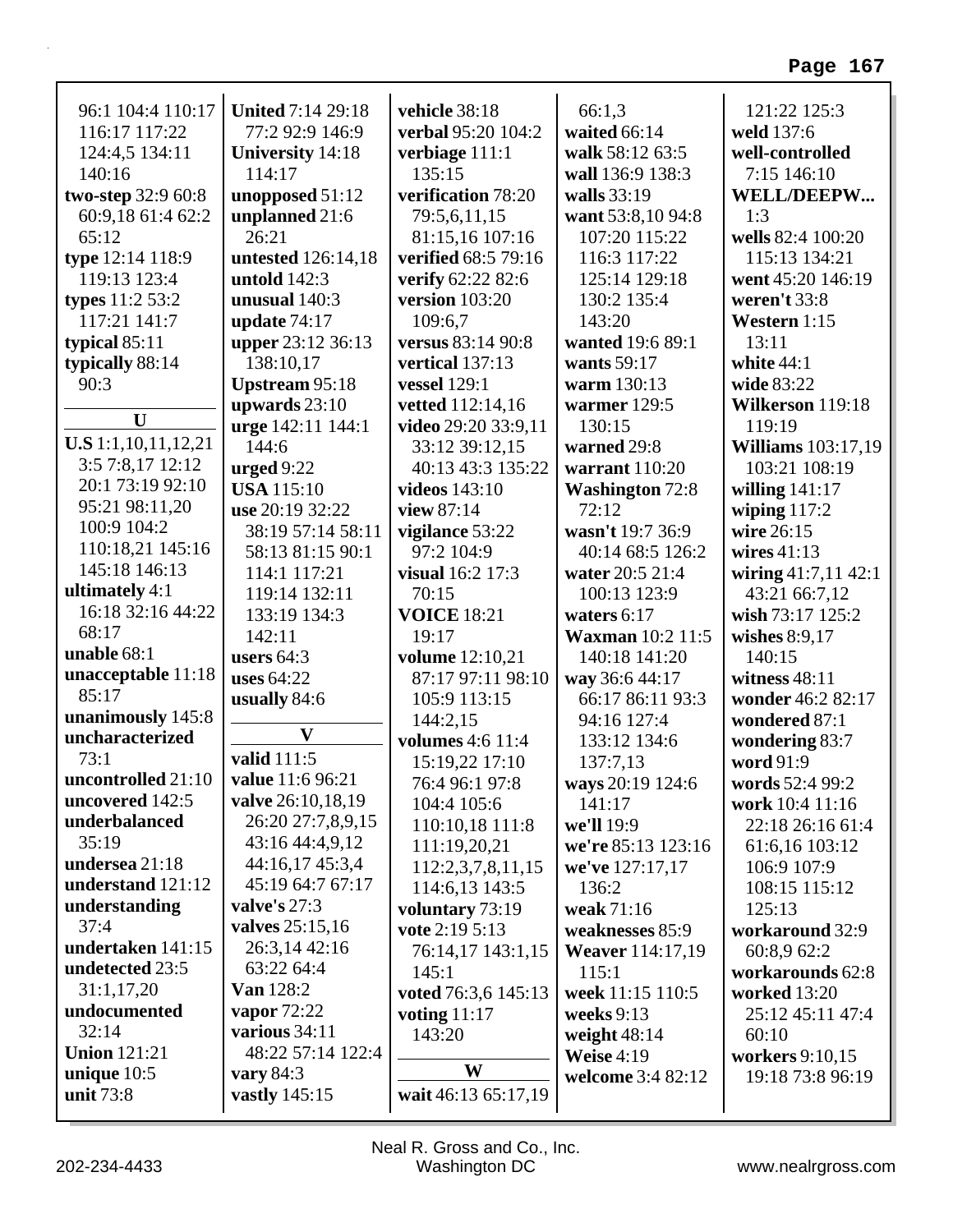| 100:21 121:21           | 1 16:3 44:9,16,21                 | 210 143:4                      | 7                       |
|-------------------------|-----------------------------------|--------------------------------|-------------------------|
| 142:3                   | 45:11,13,21 46:1                  | 22nd 39:12,17                  | 7,000 139:12            |
| working 11:1 100:9      | 46:20 97:8 105:6                  | 23 116:4                       | 70 46:21 47:6           |
| 103:1                   | 111:8 112:2,8                     | 25 102:7 115:11                | <b>70-degree</b> 130:13 |
| works 43:4 54:1         | 113:15,22 114:2                   | 250 77:4 125:22                | 75 98:17 99:8           |
| 101:13 123:12           | 143:5                             | 250.1916 78:13                 | 106:16                  |
| world 7:6 9:11          | 1,500 139:13                      | 27-volt 25:21 26:3             |                         |
| 12:13 83:12,14          | 100 6:14                          | 26:8 42:3,13 51:3              | 8                       |
| 84:12 86:3 125:13       | 114:12,21 6:13                    | 67:19                          | 8:45 23:2               |
| 142:11 144:5            | 18:14 19:17 142:2                 | 27th 110:7 111:15              | 8:51 35:18              |
| worldwide 9:20          | 126 23:7                          | 2nd 73:4                       | 822:15                  |
| 13:3 52:6 122:8         | 142:11                            | $\mathbf{3}$                   | 87 6:18 29:16           |
| 132:16                  | 143 2:19                          |                                | 8th 10:1                |
| worst 29:18             | 145 2:21                          | 3 2:4 12:21 80:10              |                         |
| wouldn't 61:6           | 152:12                            | 111:19 112:3,7                 | $\boldsymbol{9}$        |
| 68:10                   | 15,000 49:13                      | 144:2                          |                         |
| wrap $18:4$             | 17 6:14 18:14 19:18               | 30 78:12 125:21,22             |                         |
| written 77:14           | 18 13:20 117:19                   | 32 136:8                       |                         |
| 112:15 124:10           | 1911 90:7                         | 33 2:13 77:3 102:7<br>35 35:22 |                         |
| <b>WRO</b> 13:14        | 1999 13:16                        | 36 47:3,7 128:14               |                         |
| wrong $126:3$           | $\overline{2}$                    | 129:9 130:9,22                 |                         |
| Wyatt $4:17$            | 2 12:10 16:3 40:5                 | 131:4,5                        |                         |
| $\mathbf X$             | 40:10,14,19 41:10                 | 38 15:1                        |                         |
|                         |                                   |                                |                         |
| $\mathbf Y$             | 44:11,14,20 45:14<br>66:8 97:8,11 | $\overline{\mathbf{4}}$        |                         |
| Y103 43:16 64:7         | 98:10 105:6,9                     | 4 111:19 112:3,7               |                         |
| Yeah 115:5 130:19       | 111:8 112:2,9                     | 144:15                         |                         |
| 132:15 134:1            | 113:15,22 114:2                   | 4:00 128:4                     |                         |
| 137:8,12 143:17         | 143:5                             | 46 123:10                      |                         |
| <b>years</b> 9:12 11:15 | 204:8 6:5 15:14                   | 4614 59:14                     |                         |
| 13:20 15:1,11           | 18:10 104:5                       | 4th 82:5                       |                         |
| 99:14 102:16,21         | 20-foot 137:4                     |                                |                         |
| 115:11                  | 2004 14:12                        | 5                              |                         |
| yellow 8:11 25:9,12     | 2005 13:17 14:14                  | 5 1:7 143:11                   |                         |
| 25:20 26:11,21          | 2010 4:8 6:5 10:2                 | 5,000 20:5 123:9               |                         |
| 39:5 43:2 45:2,6        | 15:14 18:10 19:17                 | 5.278:6                        |                         |
| 45:16 51:6 64:8         | 20:8 23:3 25:20                   | 50 19:20                       |                         |
| 67:9, 10, 11, 15, 16    | 28:21 39:12 73:4                  | 500 73:7 139:16                |                         |
| Yep 136:14              | 96:2 100:1 101:3                  | 53 82:4 85:22                  |                         |
|                         | 104:5 143:8                       | 5th 109:11                     |                         |
| Z                       | 2011 101:8                        |                                |                         |
| zone 118:3              | 2012 72:19                        | 6                              |                         |
| <b>zones</b> 33:21 34:3 | 2013 74:16 75:8                   | 6-5/8 136:8                    |                         |
|                         | 2014 1:7 143:11                   | 6-5/8-inch 59:5,15             |                         |
| $\bf{0}$                | 20th 18:1 19:17                   | 6.186:22                       |                         |
| 1                       | 23:3 25:20 28:21                  | 600 96:3                       |                         |
|                         | 30:7                              | 6th 72:19                      |                         |
|                         |                                   |                                |                         |